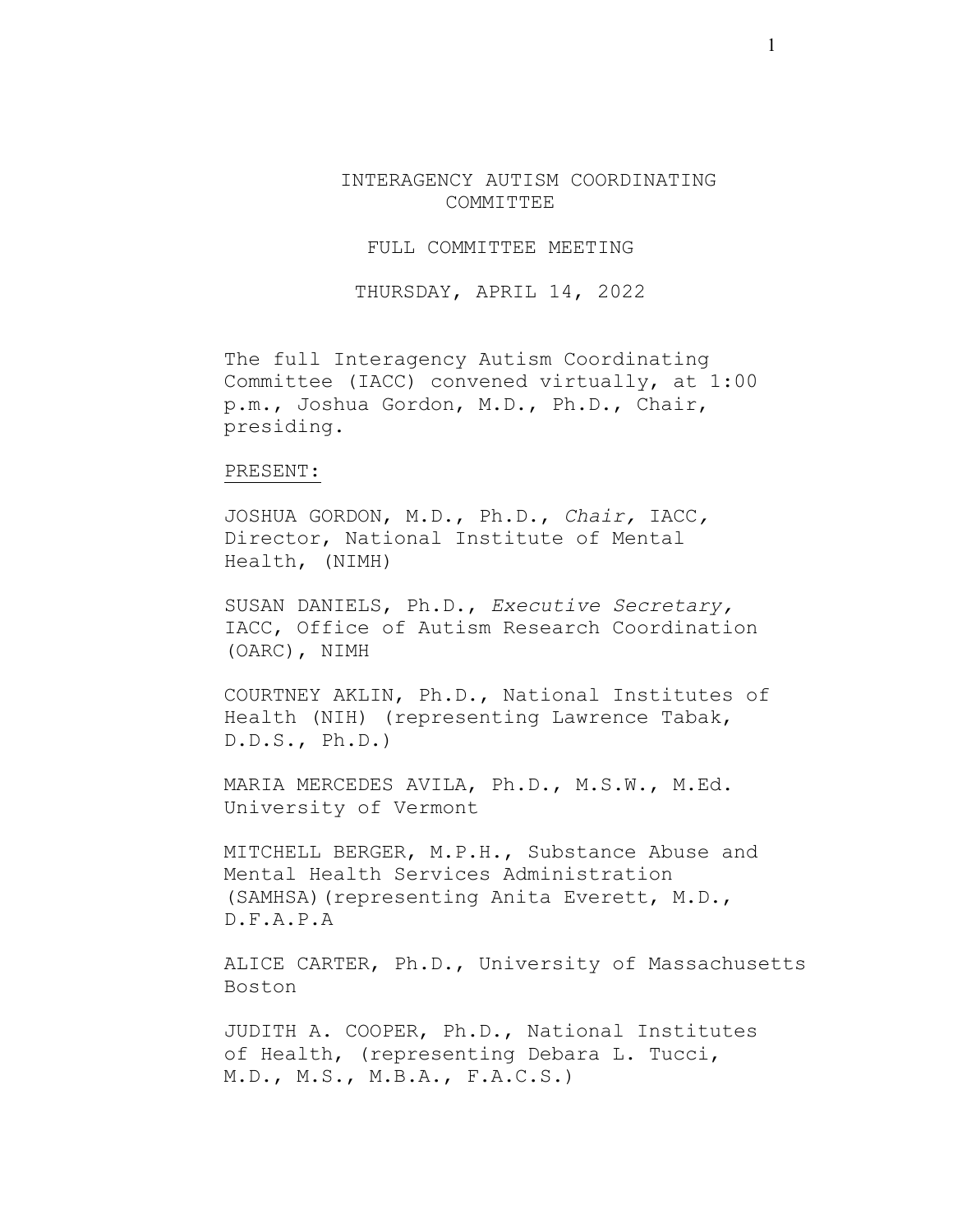PRESENT: (continued)

SAMANTHA CRANE, J.D., Quality Trust for Individuals with Disabilities

AISHA DICKERSON, Ph.D., Johns Hopkins University

TIFFANY R. FARCHIONE, M.D., U.S. Food and Drug Administration (FDA)

MARIA FRYER, M.S., U.S. Department of Justice (DOJ)

DAYANA J. GARCIA, M.Ed., Administration for Children and Families (ACF)

DENA GASSNER, M.S.W., Adelphi University

ALYCIA HALLADAY, Ph.D., Autism Science Foundation

ELAINE COHEN HUBAL, Ph.D., U.S. Environmental Protection Agency (EPA)

CRAIG JOHNSON, Champions Foundation

ALICE KAU, Ph.D., *Eunice Kennedy Shriver* National Institute of Child Health and Human Development (NICHD)(representing Diana Bianchi, M.D.)

CINDY LAWLER, Ph.D., National Institute of Environmental Health Sciences (NIEHS) (representing Rick Woychik, Ph.D.)

ALISON R. MARVIN, Ph.D., Social Security Administration

KAMILA MISTRY, Ph.D., M.P.H., Agency for Healthcare Research and Quality (AHRQ)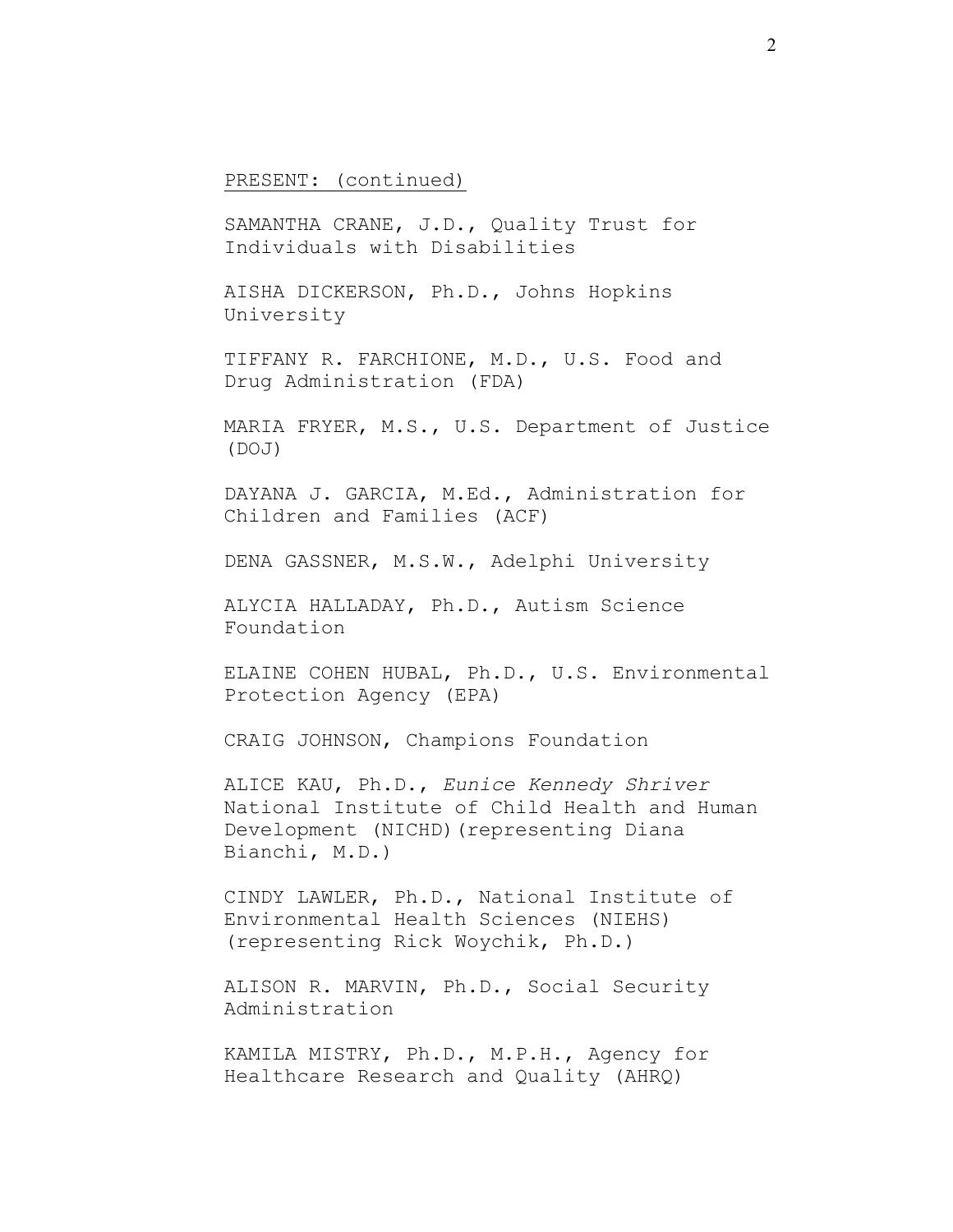## PRESENT (continued)

YETTA MYRICK, B.A., DC Autism Parents LINDSEY NEBEKER, B.A., Freelance Presenter/Trainer MORENIKE GIWA ONAIWU, M.A., Rice University SCOTT PATTERSON, Ph.D., U.S. Department of Veterans Affairs (representing Matthew Miller, Ph.D., M.P.H.) JENNY MAI PHAN, Ph.D., University of Wisconsin-Madison JOSEPH PIVEN, M.D., University of North Carolina-Chapel Hill JALYNN R. PRINCE, B.F.A., Madison House Autism Foundation AMANDA REICHARD, Ph.D., Administration for Community Living (ACL)(representing Jennifer Johnson, Ed.D.) SUSAN RIVERA, Ph.D., University of California, Davis ROBYN SCHULHOF, M.A., Health Resources and Services Administration (HRSA) (representing Lauren Ramos, M.P.H.) STUART SHAPIRA, M.D., Ph.D., Centers for Disease Control and Prevention (CDC) (representing Georgina Peacock, M.D., M.P.H., F.A.A.P.) MATTHEW SIEGEL, M.D., Tufts University IVANOVA SMITH, B.A., University of Washington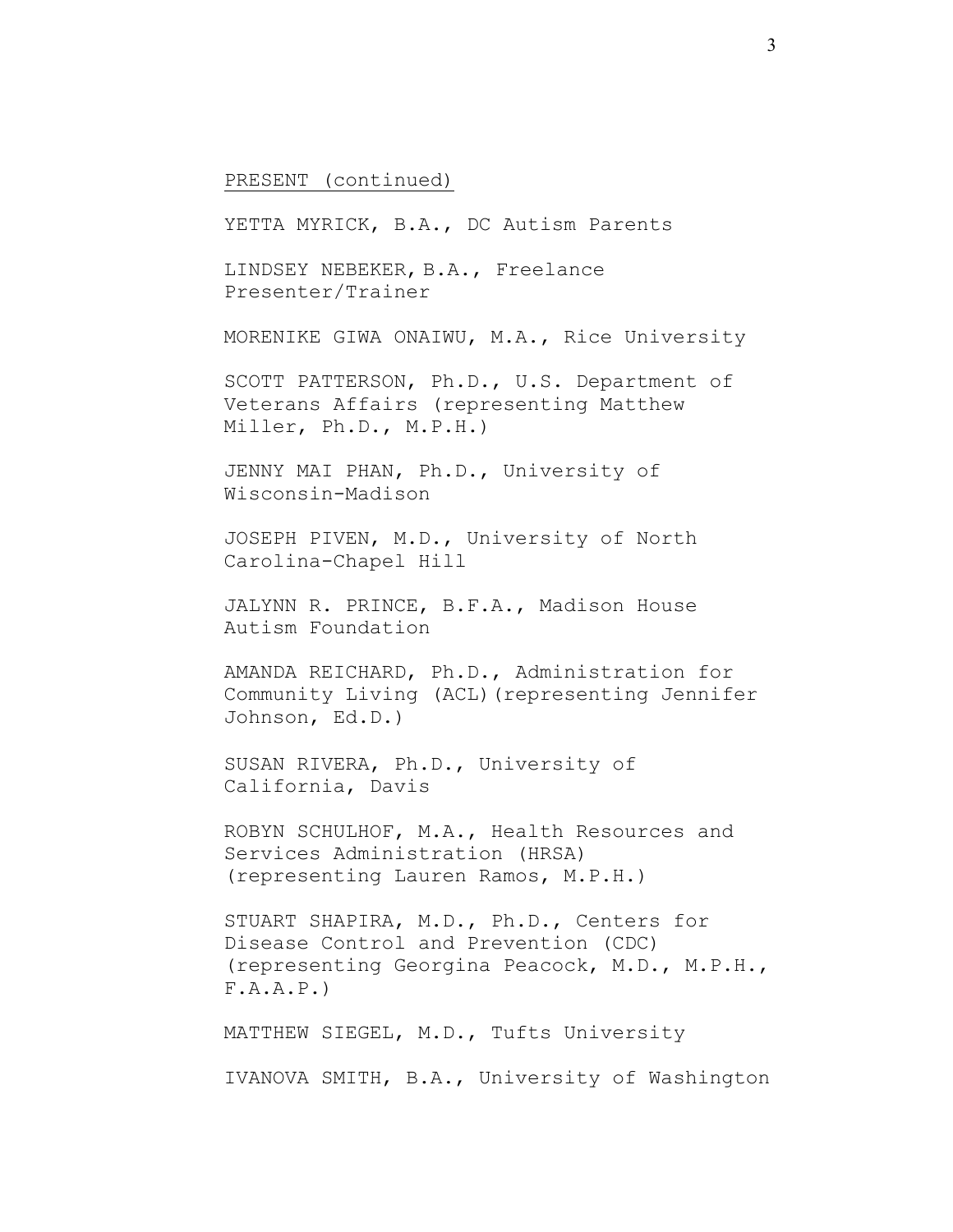PRESENT (continued)

TERESA SOUZA, Ph.D., U.S. Department of Housing and Urban Development (HUD)

HARI SRINIVASAN, University of California, Berkeley

JODIE SUMERACKI, B.A., Centers for Medicare and Medicaid Services (CMS)

HELEN TAGER-FLUSBERG, Ph.D., Boston University

JULIE LOUNDS TAYLOR, Ph.D., Vanderbilt University

PAUL WANG, M.D., Simons Foundation

LARRY WEXLER, Ed.D., U.S. Department of Education (ED)

STEPHEN WHITLOW, J.D. Merakey

NICOLE WILLIAMS, Ph.D., U.S. Department of Defense

TARYN MACKENZIE WILLIAMS, M.A., U.S. Department of Labor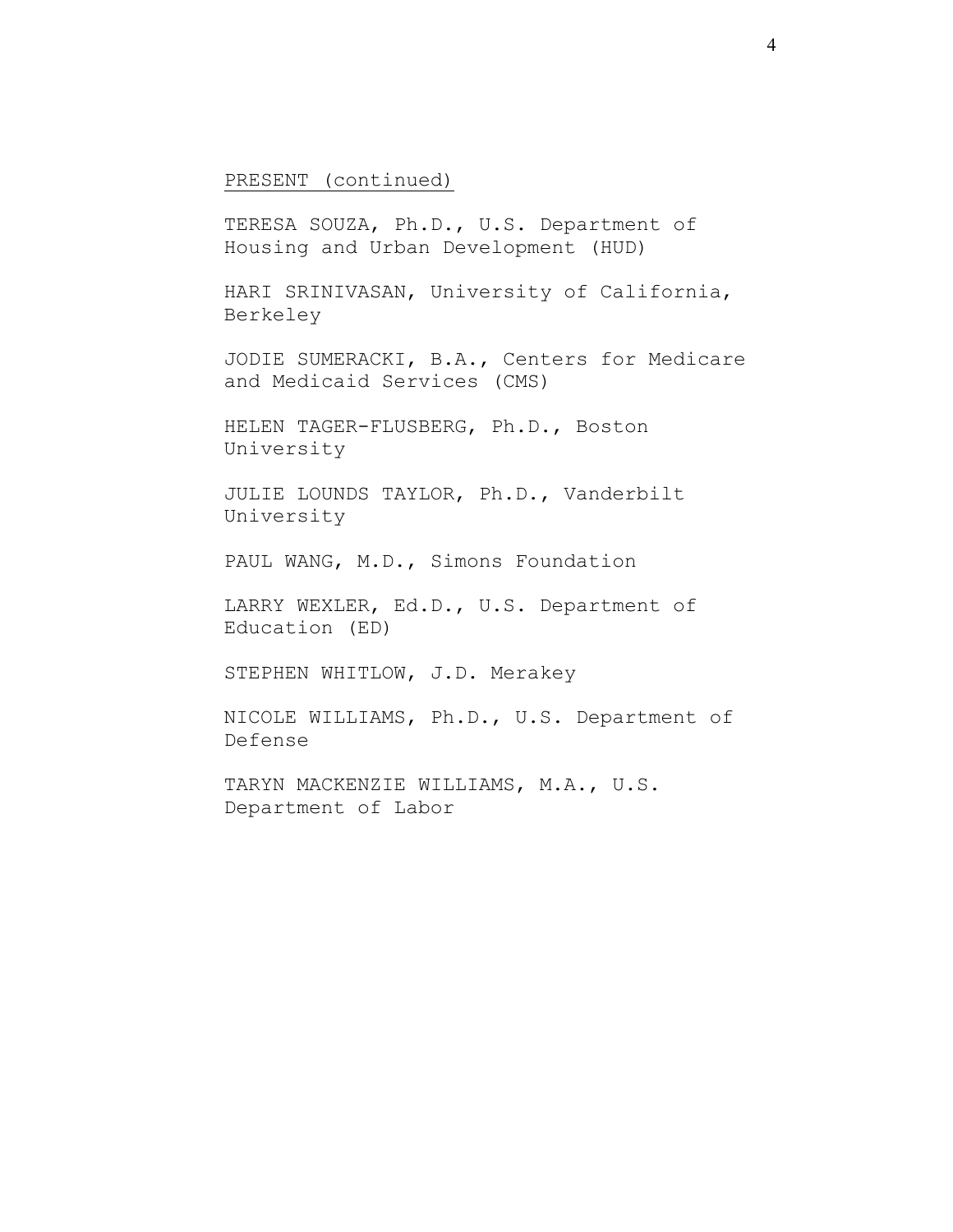## TABLE OF CONTENTS

Public Comment Session 8 Susan Daniels, Ph.D., Director, Office Of Autism Research Coordination, NIMH, and Executive Secretary, IACC Virtual Comments: 9 Eileen Nicole Simon, R.N., Ph.D. Stevie Mays Lisa Morgan, M.Ed. Bob Williams, CommunicationFIRST Edlyn Pena, Ph.D. Summary of Written Comments and Committee 27 Committee Discussion 29 Perspectives on Addressing Diverse 65 Communication Needs in Autism Introduction 66 Judith Cooper, Ph.D., Deputy Director National Institute on Deafness and Other Communication Disorders, NIH Advancing Research on Minimally Verbal 77 ASD Helen Tager-Flusberg, Ph.D., Professor, Department of Psychological and Brain Sciences, Director, Center for Autism Research Excellence, Boston University Connie Kasari, Ph.D., Professor of Human Development and Psychology UCLA Graduate School of Education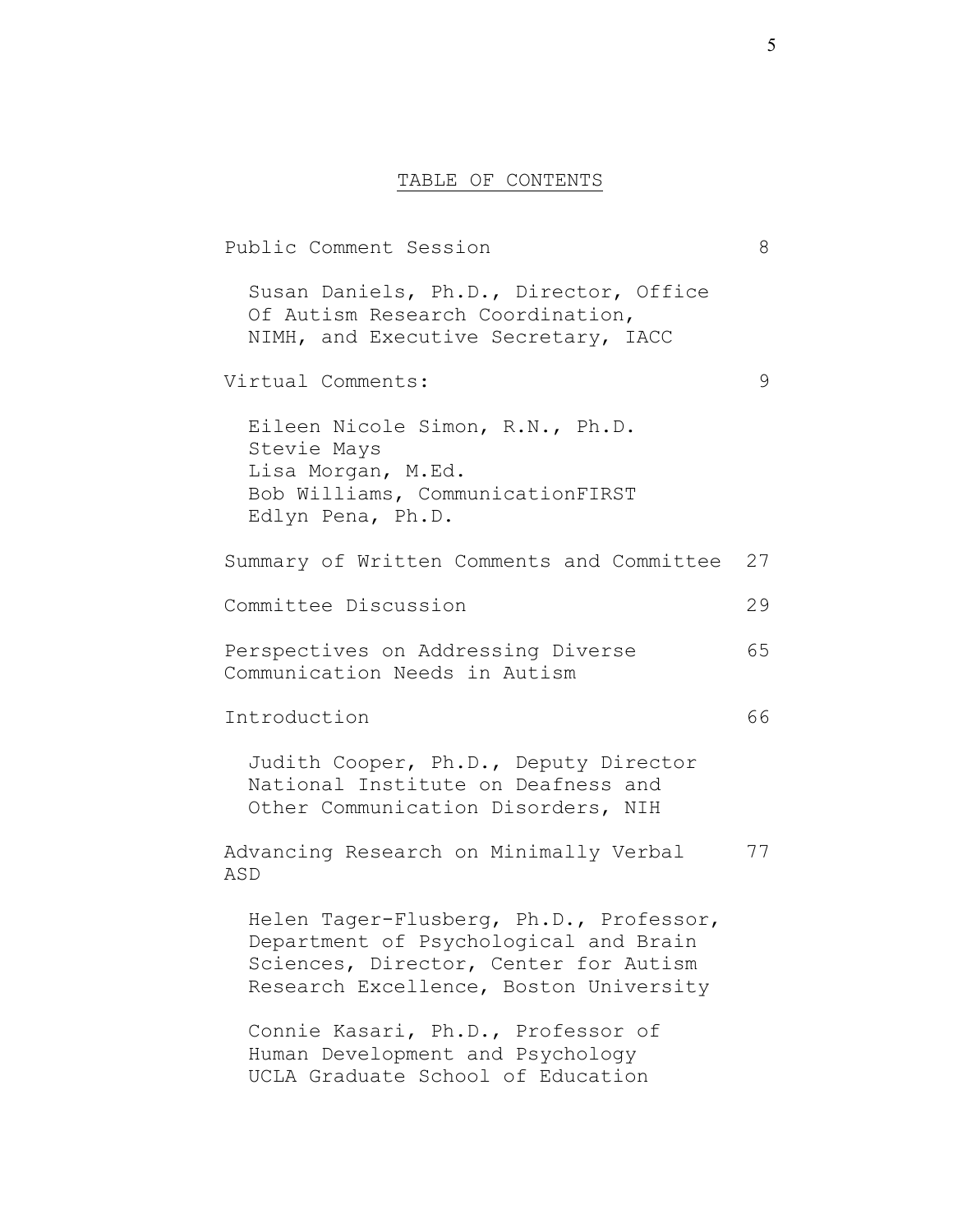& Information Studies, Professor of Psychiatry, UCLA Department of Psychiatry And Biobehavioral Sciences, David Geffen School of Medicine at UCLA Augmentative and Alternative 119 Communication Supports for Individuals with Autism Janice Light, Ph.D., The Hintz Family Endowed Chair in Children's Communicative Competence, Professor of Communication Sciences and Disorders, Pennsylvania State University Lived Experience Perspective 147 Jordyn Zimmerman, Autistic Self-Advocate Benita Shaw, Parent Advocate Committee Discussion 173 Round Robin Updates 209 Closing Remarks and Adjournment – Day 2 218 Joshua Gordon, MD, Ph.D., Director, National Institute of Health, (NIMH) and Chair, IACC Susan Daniels, Ph.D., Director, Office Of Autism Research Coordination, NIMH, and Executive Secretary, IACC Acting National Autism Coordinator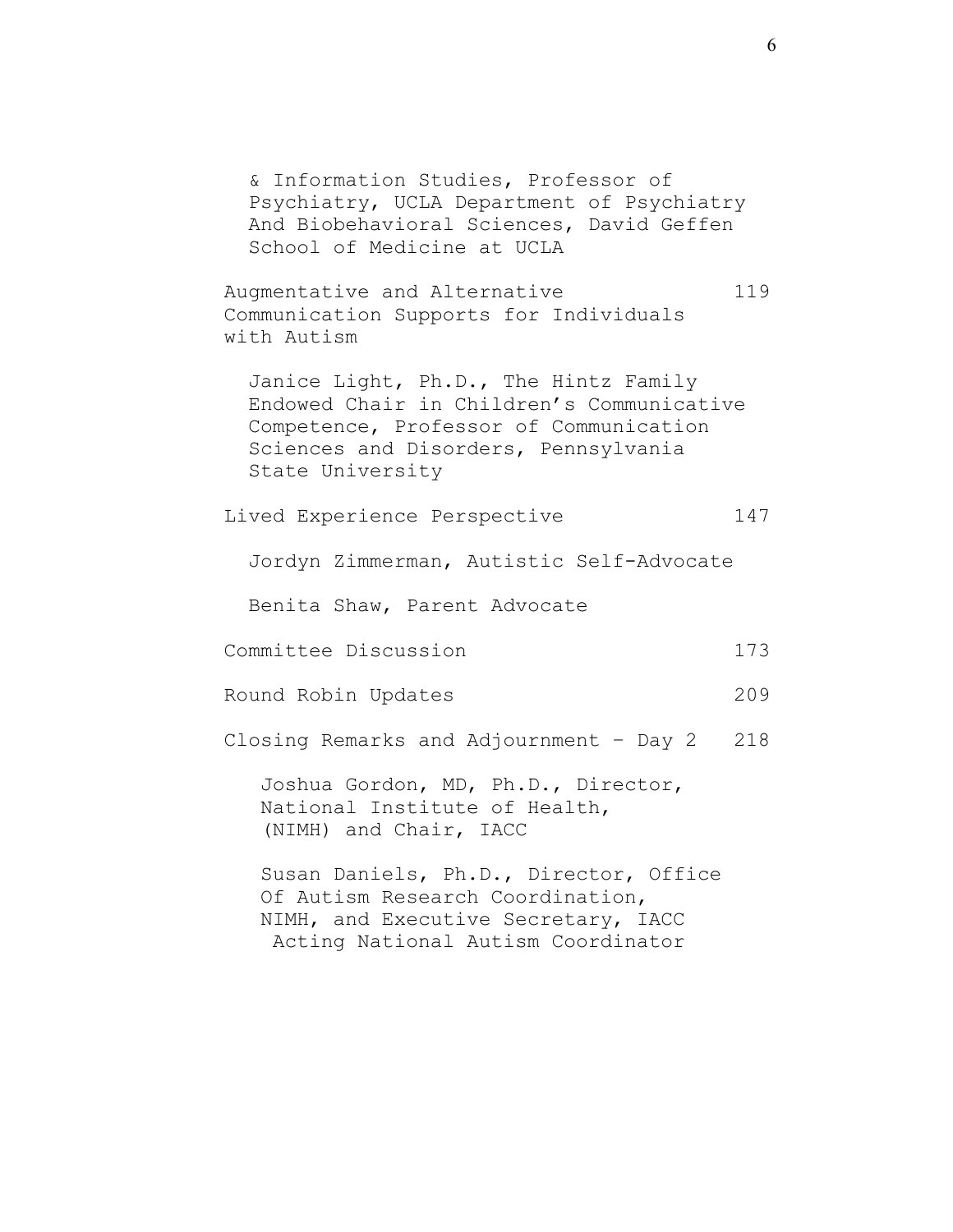## **PROCEEDINGS**

DR. JOSHUA GORDON: Good afternoon and welcome to the continued Day 2 now of our IACC April Meeting. I want to thank all of the committee members for their hard work and productive discussions that we had yesterday and thank them in advance for their continued work today. I also want to thank members of the public who are following us on the NIH Videocast network.

Please note that we have updated our agenda for today. You can find these updates on the IACC website. We will start with our public comment discussion and then hear presentations in a panel on the topic of diverse communication needs followed by a discussion of that topic. After the panel and discussion, we will return to our Summary of Advances discussion that we were unable to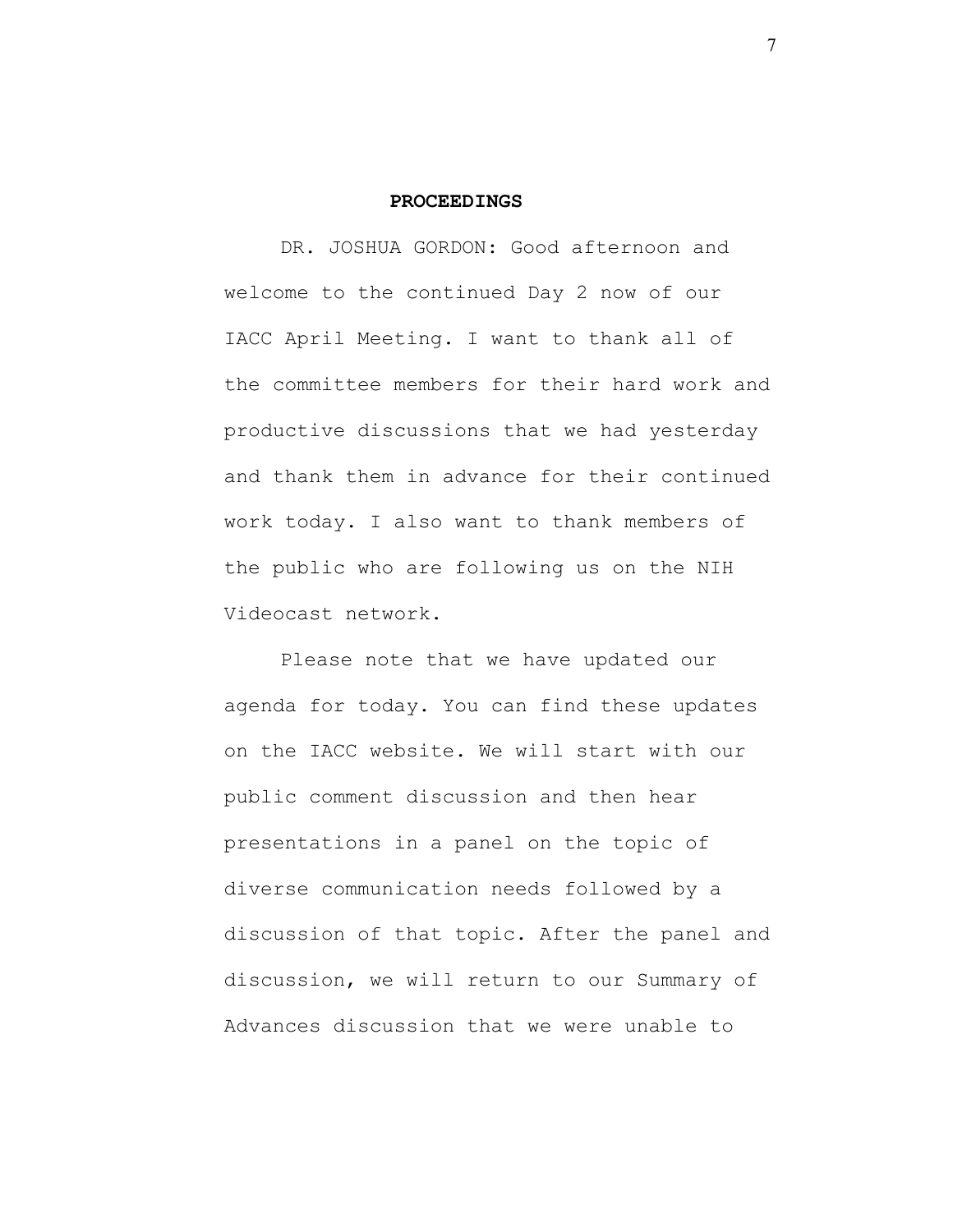finish yesterday and then wrap up with round robin updates and closing remarks.

For now, we will head into the public comment session and I will turn it over to Dr. Susan Daniels, director of the Office of Autism Research Coordination at NIMH and executive secretary of the IACC to run the public comment session. Susan, take it over.

DR. SUSAN DANIELS: Thank you, Josh. We are going to be starting the oral comment session. The public comment session is in three parts. We are going to first hear the oral comments and then I will share with you the written comments that came in and then we are going to have a discussion.

The order of the oral comments is Dr. Eileen Nicole Simon, Stevie Mays, Lisa Morgan, Bob Williams, and Dr. Edlyn Pena. Dr. Simon, you may begin. Welcome. Feel free to turn on your camera if you would like to.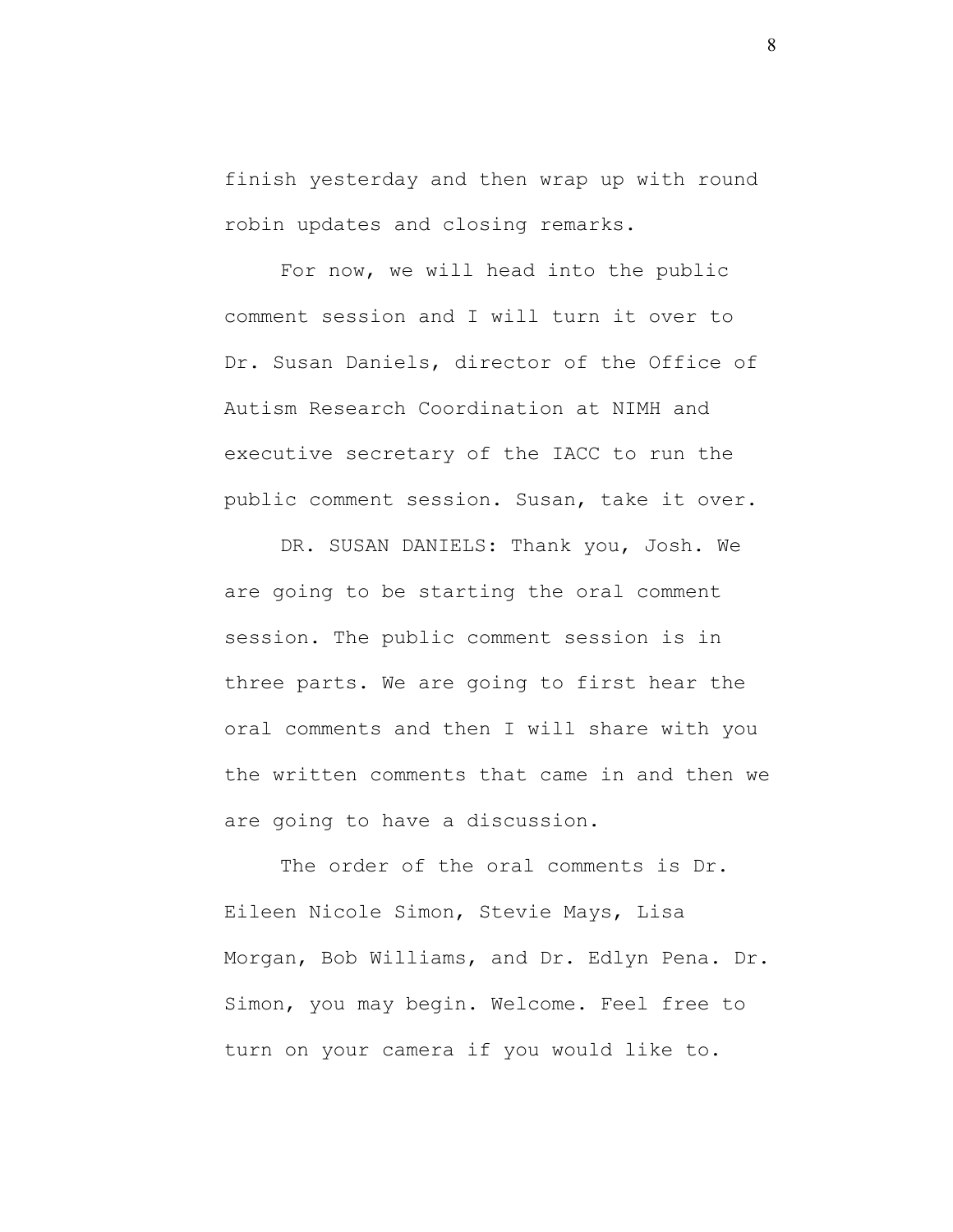DR. EILEEN SIMON: The camera is not going on. It says unable to start video.

DR. DANIELS: We might be able to help you with that.

DR. SIMON: Alright. It still says it cannot start video. Can you hear me?

DR. DANIELS: Yes, we can hear you. Please go ahead. Thank you.

DR. SIMON: Failure of language development is the most disturbing concern of parents who seek help for a child. And sadly, they are often given a diagnosis of autism. Difficulty learning to speak is not a sign that is ever missed. Language is the defining feature of the human species. Social development cannot advance far without language. In October 1969, I read the article by William Windle in Scientific American on asphyxia at birth and I burst into tears. My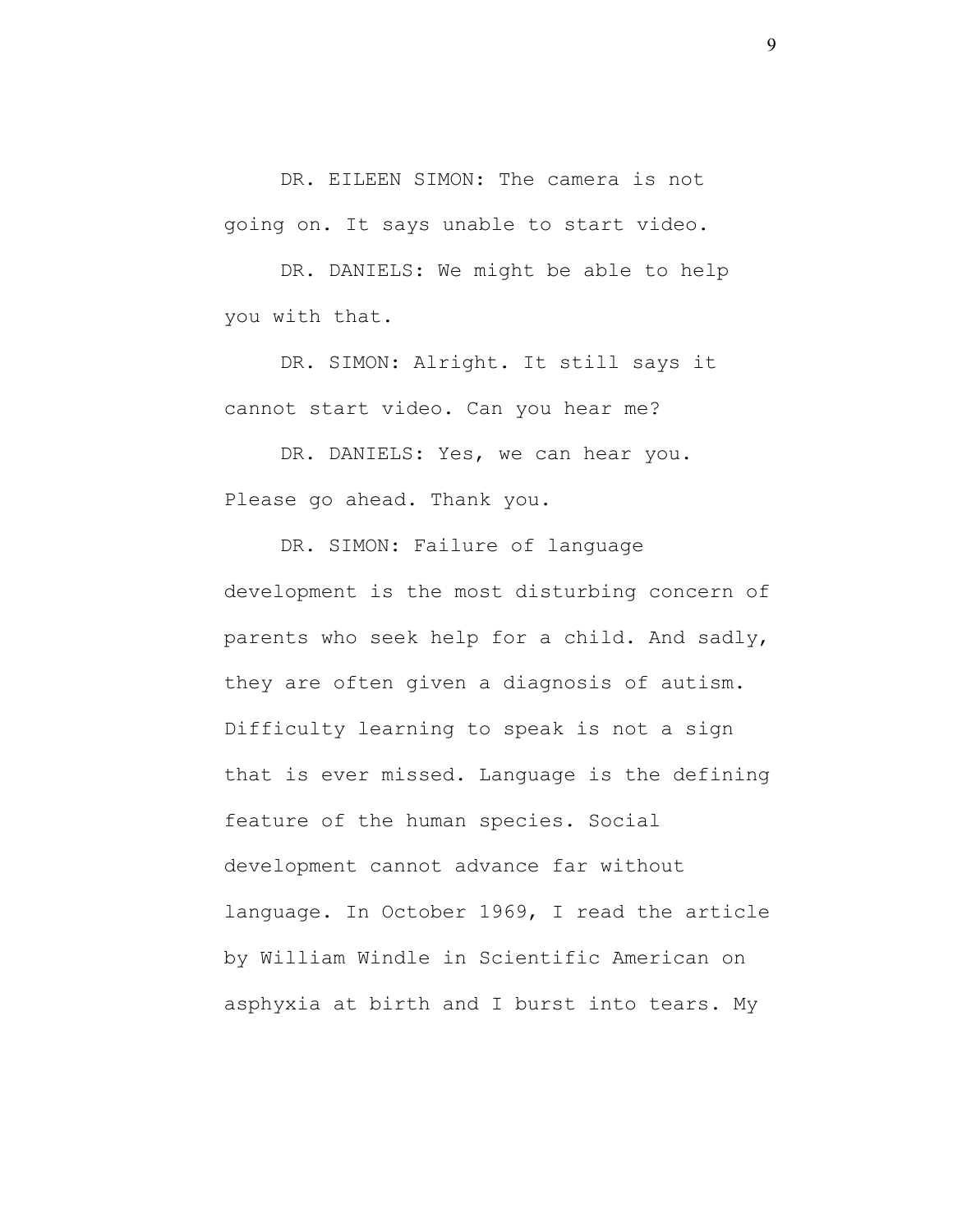sweet autistic son, Conrad, ran to the Kleenex box and brought me a tissue.

Windle described damage of the inferior colliculus in the auditory pathway of monkeys subjected for only six to eight minutes of asphyxia at birth. Conrad had required resuscitation at birth and then he displayed severe jaundice during the first week of life. Conrad's developmental milestones were all right on time and he began to speak near the end of his first year. Our relief was short lived. It was Conrad's nursey schoolteacher who suggested he be evaluated by a psychiatrist. Conrad's speech was clear with good articulation, but he used the pronoun you instead of I or me. Autism was the diagnosis he was given shortly before his third birthday.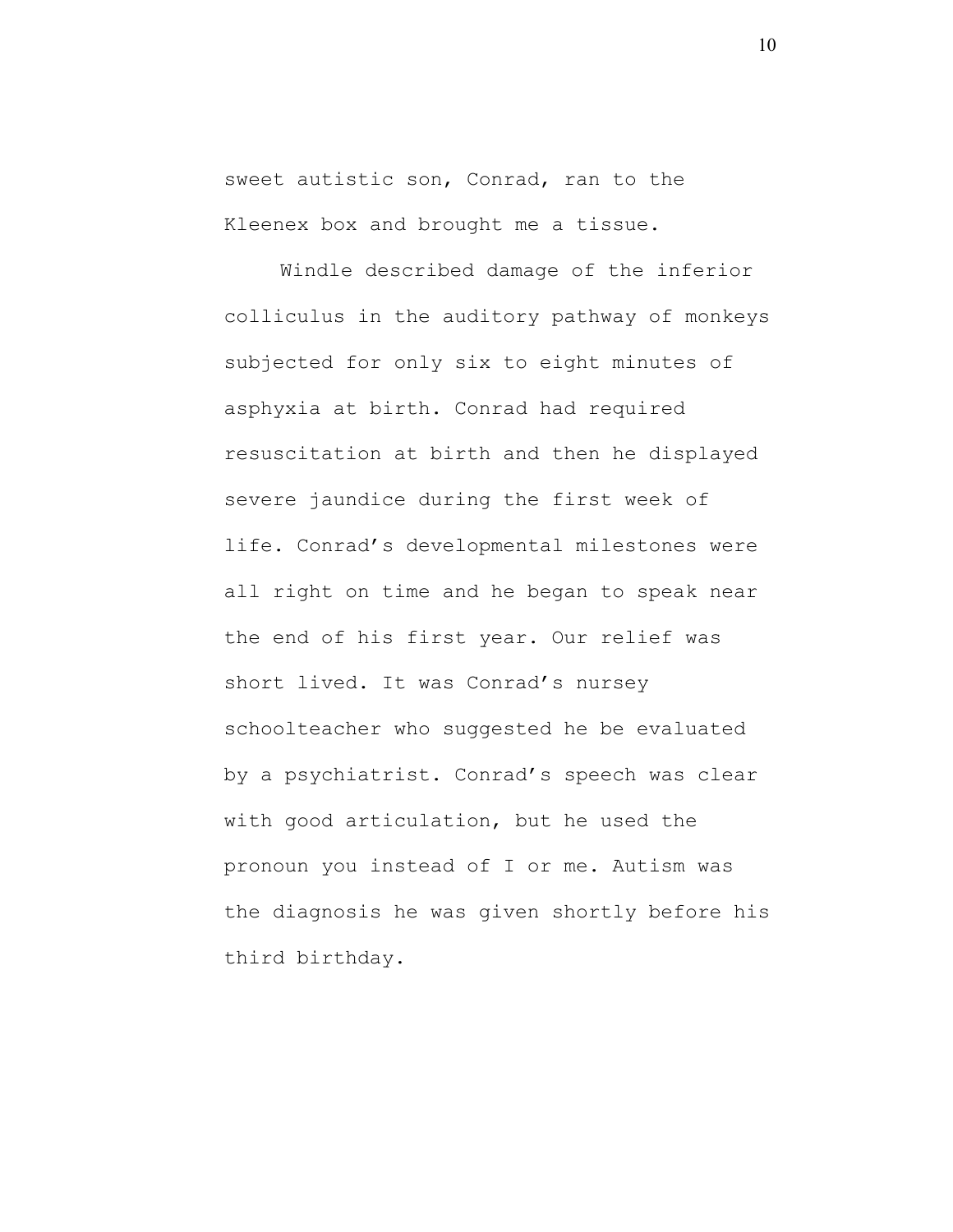I hope members of the committee will discuss my comments on language disorder. Thank you.

DR. DANIELS: Thank you so much, Dr. Simon, for sharing that comment with us. There you are so we can all see you. Thank you so much.

DR. SIMON: I was reading my paper so I did not see the sign.

DR. DANIELS: That is not a problem. Thank you very much.

Next, we will go to Stevie Mays.

MS. STEVIE MAYS: Thank you, Dr. Daniels. My name is Stevie Mays. I currently work at Reach Every Voice, an AAC education and activist group. I previously worked as a registered behavior technician, a supervised therapist in the applied behavior analysis field, ABA, for four years. During that time, I find that the Behavior Analysis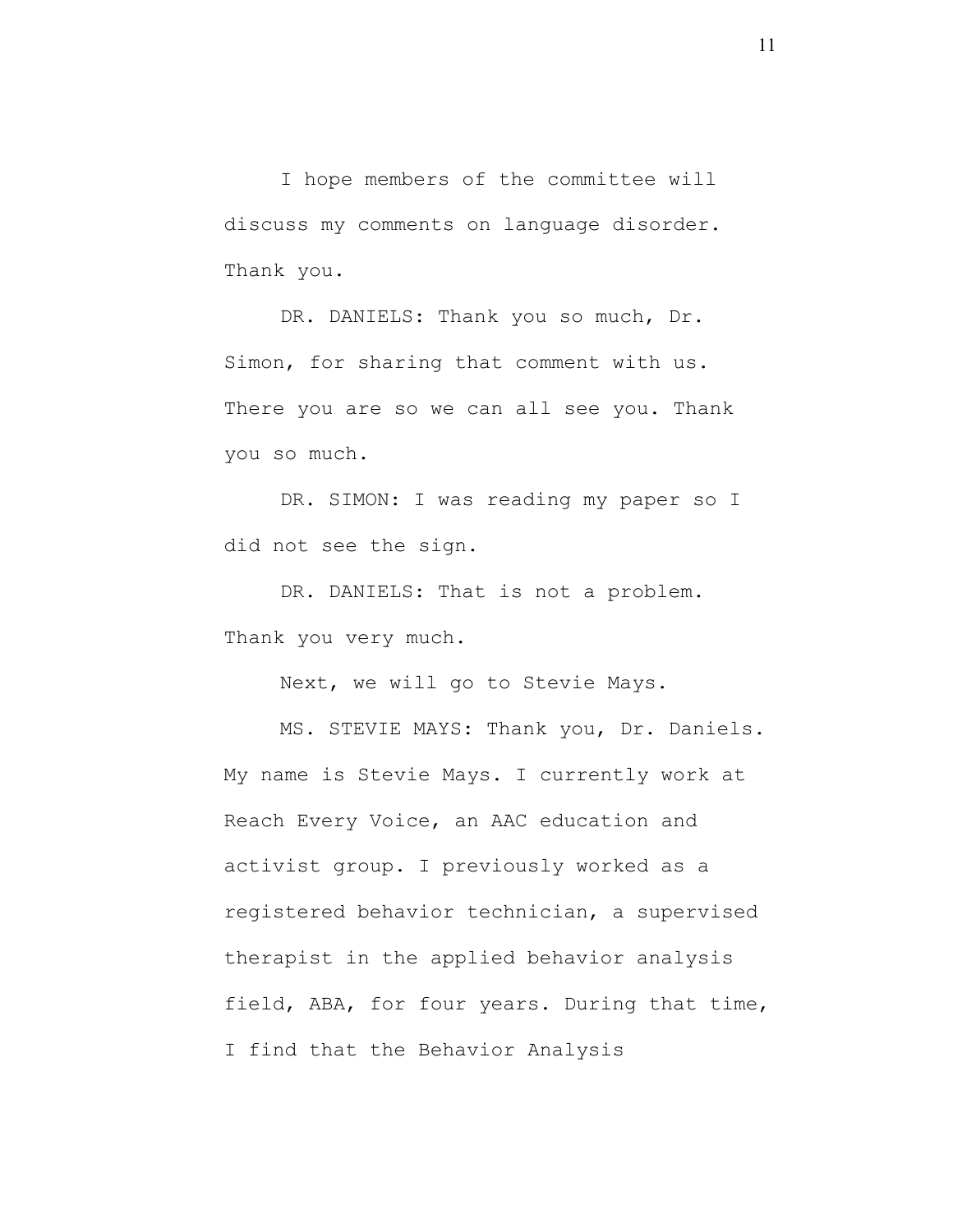Certification Board, BACB, demonstrates extremely poor critical analysis of the morality and ethical responsibility of its practices regarding student's access to appropriate modalities of communication.

I believe children deserve access to education and language, using the communication method best suited for their needs. But the practice in ABA does not reflect this belief. Here, I will focus on the BACB's lack of research and education for the use of augmentative alternative communication, AAC.

AAC refers to a method of communication that does not rely on spoken language or verbalization. This may include sign languages, use of gestures, picture boards, or a large number of devices designed to assist individuals that may not be able to communicate using speech.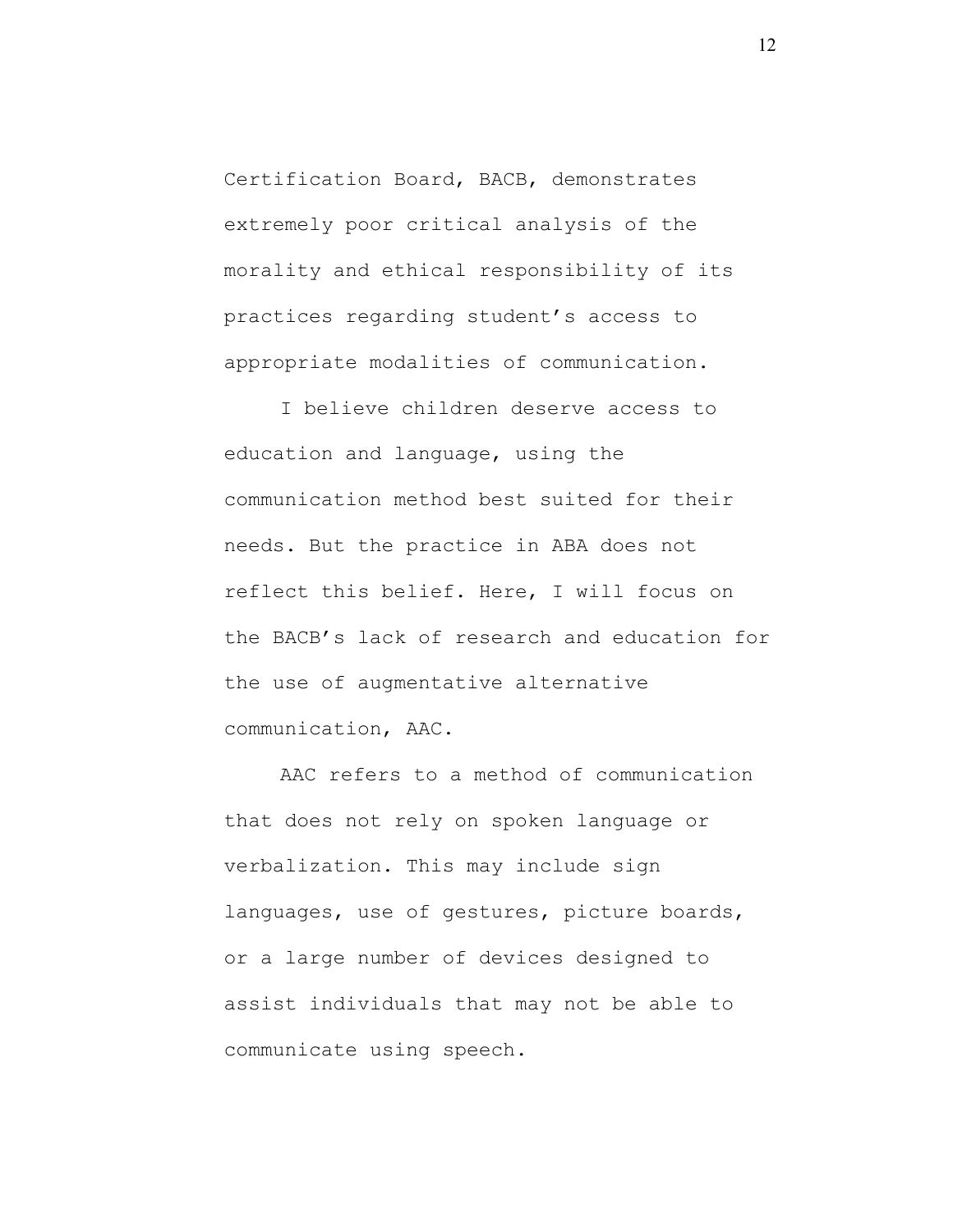I ultimately left the field of ABA after my four years. I saw a pattern of students working in therapy for years and not making any substantial gains in verbal communication and yet the program forced these children to continue to rely primarily on verbal communication goals with subpar AAC education.

According to Autistic Self Advocacy Network, ASAN, one-third of autistic people fall under the category of nonspeaking and would need AAC to support or supplement their communication.

The autistic students have a difference in their brain-body connection, which affects control of their bodies. When muscle control is minimized, the resulting behaviors are considered an inherent trait of autism and this difference in muscle control is often also seen in use of voice and is often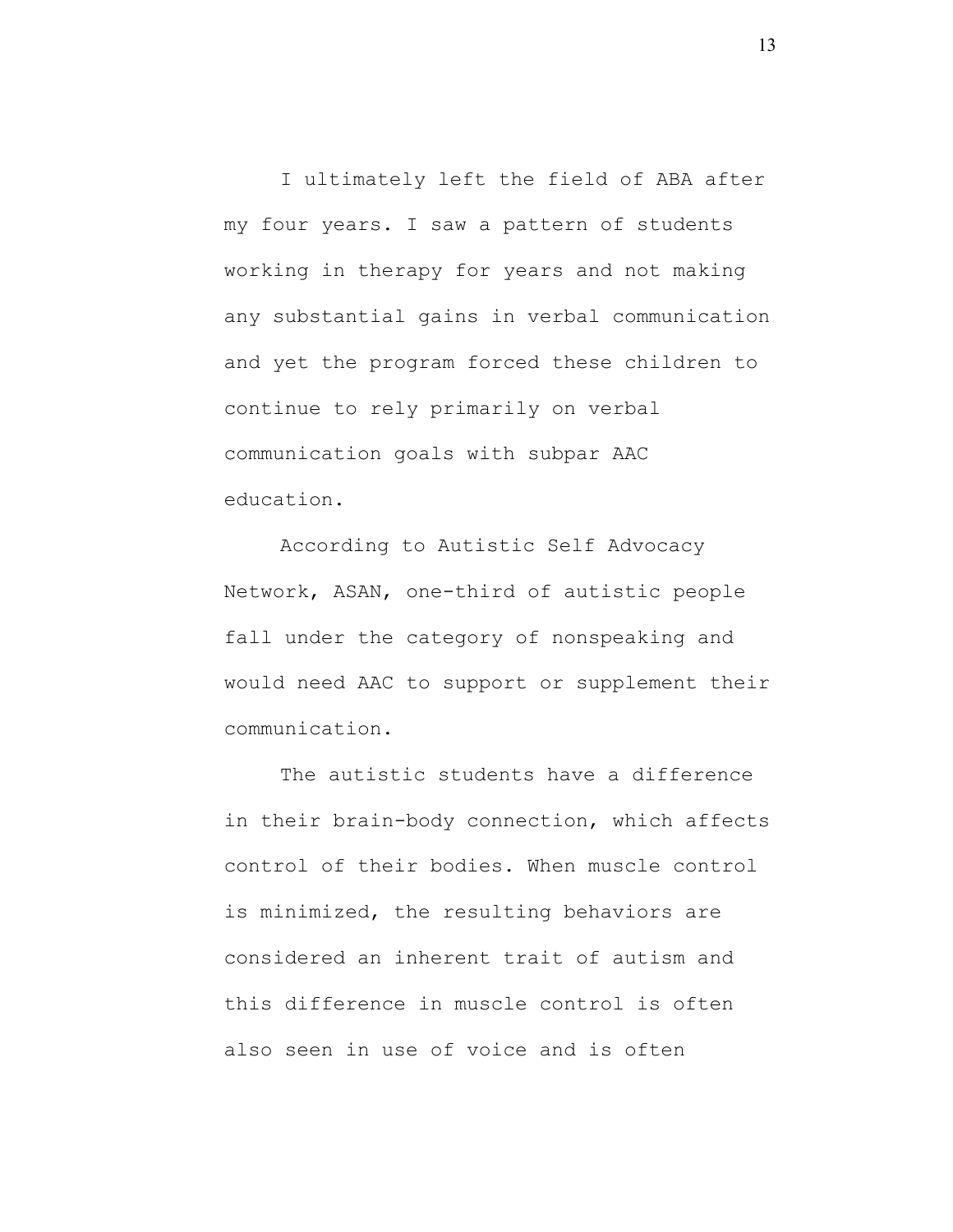treated as a behavioral issue in ABA and not as an accepted difference.

In ABA practices, children that have some verbal capacities are forced to prioritize their limited verbal communication when they could have full range of communication if simultaneously provided access to AAC teachings.

I called a friend who is a registered board-certified behavior analyst, BCBA, the trained and certified therapist, who certifies therapists in ABA therapy. She commented, I have to work within my education. But I have seen children make major communication gains when given access to AAC both in verbal vocal improvements and gain AAC.

However, the BACB does not have curriculum and training on AAC. I tried to mimic what I have seen speech language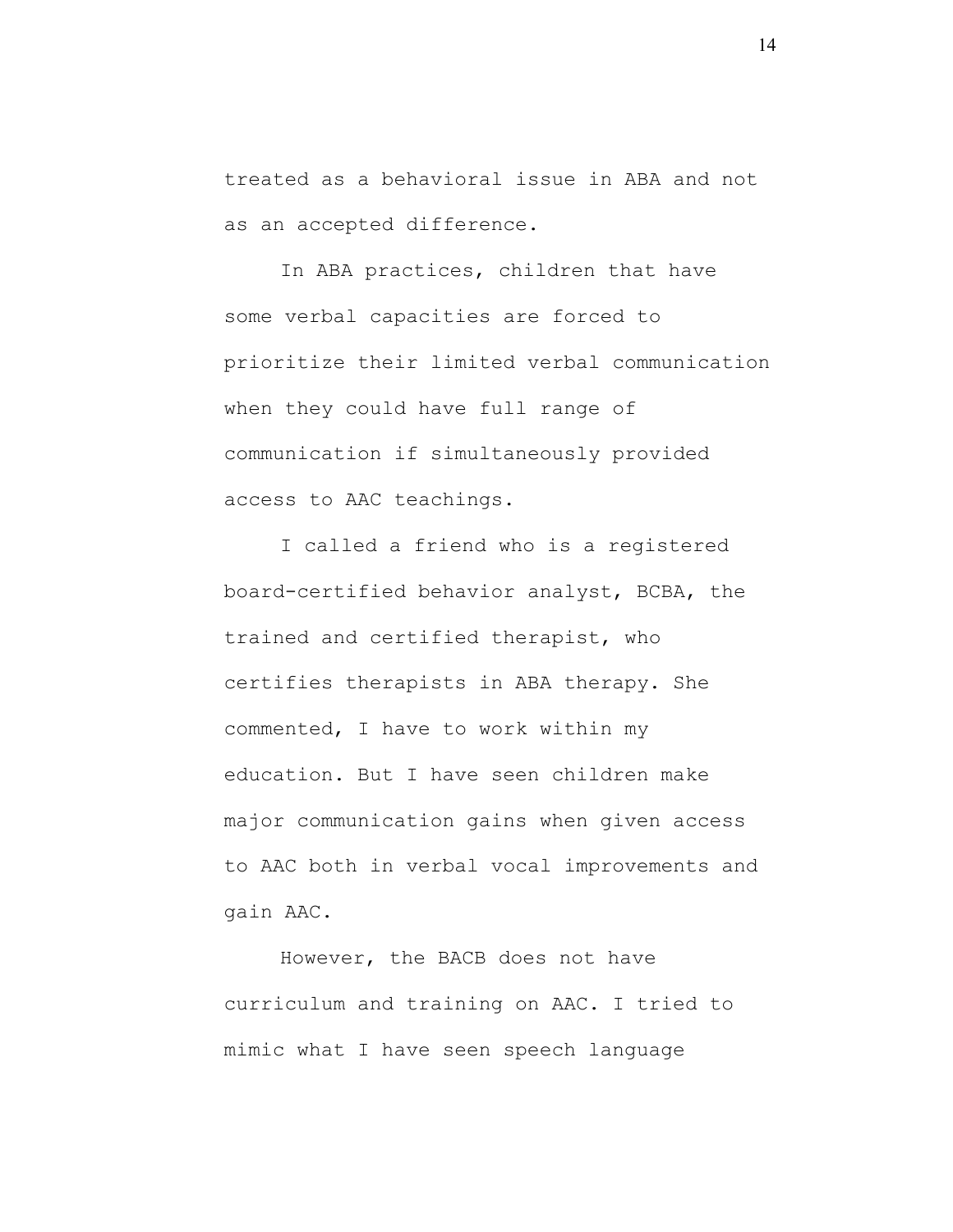pathologists do but I have to work within my training that the BACB provides. There is little AAC training and wish I had access to more.

If the BACB wishes to show a conscious effort towards ethical and moral responsible practices, they need to shift in consideration of more intensive AAC within ABA practices when targeting communication and providing access to language and education. This can be done not only by providing training to therapists but also by conducting research into the functional communication benefits for AAC use when students who show little to no progress of previous intervention efforts.

A long-term study could be done to show to examine the functional communication outcomes of students who otherwise are not showing improvements in communication goals.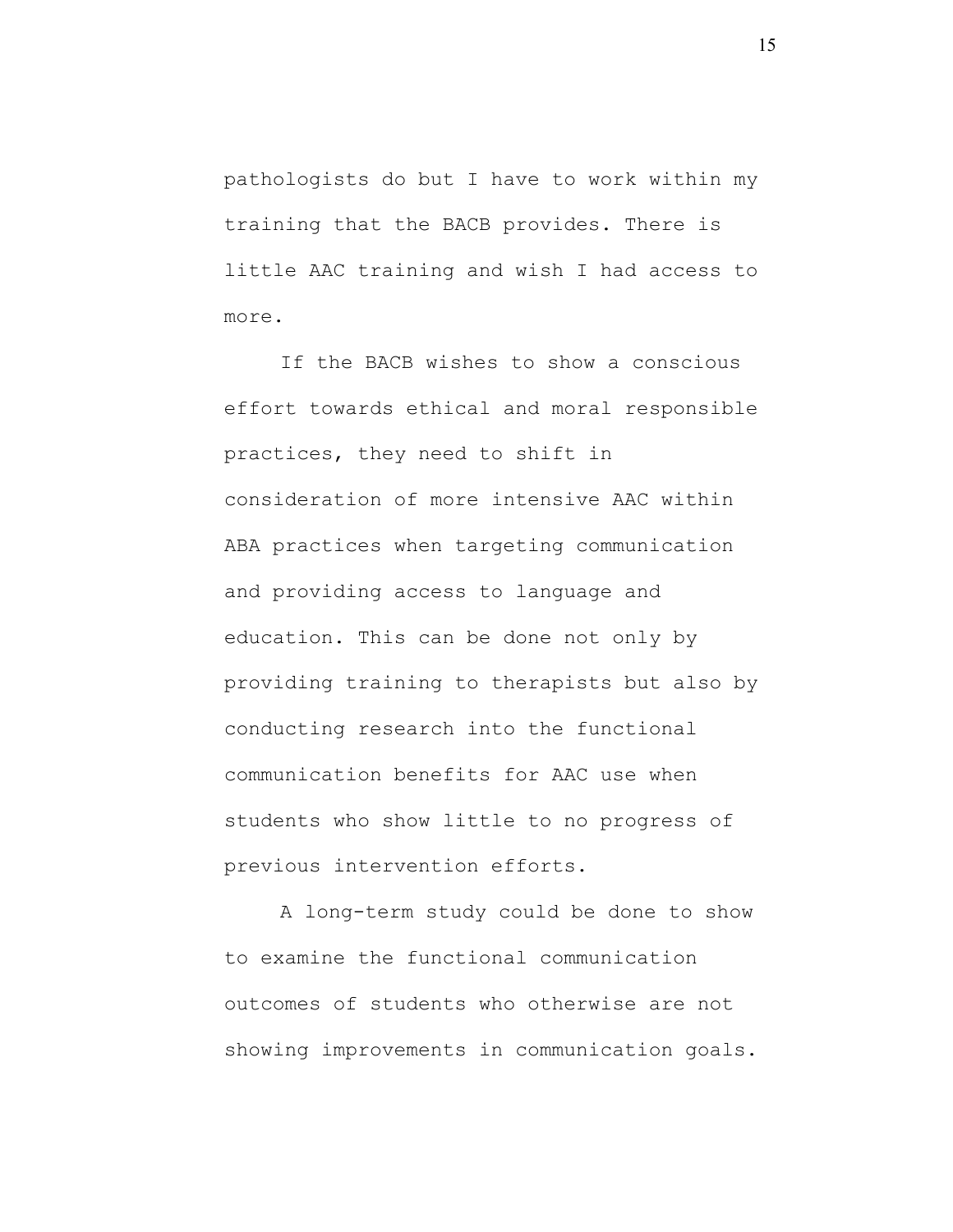Having worked directly with young adult AAC users, they have directly expressed that access to AAC has opened the world to them and I believe all students should have access to AAC education when beneficial. Thank you.

DR. DANIELS: Thank you so much, Stevie, for your comment and for being here.

Next, we will hear from Lisa Morgan. Welcome, Lisa.

DR. LISA MORGAN: Thank you. As an autistic, self-advocate, diagnosed later in life at 48 years old, I have routinely experienced people who do not understand what it is like to live with autism both in professional and personal situations. Yet these people are still considered to be the authorities on autism and autistic people.

While autistic people have been invited to the conversation more and more nowadays, I also strongly feel we are not being taken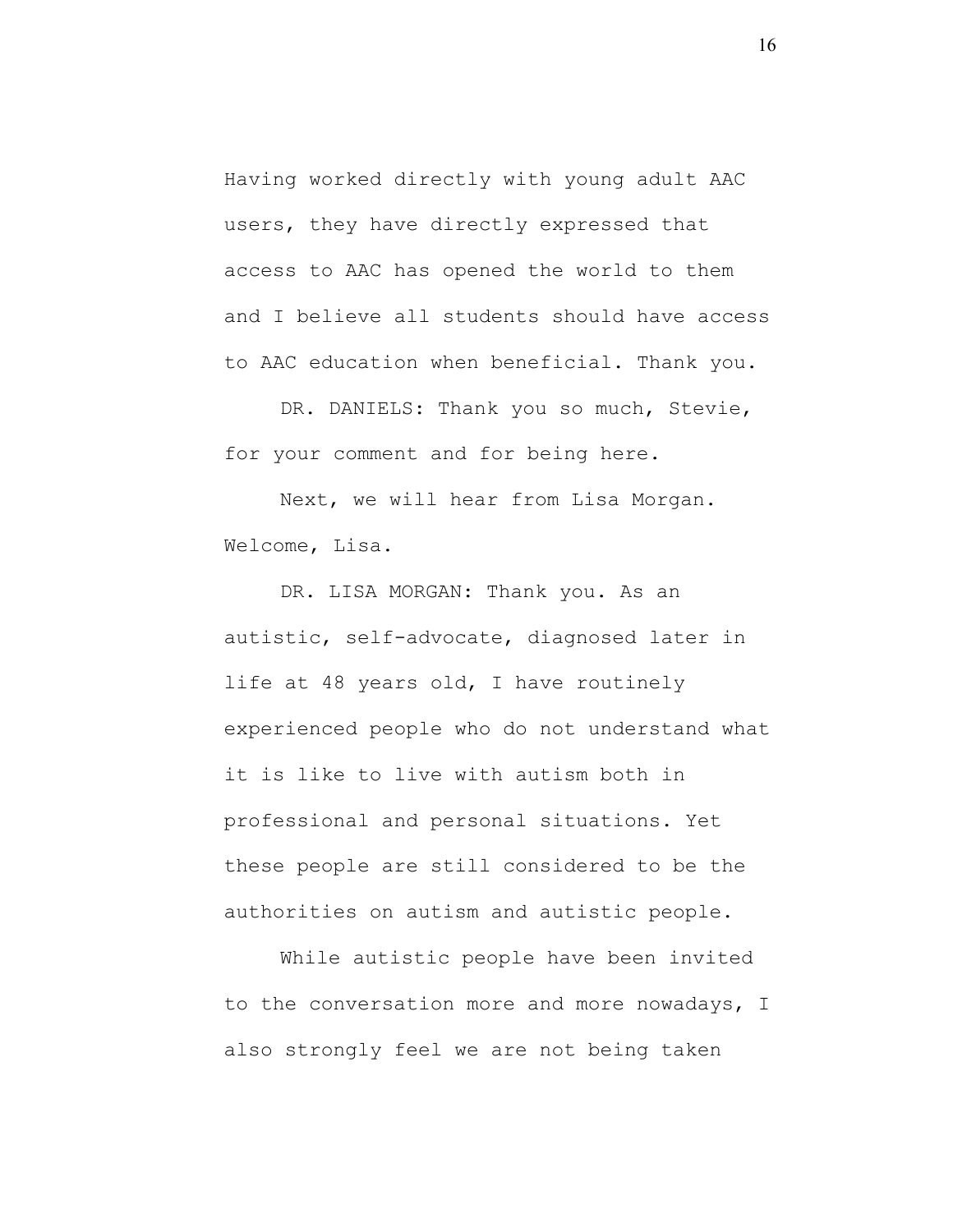seriously. I believe being given an invitation to join in the conversation ends there with us just sitting at the proverbial table but not being listened to in any meaningful way or even worse, being given a pat on the back for showing up so it can just look like we are there participating and being part of the solution to the many issues autistic people face in our society.

We autistic people must be the ones who drive autistic research priorities, participate in developing resources, and effect social change in collaboration with professionals, researchers, and other stakeholders.

Professionals must listen in order to truly fully collaborate. Lived experience of autistic people need to be regarded as valuable and important part of understanding challenges and developing solutions that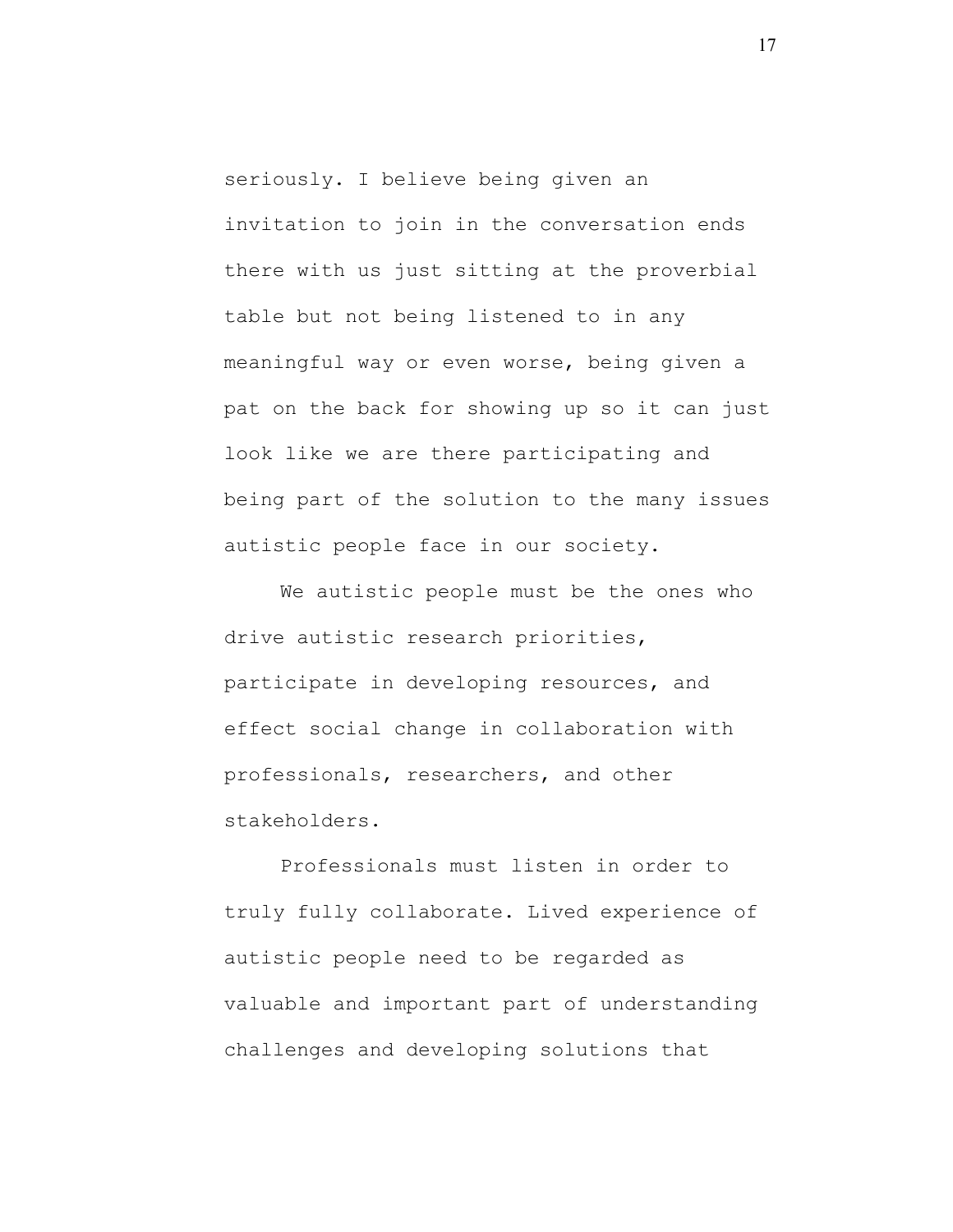really make a positive difference in the quality of our lives.

We autistic people know what it is like to live with autism. We know what works, what does not work. And our experiences must be the most important part of finding solutions. No amount of book learning, training, or any number of years of experience in working directly with autistic people can come close to the knowledge and experience of living with autism of being autistic. And although our invitation to the conversation was kind of late in coming, we can make up for lost time by working together now with autistic people fully involved and completely accepted as competent, knowledgeable collaborators. Thank you.

DR. DANIELS: Thank you very much, Lisa. Thanks for being here.

Next, we will hear from Bob Williams.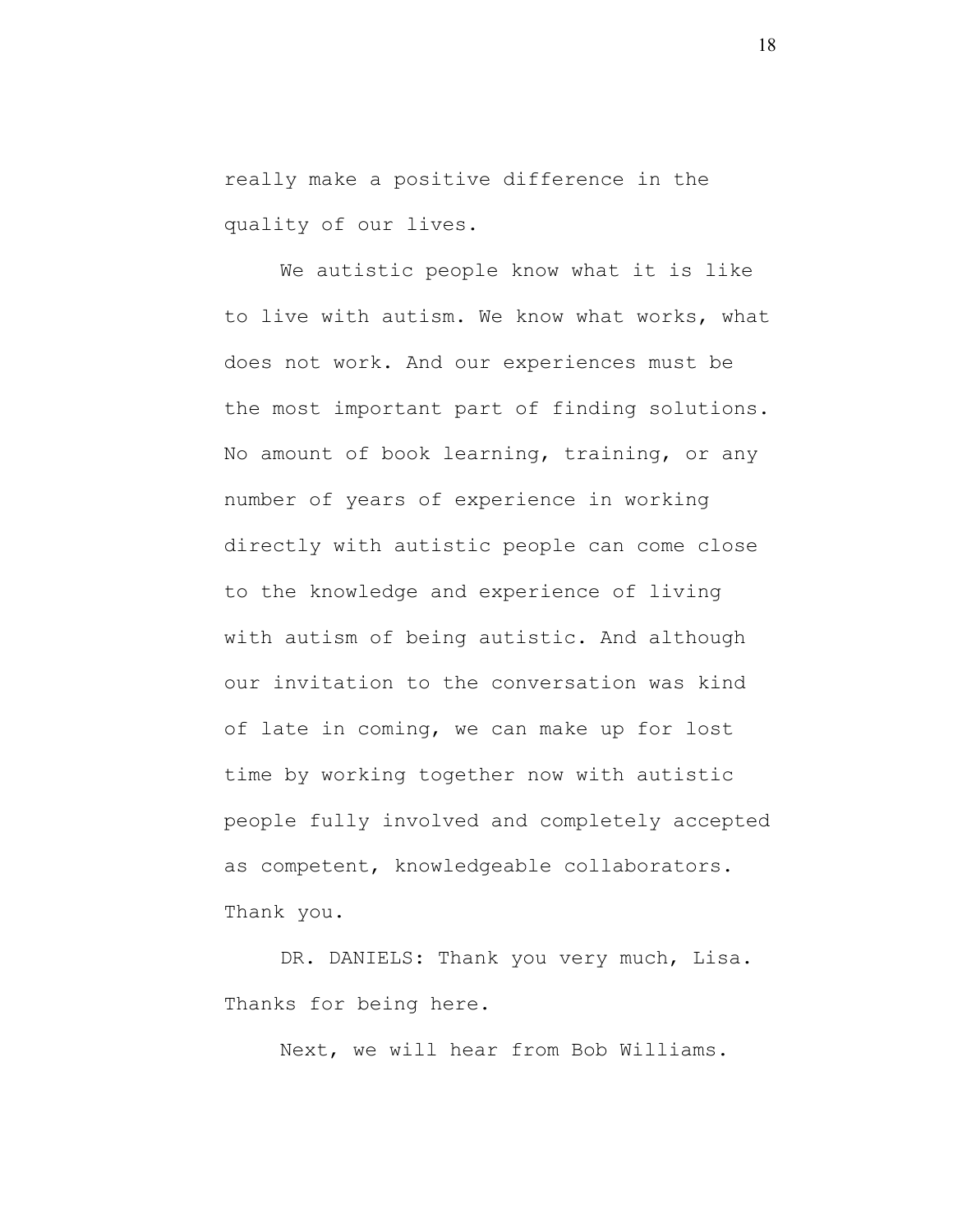MR. BOB WILLIAMS: Thank you and good afternoon. As was said, I am Bob Williams, policy director of CommunicationFIRST, the only organization led by and for the estimated 5 million people in the US who have significant speech-related disabilities, including 30 to 40 percent of autistic people. Before co-founding CommunicationFIRST, I was a senior executive at HHS. Earlier, I also worked on closing an institution. Thank you for inviting us to comment on the critical challenge, addressing communication needs of autistic people. We submitted written comments on April 1, 2022.

Due to the time limit, I will make just two points today. First, like so many of my nonspeaking autistic friends and colleagues, I was regarded as "so severely and profoundly disabled". My parents were told to drop me at the institution and never return. Luckily, in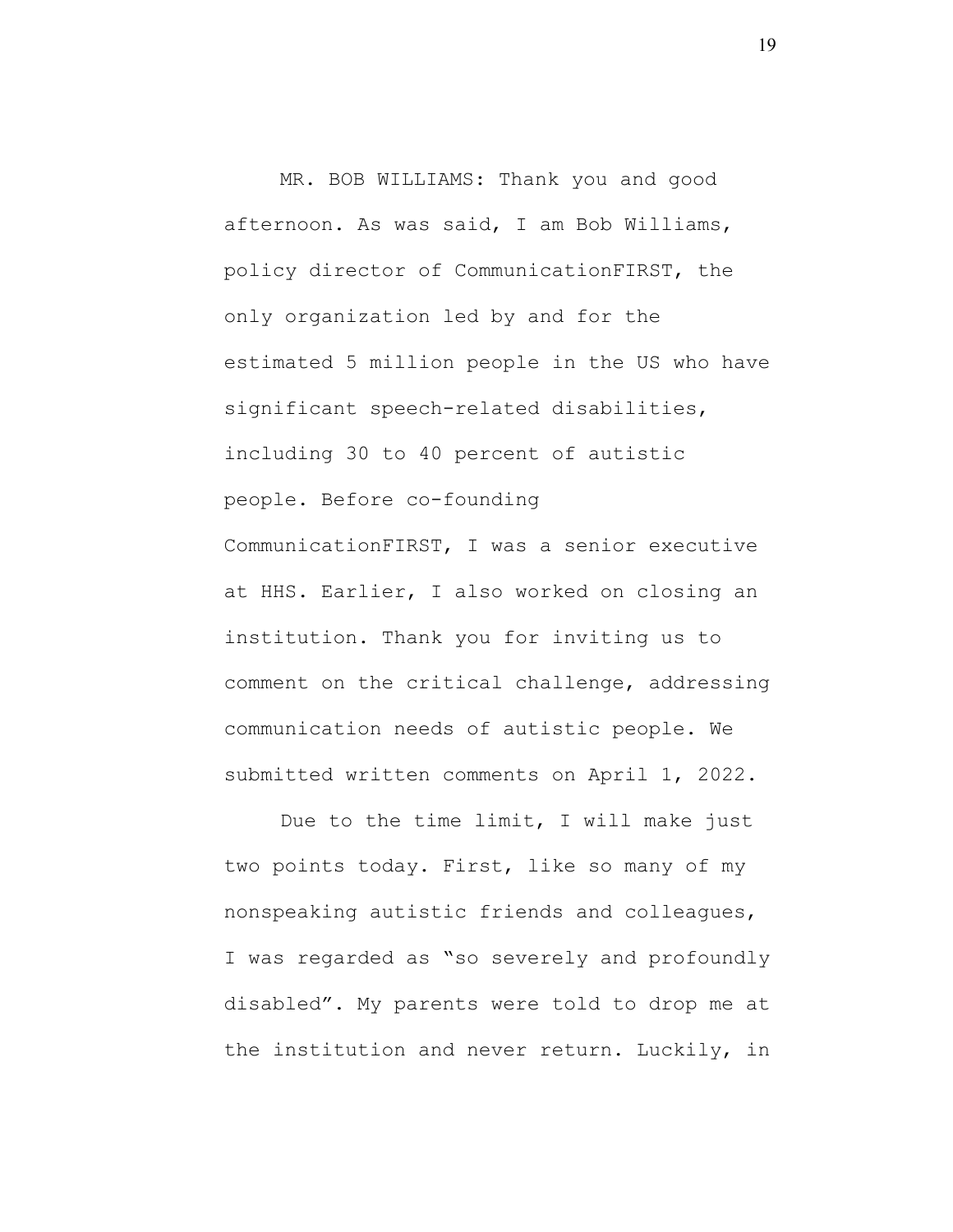the 1960s, I somehow was able to point to and type letters and words early, get a good education and go on to college. Today, however, we find young people and adults are denied these same opportunities that ironically federal law now is meant to guarantee as civil rights.

Second, many still are stamped with the same severe and profound threat. Having worked with individuals labeled like this my experience is that it becomes a justification for giving up on someone. I am a past board member of TASH, which removed the term from its name in 1980 because it dehumanized those whose most basic right is to be recognized as human beings. If the IACC is considering recommending certain terminology be used, we strongly urge it to make certain it does so in equal partnership with autistic nonspeaking people and their organizations.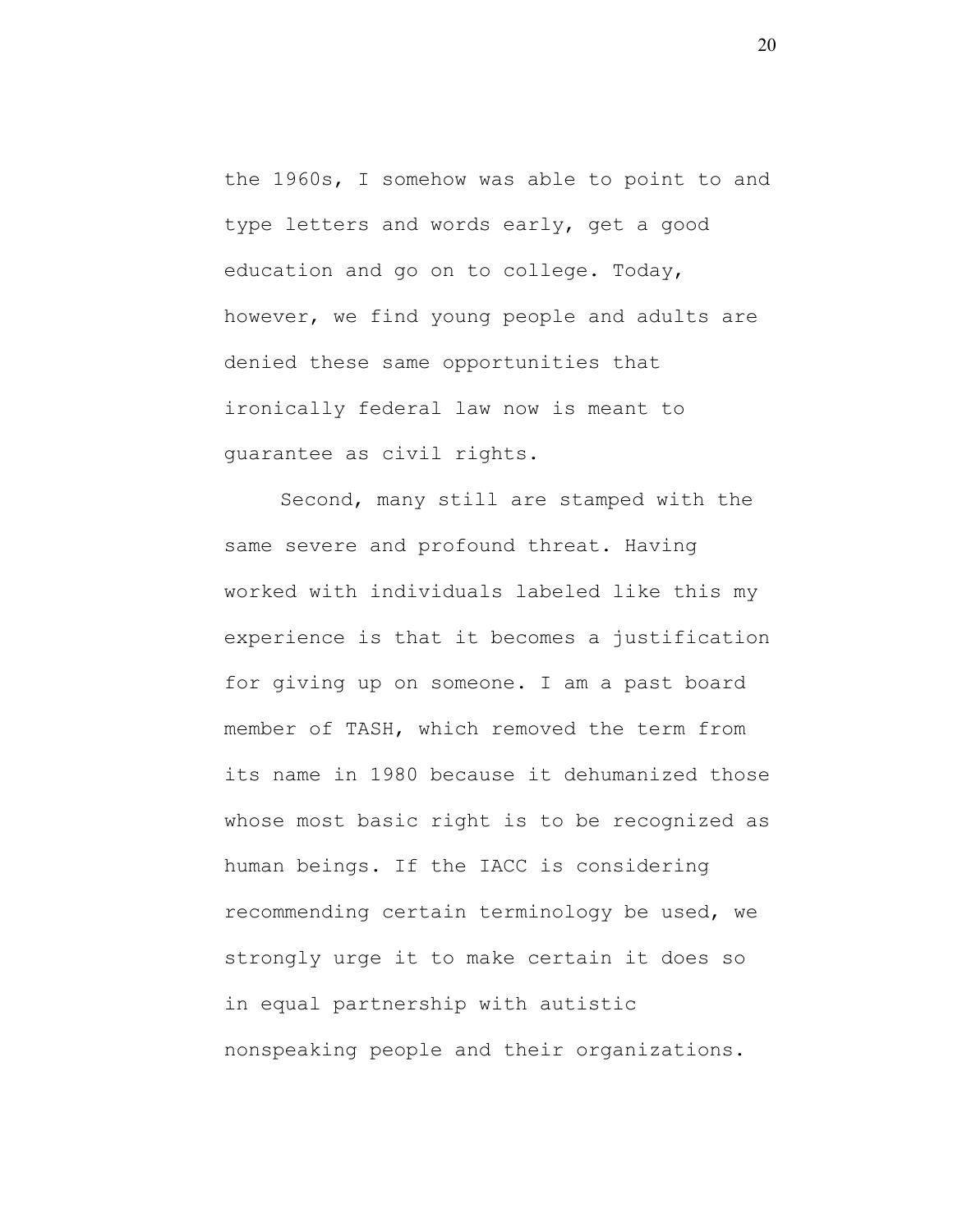If you have questions on our written comments or my comments today, I can answer now or in writing. Or if there is any assistance we can provide, we would be glad to do so. Thank you.

DR. DANIELS: Thank you so much, Bob, and we will have a discussion period after all the comments and people of course are welcome to ask any of our commenters' questions or make comments on their comments.

Next, we will hear from Edlyn Pena. It is such a pleasure to welcome you back, Edlyn, as a former member of the IACC to give us some comments today.

DR. EDLYN PENA: Thank you, Dr. Daniels. I appreciate it. My name Dr. Edlyn Pena. I am a professor at Cal Lutheran University and the director of the Autism and Communication Center. I served on the IACC committee from 2016 to 2020. As the editor and author of the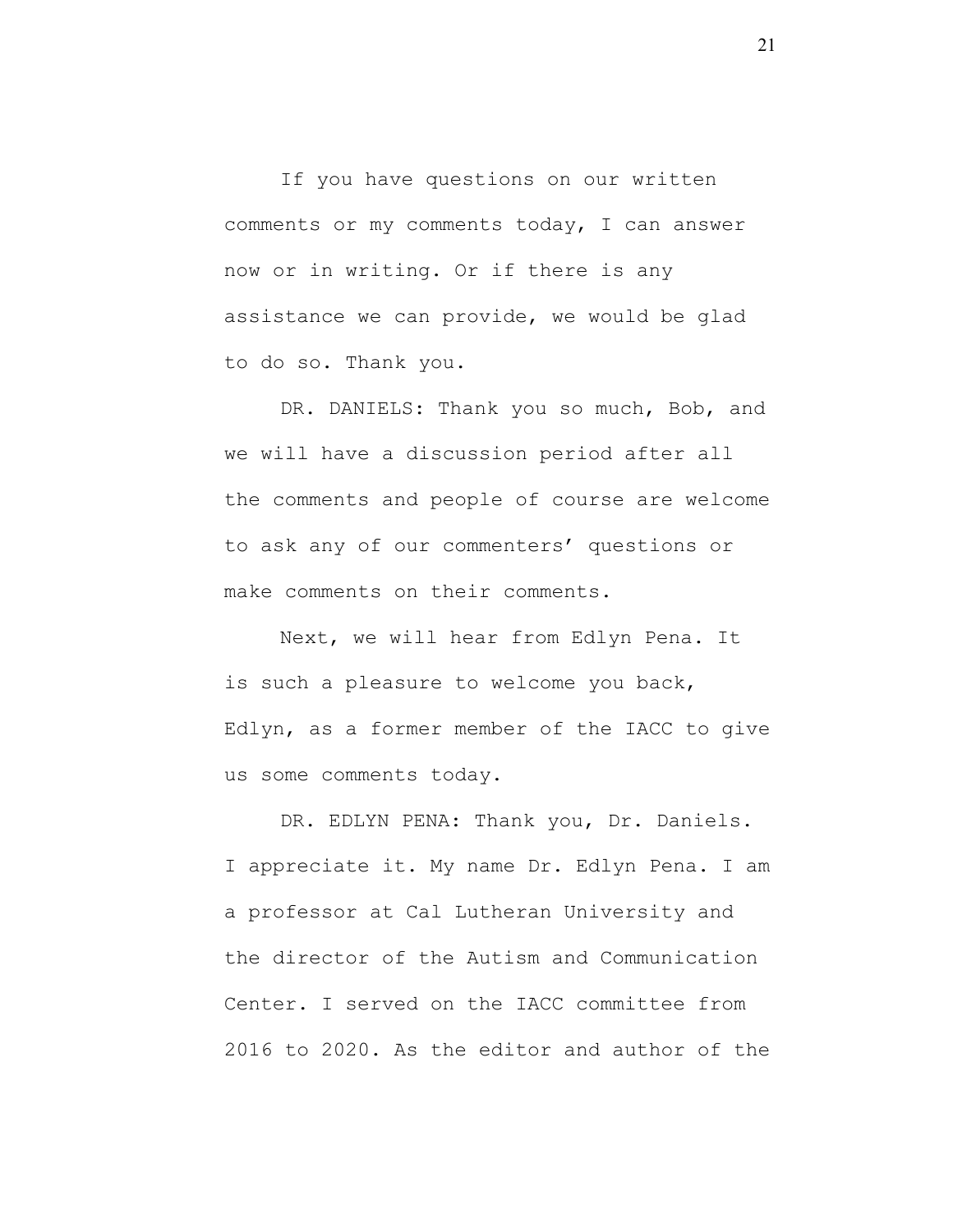books Communication Alternatives in Autism and Leaders Around Me, I am thrilled that IACC has decided to focus on supporting augmentative and alternative communication, AAC, among nonspeaking and minimally speaking individuals.

One of the major debates in the AAC world is whether parents and practitioners should support text based AAC methods that require a one-on-one communication partner to prompt and support a minimally speaking individual to communicate. Some of the common methods under this umbrella include facilitative communication, FC for short, rapid prompting method, RPM, and spelling to communicate, S2C.

The chief question defining this controversy is who is the author of the message being typed? Is it the facilitator, the communication partner, or is it the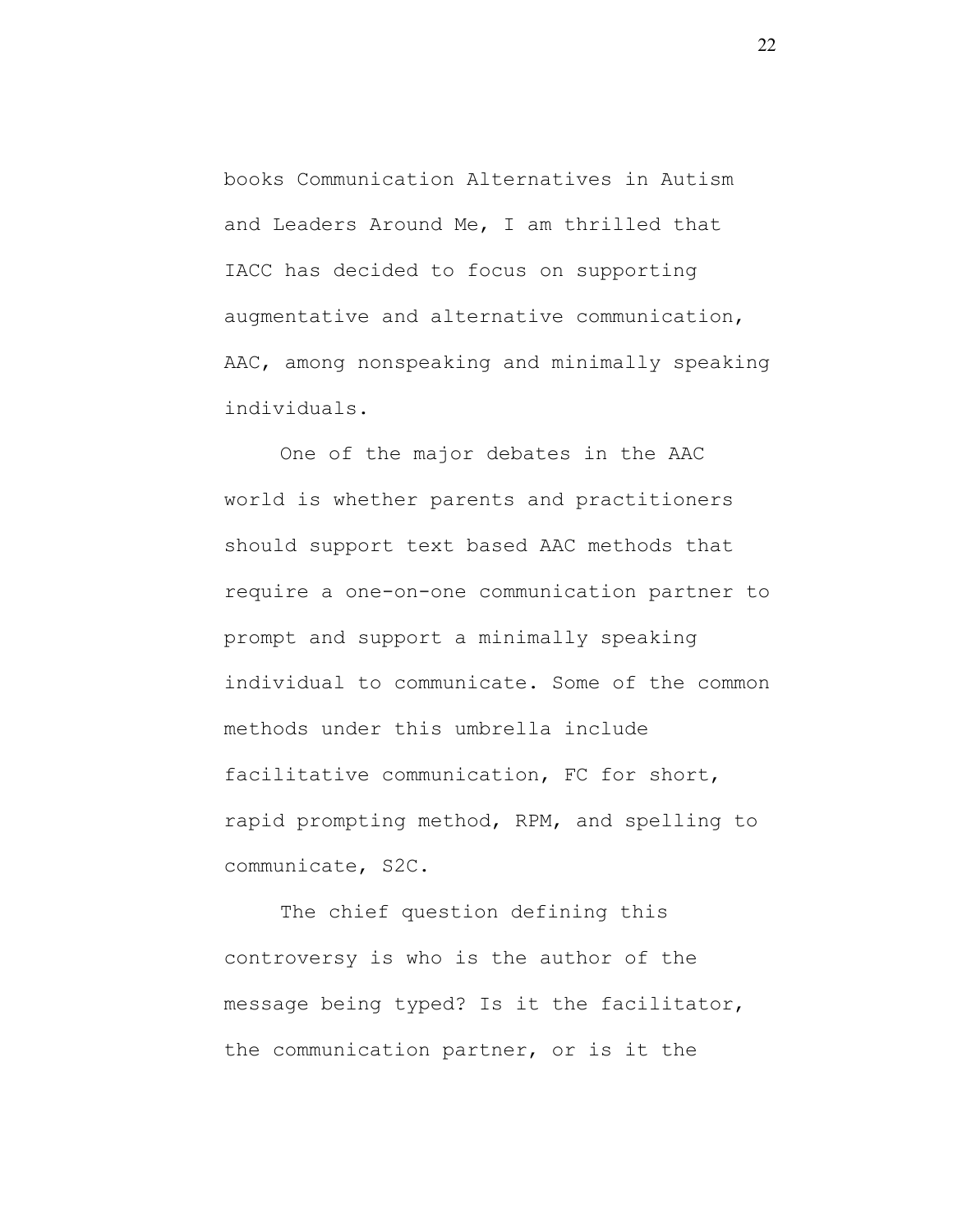student or communicator? Thus far, experimental studies published in research journals indicate that typed responses using FC methods were either influenced by the facilitator or the communicators were not able to independently pass messages.

In some cases, the bad wrap these methods have received is fair. In other cases, it is not. There is no question that these forms of communication can be subject to influence. And yet the research studies alone offer an incomplete picture. There is evidence of students and individuals who use these various methods and become independent in their communication. That is, their communication partners sits or stands near them but does not hold the letter board or provide physical support. I have witnessed this myself.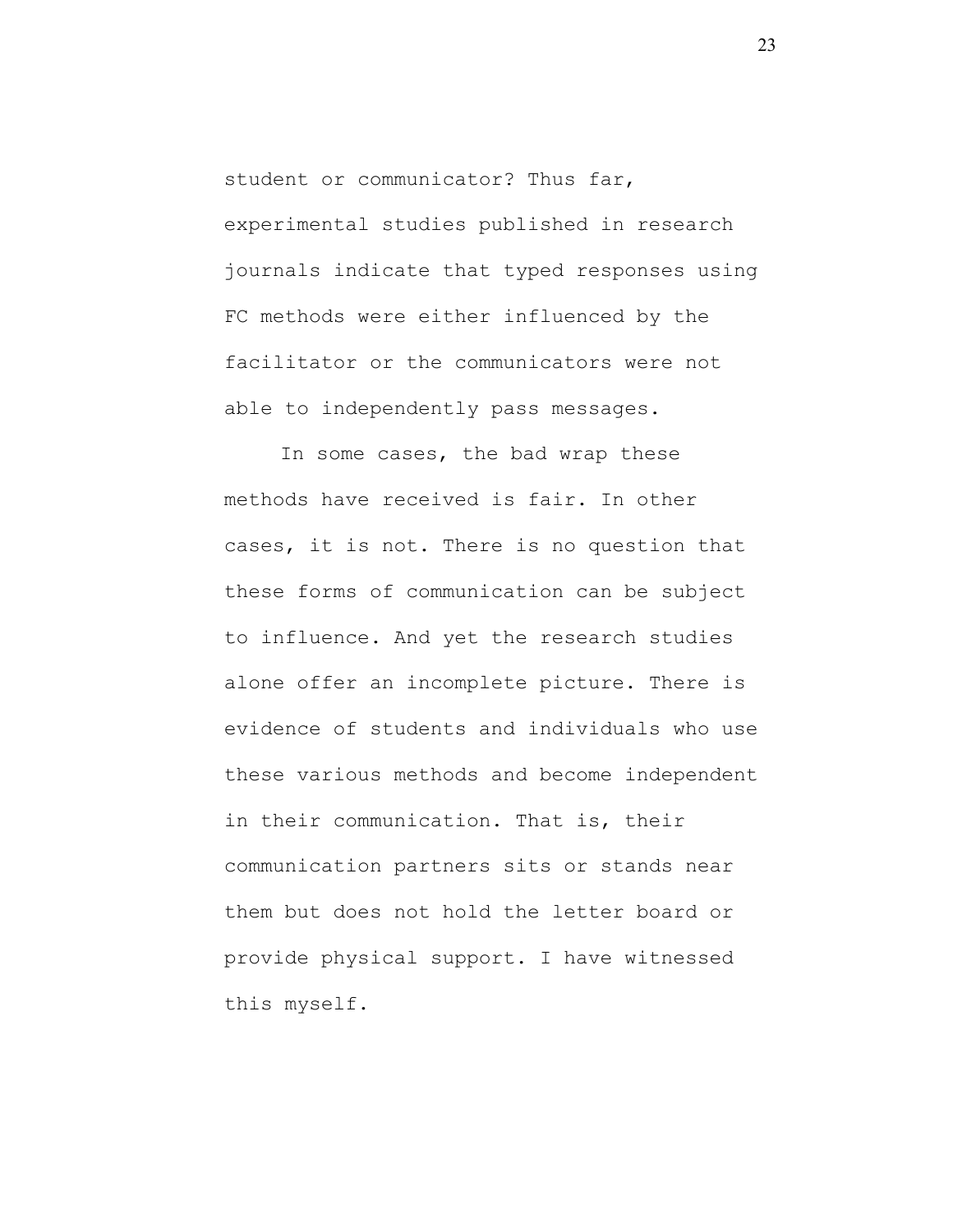In addition, there is documentation of individuals who use FC, RPM, and S2C methods who have communicated medical conditions, even ones that led to diagnoses as severe as cancer. And yet critics of FC, RPM, and S2C refuse to admit that what is being typed in these circumstances is authentic communication from the person typing or spelling.

I implore any researchers, taskforces, or committees focused on AAC to explore questions beyond the communicator's authorship. First, what are the circumstances under which a communicator becomes independent in their communication? What sorts of supports, fading of prompts, user profiles, communication partner training, et cetera, lead to individuals becoming progressively independent? A longitudinal study would be required for this since it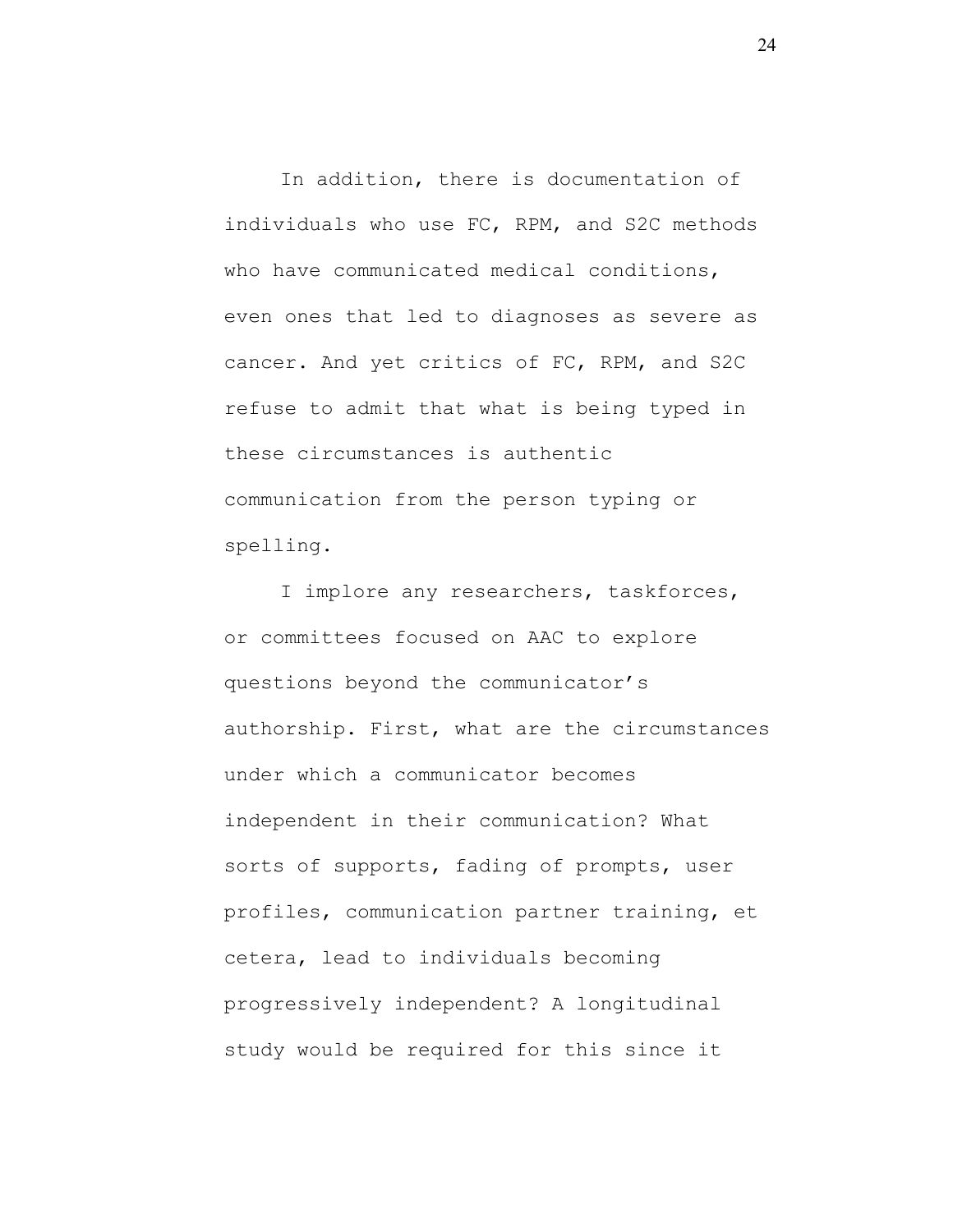takes years for individuals to become independent.

Second, nonspeaking and minimally speaking autistic individuals contend with a number of underlying challenges and symptoms that play a role in the dynamics of communicating on keyboards and letter boards. Research must continue to uncover answer to sensory differences, motor planning differences, and anxiety, all of which have been documented to some extent in the autism literature.

The relationship among these experiences and alternative communication is not yet well understood. Doing so requires researchers and practitioners to consider multiple sources of data, for example, interviews, narratives, field notes to give us a more holistic picture beyond what can be revealed through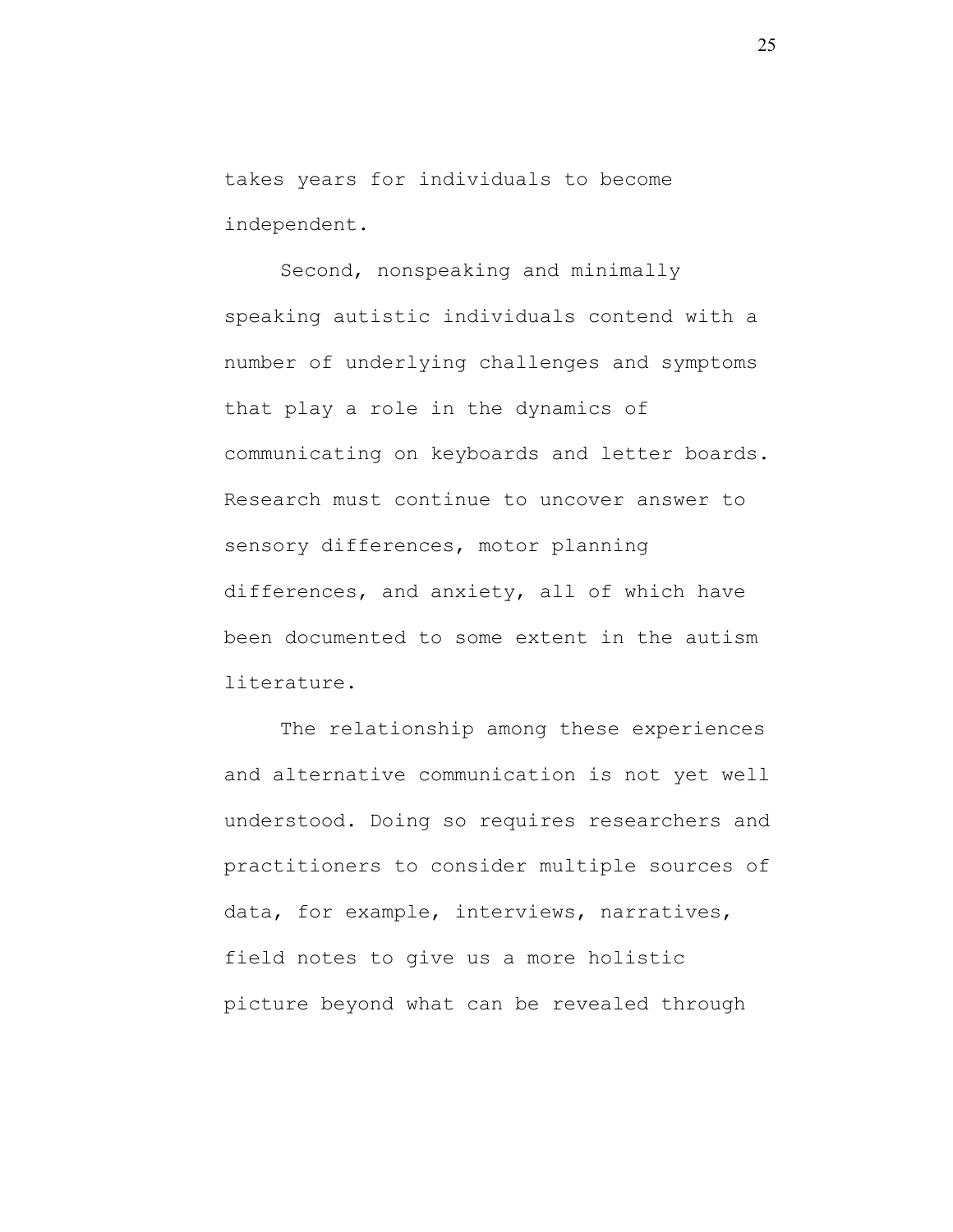quantitative methods within the context of experimental studies.

Engaging in research studies to address unanswered questions will help the autism community determine the conditions under which FC, RPM, S2C, or other text based AAC methods when done ethically and with rigor can be successful.

Further the answer to these questions will enable the communities that use these methods to move past the question of authorship toward addressing sensory, motor, and anxiety challenges that impact communication as well as improving training of communicators and facilitators.

Rather than determining that a form of communication, which is subject to influence, is therefore dangerous and should thus be stopped, professionals should be committed to understand the ways in which to reduce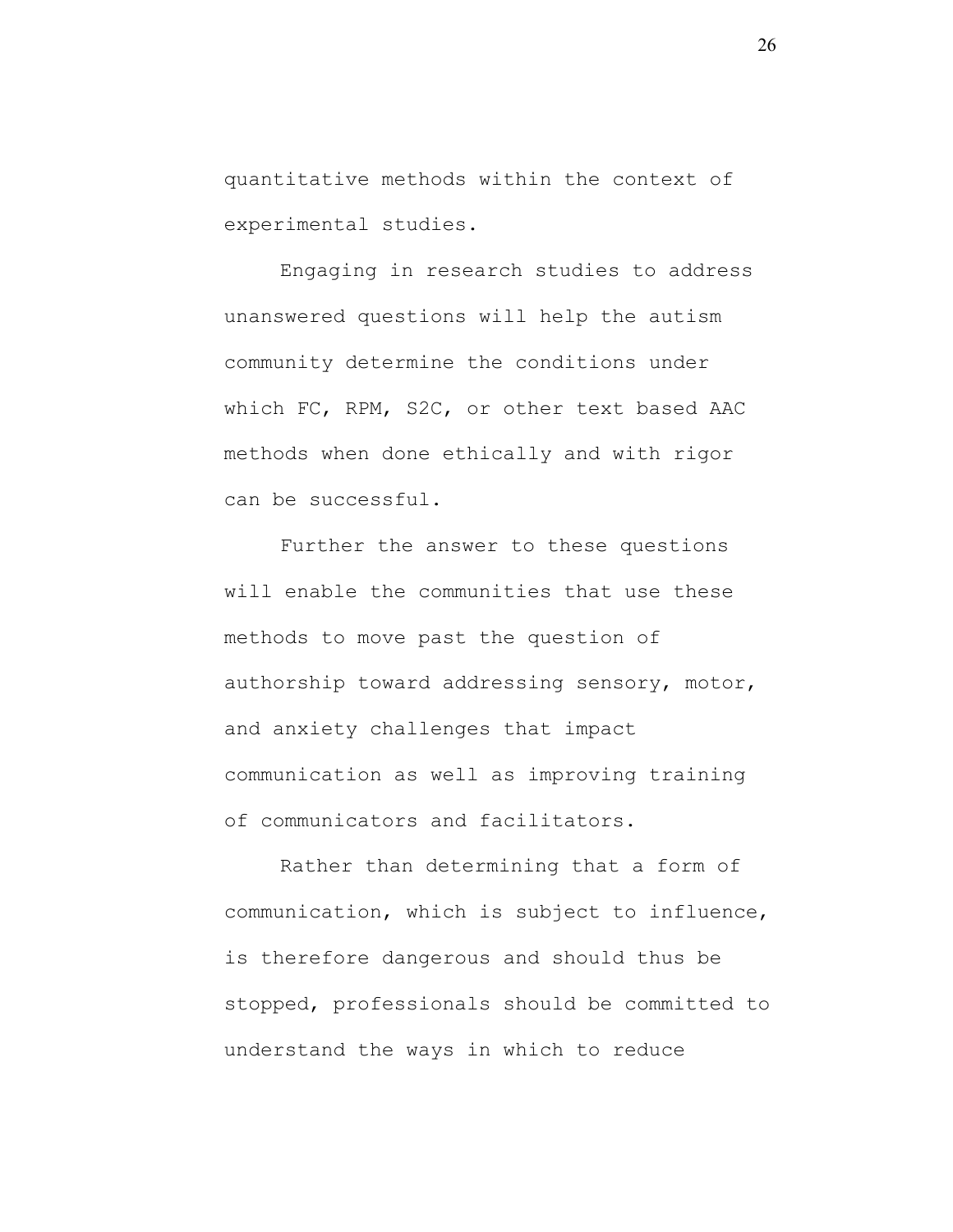influence and to support the progressive independence and reliability of the communicator. Thank you for having me.

DR. DANIELS: Thank you very much, Edlyn, for that comment. Thank you all for being here with us today and sharing these comments. We look forward to discussion after we go through the written comments.

DR. DANIELS: At this time, I am going to share with you the summary of written public comments. We had the most robust written public comment receipt that we have ever had this time around. We had 271 written public comments that came in for this meeting and they were not part of a particular solicitation. I will share with you – I am not going to be able to read all the names because there are many of them. But we will share with you what the different topics were that came in and we divided the comments into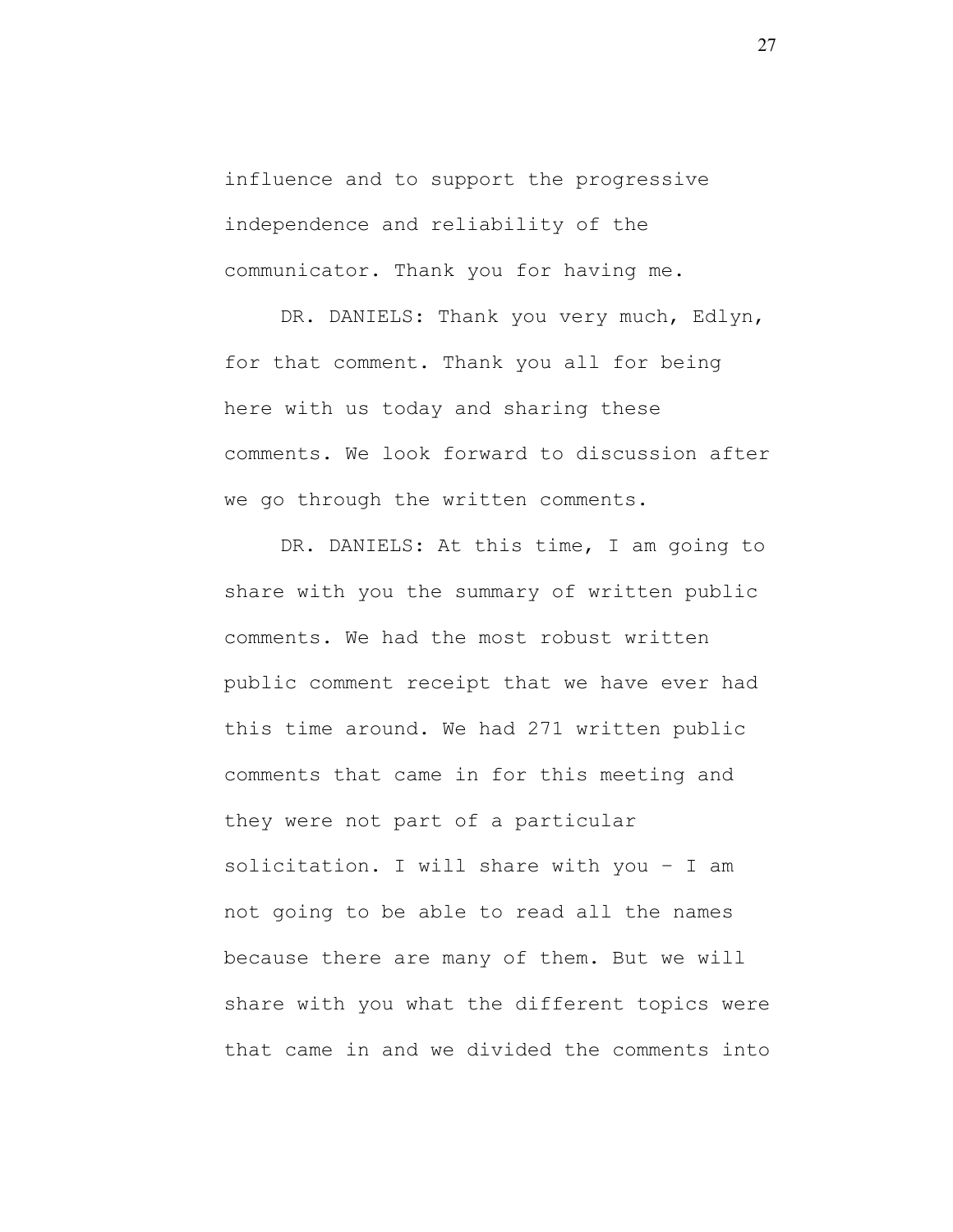topics to make it a little easier. Anyone who is watching this online, you can see the full text of the comments in the meeting materials that are posted online.

First, we had 153 comments that were on research and service needs, resources, and policy implications. This is the second page of names and that is the third page of names for that particular topic.

We also had some comments, 43 comments, that were about concerns about medical practices and the names are listed here.

We had 21 comments on the role of the IACC and the federal government and 22 comments on research, services, and supports for adults on the autism spectrum, 3 comments that were related to the needs of direct support professionals in the workforce, 4 comments pertaining to employment, 8 comments pertaining to potential causes of autism, 5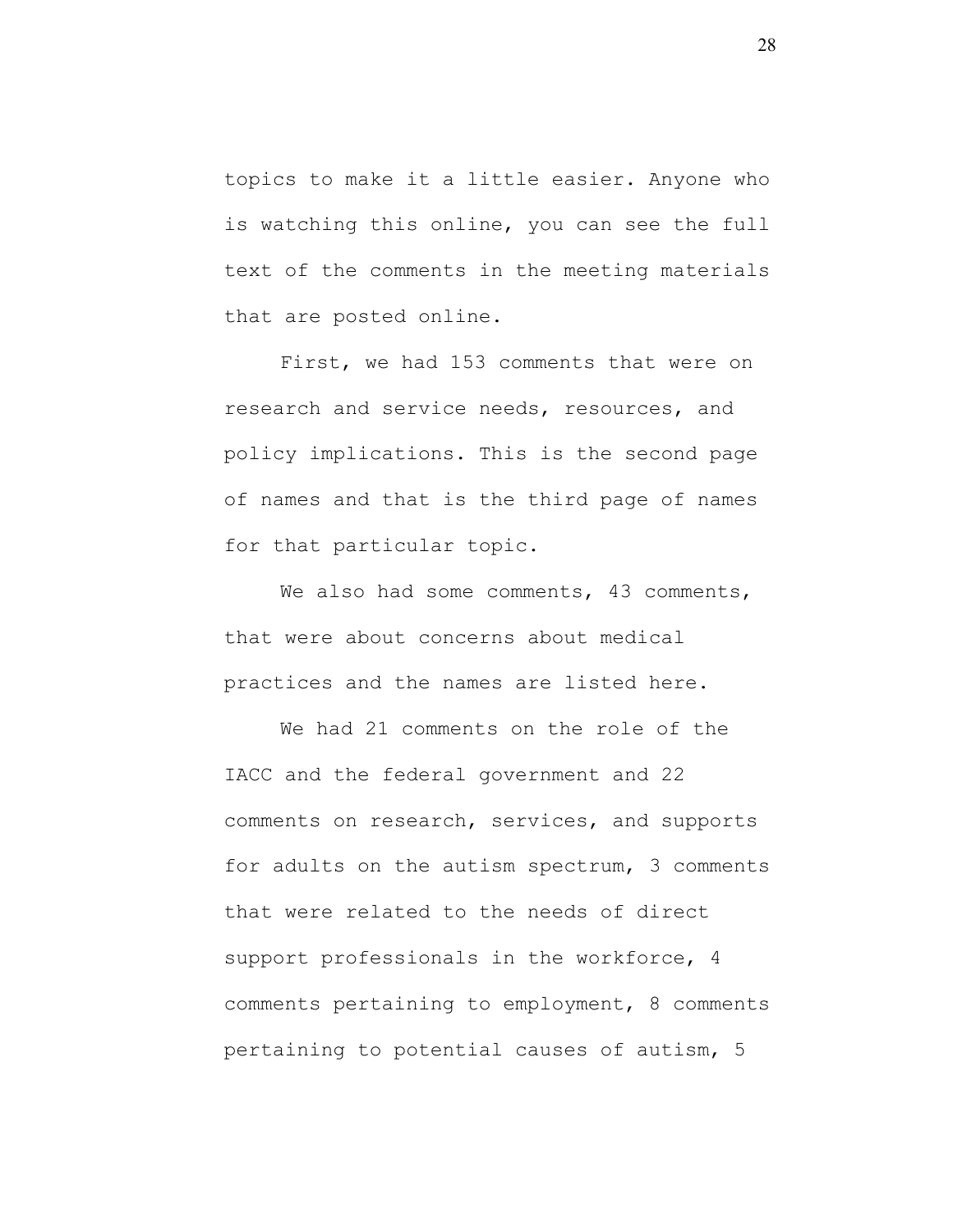comments on the needs of autistic individuals with high-support needs, and 12 comments on increasing autism acceptance and reducing stigma. Those were all the comments.

Now, we have some time for IACC members to discuss the comments. I would encourage you to keep your comments somewhat short so that we can get around to everyone that wants to talk about the public comments. Go ahead and you are welcome to make some comments. Alison Marvin, I see your hand raised.

DR. ALISON MARVIN: Hi. Hello. Alison Marvin from the Social Security Administration. I am responding to the public comment by Rob Lagos and a written comment in response to Dr. Hemmeter's presentation at the last IACC meeting by IACC member Dena Gassner. Both requested that SSA take steps to better accommodate those on the spectrum. We have passed your comments onto the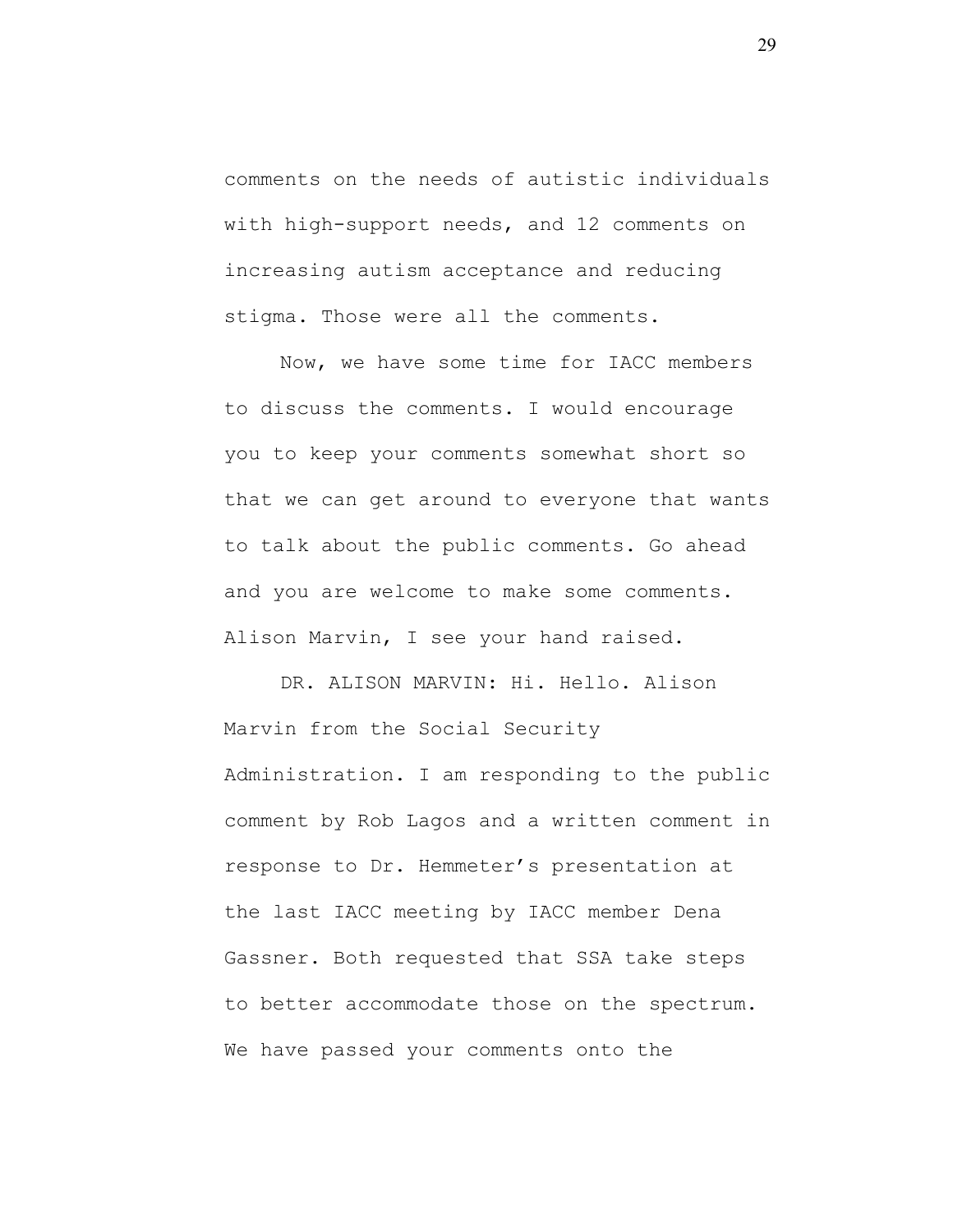appropriate key individuals within the agency.

We also wanted you to know that SSA has been working on equity-related issues for a while now and today, the Social Security Administration released its first equity action plan, supporting President Biden's whole of government equity agenda to advance equity, civil rights, racial justice, and equal opportunity for all. Our Acting Commissioner Kilolo Kijakazi stated systematic values may prevent people who need our programs the most in accessing them. Our equity action plan will help to reduce these barriers for autistic people to have access to our services.

In conclusion, I wanted you to know that we hear you and that we are actively working to make things better. Thank you so much.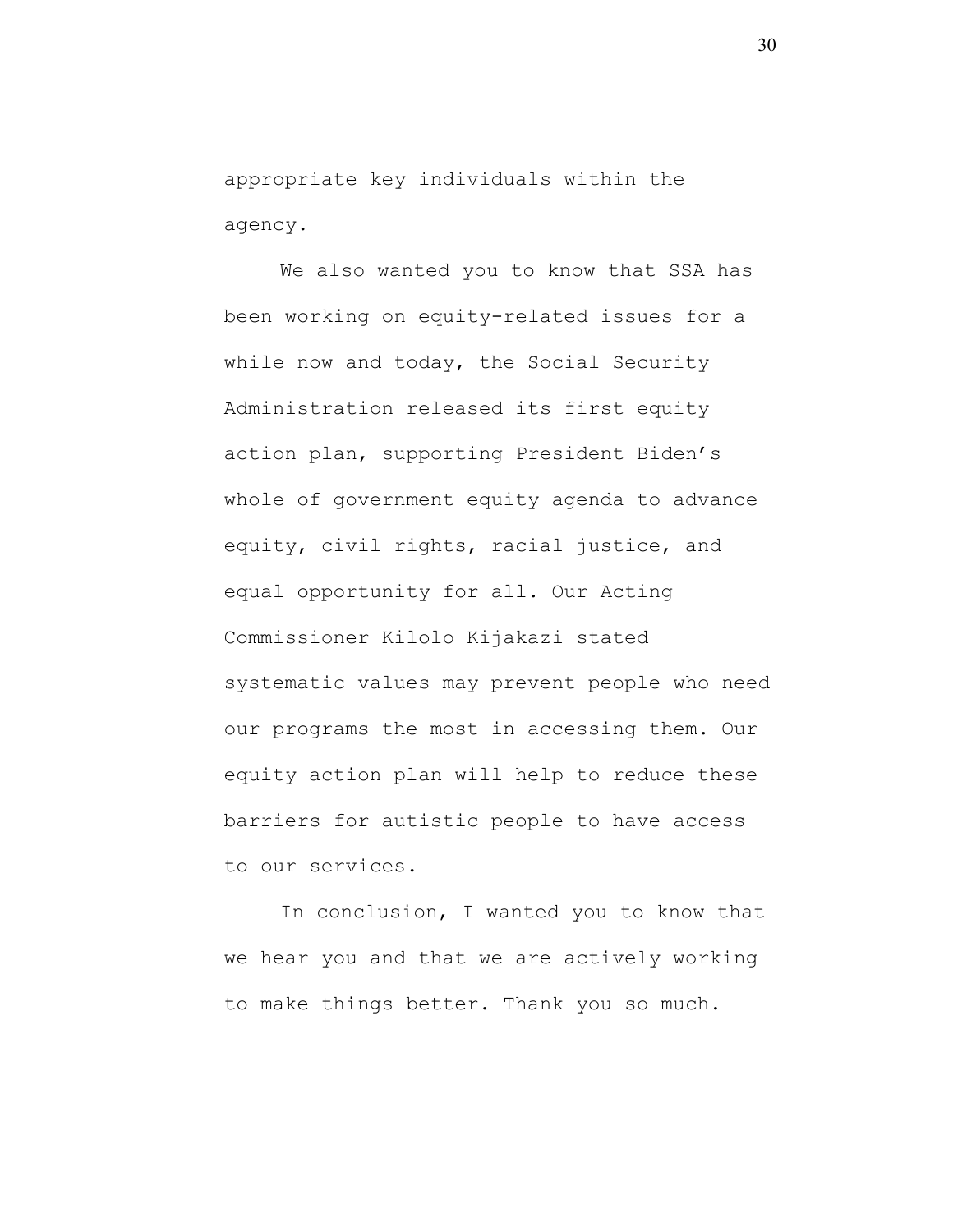DR. DANIELS: Thank you, Alison. And I also will mention to committee members that when Dr. Hemmeter was here for the last meeting, some members had some additional questions that we were not able to get to and we have provided answers to those questions that were provided by SSA in the meeting materials. You will find them in the round robin section. Thank you so much and we will be sure to add that update also to the federal news section of the IACC website after this meeting. Thank you.

Next, do we have more comments from members of the IACC and if you would raise your hands?

MS. DENA GASSNER: Yes. I noticed a pattern sort of where people were calling for more autistic people to be on the IACC. I was just wondering, Susan, if you might help to clarify this. I am not sure people understand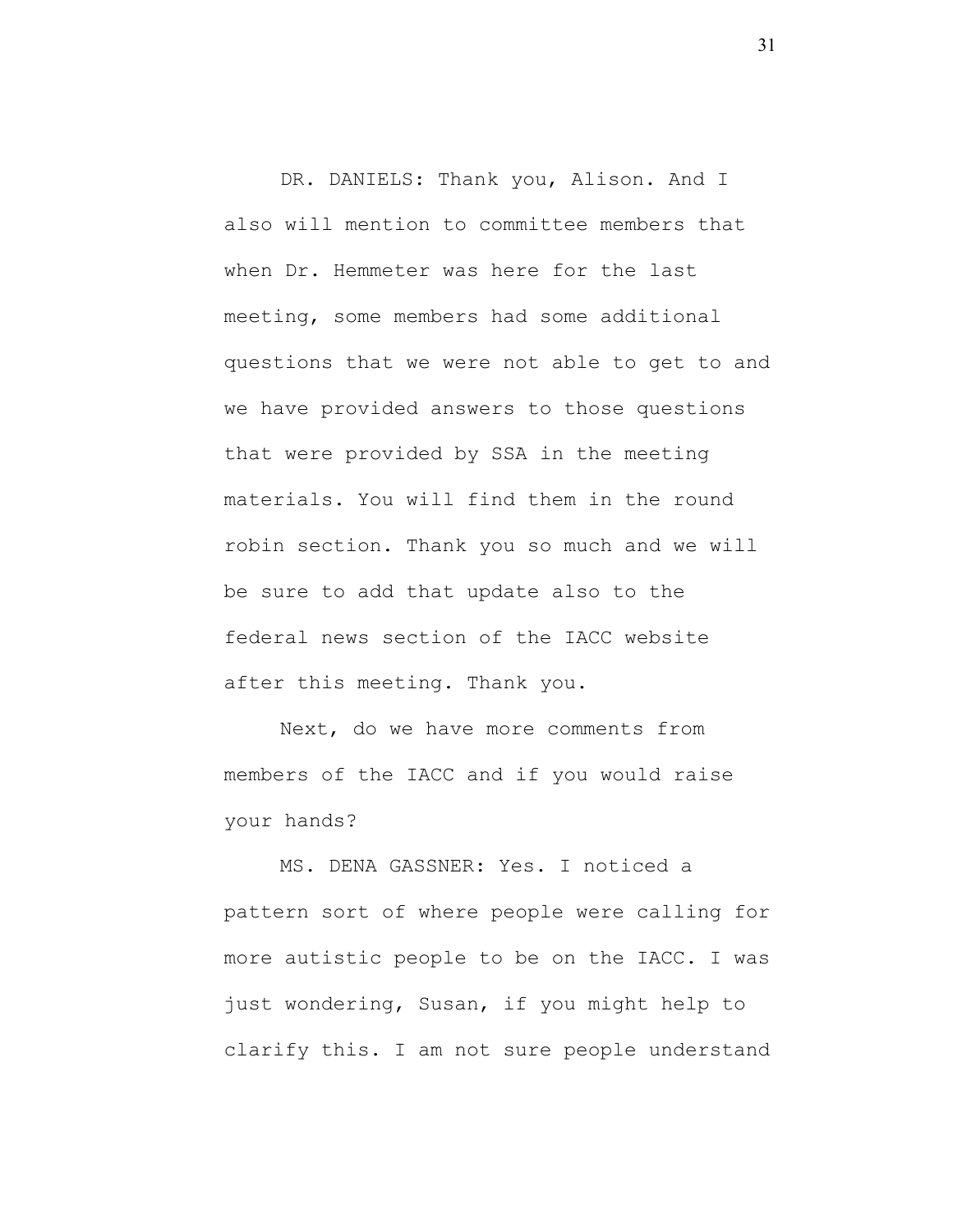that the IACC invites agency representatives, but we do not get to identify who they will be. However, most of the community members or many of the community members are people on the spectrum or direct relatives of people on the spectrum. I thought it might be good if we could give them an opportunity to understand how the IACC is constructed. Sorry to catch you cold. I should have sent that to you last night. But I just had it in my notes from yesterday and I forgot to address it with you.

DR. DANIELS: That is not a problem. The Autism CARES Act of 2019 provides guidance on particular kinds of members that we are supposed to include on the committee and that includes autistic individuals, parents and family members, and leaders of national services and supports organizations, research organizations, and advocacy organizations.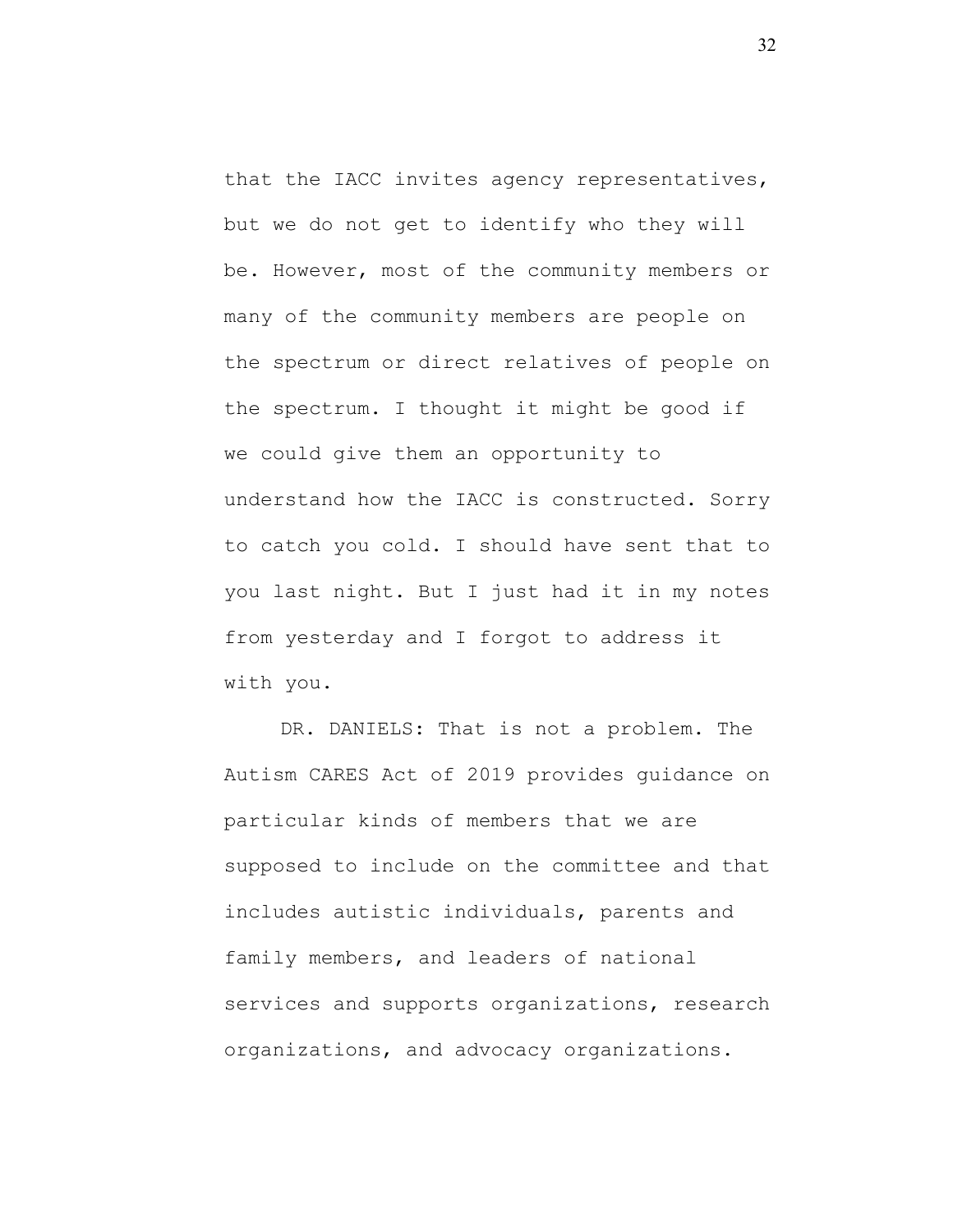Those groups are divided somewhat into three. However, many people on this committee wear more than one hat. For example, someone like Dena, who is both an autistic self-advocate as well as somebody who has a child on the spectrum or an adult child on the spectrum. Some people are both parents and advocates or parents and researchers or autistic individuals and researchers or advocates in organizations. There are many different ways that people wear multiple hats. There is an effort by the Secretary of Health and Human Services to appoint people that represent the broad variety of perspectives across the entire autism community. Feel free to check out our roster and all the bios that are on our website for the members of the committee.

MS. GASSNER: Thanks, Susan. I did want to thank you, Alison, for your great response. I would love to reach out to you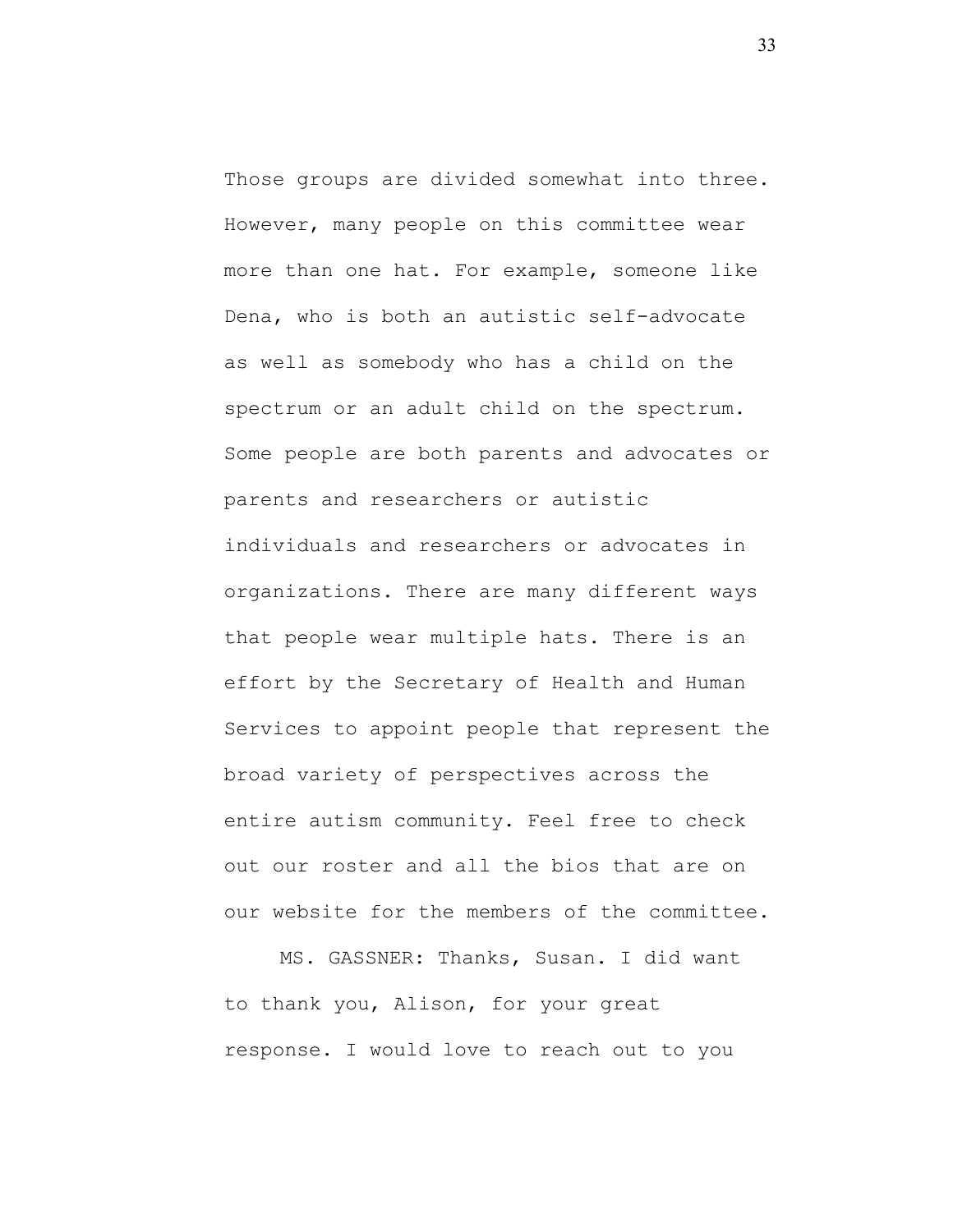afterwards if there is anything I can do. Thanks, everyone.

DR. DANIELS: Thank you. We have a question from Susan Rivera.

DR. SUSAN RIVERA: Thanks, Susan. It is more a comment. I really wanted to thank Edlyn for her wonderful comments about how research is needed on ACC and I also just wanted to add an idea to those comments and those guidelines that were given. There is a lot of use of technology particularly eye tracking now that can be very useful in understanding when you have augmentative communication that is more self-initiated versus being someone else's communication. I just wanted to encourage us to put out some kind of recommendation that this kind of research be encouraged, be supported and funded so that we can put some of these myths to rest and really understand and use the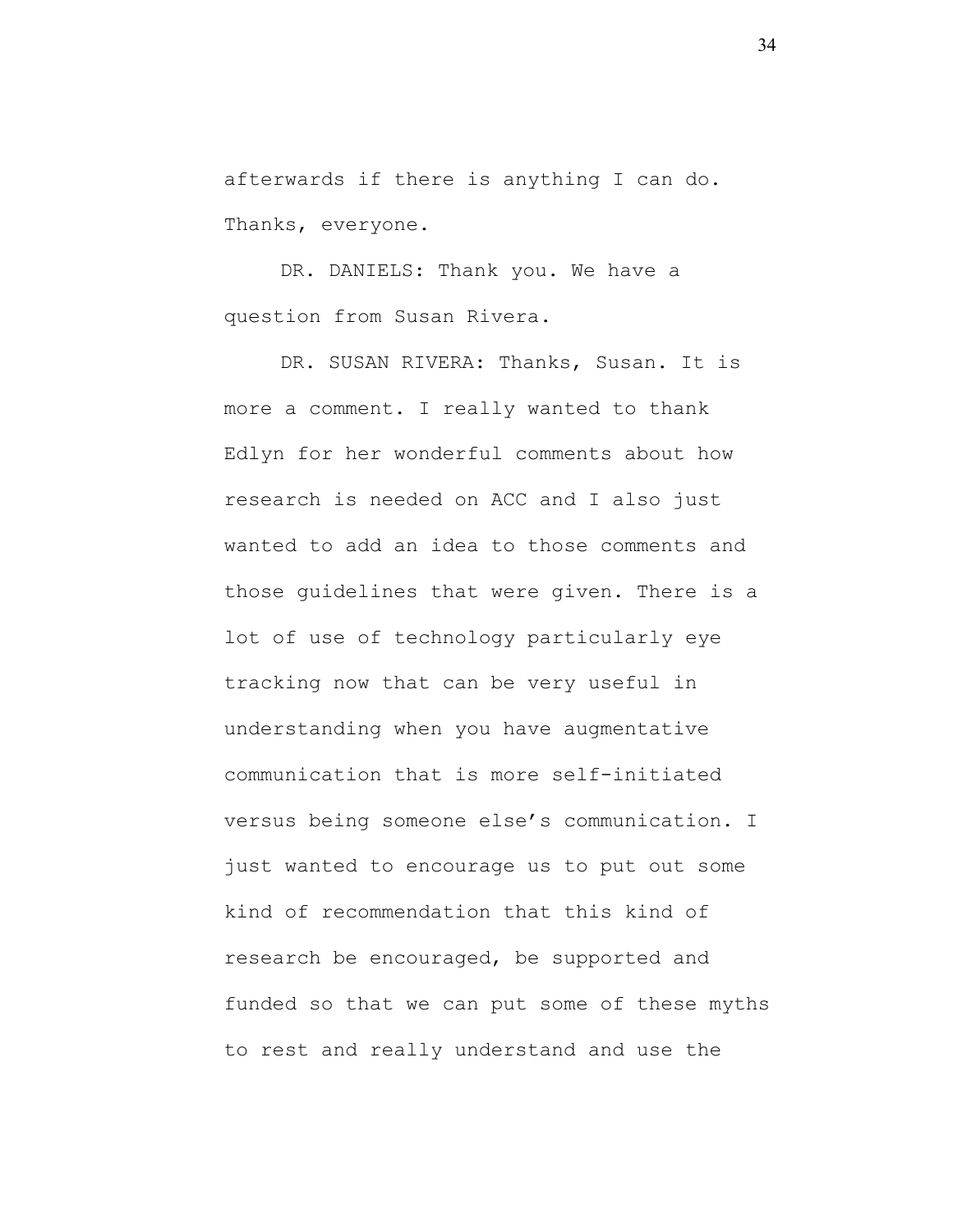technology and the resources available to us as researchers to understand these questions.

I think critically we really need to involve those who are both skeptics and supporters of IACC to really be a part of this conversation and be a part of the research so that everyone is a stakeholder and understanding the truth of this communication, who it helps, and in what ways they can help. Use what we are already using in other elements of research to unpack this question.

DR. DANIELS: Thanks very much, Susan. Of course, the IACC's Strategic Plan is a perfect place for any recommendations that the IACC would like to make. We will talk about that and many other topics at our July working group meeting.

Scott, do you have a comment or question?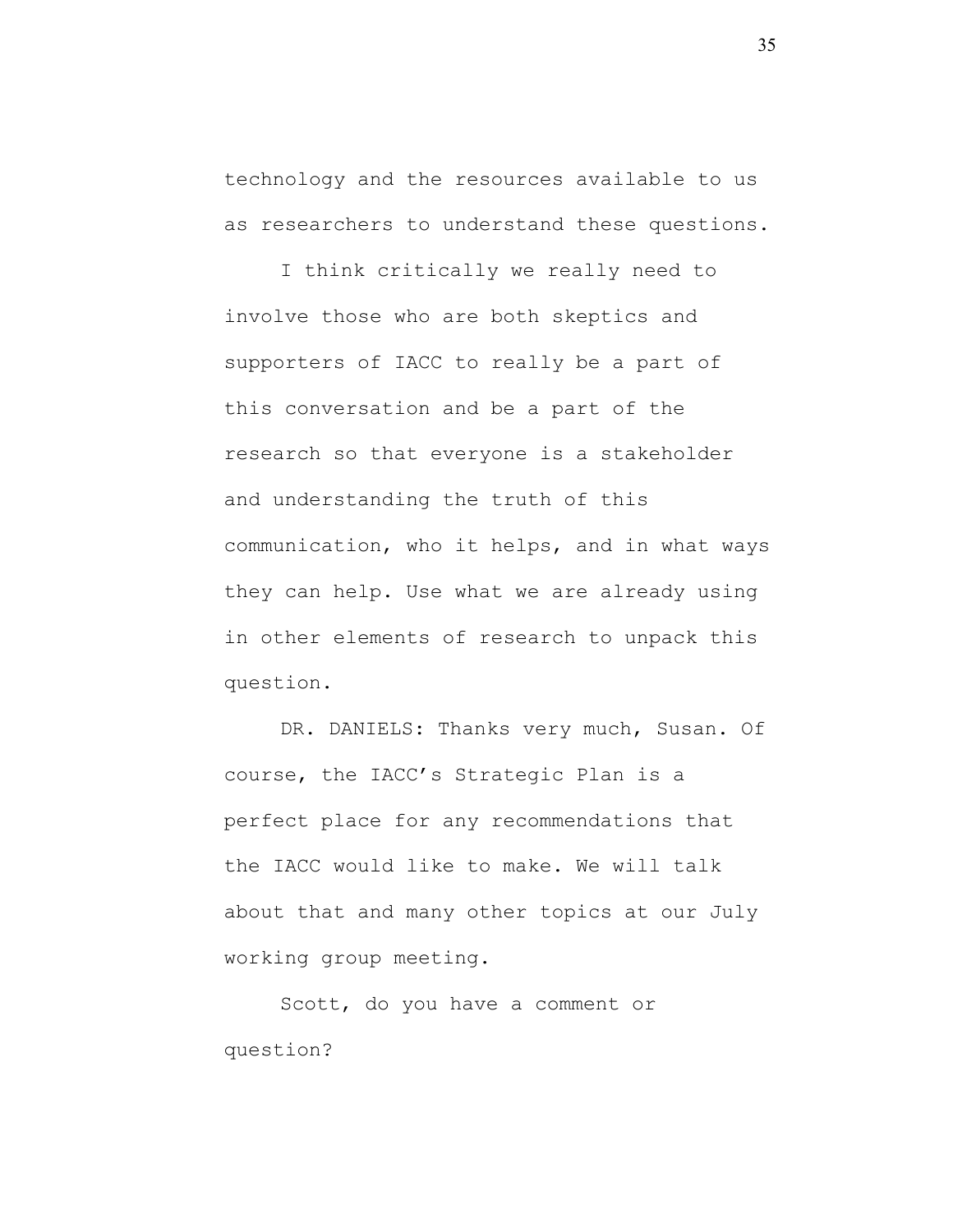DR. SCOTT ROBERTSON: Yes. Thanks, Susan. I wanted to echo with what Susan was just sharing. Susan Rivera. On AAC that I suggested, it should become a major focus that can be interwoven throughout the Strategic Plan and should be something that we should explore on the long term. It would be great for the community to explore on the long term, ways to enhance the focuses in research in terms of priorities that go for the projects and maybe the Autism Centers of Excellence, et cetera. There are different ways creatively where folks can expand the emphasis there on AAC and language and communication across the life course for folks and what that means to improve opportunities in life and quality of life and also that it would be great maybe to explore things such as maybe in October with National AAC Month. Maybe that is something that you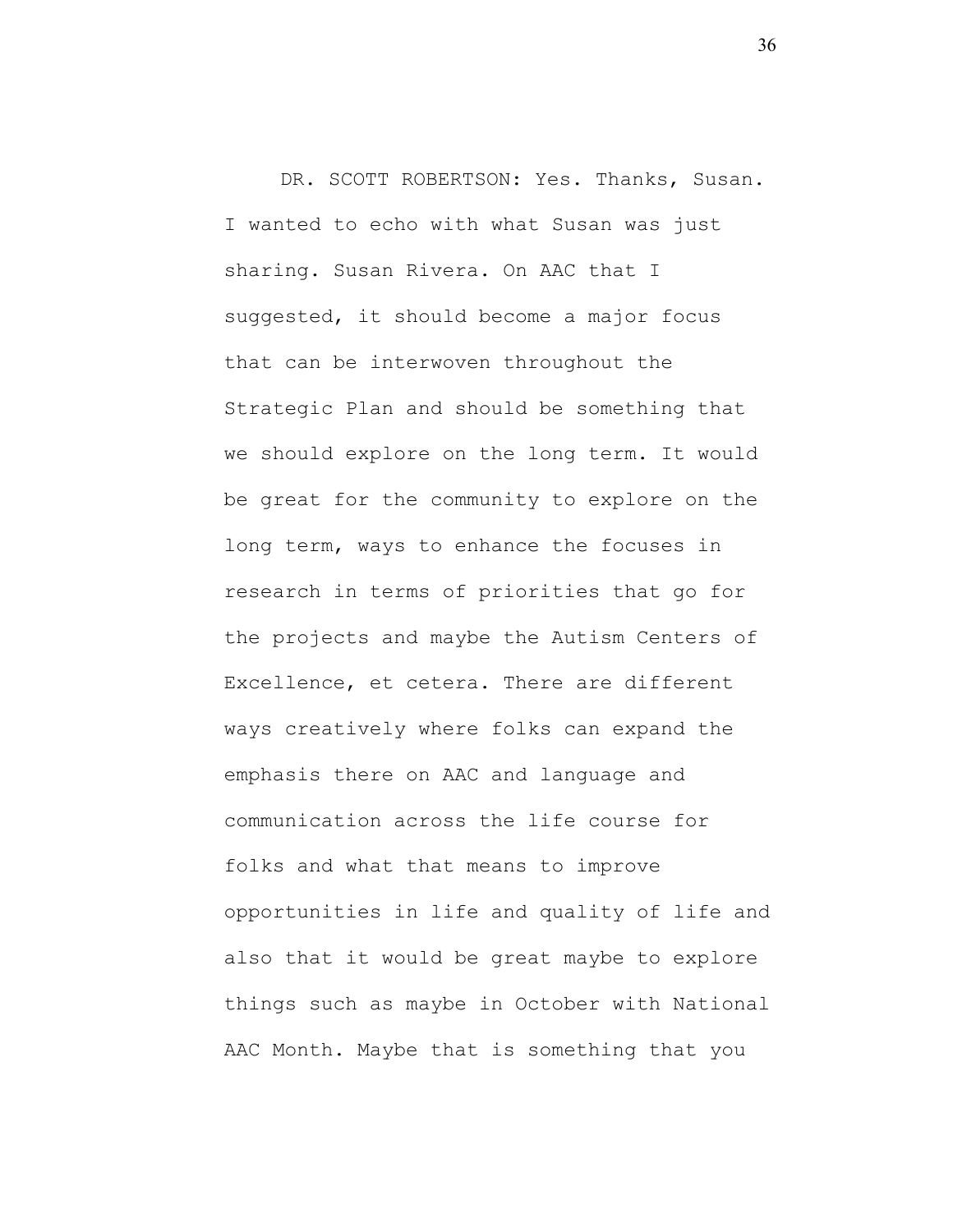all at OARC or federal agencies maybe could collaborate on that on a panel of autistic AAC users or something like that to interconnect with the emphasis with that priority of making sure folks have full access to communication, which I think is a right that everyone should be able to enjoy that is in line with the priorities of UN Convention on the Rights of Persons with Disabilities, UN CRPD.

I just also wanted to mention briefly too. It is great seeing the comments on employment and access to career paths for folks. I just wanted to remind folks that we have this in our round robin updates is that we are running our research project for the next three years that it started this year and runs all the way to 2024. It is a project and research support services for employment of young adults on the autism spectrum. And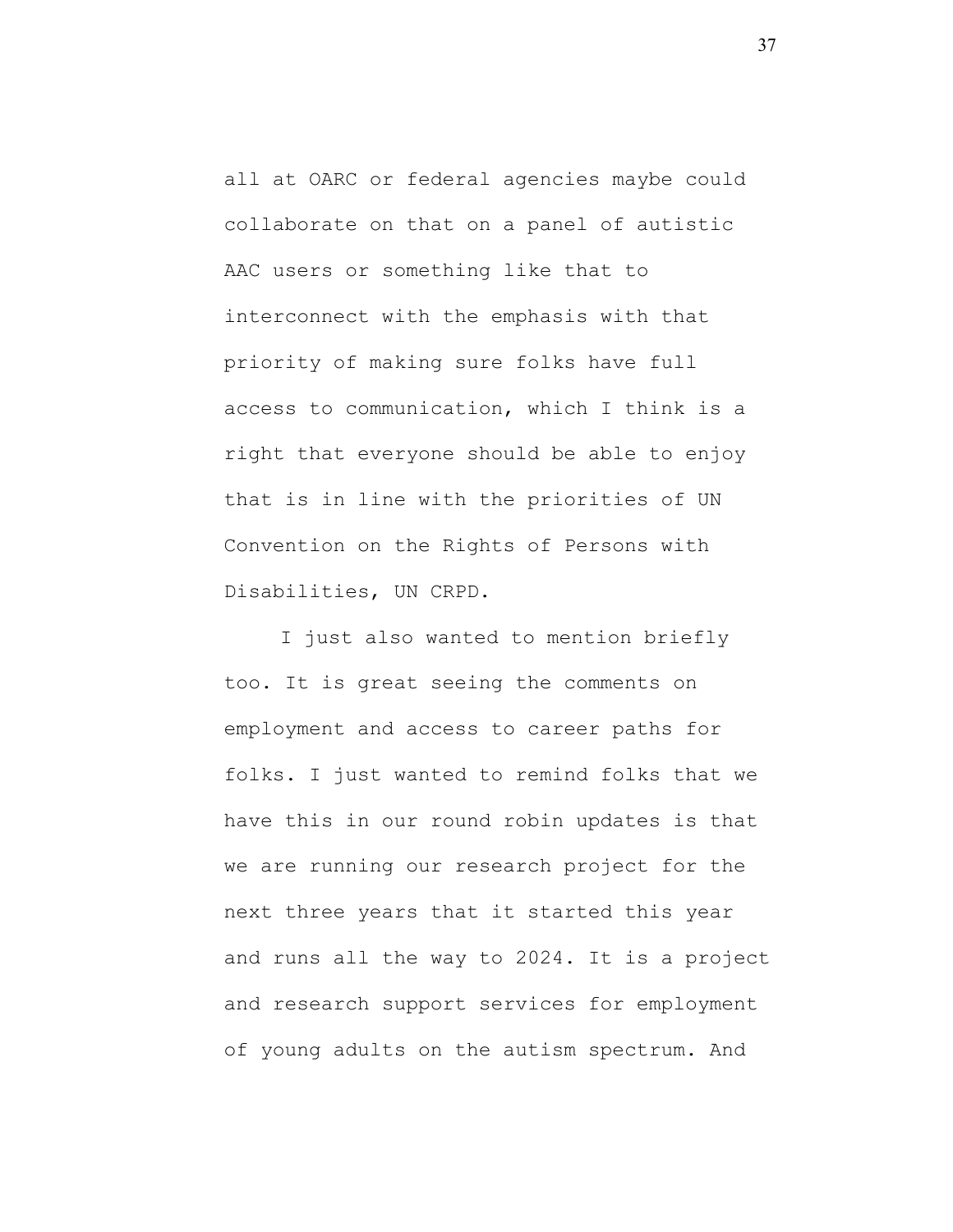we are actually running listening sessions right now actually in April. We run a number of them also in March, et cetera. This project is continuing to learn about the perspectives on reducing work barriers and finding solutions, enhancing policies and practices.

It is great to find input from folks and also that – one of the emphases in one of the written comments was on more data in terms of what it looks like in terms of the specific unemployment, under employment, income barriers, et cetera. That is something that we are looking at too if we could do things at the Department of Labor or maybe collaborate with federal partners on that in terms of what that might look like in terms of different avenues whether it is surveys, et cetera, that we could look at as possibilities on that data end because we do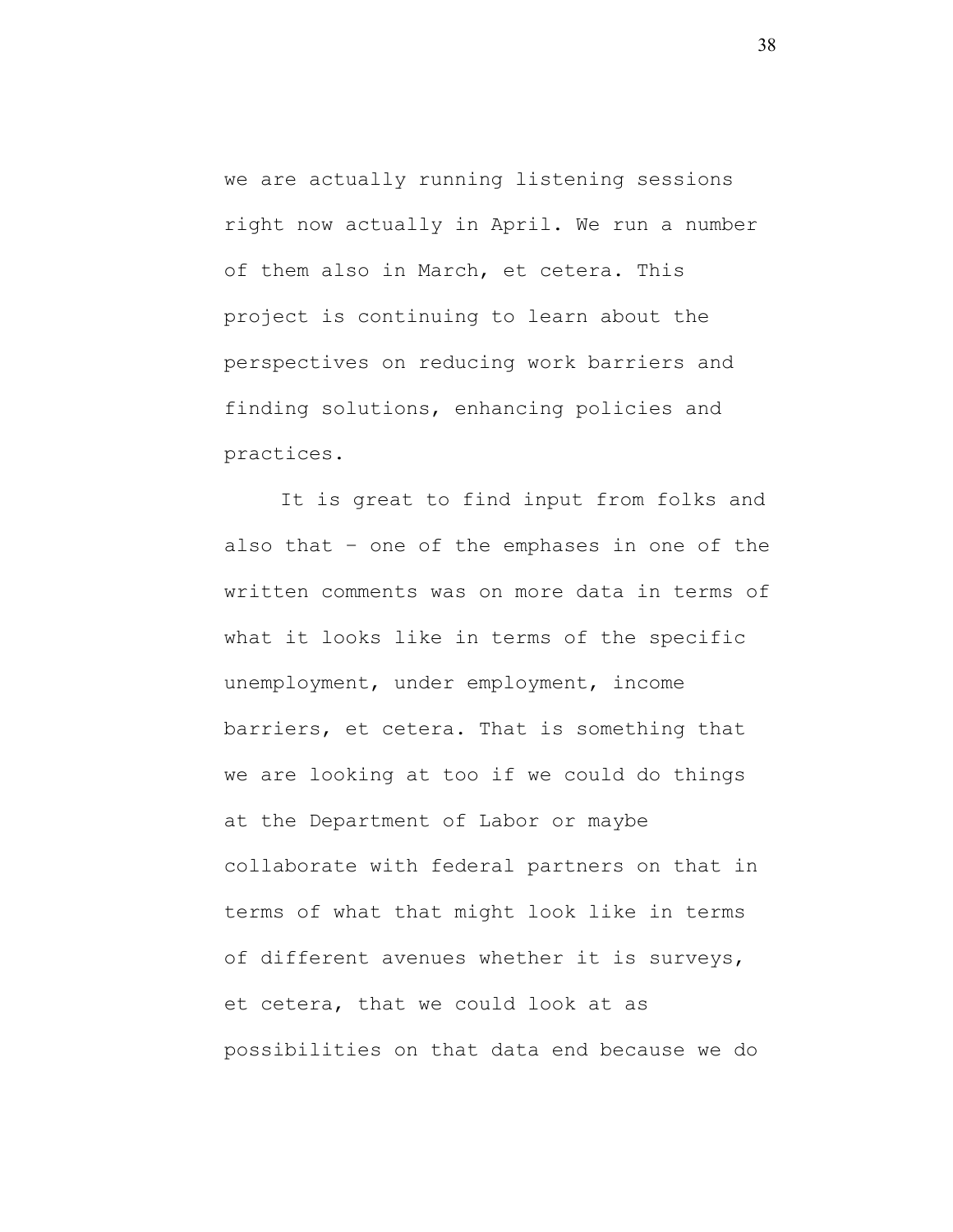recognize that there is a large data gap, including what is available right now in the empirical literature and some of the studies have smaller ends and do not always generalize as well. I know we have some gaps there as what the knowledge base that we need to learn about, the current state of employment, under employment in terms of just barriers for folks being able to access – to fit their interests, strengths, and skills and be successful in terms of the work that they can enjoy and thrive. Really great that those comments are there on employment.

And really great to see also that folks are actively contributing overall like – the committee broke the record as far as – what did you say?

DR. DANIELS: 171.

DR. ROBERTSON: Wow. It is 119 pages or something like that of comments. That is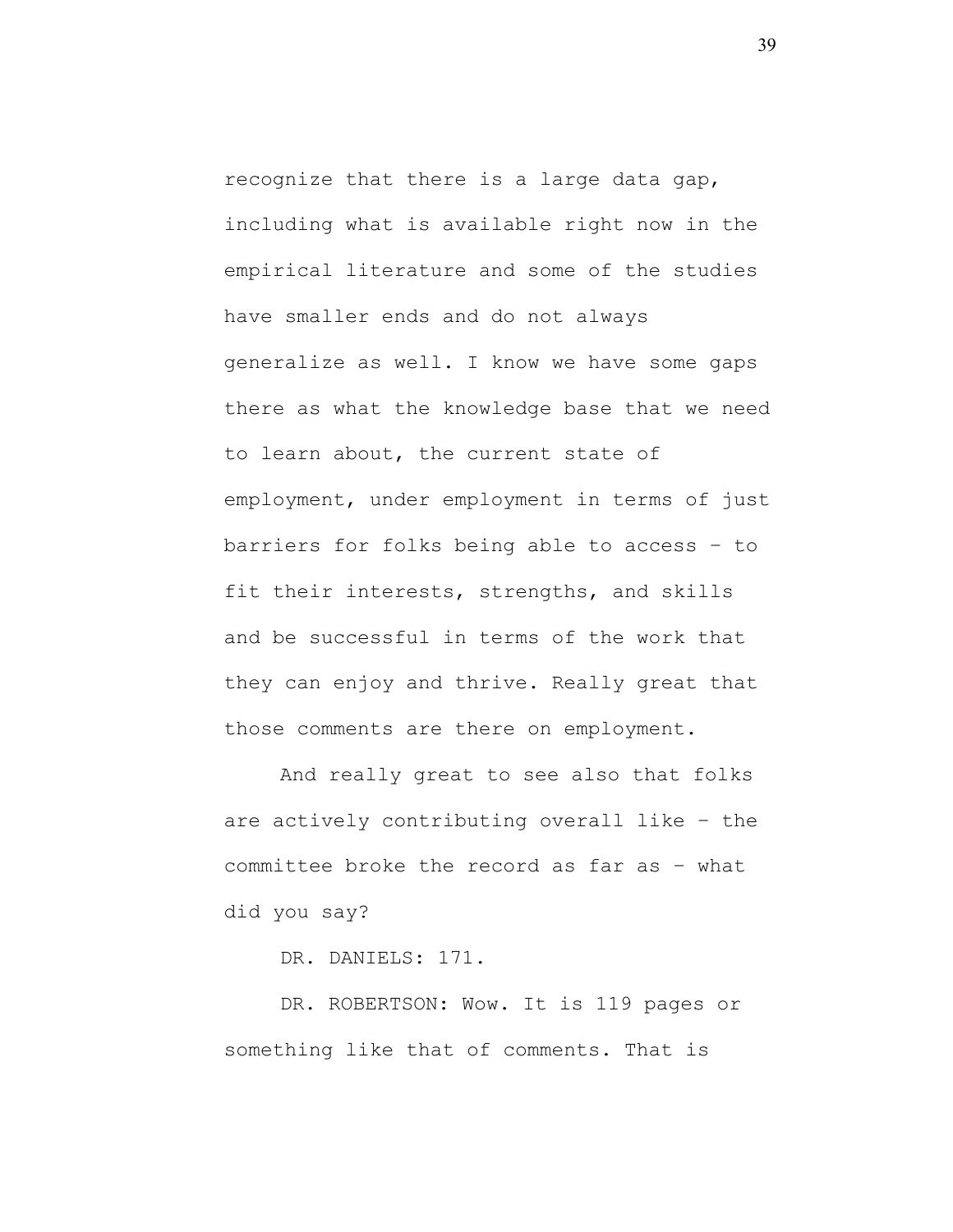tremendous in terms of the engagement from the community.

DR. DANIELS: We would like to thank organizations that have sent out notes to people. Please any organization that is represented here or that is listening in, feel free to encourage people to give us comments because we want to hear from the community. Thanks so much, Scott. We will certainly follow up on some of those things after the meeting.

Paul, do you have a comment or question? DR. PAUL WANG: Comment please. It is going to sound like I am jumping on the bandwagon here. But I want to thank the public commenters Stevie Mays and Edlyn Pena and a number of the other written commenters also for bringing attention to the issue of AAC. I think that is of the highest importance.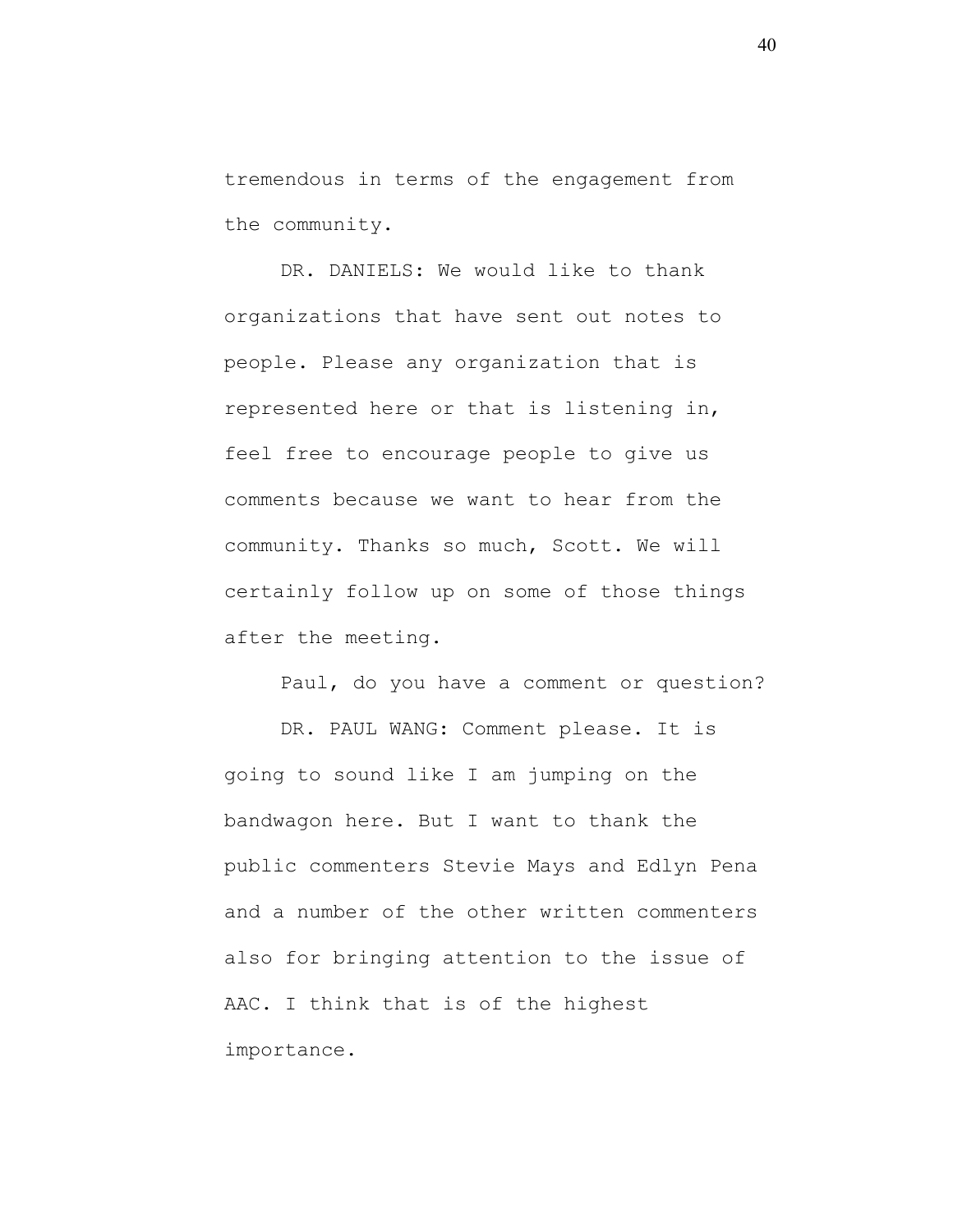I do not think there is any disagreement that communication ability is central to quality-of-life issues. And we all agree that it is quality of life for the autistic community that we want to advance. If communication does not work verbally, vocally, then we need to find these other avenues through which autistic people can communicate. AAC is wonderful for that.

Dr. Susan Rivera talked about the need for research on AAC. I second that call. I want to mention that my organization, SFARI, although we are much better known for sponsoring research on genetics and neurobiology, has all the sponsored research related to this, research showing that there are nonverbal autistic people who can read who were never thought able to be able to read but through the use of eye tracking technology, we can demonstrate that indeed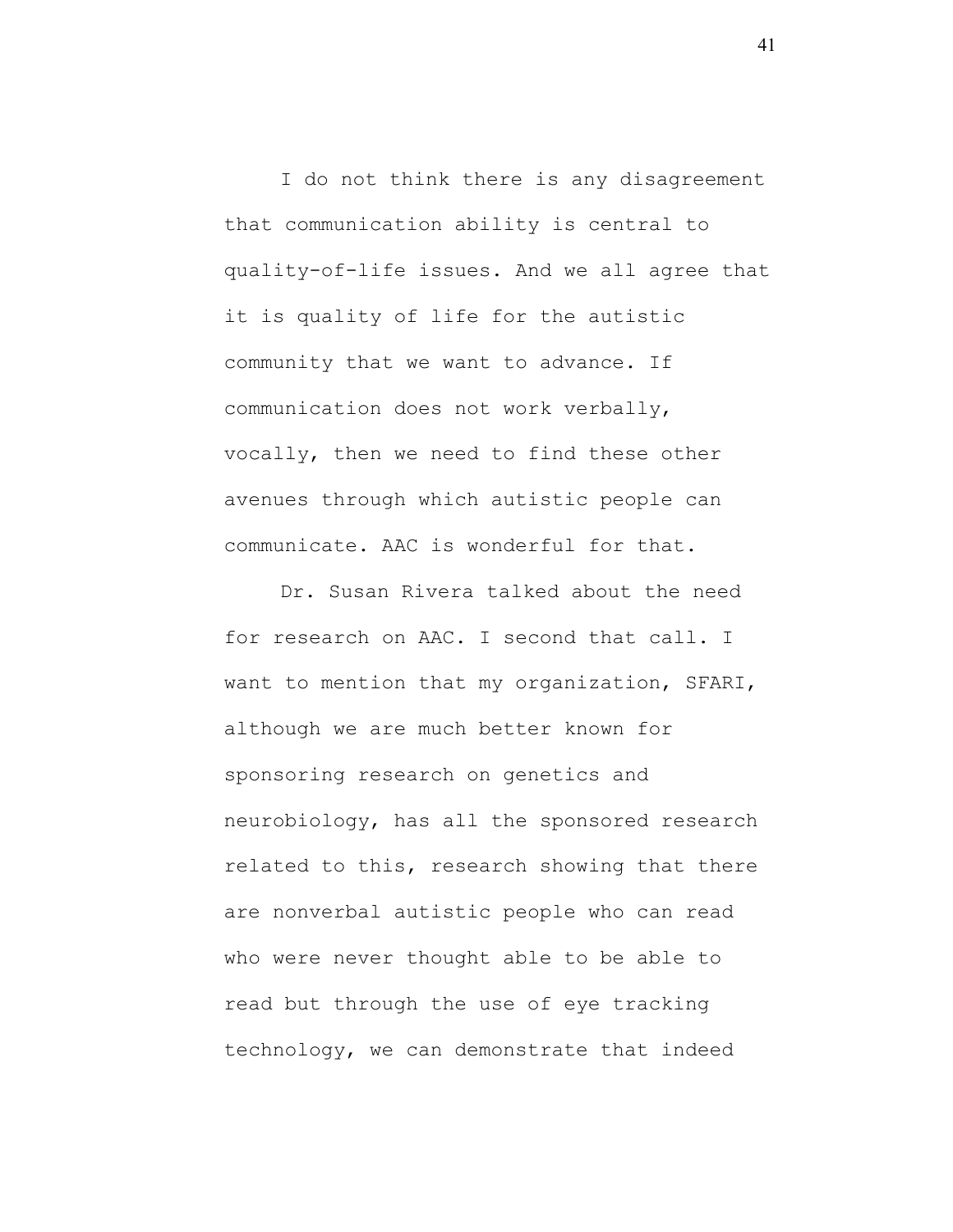they comprehend the words that are being shown to them. Clearly, those are people who may very well – some of them already do benefit from the use of AAC.

To underscore one particular point that Dr. Edlyn Pena raised, there are cases where it is the facilitator, the communicator, not the person who is communicating. We need to be able to also determine identify where that is the case because the autistic person is not being properly supported, is not being properly represented, is not being helped. The quality of life is not being helped when they are not the ones who are able to speak. We need research both on the larger level and then also we need to be able to identify the individual cases who it is really working for.

Finally, I just want to add in response to Stevie Mays' comments that I do not think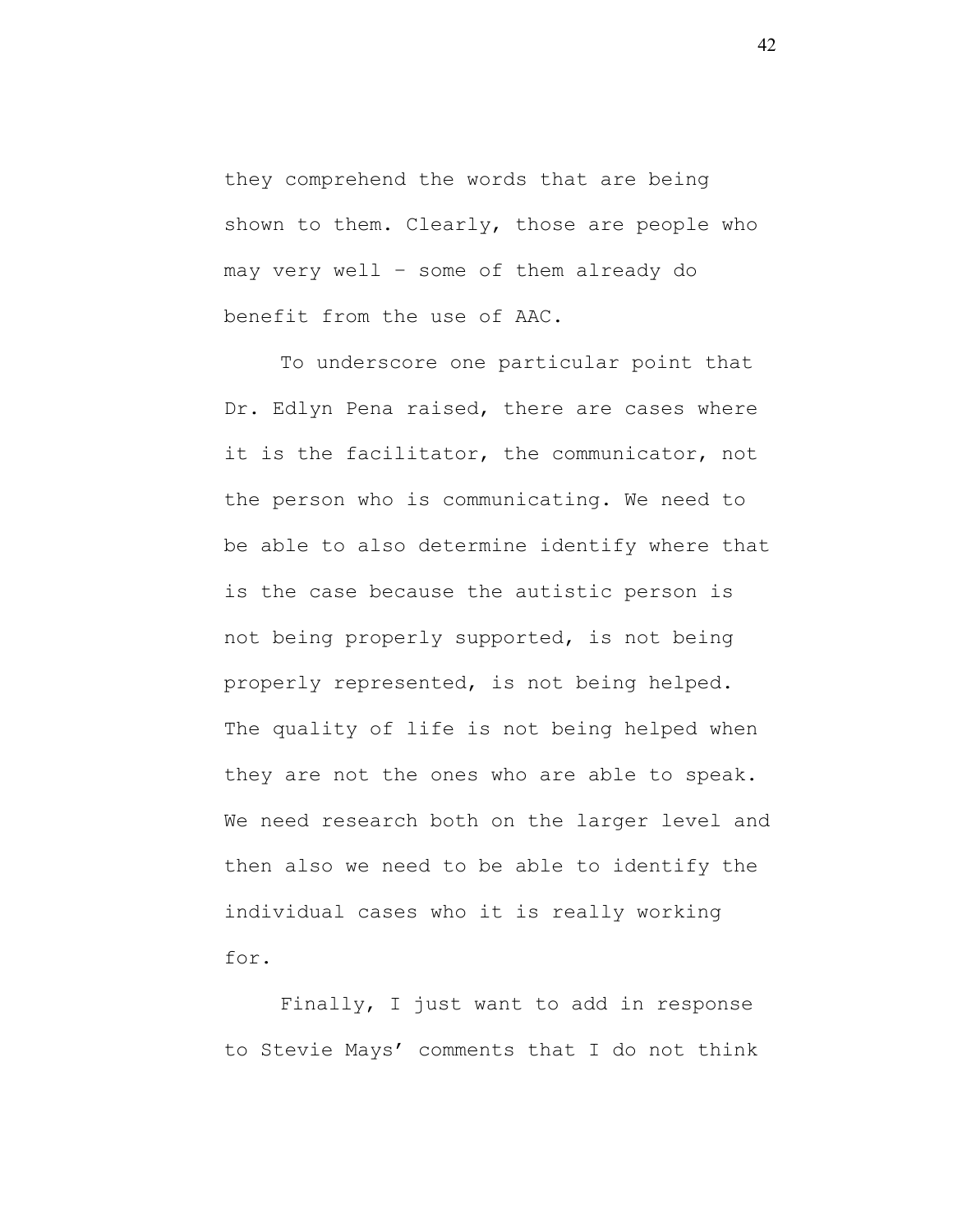that it is the ABA therapist who is going to be best placed to help with AAC. I certainly agree that there are people who need – who will benefit much more from AAC than from ABA. But it is not the ABA person who should step into that role – it is going to be someone with deep speech language pathology training who is going to be best placed to do that. And families and individuals need to have the funding to support to get those services to support AAC and to have a highly qualified individual help them with the AAC.

DR. DANIELS: Thank you so much, Paul, for those comments. I appreciate that.

Next, we will take a comment or question from Ivanova Smith.

MS. IVANOVA SMITH: I just wanted to say I am very supportive of making sure that we can support research in alternative forms of communication. I also want to support the use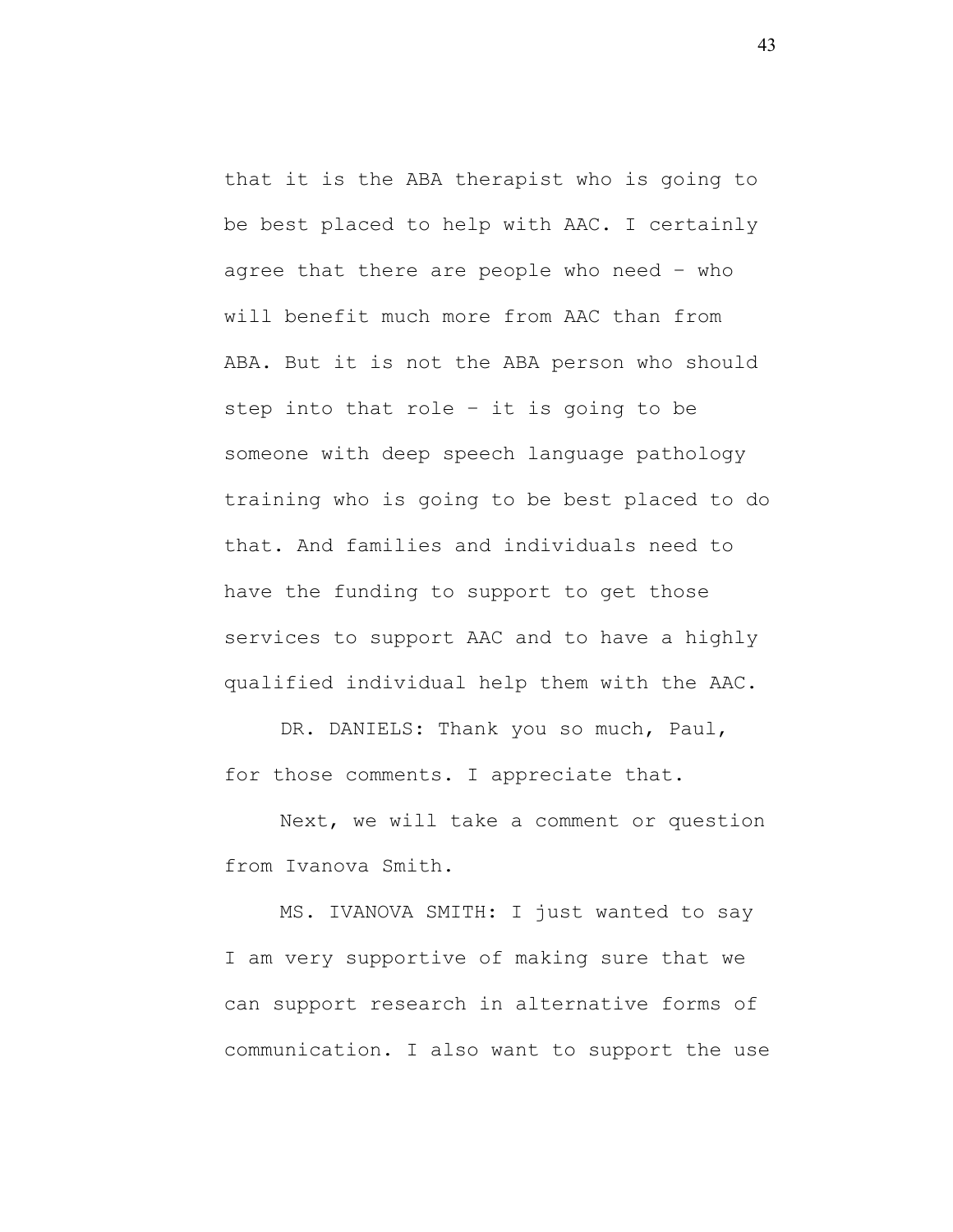of body language as communication. For some people, especially young children, body language is the first way you communicate. We need to make sure that we recognize that and if somebody is still struggling with other alternative forms of communication that we recognize their body language as a form of communication and we do not just wave it off as a challenging behavior. A lot of times that happens. But it could be a medical thing, or it could be something going on that they try to communicate with their body language it would help if that was a solution. I think that also sign language is another form of alternative communication that is really good. I really support all the wonderful comments from nonspeaking individuals and thank you for the comments.

I think that we need to make sure that people that are nonspeaking have the same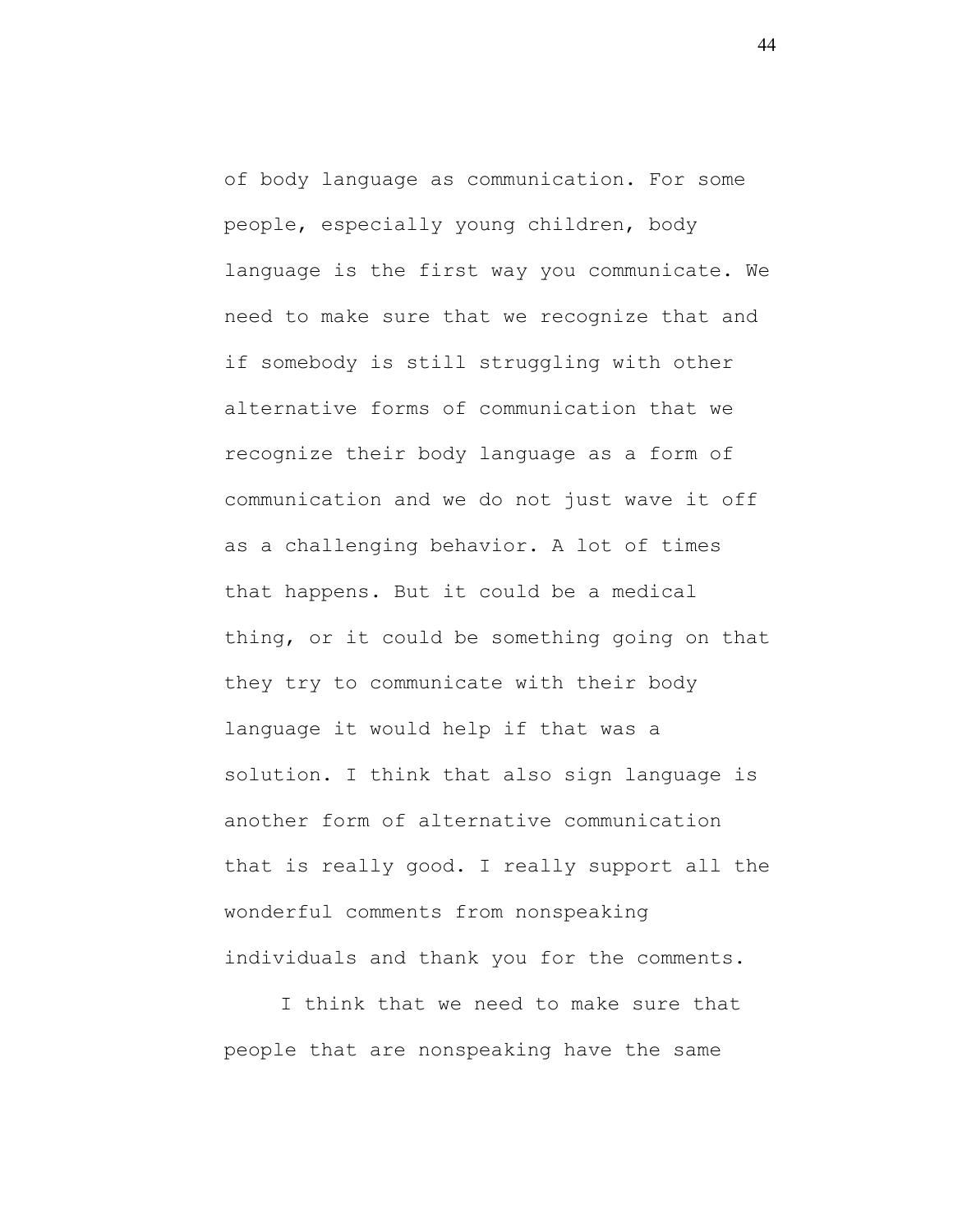rights as people who are speaking and that we do not justify policies that restrict their rights because a person cannot speak. Thank you.

DR. DANIELS: Thank you, Ivanova.

Next, we will hear from Julie Taylor.

DR. JULIE TAYLOR: I just wanted to respond really quickly to some of the comments around the need for work on employment and kind of piggyback on some of what Scott was discussing. Scott, you and I definitely need to have a conversation offline because we are also right in the middle of a study or actually at the beginning that is going to really take a deep dive in terms of understanding what is helpful in helping autistic adults get on a positive employment trajectory over time. I think it is a much smaller study, Scott, than what you will be able to do at DOL.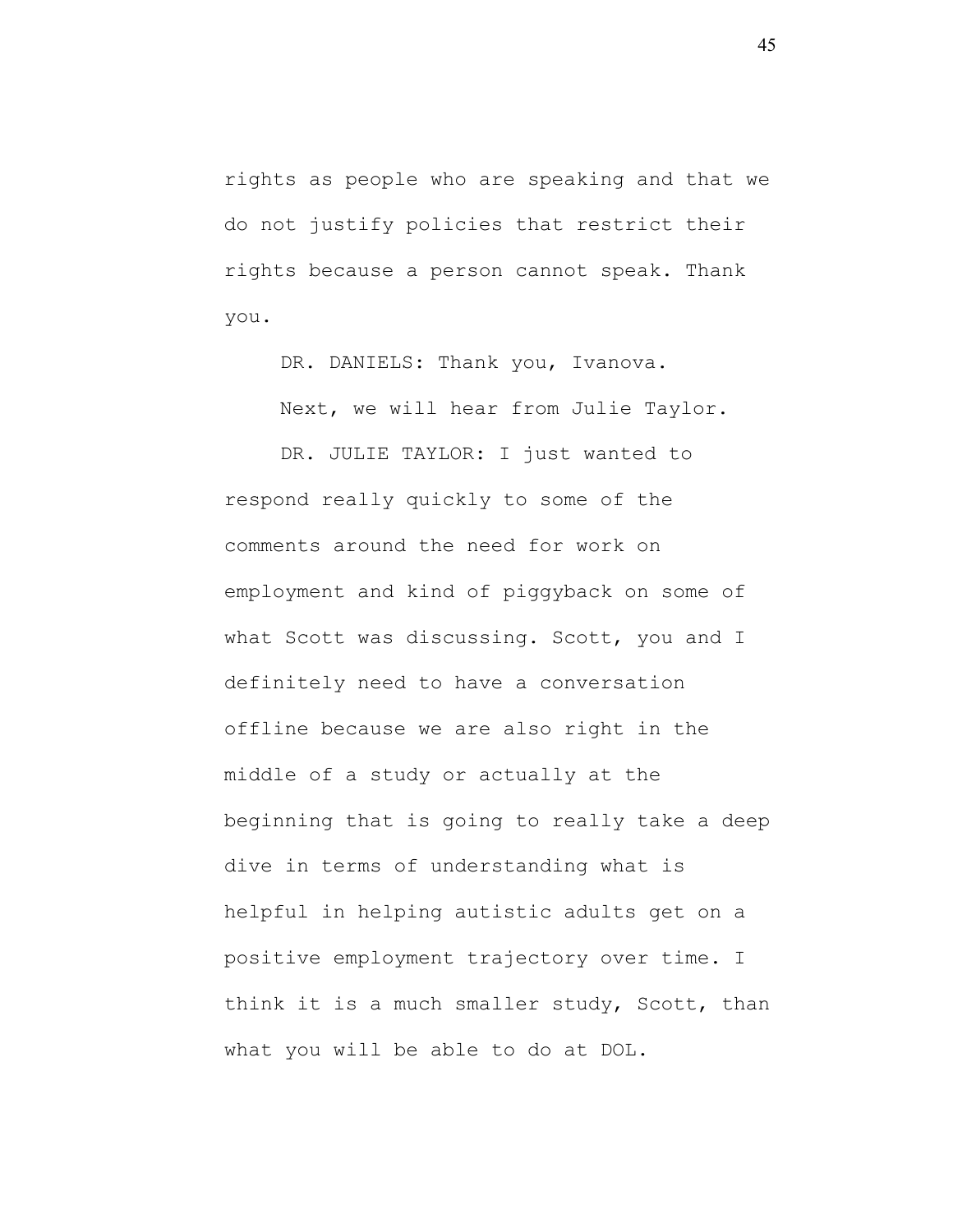We will have 200 adults but we are going to follow them very closely over three years and do a really deep dive to understand what are the characteristics of the workplace, what are the characteristics of service systems, importable supports, what strengths people bring to the table that really helps enhance employment stability and also helping people – what is predictive of people – upward trajectories in terms of moving into careers and jobs that really fulfill needs for them.

It sounds like at DOL, Scott, you guys are doing this on a large scale. We are going to do it on a little bit of a smaller scale but really delve deeply into how people are spending their days and their employment activities to really get a lot of information about the different ways that we can support autistic adults in positive employment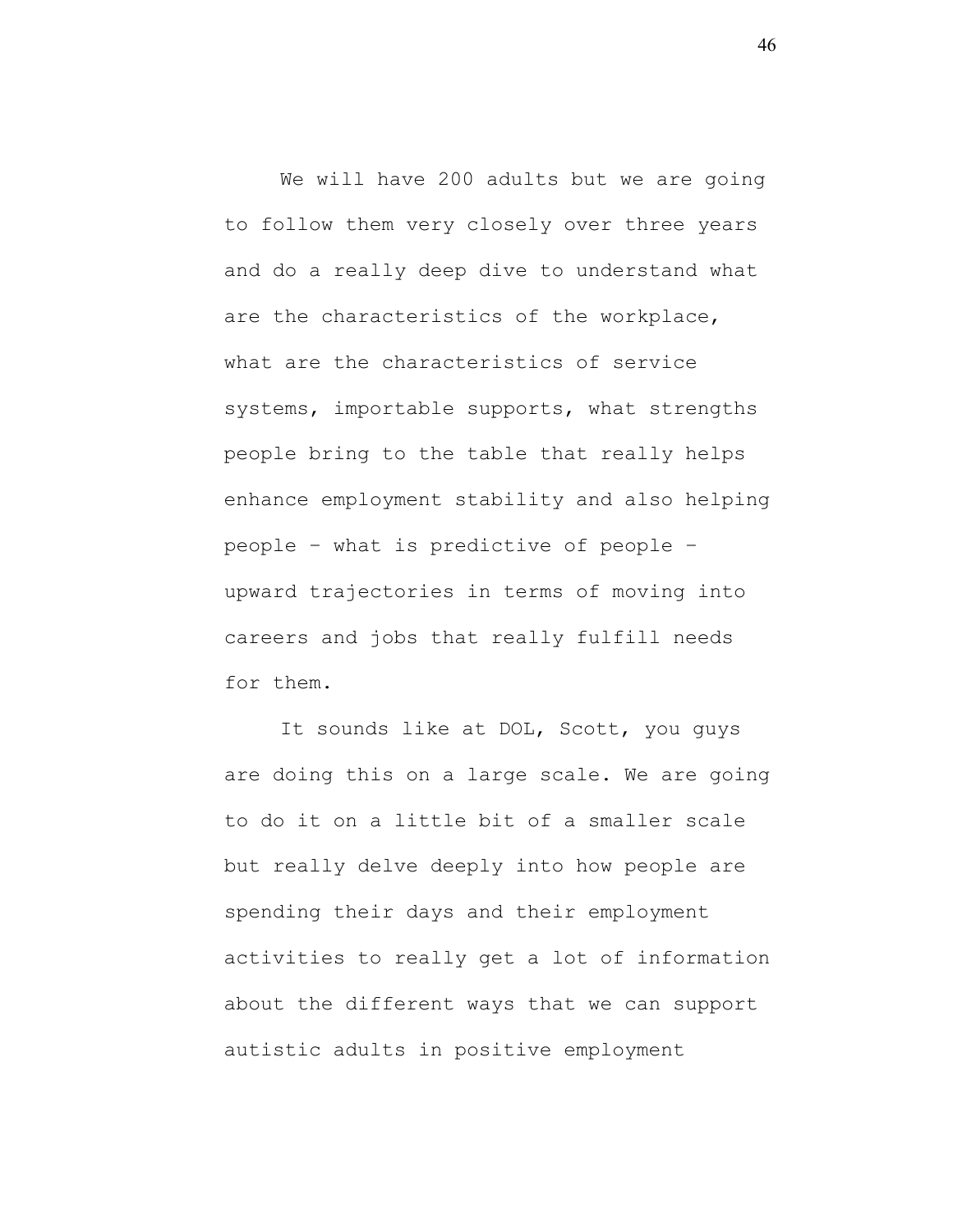trajectories over time. I think we are going to learn a lot about this over the next few years and a lot of other people are doing great work in this area too. I wanted to mention the study that we are working on that is related exactly to those issues.

DR. DANIELS: Thank you so much for sharing that, Julie. We look forward to hearing more about that study in the future.

Next, I would like to take a comment from Steven Isaacson, who is on the OARC team. I believe that Steven must have a comment to share from another IACC member.

MR. STEVEN ISAACSON: Yes. Hello. Good afternoon, everybody. I have two comments here from Hari. First one, thanks Edlyn. Everyone deserves to be included. It is like everyone is so obsessed over one issue that the entire community is gatekeeped from accessing opportunities that contribute to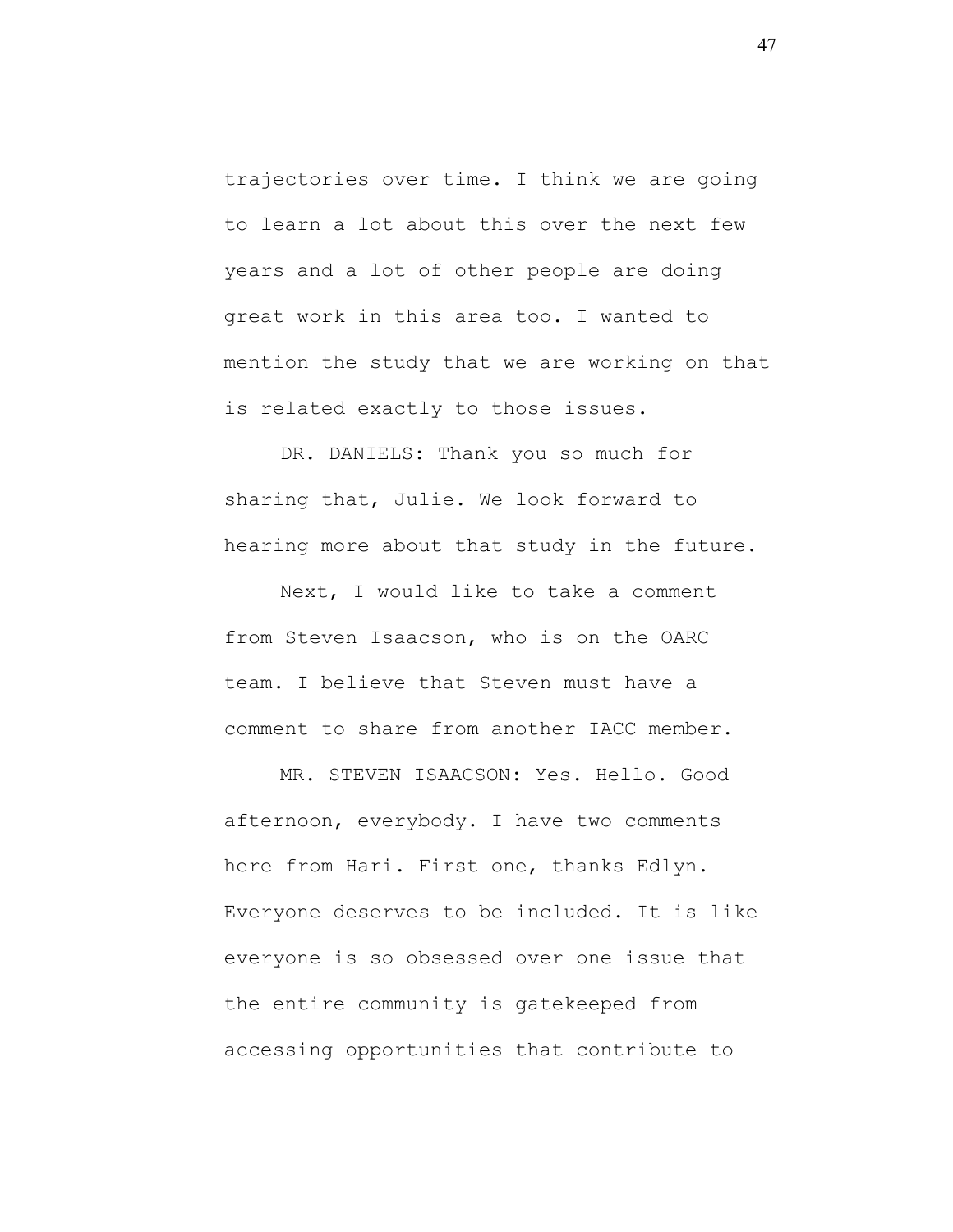their success, education, well-being, and even employment.

The second comment is in regards to Paul. Thanks, Paul. It is about quality of life. You can learn reading and counting from just watching Sesame Street, my favorite childhood program.

DR. DANIELS: Thank you, Steven.

Next, we can hear from Alycia Halladay.

DR. ALYCIA HALLADAY: Hi, everyone. Thanks for taking my comment, Susan. I just wanted to make the point here that we seem to be lumping together the term AAC with FC for facilitative communication. I do not know but I am hoping that there is some sort of distinction about this made in one of the presentations. But I would just like to make sure that going forward we are very specific about the AAC and what that means versus FC or facilitated communication and what that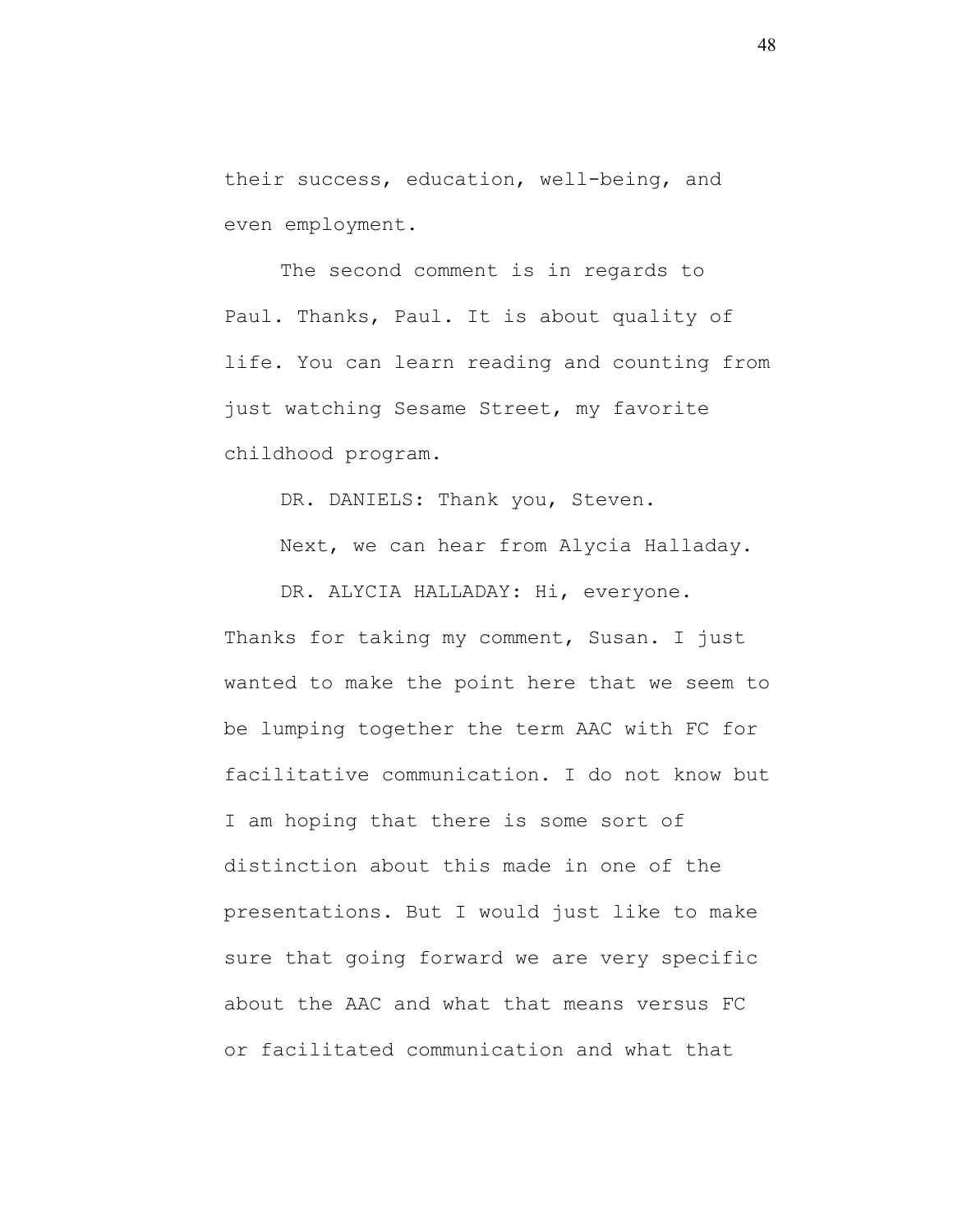entails. Just to make sure that we are clear because some people know the difference and other people who are watching this may not.

DR. DANIELS: Thank you so much, Alycia, for sharing that clarification. I am sure that our speakers in that next session will be able to address that.

We have a comment from Dena.

MS. GASSNER: Just quickly. I forgot to mention this. I just wanted to make sure that we also keep the understanding that some people who are primarily verbal can have episodic mutism where their language flows in and out. I know a few people who have both verbal language but under extreme pressure to perform or with a flow of anxiety or a challenging situation, their language may no longer be accessible to them and they are also often AAC users. When we are talking about it, I want to make sure we are making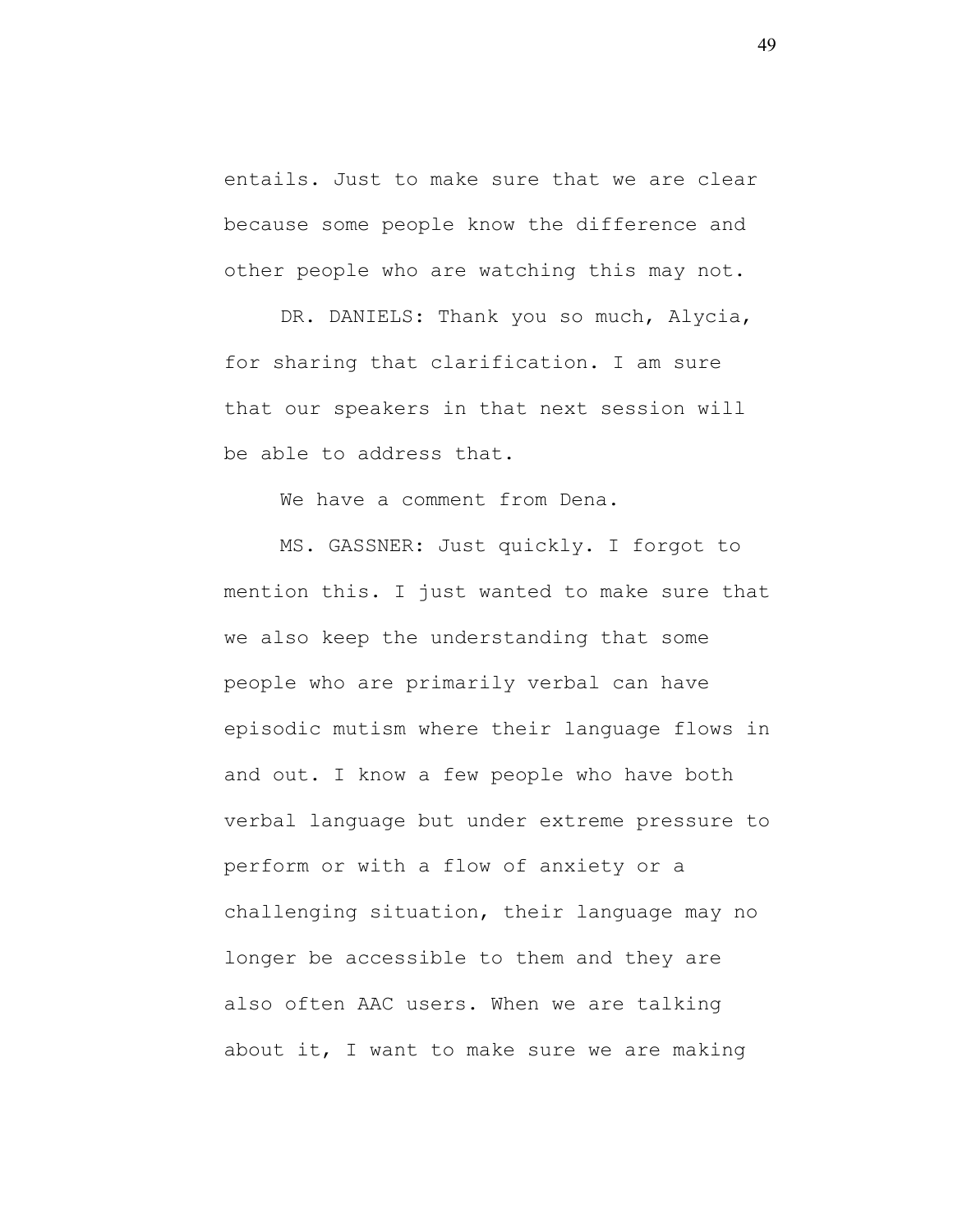room for people who use both modalities. Thank you.

DR. DANIELS: Thank you for that important comment, Dena, and it is a good clarification for everybody to realize that there are people that do speak at times and other times it is easier to use AAC. We welcome any kind of communication that works for them.

Next, a comment from JaLynn Prince.

MS. JALYNN PRINCE: Thank you. This is an important topic. I am a mother of a son who is basically nonverbal. He utilizes art as a way of communication, and it is deep and very profound.

But there is another hat that I wear and sometimes you are going to see me wafting back and forth between hard data research and very practical aspects because our foundation works directly with people, with parents,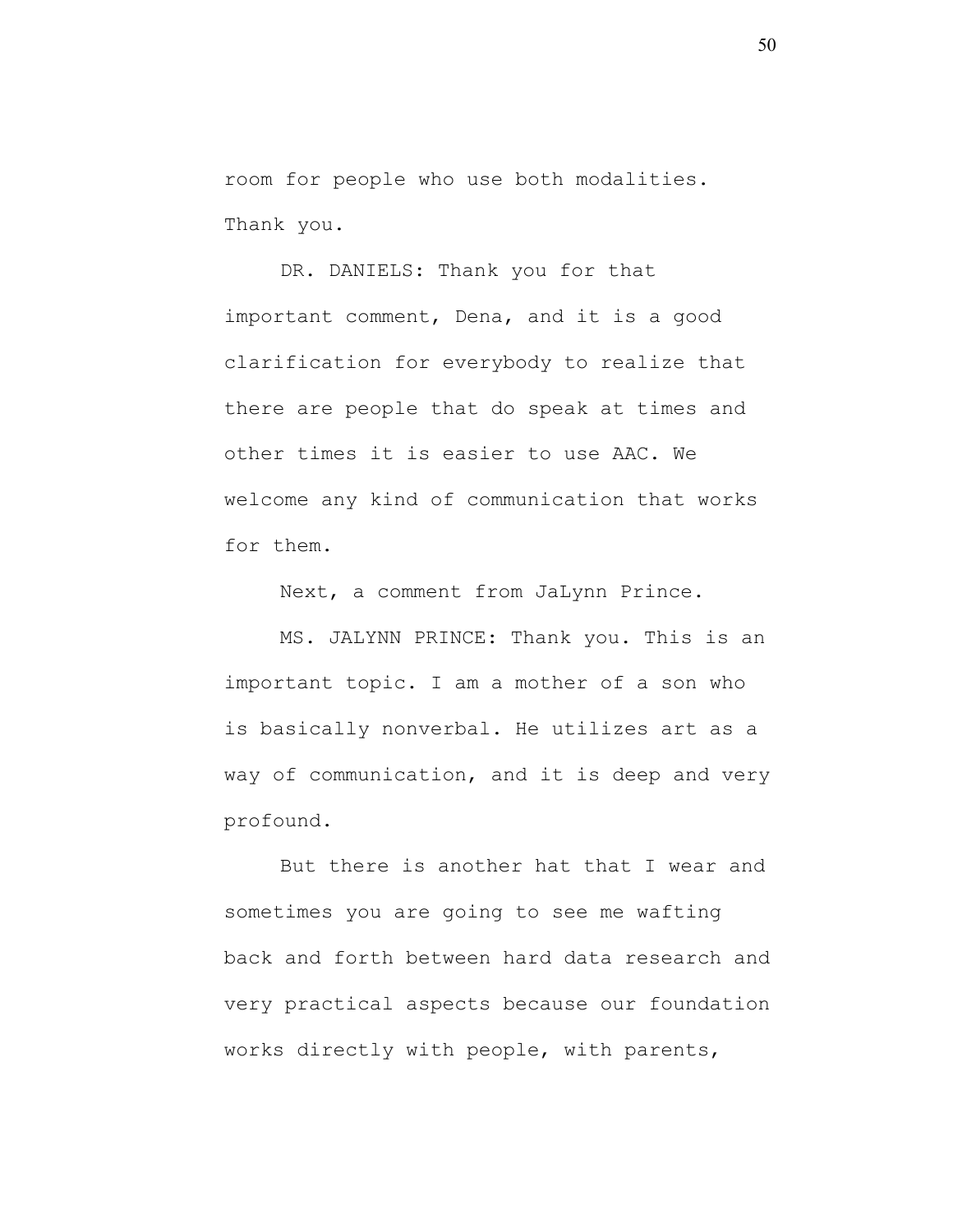with understanding how to communicate to the broader community what many of the needs are within our community of autism. As a result, we have a program that is targeted very much on Autism After 21 Day, which is next Thursday, which we have declared in Congress. It is geared toward a lot of thought leaders in the community.

As a result, we have a very interesting video that is being produced and if it ends up as good as all of the others, we have had our first edits with it and we have three young men that are being featured in this. This is a cohort of five young men that have grown up together that use augmentative communication. And one young man said as he got into this that finally he had been let out of prison because he was able to communicate. They are all extremely articulate. It is a video about four and a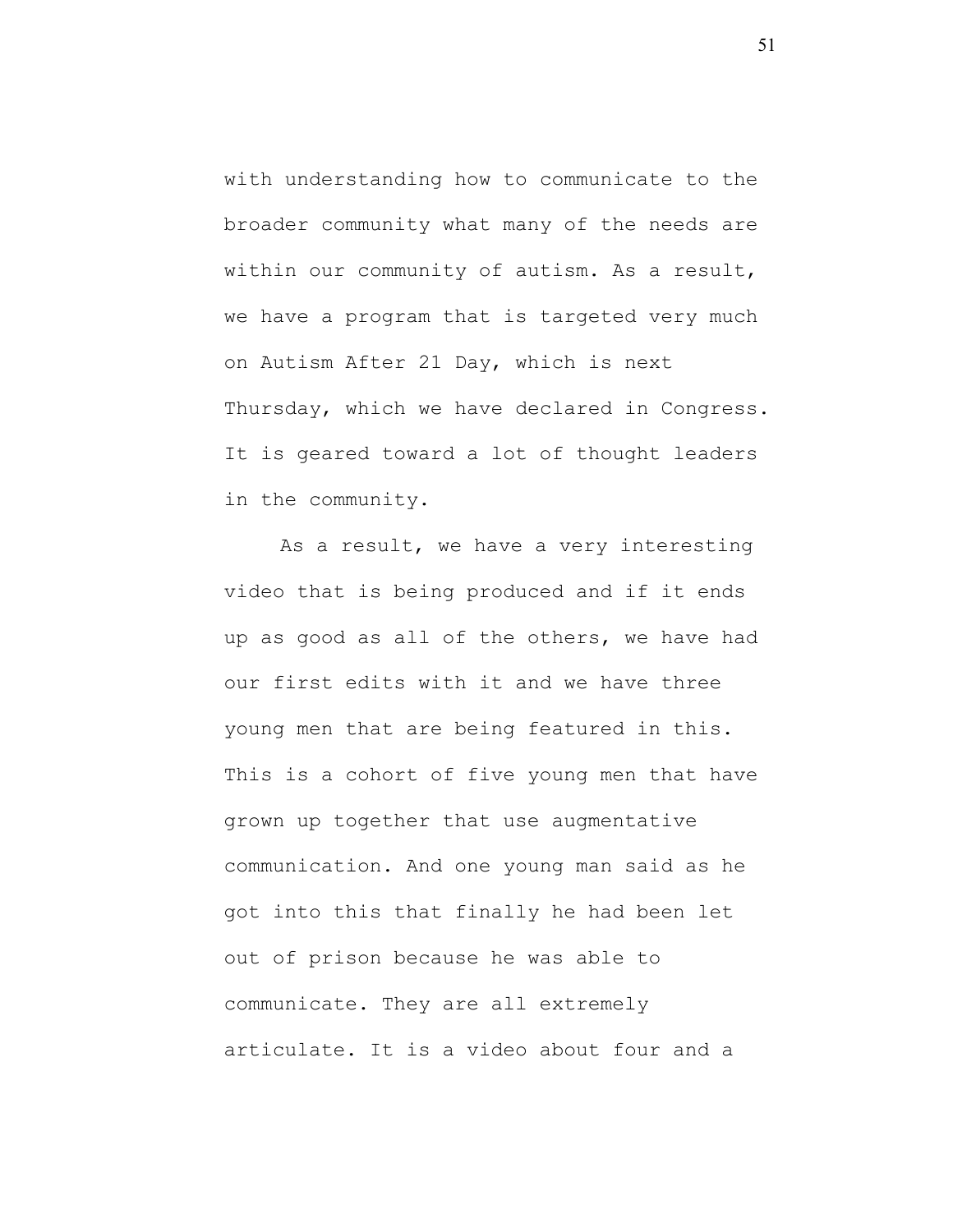half minutes because we tried to keep it brief enough that we can show it to a lot of these thought leaders and demystify things that goes very much to the point of employment because if we could have employers and others in the community understand that behind someone who may be somewhat silent verbally that there could be a lot of content and a lot of value in employing these individuals as well. It will be made available on the Madison House Autism website after the 21st of April. But if you want to show it to anyone or take a look at it and comment, we think it is important to be able to communicate not just with professionals and people involved and things like ourselves but with the rest of the community so we can have greater understanding of how we can have acceptance happen within our communities.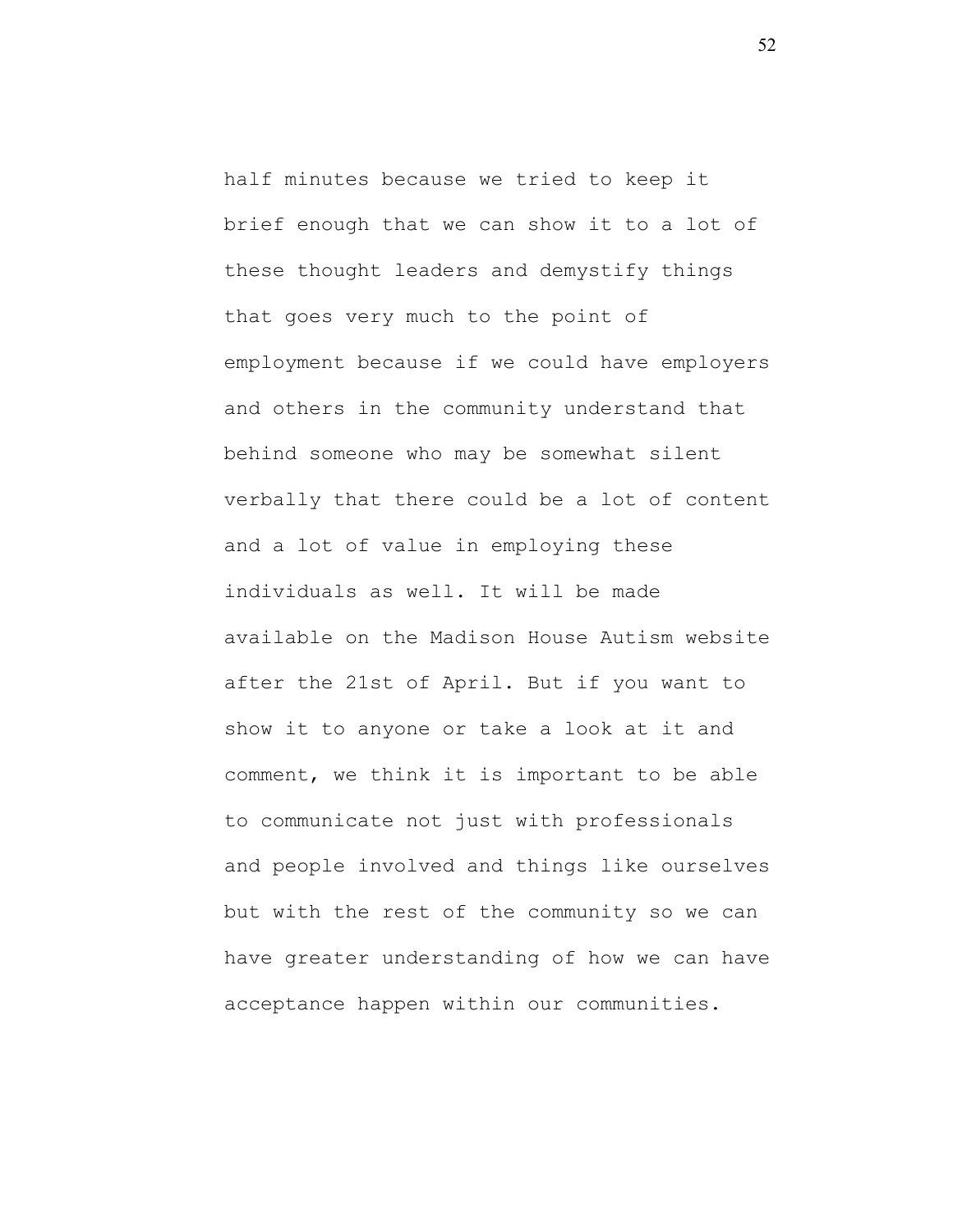Thank you very much for allowing me to make my comments.

DR. DANIELS: Thank you, JaLynn. And we do have information about the Autism After 21 Day on our Autism Awareness Month webpage if anyone is interested in checking that out, which will take you to the Madison House website.

Next, I would like to hear from Lindsey Nebeker.

MR. ISAACSON: This is Steven. I will be reading Lindsey's comment. Thank you to everyone who submitted and shared your comments. In reviewing the written comments and listening to the oral comments submitted for the April 2022 Full Committee meeting, one of the primary themes that stands out is communication and the issue of not having access to adequate communication supports.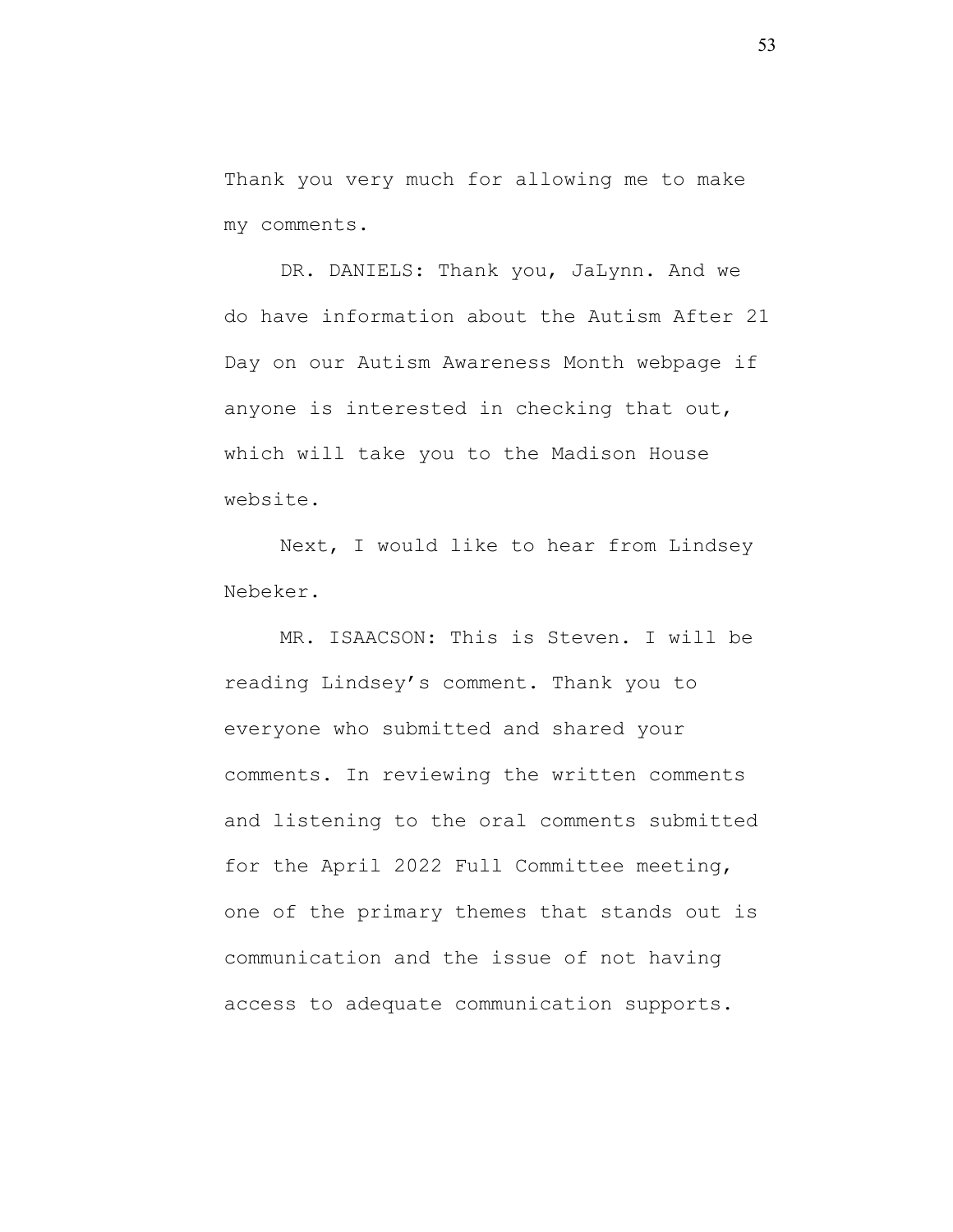As mentioned in some of the written comments, this especially applies to autistics who have more significant support needs and have not yet succeeded in finding a method of communication that works for them. Not everyone has been able to successfully learn how to use communication devices we currently have available. I think this is incredibly important for us to pay attention to as we discuss our research priorities.

We need to continue to acknowledge and recognize the concerns raised by our community about excluding the voices of individuals with high support needs. I appreciate the IACC's efforts in beginning to improve the diversity of voices on the table. We have begun to witness those efforts take place in the current representation of our committee members.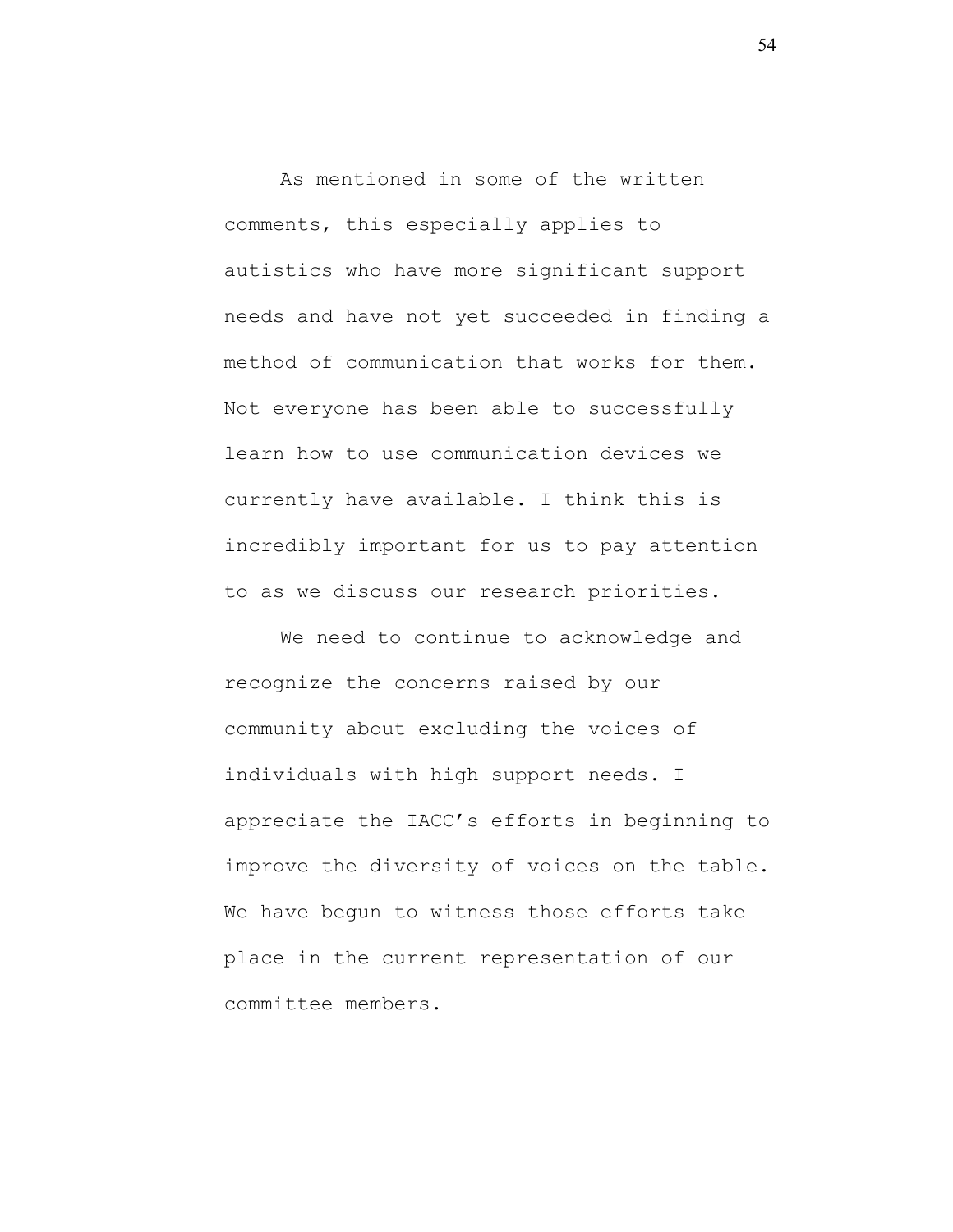However, I want to be clear that I am in full agreement that we need to do better collectively in amplifying the voices of individuals and loved ones who require higher support needs and we need to ensure they have representation on the table. We need to do better on focusing on the entirely of the spectrum particularly individuals and their loved ones who rely on 24/7 support and services to ensure quality of life.

I want to encourage that the IACC continues its efforts to improve the diversity of its members even more so and that we do not lose sight of that effort. I also want to thank Dr. Gordon for his remarks yesterday on the importance of listening and respecting each other's perspectives.

DR. DANIELS: Thank you very much, Lindsey, for those comments.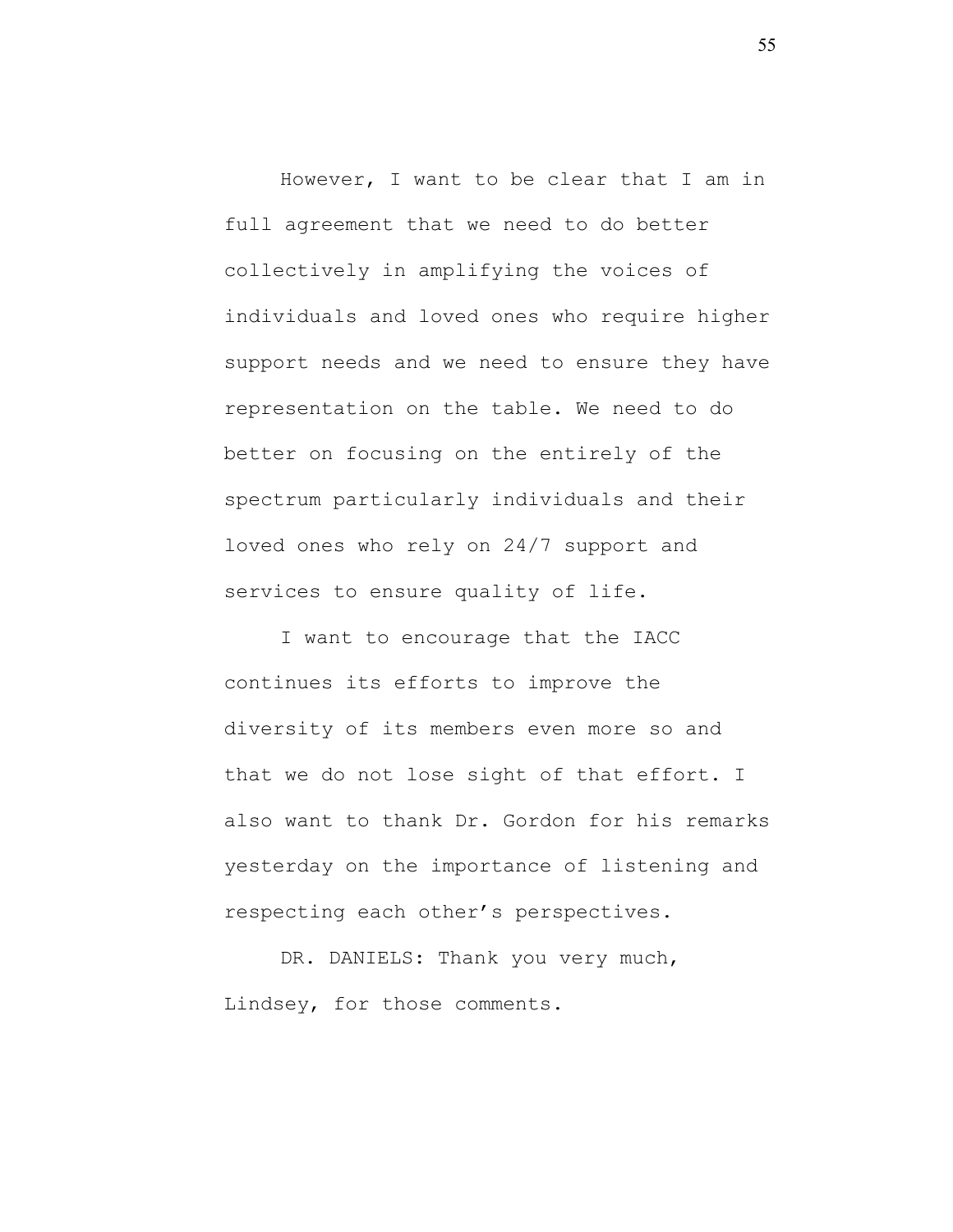Next, we would like to hear from Craig Johnson.

MR. CRAIG JOHNSON: Thank you, Susan. I am really excited to hear just a little bit of what Scott was talking about and Julie especially when it comes to jobs. I have seen some breakthroughs happen within state organizations. I would love to explore how much nationally and statewide we are helping employers begin to provide jobs or work with different individuals. In our state, we have done three job fairs in the last three years. A place called Texas Workforce Solutions has gotten employers, over 40 or 50 employers that were willing to work with special needs adults to have them apply for jobs and many of them got jobs. I would love to see how we begin to work nationally as well with statewide in seeing some different breakthroughs and just hear from different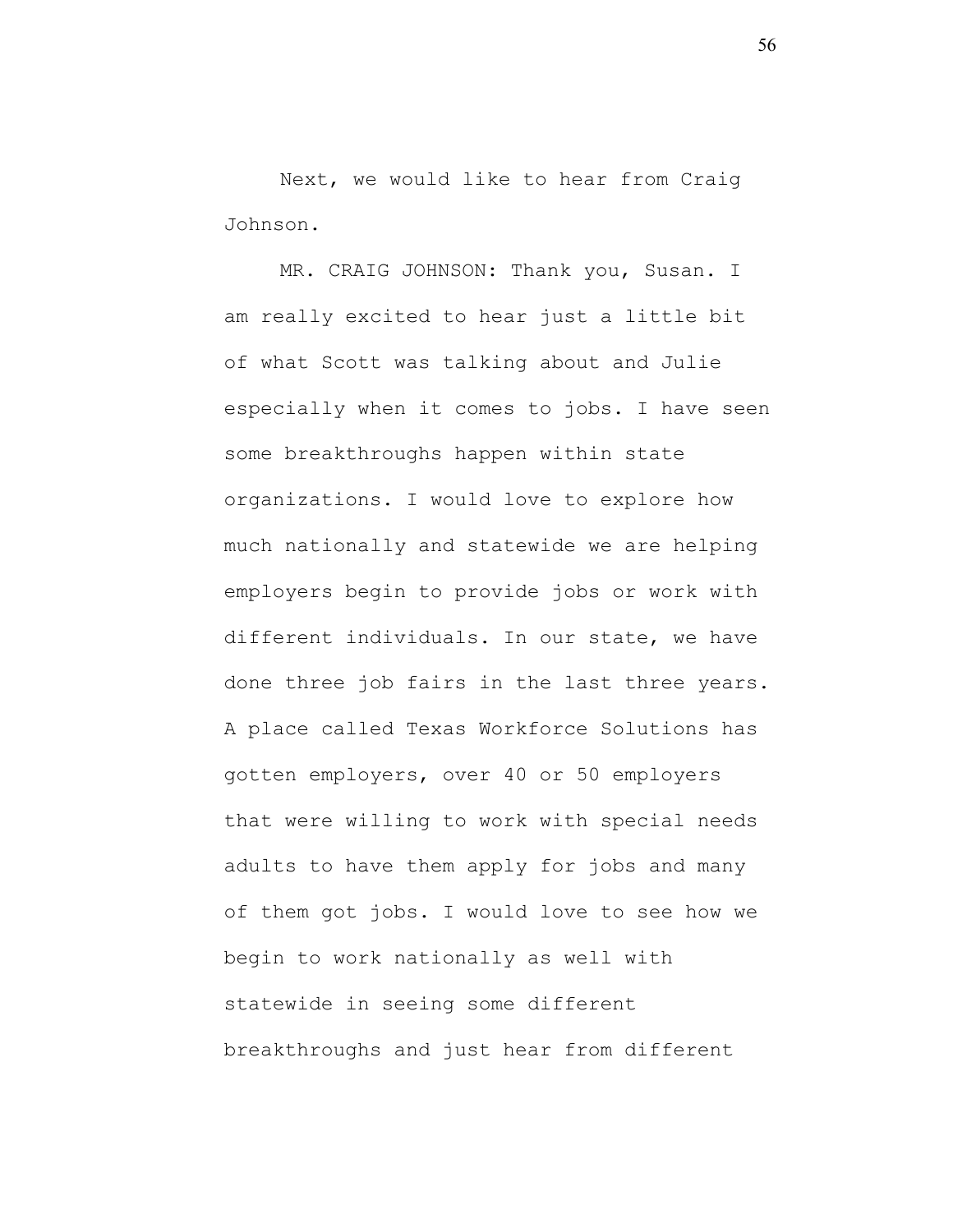people on the committee what might be happening in their state or in their particular area and field. That would be amazing.

DR. DANIELS: Thank you so much, Craig. And, Scott, did you have anything to say about states and employment that might help with that?

DR. ROBERTSON: Sure. We also do - I should say in reference, we have much engagement with state and local policy at ODEP here at the US Department of Labor. We have a project on state local policy interchange called State Exchange on Employment and Disability, SEED, which has regularly engaged in collaboration – we do not force policy on folks. We engage in collaboration, technical assistance, et cetera, in terms of work and employmentrelated facets such as accessible technology,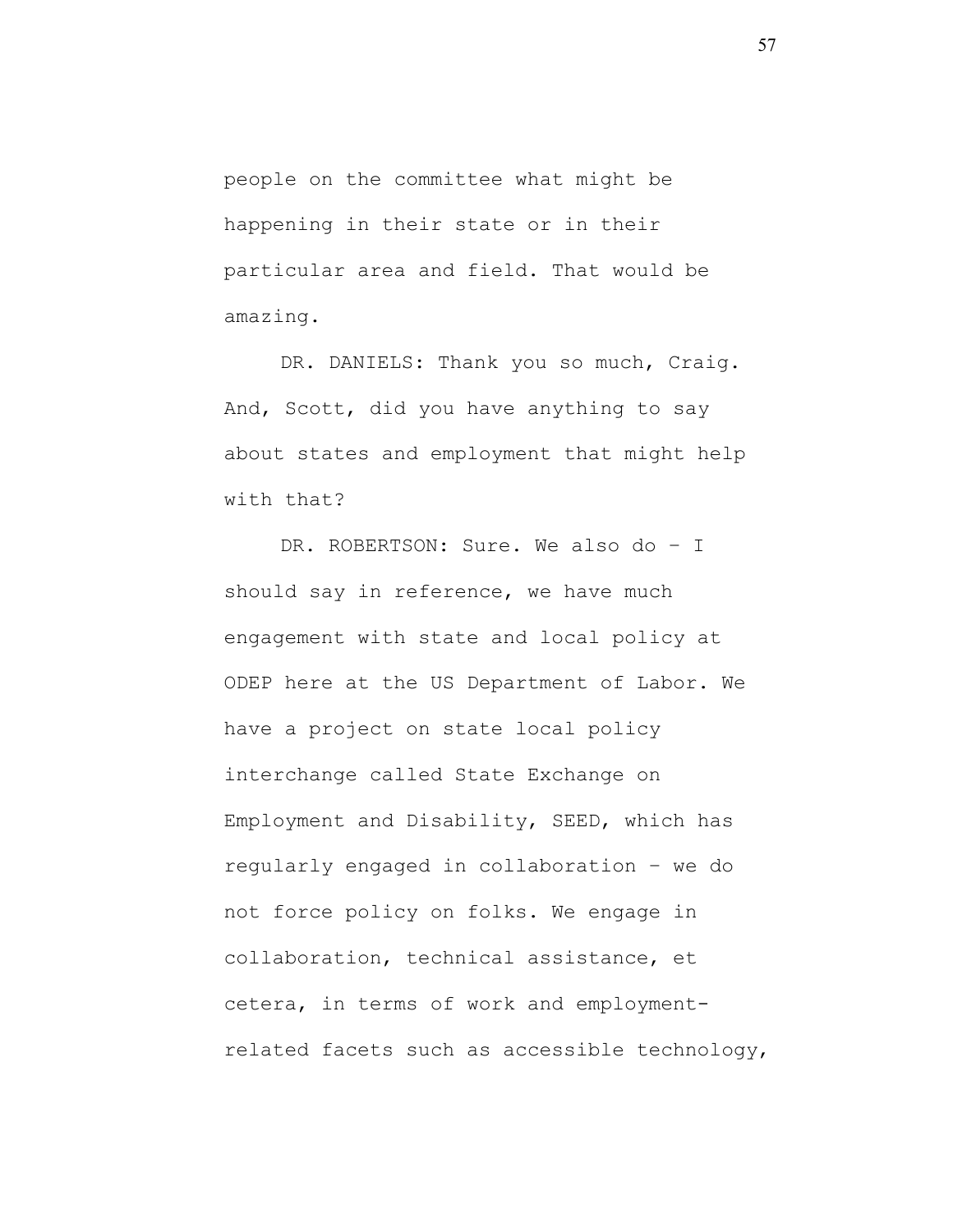transportation, et cetera. If you, for instance, do a search on Google or Bing for ODEP and state policy, I think you could get quickly to our state policy page and you can find more about like our Work Matters report and other focuses on there on the state and local.

I concur with what was shared about that engagement in terms of at the state and local level in addition to the work nationally. Thank you, also, Julie, I will be glad to connect offline too about – maybe we could have a meeting with some of my colleagues here at DOL related to your study because I think it would be very complementary to what we are doing because ours is more focused on learning about policies, practices, solutions, and barriers because we are policy shop, so it is more centered on that. And yours sounds more like original research.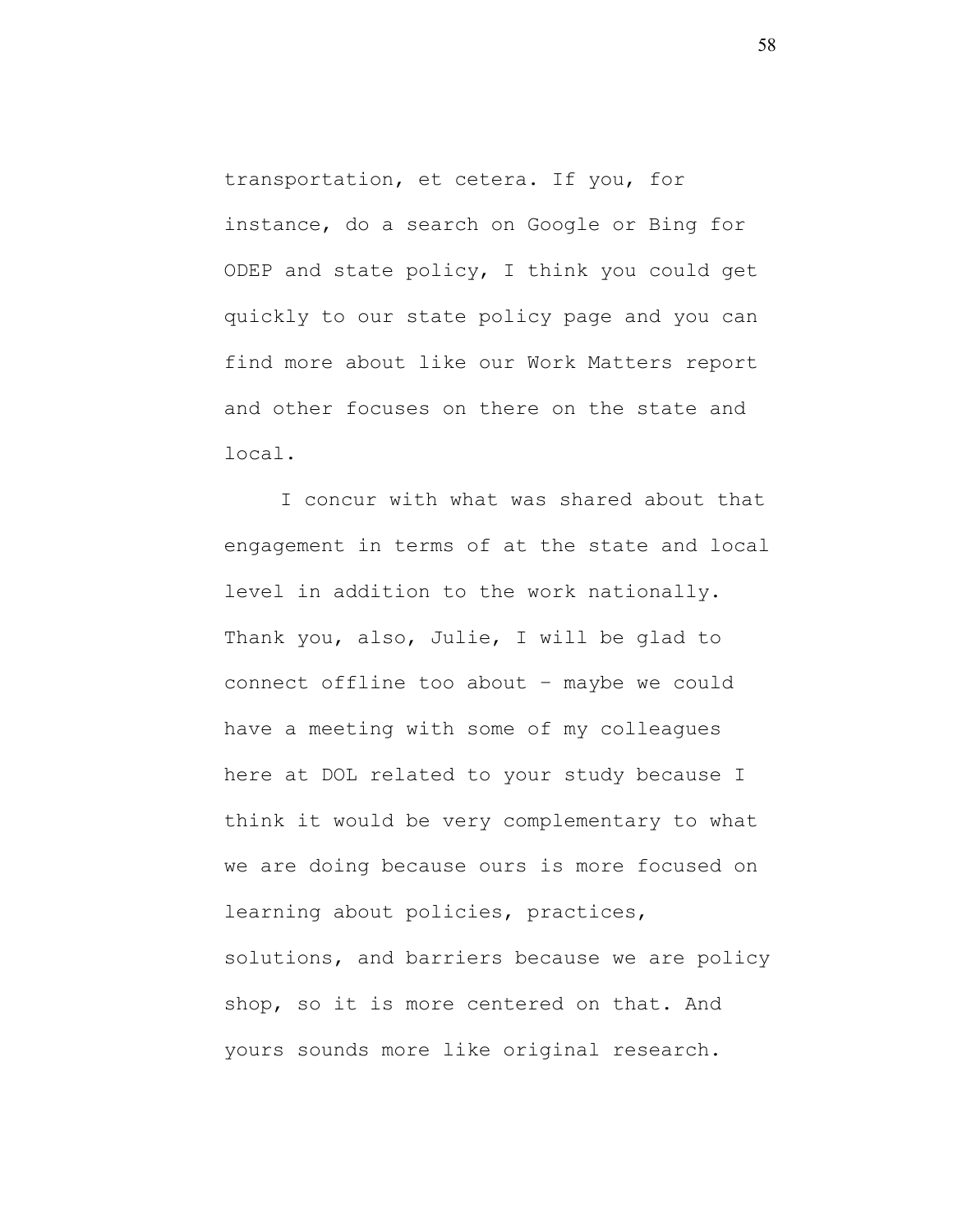I think it would be very complementary to learn about any qualitative or quantitative data that you are going to be gathering for that study over the next few years, it may be helpful for that and other research that is coming out to help inform our project that we are running for our project and research support services for employment of young adults in the autism spectrum in terms of we are always looking for input/ideas to consider for what we are thinking about for the next three years in addition to all the way through to 2024 and that includes also what we are learning, as I say, for the listening sessions, et cetera. We can talk offline on that.

But I am glad that we have a lot of convergence on this and the AAC focuses, et cetera. This is really delightful that folks feel as equally passionate about these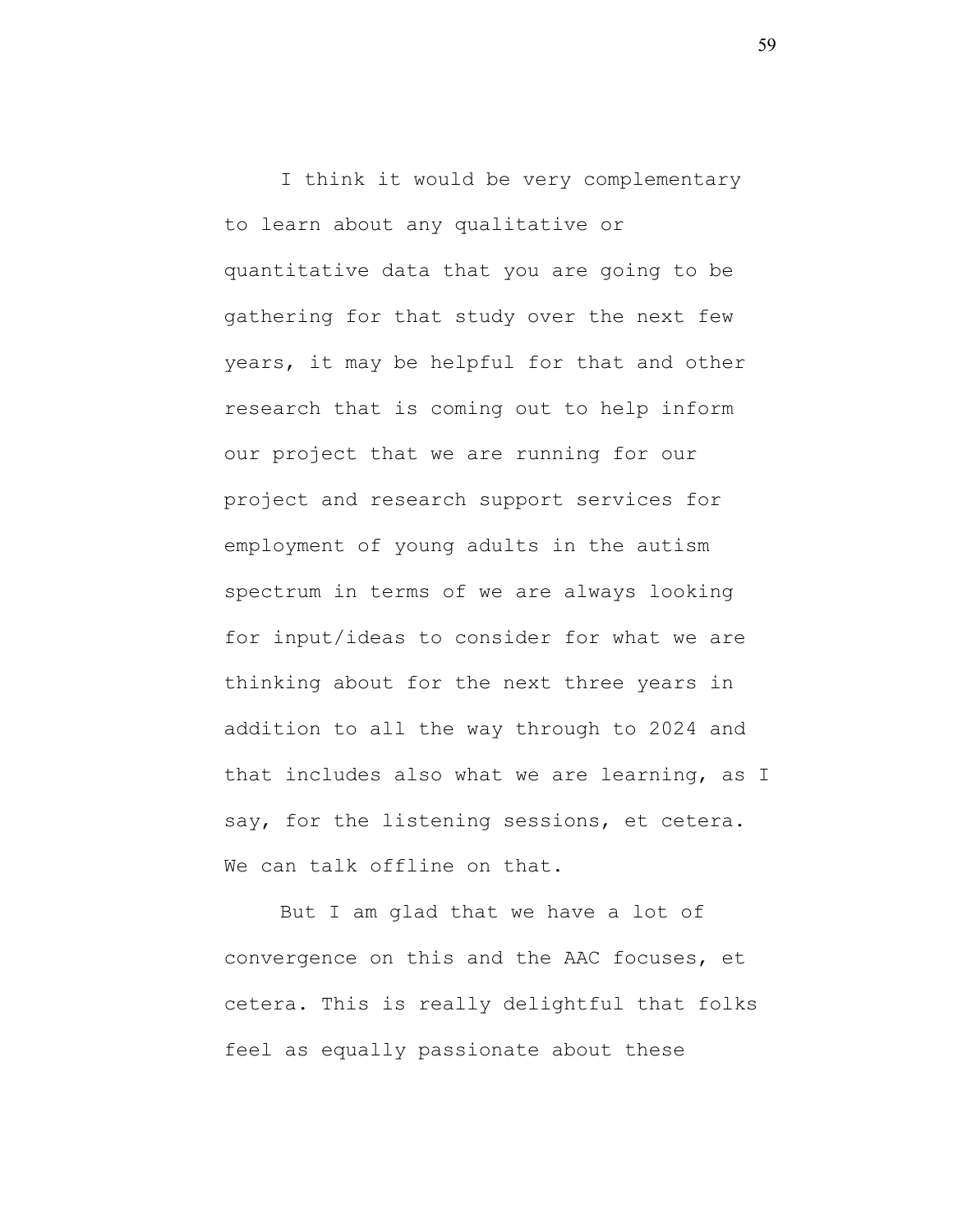communication focuses and employment and other aspects of quality of life for children, youth, and adults on the autism spectrum throughout the life course. This is wonderful.

DR. DANIELS: Thank you, Scott. And thank you, Craig. We will move to Jenny Mai Phan.

DR. JENNY MAI PHAN: Thank you, Susan. Thank you to the oral public commenters and also those who submitted written comments to the IACC. I appreciate people who chimed in and just to kind of reiterate what everyone here has already said. Thank you for submitting comments about AAC use and certainly making that a priority for research and interventions.

I want to also add a plug on those who are non-Native English communicators. When we talk about AAC use, there are plenty of families who may not be speaking English as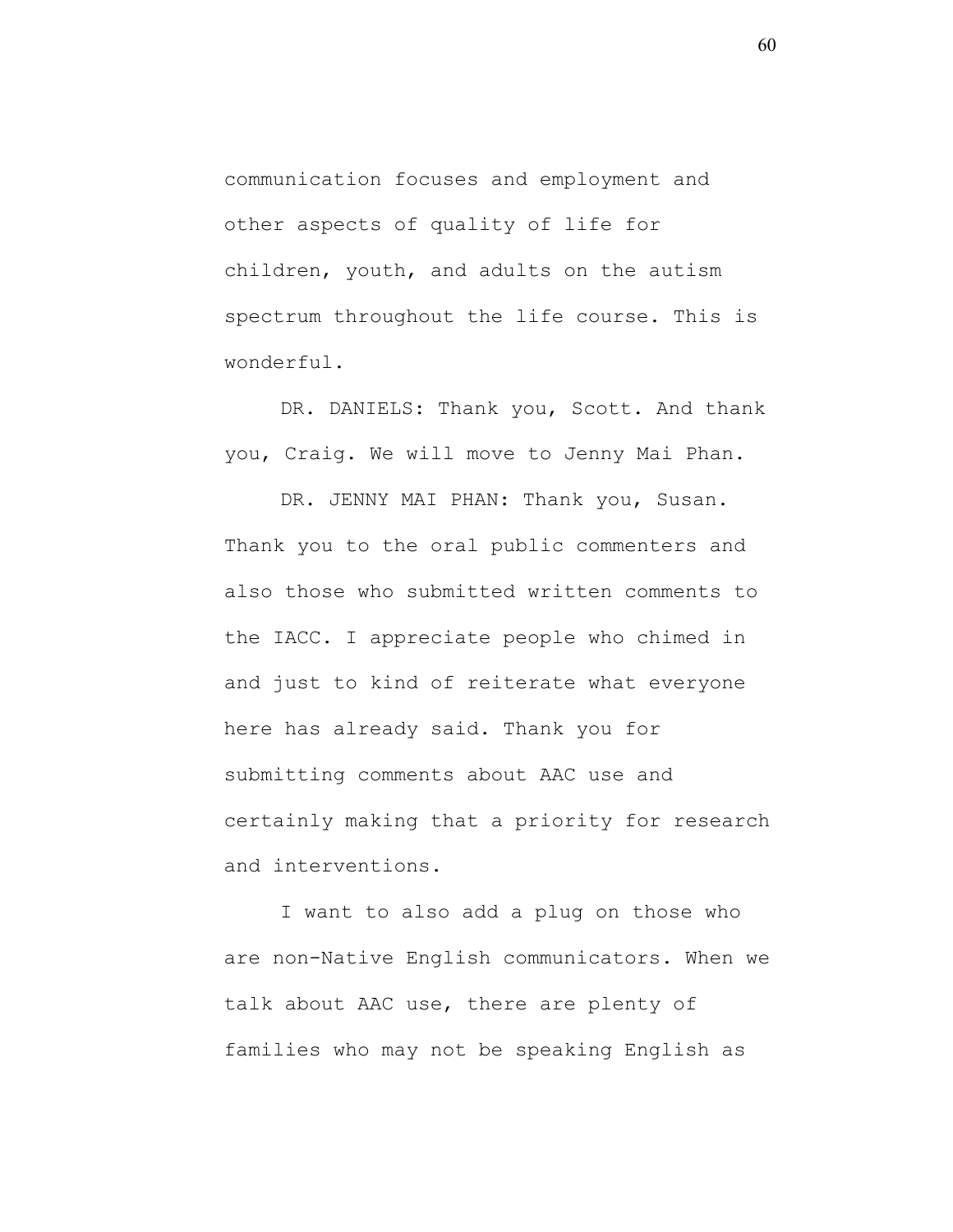their primary language. Maybe it is their second or third. In this conversation, I just hope that we also keep in mind that English may not be a primary language for certain autistic families. Thank you.

DR. DANIELS: Thank you very much for that comment, Jenny.

We have a few minutes left for any other comments anyone has. Does anybody have anything else they would like to share? Hari, I saw you turned on your camera.

MR. ISAACSON: I can share Hari's comment. Also as Evelyn touched on there is a huge issue. There are so many things going on behind the scenes. It is the anxiety around being expected to type at the speed of instant spoken language. Each conversation has the same pressure of a high-pressure interview. It is the lack of body schema. It is like trying to drive a car with a loose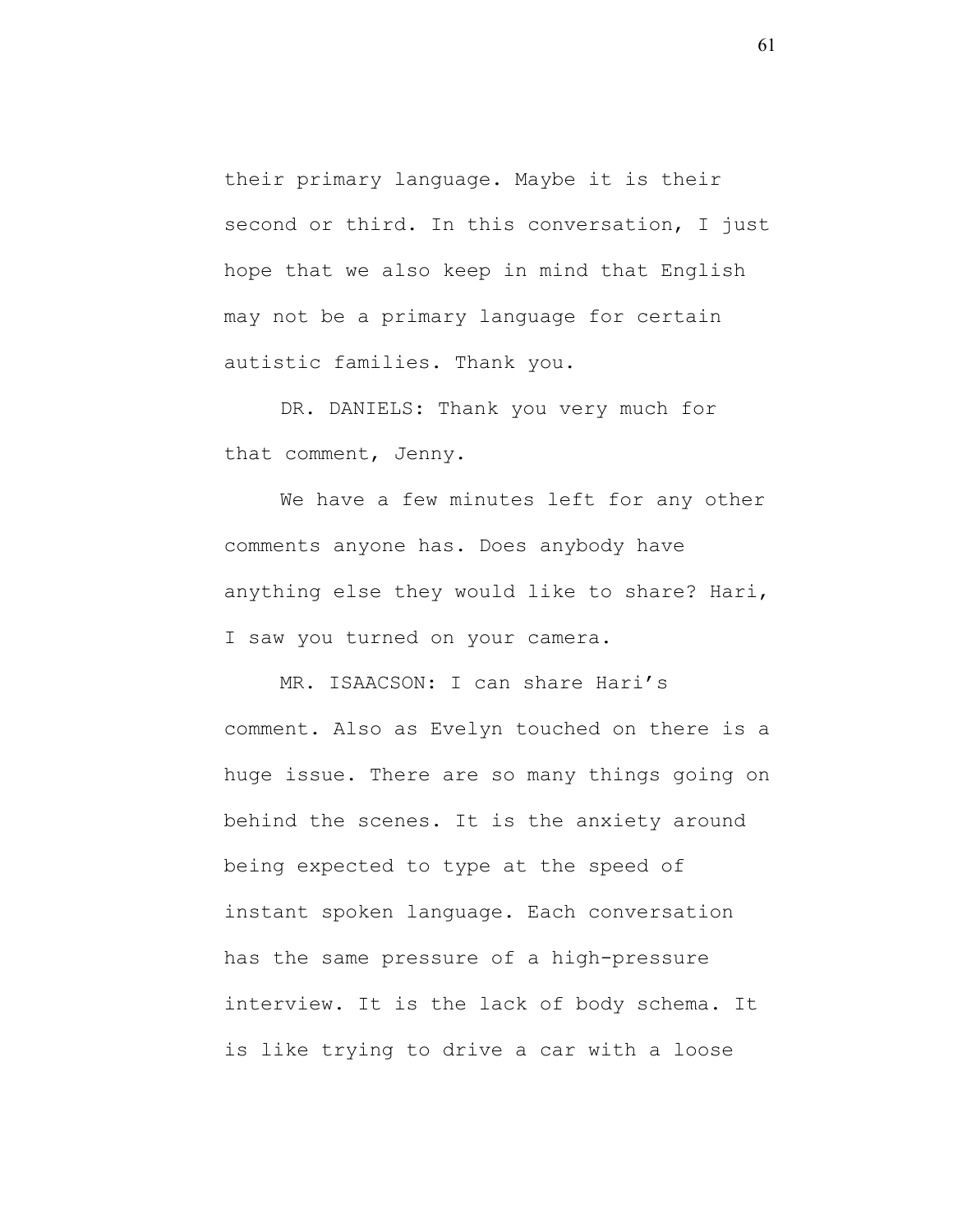steering wheel while trying to think on the spot and come up with coherent responses. It is the ADHD and sensory stuff all working to distract you. We really need research into understanding sensory and body schema issues so we can better support communication challenges itself.

DR. DANIELS: Thank you so much for that comment, Hari. Thank you, Steven, for assisting us with reading those comments.

I have two minutes left. Any last comments before we break? Aisha Dickerson.

DR. AISHA DICKERSON: I wanted to say that I read all the comments regarding etiology or the causes of autism. I want to say that I appreciate the committee members that provided comments on that. I think a lot of times people do not necessarily want to focus on etiology of autism. Yes, there should be a priority around services for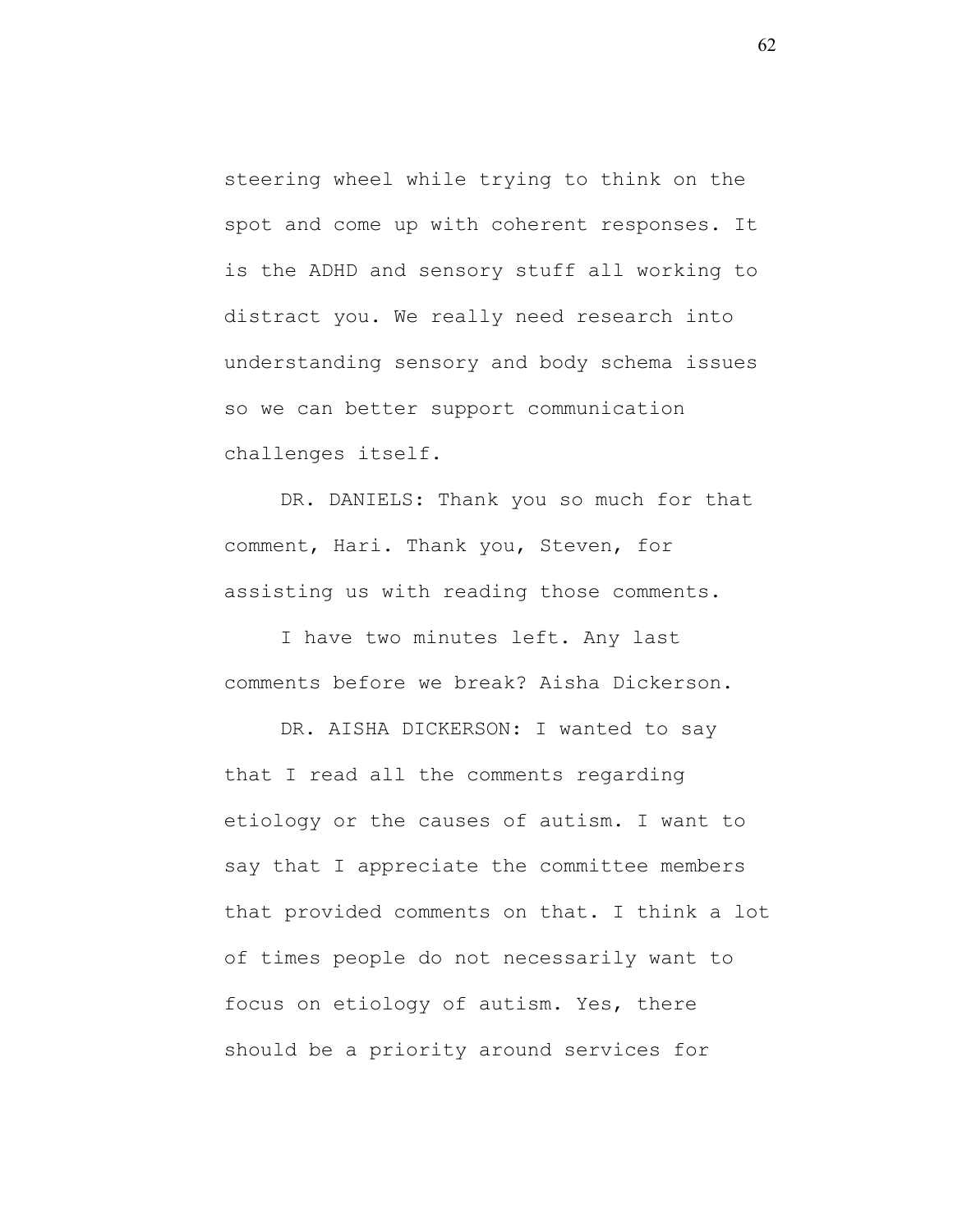people with autism. But this demonstrates that there is still significant interest in what causes autism. I want to respond to some of those comments, specifically, the ones asking about parents passing genetic premarkers for autism to their child and point out that there is a lot of ongoing research especially through the SFARI group. It is a good idea to just look at their website and see what is ongoing.

But I also wanted to say that there was one particular comment that still focused on vaccines, and I wanted it to be recorded that I am saying that is a very dangerous direction to try to point any blame towards vaccines especially in an era when we have an ongoing pandemic. I would like to say as an epidemiologist that studies have shown that vaccines are not within the causal pathway of autism. Thank you.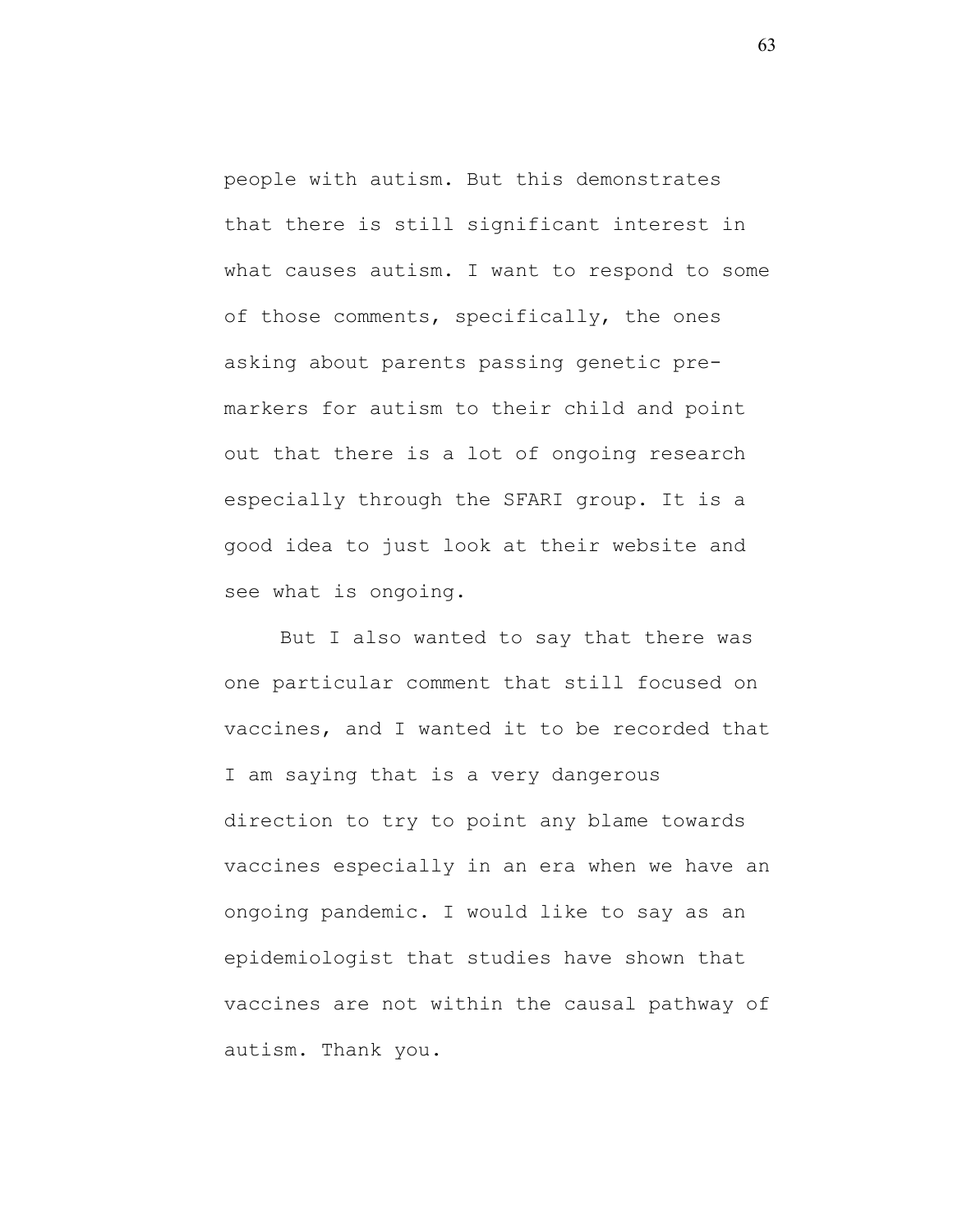DR. DANIELS: Thank you very much, Aisha. Alright, we are at 1:55 so we are right on time to take a break. We will be returning at 2:10 for our next session that we are all looking forward to on perspectives on addressing diverse communication in autism.

Josh, do you have any other comments before we go to the break?

DR. GORDON: Yes. I just wanted to thank everyone for their really active and thoughtful consideration of the public comments. I am really looking forward to in the context of all the comments on assisted communication to hearing about the latest research and also hearing from individual's lived experience using these technologies. I am looking forward to the panel very much and see you after the break.

DR. DANIELS: Wonderful. We will be back at 2:10. Thank you.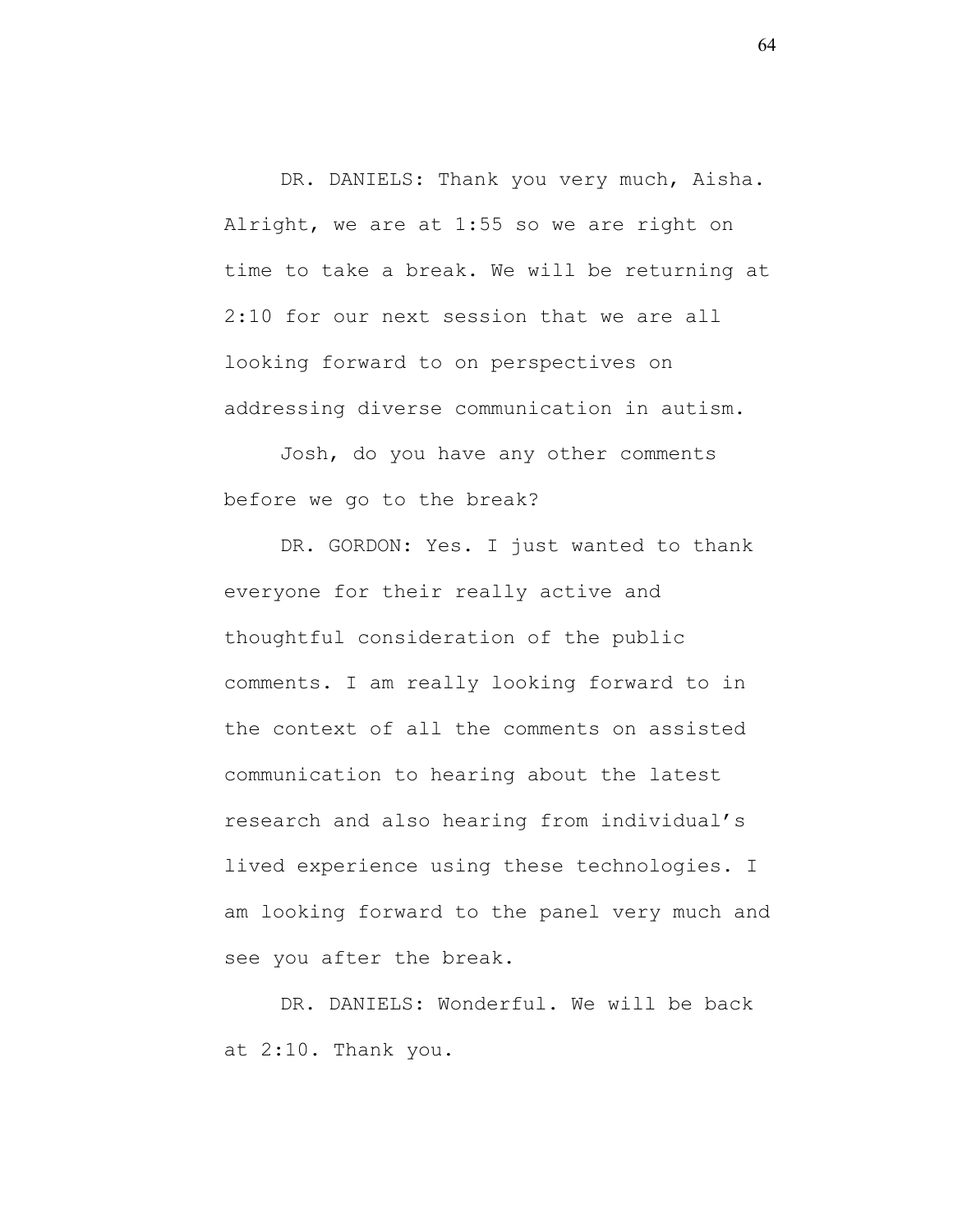(Whereupon, the Committee members took a brief break starting at 1:55 p.m., and reconvened at 2:10 p.m.)

DR. GORDON: Again, it is my pleasure to welcome everyone back. In this next section, we will have a panel on perspectives on addressing diverse communication needs in autism. We have heard from many of you out three in the community as well as around the table, the virtual table here today, about the importance of understanding the needs of autistic individuals who are minimally verbal or nonspeaking and those who may use or benefit from alternative and augmentative communication methods. We heard more about that today in many of the comments both written and oral that were delivered.

In response to this feedback, I want to thank Susan and the IACC staff working with several members of the IACC to assemble this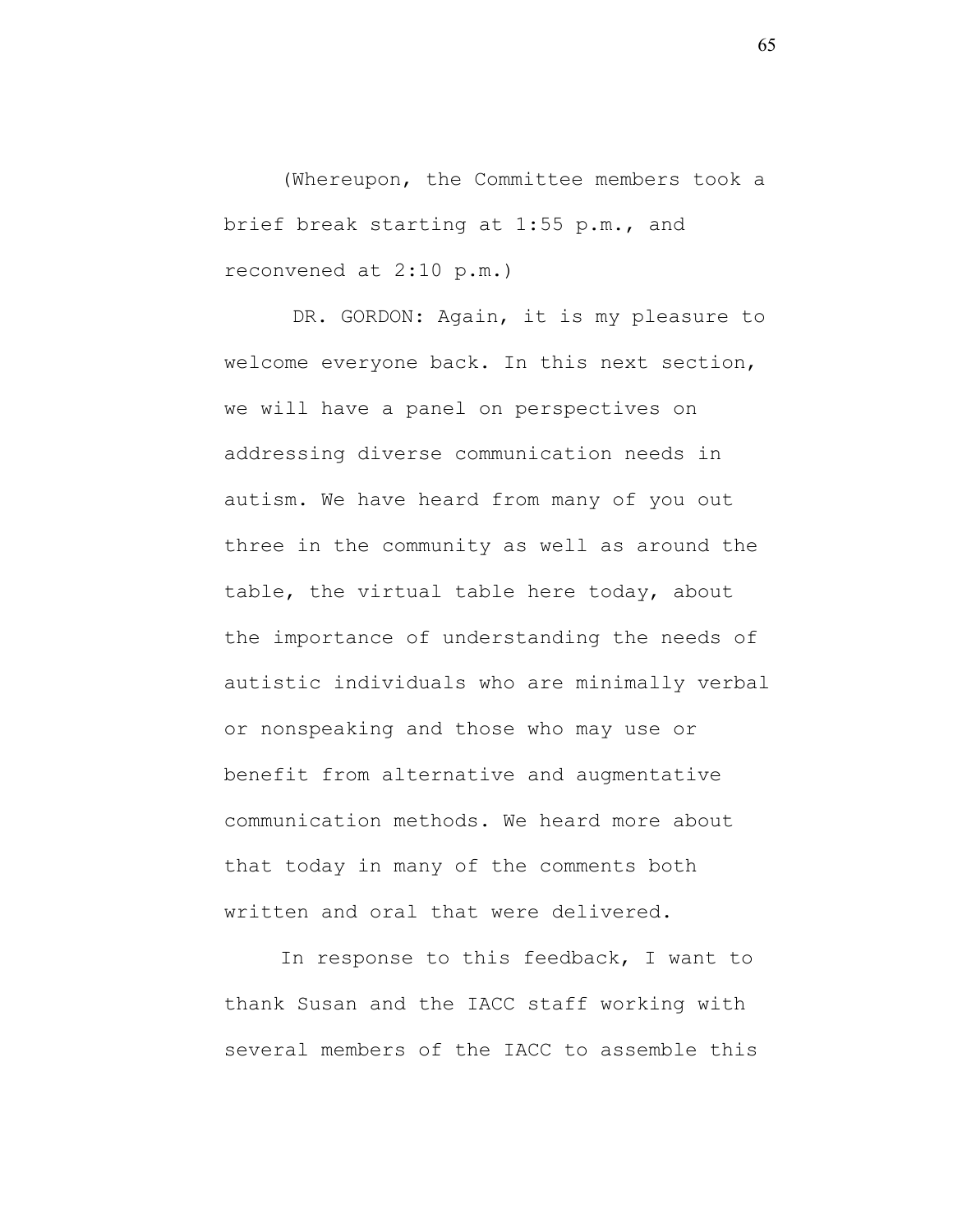panel where we will hear from both recent research advances and also perspectives of autistic individuals and family members.

I want to start by introducing Dr. Judith Cooper, the deputy director of the National Institute on Deafness and Other Communication Disorders. Dr. Cooper has long been a designated alternate on the IACC where she represents that institute and at NIDCD, she oversees research activities related to autism and communication both at NIDCD and really across NIH.

Judith, it is a pleasure to welcome you here and looking forward to your introduction to this panel.

DR. JUDITH COOPER: Thank you, Josh. Good afternoon, everyone. Thanks to both Dr. Gordon and Dr. Daniels for an opportunity to kick off our panel on communication and autism.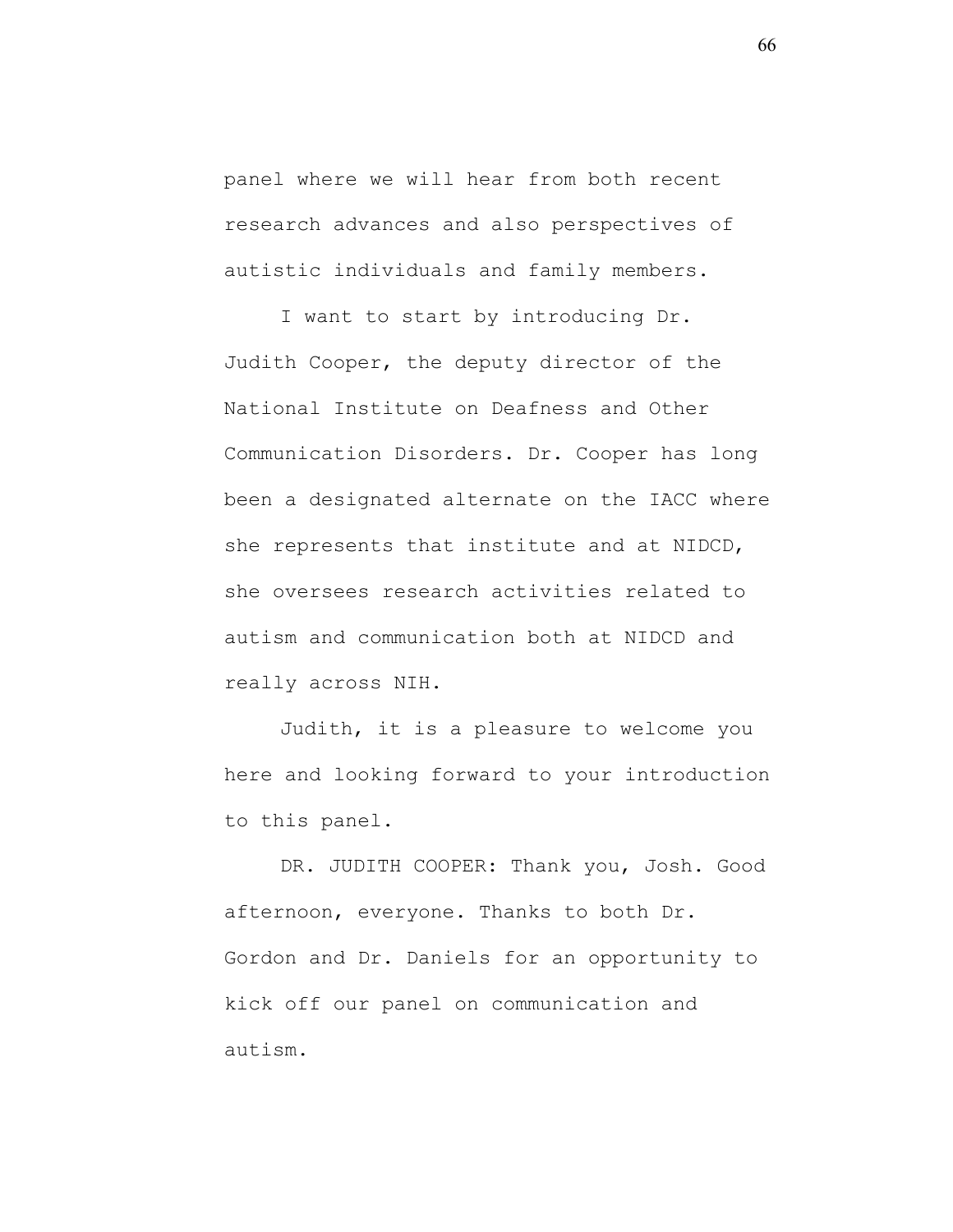My focus is to provide you with a brief overview of NIH's role related to communication in autism. I will address the joint actions and attention to this topic that have been paid by NIH through the years, primarily by NIH colleagues and their institutes, represented both here on the IACC and listed on the slide.

There are other federal agencies such as the Department of Education, DoD, and HRSA as well as nonfederal organizations who have also supported research on the topic. But I will not be covering their support today. My second purpose is to highlight some activities specifically led by my institute, the National Institute on Deafness and Other Communication Disorders.

As we recognize and we certainly heard it today, individuals on the autism spectrum may have a variety of communication issues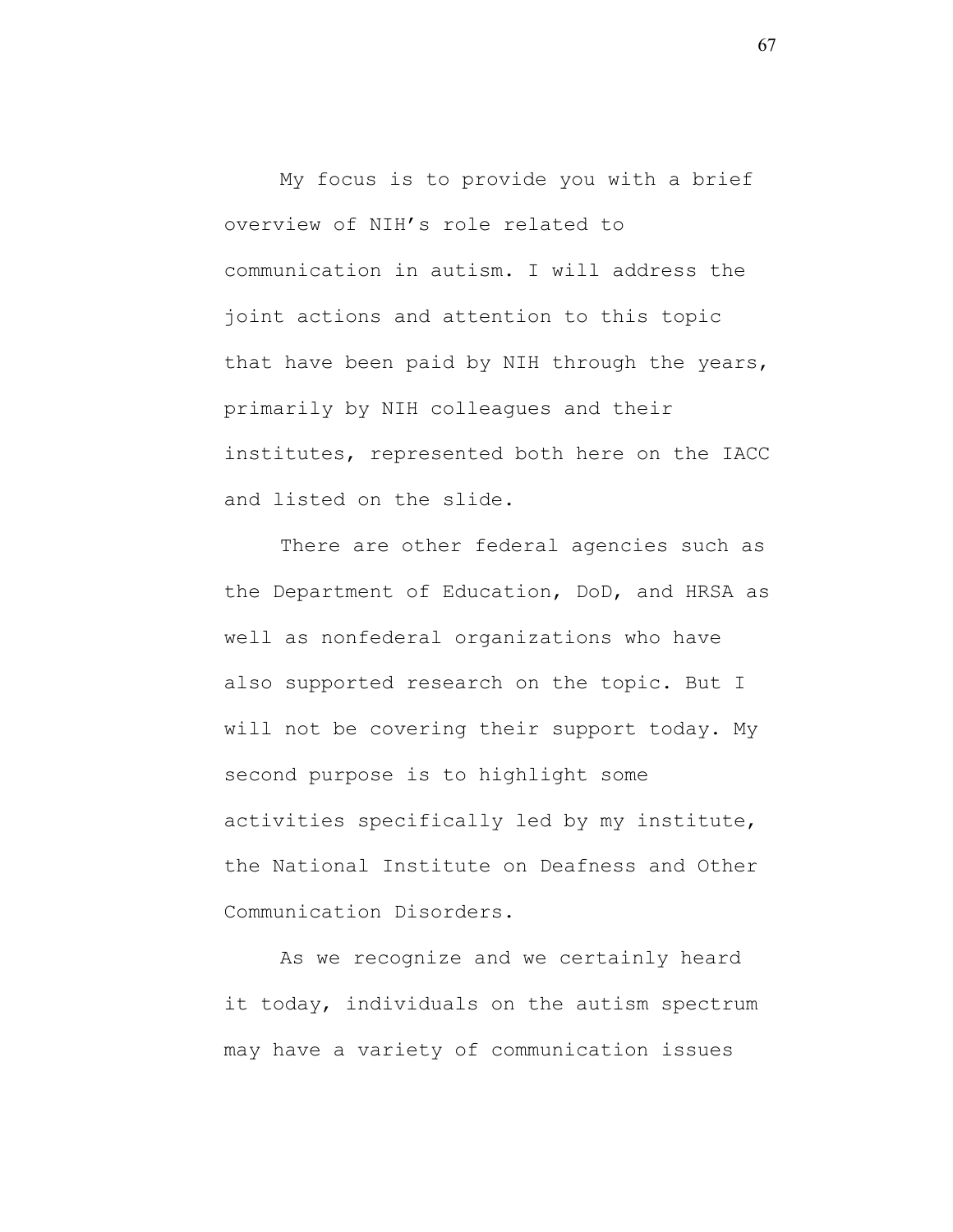and challenges, as illustrated on the slide. And those issues and challenges can vary in severity at different points in development.

The centrality of communication has long been recognized by NIH, reflected in decades of funding of investigator-initiated research grants as well as special requests for networks and centers and other solicitations.

As far back as 1997 with the start of the Autism Centers Program and with each issuance of requests for centers and networks, we highlighted communication and autism spectrum disorders with some of the wording examples noted on the slide as we requested research focused on language and disorders of communication, understudy subgroups within the ASD population and assessment and interventions for nonverbal school-aged children with autism.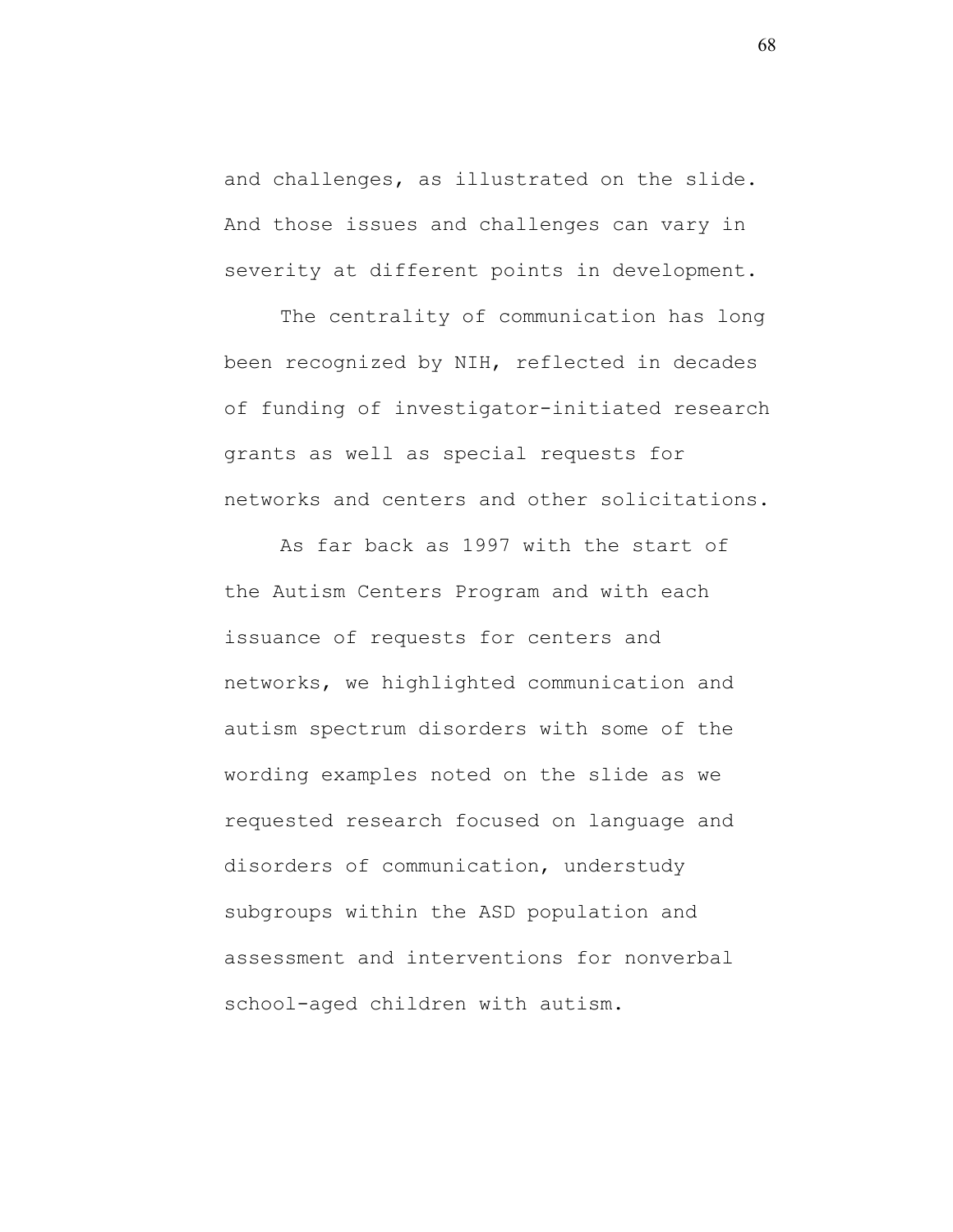But not every autism researcher can or should lead a larger center or network and thus the NIH has offered since 1998, and reissued every few years a grant solicitation research on autism and ASD. And with each issuance, interest in and support for research on communication was noted. On the slide, you can see examples of our wording that has appeared through the years as we pointed researchers to particular topics of interest to the NIH, including communication skills, various impairments that impact communication, predictors of developing expressive language abilities, and interventions focused on communication.

Let me now shift to NIDCD and highlight some other specific activities relevant to our topic. NIDCD supports research and research training in the normal and disordered processes of hearing, balance,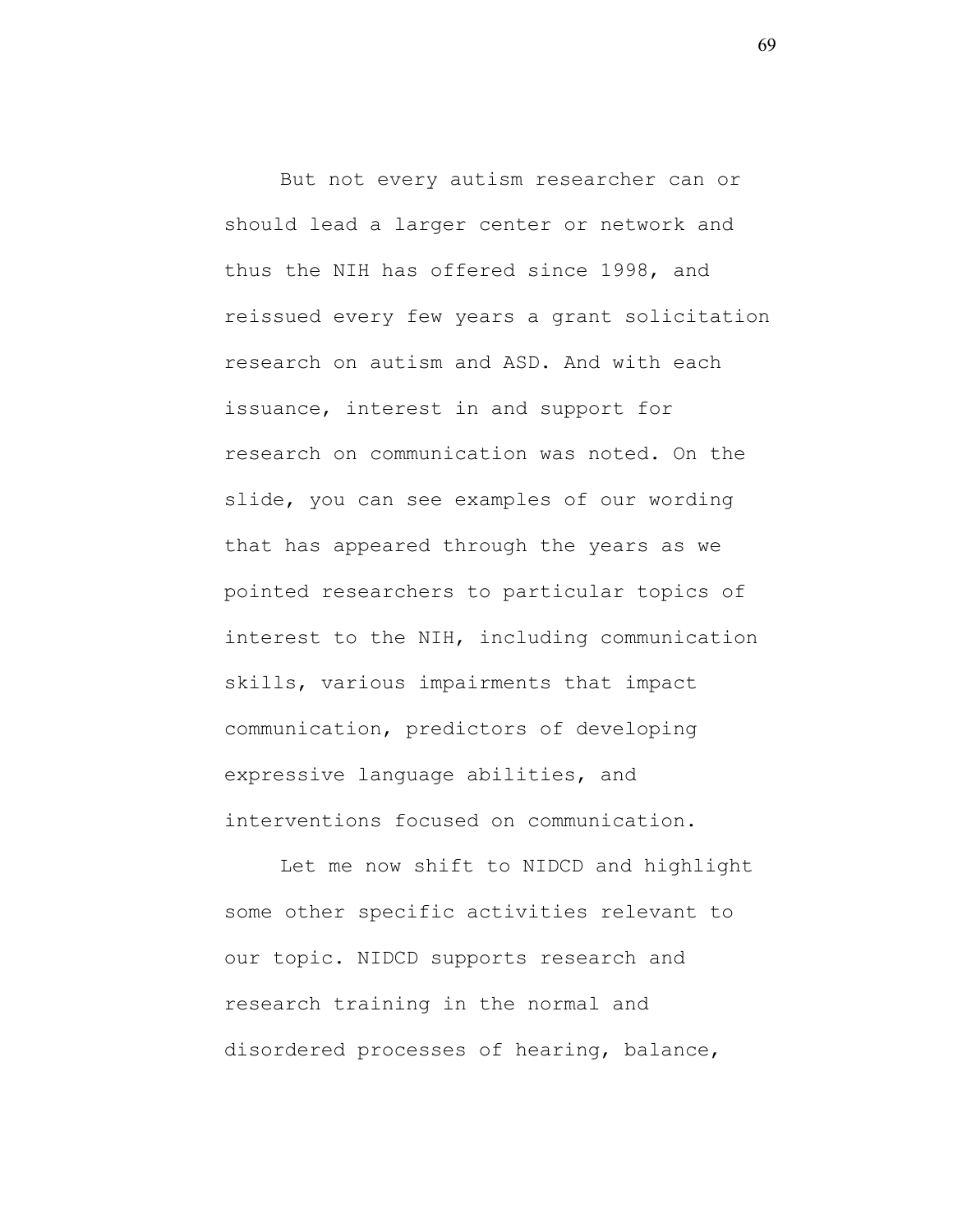taste, smell, or speech and language. NIDCD has a very long commitment to and support of autism research beyond the participation and trans-NIH activities I just mentioned. With our research support, not surprisingly, primarily focused on speech and language differences and challenges but also including other areas such as hearing and taste.

As illustrated on this slide, most of the NIH research on communication in autism is supported by NIDCD and noted in blue. Thanks to Dr. Daniels for providing the data and the slides.

Here is a flavor of some of the broad themes that characterize our communication in autism research and training projects. Communication profiles, minimally verbal individuals, effective, behavioral interventions, alternative and augmentative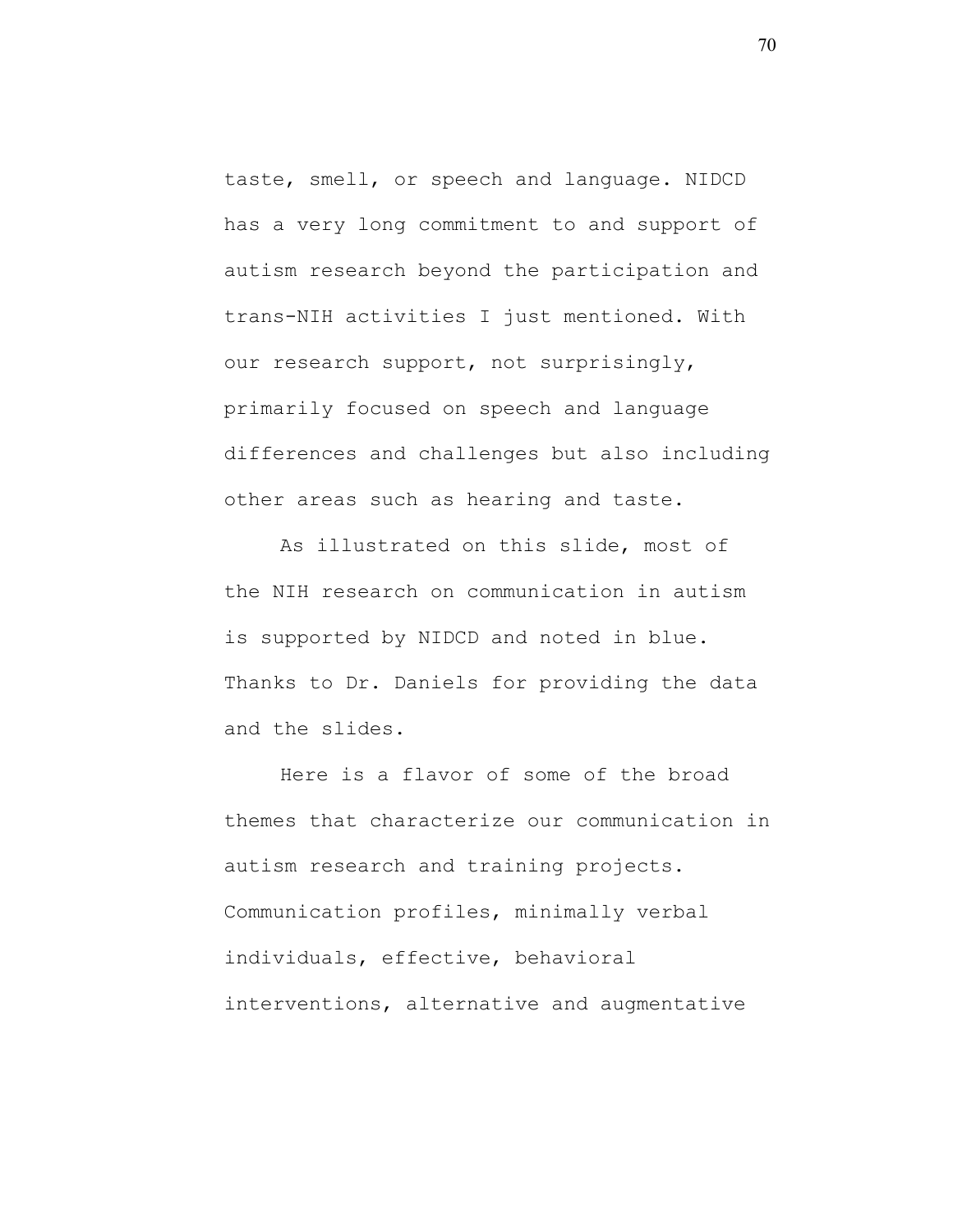communication approaches and communication differences and disorders and ASD siblings.

What has NIDCD done to address these broad issues? With just a few examples noted on the slide, through the years, we have held workshops to involve and focus the research community and we have issued research solicitation. But in 2009, things went in a new direction. It all started with a mother's advocacy for her nonverbal child. She highlighted to me that at that time, nonverbal, low-communicating, minimally verbal children with autism were a neglected subgroup of the entire spectrum, typically excluded from research projects and not a focus of research. She bemoaned that nonverbal were often referred to as low functioning with a common perception that these individuals have low intellectual abilities. She stressed that this perception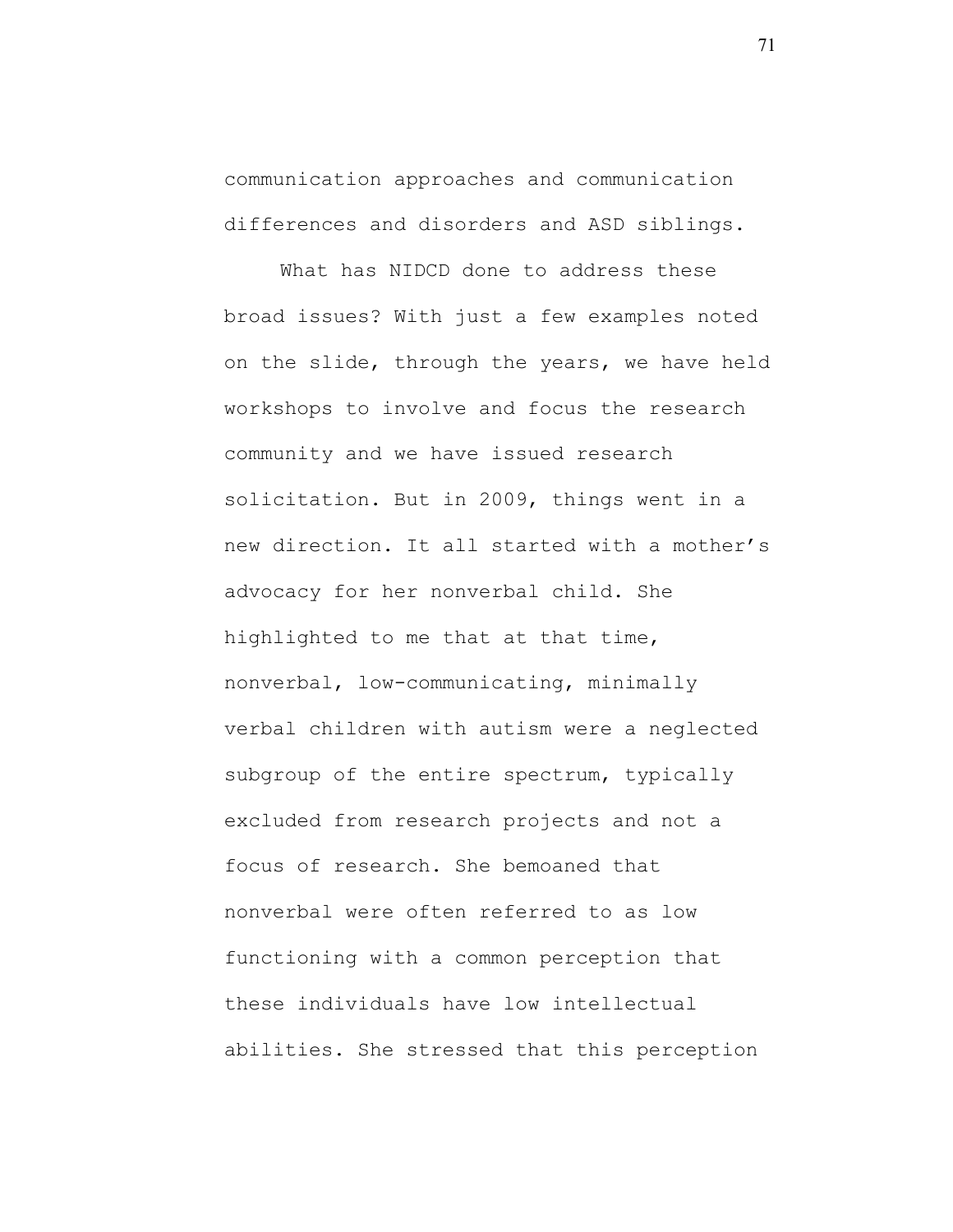was in part because at that time, many such individuals had no way to demonstrate their cognitive capacities and their communication abilities.

She stated a need and she asked, how can we change this. How can we get this population included in ongoing research? How do we increase research interest and funding about this population? We all recognized and we agreed, and months later the NIDCD led and other institutes joined in creating first a planning committee and then a workshop in April 2010 to focus on a subgroup of children with ASD who had not developed functional verbal language by the age of five and the workshop would address the questions on the slide. Who are these children and what do we know about their developmental trajectories? How can we assess their skills and knowledge across different domains relevant to language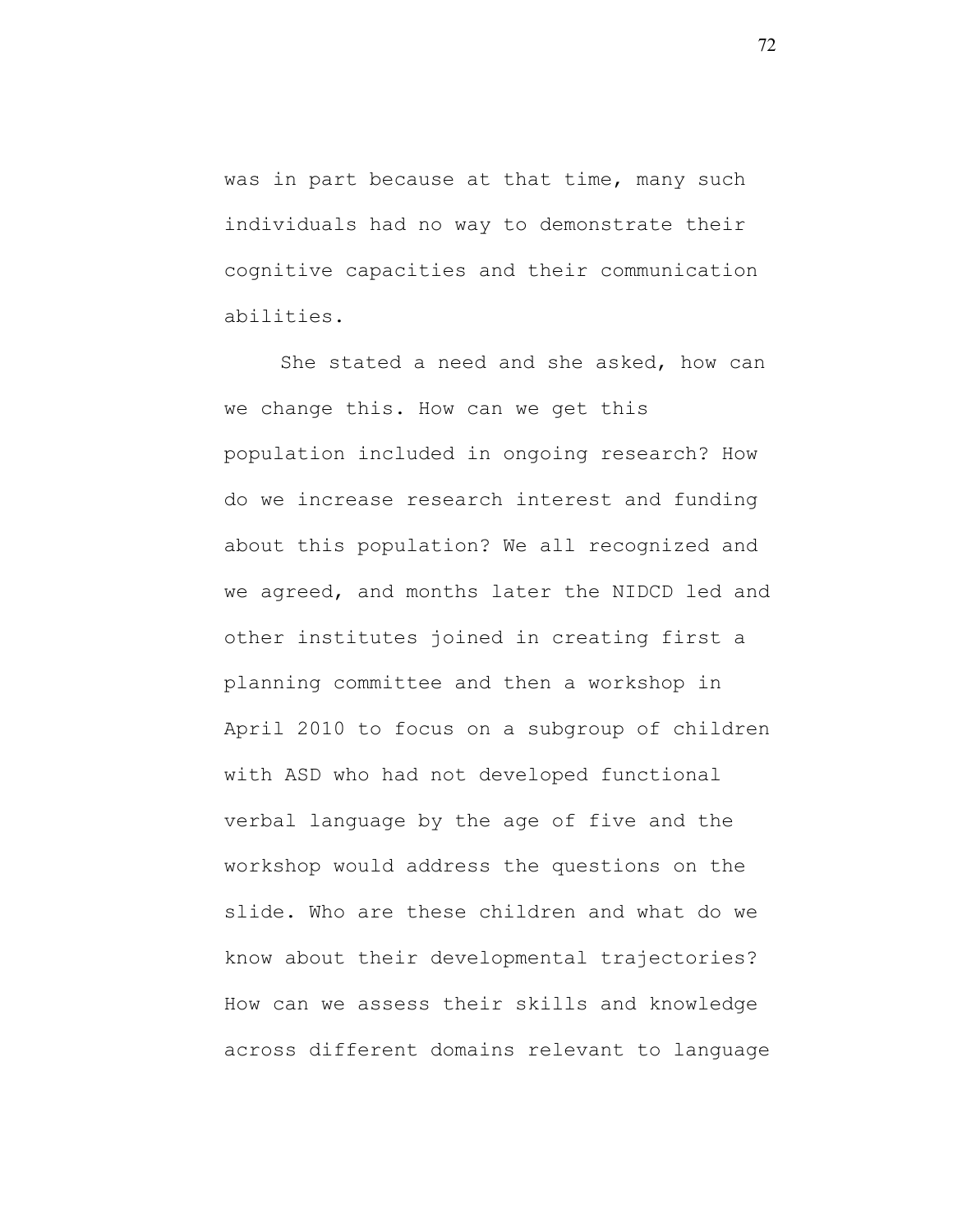and what treatments and interventions are effective in improving spoken language and communication in these children?

The current state of scientific knowledge was discussed. Critical gaps in our knowledge were identified as were research opportunities. And the link on the slide can take you to a summary of that workshop and the participants.

After the workshop, a notable shift occurred. First, there was a request for applications, targeted research on nonverbal school-aged children with autism that was led by NIDCD but also supported by NIMH and this funding opportunity provided competitive supplements to RO1 holders of clinical autism grants to focus on the characterization of the population, treatment pilot studies, and assessment pilot studies.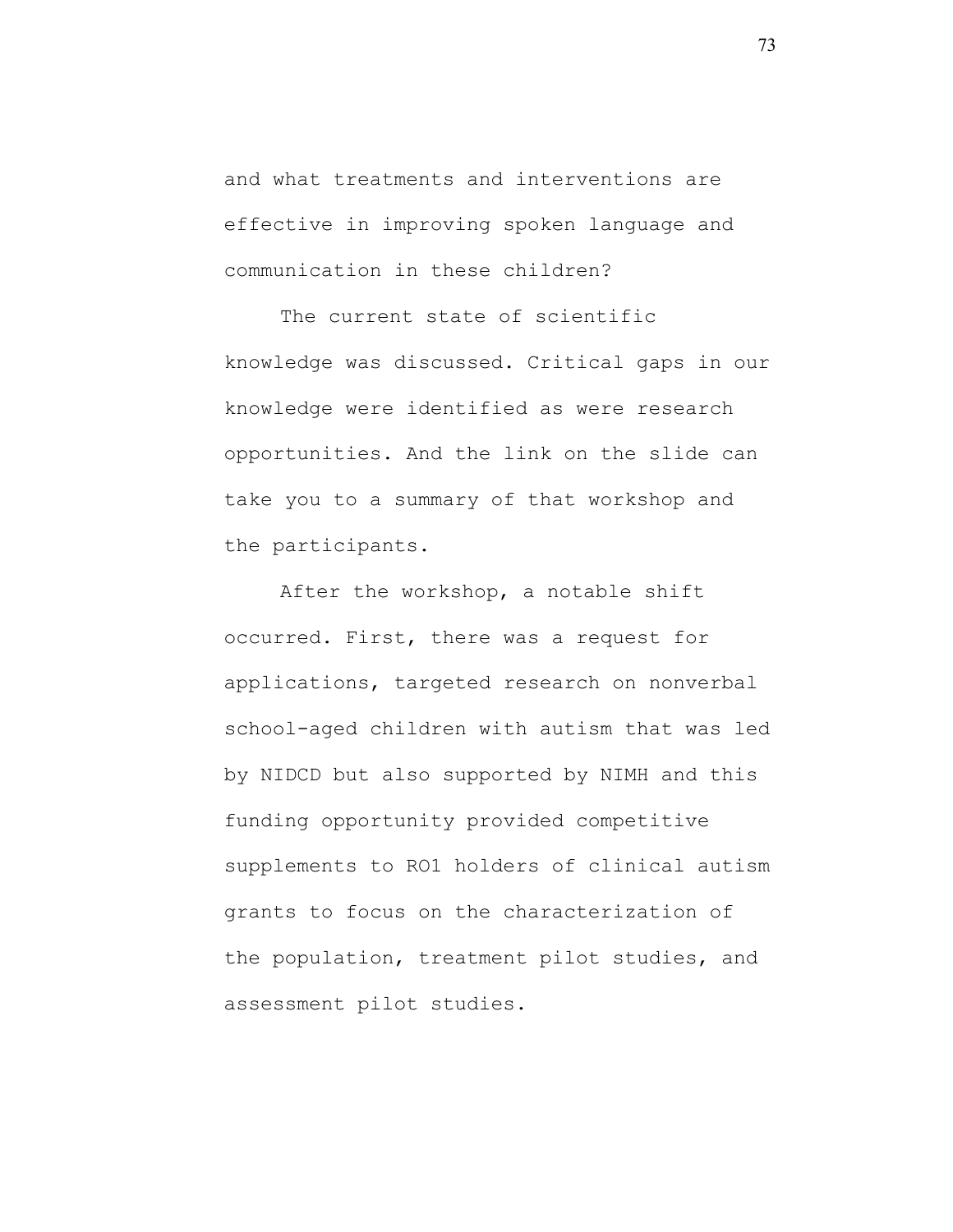Subsequent to the workshop, a small group of NIH staff and autism experts were organized to focus on one workshop recommendation, how to best assess this population. Between 2010 and 2012, this group dealt with particular areas of assessment that are important for this population. And then finally in 2013, as an outgrowth and a result of the workshop, two important publications appeared and are noted on this slide, one minimally verbal, the neglected end of the spectrum and assessing the minimally verbal school-aged child. This new focus and attention continued.

In 2011, NIH issued a request for applications on psychosocial and behavioral interventions. It was agreed that the funding opportunity would include requests for research on studies of adaptive or novel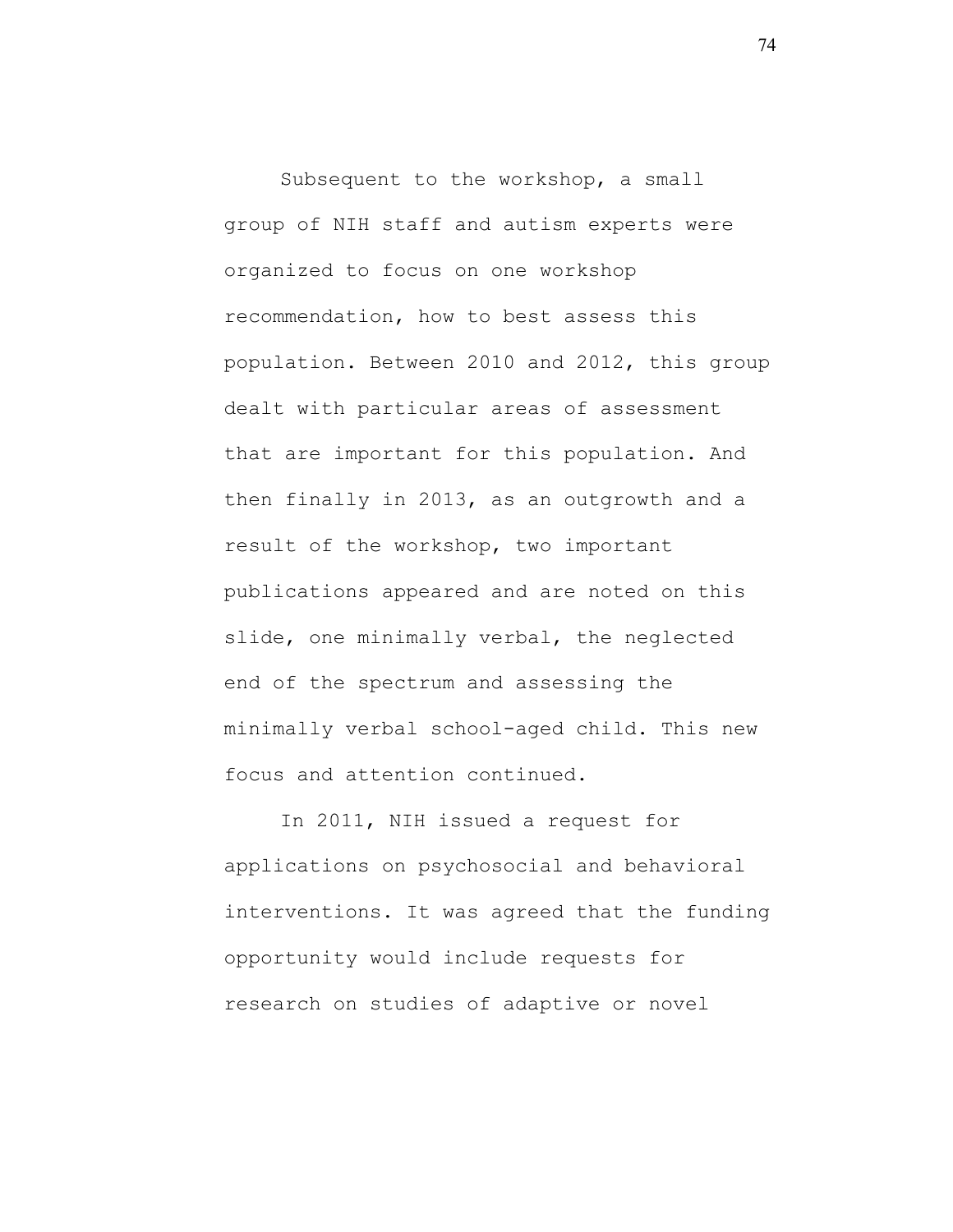treatments for nonverbal school-aged children with ASD.

Then in 2012, the NIDCD Strategic Plan, which identifies research priorities for the next five years, included a new direction. NIDCD is committed to supporting research efforts to improve the diagnosis of ASD and to develop new or improved existing treatments of language deficits in children with ASD, especially school-aged children with ASD who remain nonverbal.

Just FYI, subsequent NIDCD strategic plans contain similar wording and also included priority areas related to augmentative and alternative communication approaches.

Also in 2012, one of the prestigious and highly competitive Autism Centers of Excellence entitled Minimally Verbal ASD: From Basic Mechanisms to Innovative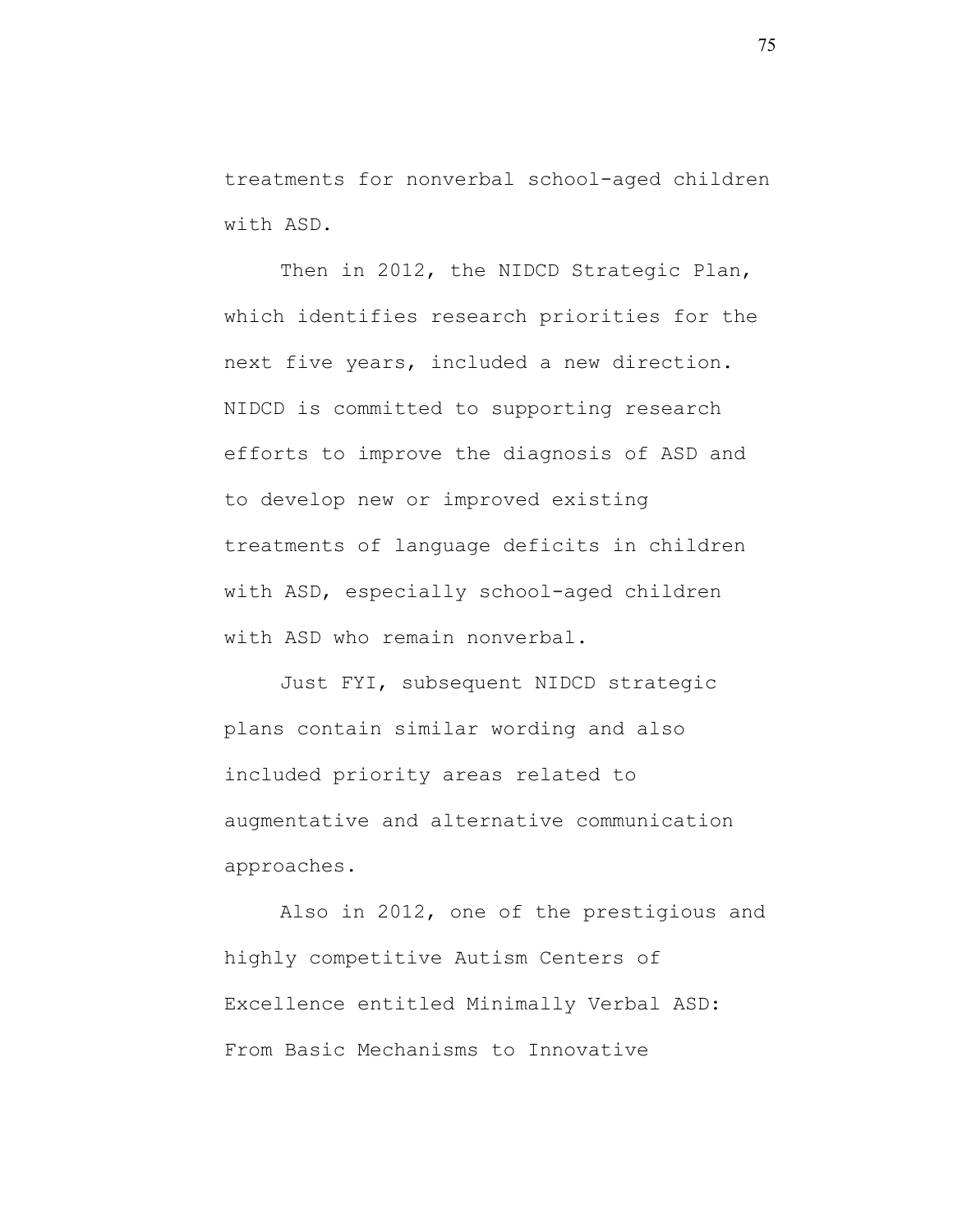Interventions was awarded to one of our panel speakers, Dr. Helen Tager-Flusberg.

Finally in 2019, an NIDCD clinical research center, a P50, entitled Predicting and Optimizing Language Outcomes in Minimally Verbal Children with Autism Spectrum Disorder was awarded to Dr. Kasari and Dr. Tager-Flusberg.

In sum, I hope you have a better sense of NIH's and NIDCD's longstanding encouragement, support, and funding of research on the communication challenges and needs of autistic individuals of all ages. We all recognize that many research questions and many issues remain. And most importantly, research opportunities and needs come from all venues, the scientific community, our own research solicitations, advisory panels such as the IACC and the discussions that we have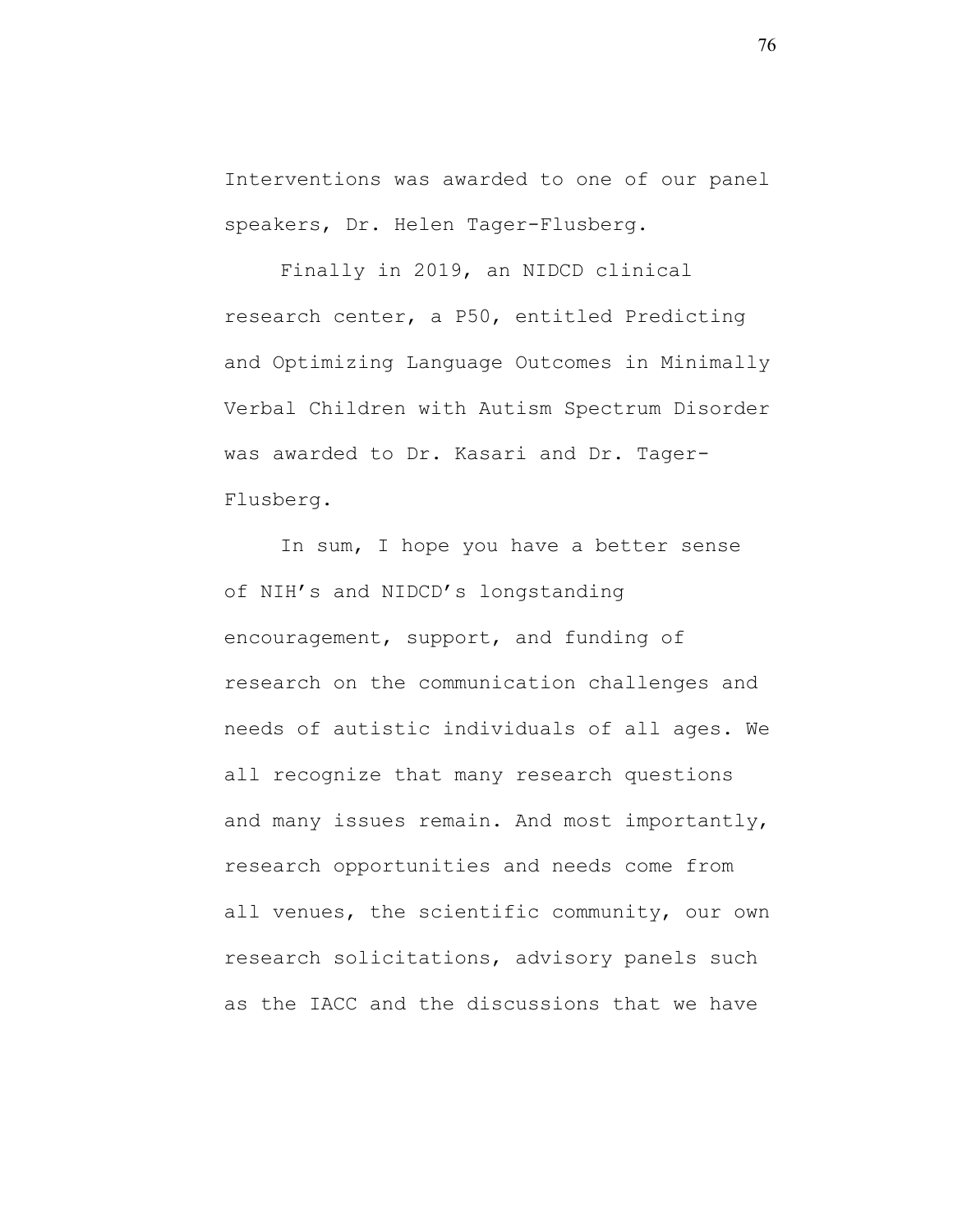heard today and sometimes from the plea of a concerned mother. Thank you.

DR. GORDON: Thank you very much, Judith. I really appreciate the overview of the demonstrable commitments of the NIH in this area. As you mentioned of course, there are other partners around the table, and it was also mentioned during the public comments, who also support research in this area.

Now, we are going to hear from some of the scientists who are conducting this research. The first presentation is going to be by two scientists supported as mentioned by the NIDCD efforts in this area. I am going to introduce them together and then I believe Dr. Tager-Flusberg will start.

First, Dr. Helen Tager-Flusberg, who is a member of our IACC and also a professor in the Department of Psychological and Brain Sciences and the director of the Center for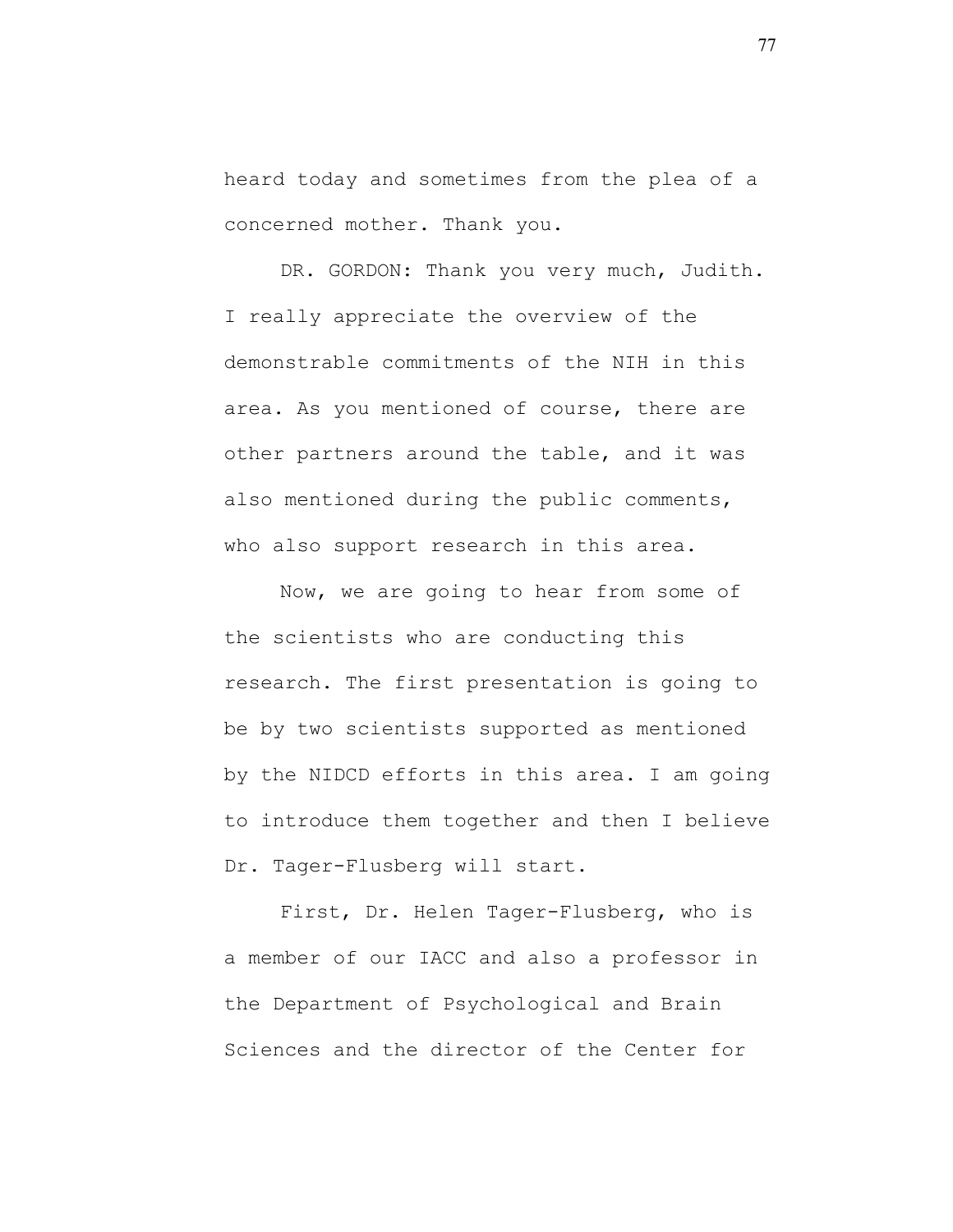Autism Research Excellence at Boston University.

Joining Dr. Tager-Flusberg is Dr. Connie Kasari, a professor of Human Development and Psychology at the UCLA Graduate School of Education and Information Studies and a professor of Psychiatry in the UCLA Department of Psychiatry and Biobehavioral Sciences at the David Geffen School of Medicine.

Drs. Tager-Flusberg and Kasari will be presenting together on the topic of advancing research on minimally verbal ASD. Please take it over.

DR. HELEN TAGER-FLUSBERG: Thank you so much. We are actually going to present sequentially because I think what I am going to do is present some research that focuses on two critical questions that I think serve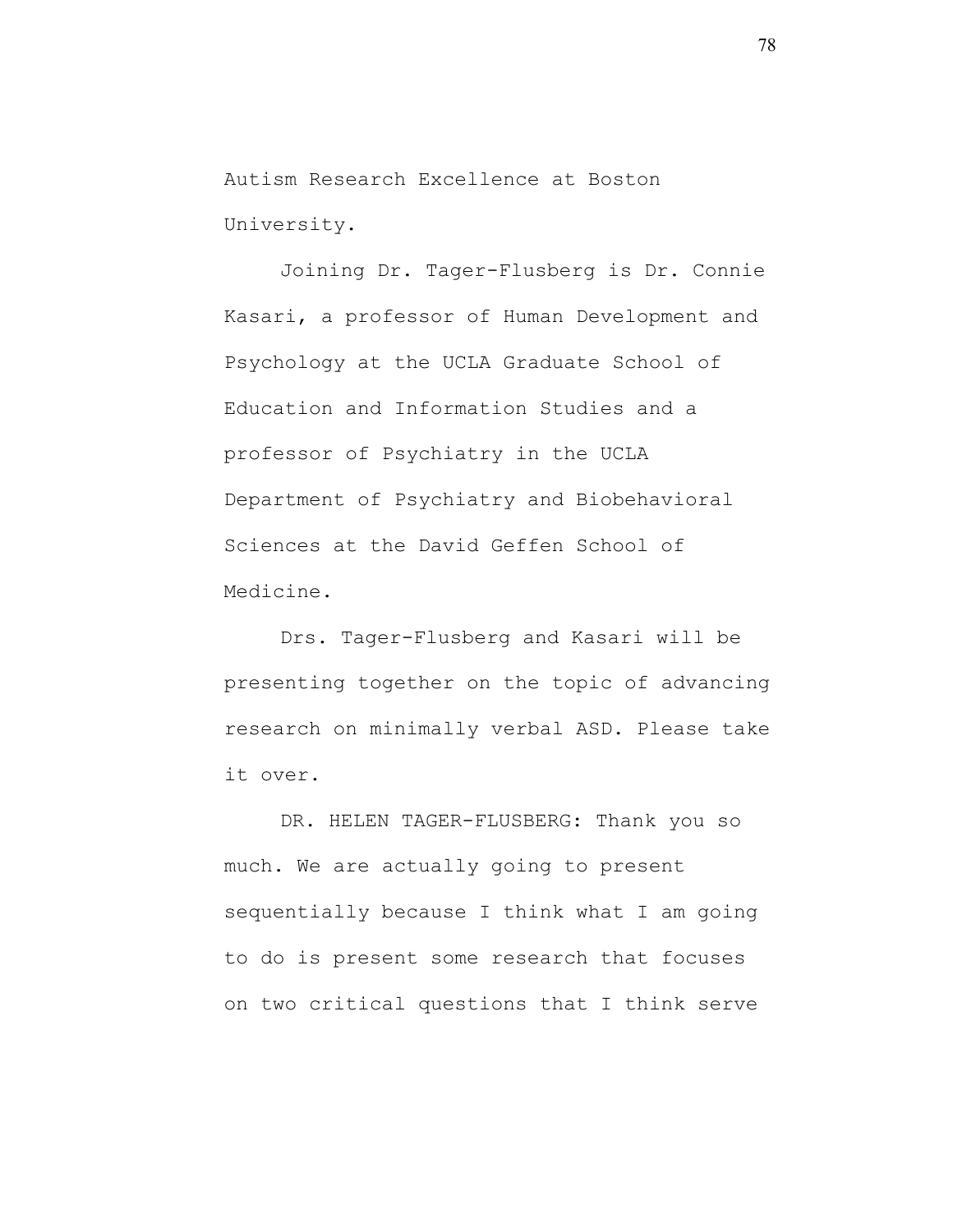as a backdrop to what we are going to hear from Dr. Kasari.

I am a research scientist. My background and training are in developmental psycholinguistics. I have devoted my career to focus on language and communication both in autism and also in related neurodevelopmental disorders. But it really was not until about 15 years ago that I began to turn my research towards the minimally verbal, those who acquire very limited or no spoken language. I am really grateful to the leadership and support from Dr. Cooper at the NIDCD as well as leaders in foundations including Autism Speaks and the Simons Foundation and also to parents and clinicians who have devoted their lives and careers to working with this group of individuals from whom we learn.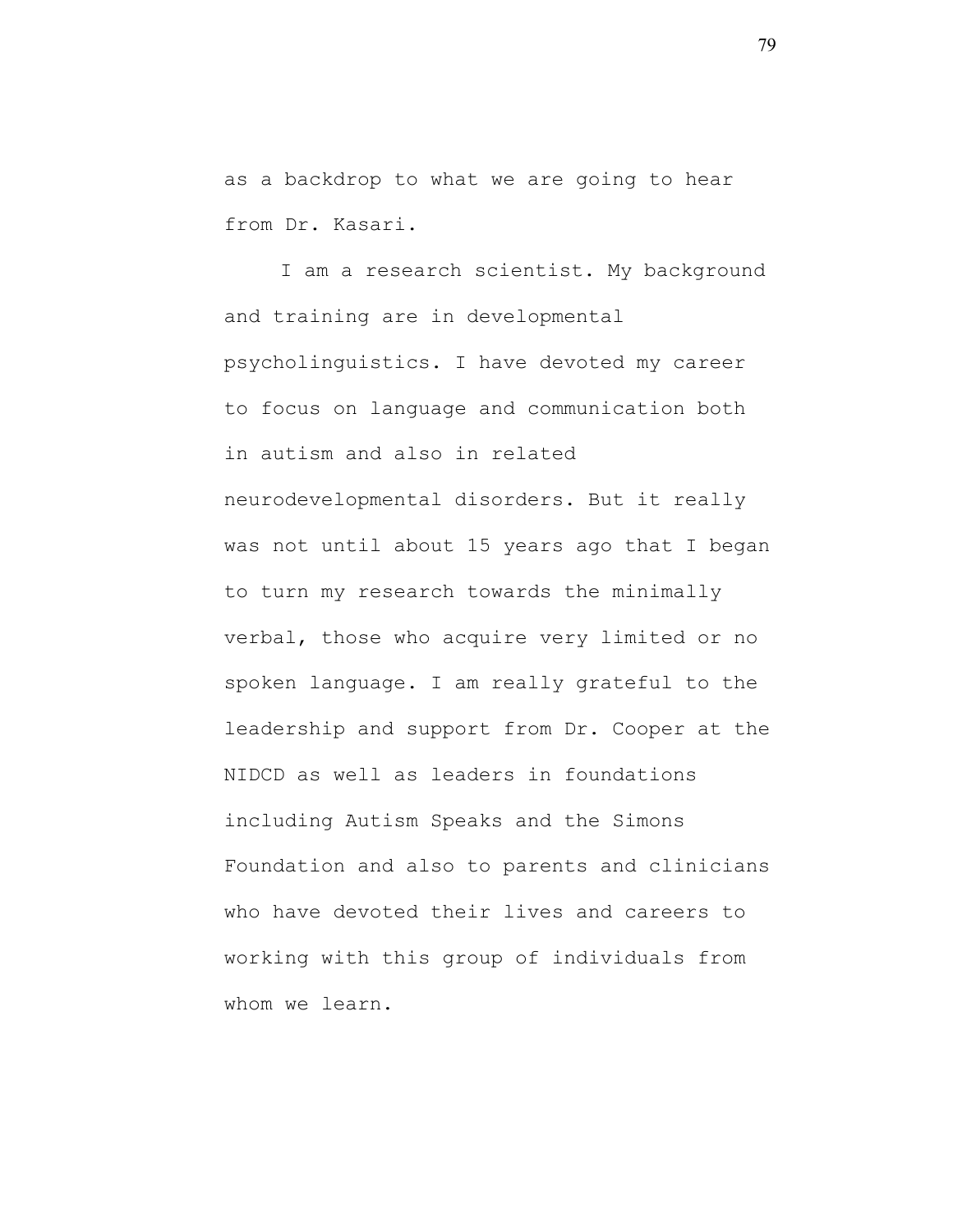Next slide. Next, next. Please, next, next. I am going to present – can you go back please. I wish I could control this.

I am going to present two areas of work that we have been doing and I am really pleased to have this opportunity. I think it dovetails well with some of the discussion earlier and as I said, seques into the next presentations.

First, I will talk about some novel approaches to assessing language. If we can't assess language both spoken and perhaps other means of communication, if we can't assess that accurately in an individual, we do not have a foundation on which to build any kind of intervention or therapeutic approach.

And secondly, I am going to explore the more basic question of why spoken language might be so profoundly impaired in minimally verbal autism.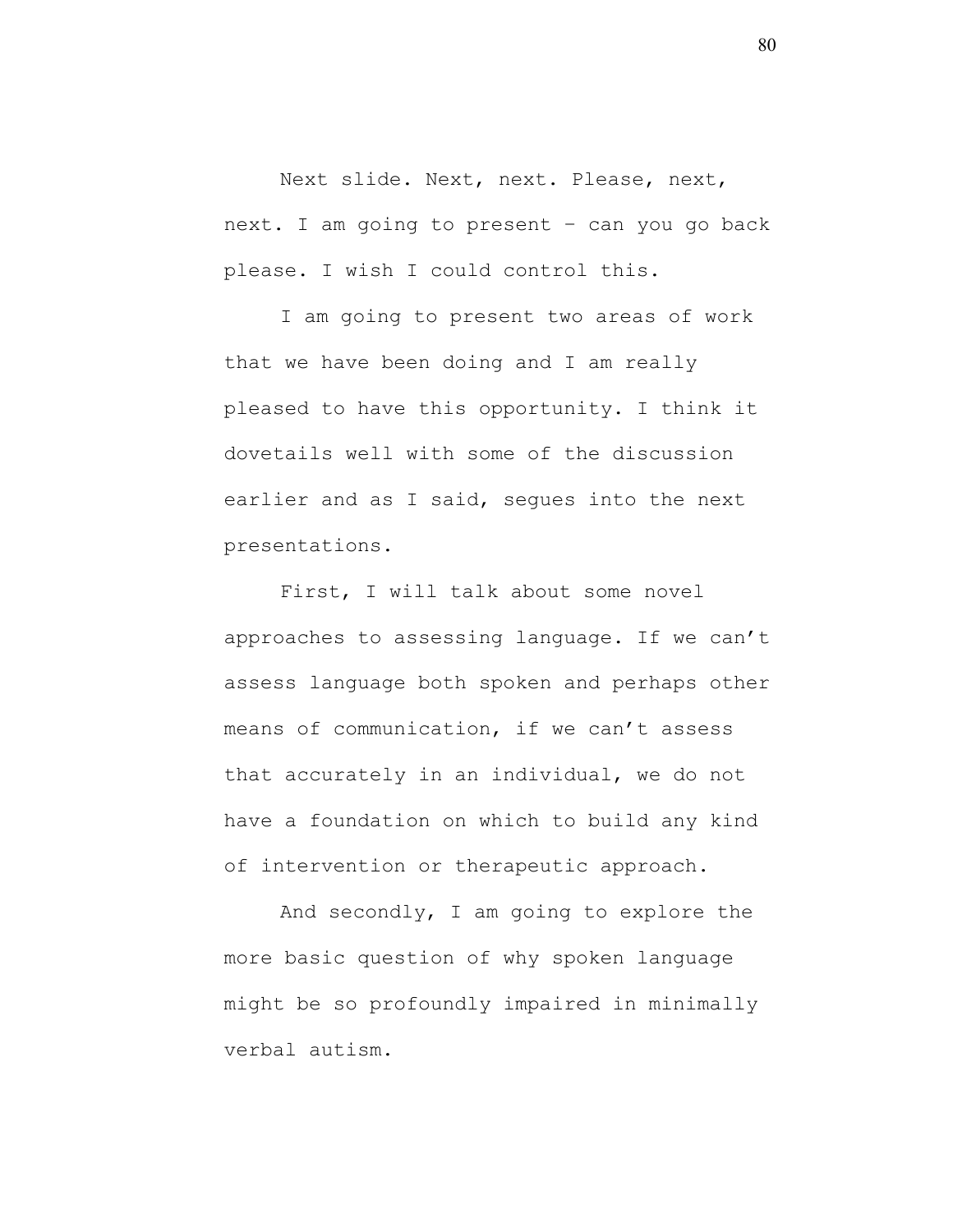The important takeaway from all of this is that there is enormous heterogeneity and we do have to treat each individual as an individual because no one size fits all.

Next. Next slide.

We did call this the neglected end of the spectrum, which was perfectly true. But a parent recently said to me, well, we feel we are just completely forgotten. I have renamed our group the forgotten end of the spectrum.

Next slide.

First, I just want to present some very basic data on the receptive and the expressive language skills, and this was based on a large cohort that we had evaluated. The evaluation was a parent report. We provided a large list of words and the parent checked off which words their child who was between the ages of 5 and 16,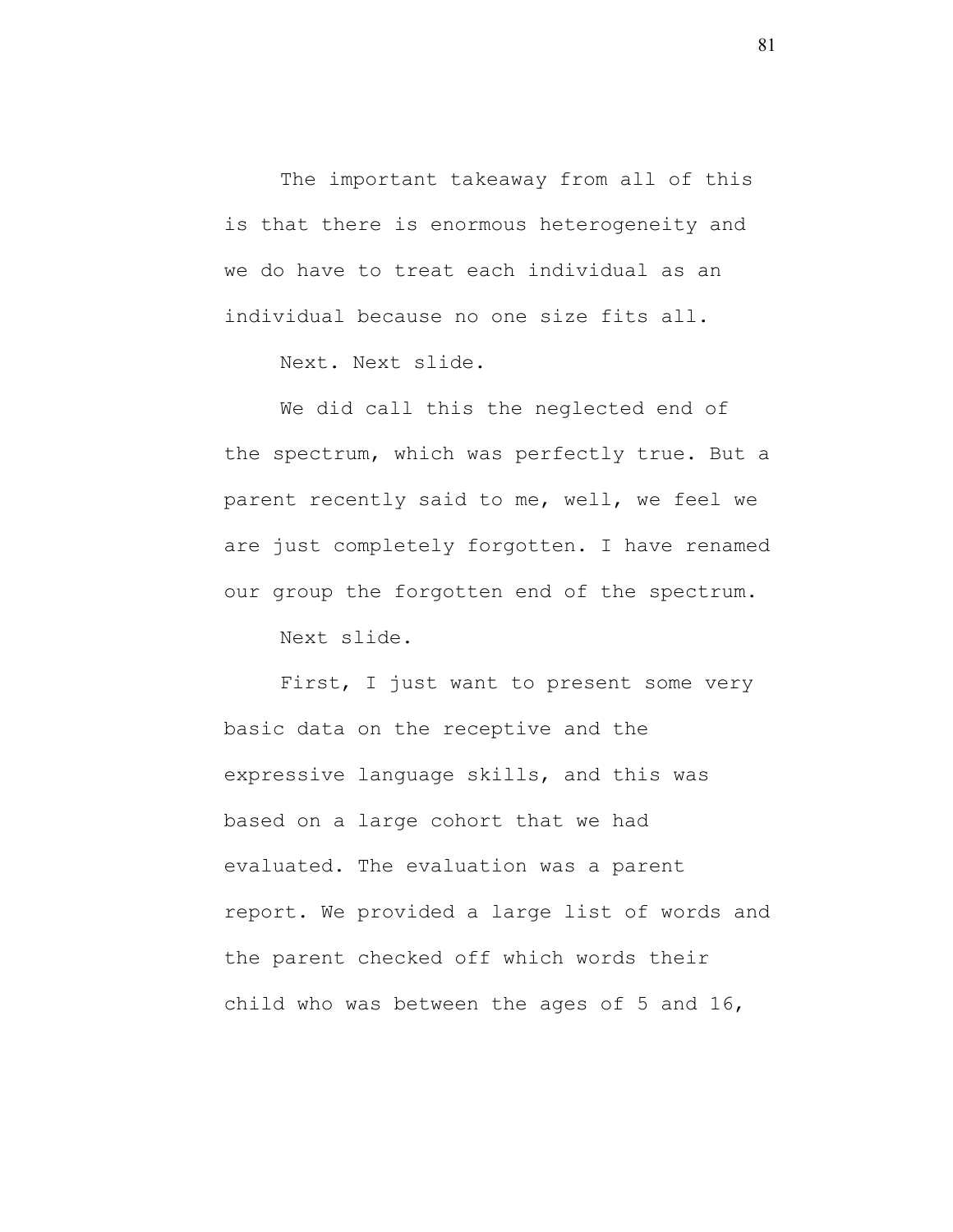which words they understood and which words they were able to express.

Next, next.

This shows you their expressive vocabulary. You can see there is the largest number of parents reported very few or zero words. There is not much beyond that.

Next.

For the receptive, we see a very different distribution because some of the participants indeed were reported to have very little understanding of spoken words, on the left side of the graph, but some certainly there is much more variability within that. We were very interested in how can we capture receptive vocabulary?

Next.

That was what we turned our attention to initially. How could we do this? Next. Standardized tests, as we know, may not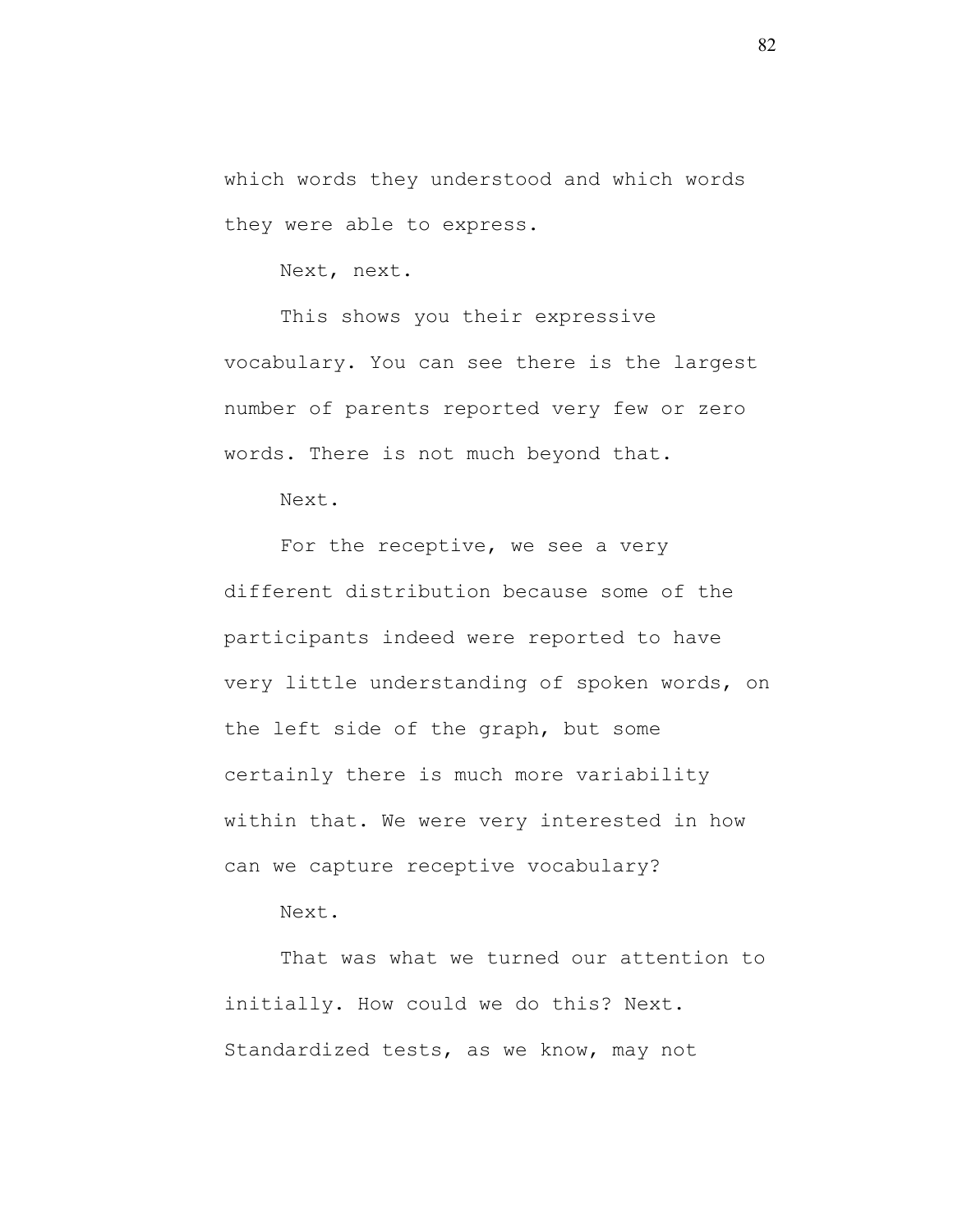always capture the range of receptive or even expressive language abilities in this population. While indeed we wrote a paper on how to assess, we did in fact agree that there were significant limitations. Next.

We need to explore some novel approaches from the standardized. Next slide. We looked at alternative ways to assess receptive vocabulary. Next. We did administer to a relatively small cohort of adolescents some standard methods. The Peabody Picture Vocabulary Test where you show an array of pictures, say a word, and the participant has to point to the picture that matches the word. And then we also had a parent report word list, and that too is a method that has been widely validated in the field of language development. Next.

And then we tried some novel methods. First, we picked up on this idea that Dr.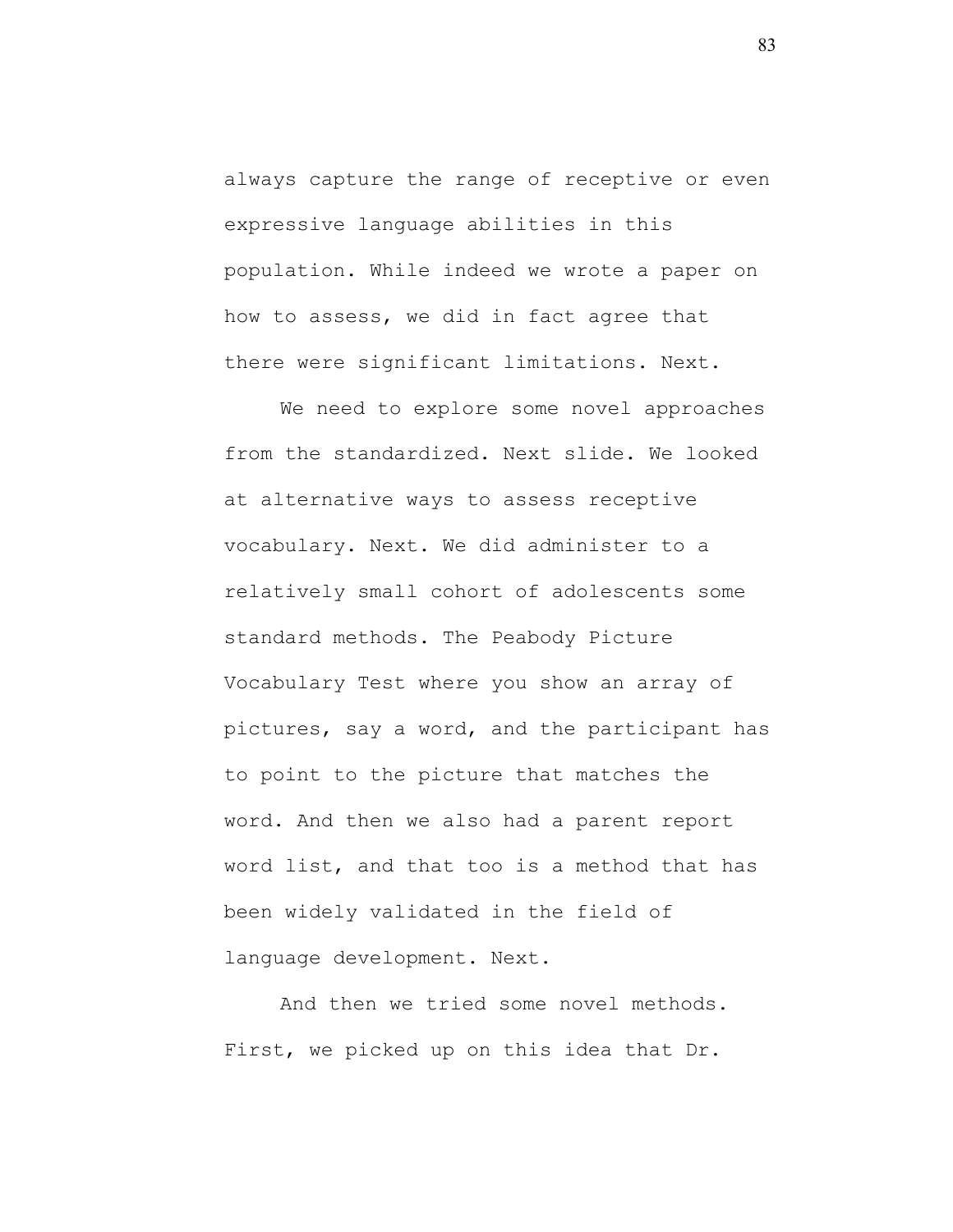Rivera mentioned earlier in the comment section. Eye-tracking. Could we use eye tracking? In this method, we say a word, dog, and the participant is not instructed in any way, but you can see from the green dots, those green dots represent the number of times – the times the participant looks at that picture versus a foil picture. Here, you see a bird.

Touch screen. And we then also adapted next using a touch screen. This is kind of a bit old school so you can tell we did this quite a long time ago. Today, we would certainly be using an iPad, which everybody enjoys so much more.

This shows you that across several blocks of trials. In red, you can see the number of times the adolescents in our sample looked at how much time they spent looking at the target picture, the dog, or we had a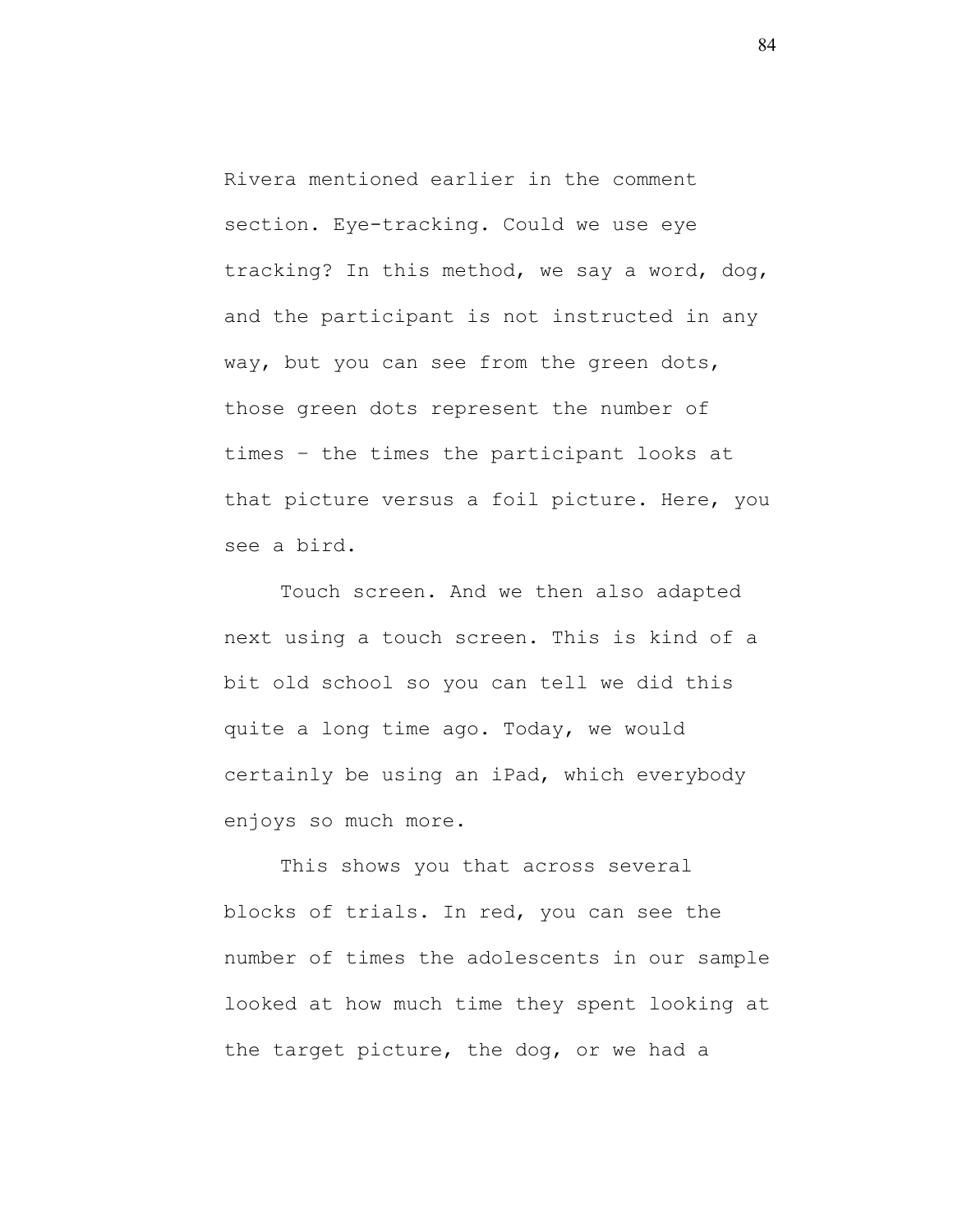large number of words that we tested, instead of how much time they spent looking at the bird. And what you can see is that eye tracking was pretty useful.

And we then looked at validity and looked at the correlation, how well matched, how consistent was responding across our novel methods of eye tracking and touch screen with more traditional parent report and PPVT? And what you can see is that the correlations between the novel methods and the standard methods, are strong and highly significant. However, I want to point out what I am not presenting here is that there were significant individual differences in which method was optimal. So we did have participants who were fantastic with the touch screen but whose eye tracking was not a reliable indicator of their understanding of words. Next.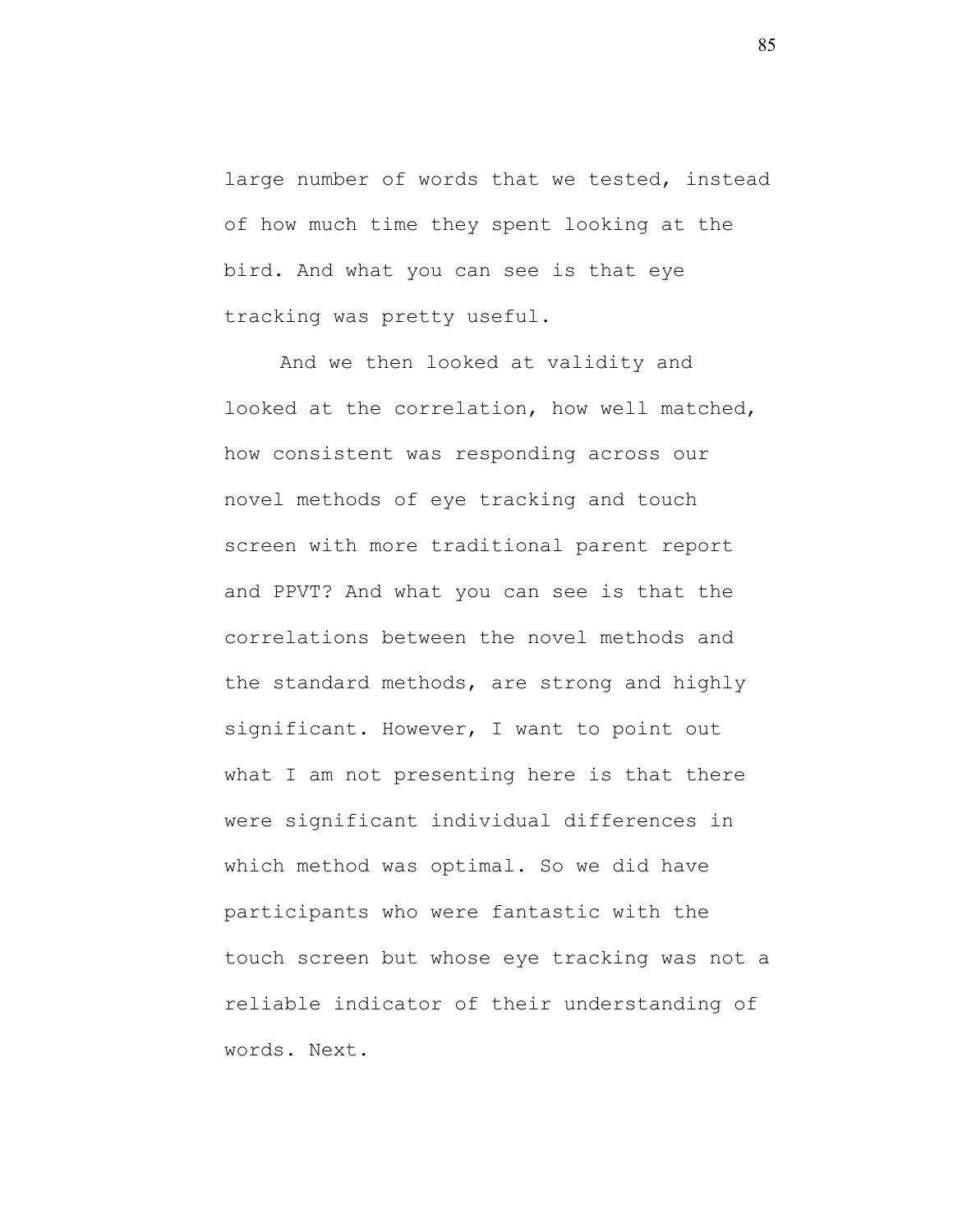We then wanted to develop novel approaches. This is not novel, but we wanted to capture spoken language, their expressive language, and communication skills. There is a long tradition in the field of language acquisition to collect natural language samples, an individual, a child interacting with another individual. For the most part for very young children, we rely on parentchild interaction. And then for older individuals, we usually rely on an examiner. But what we did not have in the field was any kind of a standard protocol for which we could collect a sample. This is critical because without a standard protocol, we can't make comparisons across different studies and approaches to looking at spoken language. So we developed ELSA, standing for Eliciting Language Samples for Analysis. Next.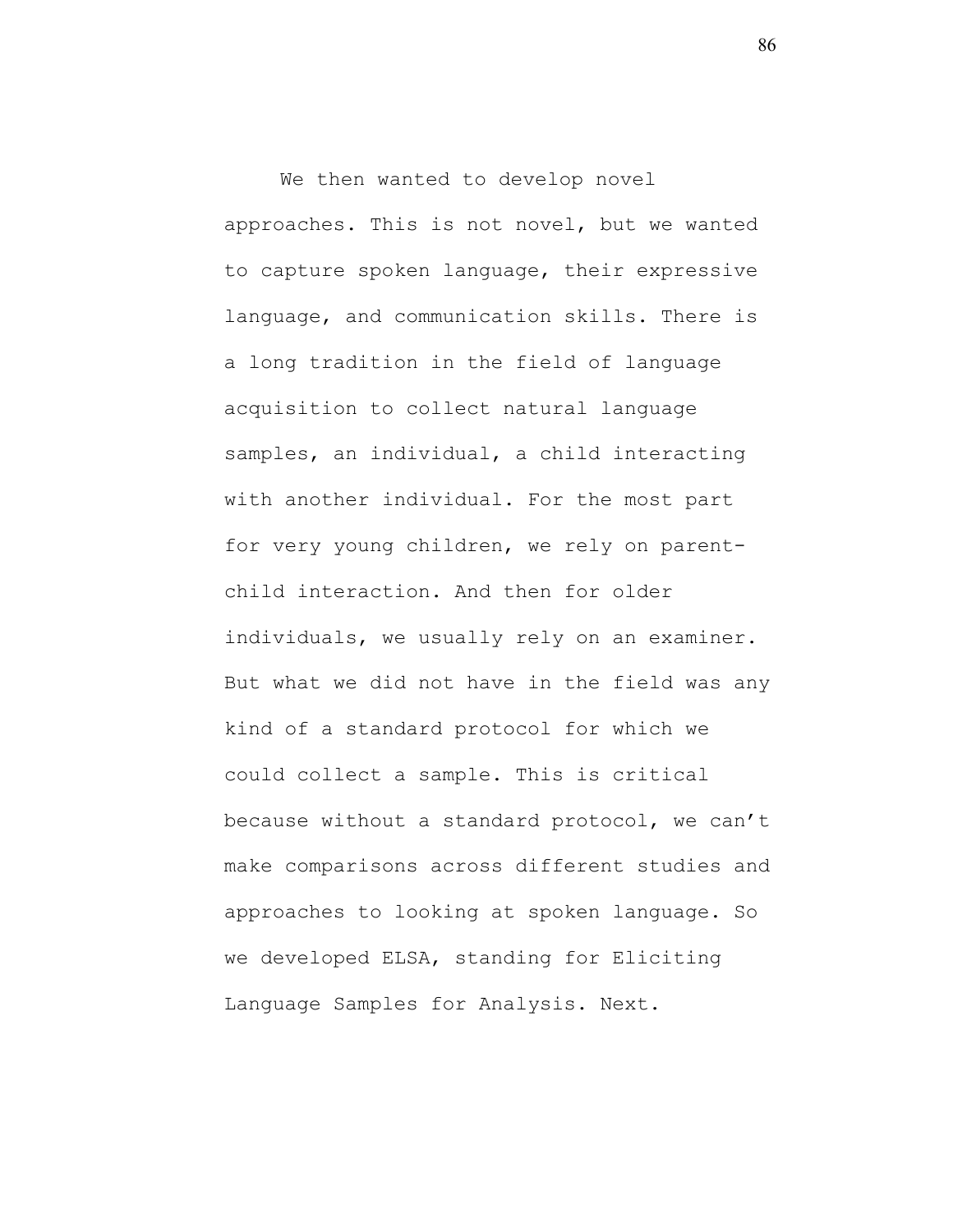We developed two versions. One is the ELSA-T for toddlers and preschoolers, and ELSA-A is for older children and adolescents. And what you can see is it is a sequence of different activities that we selected based on a lot of piloting work. And we found that having a lot of different activities keeps the individual highly engaged and enjoyed. And we were able to collect language samples averaging 20 to 25 minutes without participants deciding they really did not want to be involved in this anymore. It was a lot of fun for them. Next.

One of the questions that we wanted to know was who can administer ELSA-A? Of course, we originally developed it in the lab, and we had our trained examiners do this. Next. But we wanted to know could parents do this in the home because that would open up a whole other way of picking up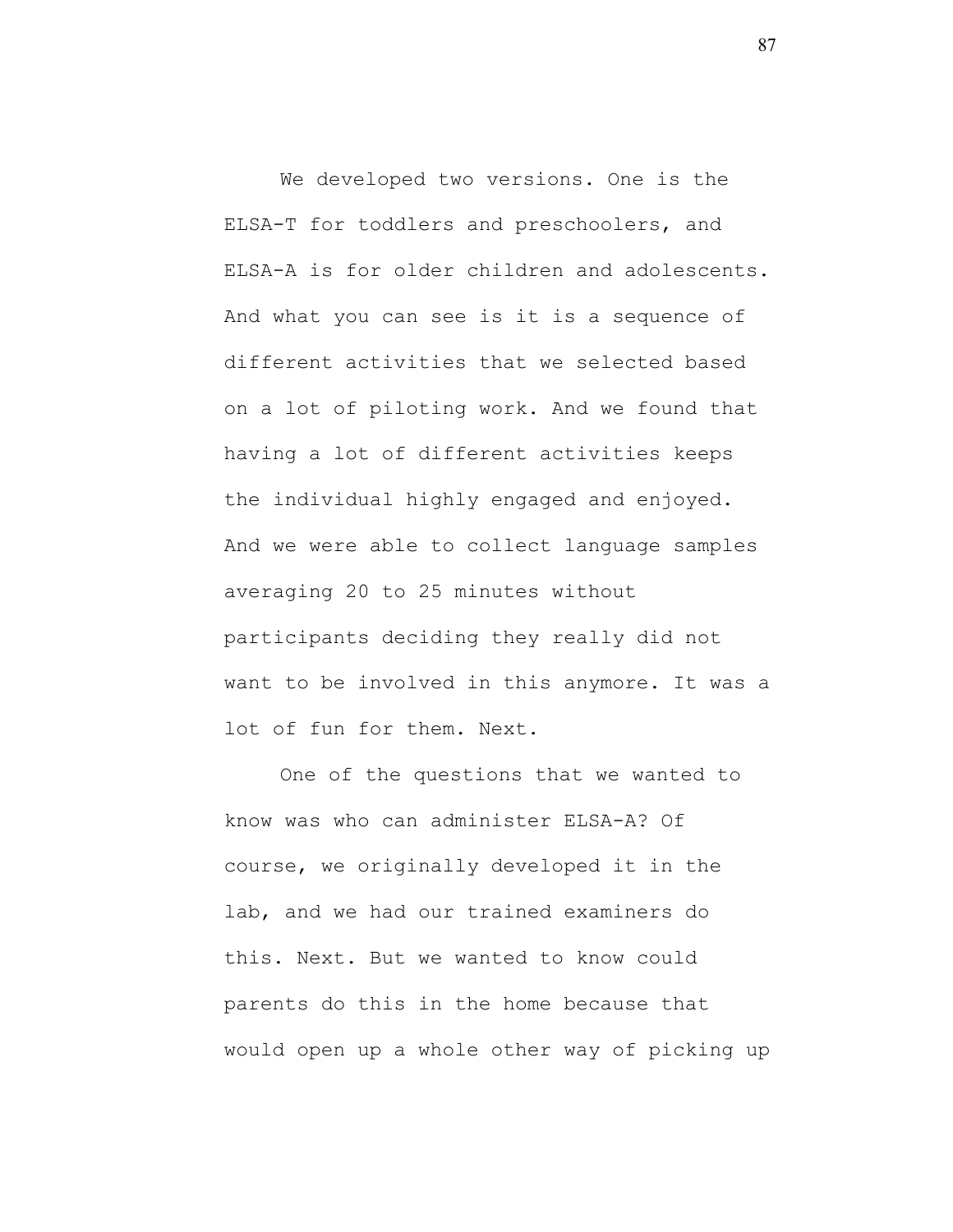an individual child's expressive language skills. Next slide.

We took a group of individuals and those same children and adolescents, we tested them in the lab with an examiner and those same ones, their parents. We sent the parents' home with a kit and instructions and videos and helped guide them and left it to them. Here is what we found.

Here, I am showing you the amount of language and type of language from the examiner presented in red and parents presented in blue. Next. When we look at frequency of utterances, twice as much from the parent then the examiner. Next. Same is true for frequency of words, next, and conversational turns. So the parents are doing so much more. This is in the same unit of time per minute. But they are just much more actively engaged with their child. Next.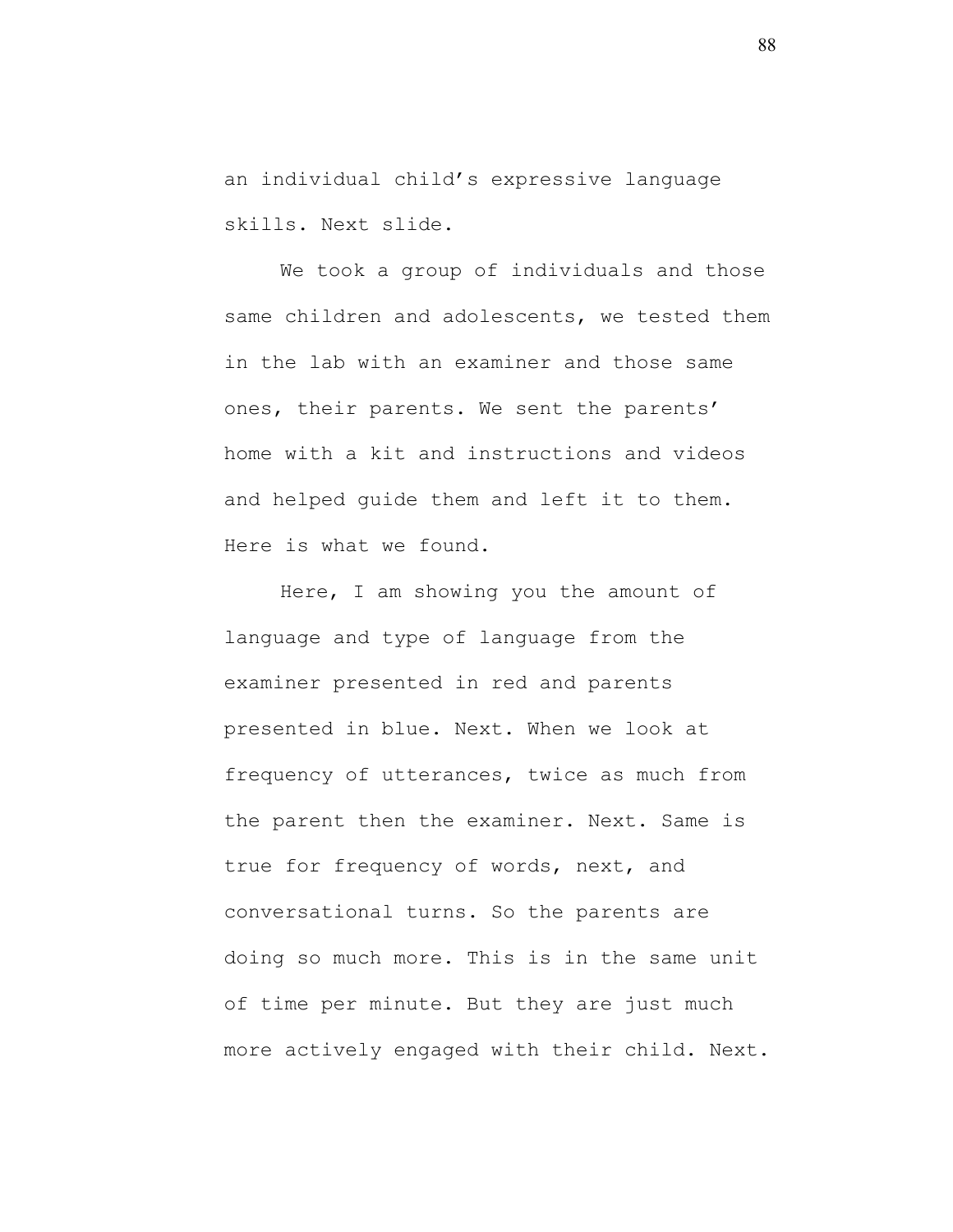What about the child's language? Next. Well, they too spoke twice as much with their parent than with the examiner. Next. Twice as many words. Next. And about twice as many conversational terms. There is of course enormous variability. But we did find that consistently parents were really useful in eliciting these expressive language samples from their children.

We think that this is very promising and we have been very excited to see more and more papers recently returning to this idea that the way we should be assessing expressive language is through natural language sampling. Next.

Now let me turn to the second part of my talk, why don't they learn to speak spoken language? What is going on here? Next. There are many potential explanations. I want to emphasize that I am really scratching the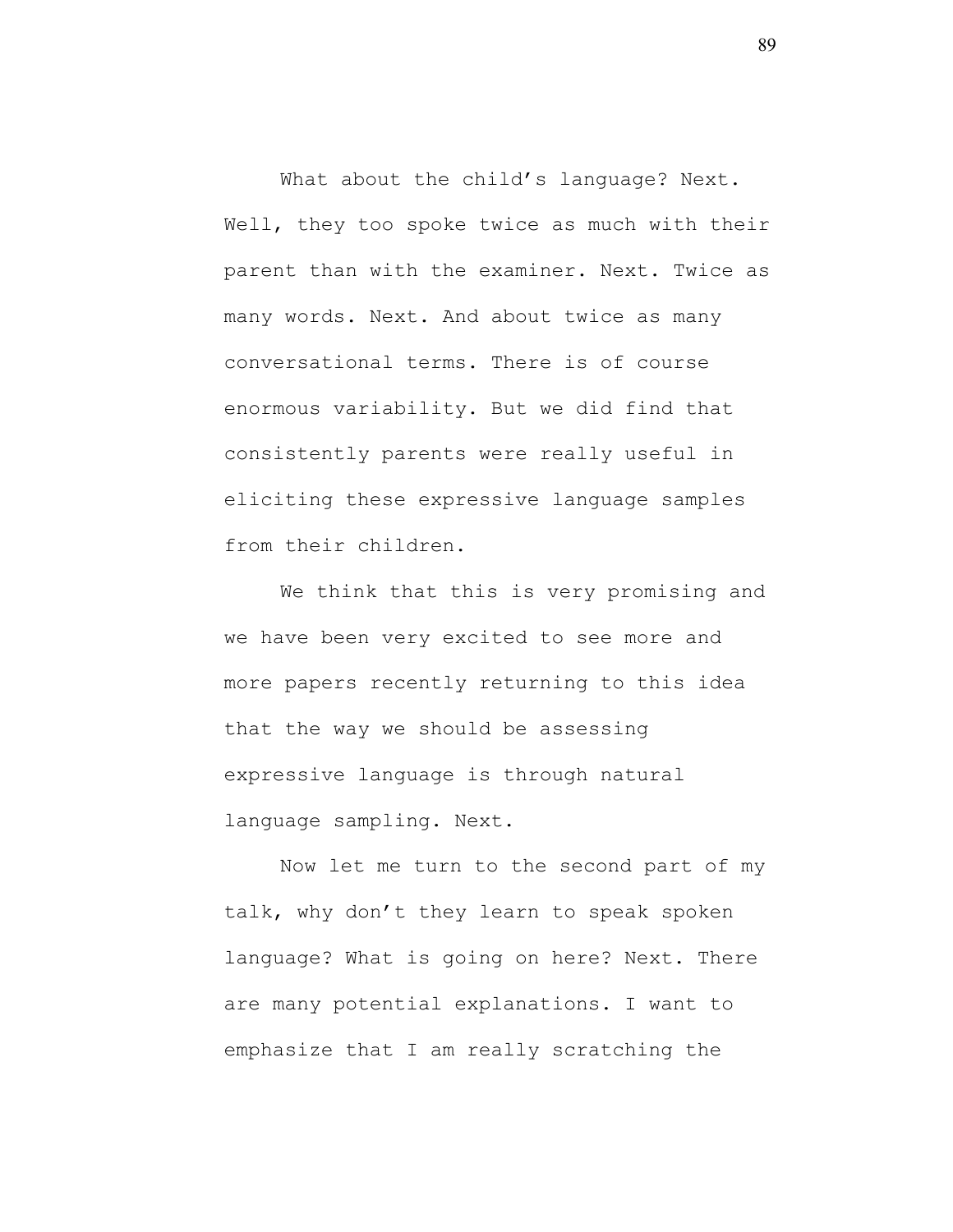surface with what we have managed to cover so far. Next.

We began by asking about behavioral predictors, impaired understanding of intentionality in communication or joint attention skills, symbolic deficits as represented through play, impaired imitation skills, which we evaluate using manual imitation. Can they copy object and hand movements? And also intellectual disability or the individual's level of nonverbal cognition. Next.

We were also interested in exploring speech motor impairments in this population. Next. And finally, I will talk about auditory processing impairments, which we hypothesized would be most related to the variation and receptive language skills that I talked about earlier. Next.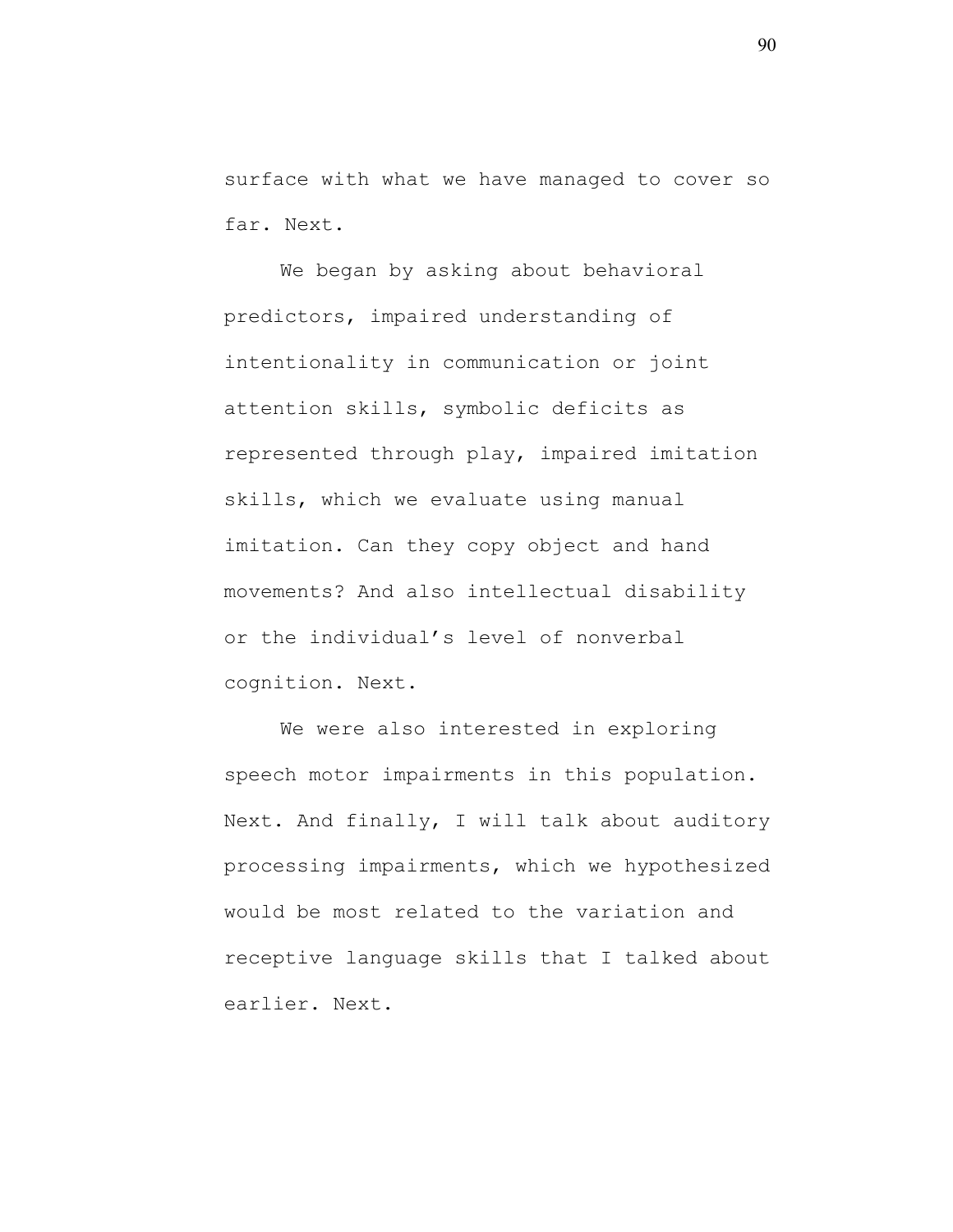Let me talk about the behavioral correlates of expressive language. We had a group of almost 60 children and adolescents, 5 to 16 years old. And we had measures, objective measures of different aspects of joint attention from behavioral regulation to initiation to response to joint attention, an objective measure of their developmental play skills, imitation, nonverbal cognition, and of course age, which varied. And we asked, to what extent are these correlated with their expressive vocabulary? Next.

What we found was that in these older individuals, joint attention was not a significant predictor, and neither was age. We did find, however, that cognitive level, imitation and play were all significantly related and even when we controlled for nonverbal cognition, play and imitation, two foundational social communication skills were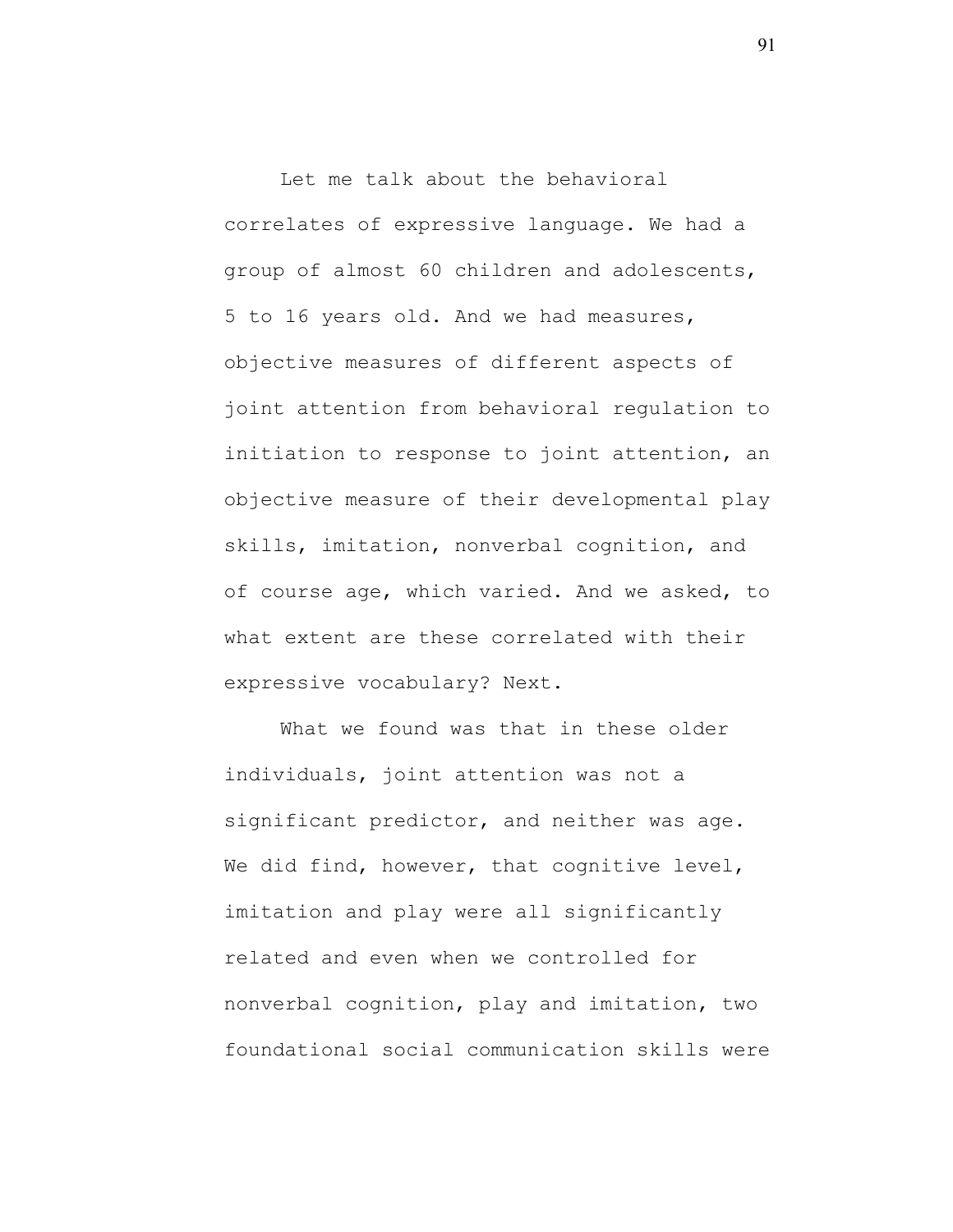significantly correlated. But when we asked statistically what is the most significant predictor, the one that came out was imitation. Those older children and adolescents who had better imitation skills would have somewhat higher expressive vocabulary.

What I think this work on behavioral correlates tells us is that it is really important to be paying attention to the behavioral profile of an individual because we need to think about perhaps training some of these critical skills. The reason joint attention was not significantly correlated in these older individuals was that many of them in fact did have joint attention skills. That is not true for much younger children with autism where we know we need to focus our interventions on joint attention as a foundational precursor to language. But we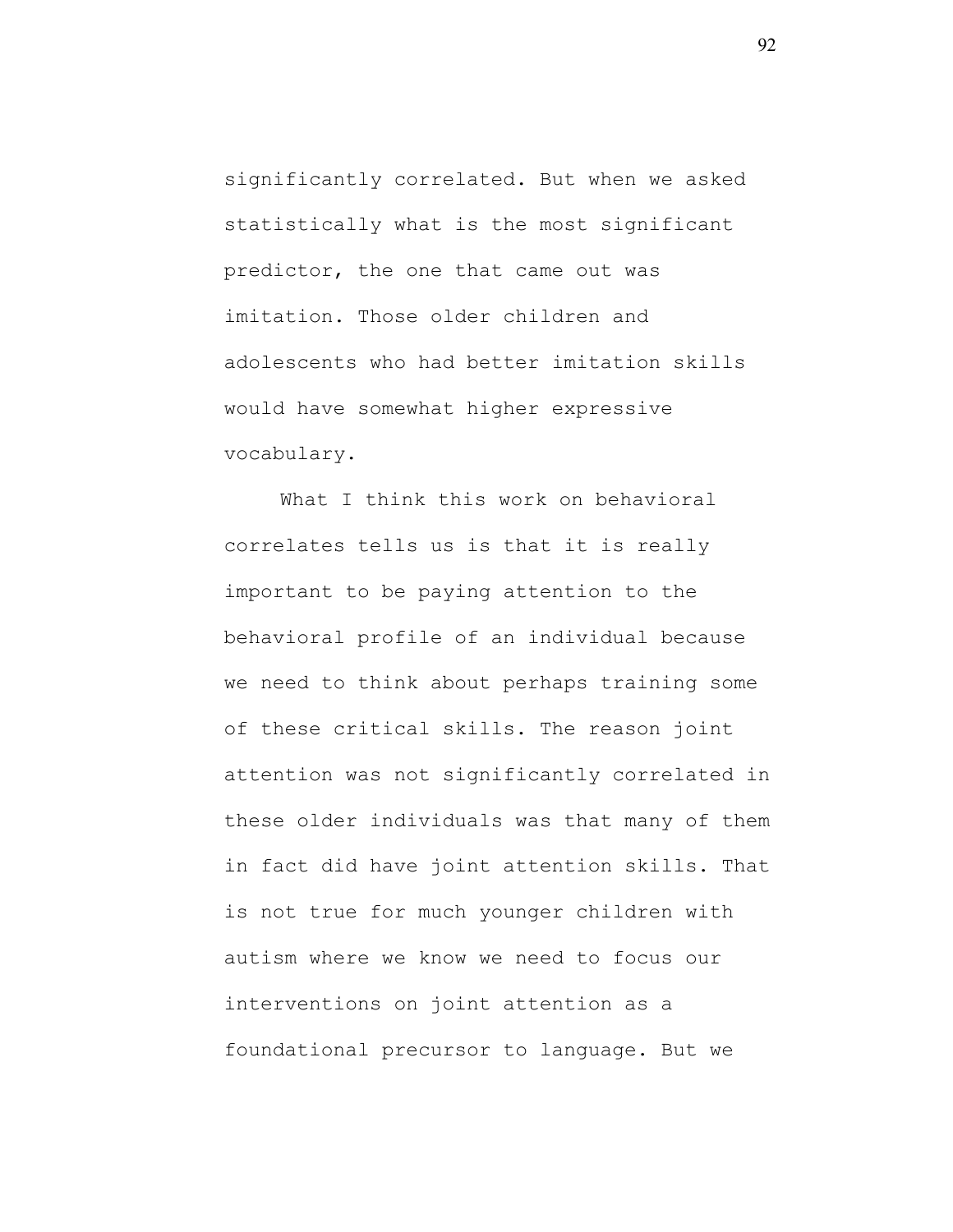need to be concerned with the full array of behavioral predictors. Next.

What about speech motor impairments? Next. We were very interested in this rare neurological disorder, which occurs in people without autism as well, called childhood apraxia of speech or CAS. This refers to impairments in speech movement precision and consistency. It is about speech planning primarily, and it is neurologically based. And we were asking the question, do minimally verbal – do some minimally verbal children have co-occurring childhood apraxia of speech? We knew from other work in the field that this is not true for more verbal individuals with autism. Even though they may have prosodic or other speech issues, they do not have this more severe issue of childhood apraxia of speech.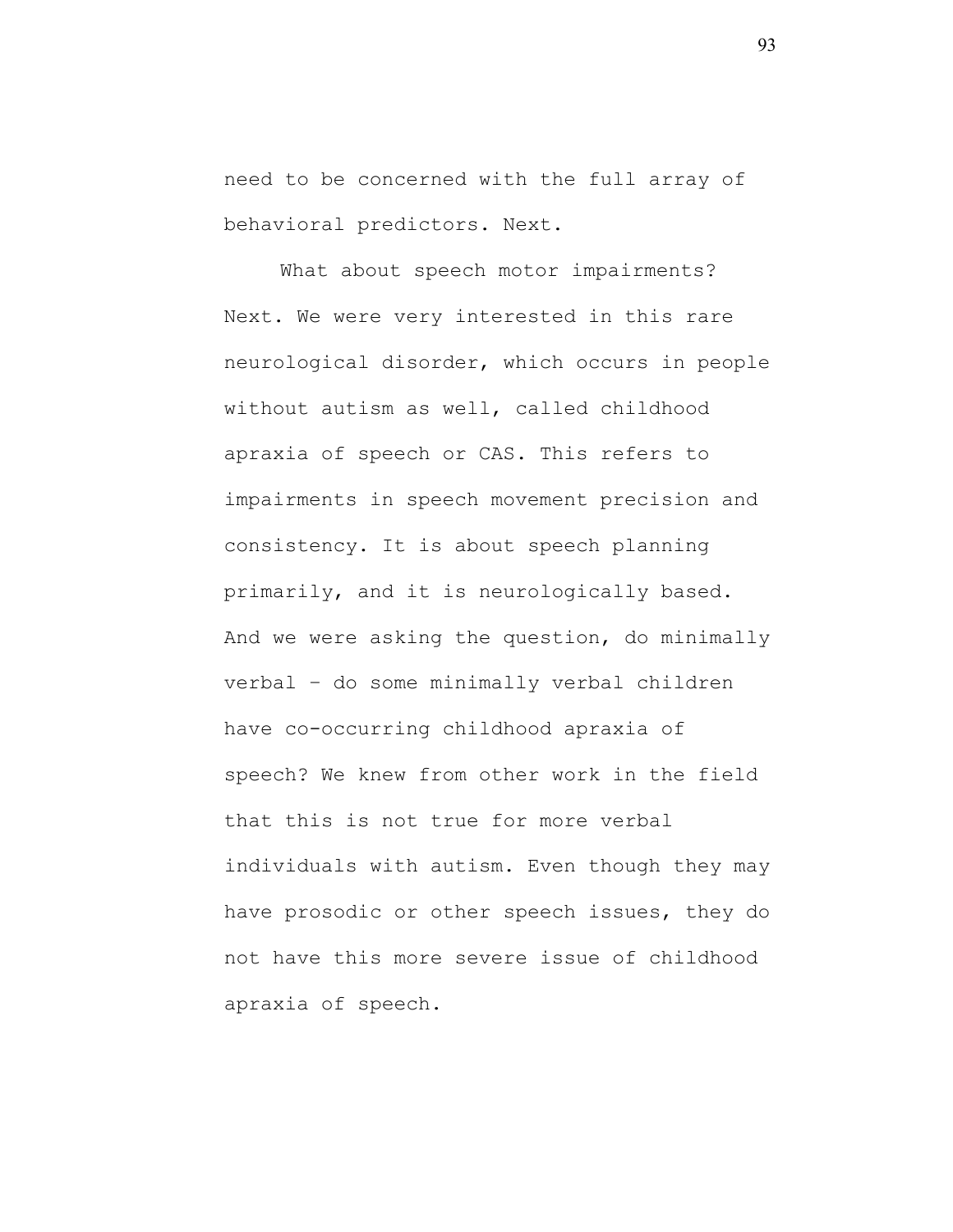So we collected – we had some structured protocol for collecting speech production. This was just repeating words and then had them coded by three experts, three expert speech clinicians, including the lead author shown here, Karen Chenausky, to code for CAS. Next, slide please.

And what we found was there were indeed high rates of CAS. Across our sample, we saw on the left about a quarter of the sample did not show any speech motor impairments. A little more than a quarter had some speech disorder but not sufficiently severe to call it CAS. About a quarter did have CAS, and about a quarter were completely nonverbal. And you could not code for speech motor problems if there was no speech production at all. Next. Next. Next. In fact, we might argue that 75 percent have some speech motor disorder, and I will say that we are now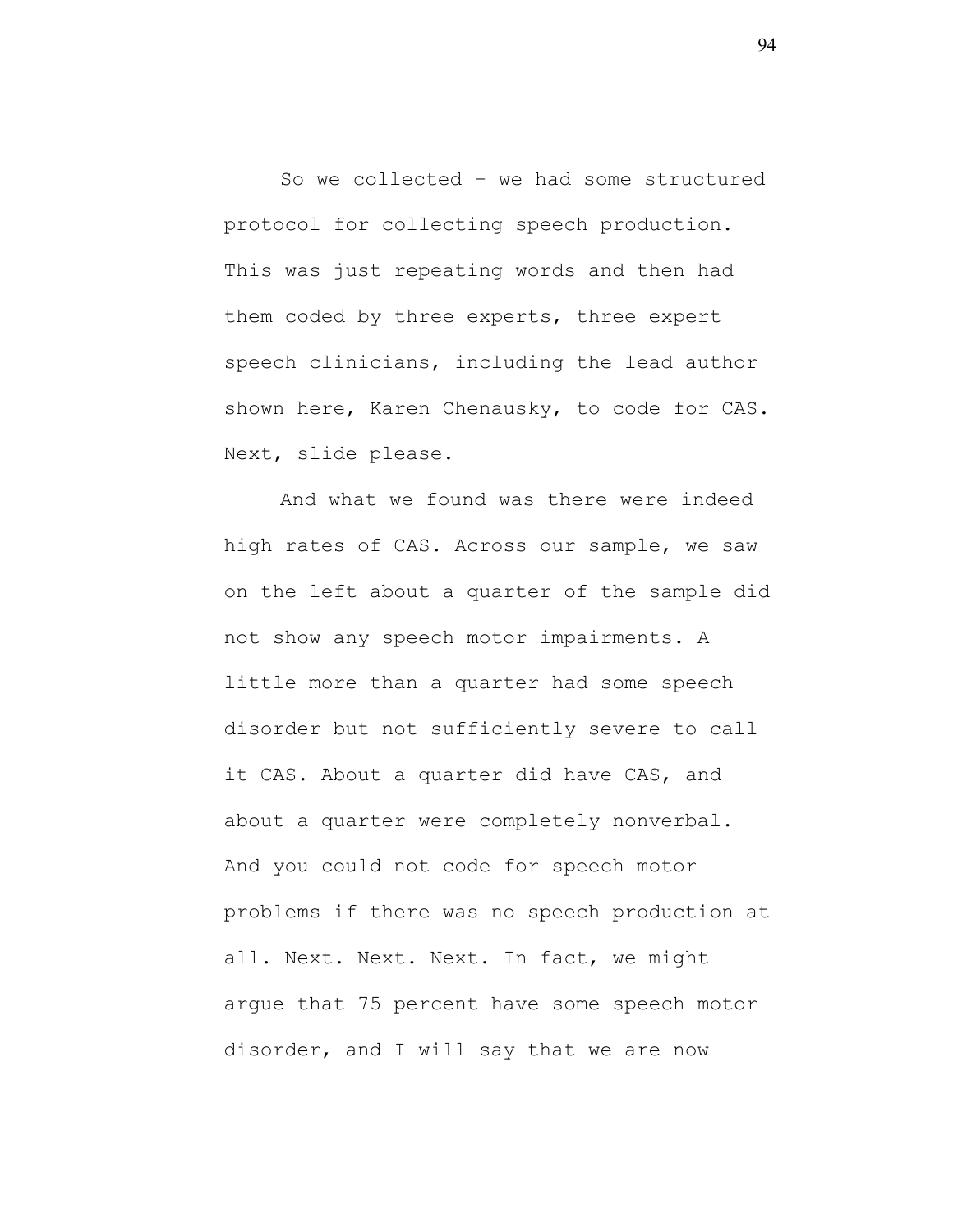continuing to try and unravel what this means in a mute cohort of children. Next.

Now let me turn to auditory processing. Next. You see here Emily, who is one of our most fantastic participants, the most tolerant young woman I have met. You see her here covering her ears. This is something we see a lot in people with autism because they have auditory sensory sensitivities and that is something we know is quite extensive. We are interested into what extent are these auditory sensory sensitivities related to their receptive language. Next.

We had observational coding. We videotaped a group of minimally and low verbal autistic children and adolescents and those are shown in red. And we had a group who were age and sex matched verbal autistic children shown in blue here. And during about a 20-minute interaction, we coded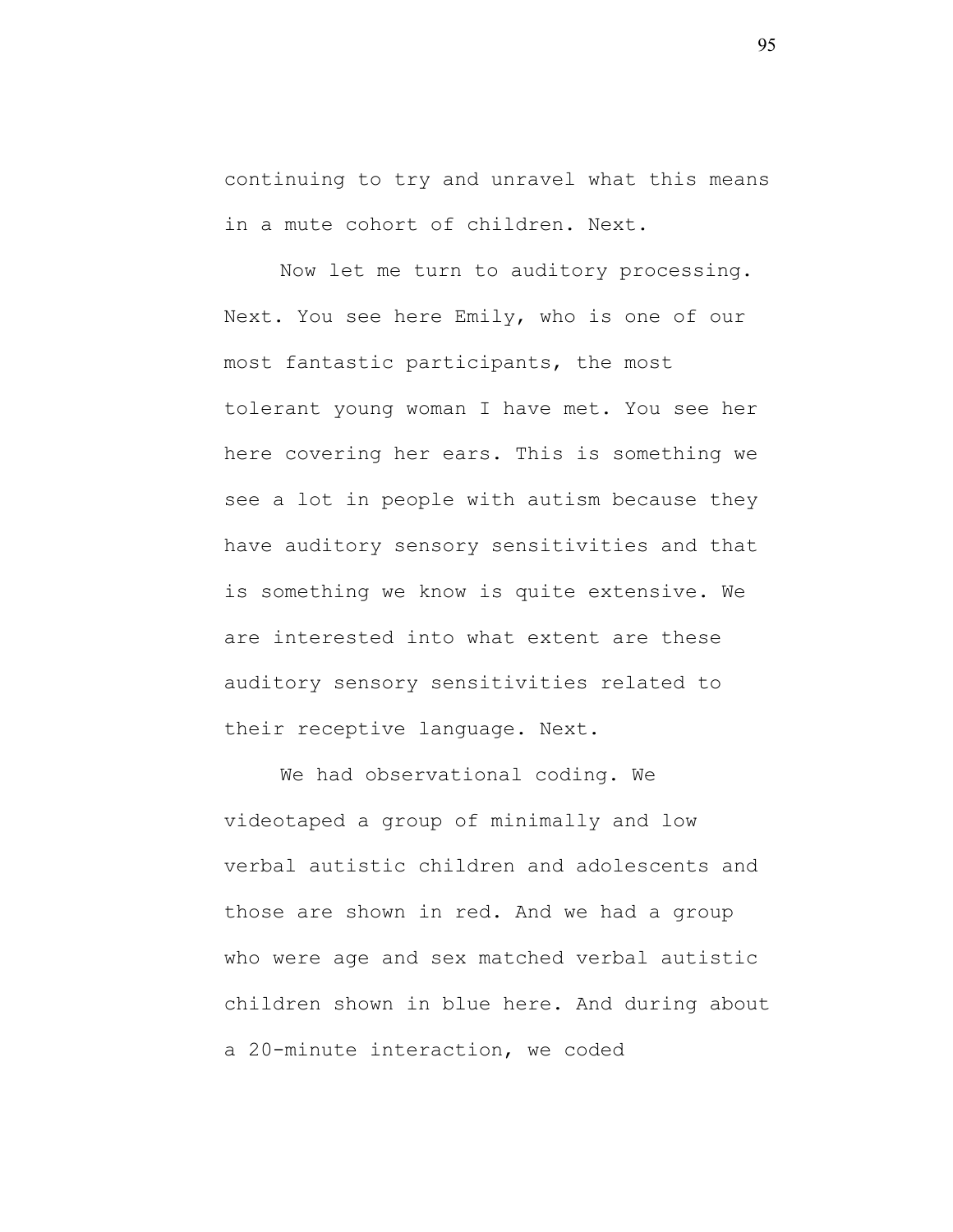observations of different behaviors that the individual would exhibit, would say to us, this looks like they have some sort of auditory sensory issue, either sensory seeking or sensory avoidance or filtering.

And what you can see on this graph is that in terms of visual sensory sensitivities, the two groups were equivalent. However, when we looked at their auditory sensory sensitivities, we saw far more in the minimally verbal group. Next.

And here you see that the percentage where we are showing what is the relationship between this and their receptive language and we see that the more time that an individual in this study spent covering their ears or showing any other kind of auditory processing problem to lower their receptive language skills. Next. Next.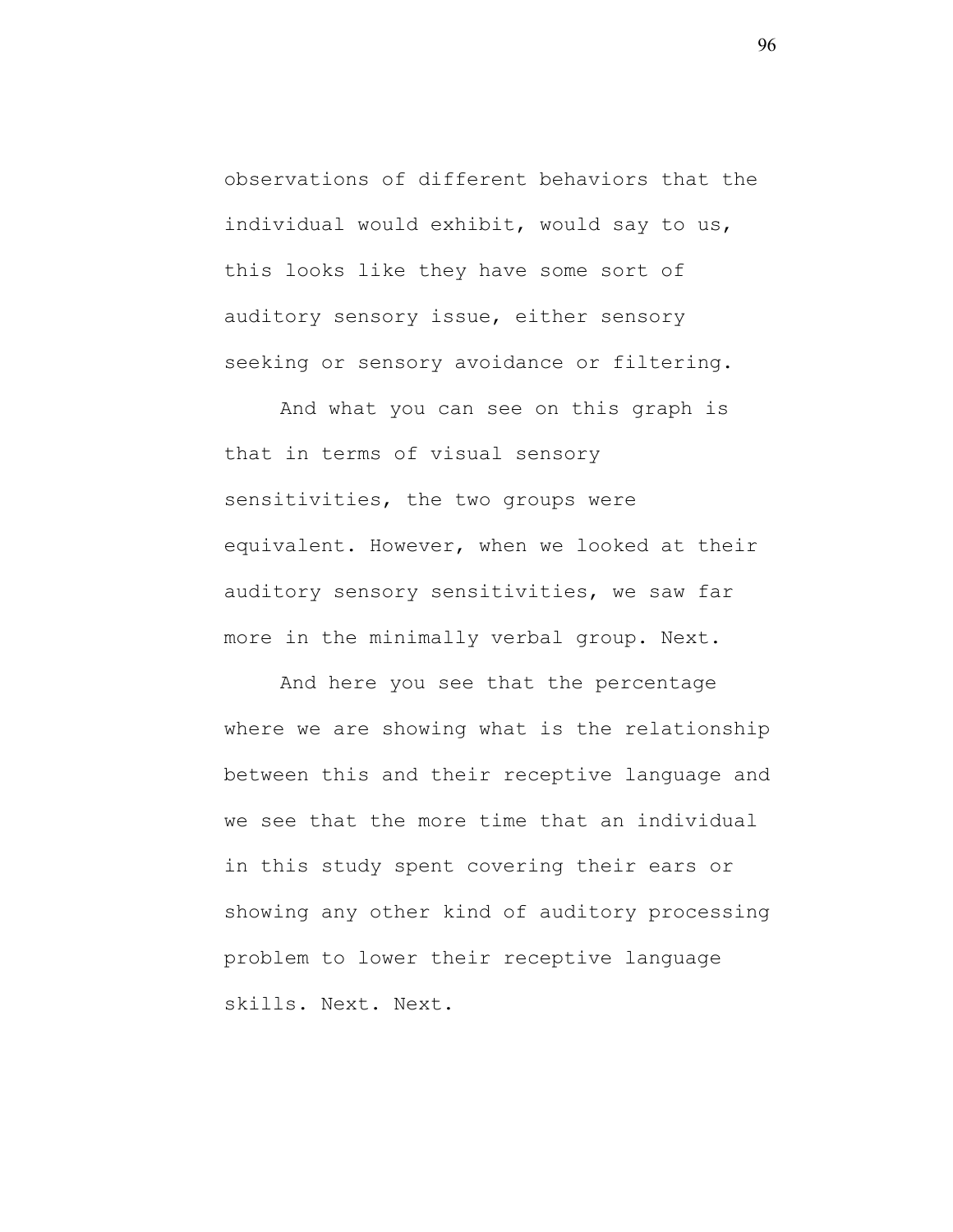Finally, we looked for whether we could identify a brain marker for these auditory processing difficulties in minimally and low verbal adolescents. Here, you see Emily being fitted with our EEG cap. We use electrophysiology because it is very tolerant, and we were very successful in getting most of our participants to be able to provide us with good high-quality data using electrophysiology. Next.

What we did was while Emily is sitting there, she is just hearing a whole series of tones and most of them are at exactly the same, the same repeated tone over and over. And then occasionally about 15 percent of the time, the tone will be either louder or softer, and that we call our deviant tone. And when you are listening to a stream of sounds like that, the brain responds differently to that so-called deviant sound.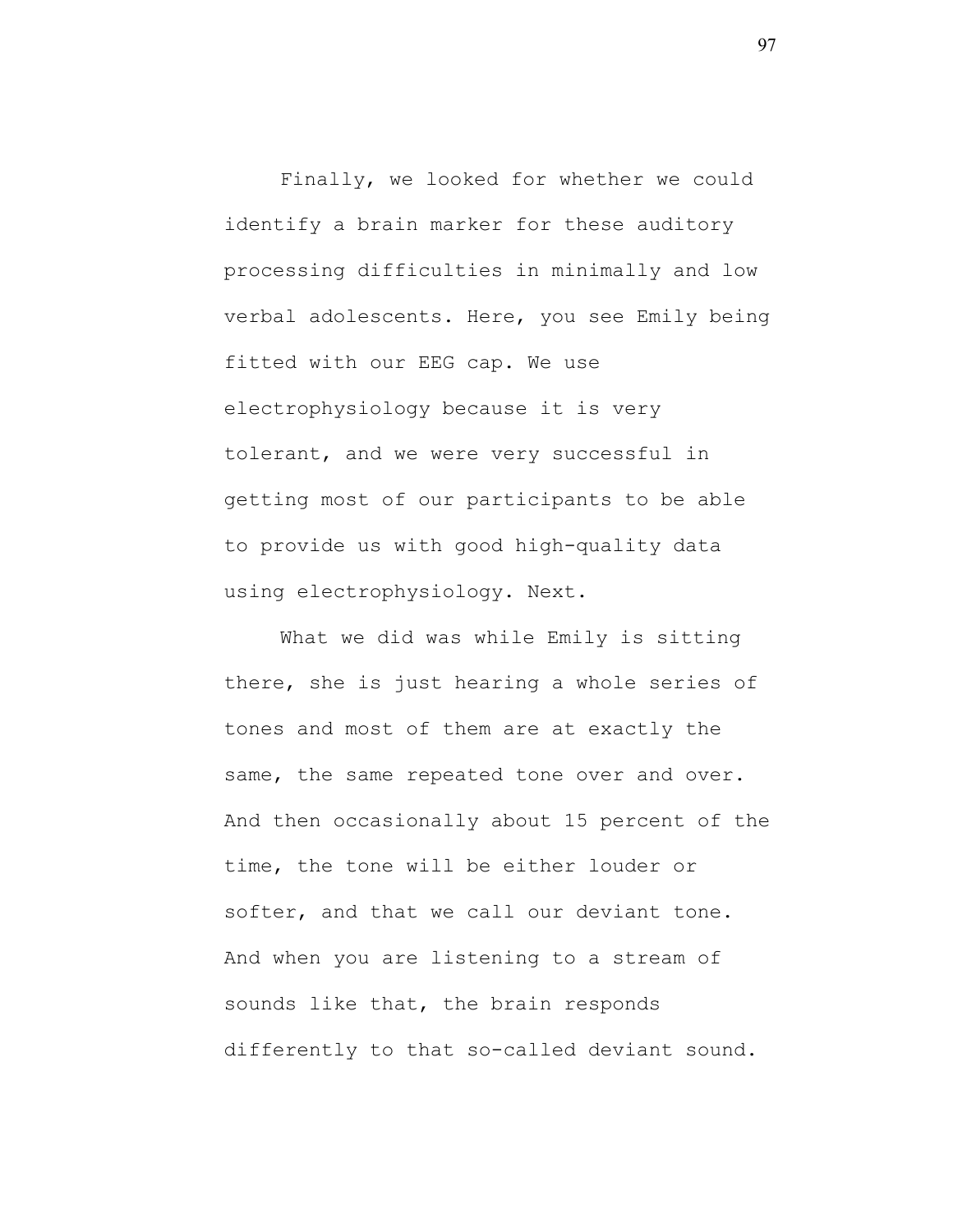You see that here in the top graph. You see the higher amplitude in red, the response to the deviant sound.

What we found in this group of adolescents was that that amplitude, how high that response was to the deviant sound, was actually related to the amount of time they spent exhibiting those auditory sensory sensitivities. Next. Such that, next, the amplitude was smaller to those deviant tones. The brain is not responding as much to the different tone that they are hearing in those who have more auditory sensory behaviors. So there is clearly something different going on in the brain here, and we are really just scratching the surface of this. Again, this is an area that we are now continuing to explore in our new clinical research center grant. Next.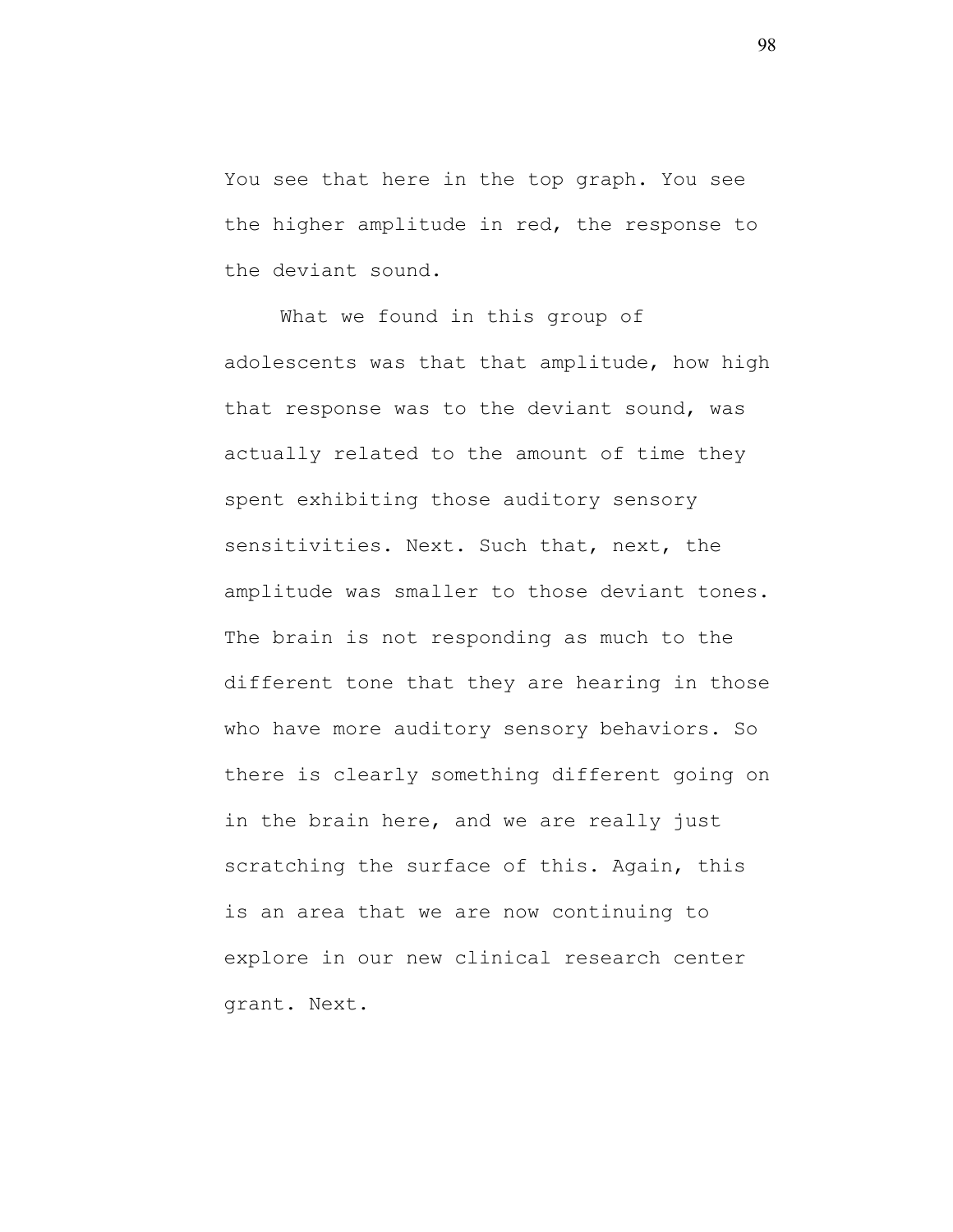I just want to summarize. Despite every effort, some children do not acquire spoken language. We have now methods for assessing receptive and expressive language, but we need to tailor them to each person. We have many explanations. And the key takeaway is that there is really significant individual variation not only in the methods for assessment but also in what explains the difficulties in acquired spoken language across this group of individuals. It is that individual variation that I think can inform interventions, and we will hear more about that in the next talk. Next.

I want to thank all my collaborators, and especially my team at CARE. Next. I want to thank the funders of the research that I have presented to you today, next, and most especially to all the families, the children and the teenagers, who have given us so much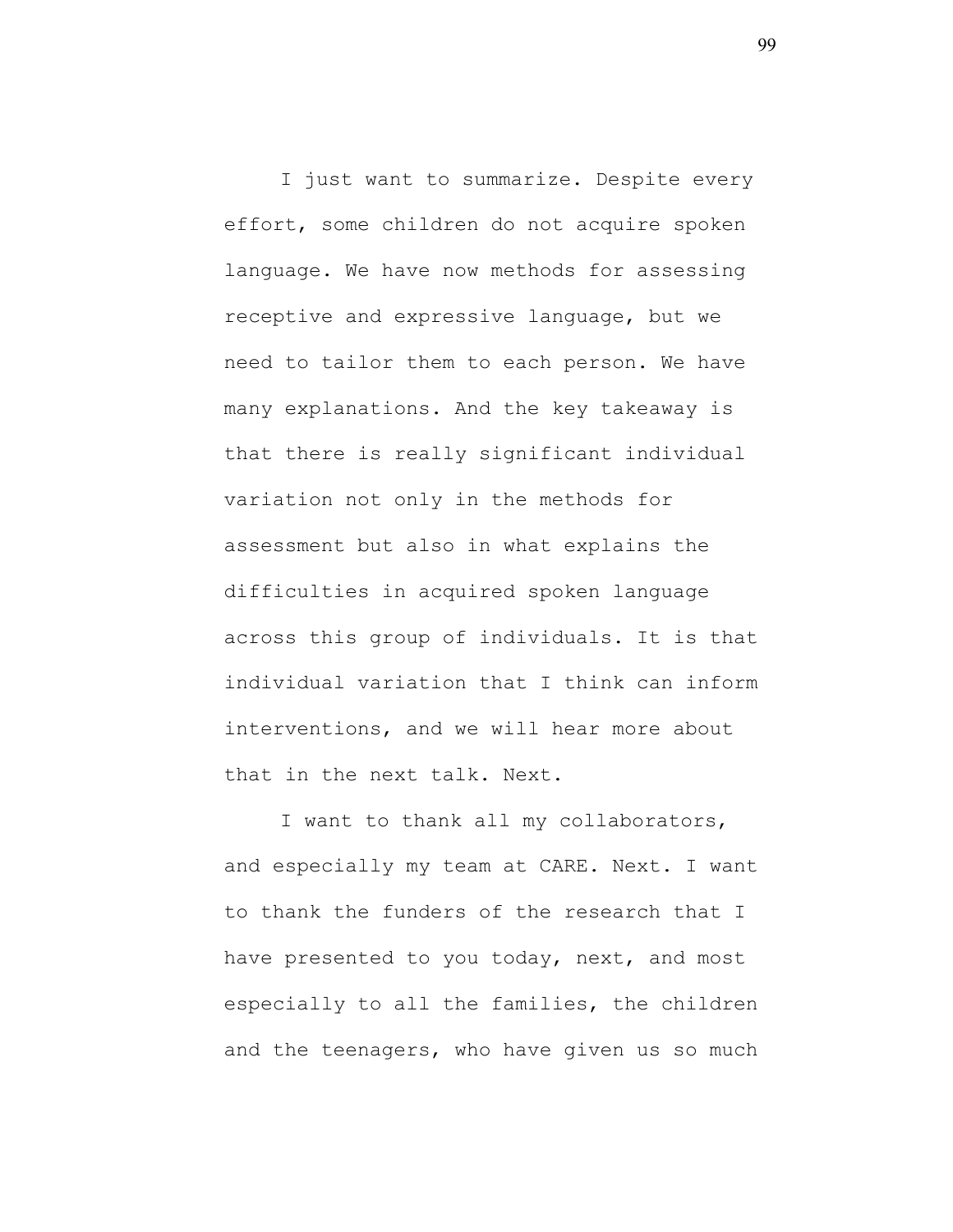time and support and insight from whom we have learned so much. Thank you.

DR. GORDON: Thank you, Helen, for that really excellent talk. We will now move on then to our second speaker who is Dr. Connie Kasari who will continue on discussing research on minimally verbal ASD.

DR. CONNIE KASARI: Thank you so much. I am going to share my screen because I am going to have control here. Thank you for having me from the West Coast. It is still morning here. I am going to talk about interventions for young minimally verbal school-aged children with autism.

Interventions for minimally verbal individuals is – they are increasing but we have not had many of those that have been published. We were influenced by a number of reviews, a couple that Judith already mentioned. We know that minimally verbal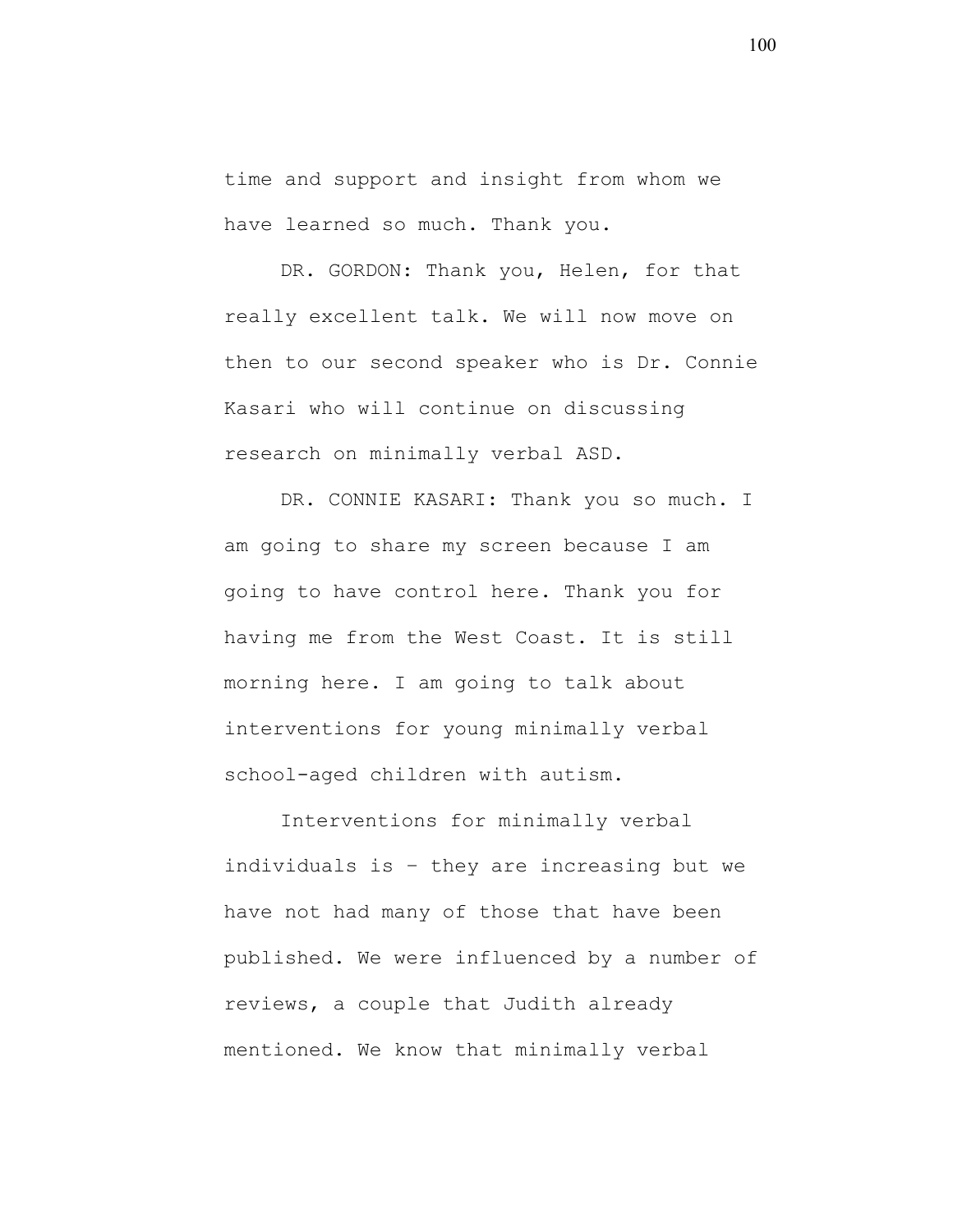children are often excluded from intervention studies even at young ages. And then our assessments are pretty poorly designed to accurately determine needs. People are relying on standardized assessments, and we just heard from Helen about some new measures, which I think are really exciting and especially language samples in real-world situations because they are more likely to yield information.

We also were influenced by a review of interventions from minimally verbal individuals that were school aged. And the window or the opportunity for learning spoken language appeared to be greatest in this very young school-aged years so 5 to 7 years of age.

The interventions themselves actually focused more on requesting language so getting children's needs met and less often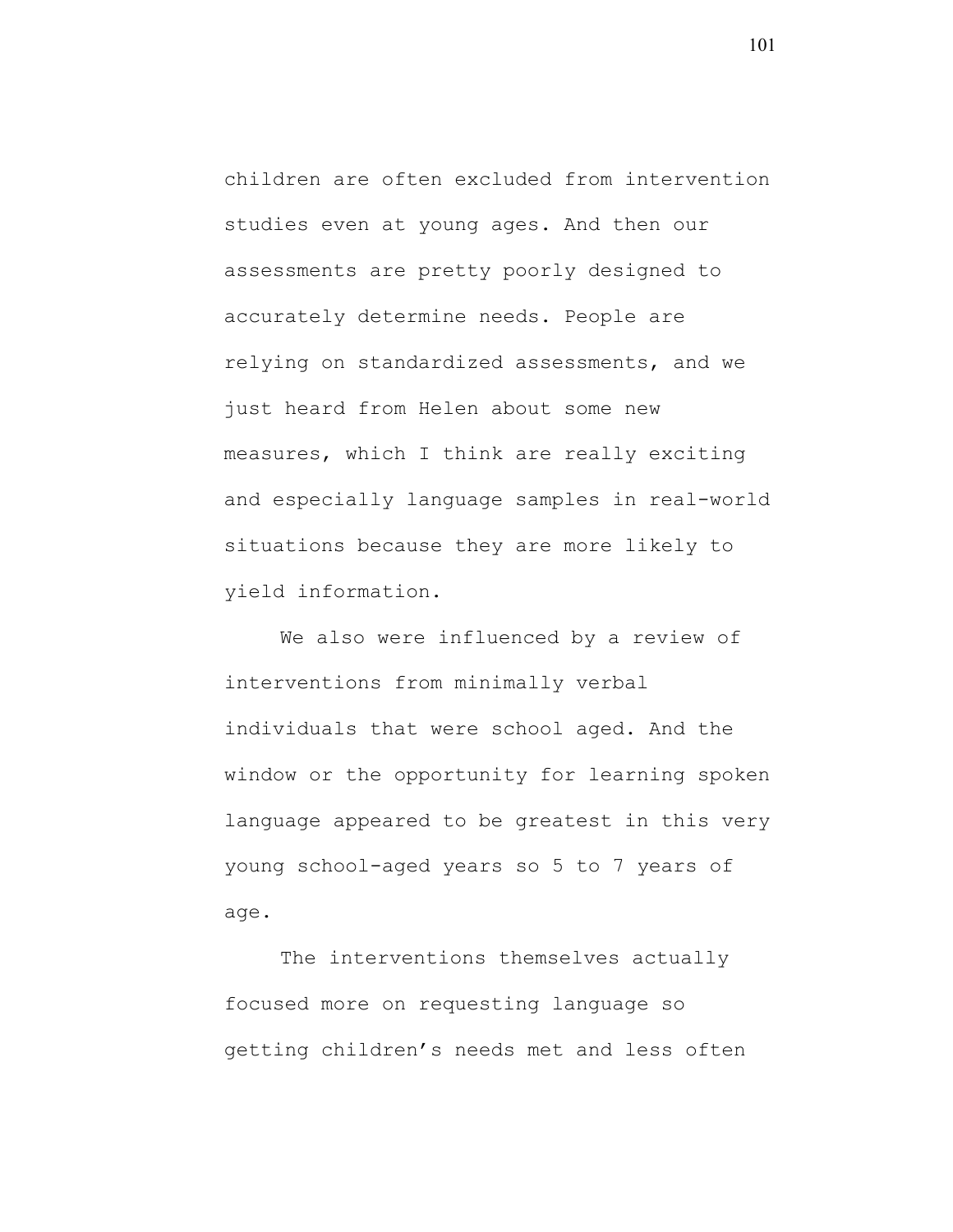on conversational terms or joint attention commenting language.

The workshop that Judith mentioned was really influential in that what we learned was that most nonverbal individuals really were not nonverbal but were minimally verbal. It was really defined by the number of functional words spoken. And at that meeting, we determined that around age 5 or 6 that children who had fewer than 20 functional words were classified more as minimally verbal. Younger children under 5 we considered to be pre-verbal that they would talk but they were just still learning to talk.

In this group of 5- to 7-year-old children, there is still that potential for spoken language. That does not mean that people do not continue to learn to speak and in fact, there are many reports of adults who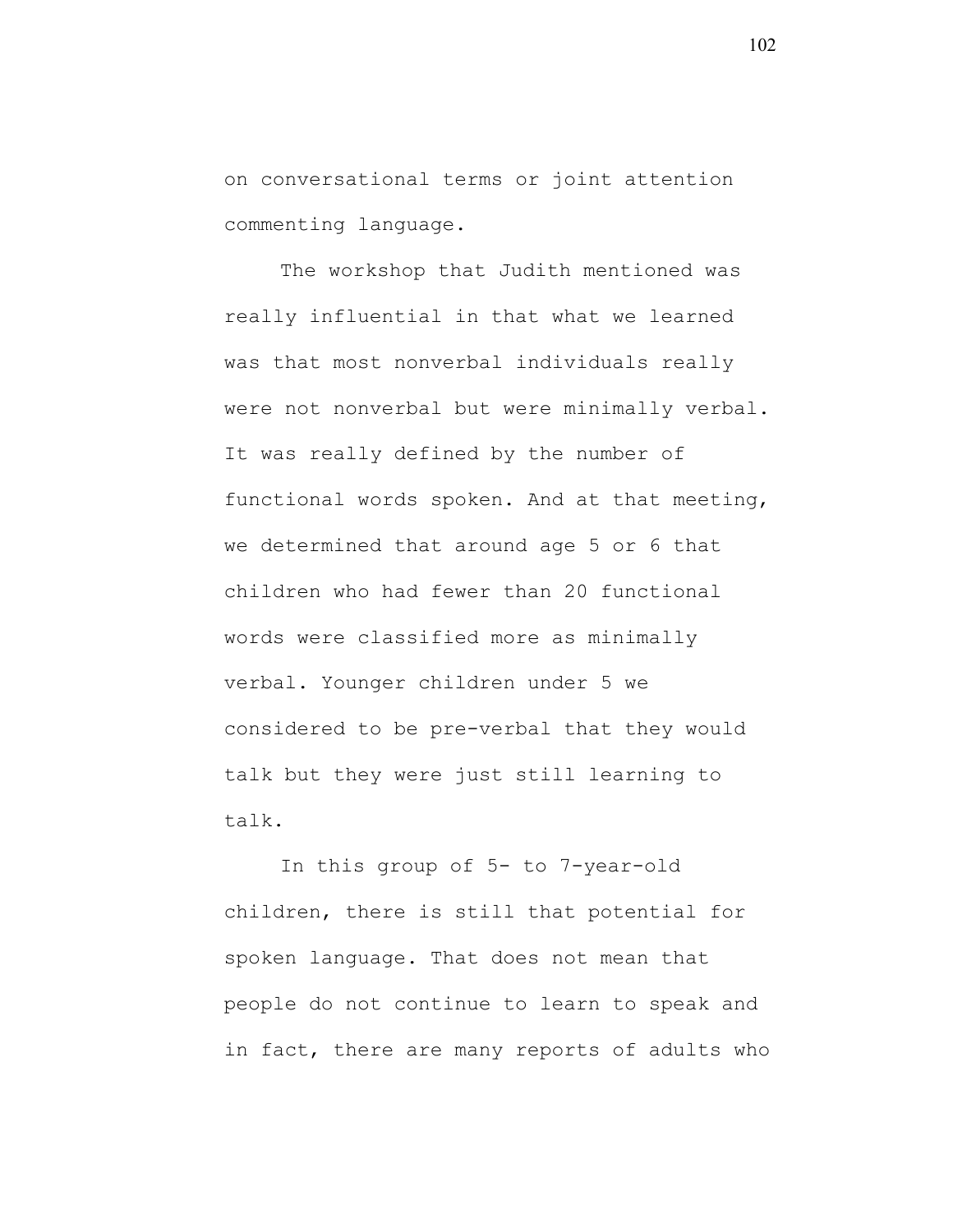are speaking their first words as adults. One should not ever not have facilitation or interventions for speaking.

The other thing we learned was that some children can speak but they rarely do or they only do it in some contexts or they speak with more scripted phrases so familiar phrases. They may use a phrase that is not connected to a particular context but is really used to communicate about that context.

And then for interventions, what do we do? Intervention is often to do just more of the same so to increase the number of speech and language sessions, for example, or worse, we take away interventions and we blame the child for their lack of progress. These situations still continue.

But I think there are a lot of important considerations around interventions. What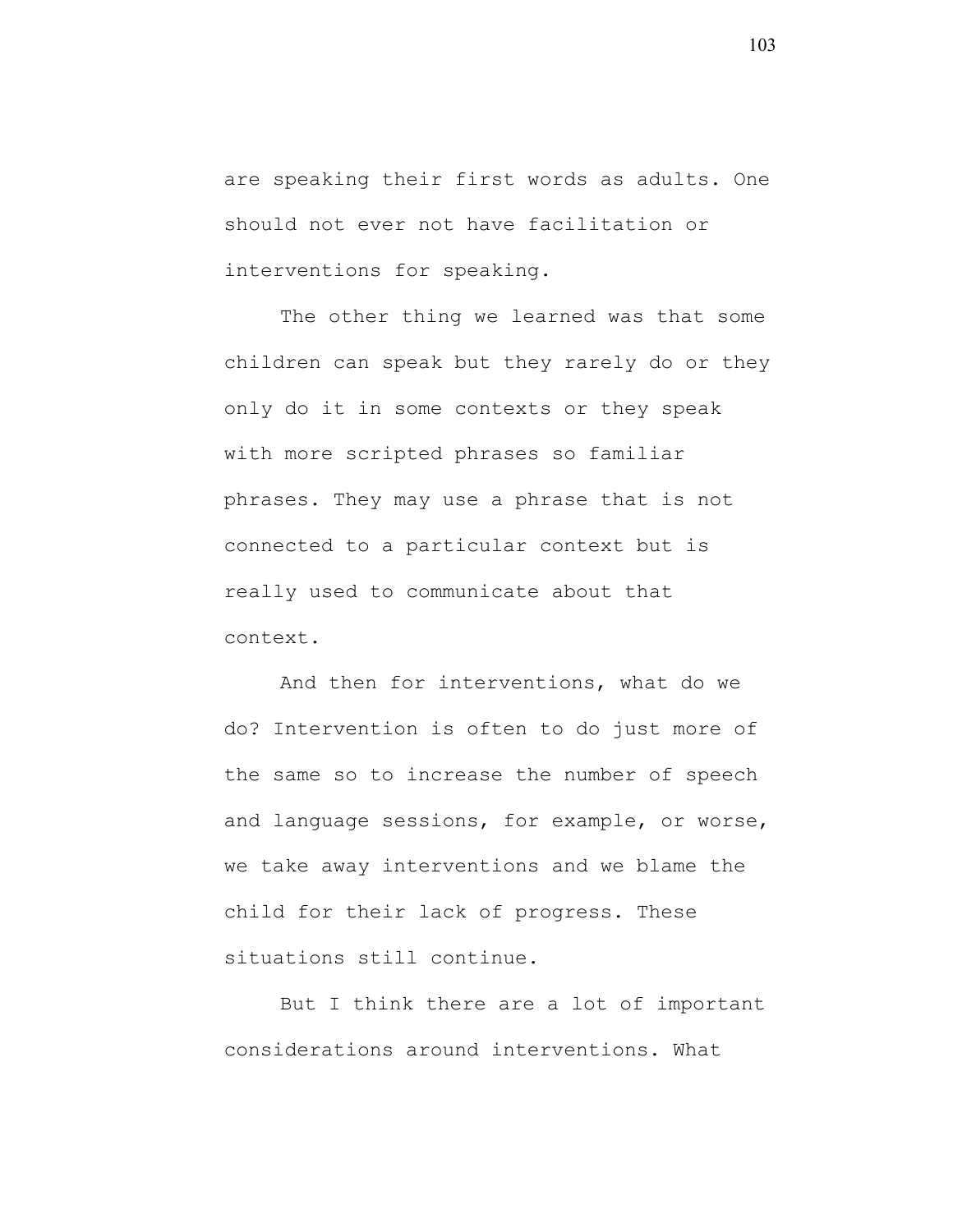approach should we use for facilitating language? Especially since current early interventions are having less success with about a third of our children still not having fluent spoken language by the time they enter kindergarten.

How long should we try an intervention before we change something about the intervention? If we are going to change something, what metric do we use to determine response to the intervention? What dose is necessary? What is a meaningful and realistic outcome?

Our ultimate goal is really to personalize interventions with a meaningful outcome with that recognition that a single intervention is just not going to be effective for all individuals.

We have been really focused on adaptive intervention designs. These are designs that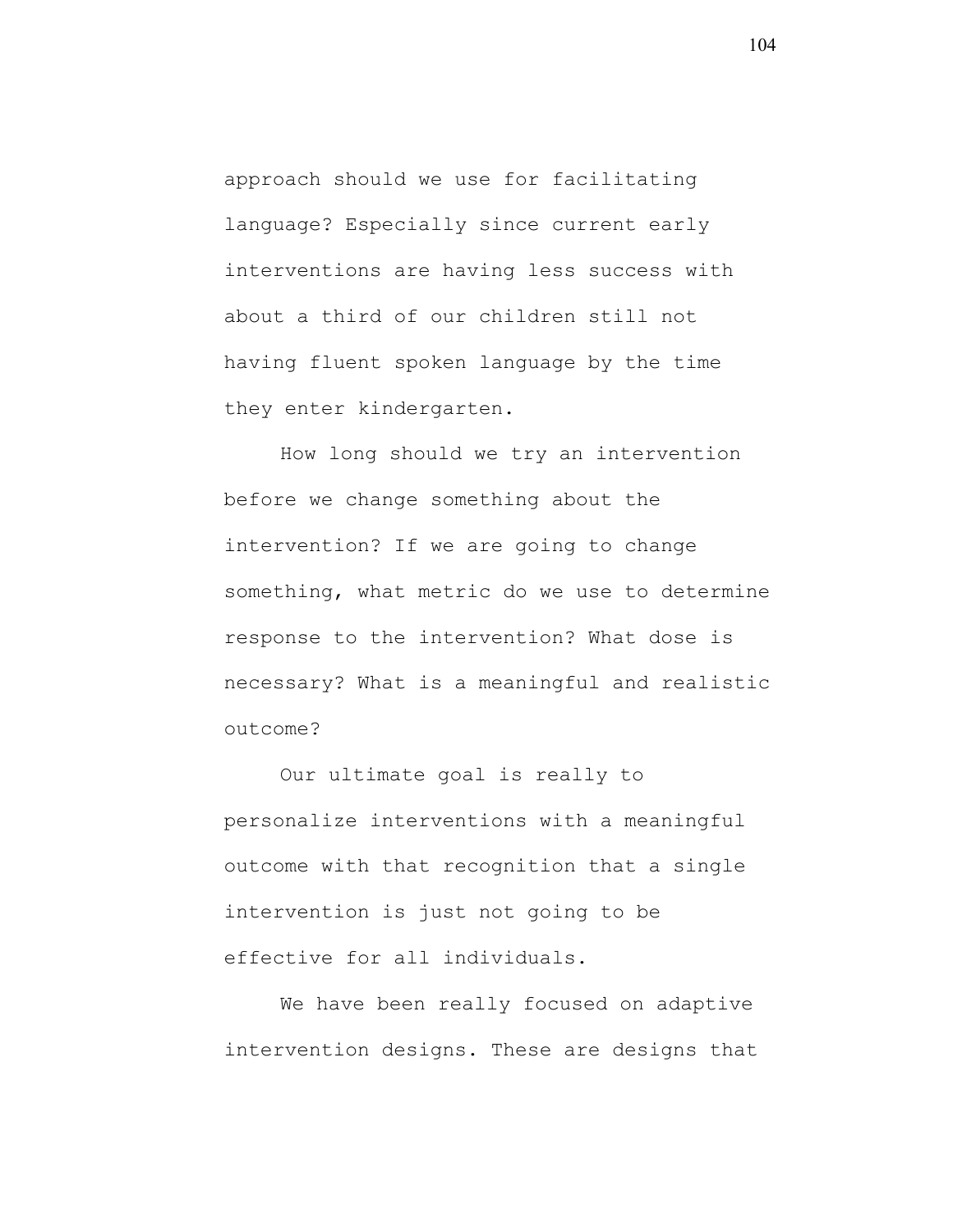came out of cancer research or substance abuse research and we applied it for the first time to autism research. It is a way of really trying to systematize clinical practice. You can imagine that the therapist that everyone says is magical with children is the therapist that every parent wants their child to see. The problem with that is that that particular therapist does not have the bandwidth to see the numbers of children that he or she could see.

And that person probably has a lot of tools in their toolbox and a lot of good clinical judgment. But trying to replicate that across all of the children that they see or when they try to train other practitioners is really difficult. This kind of design can actually systematize what happens and when it should happen.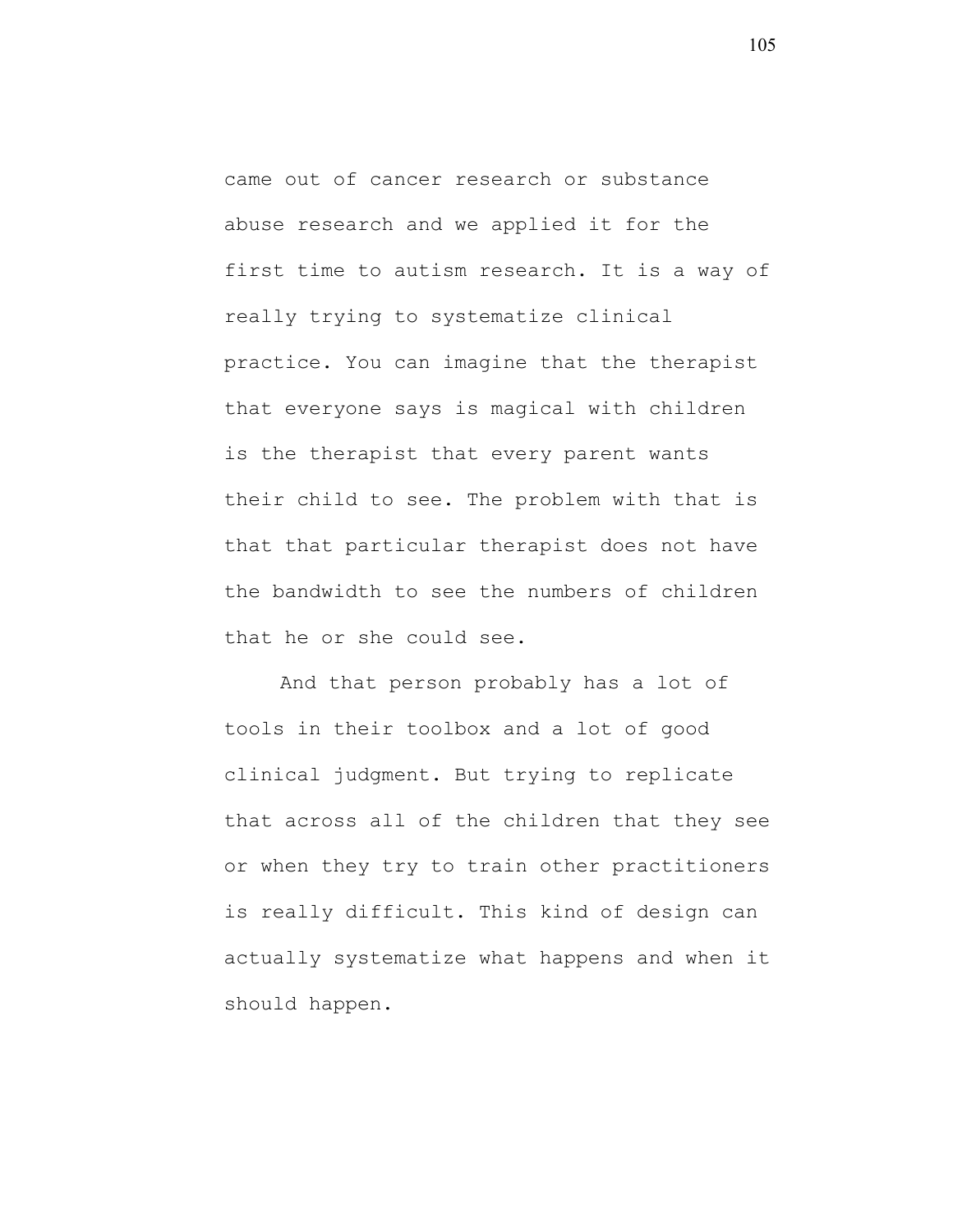The definition is a sequence of decision rules that specify whether, how, when and based on which measures, you are going to change something about the intervention whether that is the dose or the type or the delivery of treatment at a decision stage in the course of the intervention.

We applied this kind of model or design around a particular question at the time. There is a controversy that using an augmentative device will delay or prevent spoken language. This is a pretty common issue. I still hear this issue that parents sometimes do not want their young children to use a device because they think it is going to delay or prevent spoken language. In fact, there are therapists that also have the same viewpoint.

We did an intervention with minimally verbal children with autism. There were 61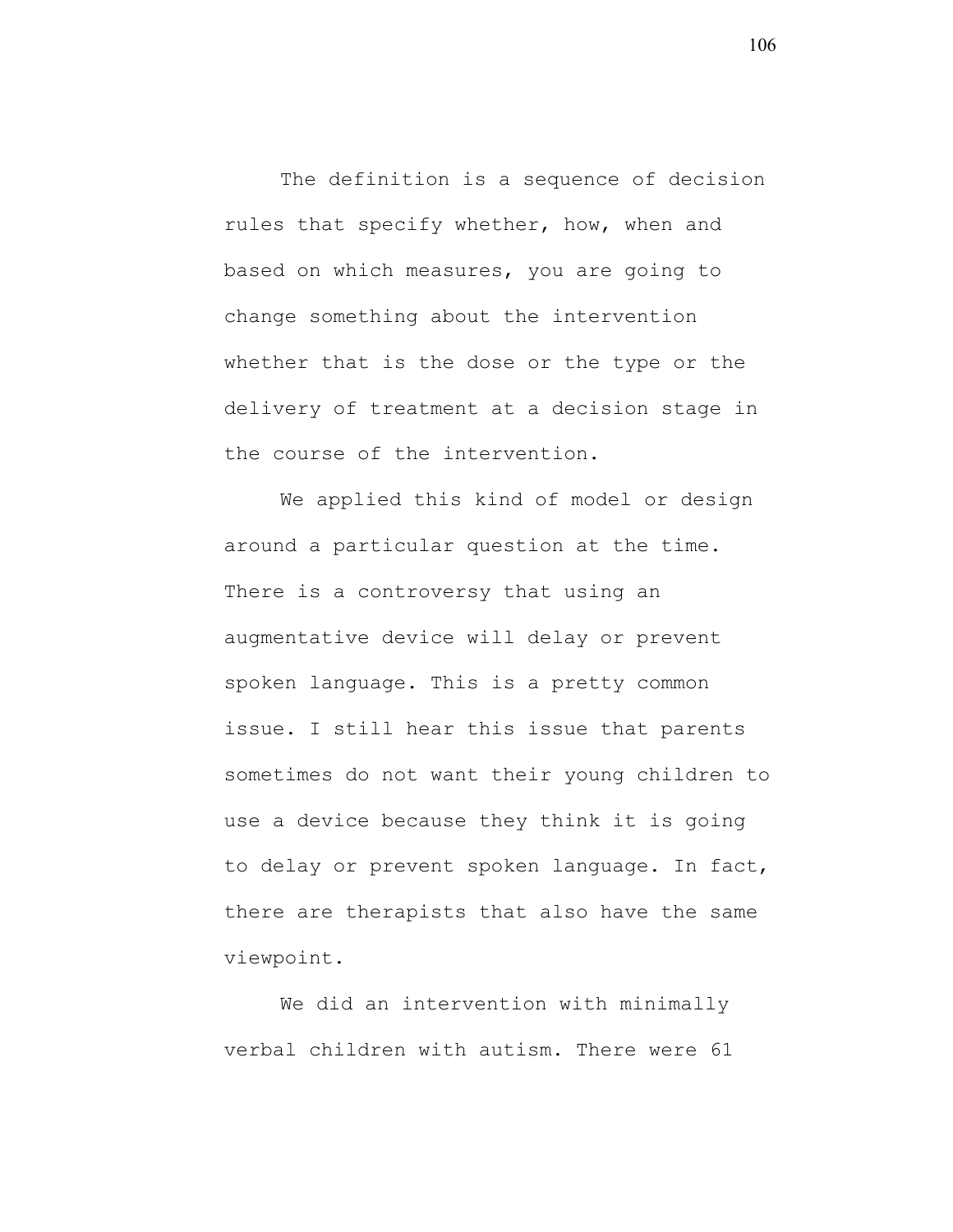children ages 5 to 8. They had fewer than 20 functional words based on our assessments. They already received two years of intensive early intervention. We did not want to have children that had never been exposed to an intervention but had actually already shown that they were having slow progress towards spoken language.

One of the things that happens in intervention research is that randomized controlled trials are done with an experimental intervention compared to treatment as usual. In this case, the children's treatment as usual had not been very successful. We wanted to provide all children with something novel, something that they probably had not been exposed to. All of the children got one of these naturalistic developmental behavioral interventions, in this case, JASPER. And we blended it with a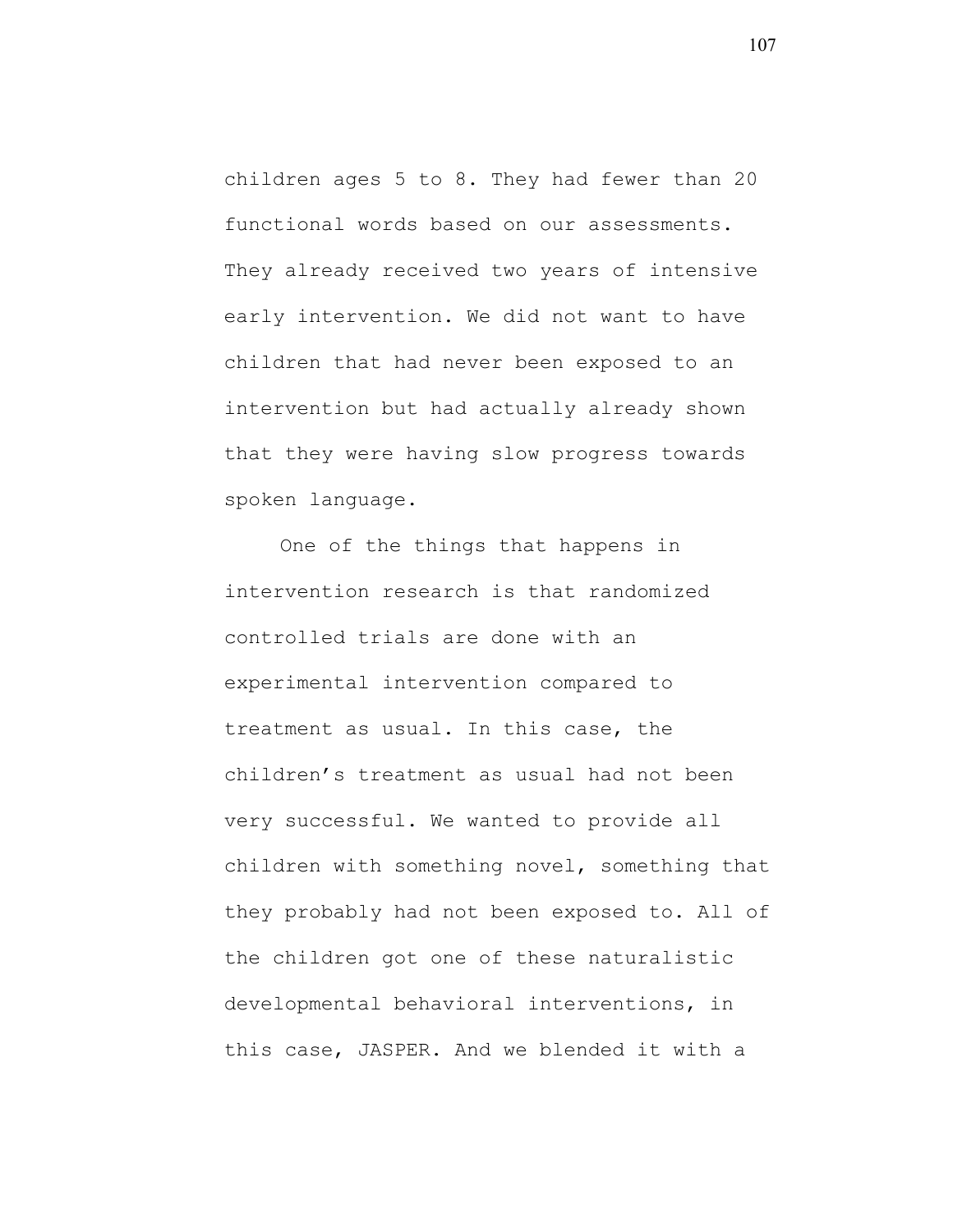spoken language intervention referred to as Enhanced Milieu Teaching, which is out of Vanderbilt by Ann Kaiser. All the children got the same intervention.

And the question here is can an augmentative device actually facilitate more spoken language. Half of the children were randomized to receive a device in the context of that intervention.

The sample was primarily male. About half of the children were ethnic racial minorities. The average age was 6 and the number of functional words on a number of different assessments all together was about 17 words. And the nonverbal scores, IQ scores, ranged from 38 to 140 so incredible heterogeneity even amongst this cohort of children.

And the two interventions were JASPER, which really prioritizes engagement and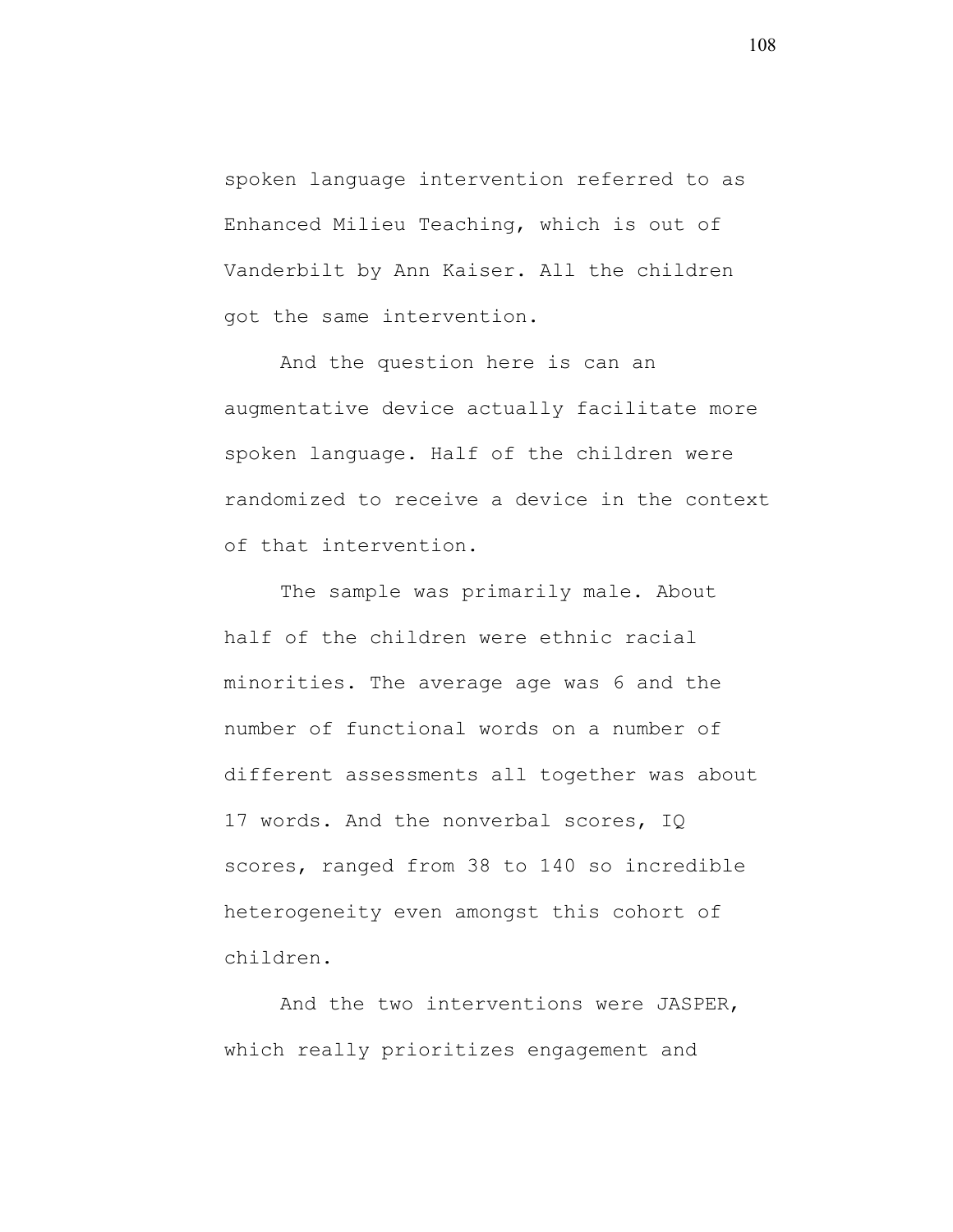social communication to teach language. You will see the core domains there. And Enhanced Milieu Teaching, which really structures language prompting procedures. They use time delay strategies and then a prompting procedure that is really focused at the child's communication level.

Here is the design, which is actually a very simple one even though it looks kind of busy. The behavioral interventions called JASPER for short. Children were randomized. And in this case, it is a SMART design so that is a Sequential Multiple Assignment Randomized Trial, which means that there is more than one randomization. Children were randomized to receive just the blended intervention or the blended intervention with an augmentative device.

The first-stage treatment was for 12 weeks. It was two sessions a week so about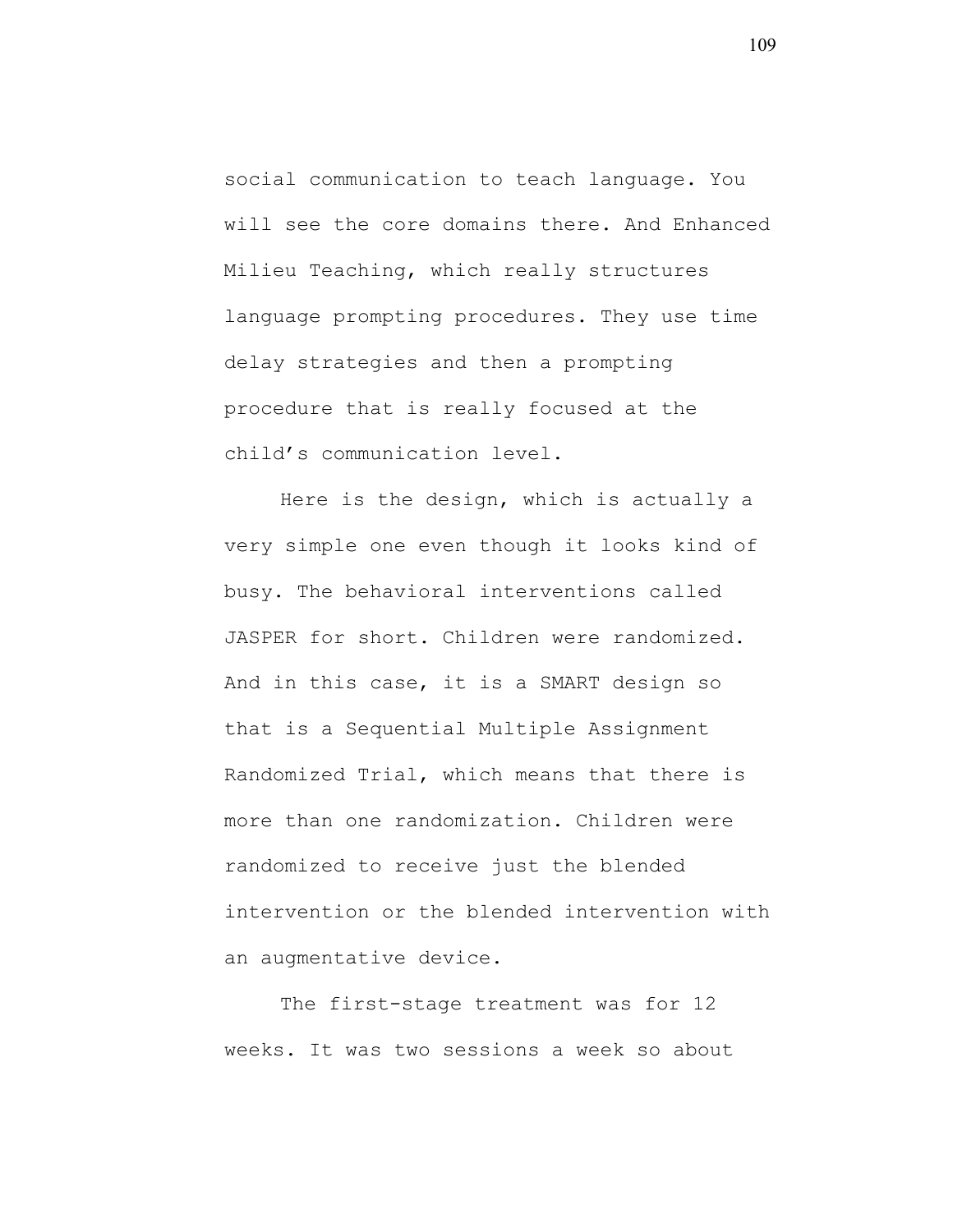two hours of intervention with the therapist per week. At the end of that 12-week period, we determined whether the child was a fast responder or a slow responder. And response was determined to be 25 percent improvement on the primary outcome, which I will describe which was socially communicative utterances. These are utterances spoken that are socially related.

After that first phase then children could – if they were responders, would just stay the same course. If they were slow responders and they had the augmentative device, they could get another session a week. If they did not have the device, they had the opportunity to be randomized to either get the device or to get an increase session. During the second phase, we also did parent training specifically. You will see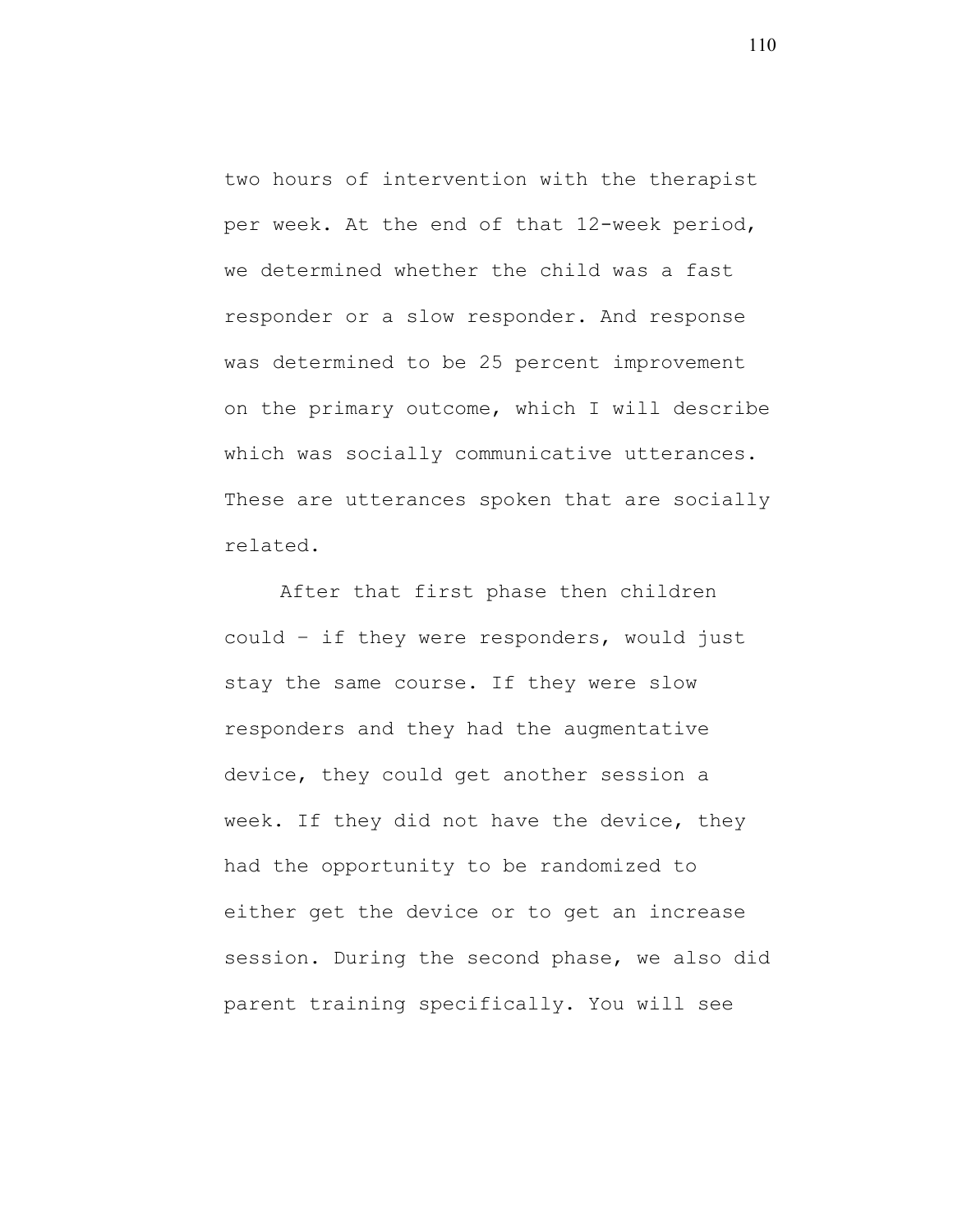that there are some embedded interventions in the second stage treatment.

Here is our primary outcome measure so a natural language sample. It was a 20-minute interaction between the adult and the child. It is very systematic. The language samples were then transcribed using SALT. And we had these independent coders who noted each utterance for generativity so non-scripted and communicative function so whether it was a comment or a request. And then both spoken and speech generated produced utterances were transcribed. That primary outcome is a total spontaneous communicative utterance.

What did we find? The black line on the top is the group that got the augmentative device and the red line are the kids who have the intervention without the device. And what is interesting is that there is a huge increase even in that first 12 weeks of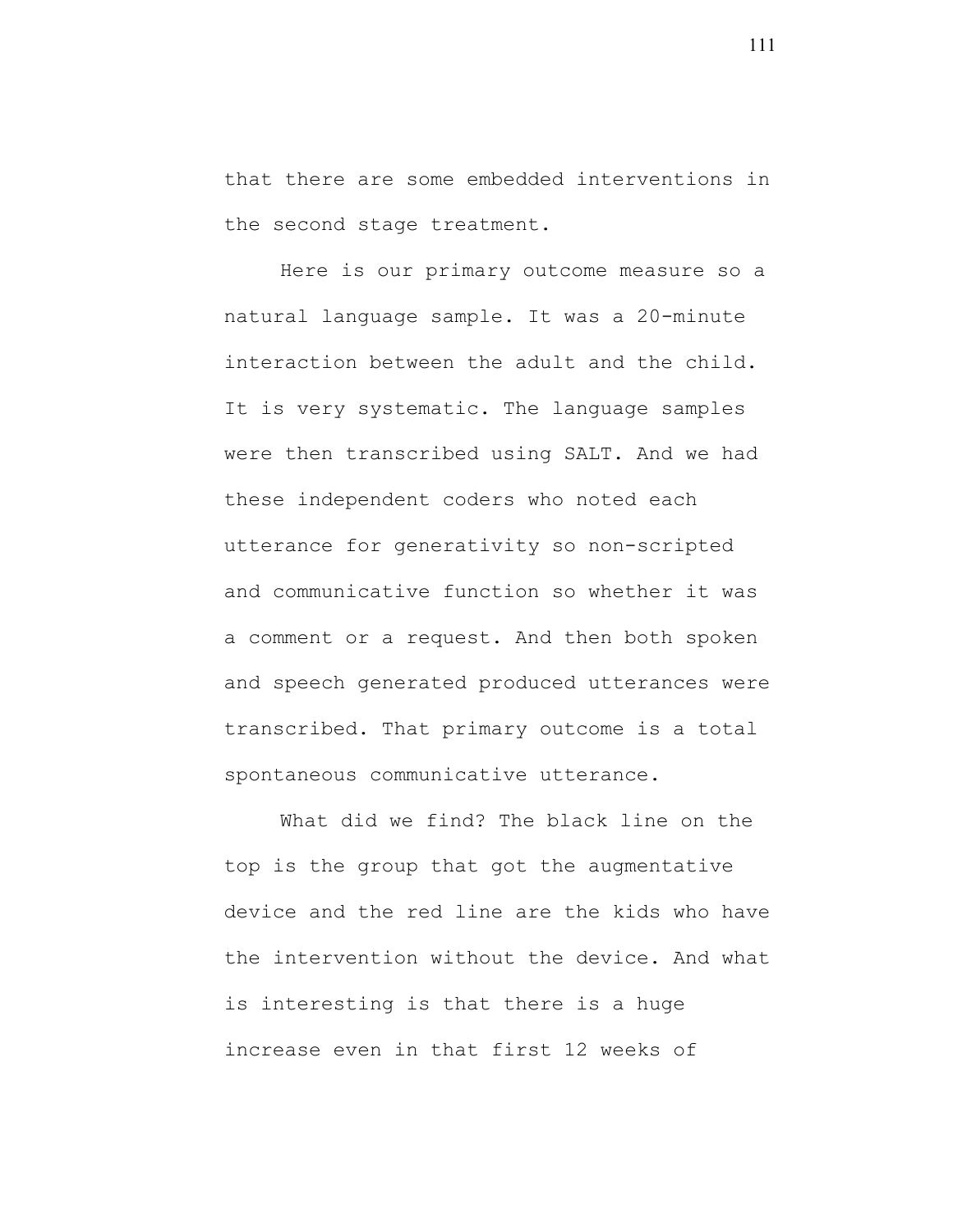spoken – these spoken utterances. Having the device mattered for increasing spoken language. The group without the device was making slow and steady progress but it is not nearly as fast as having the device.

We also found similar findings for novel words and comments. If you have the device, you also produce more novel words and more commenting or joint attention language.

That analysis was the whole sequence so starting with the top half and the bottom half. But we can also look at these embedded interventions. What happens when we tease apart these second stage treatments? Let me go through this. On the lefthand side is the outcome of the primary outcome, which was the total social communicative utterances and on the righthand side is a different outcome. It is the child initiating joint attention.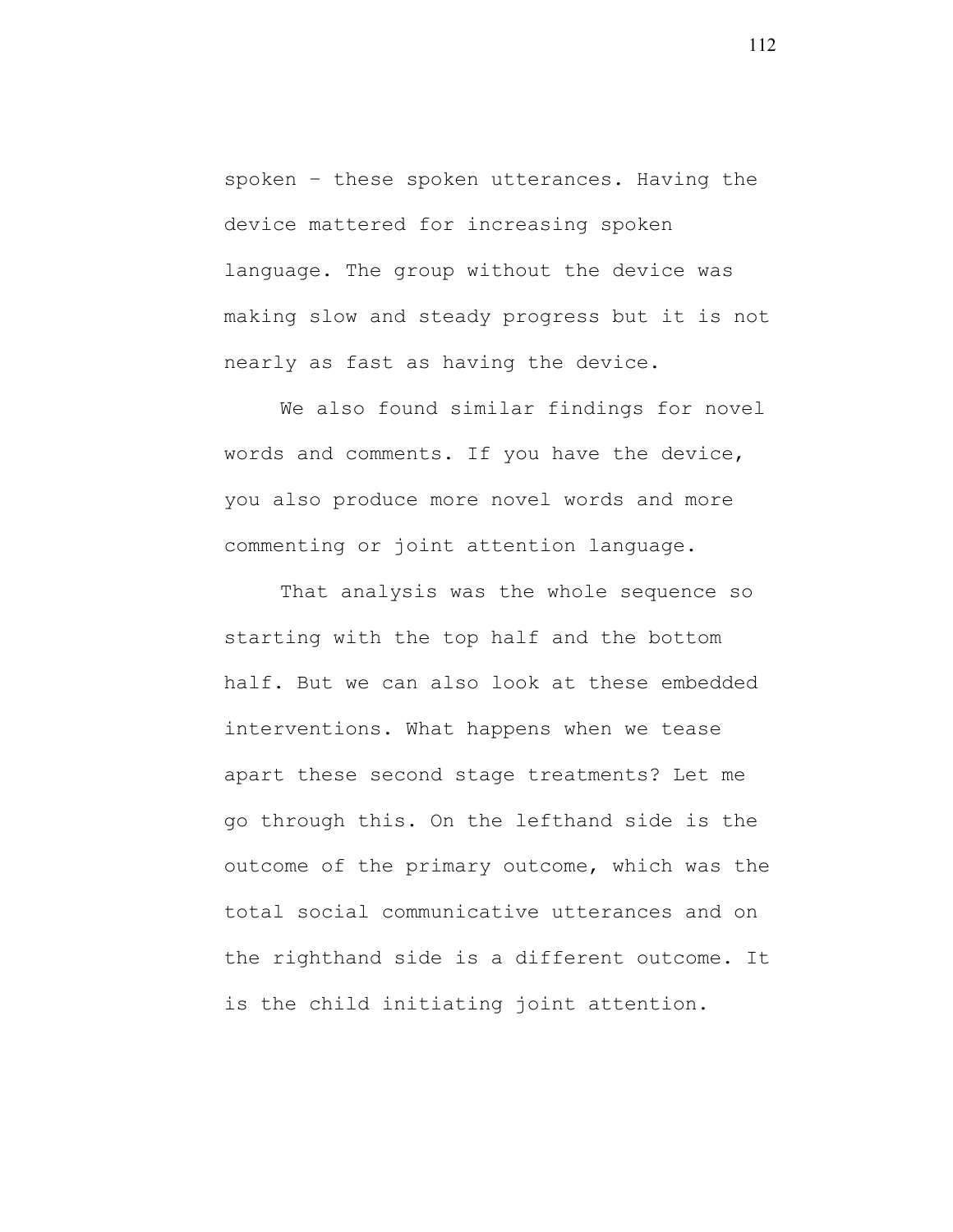You can see here that the black line at the top are kids who got the speechgenerating device and then stayed with the speech-generating device. The red line in the middle are kids who started with no speechgenerating device but then got randomized to get the speech-generating device. And the blue line on the very bottom are kids who never had the speech-generating device.

For both of these, the black line – getting the device increased the primary outcome but it also increased initiating joint attention. You get some benefit if you get the device in the second stage after three months but it is not nearly as great as if you get it right from the beginning.

The importance of the speech-generating device added into a behavioral intervention. Right from the beginning it is pretty clear from these data. Approximately 10 percent of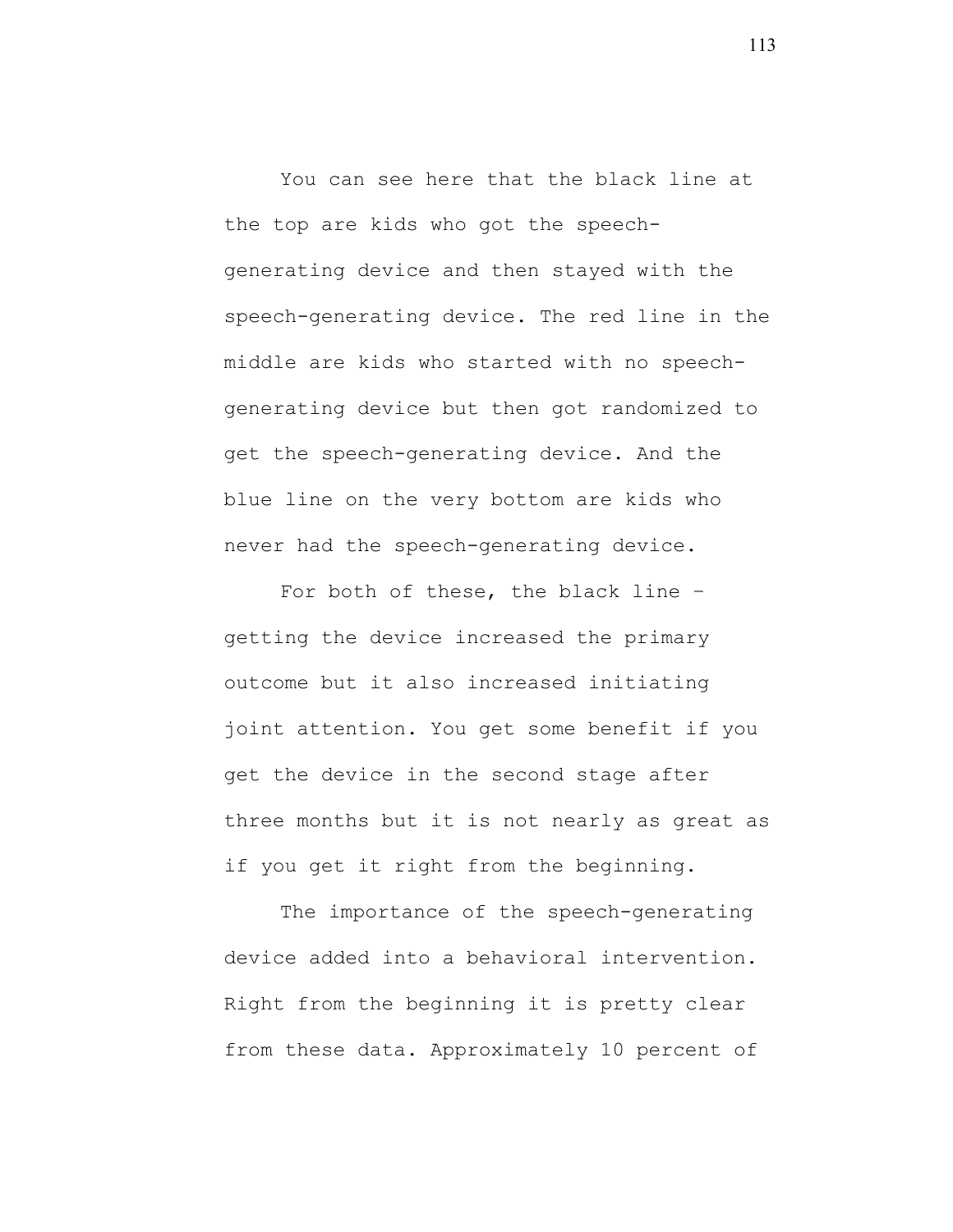the coded utterances, the primary outcome, were generated on the speech-generating device. The majority of what kids were saying was spoken. And that surprised us. But it is great because spoken language if we can develop spoken language is much more efficient than using the device. But for children who need the device then they have access to communication. That was a win-win both ways.

But the importance of the behavioral intervention should not be overlooked. If we just gave a child an SGD, it probably would not be successful. The child – and remember, these are children who are learning to use language. They need support to learn and they need a context for communication. In this intervention, we did adult modeling on the device in the context of play interactions to prioritize communication. Imitation, as Helen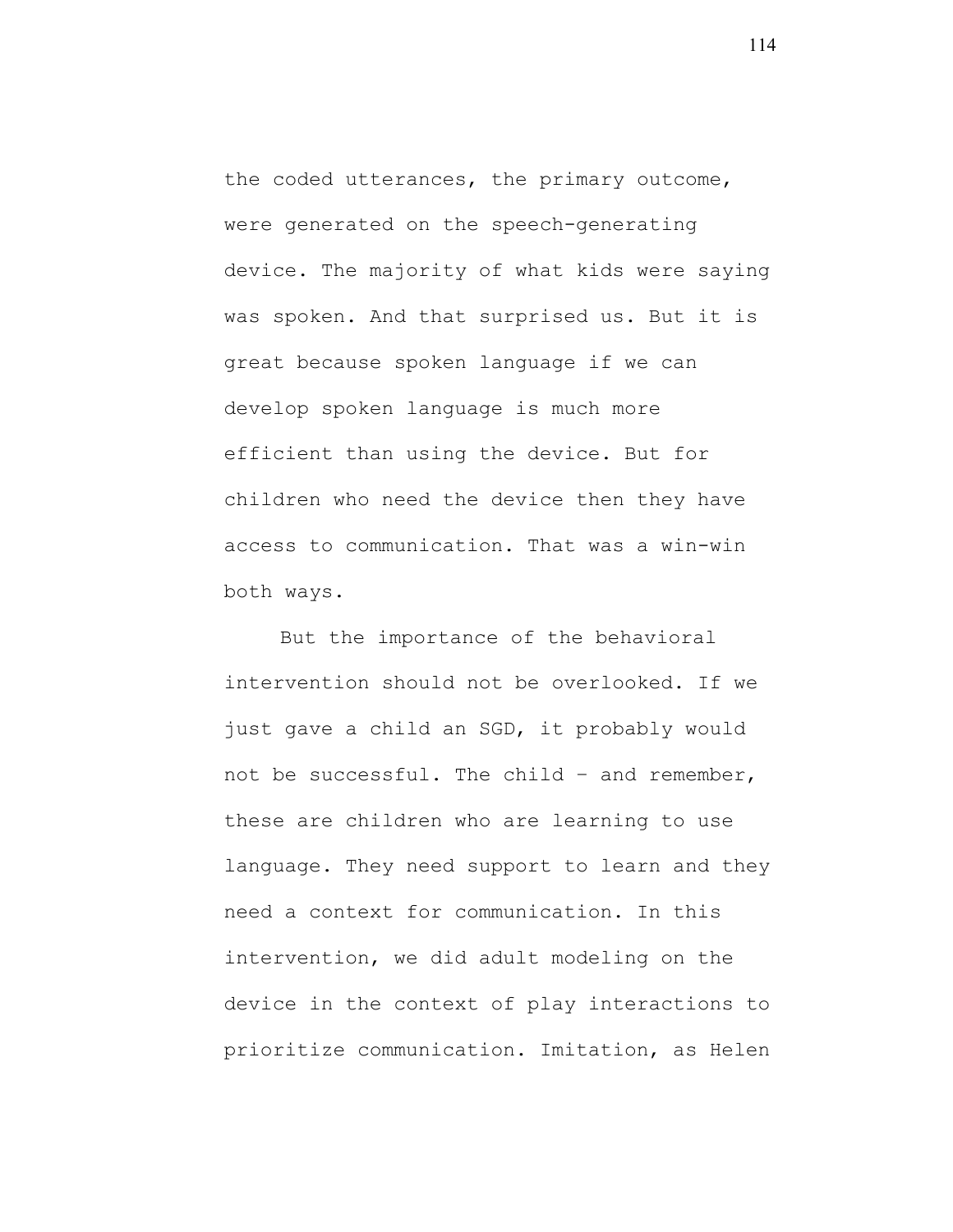had said in the first talk, is really important and it was important here too because children would imitate us modeling on the device.

The importance of the interchanges between the adult and the child, again, within the context of an intervention is shown here. These are all the children in the same data set. And it is showing you that what is adult initiated and what is a childinitiated interaction. At entry, we still have more child-initiated interactions than adults even at the beginning. But over the course of the intervention so you see at midpoint and exit, the gray part of the bar graph are child-initiated interchanges and those are growing whereas the black part of the bar are adult-initiated interchanges and those are staying stable. The importance of the interaction should not be overlooked.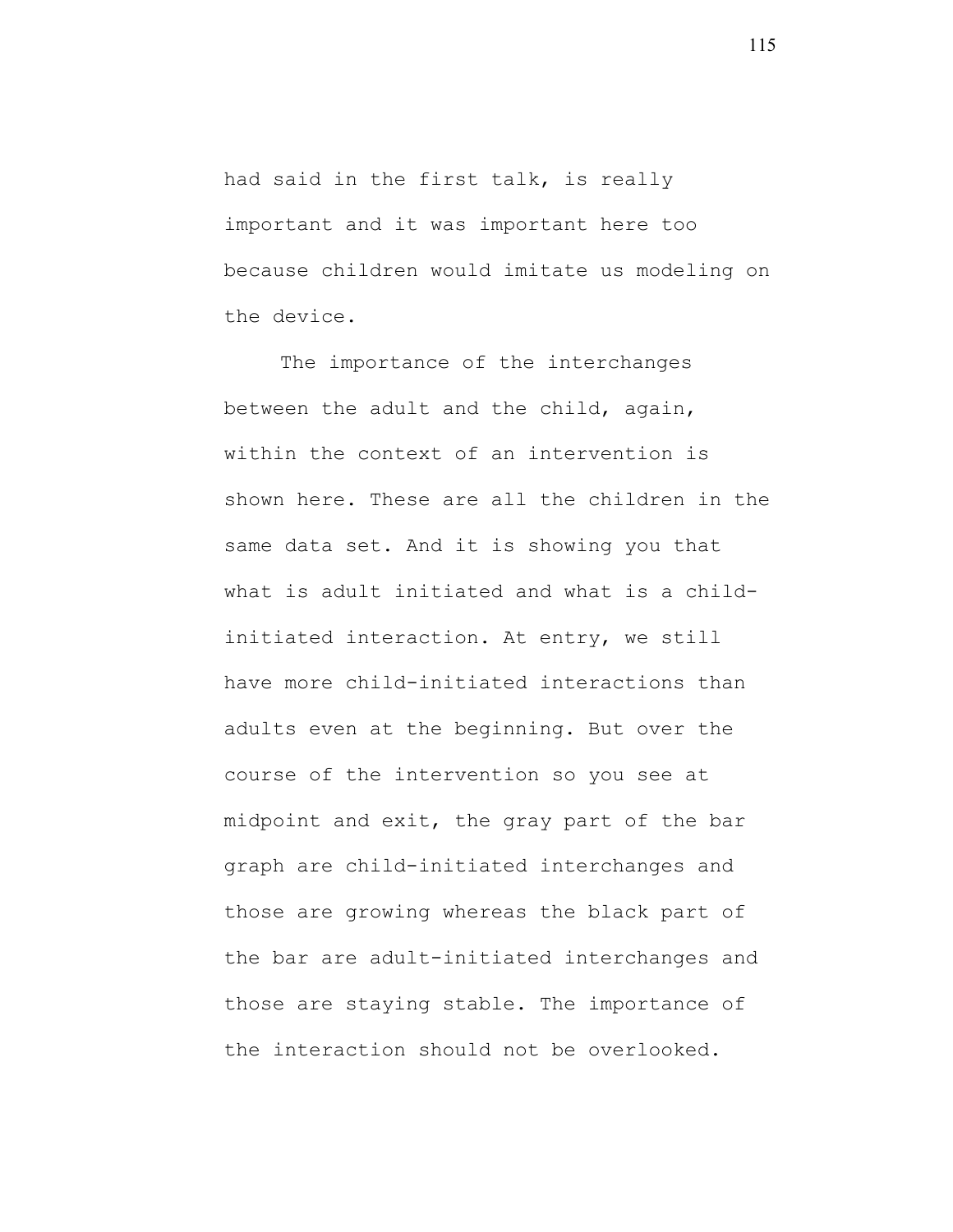Summary. Minimally verbal children can benefit from interventions that are supported by technology. Speech-generated devices do not inhibit the development of speech but they rather support that development. And these devices provide communication access. Even if a child does not develop spoken language, it is important to provide some access to communication.

But we need more research on what the active ingredients of these interventions are because they are likely to be multi-component and we need to understand what components are really important for which children.

We also have questions about how early we should add in technology to early intervention. We have been adding it in now with even pre-verbal children so 2 and 3 year-old children who have interest in using the device. What we find is that they will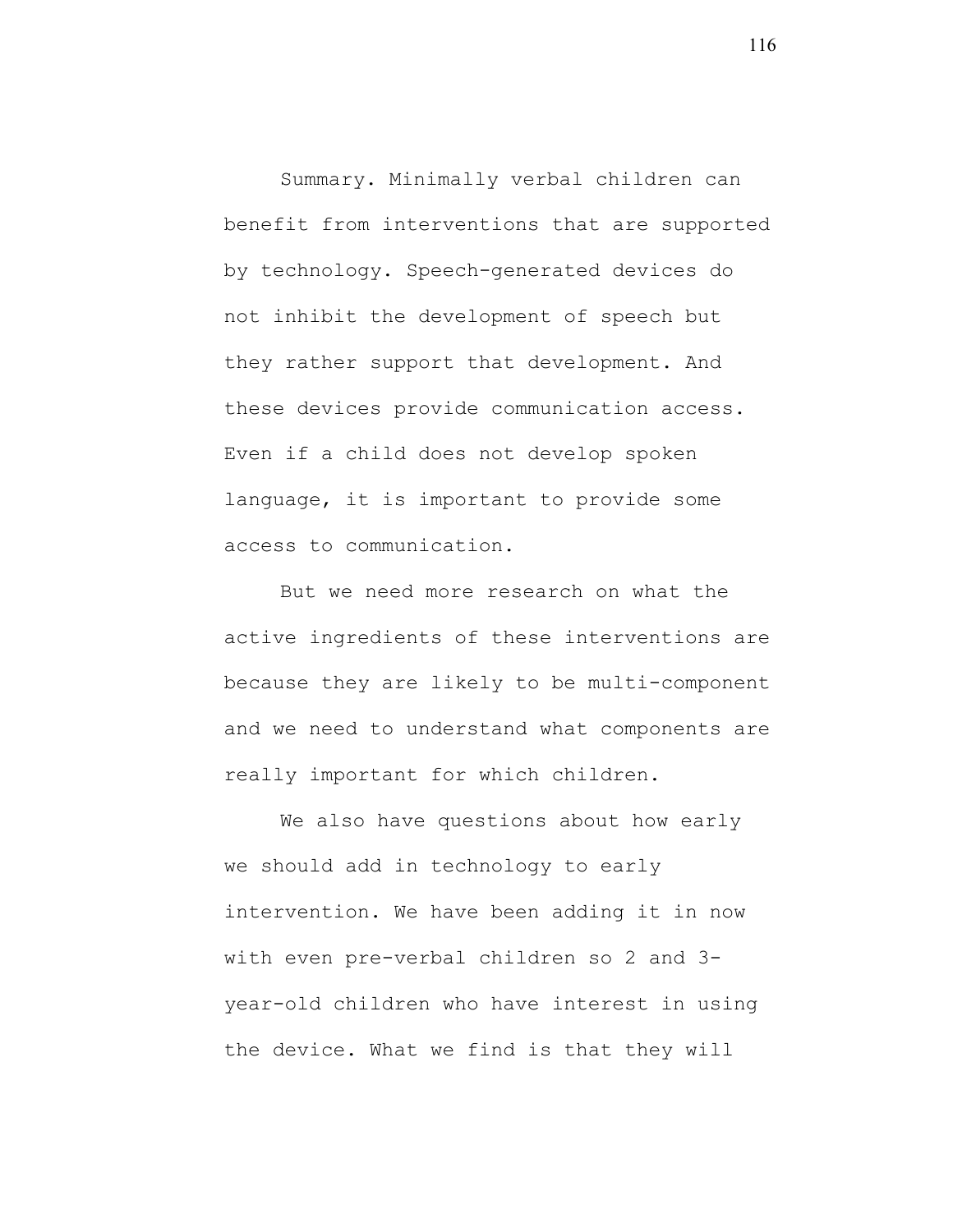use an iPad, for example, with the software in the context of intervention and then discard it once they learn to speak verbally more. It is a good transition.

And then we also need to understand the mechanism of how the speech-generating device provides benefit. Is it the motor aspect of pressing the button? Is it the added visual and auditory support? We do not really understand that but I know that this is something that Janice will talk about next and knows much more about. But I think that that will be important to try to understand as well.

And then finally, I think we need more studies on these kinds of intervention designs that can really personalize interventions so that we know that if a child is not responding, how long do we wait, at what dose should we provide the intervention,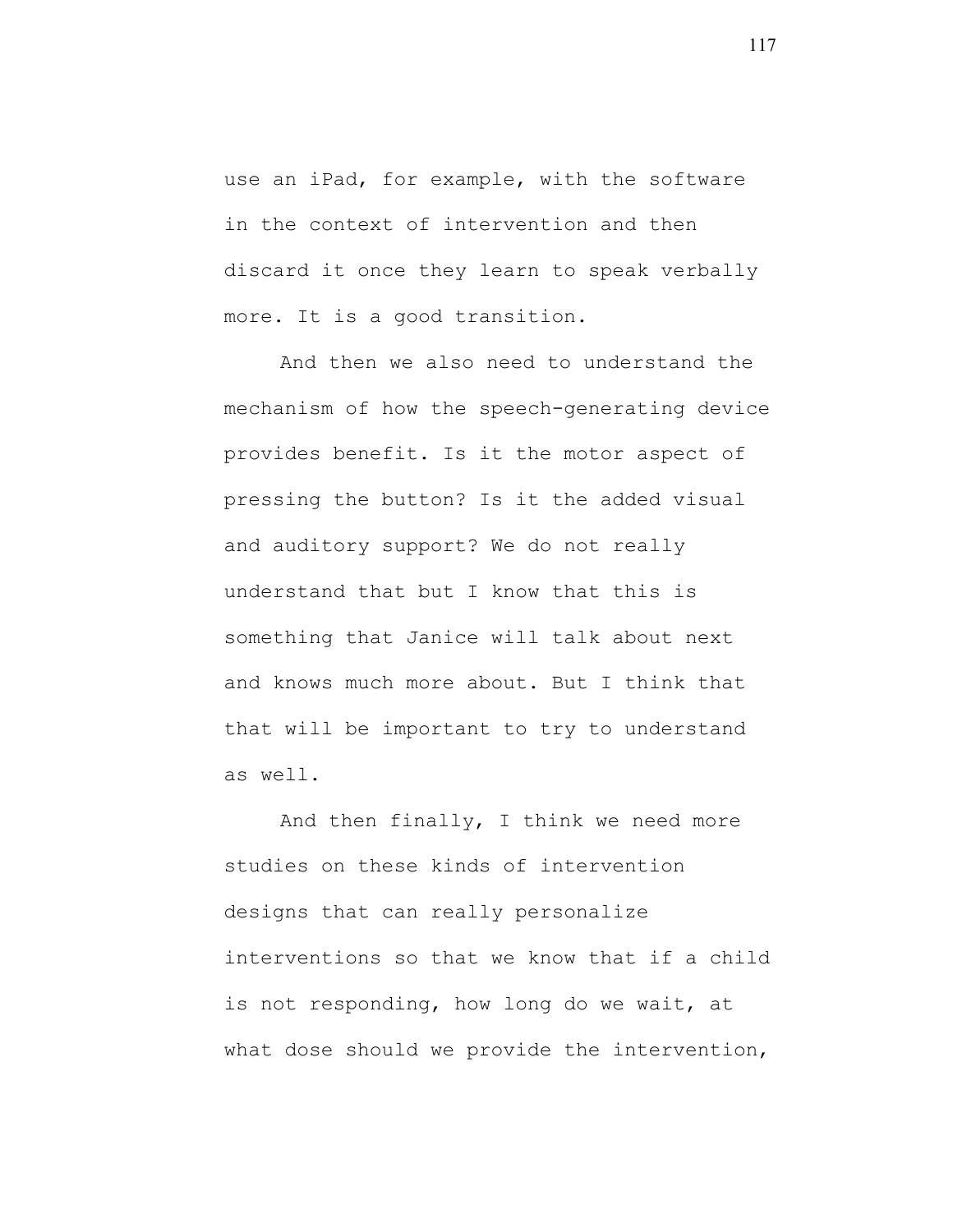and what should we shift to if this intervention is not doing what it needs to be doing to help the children to speak or to communicate.

Thank you. I also want to give appreciation to the funding for this kind of research and in the research that we have continued that were in the midst of doing with this population of individuals. Autism Speaks primarily funded this past study, NIDCD and NICHD, and of course all of the various therapists and families and children and everyone who participated to finish this. Thank you.

DR. GORDON: Thank you very much, Dr. Kasari. We will have questions for both Dr. Kasari and Dr. Tager-Flusberg during the committee discussion at the end. I am going to move right along to the next presenter who is Dr. Janice Light. Dr. Light is the Hintz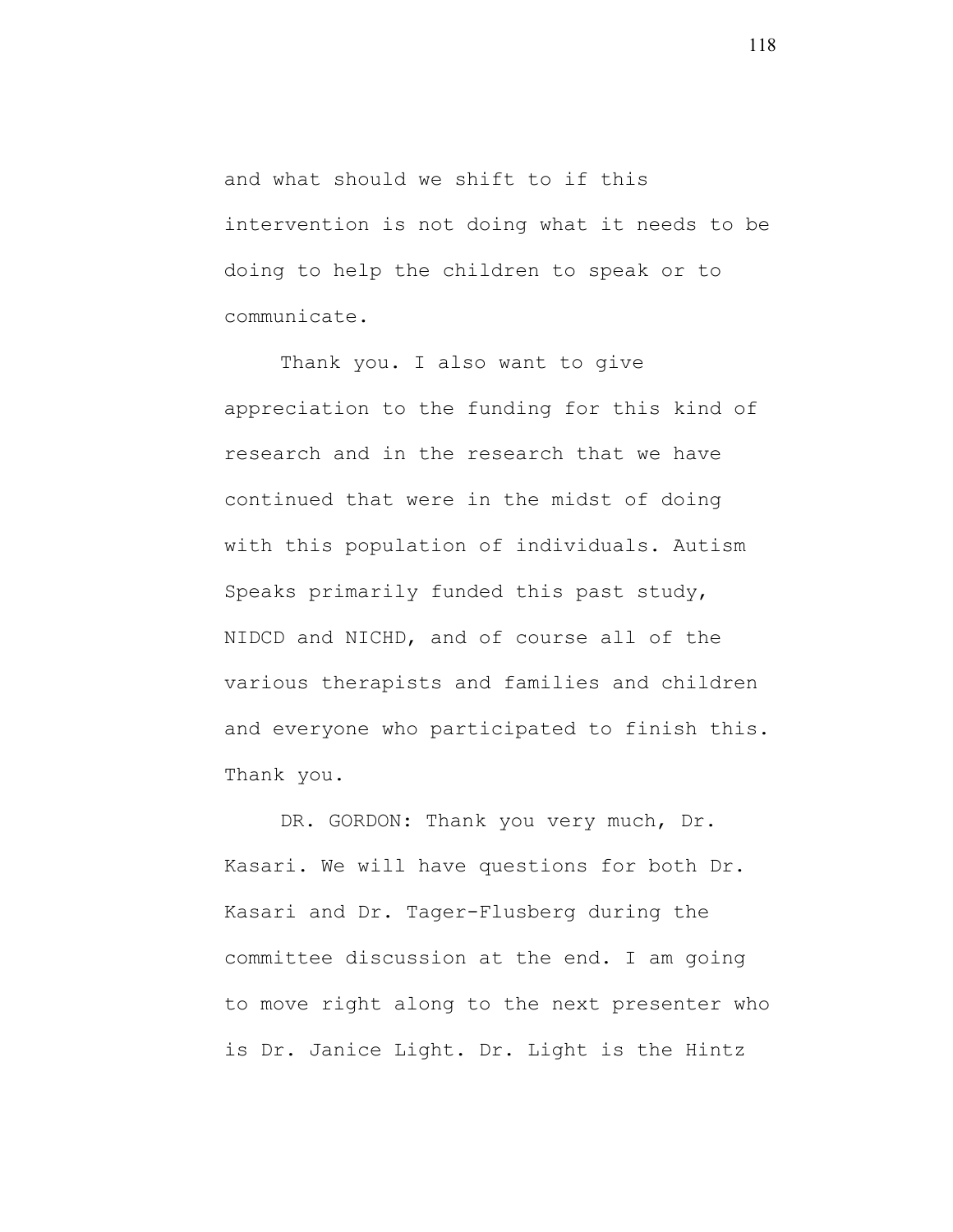Family Endowed Chair in Children's Communicative Competence and professor of Communication Sciences and Disorders at Penn State University. Dr. Light's presentation is titled augmentative and alternative communication supports for individuals with autism. Dr. Light, welcome.

DR. JANICE LIGHT: Thank you so much. If it is okay, I will go ahead and share my screen. First and foremost, thank you so much for the opportunity to talk with you today. I am just absolutely thrilled to hear that the IACC is interested in the area of augmentative and alternative communication.

I wanted to start by thanking the many children and adults with complex communication needs and their families who have really allowed me to be a part of their lives. I have learned a tremendous amount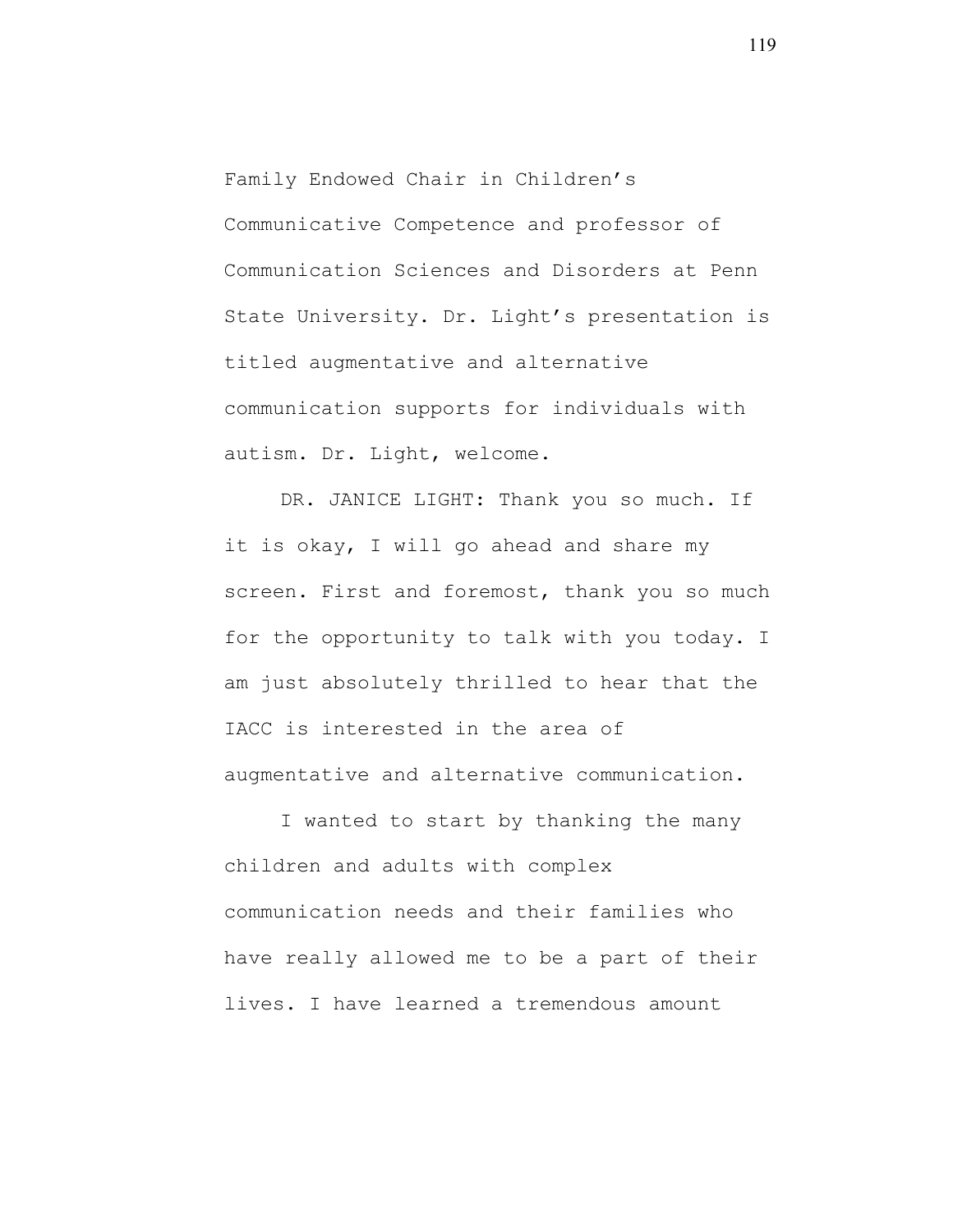from them and I hope to share some of the lessons that I have learned with you today.

As some of you know, there are more than five million Americans, more than 97 million individuals worldwide, that have minimal or no speech and are not able to rely on their speech to meet all of their communication needs. This is an incredibly diverse group that cuts across the lifespan and it includes individuals who have a wide range of needs and skills, including those that have faced communication challenges since birth. It includes individuals with acquired disabilities or conditions such as those that result from traumatic brain injuries or stroke. It includes those with degenerative neurological conditions such as ALS or Alzheimer's. And it includes individuals with temporary conditions such as those that might be ventilator dependent due to COVID and of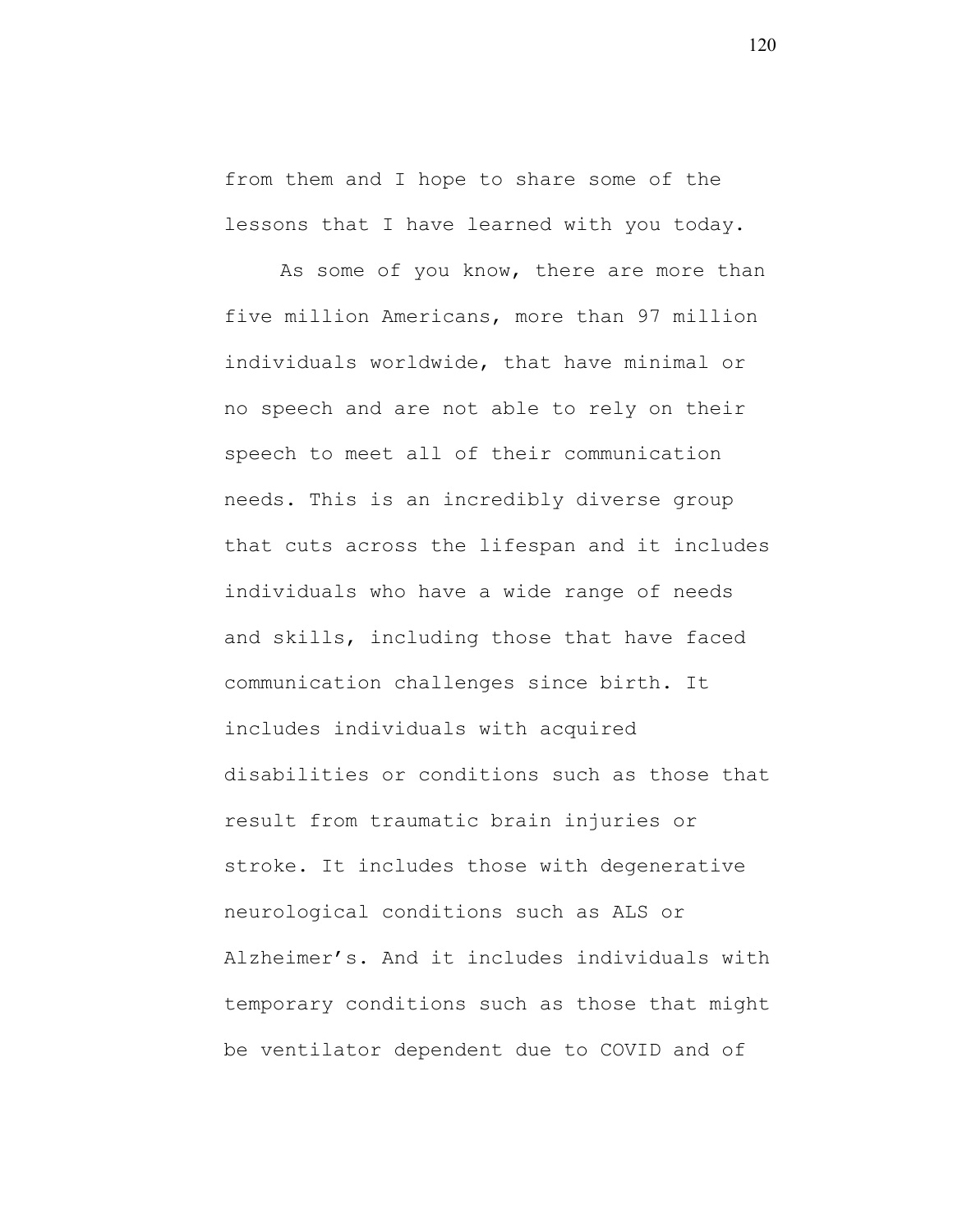course that includes many children and adults on the autism spectrum. It is this group that we will be talking about this afternoon.

Without access to speech, these individuals face substantial challenges in expressing their needs and wants, interacting socially with others, and being able to share their experiences and to share information with others. They are severely restricted in their participation in all aspects of life, including education, employment, health care, family life, community living.

Fortunately, over the past 30 to 40 years, there has been tremendous advances in the area of augmentative and alternative communication that are known as AAC. And AAC indeed offers the potential to augment speech, enhance communication both comprehension for those who have difficulty understanding spoken language as well as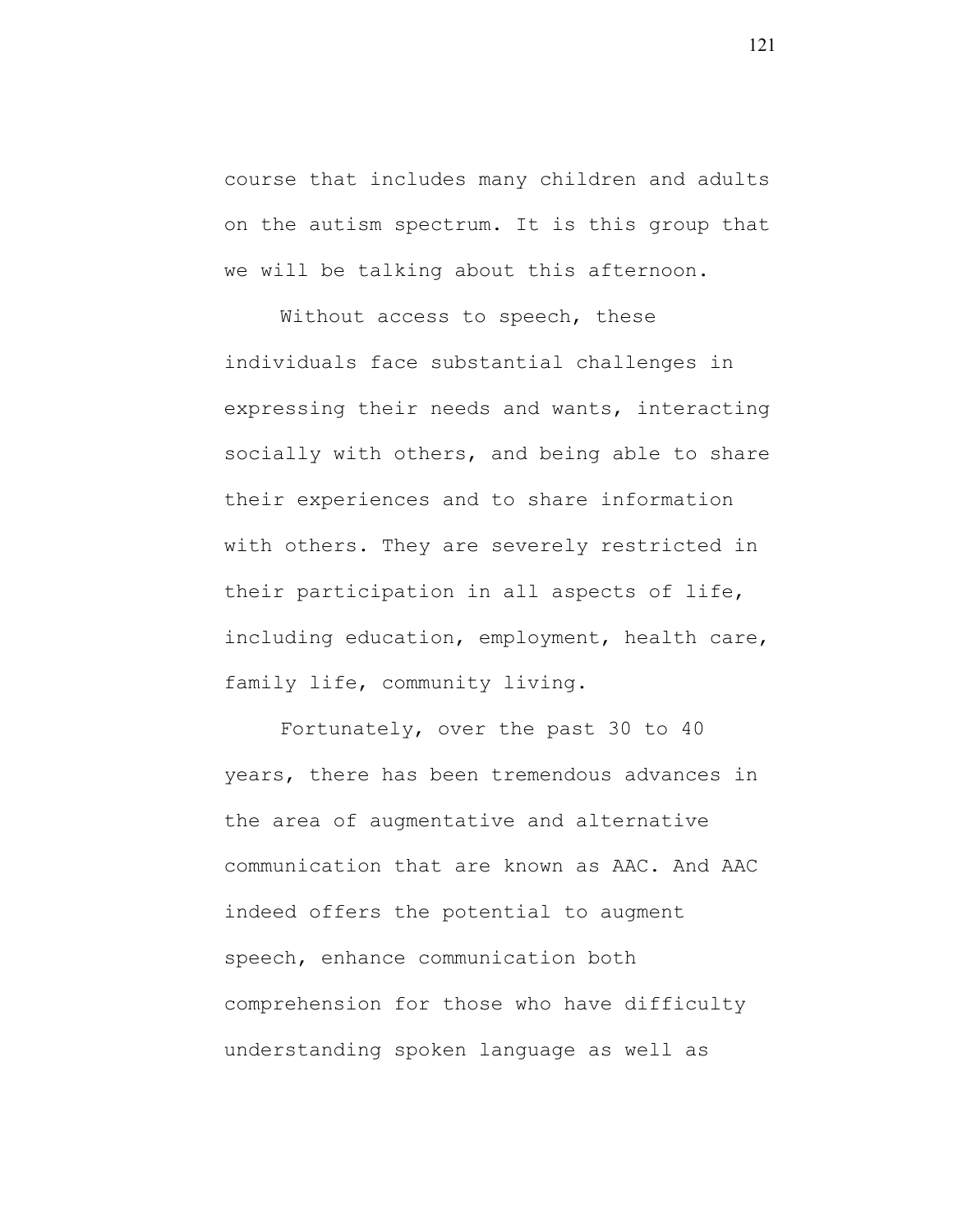expression for those who have difficulty using speech to meet their communication needs.

There has been a somewhat narrow view sometimes of AAC within the field of autism with the belief initially that AAC equals PECS or the Picture Exchange Communication System, and more recently, the belief that AAC equals Proloquo2Go. But in fact, AAC involves a wide array of tools, strategies, and techniques that can be used to enhance communication. It includes the use of unaided AACs such as signs and gestures, the use of low-tech, nonelectronic systems such as this visual schedule, and the use of a wide range of assistive technologies that include very different representations, organizations, layouts, selection techniques, and outputs of language.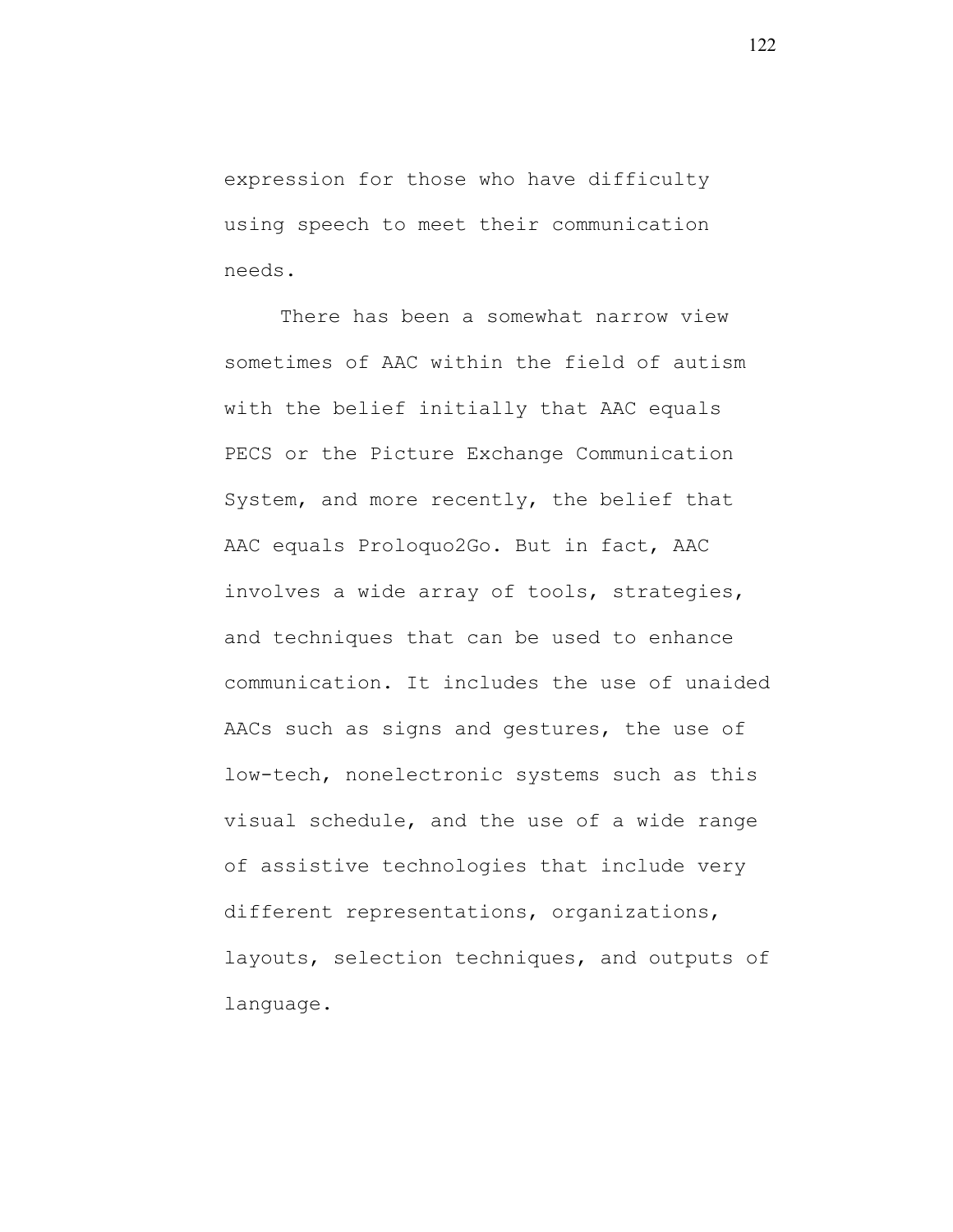I have the honor and the pleasure to serve as the principal investigator of the Rehabilitation Engineering Research Center on Augmentative and Alternative Communication. This national center that is funded by the National Institute on Disability, Independent Living and Rehabilitation Research has a mandate to conduct research to advance our knowledge, improve services, and improve outcomes for this population of individuals who have complex communication needs to conduct development to improve AAC technology solutions, training to build capacity in the field, and dissemination to reach all stakeholder groups to increase awareness and knowledge. Our goal is to expand what is possible for individuals who have complex communication needs and cannot rely on their speech and to ensure that what we know is possible from the research, in fact, becomes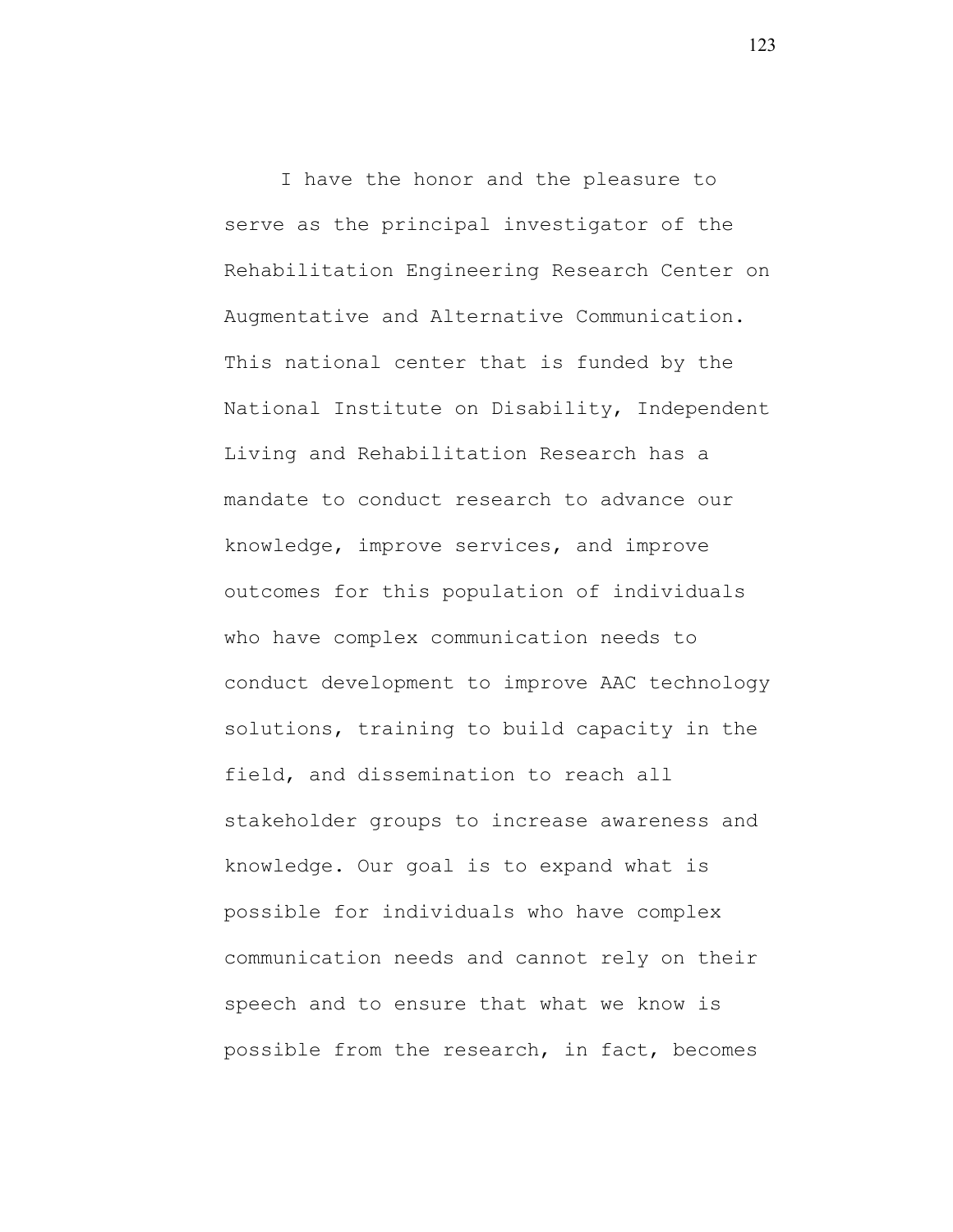what is probably going to occur within the lives of individuals who have complex communication needs.

I am going to share with you today not a single research project but rather snapshots of a wide variety of research and development projects that we were engaged in at the RERC on AAC and they will be brief snapshots, but I have tried to provide quite an extensive list of references at the end so that you can track down further information about any of them.

I am going to focus on those projects that have immediate application to children and adults with complex communication needs. But I also wanted to let you know that we are engaged in a wide range of research to address the needs of the entire population and this is just a small example in the photo here of some of the work we are currently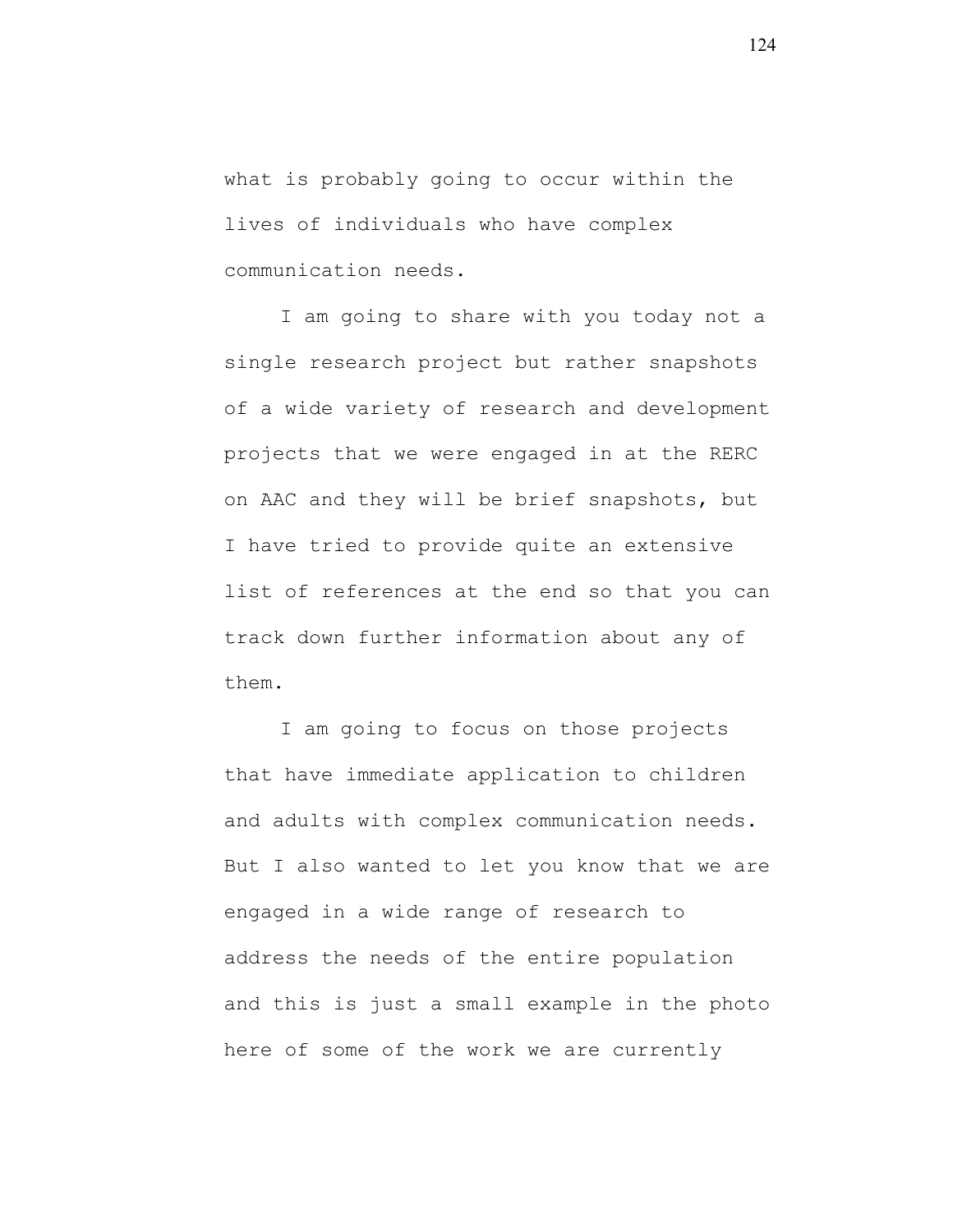doing on brain computer interface, work that we are doing on leveraging multi-modalities, including brain signals, EMG signals, eye tracking, et cetera, and the use of artificial intelligence to try to disambiguate what can be noisy communication signals so that individuals can actually express in an independent and self-determined way their messages.

And I do believe that all of this work has implications for all of us because it allows us to build a society that is much more inclusive and much more accessible to all of us.

Our vision ultimately is to ensure that all individuals, including those with the most complex needs have access to effective AAC technologies and interventions to allow them to realize what is a basic human need, a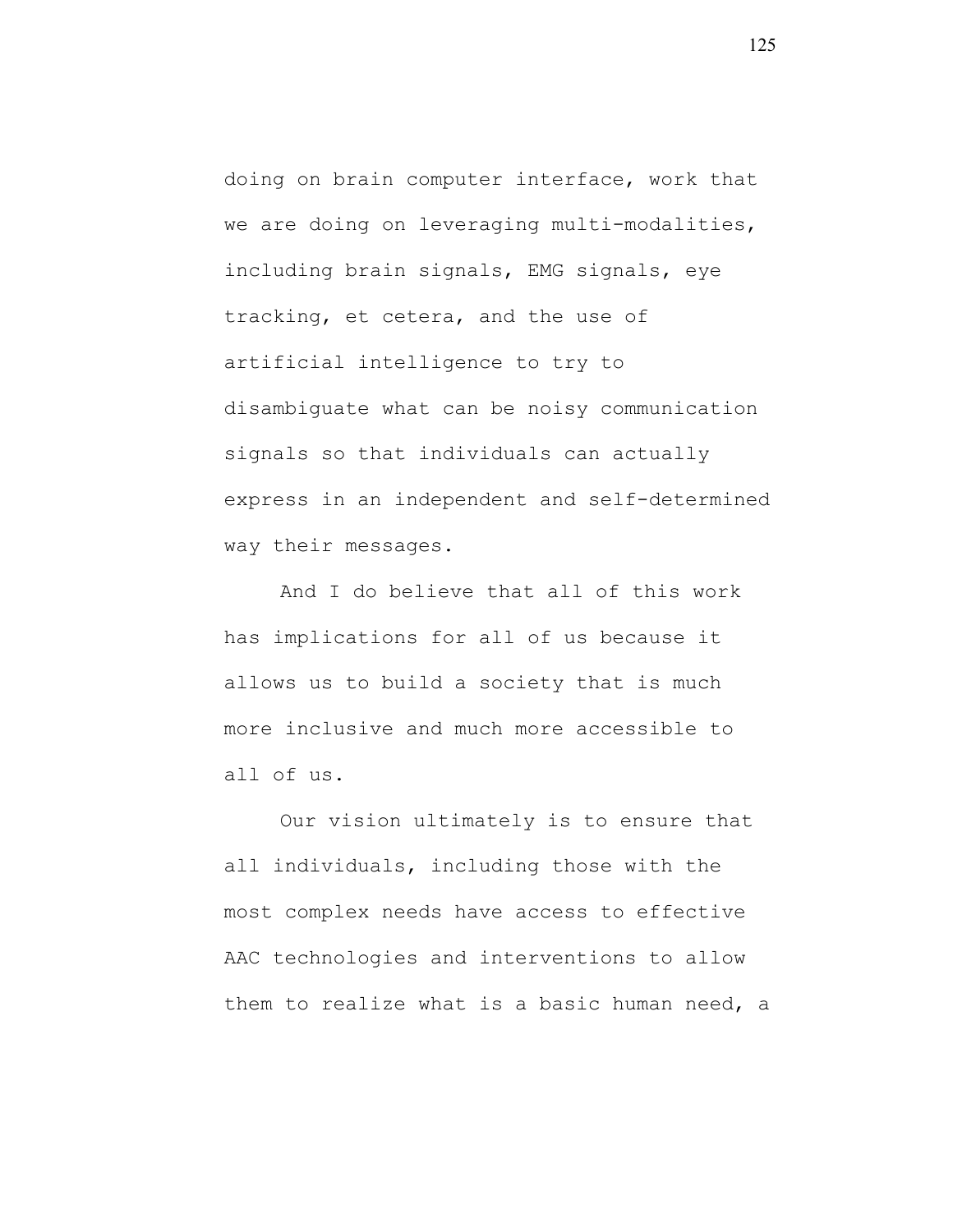basic human right and a basic human power of communication.

What do we know about AAC for individuals with autism? There is a solid and rapidly growing body of research. And it demonstrates the following. First of all, AAC interventions enhance communication for individuals on the autism spectrum, increase turn taking, increase requesting, increase commenting, et cetera.

We also have evidence that AAC interventions enhance language development, increase the acquisition and use of vocabulary, increase the complexity of messages that can be communicated to others.

We know that AAC intervention can increase participation in society, in education, in employment, in community activities. We know that AAC intervention can decrease significantly the challenging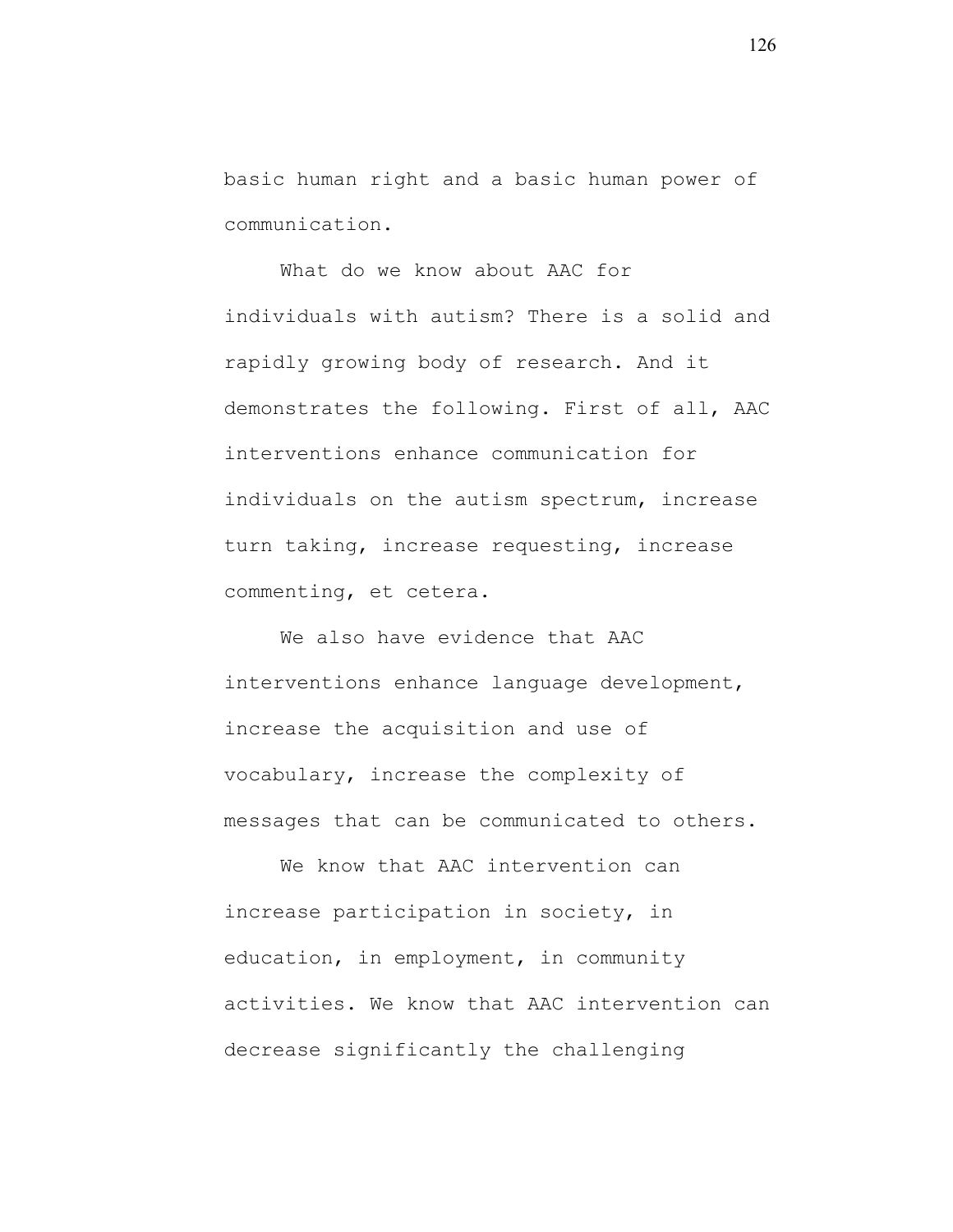behaviors that too often occur when individuals do not have ways to communicate effectively with others and need to rely on challenging behaviors to express themselves.

As Connie just illustrated to us, all of these benefits come at no risk to speech development. In fact, the research demonstrates that AAC enhances speech production, including for children and adults on the autism spectrum.

But these benefits are predicated on equal access to AAC intervention a sufficient intensity to attain meaningful gains. And Connie just talked to us about individuals having access to two hours of intervention one on one in AAC to realize the meaningful gains within her study.

I wanted to share with you some disturbing results from a recent study that one of our doctoral students, Lauramarie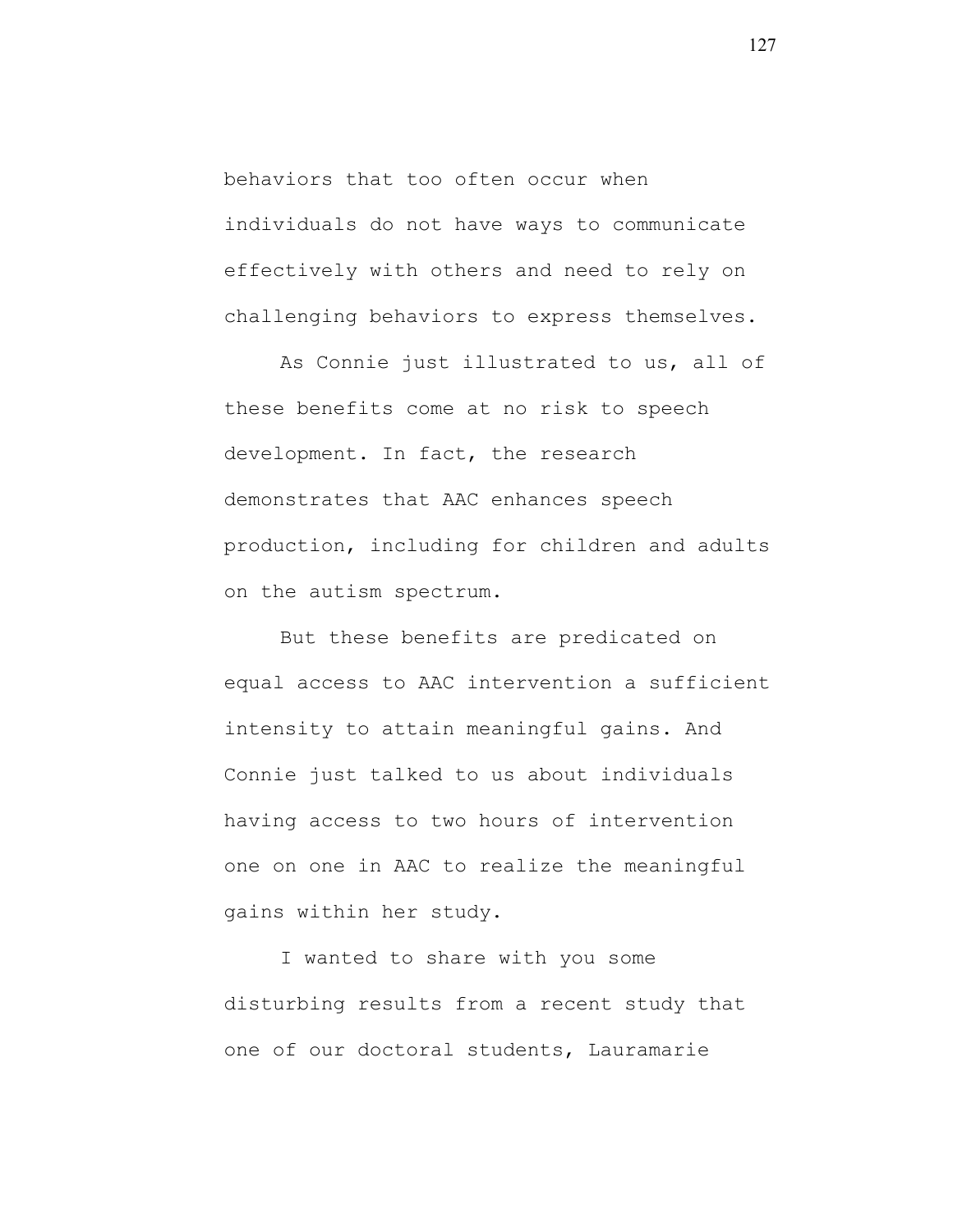Pope, just finished hot off the press. And the results showed that 35 percent of white preschoolers were receiving less than 60 minutes of AAC intervention per week and this was not limited to one-on-one intervention, any type of AAC intervention in the week. And most disturbingly, 65 percent of black children received less than 60 minutes of AAC intervention per week, nowhere near enough to attain meaningful gains in their communication and language skills. Clearly, there is an urgent need for system change to address these inequities and ensure equal access to AAC services regardless of race, ethnicity, first language, et cetera.

Given the benefits of AAC, I am going to argue that we need to provide AAC intervention as soon as possible. AAC should not be considered a last resort. Connie's research, the research that I am going to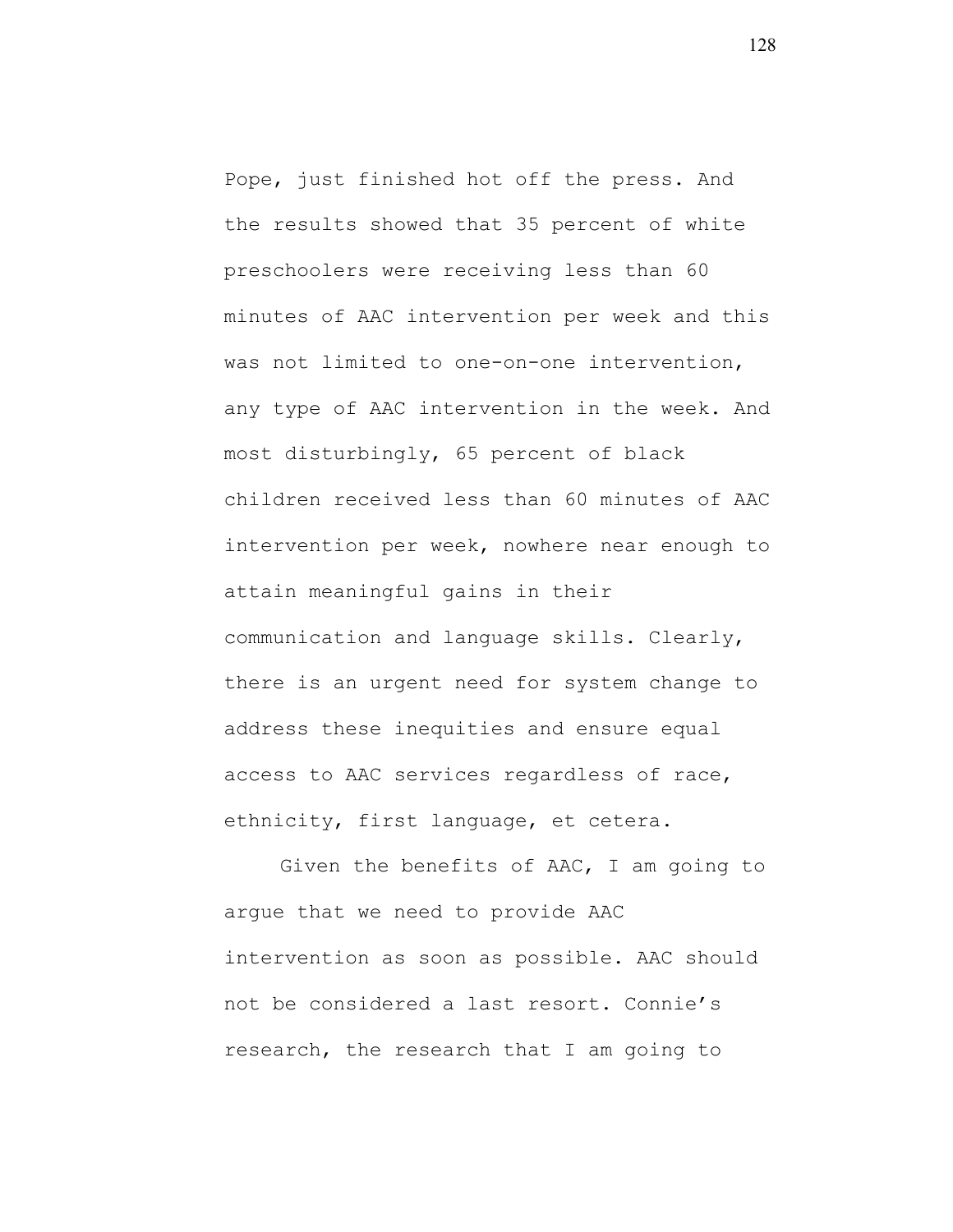share with you demonstrates clearly that AAC supports communication and language development as well as speech production. We need to start as early as possible before children with autism fall further and further behind their peers. In our work in our lab with a wide variety of children with complex communication needs, we are working with individuals well under 12 months of age and many of them with access to appropriately designed assistive technologies are expressing and acquiring their first words at 10 months, 9 months of age well before some of their typical peers are learning how to speak.

But having said that, it is never too late to provide AAC interventions and unfortunately, many adolescents and adults never received access to AAC. Even at those later ages, they still lack ways to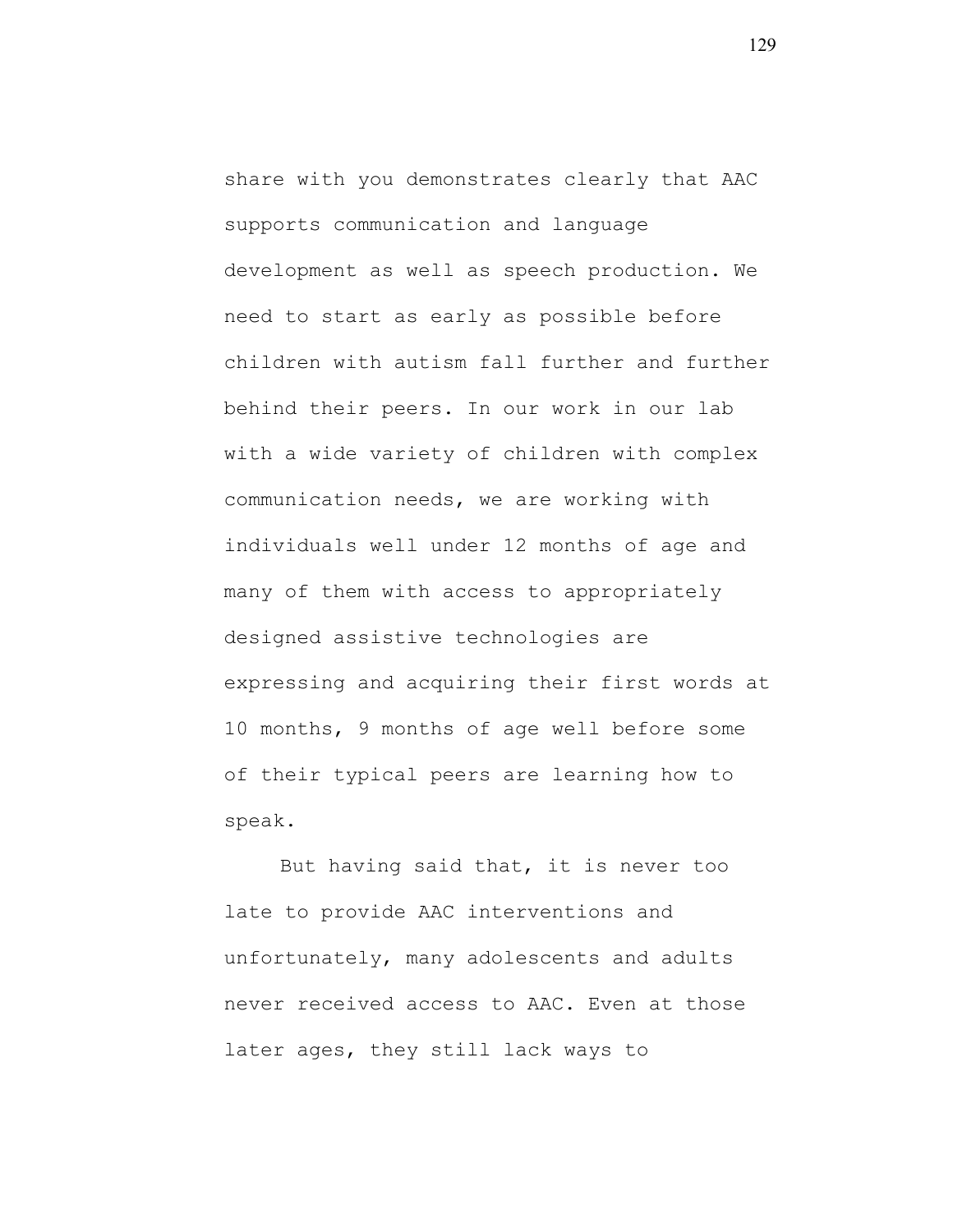communicate effectively. And the research in our lab would suggest that we can still attain meaningful changes by providing access to appropriate AAC.

We need to leverage AAC to build communicative competence. Too often are AAC interventions focus solely on requesting. But as one mom said to me, there is more to life than just asking for cookies. We need to be targeting independent communication to fulfill a wide range of communication needs, not just the expression of needs and wants, but social interaction to build meaningful relationships with others, information exchange, commenting to allow people to share their experiences. These last two functions are especially important because these are some of the core challenges faced by children and adults who are on the autism spectrum.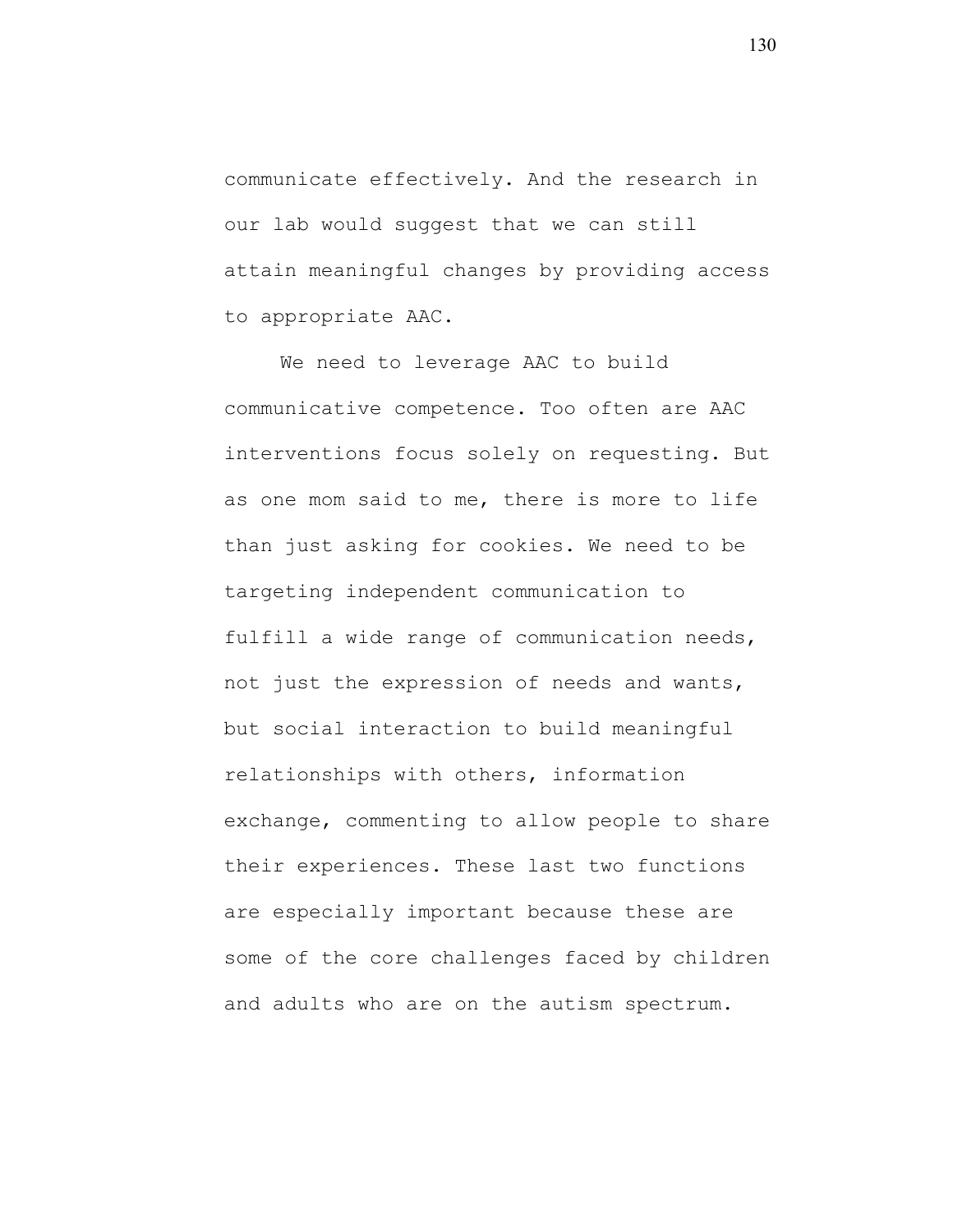In order to attain these goals, we require effective AAC. And unfortunately, most of the AAC technologies that are currently available in the marketplace are not research based. They have been developed by neurotypical adults often by computer programmers or engineers or clinicians and they reflect how those individuals think about the world. But they do not reflect the ways that children and adults with complex communication think about the world. As a result, they may be difficult to learn and they may not be very appealing to use.

I am going to argue that AAC technologies need to be redesigned to better reflect the needs and skills of the individuals themselves who are using them, those that have complex communication needs. They need to be redesigned to reflect the science, what we know about motor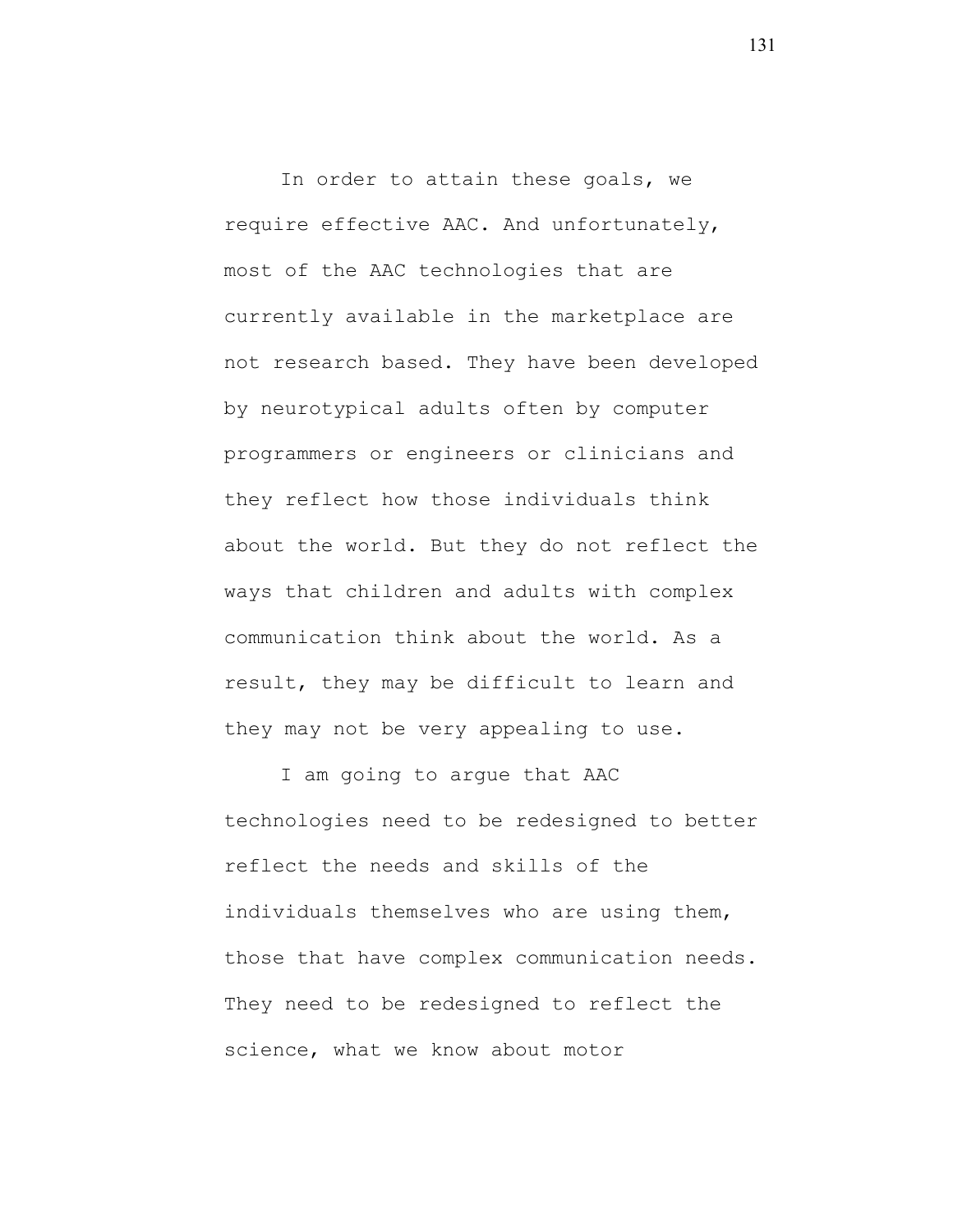development, vision development, hearing, cognition, language development. They should be so appealing that everyone wants to use them, so easy to learn and use that no time goes into learning to use the technology. There is no inherent value in being able to operate an AAC device. It is simply a tool to allow us to communicate and interact socially and the value comes from those end goals. These systems need to be powerful to provide access to communication and participation.

Far too often we see that AAC technologies are prescribed not based on the needs and the skills and the preferences of those individuals who will be using them but rather based on clinician familiarity or the familiarity of families. As Helen said earlier, one size does not fit all and we need to develop a greater range of AAC technologies that can be personalized to meet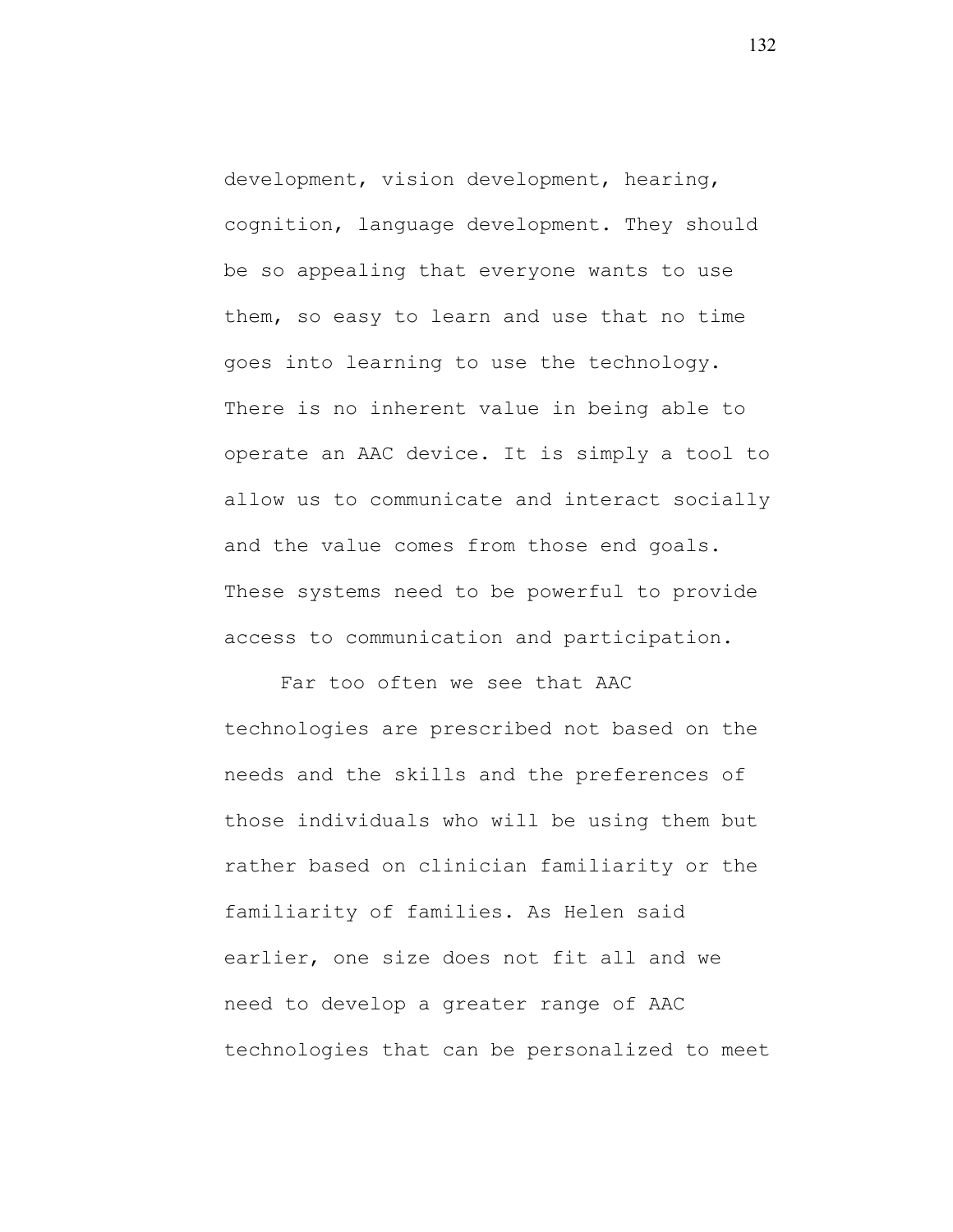the individual's needs, skills, and preferences, including the vocabulary that we provide, the representation of that vocabulary, its organization and layout, its selection and output.

We have quite a bit of research in our lab that is looking at the visual cognitive demands of using AAC technologies and the motor demands of using AAC technology and this research consistently demonstrates that even very small changes to AAC displays, changes in color, changes in layout, changes in spacing and organization impact significantly the accuracy with which, the efficiency with which individuals are able to communicate. We need to figure out which AAC technologies work best for whom under which conditions.

What we have traditionally done in this field is use what are known as grid displays.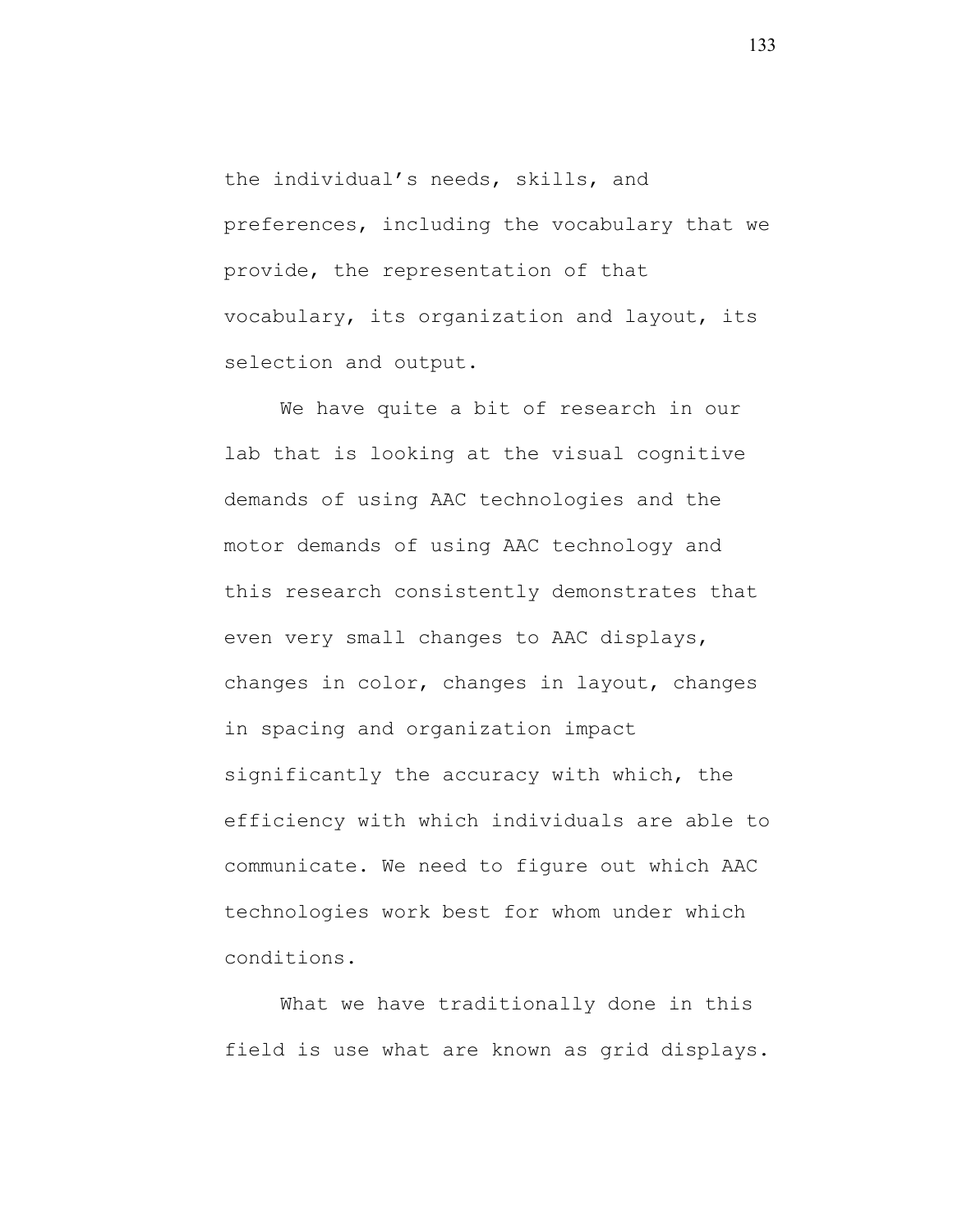We try to identify the vocabulary that is required within any communication situation. We find picture symbols to represent that vocabulary and we kind of lay those out within a grid layout of rows and columns. But the research consistently indicates that children have difficulty learning to use these systems. They seem to require at least some level of metalinguistic skills. And one of the reasons is because they take the language out of the context in which it is learned and used and that means that they are especially difficult for beginning communicators at the very early stages of communication who are learning first words.

We have been working on the development of alternative approaches to AAC displays, including the use of visual scene displays and video VSDs. And these are simply photographs or videos of meaningful events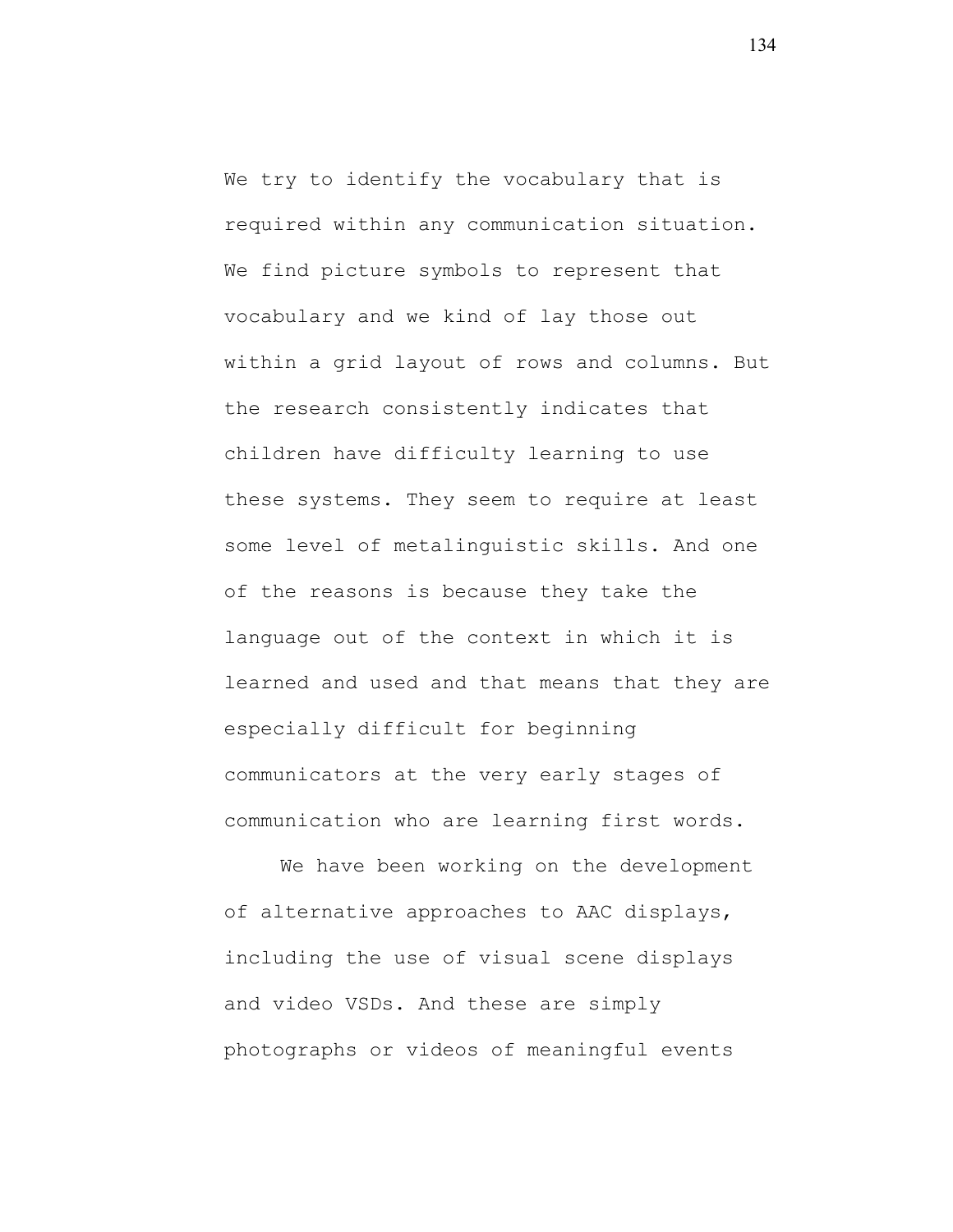within the child's or the adult's life within the beginning communicator's life. Here, we snapped a photo of Lucy with one of her favorite games is playing telephone with her mother. And what we are going to do is simply take this life event in which Lucy is learning language and embed vocabulary concepts as hotspots within the visual scene display so that she can touch, for example, the phone to retrieve the speech output telephone. Touch the hotspot around her hand, waving bye-bye to retrieve the output byebye, or around her mouth to say talking.

These visual scene displays or video visual scene displays seem to offer tremendous advantages from a linguistic and cognitive perspective for very early communicators at the first word stage.

They also offer significant advantages visually. Our eye-tracking research has shown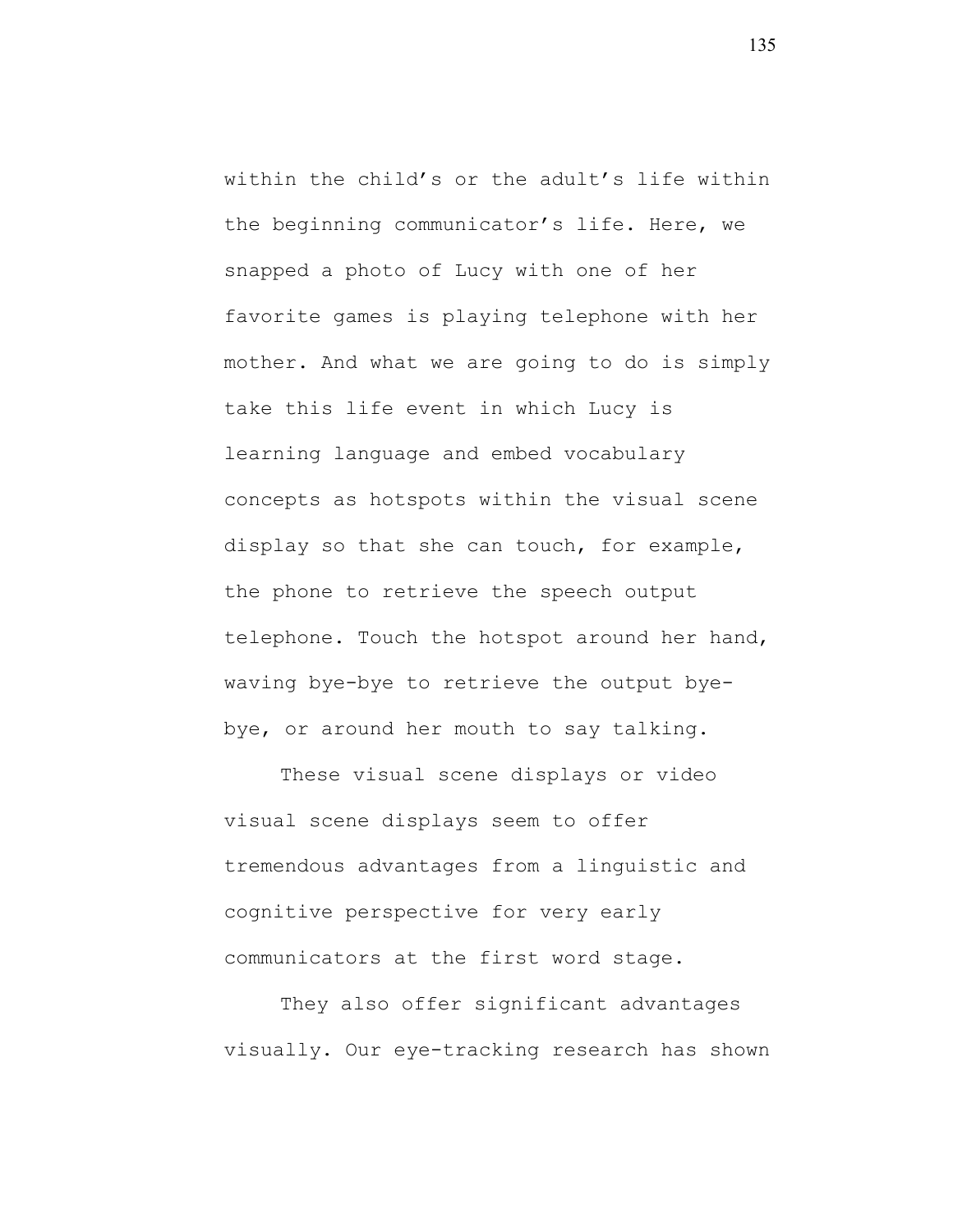that in fact these types of displays are attended to longer and attract attention more quickly than grid displays and they are in fact processed more rapidly by individuals on the autism spectrum.

Interestingly enough, these displays drive visual attention to the key language concepts in the event the people, the actions, and the shared activity, in this case, the little boy, Trevor, his dog Blue, and of course kisses or wet kisses.

And these are indeed the first words or language concepts that emerge in language development both with children who are neurotypical as well as those on the autism spectrum.

VSDs and video VSDs are especially exciting because they are so easy and quick to program that they support just-in-time programming of vocabulary in the moment as it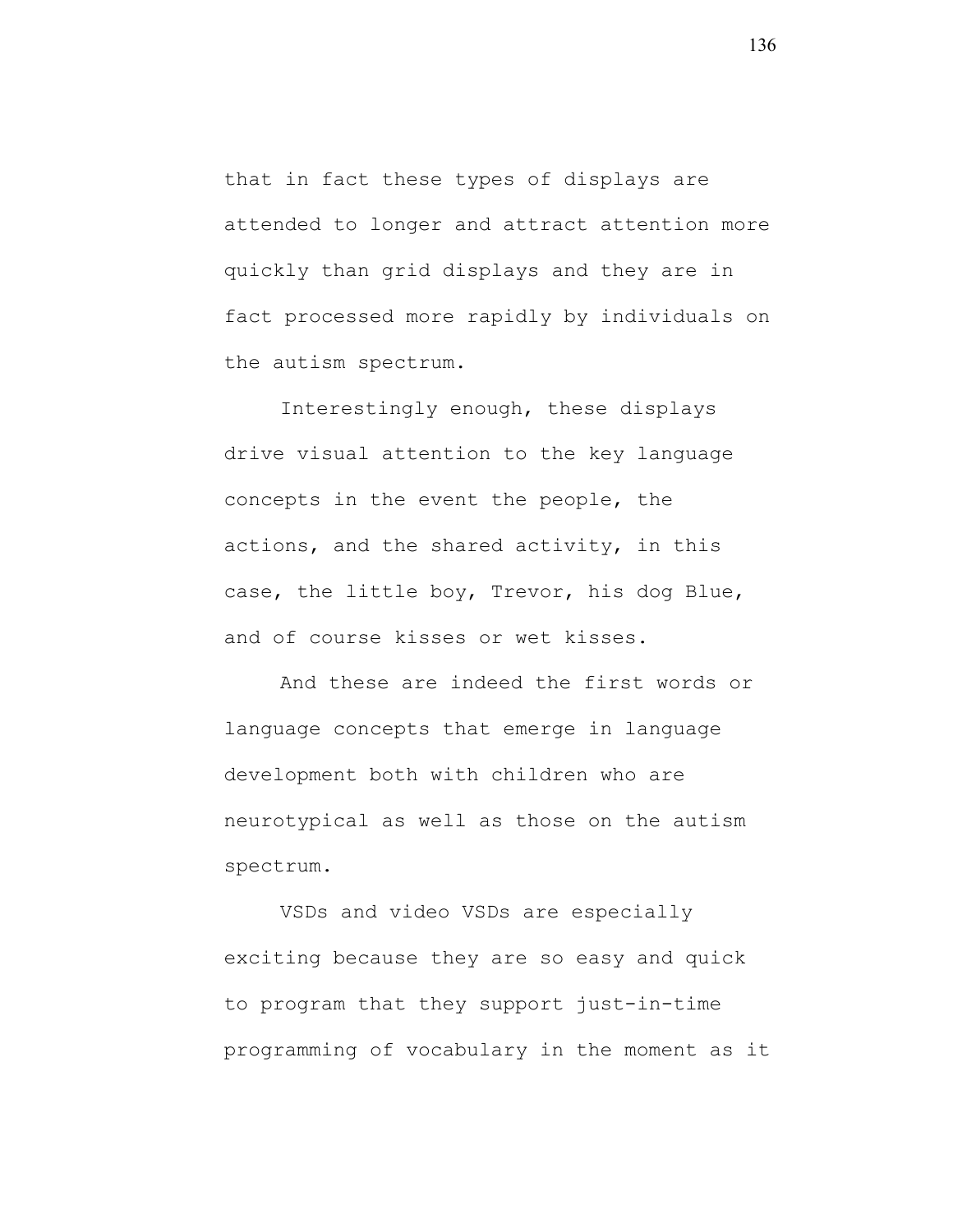is required. And that means that as I am interacting with a child and they show interest in an event or in an object or an activity, I can quickly and easily capture that event and provide the child immediately with access to the needed vocabulary. And even more exciting is the fact that our research shows that kids as young as 12 months can be actively engaged in capturing their own events and their own vocabulary by helping to take the pictures or videos, defining the hotspots, et cetera.

Introduction of AAC technologies with VSDs and video VSDs, our research shows support increased communication turns, increased vocabulary acquisition, and expression and greater diversity of vocabulary expressed.

VSDs and video VSDs are particularly exciting because they are also very easy for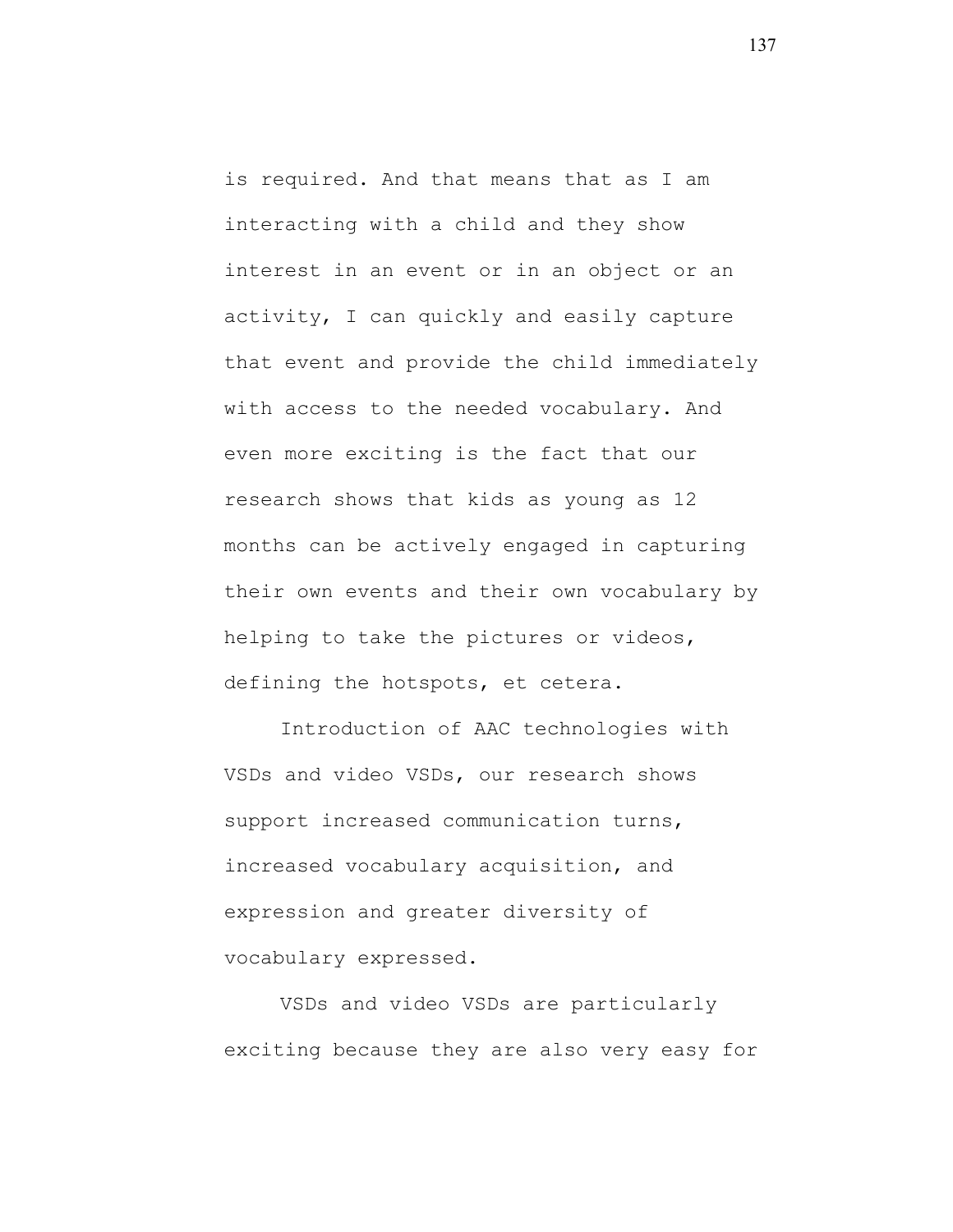peers to understand and learn. We have had a series of research studies led by some of the doctoral students or former doctoral students in our lab that have looked at investigating the impact of VSDs and video VSDs on social interaction between children on autism spectrum and their peers, including studies by Michelle Therrien that have looked at shared book activities, a study by Shelly Chapin that has looked at interactions around preferred videos, and several studies by Emily Laubscher that have looked at play between school-aged children with autism and their peers.

These benefits are not just limited to children but actually extend to adolescents and adults as well. Here is just a quick overview of a study recently completed by Salina Babb, one of our former doctoral students, that focused on the introduction of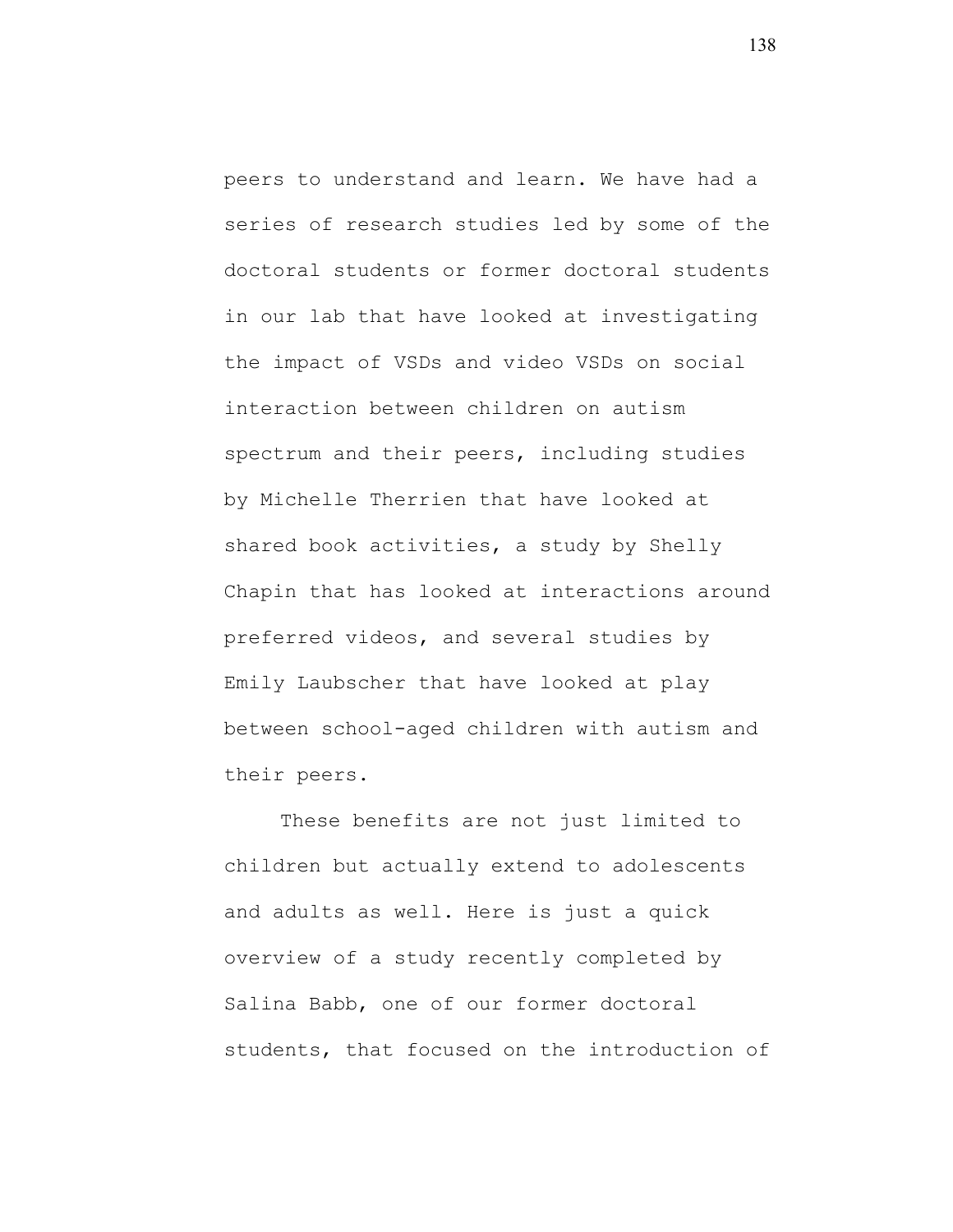video VSD technology to adolescents on the autism spectrum and their peers. And the results of that study showed that when we provided access to this technology and a very brief, less than five-minute training in how to use the technology, we saw significant increases in social interaction between the individuals with autism and their peers and we saw high levels of consumer satisfaction both for those on the autism spectrum as well as for the peers.

Video VSD technology does not just support social interaction but also can be leveraged to increase participation in a wide range of community activities and vocational activities. We have leveraged that technology to provide access to video models of steps within what can be quite complex community or vocational tasks. And the exciting thing is the technology allows us to embed the AAC or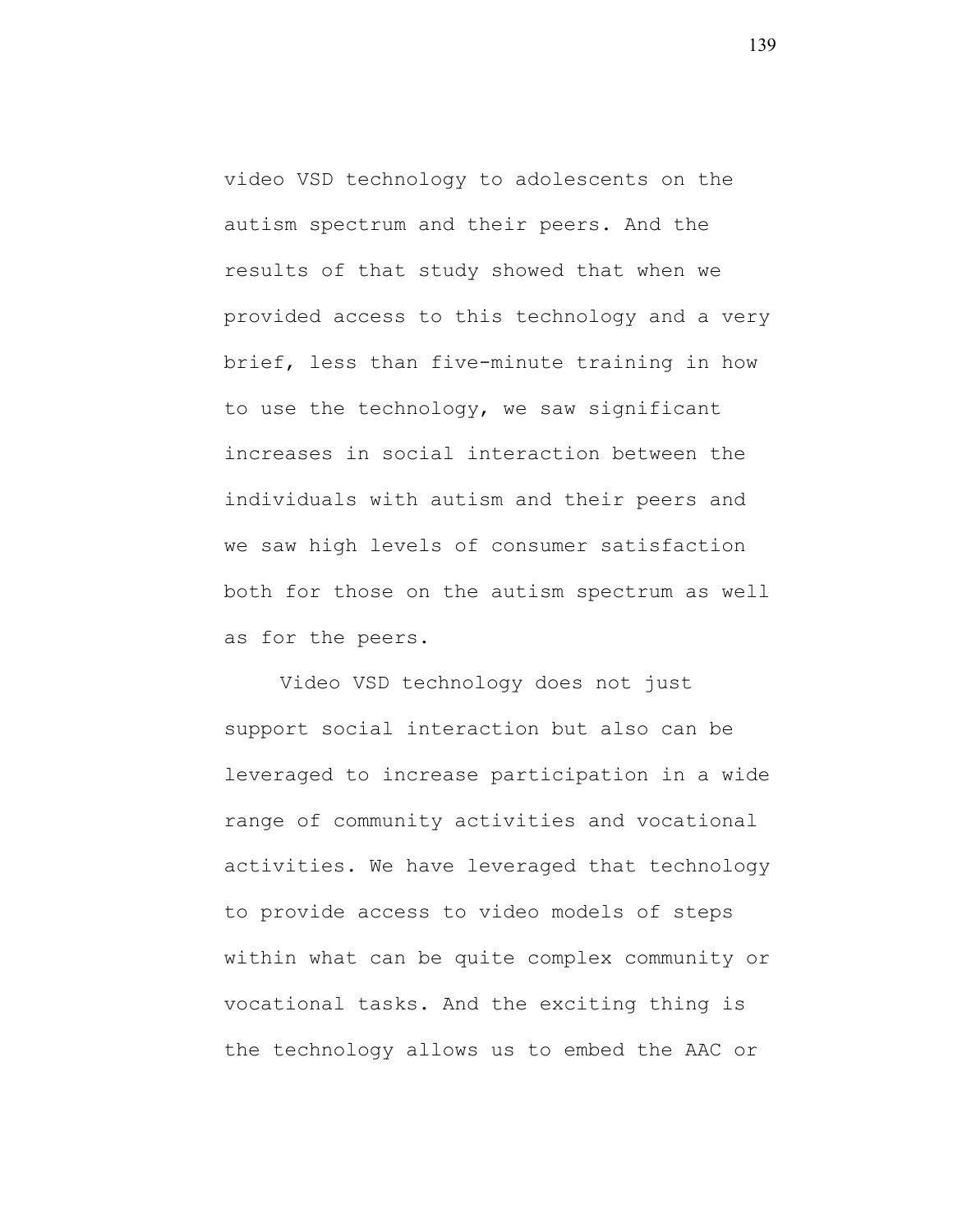communication supports within those video models, allowing access to communication at key junctures as required within the task. We have a series of research studies, ones conducted by Tara O'Neill Zimmerman, Salina Babb, and a larger scale research study now headed up by David McNaughton from our lab and the RERC on AAC at Penn State. And these studies have consistently shown substantial increases in successful independent communication and participation in a wide range of community activities, including grocery shopping, riding public transit as well as vocational activities, such as checking in books at the elementary school library or working at the local food bank.

Ultimately, our goal is independent, generative communication and we know how incredibly important literacy is to meeting that goal. Literacy skills are absolutely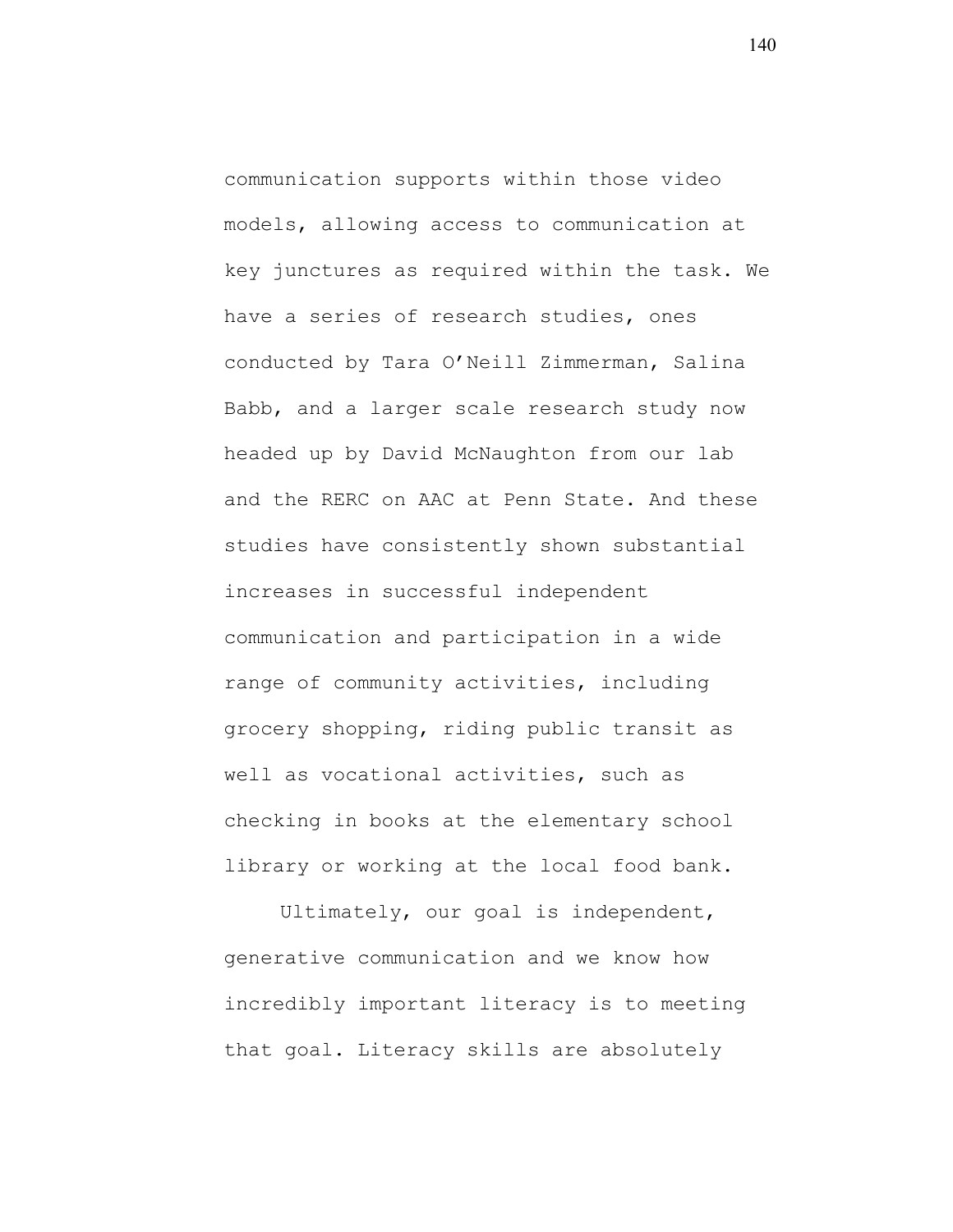essential to all of us for participation in society and more important for individuals who have limited speech because it is only through literacy that they have access to independent generative communication without relying on others to provide them with access to picture symbols to allow them to communicate.

It is disturbing to see that more than 90 percent of individuals who have complex communication needs enter adulthood without functional literacy skills. There are a wide range of reasons for this but one of them is that current AAC technologies do not support the transition from picture symbols to literacy.

We are working as well on a series of what we refer to transition to literacy features that we are embedding into AAC technologies to support individuals with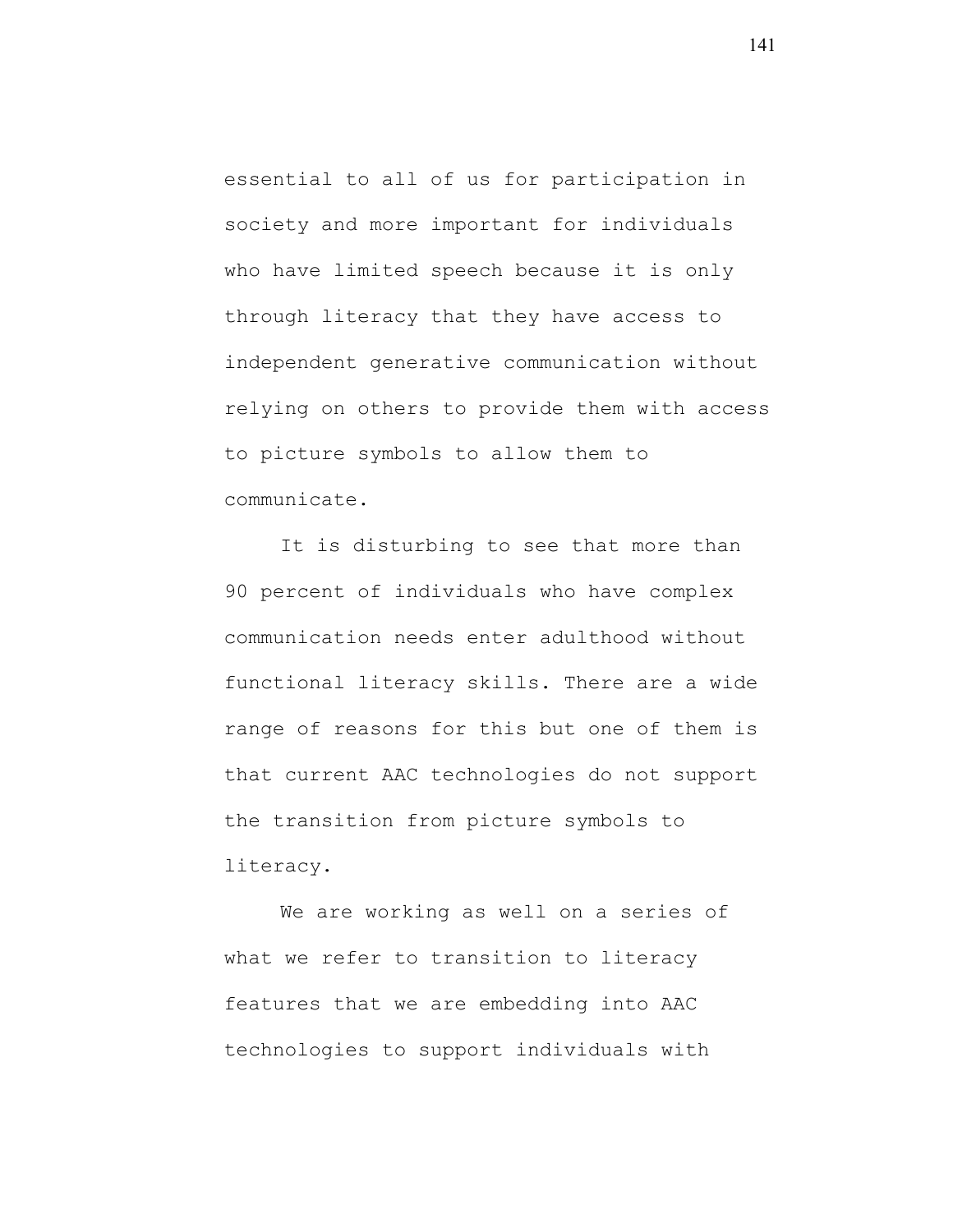complex needs in making the transition from picture-based systems to orthography-based systems.

With this feature, the individual selects a picture symbol from an AAC device whether a grid or a visual scene display. The written word then appears dynamically on the screen and we know from the visual cognitive processing literature that motion is an incredibly powerful attractor of visual attention. This motion on the screen drives the user's visual attention to the written text and supports the orthographic processing that needs to happen for the development of literacy skills. The word is then spoken or sounded out supporting the phonological processing required for literacy learning.

We have conducted a wide range of research studies that have looked at the effects of this transition to literacy or T2L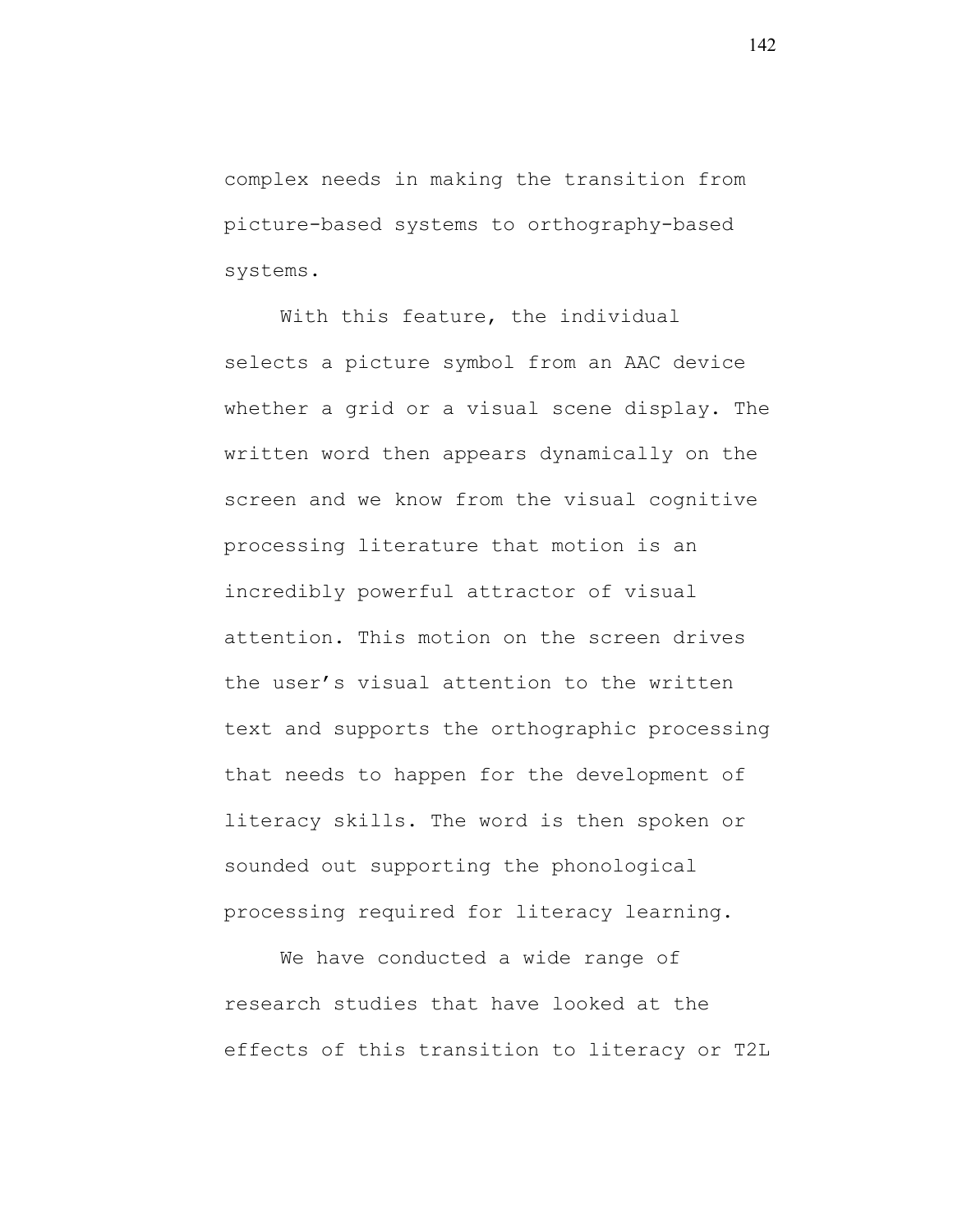feature embedded within AAC apps on the literacy skills of participants, including those on the autism spectrum. Work by Sue Boyle, by Jessica Caron, by Christine Holyfield, Kelsey Mandak, and Lauramarie Pope and that work shows that 89 percent of those participants simply with exposure to the T2L feature have demonstrated significant increases in their literacy skills. And those can be increased even further when paired with appropriate and effective adapted instruction and literacy skills.

I focused so far primarily on assistive technologies to support individuals who have complex communication needs. But I did want to also talk a little bit about the need for technology supports for communication partners. Many communication partners are not trained in AAC or in autism and many individuals on the autism spectrum will tell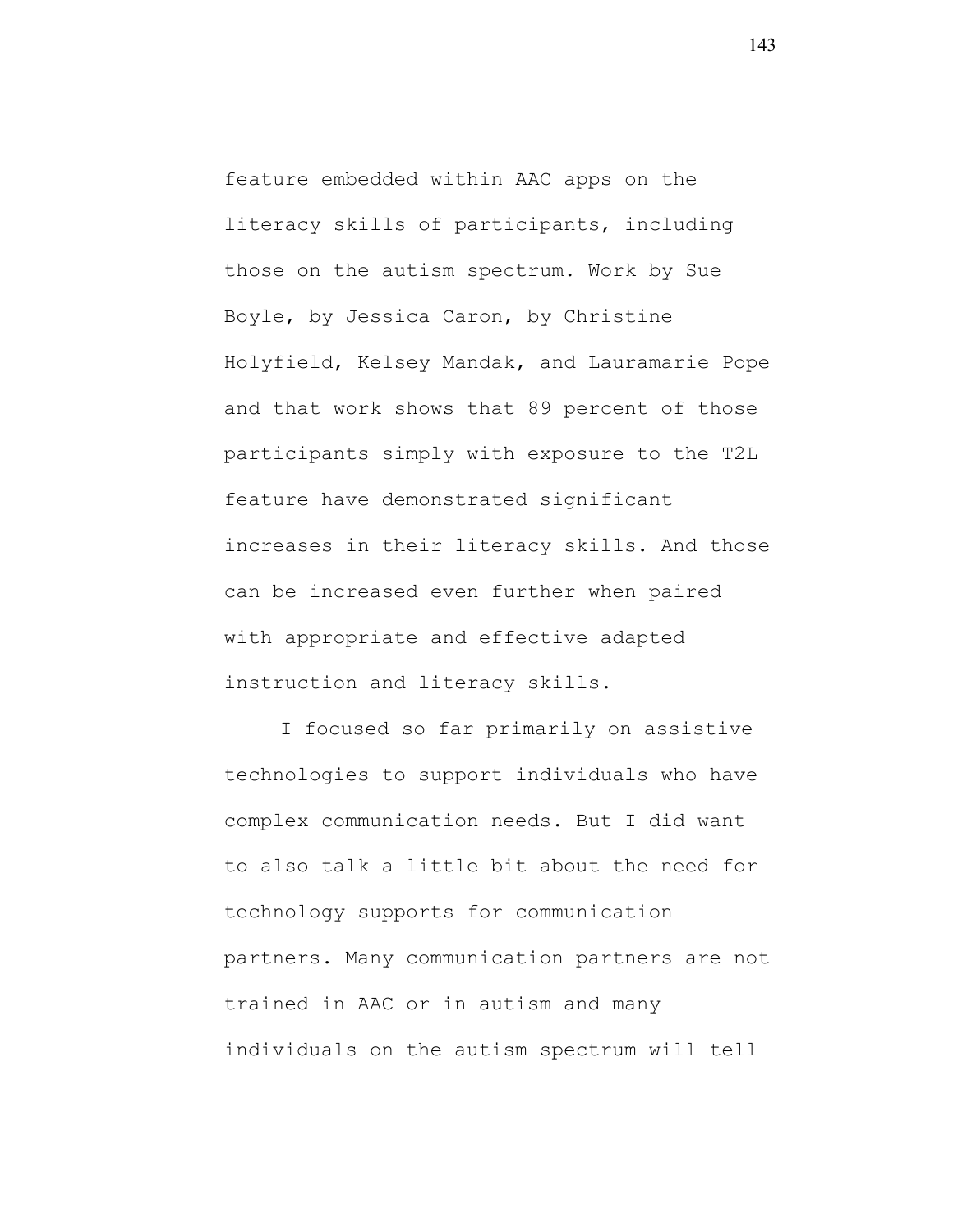you that the most significant challenges that they face in their communication come from those communication partners who preempt them from opportunities to communicate and to participate. We need to develop assistive technologies to better support family members and other communication partners in society, including first responders who may not have the skills to interact effectively with individuals who have minimal speech.

We are in the midst of some exciting development work right now to develop and evaluate a really user-friendly app that will allow individuals with complex communication needs, their families, their service providers to quickly and easily create mobile trainings for communication partners that provide checklists of the steps that should be followed as well as video demonstrations of those steps. These are very short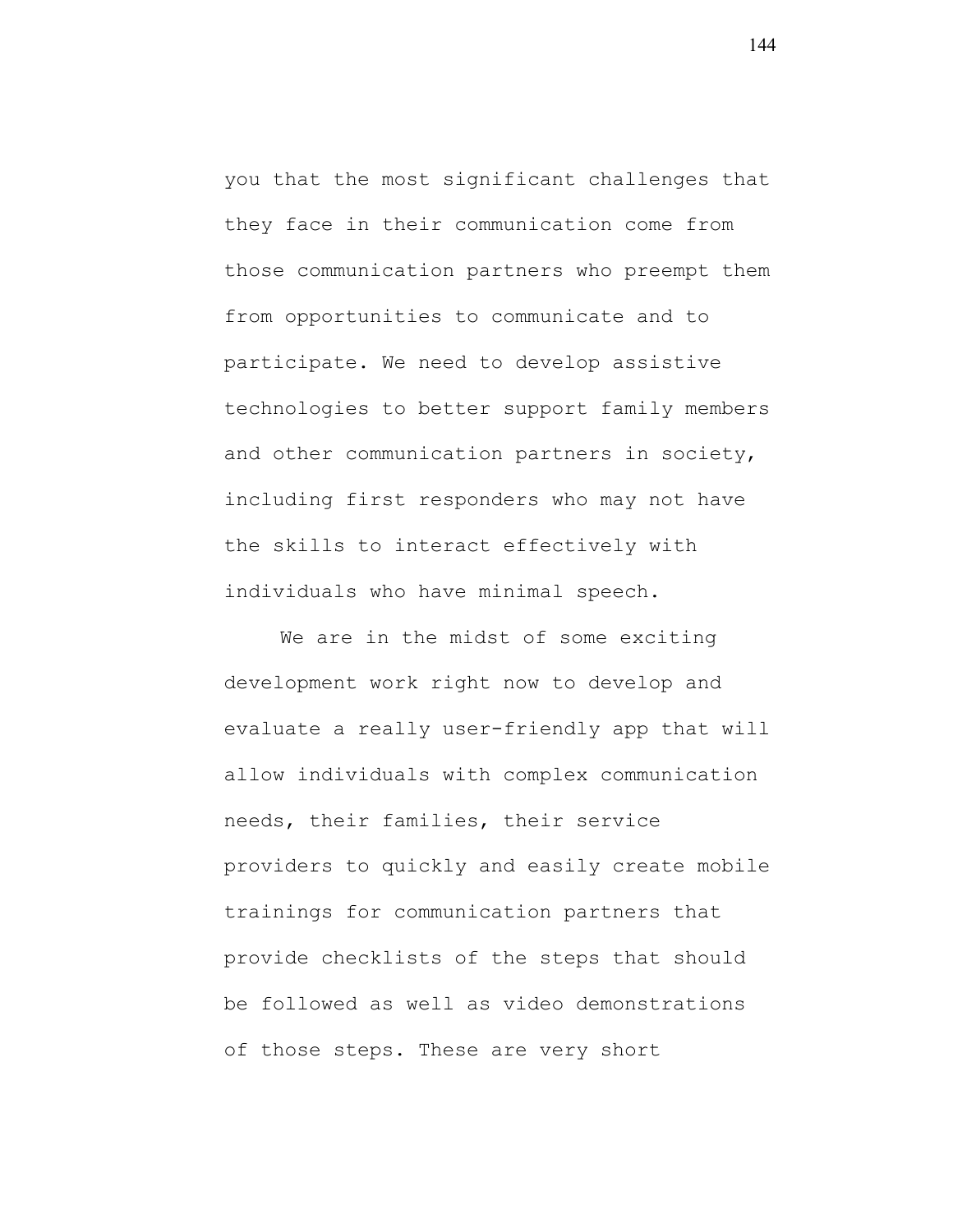trainings that can be deployed just in time as required, pushed to the EMT as they are arriving to provide services.

I hope I have given you just a little bit of a taste of many of the exciting advances that have happened in the area of AAC. But I want to emphasize for you that we have barely scratched the surface. We have tremendous work that is left to be done. We desperately need research to advance our knowledge to be able to determine which AAC interventions work best for whom and under what conditions. We need development to improve AAC technologies so that we have a new generation of tools that are truly research based and that are driven by the needs and skills of end users.

And we desperately need training and dissemination to build capacity so that we can close the gap between what we know is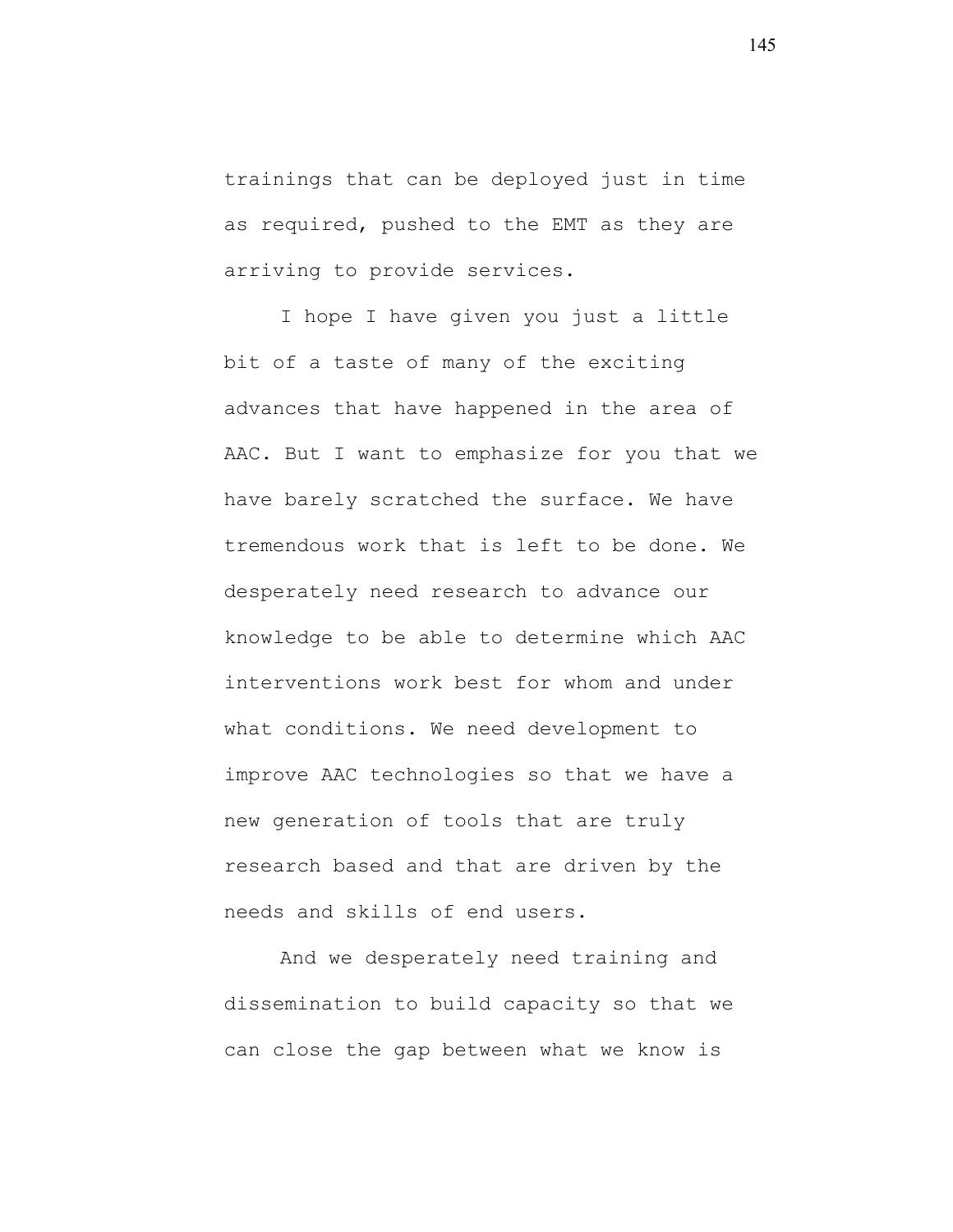possible from the research but what is actually happening in the lives of many individuals on the autism spectrum. And we need system change to ensure equal access to AAC.

At the end of the day, the success of our AAC technologies and interventions are going to be best evaluated by the extent to which they enhance independent communication and participation by the individuals who use them, meaningful participation in valued activities of everyday life.

Thank you so much. I really appreciate the opportunity to talk with you.

DR. GORDON: Thank you, Dr. Light, and really wonderful conclusion and really hopeful vision of the future.

It is now my pleasure to transition from hearing from some outstanding researchers at the cutting edge of using communicative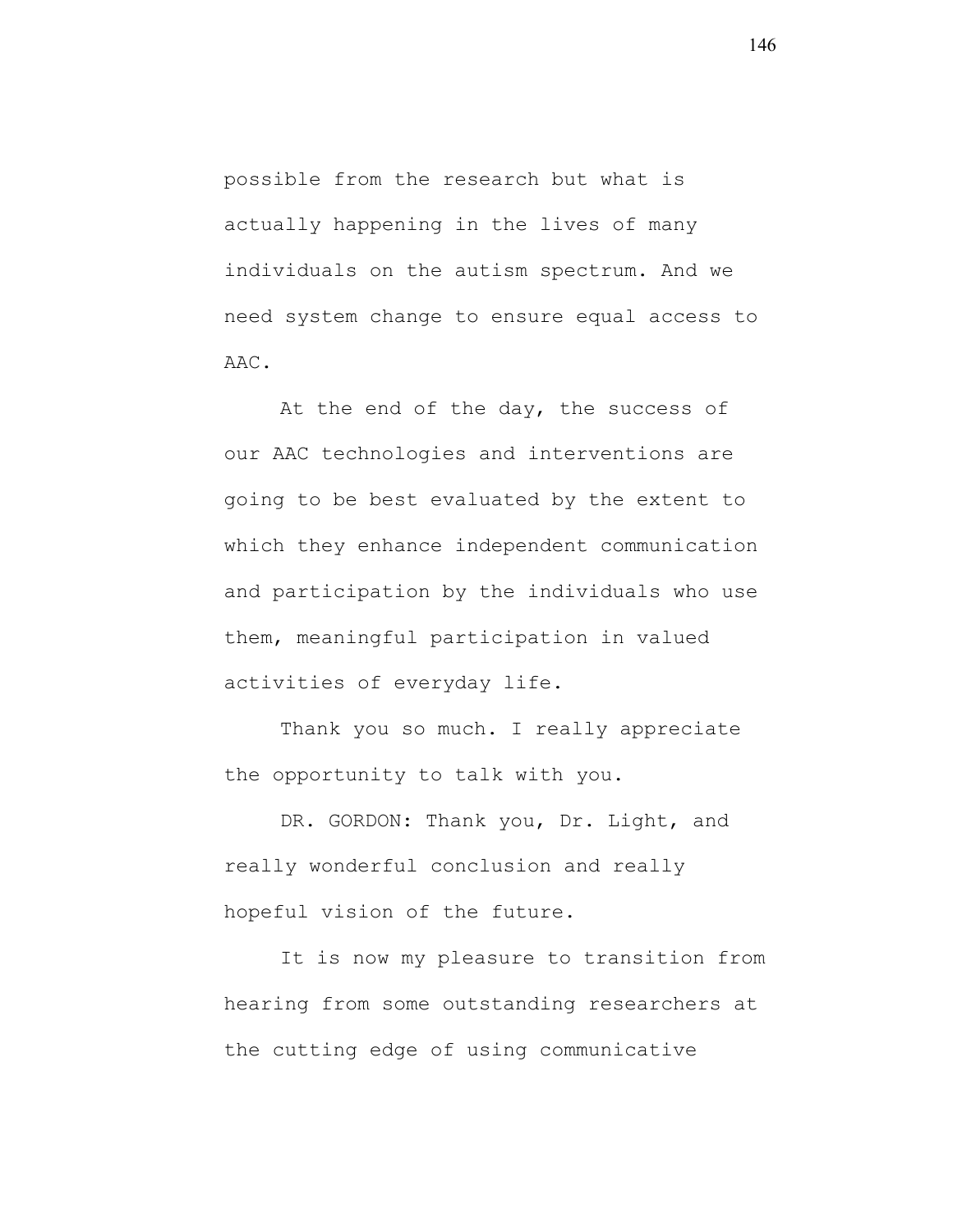support for individuals with autism and turn to individual's lived experience. Today, we will be hearing from two such individuals. I apologize in advance. We had a third planned speaker, the mother of a young child on the spectrum receiving a communicative intervention but that speaker unfortunately had a last-minute schedule conflict and was unable to be here.

We are going to hear instead from Ms. Jordyn Zimmerman, a nonspeaking autistic adult, currently the director of professional development at the Nora Project and on the Board of CommunicationFIRST. In March, she was appointed by President Biden to the President's Committee for People with Intellectual Disabilities.

After that, we will hear from Ms. Benita Shaw, a proud mother of two young men, one of whom is on the autism spectrum. I will have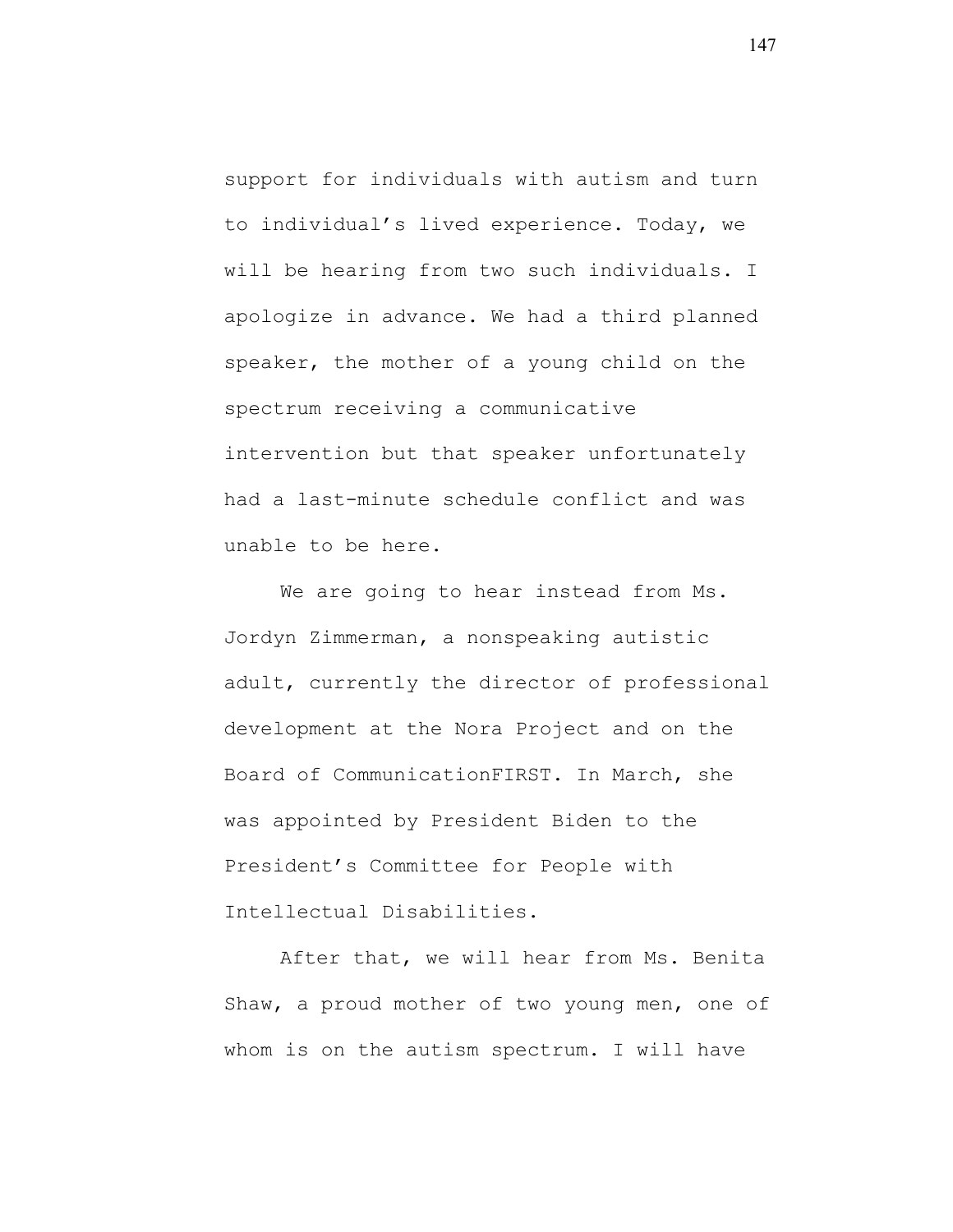more about Ms. Shaw when she is about to speak. But first, we will hear from Ms. Zimmerman.

MS. JORDYN ZIMMERMAN: Hi. Hi, everyone. I am Jordyn Zimmerman. Thank you, Dr. Daniels, and the committee for inviting me. It is great to see a few familiar faces. For visual access, I am a white woman with wavy brown hair. I am a wearing a black blazer and I am sitting in front of a window with white curtains and colorful piece of artwork to the side.

During my presentation today, I am going to share my own lived experience as an nonspeaking autistic person, not a nonverbal person, who has been called severe and profound and as I do that, I will include some policy recommendations for the IACC to consider. I communicate by typing letter by letter on an iPad, which then speaks my word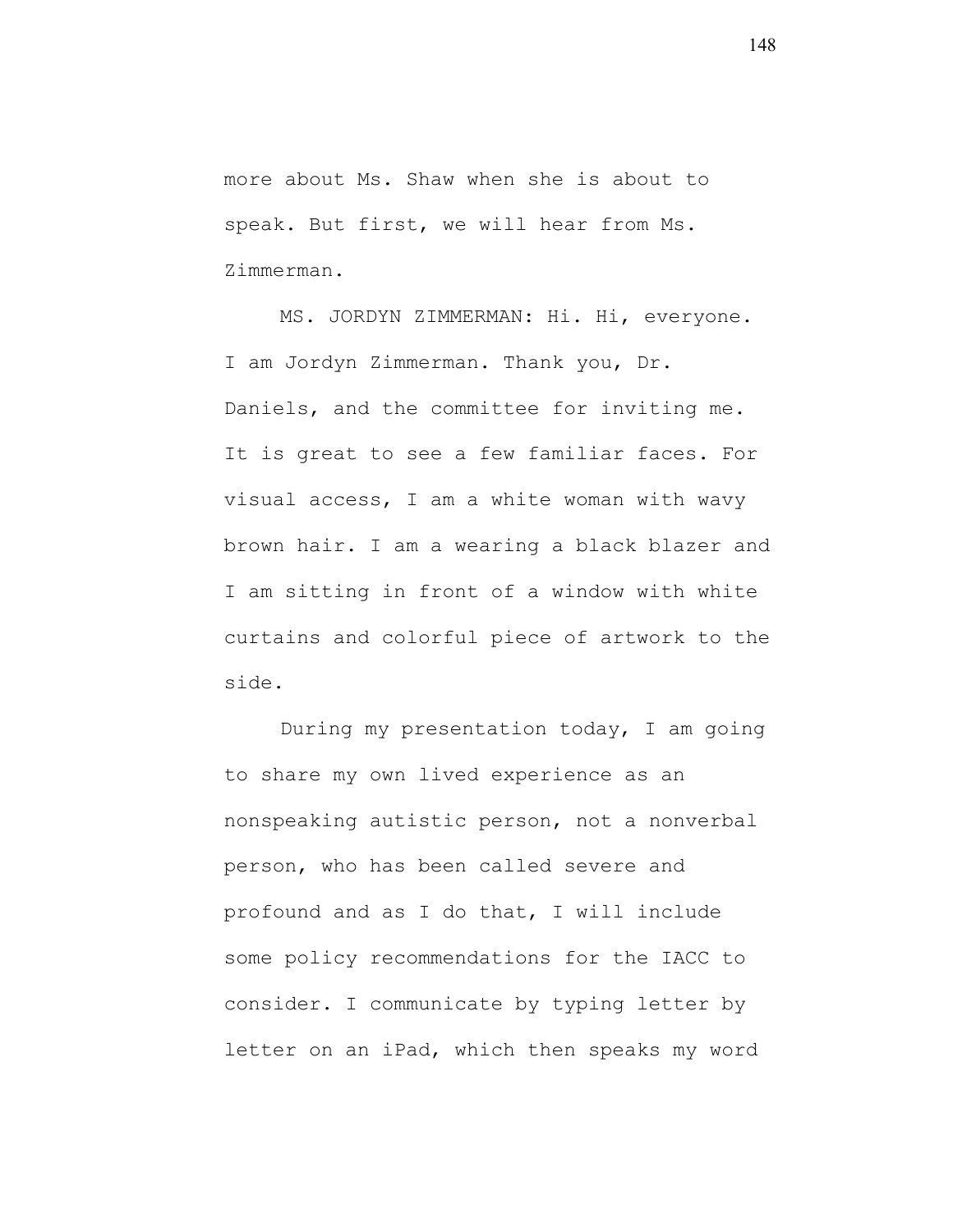out loud. While my words are pre-typed out for the purposes of my presentation today in day-to-day interactions, there are many pauses of silences as I communicate.

And while I am extremely honored to share some of my story with all of you, I want to point out that an estimated 30 to 40 percent of the more than 5 million autistic people like myself in the United States also rely on communication support. I think it is a shame, an absolute disservice that I am the only person presenting from an actual lived experience in a two-hour session on autistic communication. I am only one nonspeaking autistic person and while we may have some things in common, I can only share my experience alone and do not and cannot claim to represent more than a million others. My first recommendation is that the IACC appoint more nonspeaking autistic members to the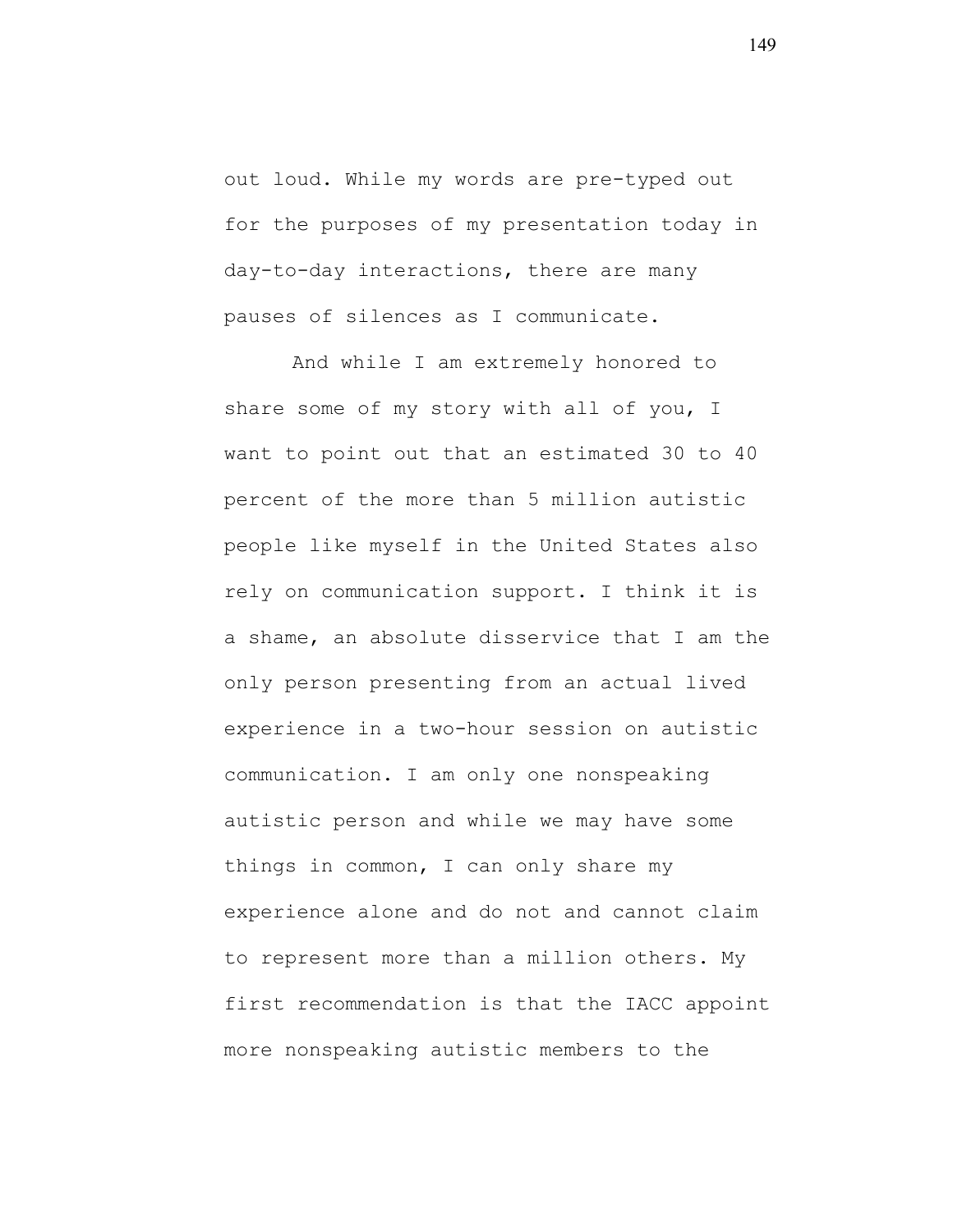committee and solicit the views of more IACC users to advise on its priorities.

I grew up in Hudson, Ohio, a small town between Akron and Cleveland. My parents moved to Hudson for the schools, which are considered top notch unless you are a student who needs services and supports. When my brother started school, he flourished. When I began school, my parents had a startling wake-up call about disability inequity. Although the Individuals with Disabilities Education Act expects that students start in the general education classroom, the school seemed to assume that because I could not communicate reliably with speech and had what they referred to as challenging behaviors that it was not the place for me. But as we know, legally, I had every right to be there. Access to reliable communication should have been provided to me but it should not have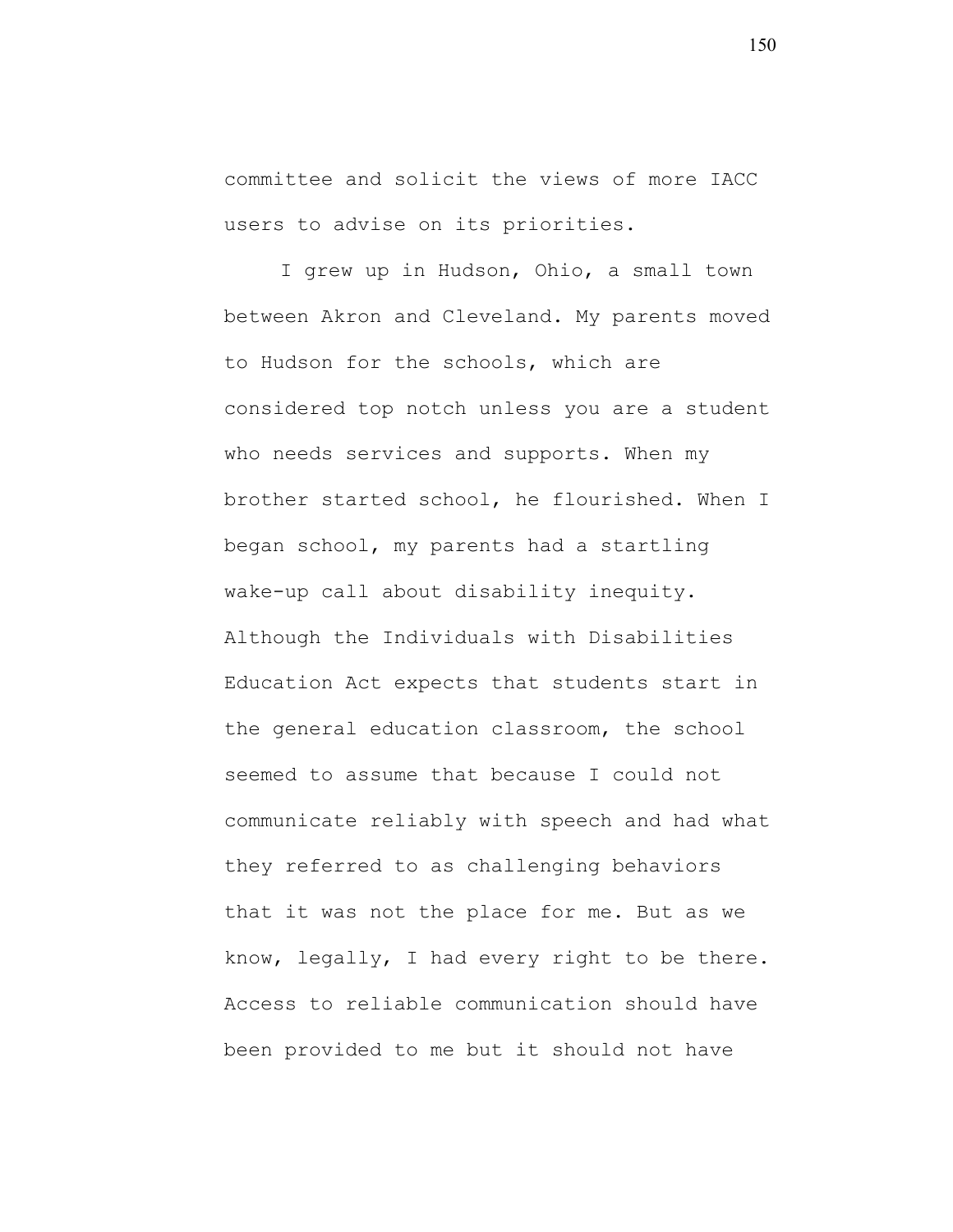been a prerequisite for me to learn alongside nondisabled students.

I had a few spoken words in elementary school - "of course" and "of course not" and some other repetitive phrases, but the process of producing those words was difficult. It was not that I was lazy, socially disengaged, or anything else. It was simply that speech was a motor movement and my body had to work extra hard to think about the process of producing each word and even when I was able to speak those few words, I had no way to share my likes, my aspirations for the future, how I planned on changing the world, and the challenges that were happening in my life.

When I went home with bruises from being restrained, my family had to rely on the school's version of events if they shared anything at all. At most, I was given access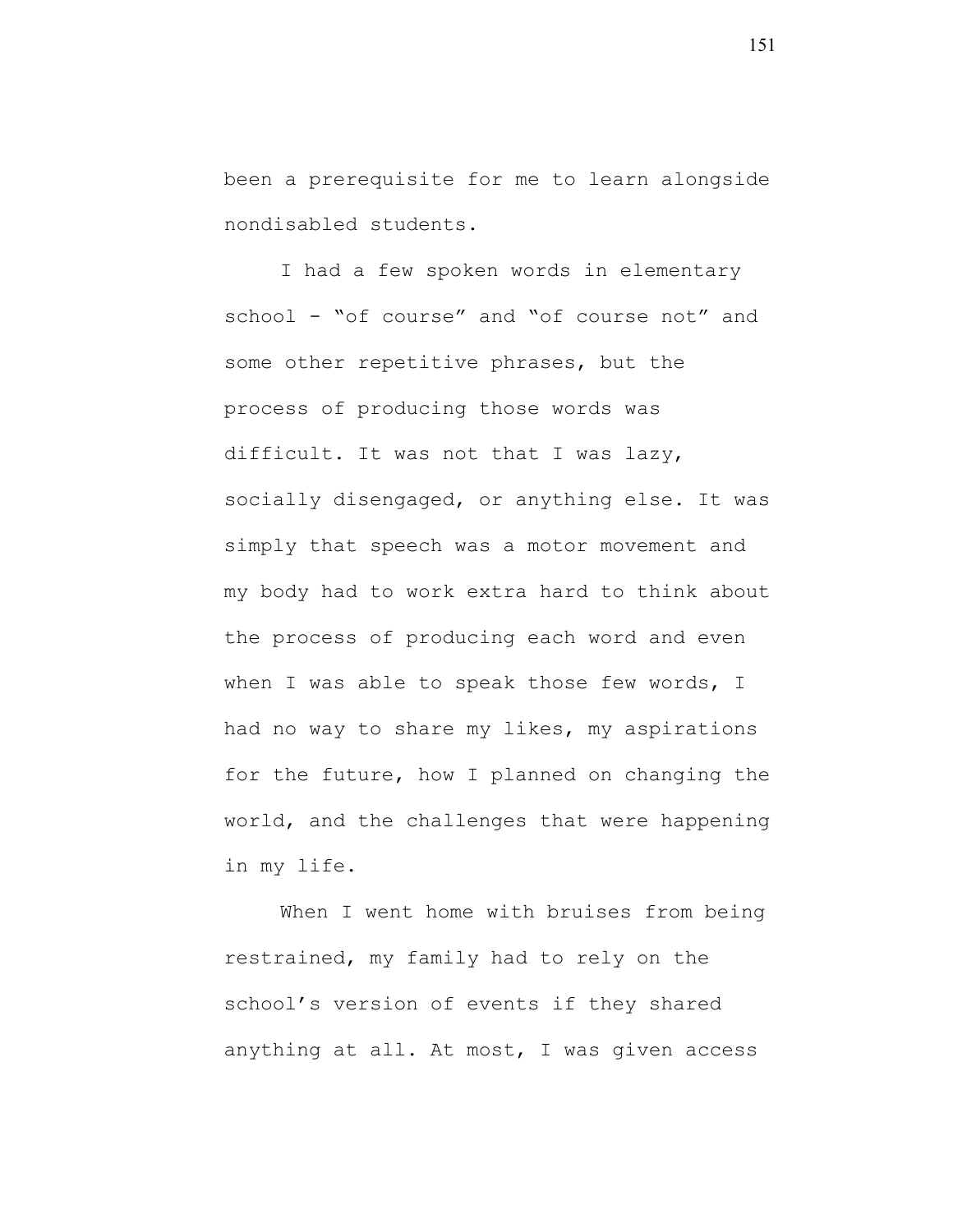to picture cards to request items, but that system never worked for me. As I progressed through the school without access to robust communication support, my experiences became more and more traumatizing.

By the time I entered high school, I had been sent to multiple alternative schools, none of which could adequately support me. Without access to the communication support I needed, I communicated in the only way I could, with my body and what people called challenging behaviors. In ninth grade, I was suspended and restrained with handcuffs by the school resource officer. Another time I was restrained by a teacher and experienced an acute brain injury after my teacher hit my head against the ledge of a chalkboard holder. There were hundreds of other times I was restrained and secluded in school due to my lack of access to AAC.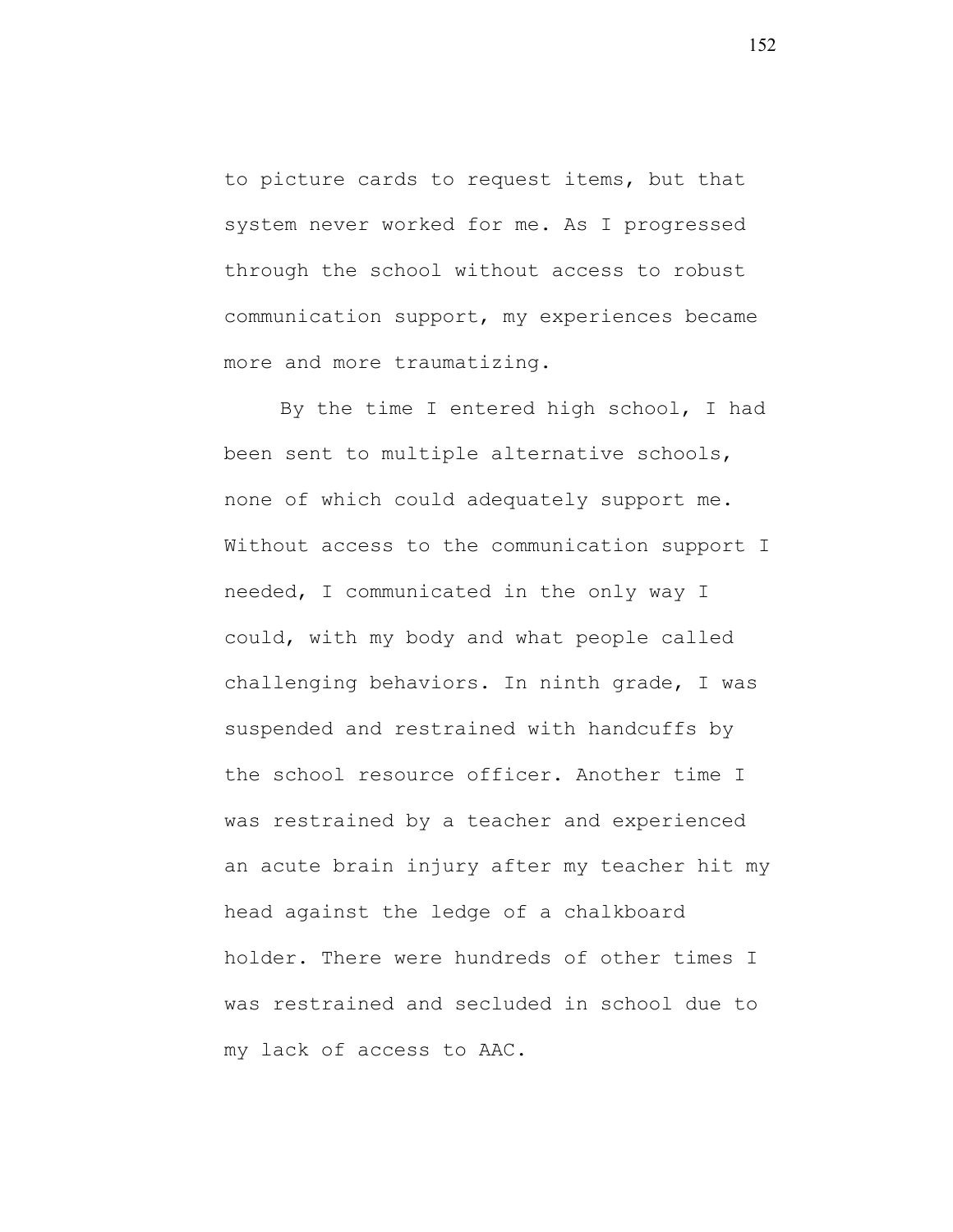Nonspeaking autistic people are one of the largest groups facing restraints and seclusion as a direct result of not having the support and services we need. This is one reason the IACC must prioritize communication supports for students who need it as early as possible and push legislation that bans the use of restraints and seclusion. Those are my second and third recommendations.

When I returned to the local public high school during my fourth year of high school, I was once again placed in a room by myself with an intervention specialist. This time, the teacher spent much of her time looking for her next job in front of me. She eventually quit with just two days of notice. It was an absolute shock to everyone except me. That teacher had no training or support on how to meet my needs. My fourth recommendation is that the IACC push for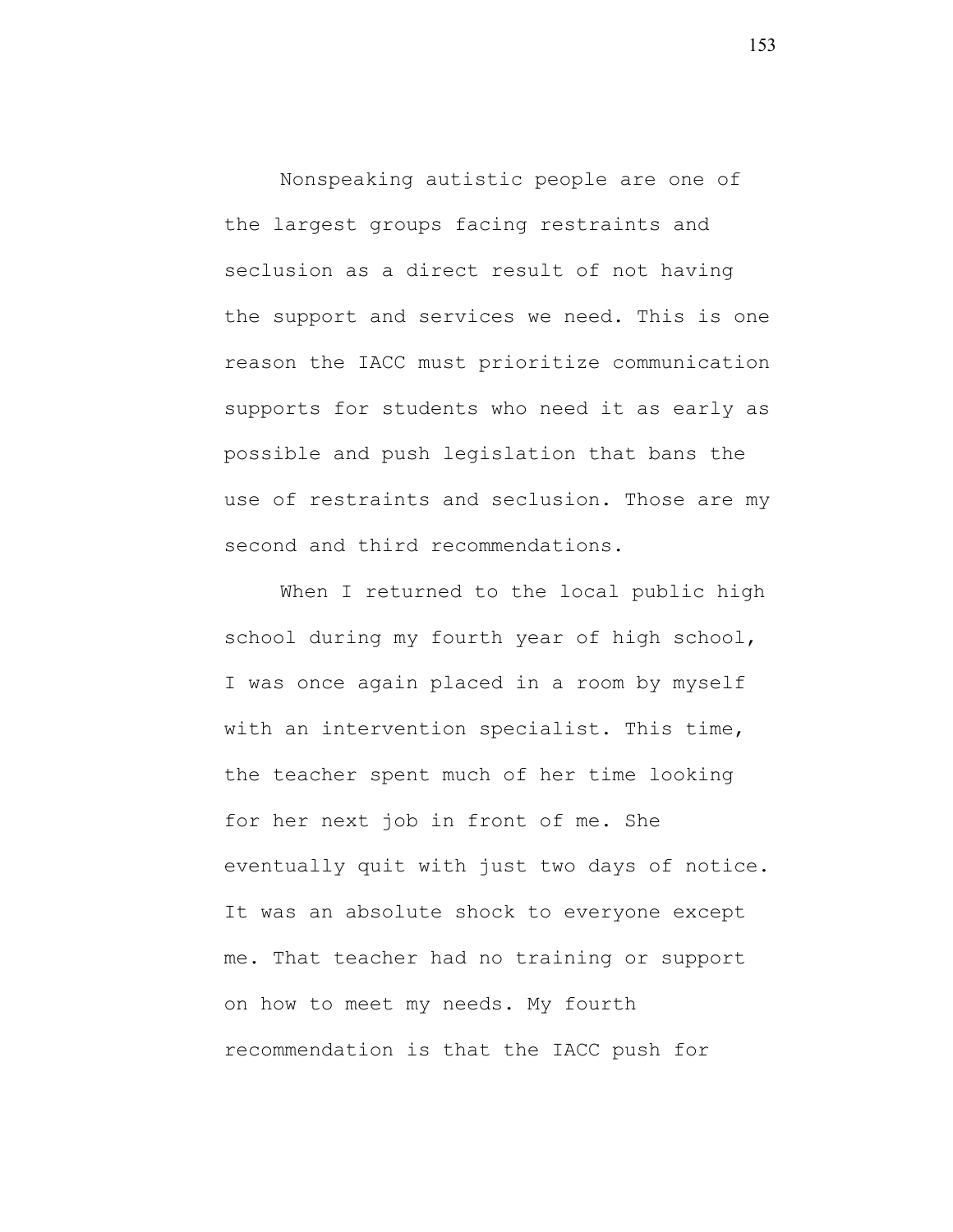educators to be provided with extensive training on getting students communication support as early as possible. This should not be just the responsibility of a speech therapist nor a special educator, it is on everyone.

After staying home and not having access to instruction for numerous months that summer I returned to the high school. My curriculum consisted of basic activities such as putting teacher's name cards in alphabetical order, washing windows at the bus garage, and going to stores to put clothes on hangers. I think it was the way I moved that led teachers to assume I could not understand anything more than basic language.

At 18 years old, I was being asked to touch my nose and touch my head, then was given candy for complying. Eventually, the district decided it wanted to send me to Farm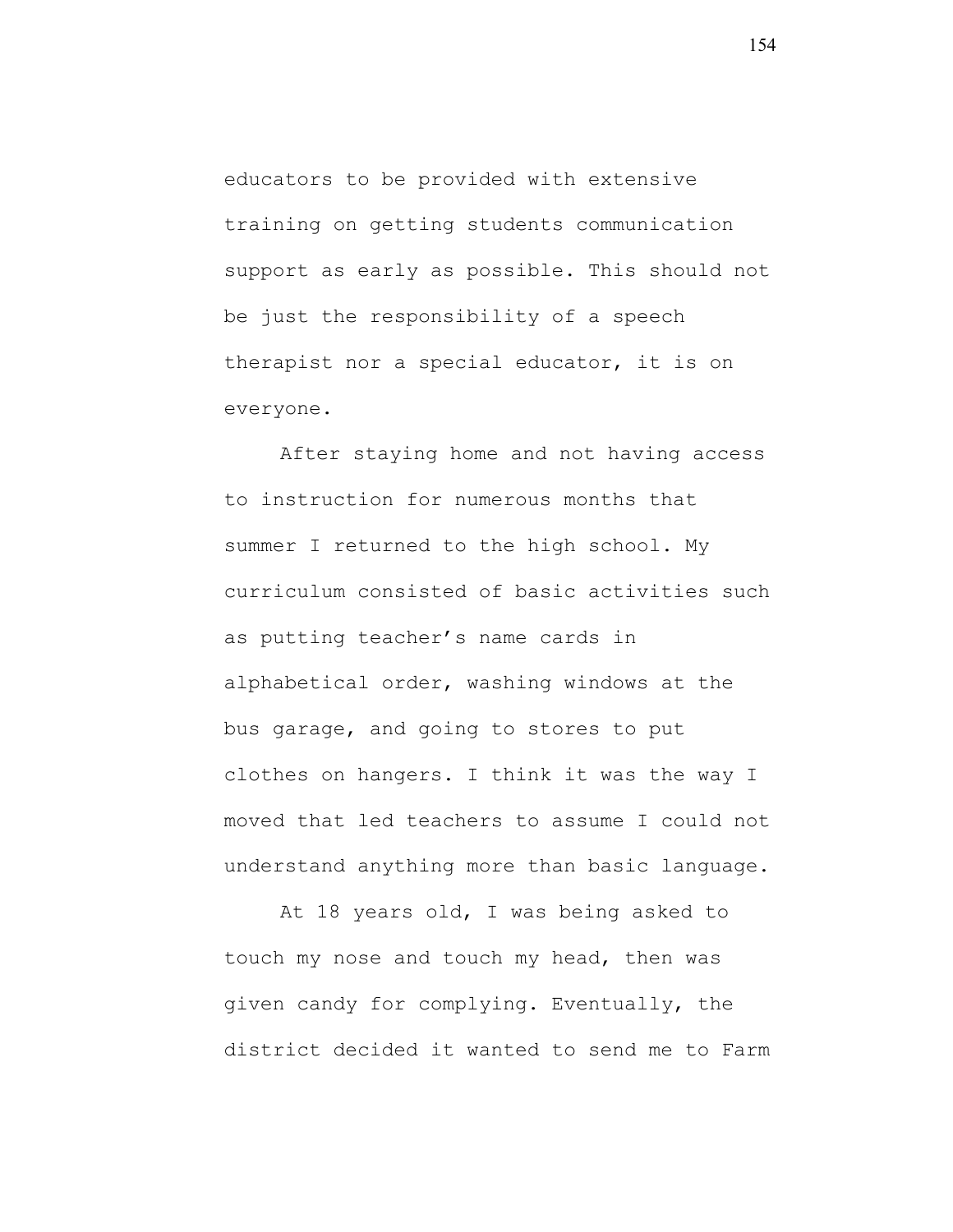Day Rehabilitation Program. My teacher and one of the high school assistant principals took me to visit without first informing my mom. At the subsequent meeting with my mom where this opportunity was presented, they shared how I had already been there and how I loved it. While I deeply enjoyed visiting the animals for that brief 20 minutes, no part of me could envision spending hours of each day in that space. When we do not have access to effective and reliable forms of communication, people in power make destructive decisions about our lives. This is why my fourth recommendation is so important.

In high school, I received an IQ score of 61. The assumptions underlying my IQ score has such a negative impact on people's perceptions of me as well as my perception of myself. Professionals talked around me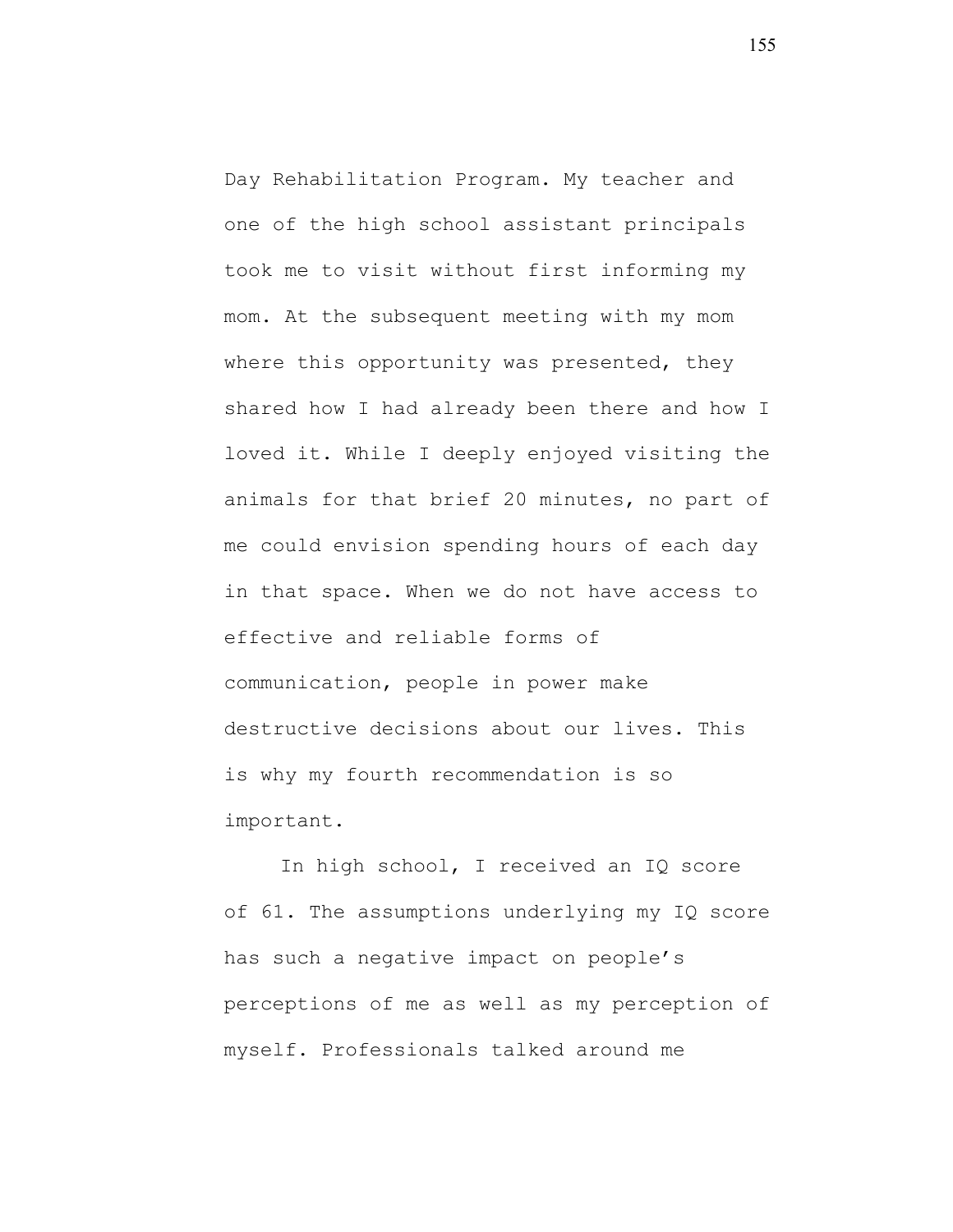thinking I did not understand. While there is nothing shameful about a low IQ score, they ultimately were conveying to me that I was a failure in society because of my poor motor skills and apraxia. My fifth recommendation is that the IACC prioritize policies that make sure IQ tests are not given to people who do not have access to reliable or effective communication. We must constantly remember that speech is a motor function, not a cognitive function.

A few months before my 19th birthday, there was another restraint incident that the district blamed on me and tried to expel me for. My mom got in touch with Disability Rights Ohio. It was during this time at home due to the lawyer's intervention, that I very slowly began utilizing an iPad to help me communicate. Having more reliable communication access via an iPad, did not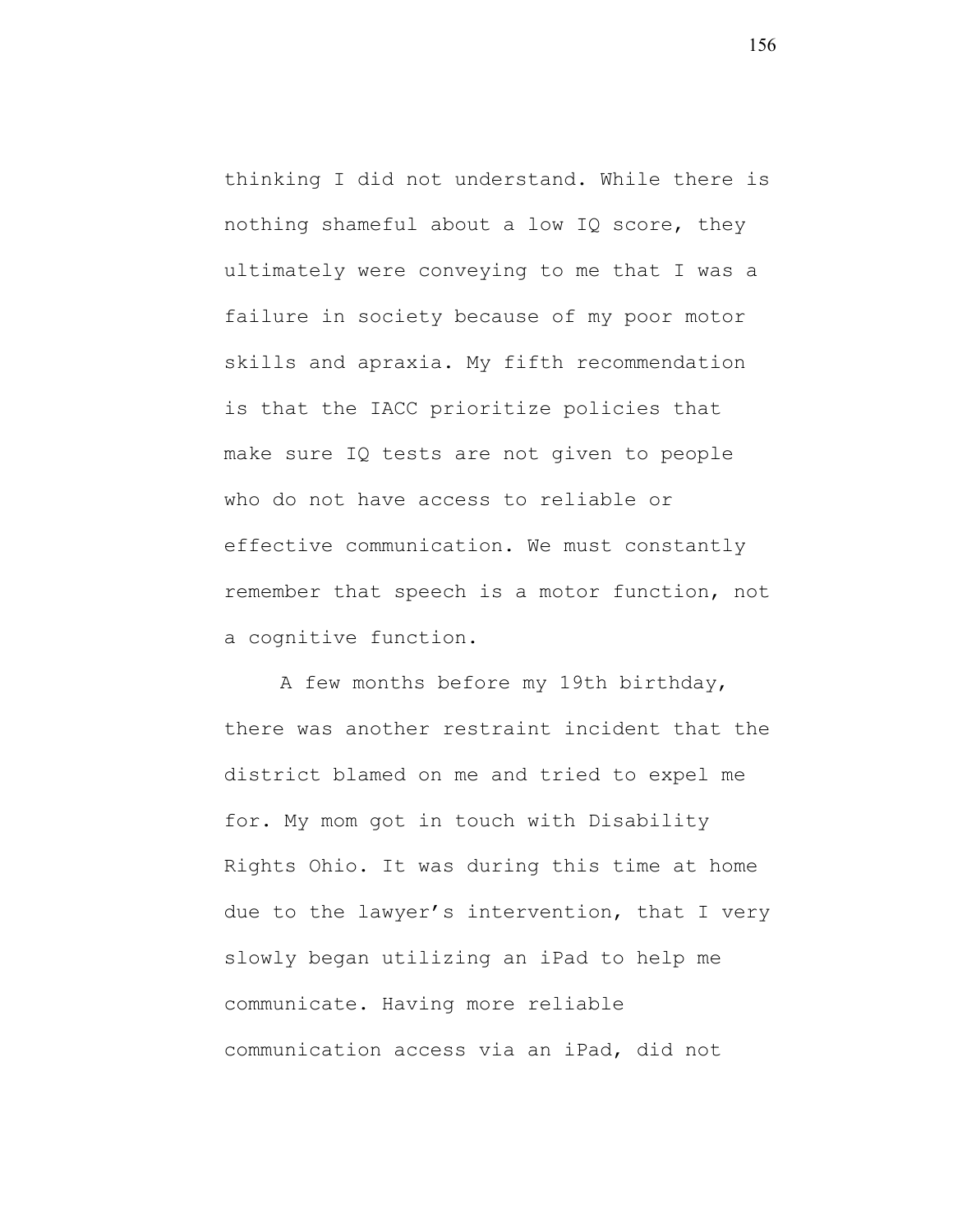immediately decrease my frustrations and need to communicate with my body in ways that led to the staff deciding to restrain me. It was simply one support that I needed and a support that would take time for me to learn to use. Unfortunately, rather than supporting my use of AAC, my special education teacher used my iPad to bully and make fun of me. She typed in crude jokes about my appearance and then would play them as if they were my words.

The following summer my mom found a public school an hour away serving autistic students within a larger district. It was not at all radically inclusive and it was a long drive each day, two things that were very hard for me. However, they helped me in the moment. My local public high school was steadfast in saying they could not support my needs full time.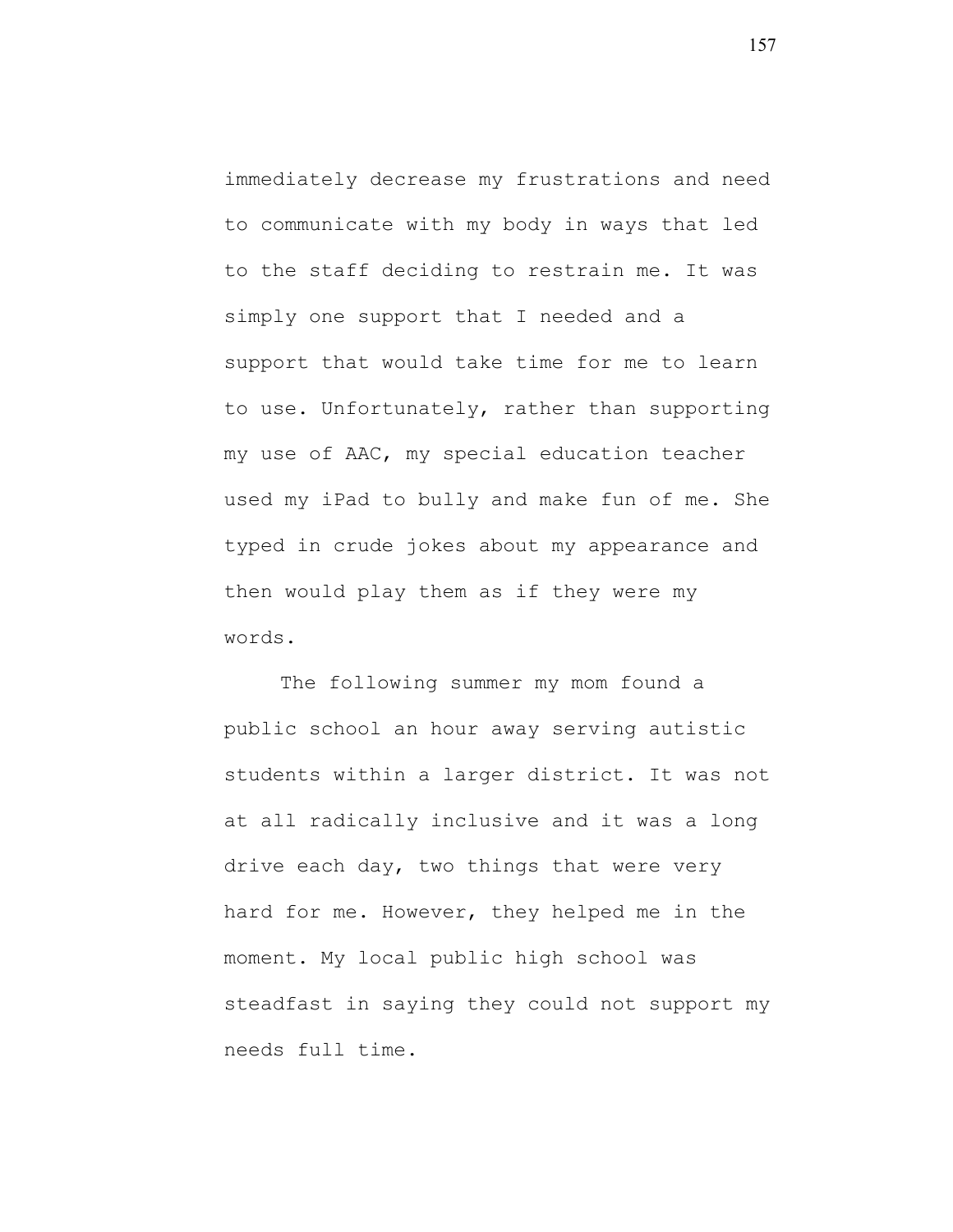After spending a year at Mentor's Cardinal Autism Resource and Education School, I slowly realized that Mentor High School, though an hour's drive each way, was my best chance. Even the leading Hudson High School was in a way my choice, I felt a combination of anger and devastation when I first started at Mentor High, not only for myself, but for all students who are treated inequitably by a system that should be committed to their education. Segregation in the public school was almost all I knew. I was not used to eating in the cafeteria or being in classes with 20 other students.

For the first couple months of school, I screamed often, banged my head a lot, and ran out of the building. I am not sure my team fully grasped the challenges I would experience. I also needed solid communication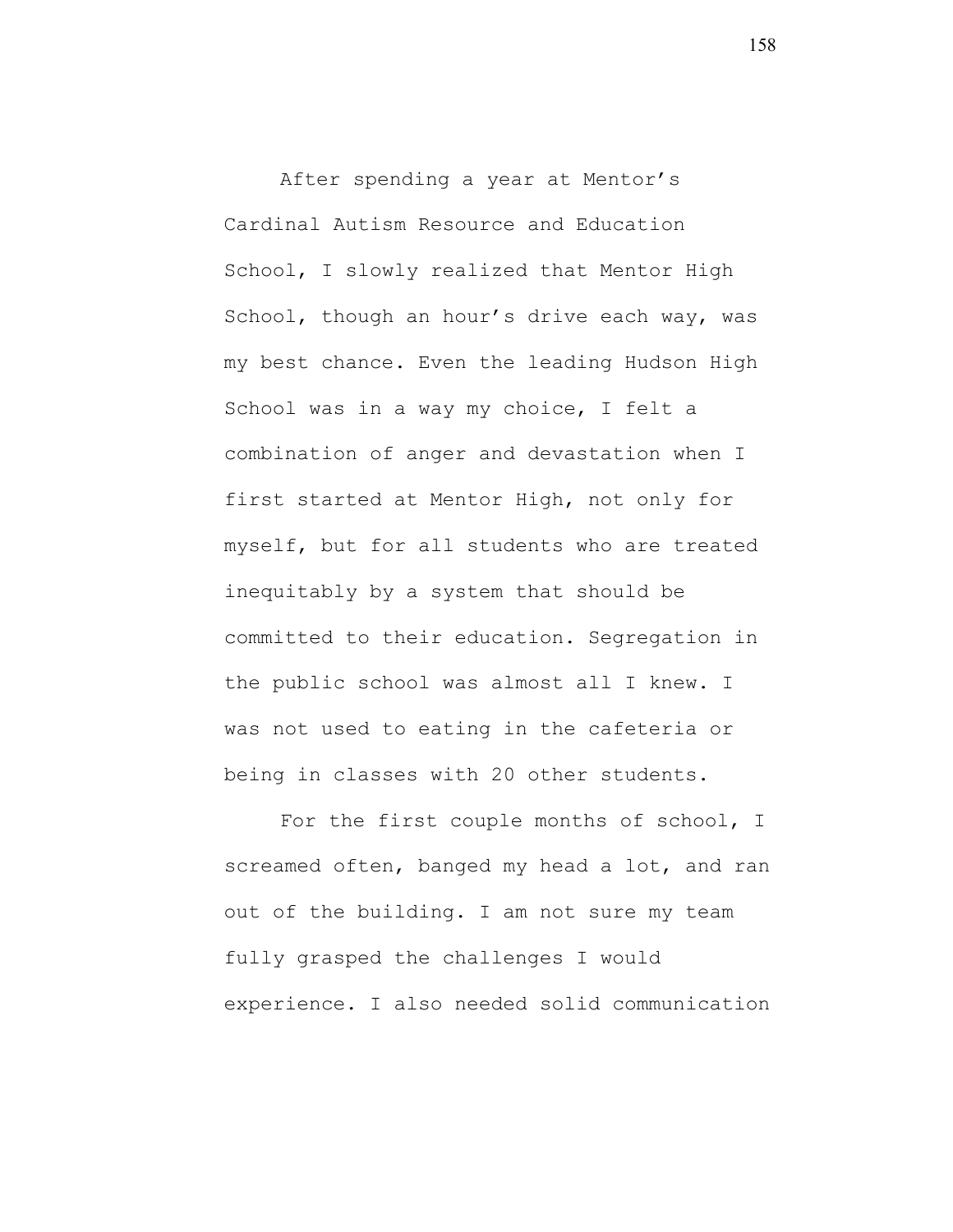partners to support me to go to my iPad when I was feeling a range of emotions.

It took over a year of intense support to become truly fluent at using my AAC to be effectively understood with others. With collaboration and communication as the keys, I started to develop relationships and I slowly got used to the new environment. I began adjusting and for the first time, I was fully immersed in the community with others, learning real academics, including math, English, business, law, and others.

As time went on, I also joined cheerleading. I participated in clubs, and I even joined the speech and debate team. I was meaningfully included and felt I belonged. But my access to free and appropriate public education should not have only been available an hour away and should not have started at age 19.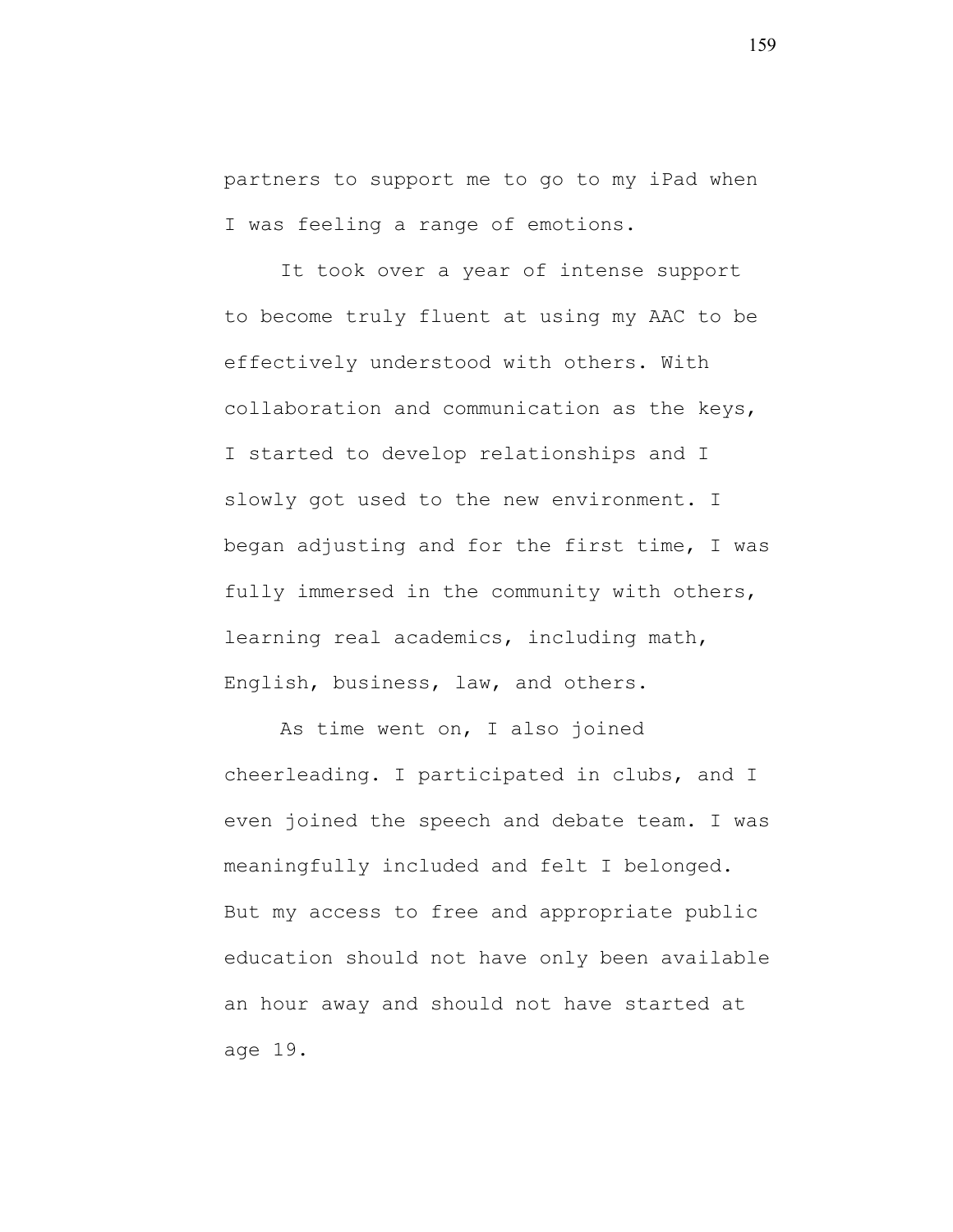In mid-2016, at the age of 21, I graduated from high school and at fall, I began my college journey at Ohio University. I really enjoyed college, but people made a lot of harmful assumptions. My actions and mannerisms were constantly pathologized and I was judged against a different standard. The university presumed I would be unsuccessful and set fairly high standards for me in an attempt to push me out. I persevered and graduated in four years with a bachelor's in education policy.

In August 2020, I enrolled in a Master of Education program at Boston College. In my final semester, I student taught high schoolers in a substantially separate environment within the Boston Public Schools. It was really challenging to be on the other side to see students who could be meaningfully included if provided with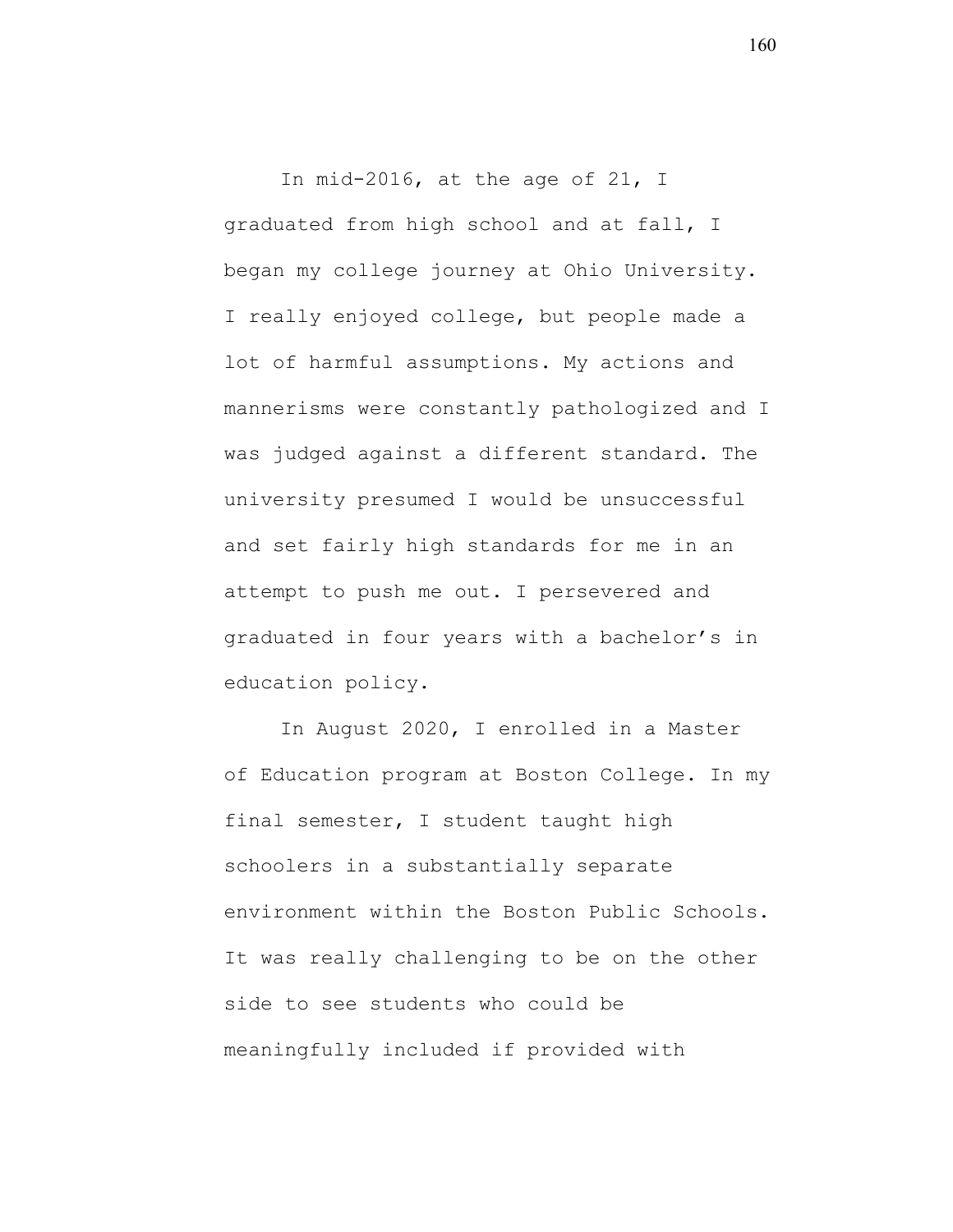appropriate services and support but stuck in the same system I had found myself in due to systemic and ableist barriers. In many cases, students in my class between the ages of 13 and 15 were still trying to gain meaningful access to effective AAC. In December, I graduated with my Master's in Education and since that time, I have been working at the Nora Project as director of professional development, helping educators and community leaders think critically about disability as diversity and the human worth of all people.

Additionally in the last year, I have been featured in a documentary called This Is Not About Me and I co-created and was featured in LISTEN, a short film about nonspeaking autistic people. I serve on the Board of Directors of CommunicationFIRST and have keynoted several conferences. Last month I was appointed by President Biden to the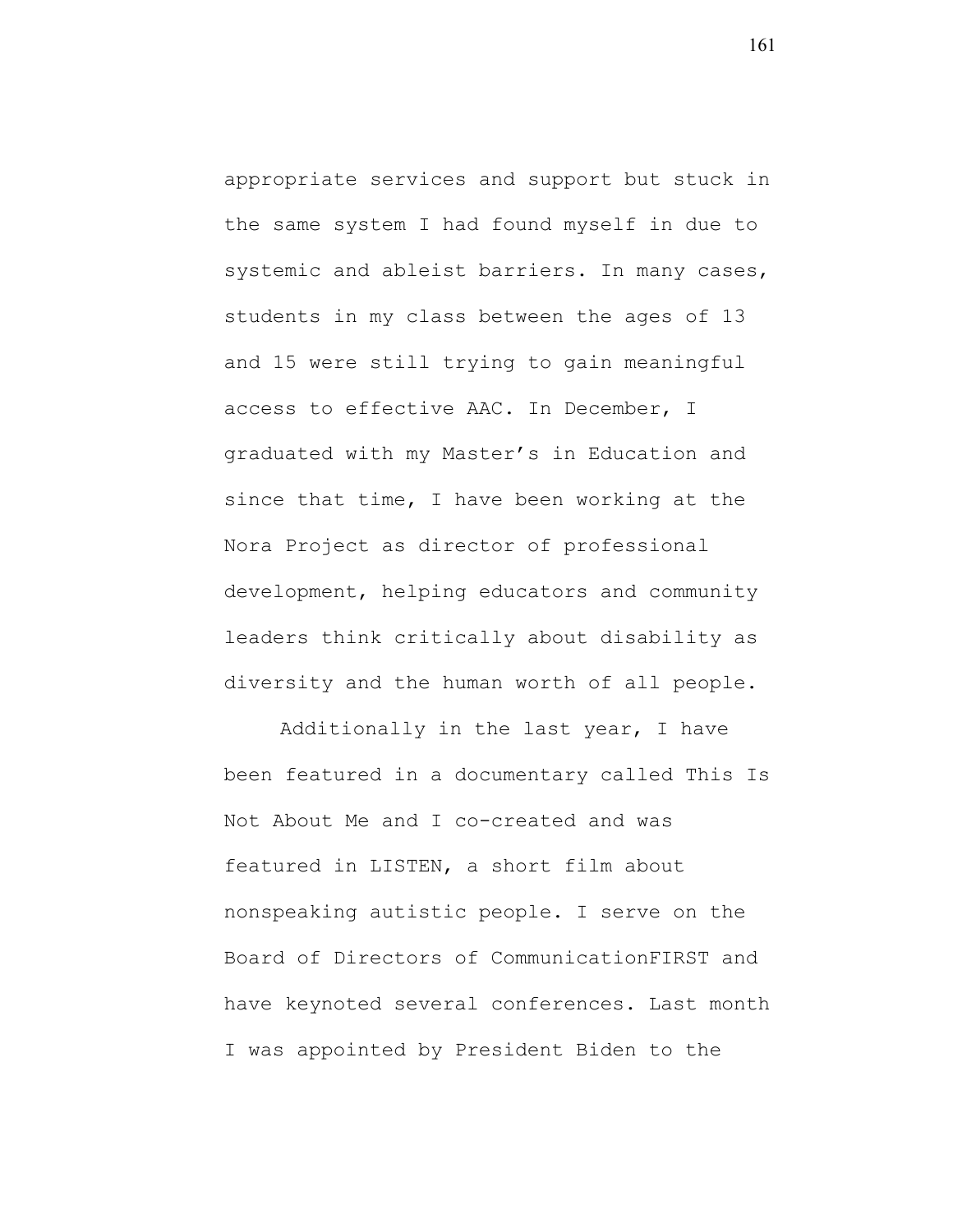President's Committee for People with Intellectual Disabilities. None of these activities would be possible if I had not given access to robust AAC. Even though I now have access to AAC, my voice still is often questioned or disregarded by professionals.

Last summer before a minor procedure, I shared that I had an allergy with the anesthesiologist. While my mom confirmed this with the doctor, I was still ignored and later woke up in the intensive care unit where I spent multiple days. This is why access to AAC alone is not enough.

My sixth recommendation is that the IACC push for and support our right to communicate about ourselves and our needs in the ways that work best for us. We are the experts on ourselves.

As the IACC considers how to better serve the nonspeaking autistic population in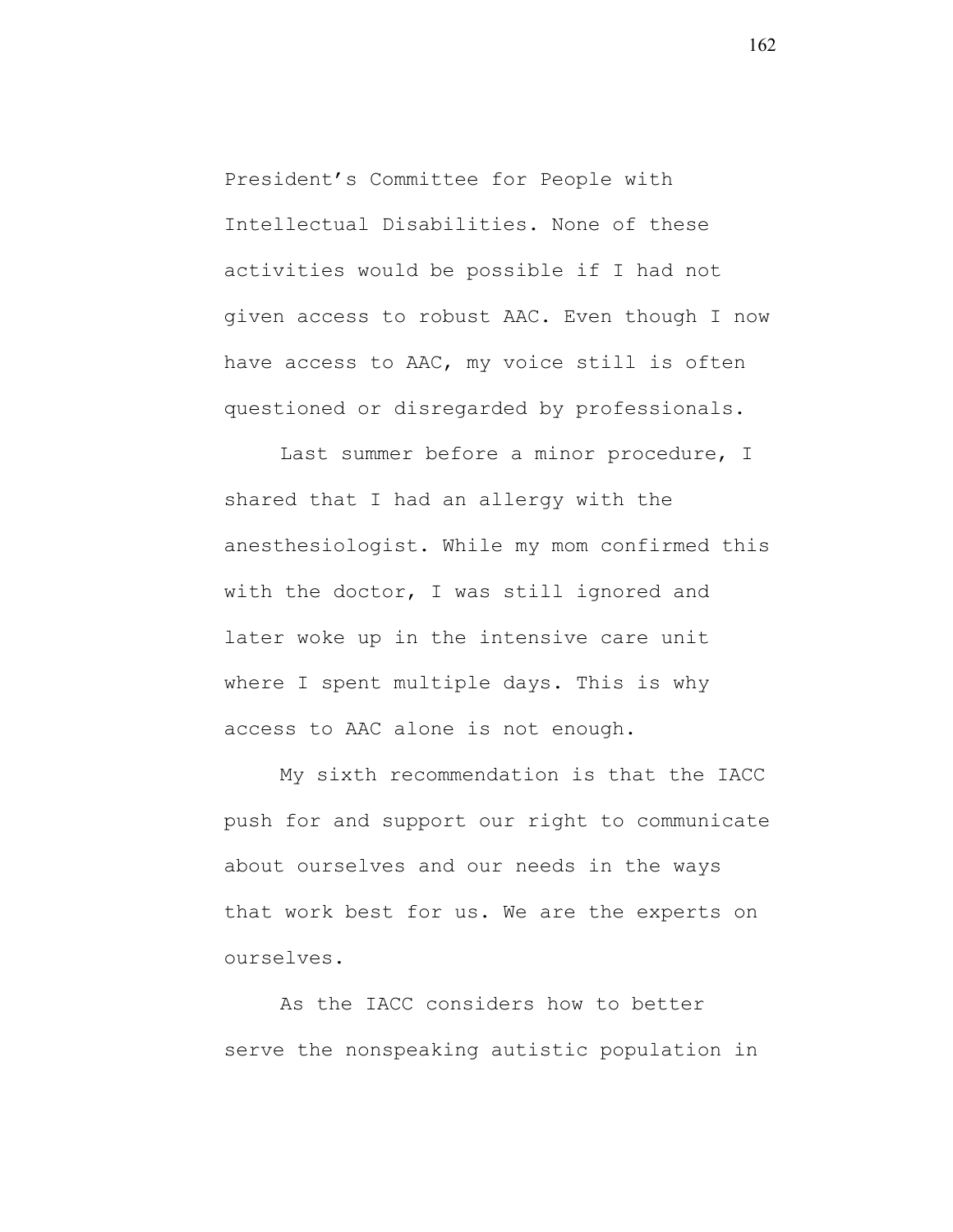its work and recommendations, I strongly urge you to include more nonspeaking autistic people in this planning and consideration. Representation matters in all facets from education and research to medicine and funding.

More than one or two AAC users should be involved in the IACC. AAC users should be invited to help shape the research and funding agenda in meaningful ways. I believe that most of the research that has been done on people like me to date is deeply flawed. The IACC has a responsibility to fix that. As President Biden proclaimed on World Autism Day two weeks ago, we need to do more to incorporate the lived experiences of individuals with autism into their research. The IACC must do a better job of ensuring that each of us who need it is given access, training, and support to be able to use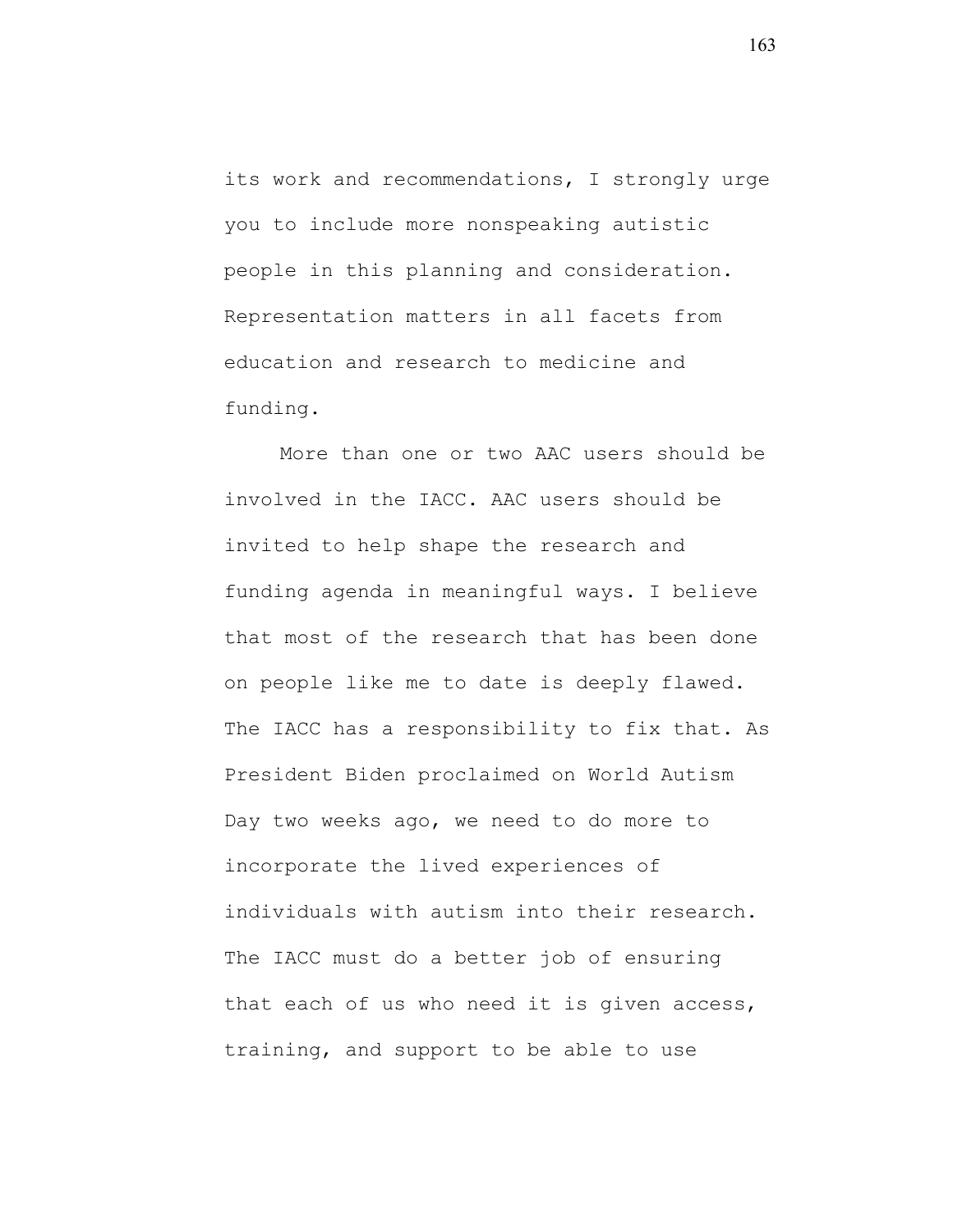robust AAC that works for us as early as possible. Without it, we cannot fully participate in our communities or lead fulfilling lives of dignity and respect as President Biden has called for. Too many people like me are written off and subjected to lives of oppression and segregation. Too many educators and caregivers give up too quickly or assume we cannot learn to use language when we fail to use spoken words or picture cards in expected ways.

In a system that is designed to fail individuals like me, I count myself lucky. However, people like me should not have to rely on luck or chance to be seen as worthy or to have access to reliable communication or inclusive education. While my story is one story, this issue is not about me. As horrifying as my lived experience may be, I am a relatively privileged white woman. And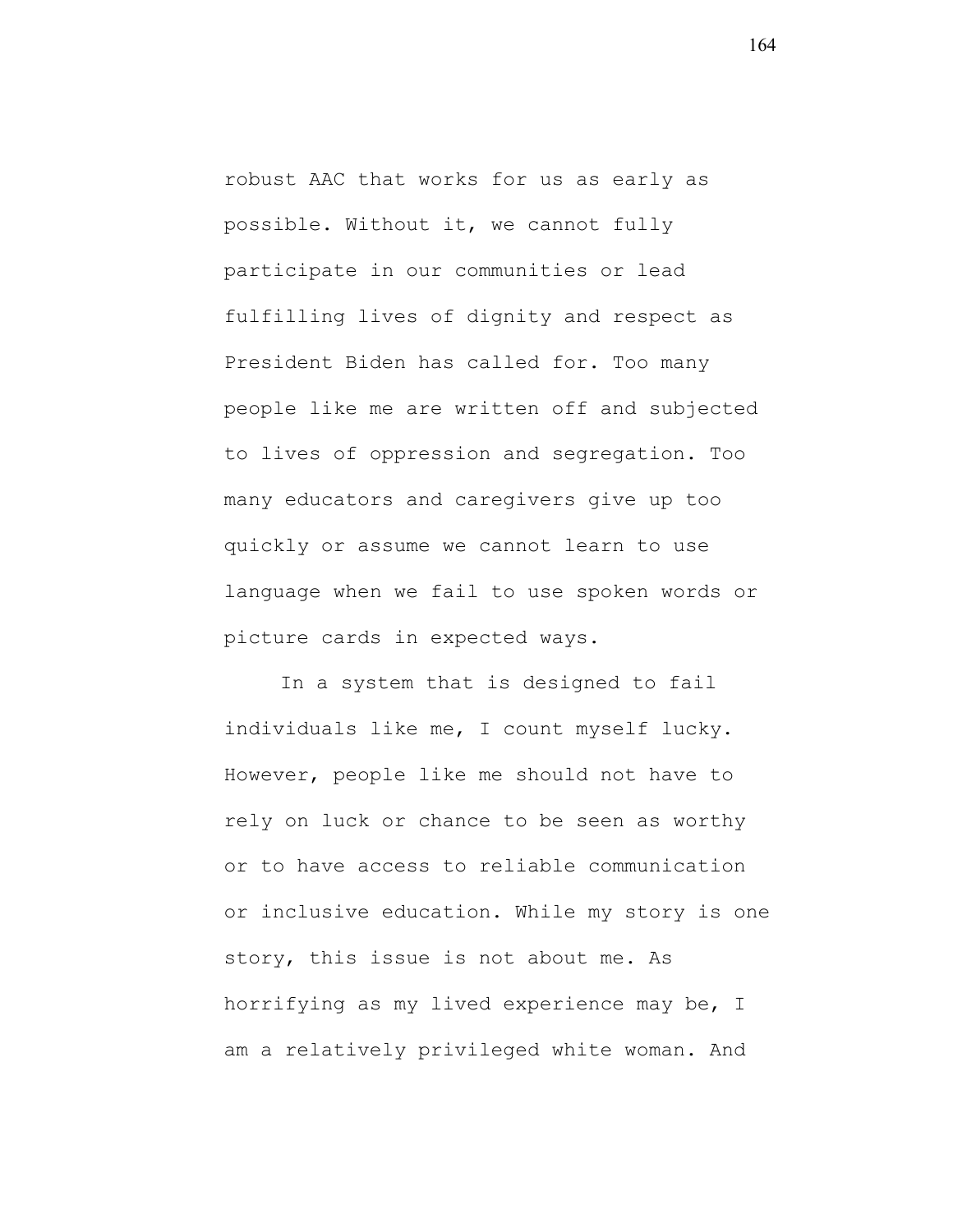while my story should not be the standard, it should not be assumed to be unusual. Thirty to forty percent of autistic folks, over one million people, need AAC. But the majority of us especially autistics of color are still denied access to communication tools and support that are effective for us. Everyday people like me are being deprived of contributing to our communities and our communities are being deprived of knowing our humanity. The only thing unique about my situation is that the right people happen to step in when I was 18 years old to push to set up the right communication support and training that worked for me. We have to change this, and I encourage the IACC to lead the way. Thank you. I am happy to take any questions you may have.

DR. GORDON: Thank you, Ms. Zimmerman. We very much appreciate your testimony today to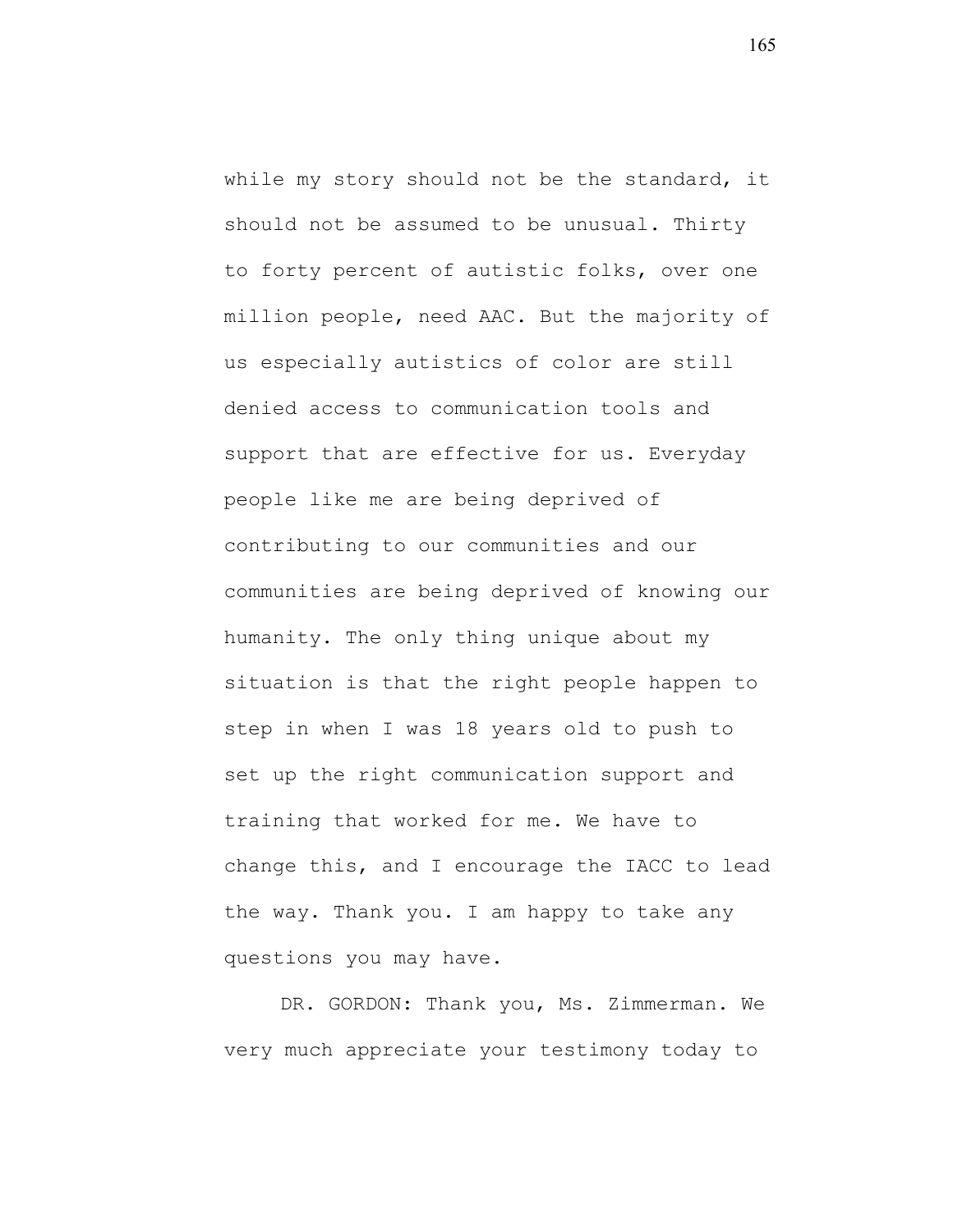this group and your recommendations as well. We will hopefully have some time for questions and comments at the conclusion of the panel. But I want to introduce our final speaker of the day, Ms. Benita Shaw. As I mentioned, she is a proud mother of two young men, one of whom is on the autism spectrum. She works as a community education specialist at the UC Davis MIND Institute in the Resource Center and is a facilitator for the Sankofa parent support group at the MIND Institute.

MS. BENITA SHAW: Good afternoon, everyone. Ms. Zimmerman, my hat is off to you. I am trying to get myself composed together to speak because you radiated everything that was in my heart as a parent of a person who has minimal speech and uses a device. Continue to do what you do because you are doing it for others like my son and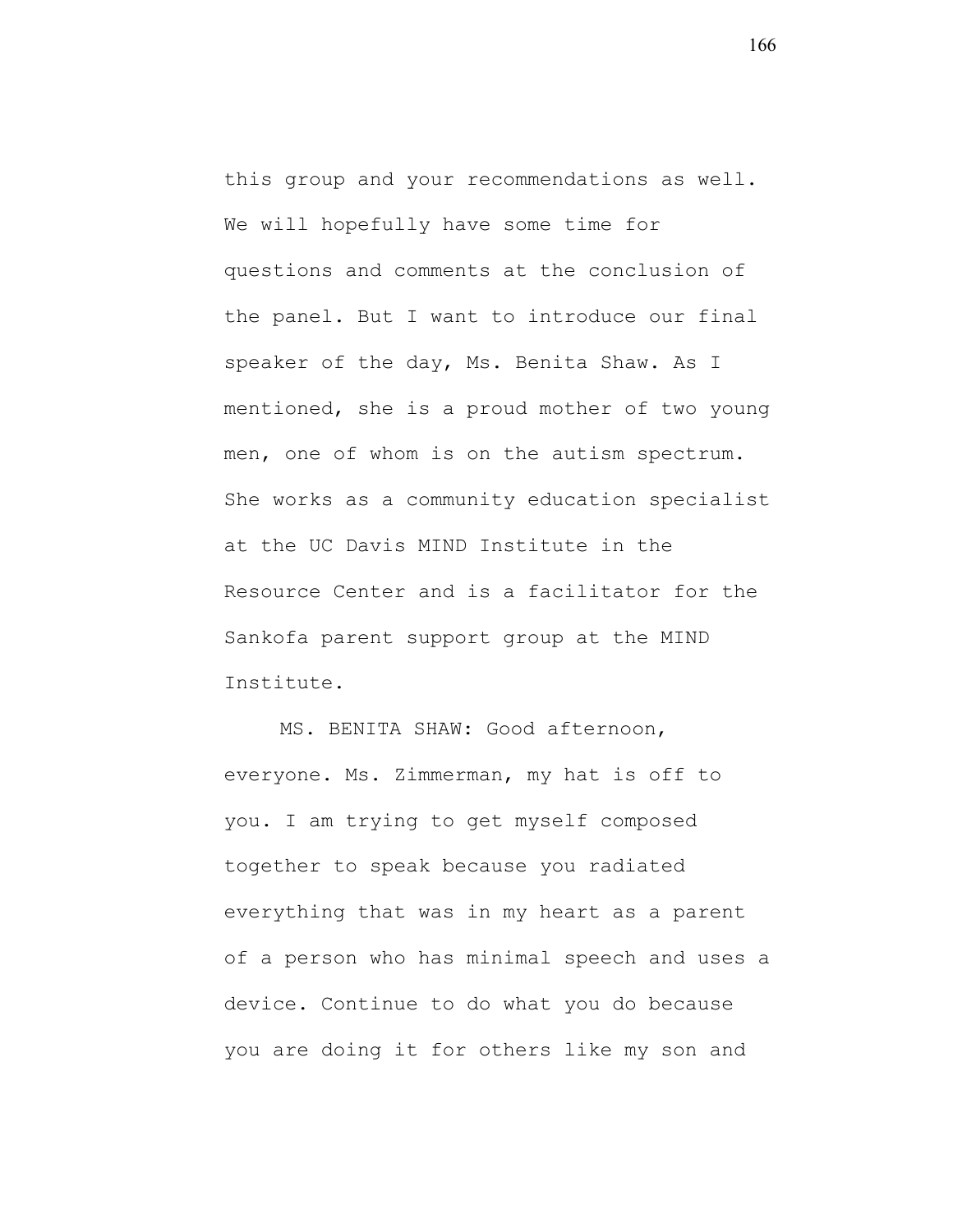thank you. I will proceed to share with you a little bit of my soon. Excuse my scratchy voice because just listening to her I am in tears, and it makes me realize how much hope I still have for my individual.

As you stated, I do work at the MIND Institute and I wear multiple hats. I am a single mom of two boys. My youngest is now 20 and he was diagnosed with autism at two and a half. He was labeled as nonspeaking, minimal words. As I listened to the researchers today and Ms. Zimmerman, I realized that because of who he is and what he looks like, he was not able to get the proper education that he needed to.

He started off with a textbook when he was young. Because of sensory integration, he had great challenges with his behavior. It just took a lot in order for him to be able to be taught. So we did that for a while. I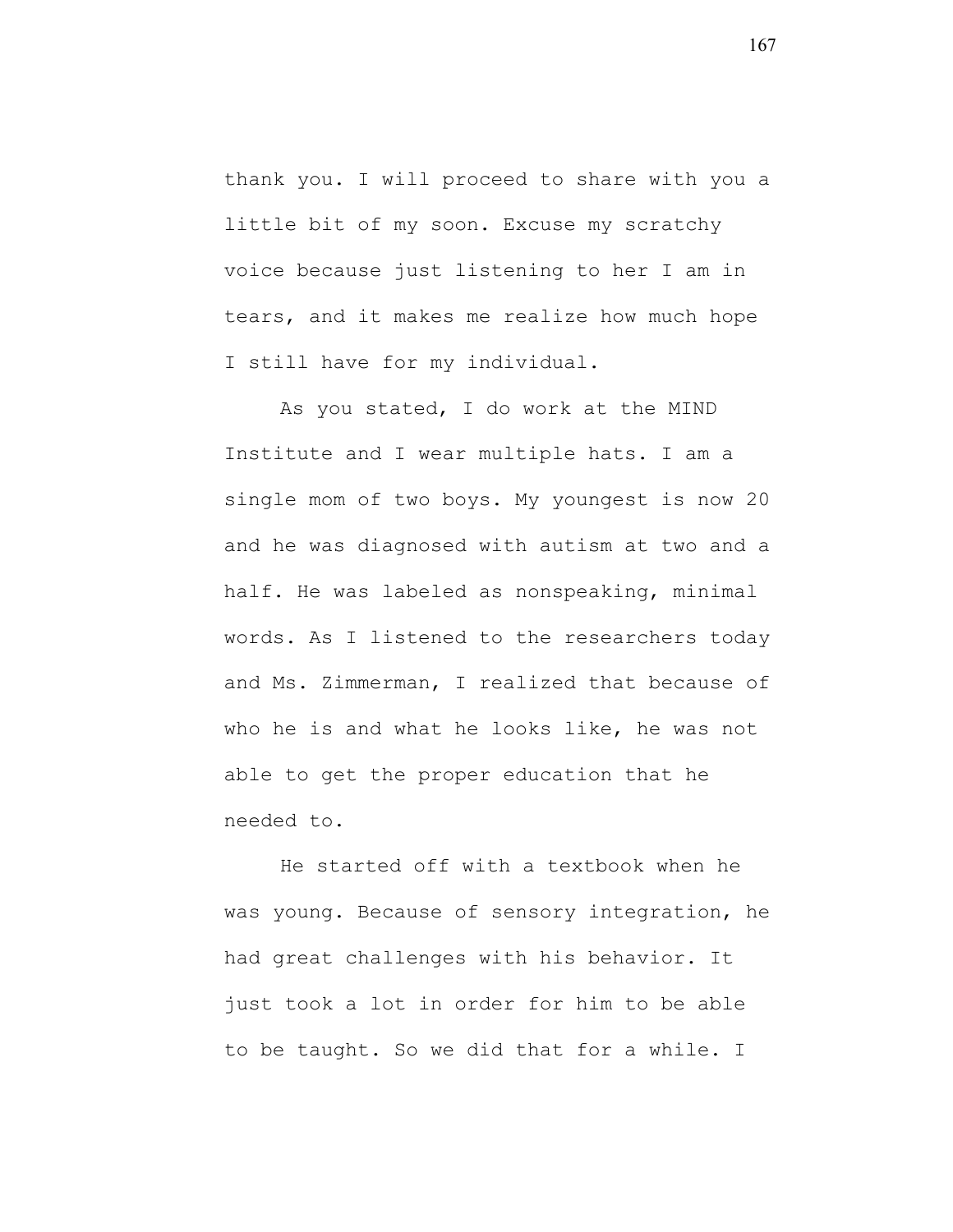decided that when he first started, he was in a non-public school. I thought the best way to do was to integrate him. You know it is very hard when people give you such negative feedback when you are trying to push and include your child in an appropriate education that any average mother would want.

Initially, in transitioning him into a public school system, his teacher wanted to let me know when we left that nonpublic school system that it wouldn't work for him because he had too many behaviors and challenges.

I think then that initially started my advocacy for my son, Christopher, to fight for him for him to have what everyone else has. While yet my oldest is quite gifted and there was no issue providing for the things that he needed. It has been a fight for the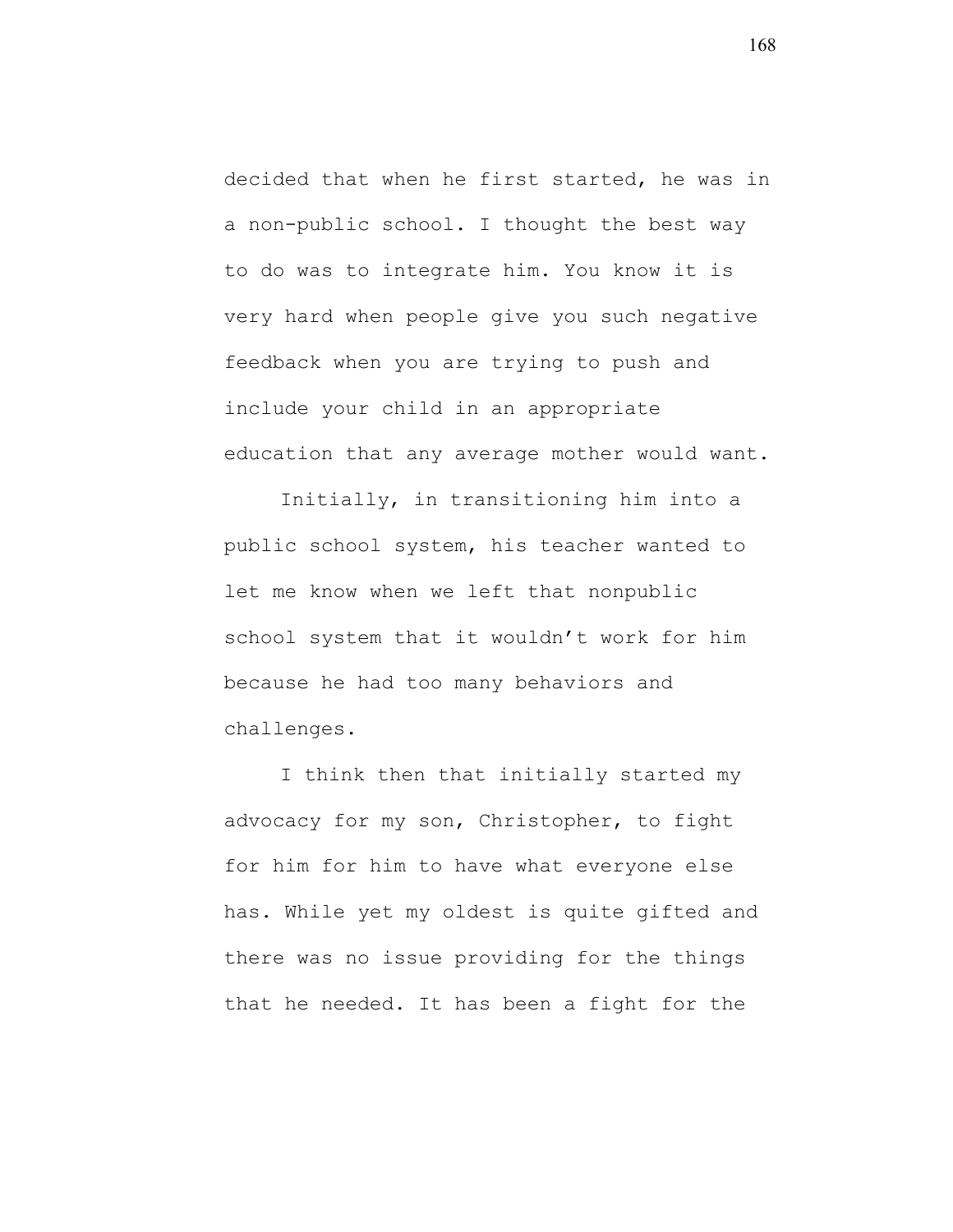past 15 years to allow my son to be included into the educational system.

He had speech. He had occupational therapy. He had music therapy. I truly believe that young man is brilliant in his own right. But because each time we were always dealing with this challenging behavior and I believe because of his size and his skin pigmentation, it was a struggle for him to be educated the way he deserved. We spent 15 years of trying to get him to utilize a device that would help him to get his needs and wants met.

He also had to listen to people around him speak negatively about him, including his teachers, including the people that were supposed to be there for him, his one-on-one aides where he was bullied to the point my son started doing things not just with behaviors, self-injurious behaviors and other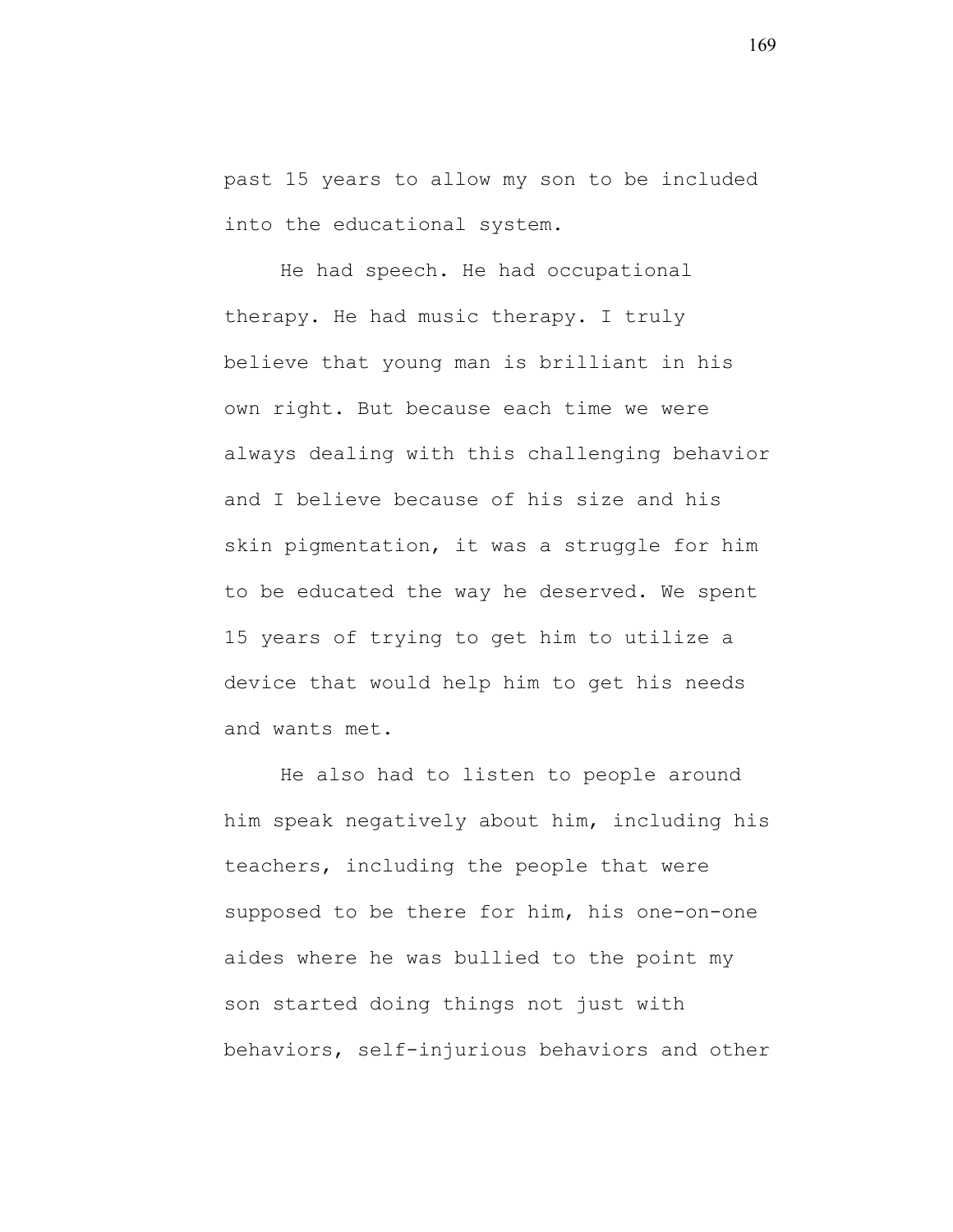things because he was not being heard. I would tell people all the time, just because he cannot speak the language that we do does not mean that he is not competent in his own right. He understands what is being said around him, to him, and what is happening. And because of that, there are reactions that comes out of him because of that. We spent years in fighting for that.

It was interesting with one of the people who spoke today when they talk about literacy. It is just now in his age of being 20 that because of the fight that I have had to do with the school district to make them pay for this – multiple fights, complaints and what have you to where we had to include attorneys and what have you to fight for what he needed and what was right for him. We are just possibly getting into the literacy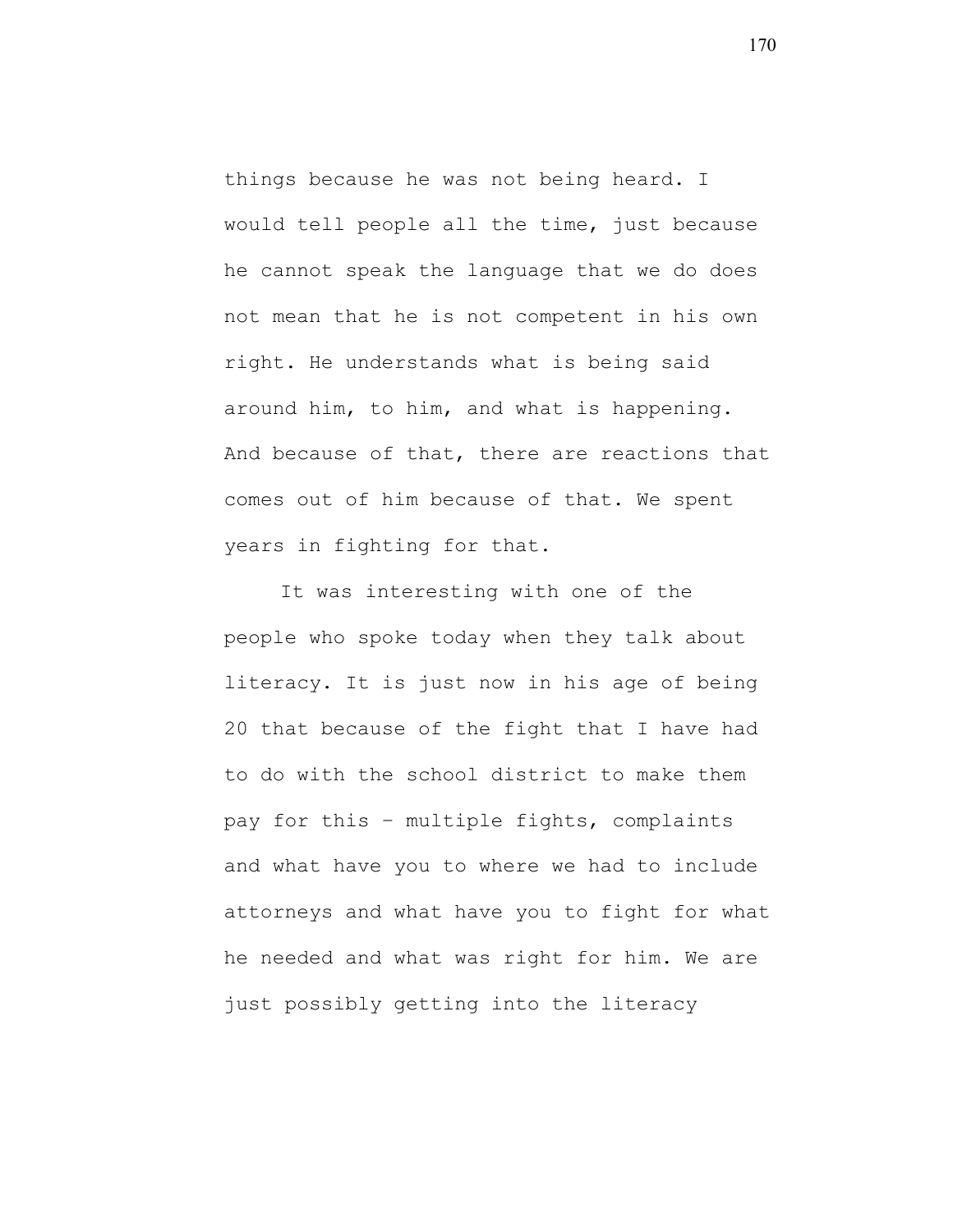issue. But we figure, we are like 15 years behind the eight ball.

When Ms. Zimmerman spoke to you guys and had these ideals and had these suggestions to you, I truly hope you take it to heart because I think my son could be one of those people that could be here today. Because of the lack of people not believing in him, not giving him that opportunity, prejudging him because of the size that he is because he is quite tall, because of the skin tone that he has that he felt that he is not capable of learning, it just was not right.

Because of a caregiver and a mom advocating, it is something you should never have to advocate is for the education for your child. The educational system is not set up for people who have devices or use augmented communication for a device. It should be that way. Smart TVs into the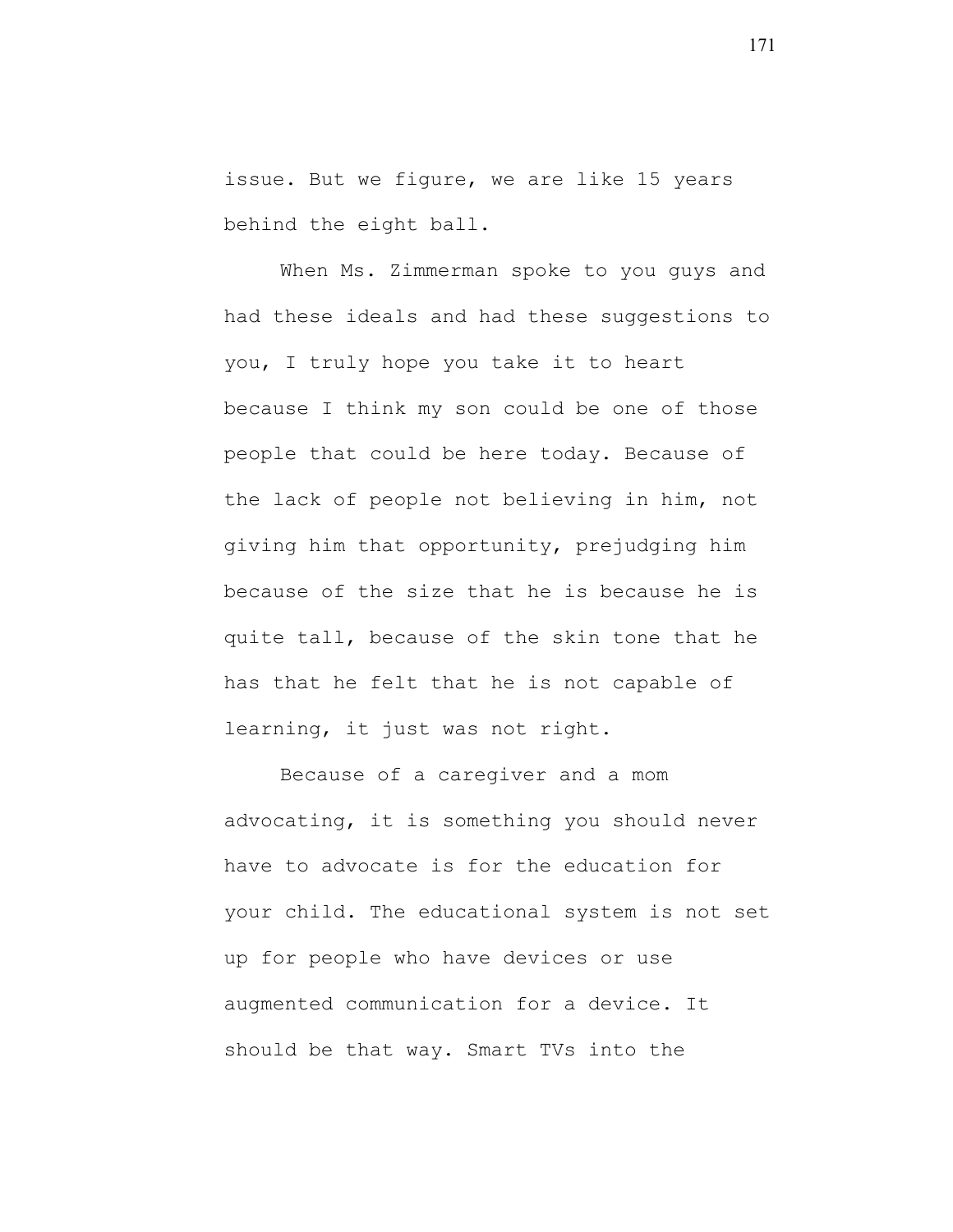classroom to where he feels that he is included.

I believe one of the things that was a challenge for him is because he felt that there was not anyone else around him doing the same thing. And the device was used for other people to get something out of him, which was not right.

For me, I think that it is to realize everything that people are talking about, research. When you are doing research, there is a multitude of other people who are older that truly need this intervention in regard to research to where they are looking to be considered. They need to be a part of the community too because you are going to learn so much of whatever occurred or did not occur in them that could be helpful going forward.

I know that we are short on time. As Ms. Zimmerman said so much of what I wanted to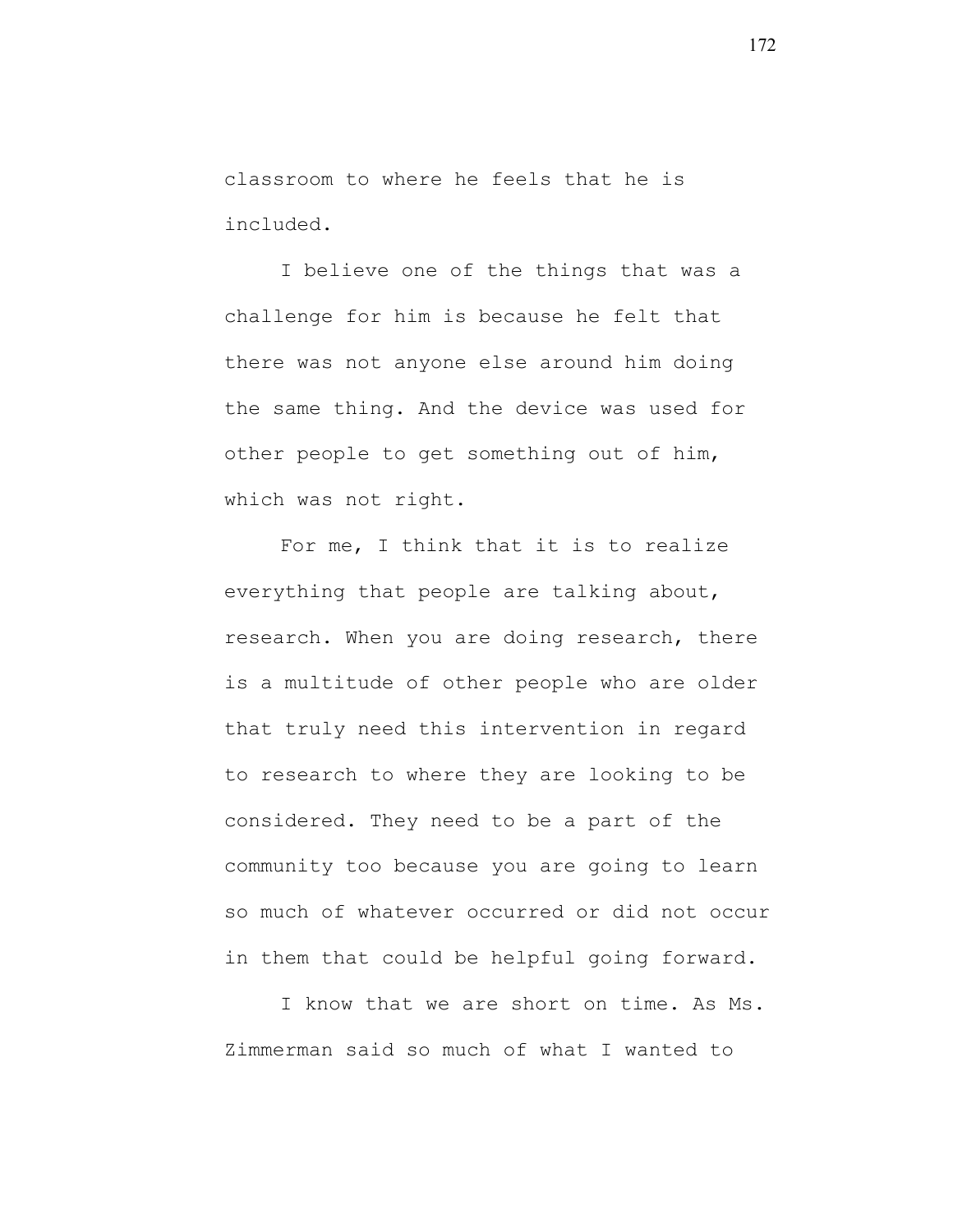say and I illuminate absolutely everything that she said. My hat is totally off to you. I am going to stop speaking.

DR. GORDON: Thank you very, very much, Ms. Shaw. I think we all share with you the intensity of the need in this area. We appreciate you coming and sharing your own story of your son as well.

There are a lot of people who want make comments and perhaps from the IACC. First up is Sam Crane. I am going to ask each of the people who are making comments or questions that if you do have a question, please let us know to whom it should be addressed.

MS. SAM CRANE: Hi everyone. I just wanted to echo what Ms. Shaw was saying about the need for research on how to get highquality AAC supports for adults. There is a lot of research, still not enough research. But when we look at research on AAC supports,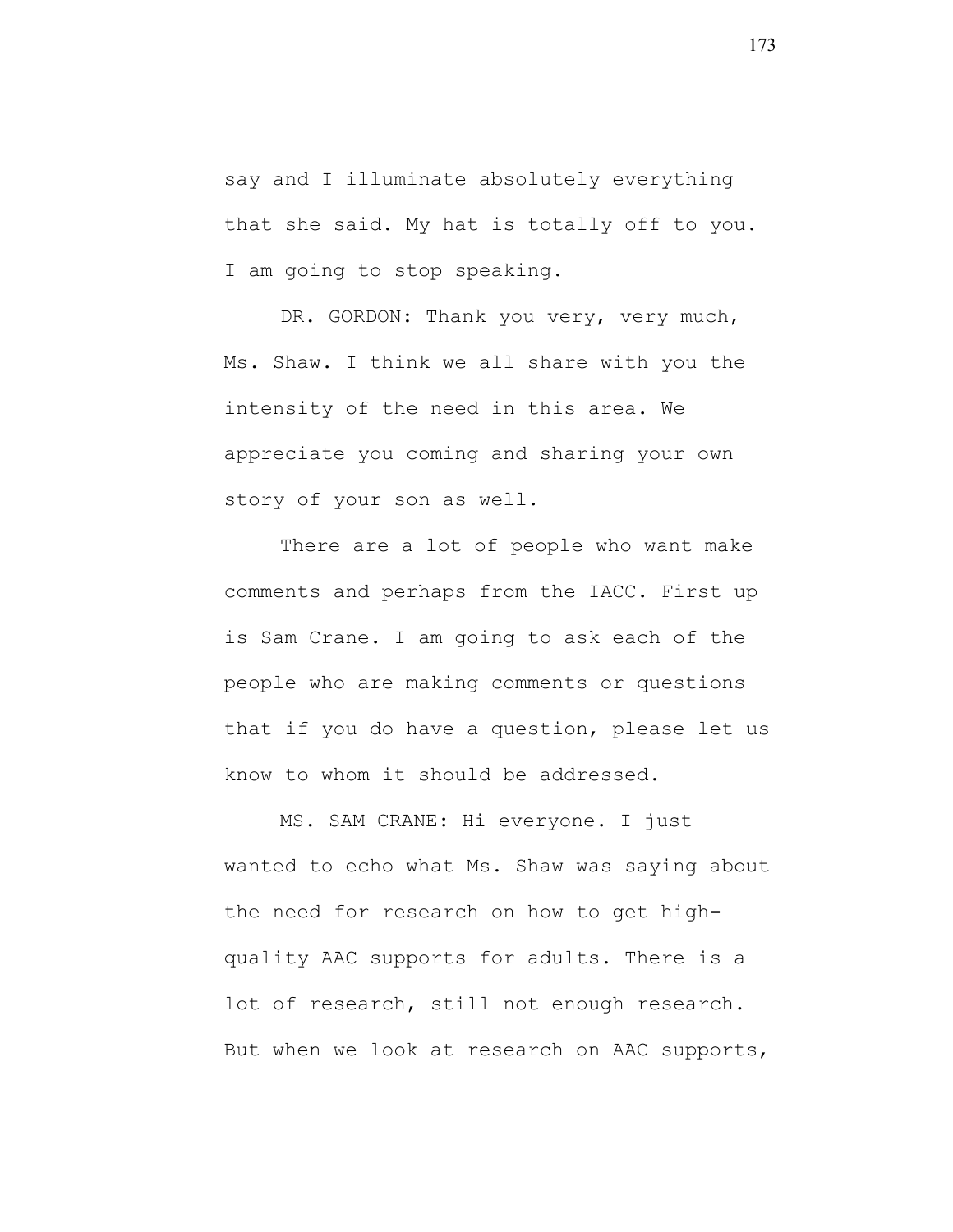it is largely focused on language learners, including children and we have so little information on how to make sure that the AAC works for adults. As we know, there are critical periods for language and people learn language and learn communication skills very differently in adulthood versus childhood. There is no reason to believe that that is not true for autistic people even though we know it is true for non-autistic people. We really critically need that research because there are so many people who have not been served who missed out on getting those services as children and we cannot leave them behind.

DR. GORDON: Thank you very much, Sam.

MS. YETTA MYRICK: Thank you all for your presentations and your work around AAC. Ms. Shaw, I just want to thank you specifically right now because I know you are trying to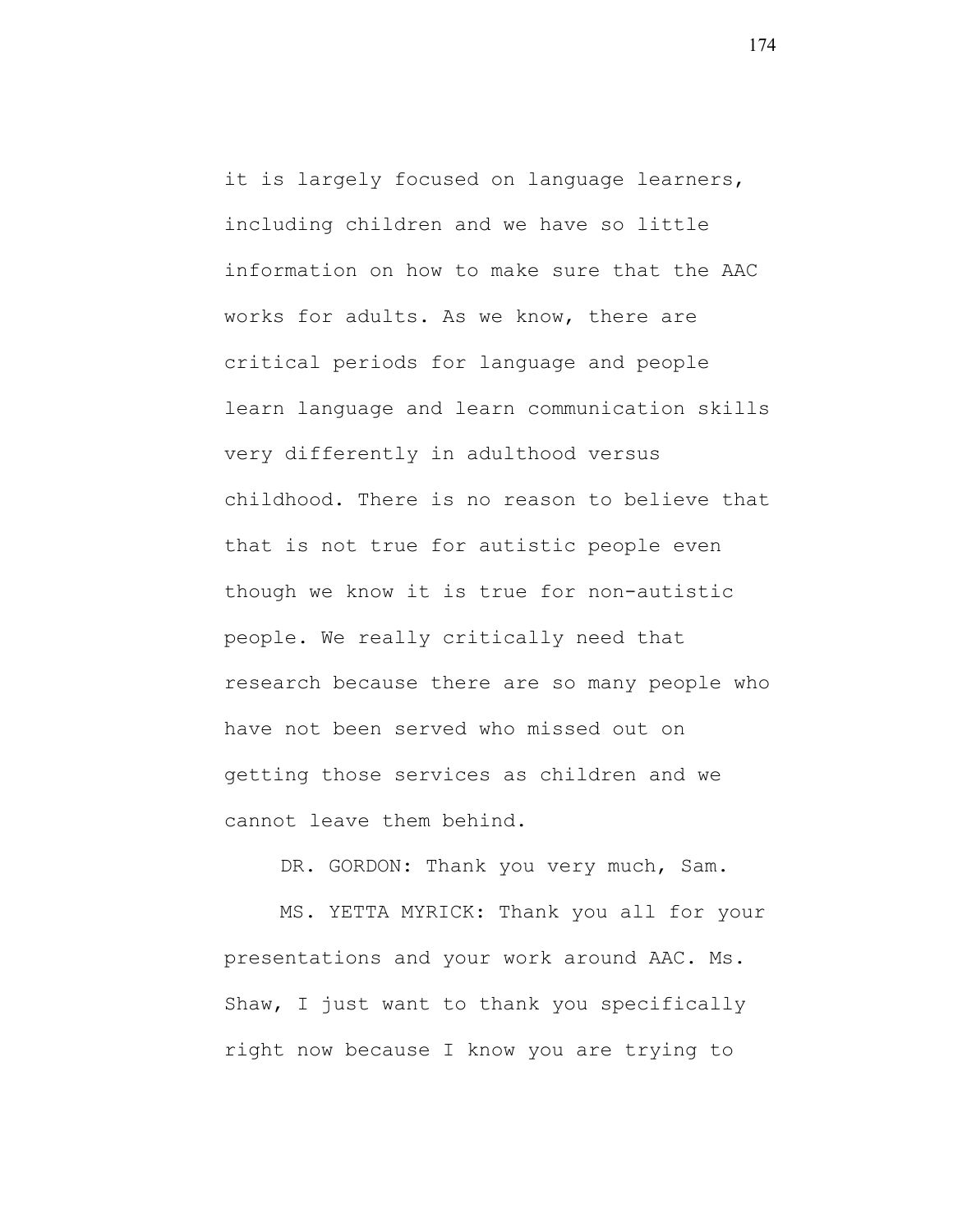still compose yourself. But I want you to know that I see you as a mother and take your deep breaths, keep fighting that fight.

I agree that more research is needed around AAC, specifically as it relates to parent interventions with AAC as Dr. Kasari shared. By doing so, I hope that this will help to bridge gaps between various disciplines and service systems and create more opportunities to provide individual supports and services.

Unfortunately, Dr. Light, I am not surprised by the disparities and access to AAC. In my experience supporting my son, I found it difficult to generalize and adopt use of AAC at home with him as we are faced with providers both in the school and with community providers who would not adopt AAC. I am not going to say that they did not try. But the response is always that he did not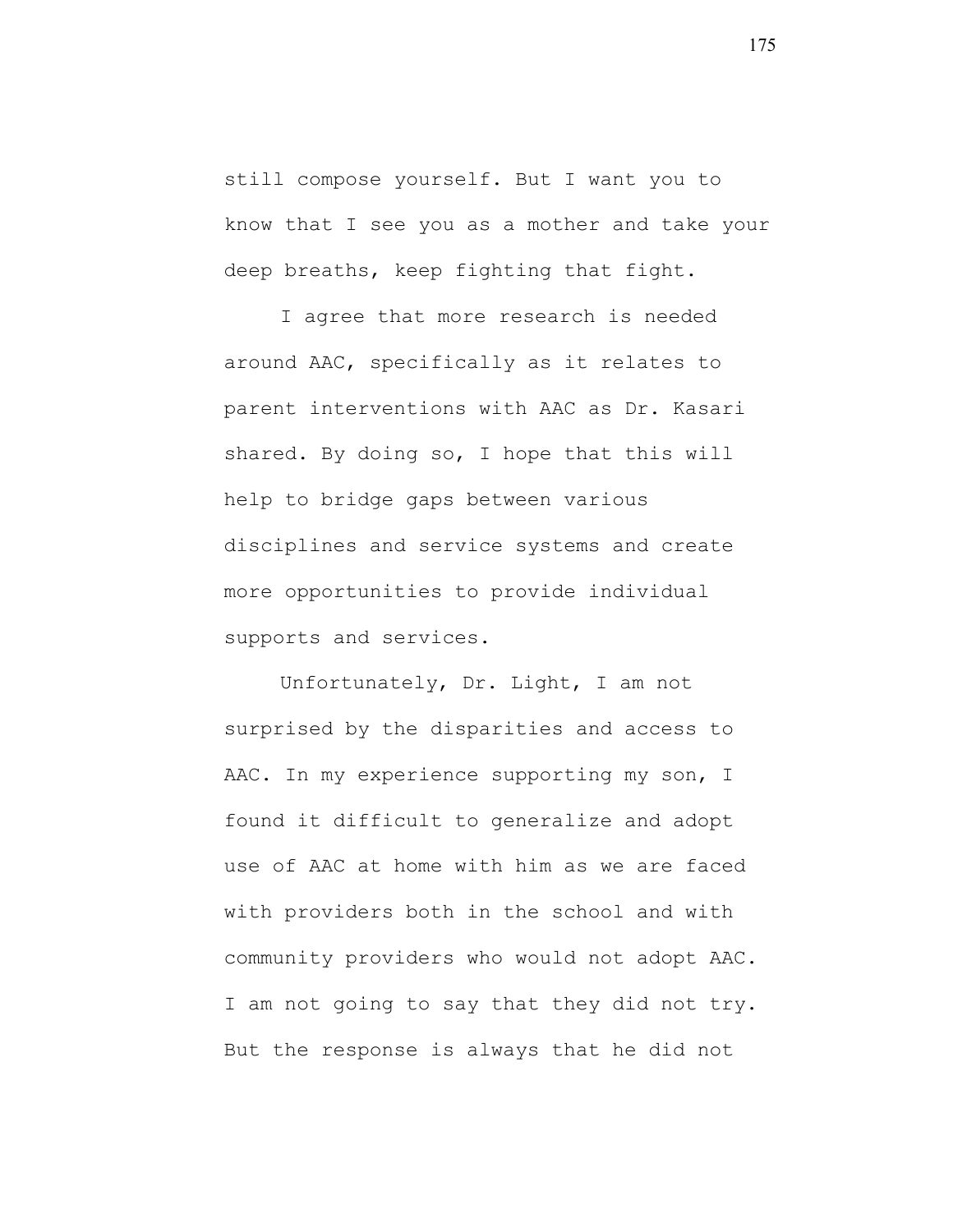take to these supports and/or he can talk. Why do we - we really want to support his verbal communication.

Looking back now and listening to what you all shared today, I can see that training is needed across discipline to support the use of AAC and obviously cannot say this enough, more research. I think most of us are agreeing here today about that.

In addition to thinking about communication to access education, employment, community, et cetera, I would also like to add that not being able to communicate also becomes an issue of safety. If you cannot communicate, how can you report if you are sick or if there is abuse, et cetera?

Ms. Zimmerman, thank you so much for sharing your experience and recommendations. Could you share which program you are using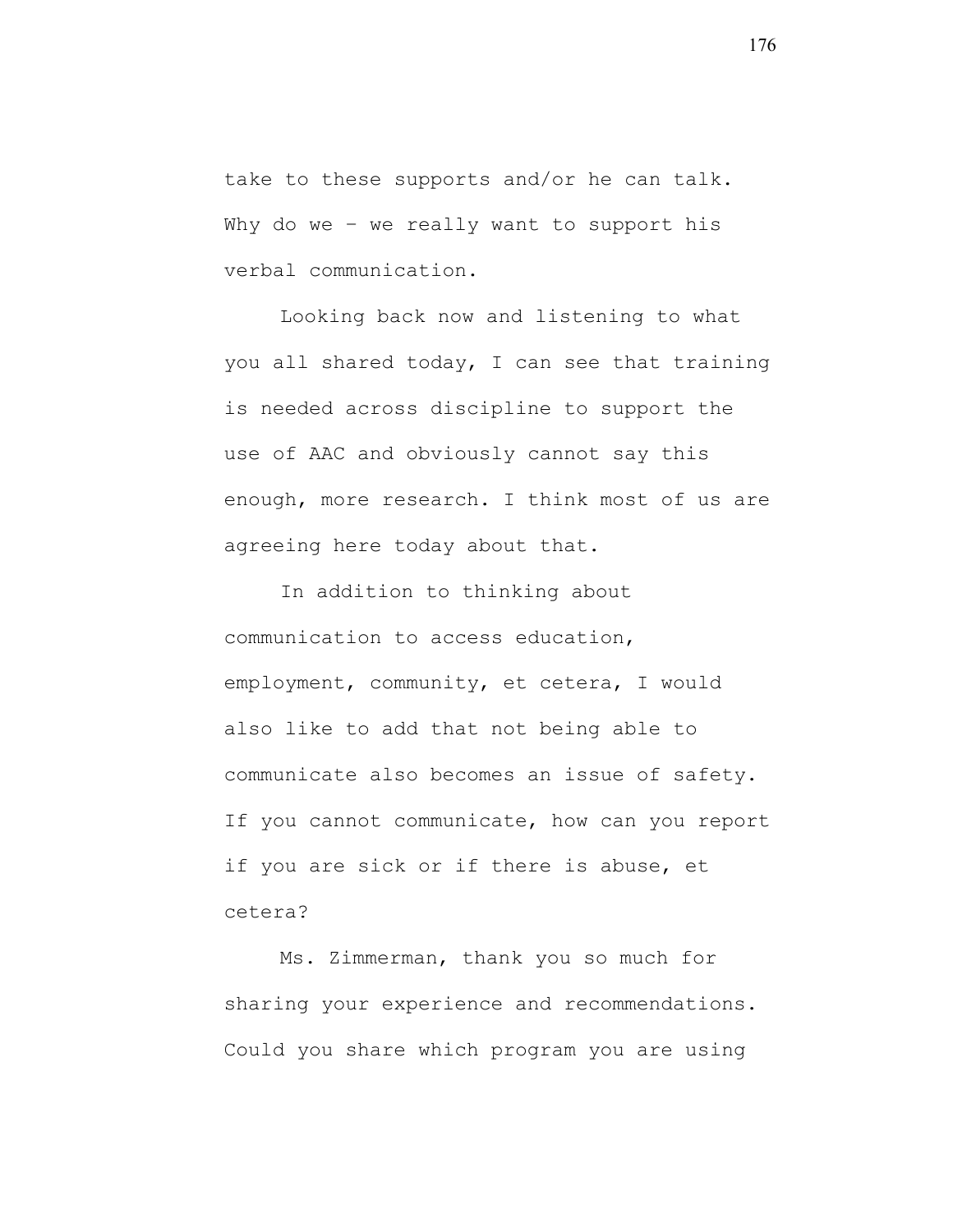on your iPad to communicate? I am not sure if I missed that. And what advice could you provide to family members who are trying to figure out the best AAC support for their loved ones? Thank you.

DR. GORDON: Ms. Zimmerman, would you like to respond?

(Pause)

MS. ZIMMERMAN: I currently use Proloquo4Text. The communication needs of every individual varies and fluctuates throughout the life, which is why my first recommendation around more AAC users on the IACC is so vital.

DR. GORDON: Thank you very much for that response. Next, we have a comment or a question from Dena Gassner.

MS. GASSNER: I just want to thank all of our speakers today. It was a really excellent presentation. I just wanted to say to the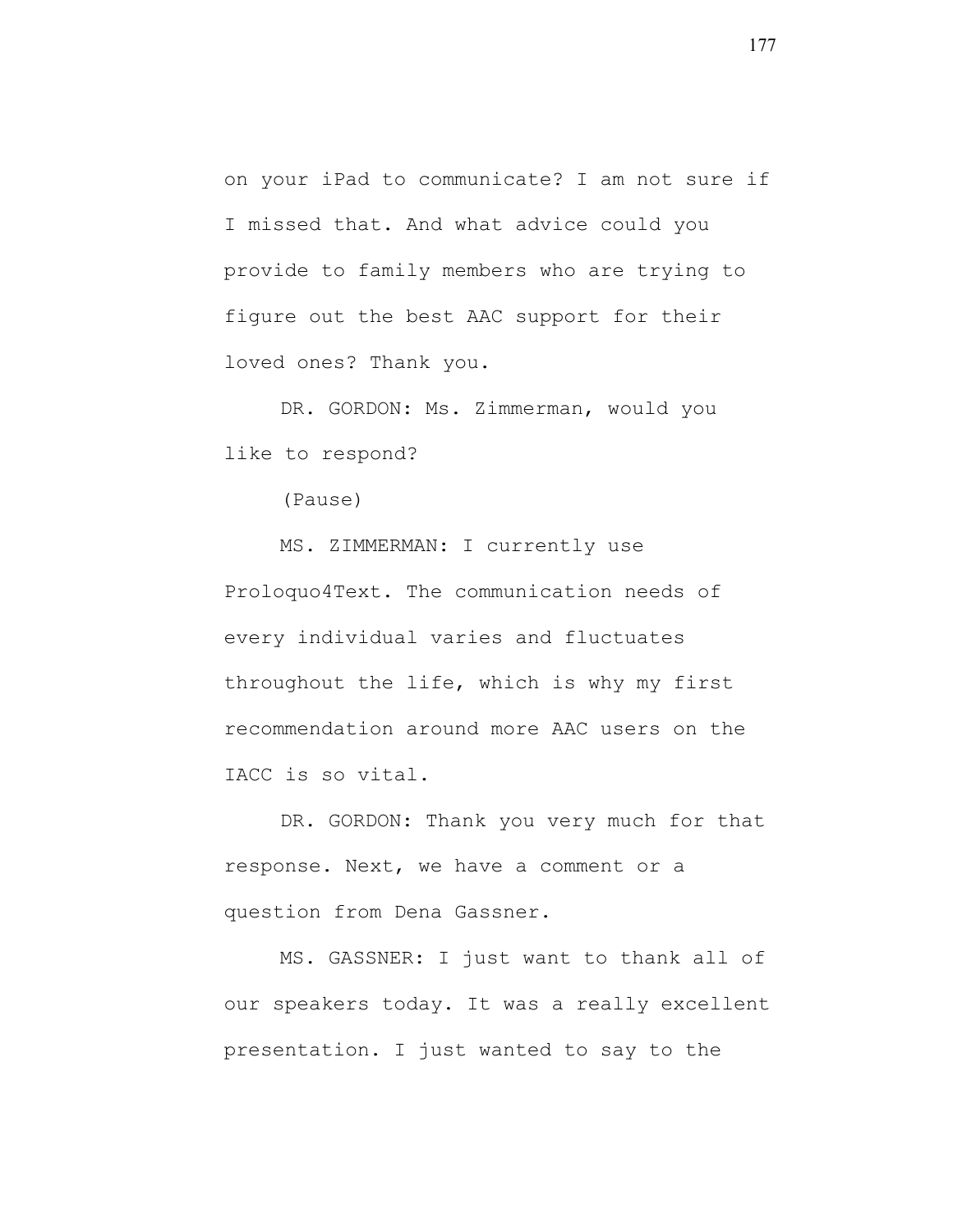moms, just keep the good fight up. My son was not provided access to technology until he was well into college. I do have relative privilege and I did have to not work and try to help my son get through school and I still could not win that battle. Just hang in there.

I just wanted to thank you. Jordyn, Chloe says hi. I just wanted to say thank you so much for your comments especially around the idea of trauma. I do hope that we can continue to discuss and dialogue in the research that even though a person develops some language capacities, it does not mean that we should not continue to offer AAC.

As Yetta inferred, I want to go into a little bit greater detail about that. My son speaks with directives. By the way, he authorized me to share this. He speaks in directives. He is highly fluent in his area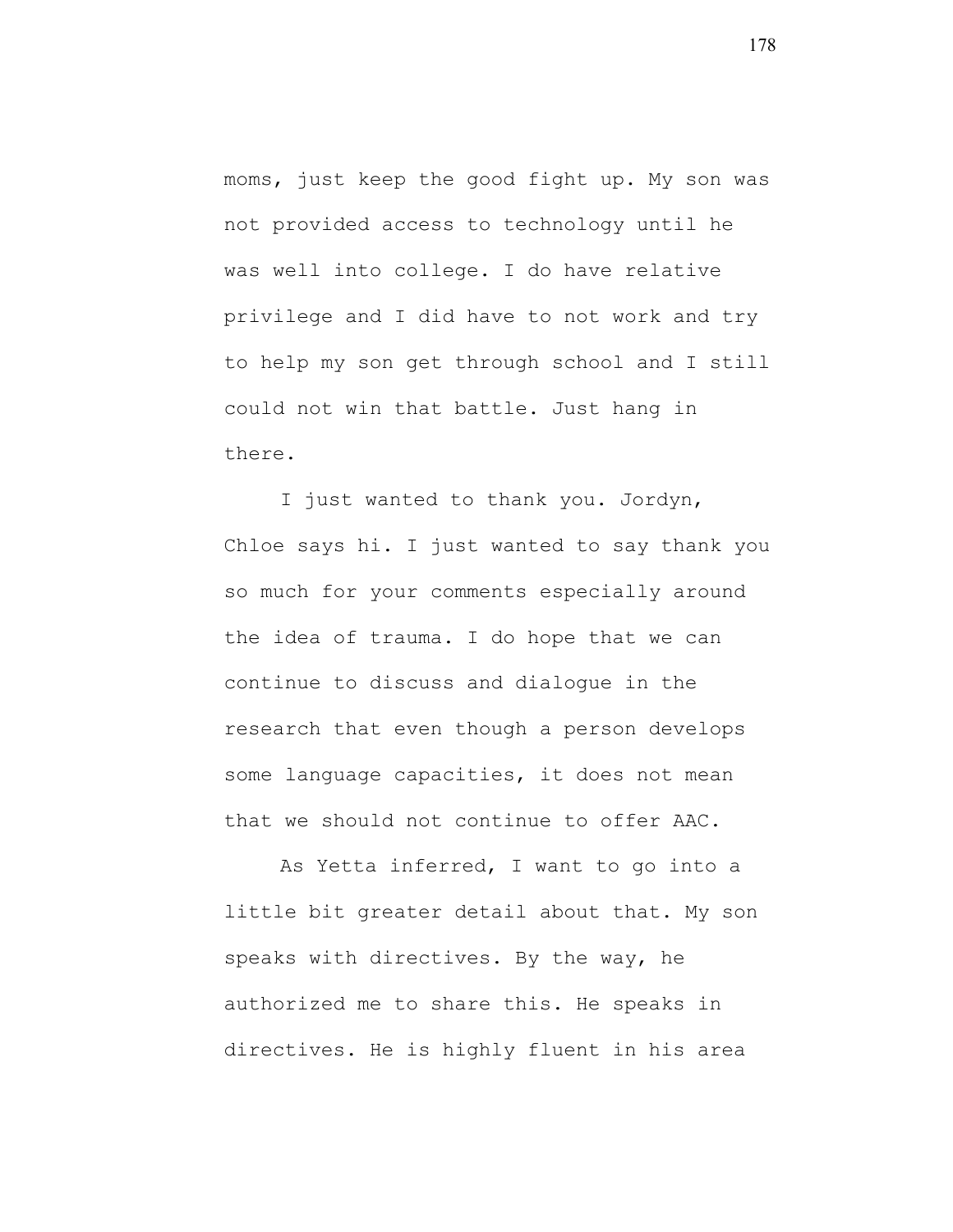of special interests. He does not use interrogatory language at all at 32. He was stalked at his high school by educators and singled out, tormented by them. And to this day, I still do not know exactly what happened because he cannot communicate anything around language when he is emotional. I believe we would have those answers if he had not been withheld from having access to technology so very long.

When we think about trauma in this population, the denial of the access to technology is directly linked to our inability to help people therapeutically process trauma. If you cannot write about it and you cannot draw about it and you cannot speak about it, how do you unpack a traumatic event? I just cannot emphasize enough how important it is that we provide both options very early on.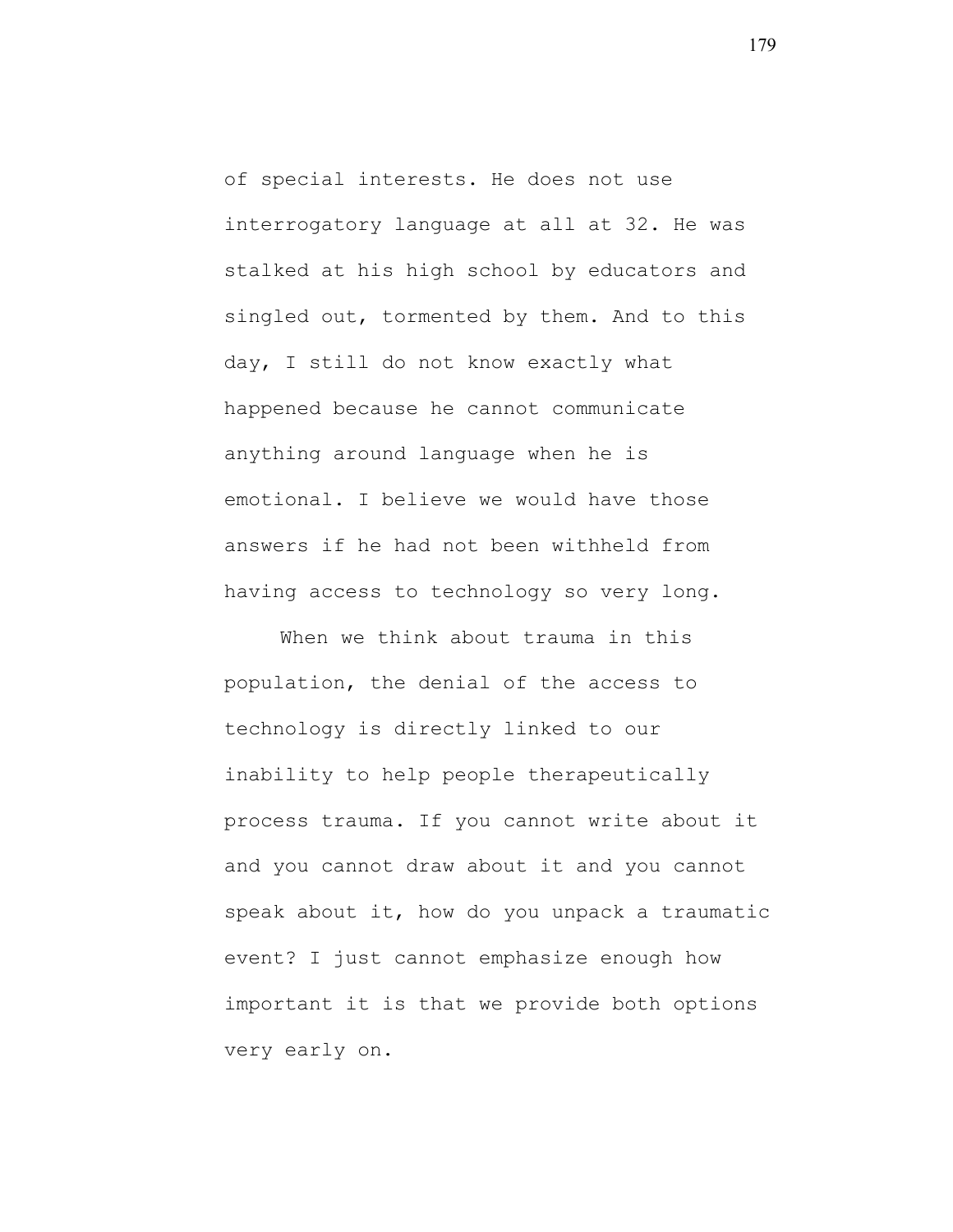I am very excited about Dr. Light's research with pre-verbal children. And I am wondering if the combination of interoceptive work and this pre-verbal access to communication could reduce the need for behavioral interventions because kids will have lower frustration levels. I am just wondering. Are you seeing anything like that, Dr. Light? Are you seeing any better coping skills, better self-regulation, anything like that in the kids who were given technology so much earlier?

DR. LIGHT: We are seeing a variety of things. I do want to emphasize that there are kids that are suspected of having autism within the group. But clearly, often the formal diagnosis comes later on as well as kids with other types of developmental disabilities.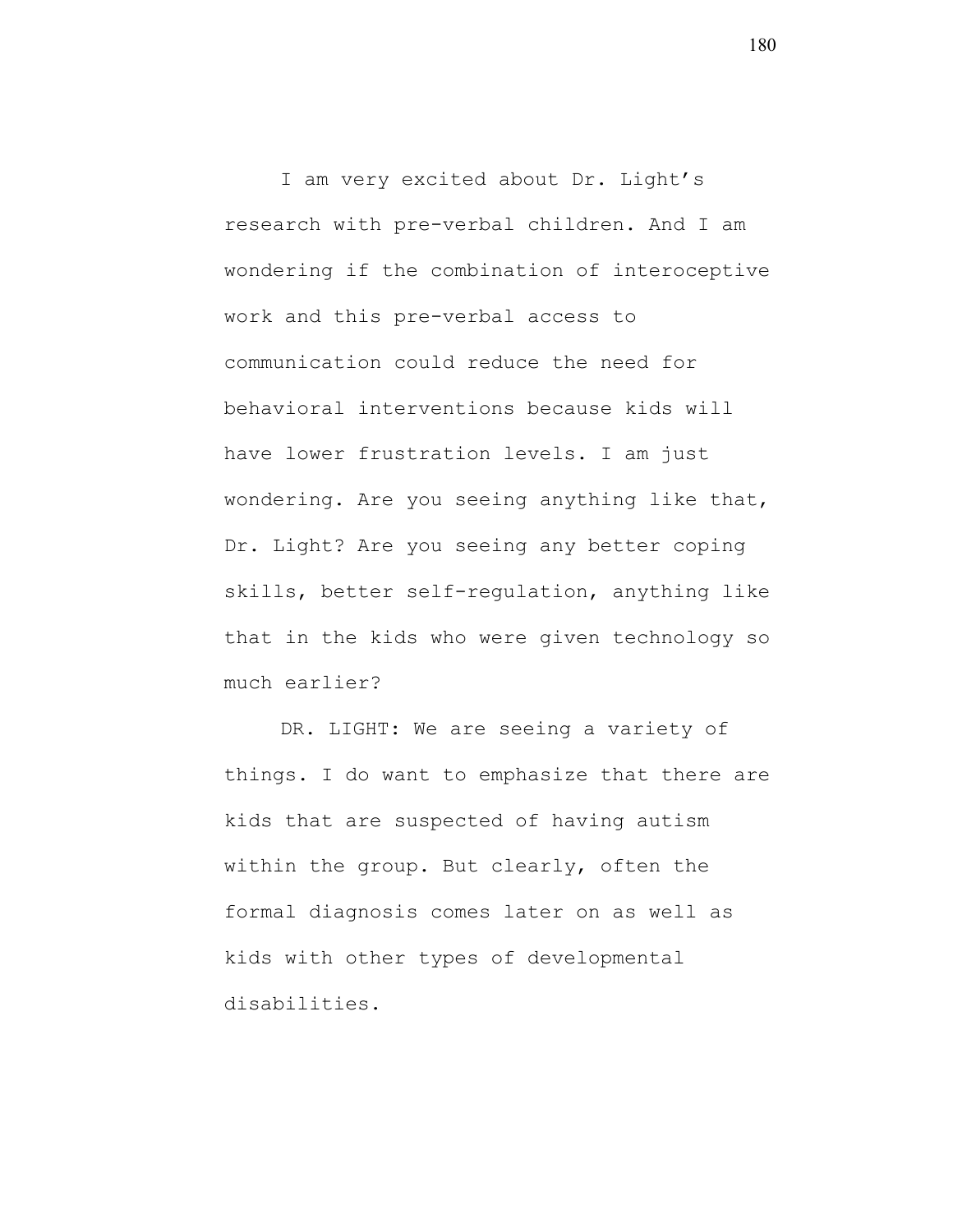We are intervening as young as 6 or 7 months with many of those children introducing AAC technologies. As I said, we are seeing increases in turn taking and communication, social participation, and language, first words coming earlier than we might typically expect and making gains. We have seen very low levels of behavioral problems because the root of most of those, as we know, is the lack of ability to communicate effectively with others. Interestingly enough, many of the kids that we have tracked taken through our project have also entered school with literacy skills. I will say that that has dramatically then changed their whole educational experience because they have proved and now it is up to the educational system to support them. And we need better supports for these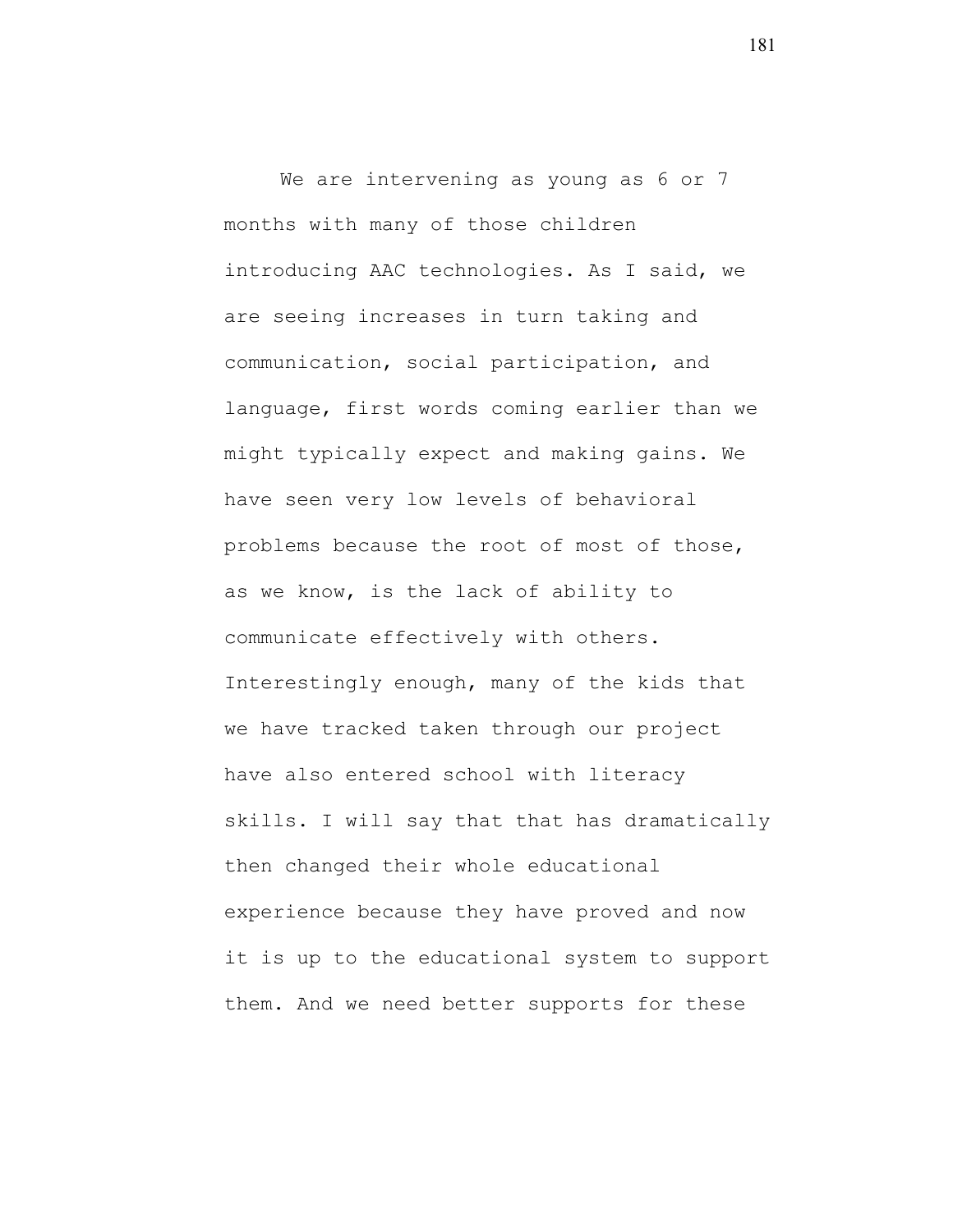kids so that they have the ability to share their capabilities and skills with others.

MS. GASSNER: That is glorious. Thank you so much.

DR. GORDON: Thank you. I believe Steve has a comment from one of the members who submitted it via the chat.

MR. ISAACSON: This is a comment from Hari. The first one is to thank you for the excellent presentations. I would love to see  $-$ 

DR. GORDON: Steve, your audio is echoing or broken up. I am not sure exactly why.

MS. GASSNER: I think he needs his headphones.

MR. ISAACSON: Can you hear me now?

DR. GORDON: Same problem with the audio. Maybe you make sure the microphone is switched. Try again. It is still broken up. I will go on to the next person and then we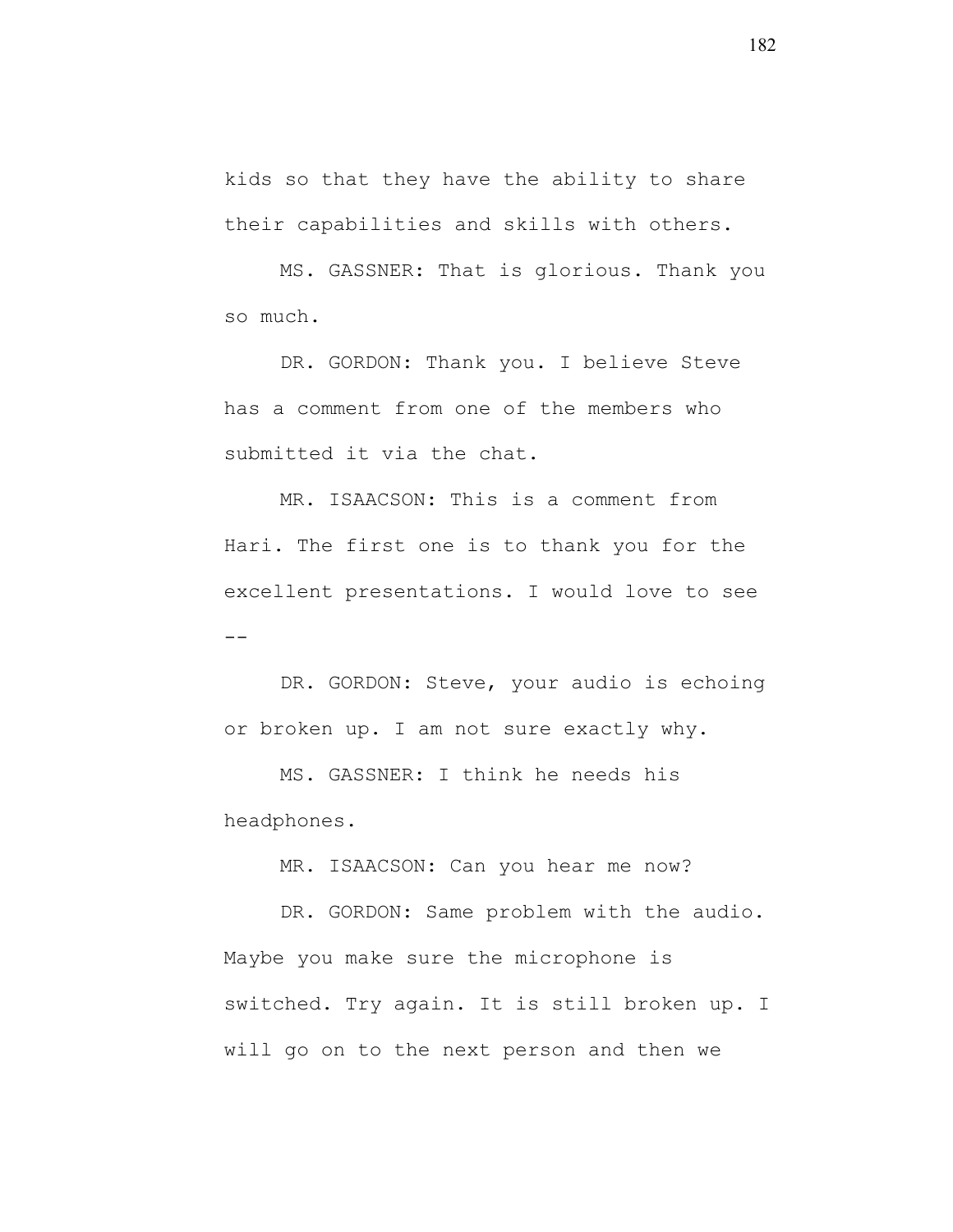will come back to you. See if you can fix that.

Maria Fryer, please, is next.

MS. MARIA FRYER: Thank you so much. I appreciate the speakers and the comments. I just wanted to say two things, one of a personal nature and then one more speaking to the trauma and safety issues. From the Bureau of Justice Assistance, I am definitely interested in more of the safety aspects and responding to students that may have been victimized.

On a personal level, I just wanted to say again to the moms to echo that, keeping up that fight. My daughter did not speak her first words until after she was 4. On a happier note, she did go through lots of therapy – again, occupational therapy, speech therapy. One day at the dinner table, she just started singing. Going back to that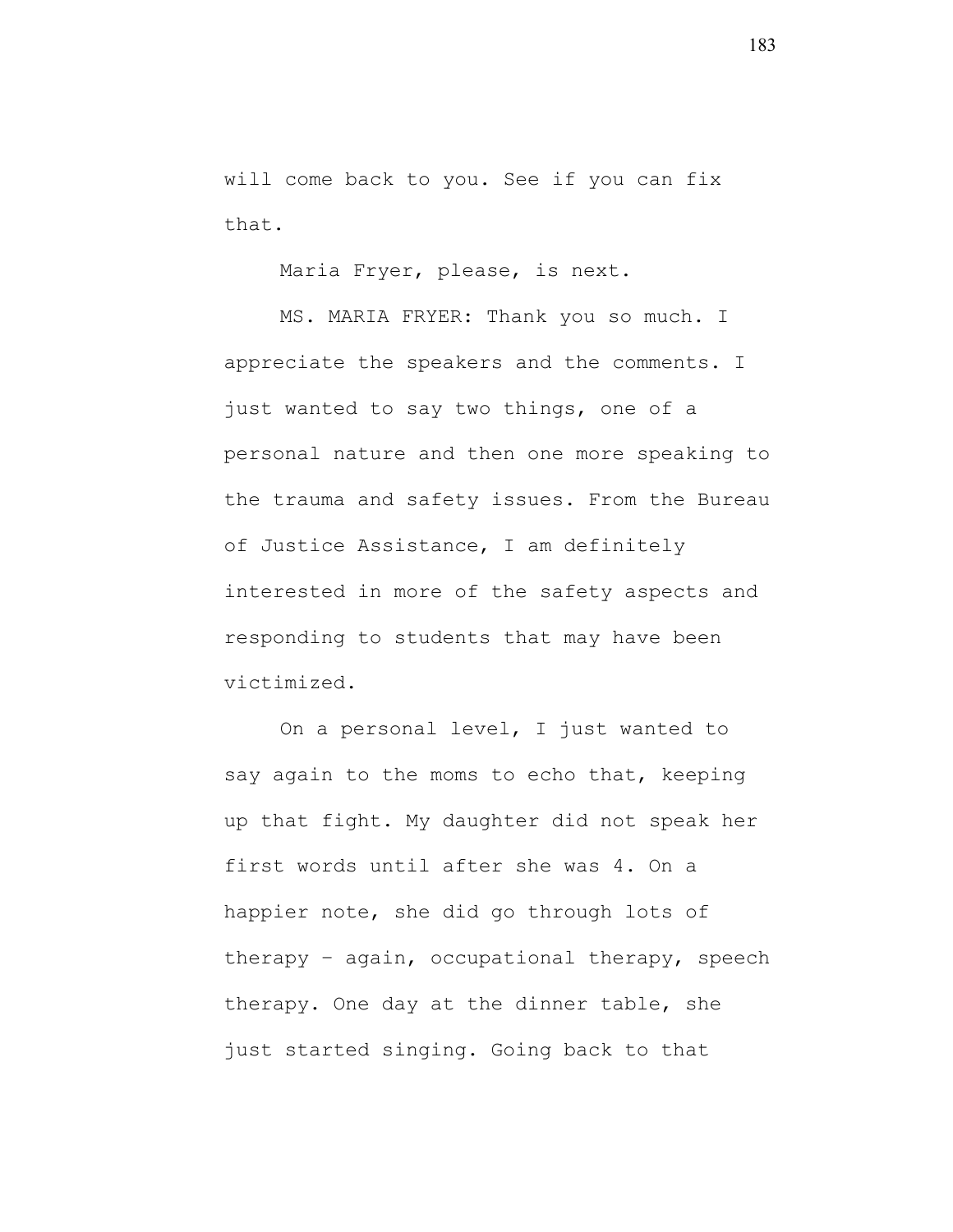research, it is really interesting when you talked about imitation. I know that I experienced that firsthand. I am hopeful and I am optimistic there in the research and I appreciate the personal stories.

And on a professional level, I am very interested in how in terms of training, we could do better in terms of training our school resource officers, especially through a lot of our grant-funded programs. One in particular I am thinking about is the STOP program that basically – this is where we are beginning a whole new area of this program in training school resource officers and teachers and educators, about students on the autism spectrum and how to better connect them with treatment. I would like to learn more about how to respond to students who are nonverbal that may have trauma and may need to unpack those issues of what their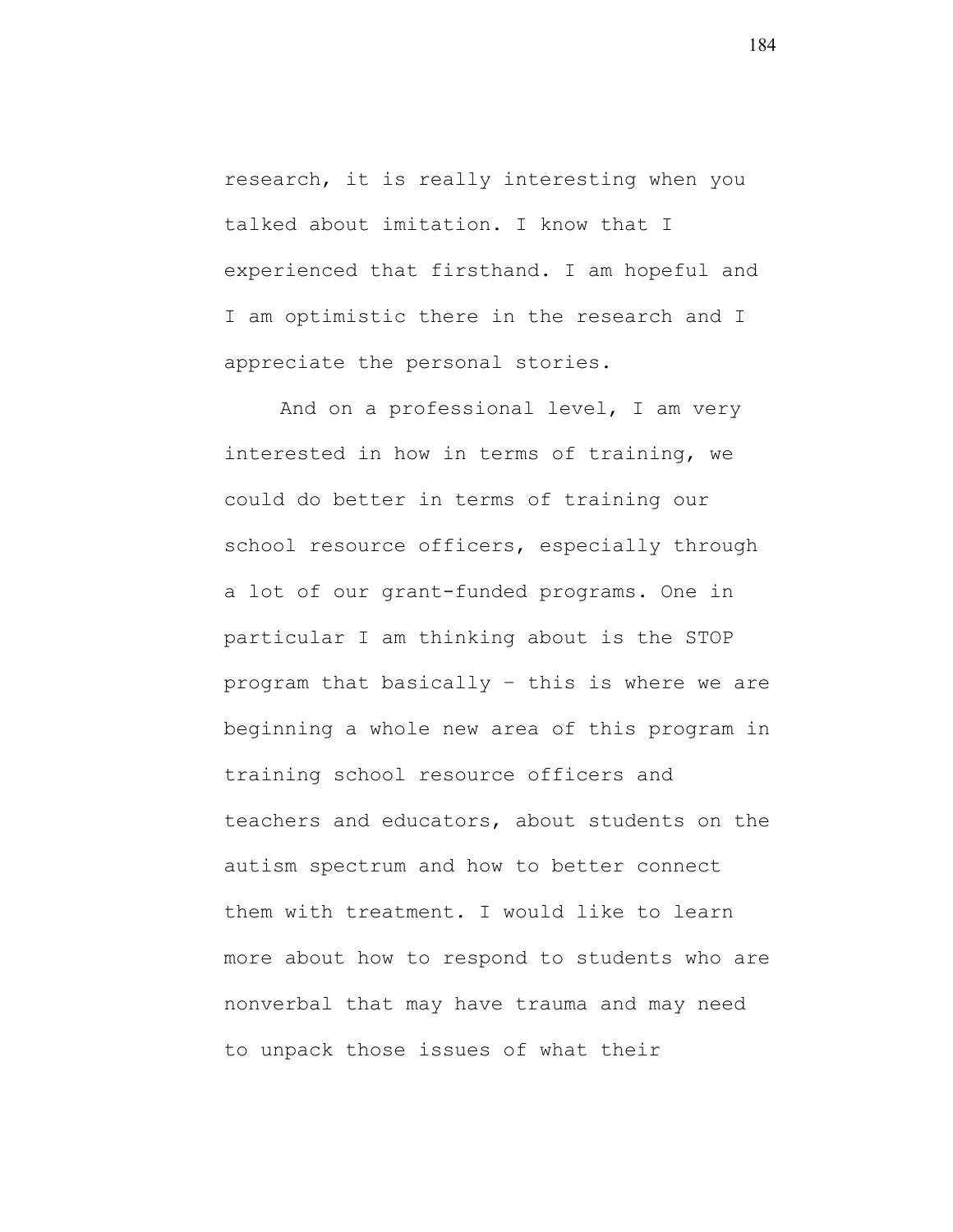experience was and how to make a report and perhaps talk about the victimization and how to connect them to appropriate treatment and services. I am very interested in learning more about what is available in terms of actual training for staff and for school resource officers. I will stop there. But thank you so much for the presentations today. They were incredibly informative. Thank you.

DR. GORDON: Thank you. We are going to go to Matthew. Actually, we are going to come back to Steve and see if his audio is working better.

MR. ISAACSON: Can you hear me? This is Steven.

DR. GORDON: Much better. Please go ahead.

MR. ISAACSON: Thank you very much. This is a comment in three parts from Hari. Thank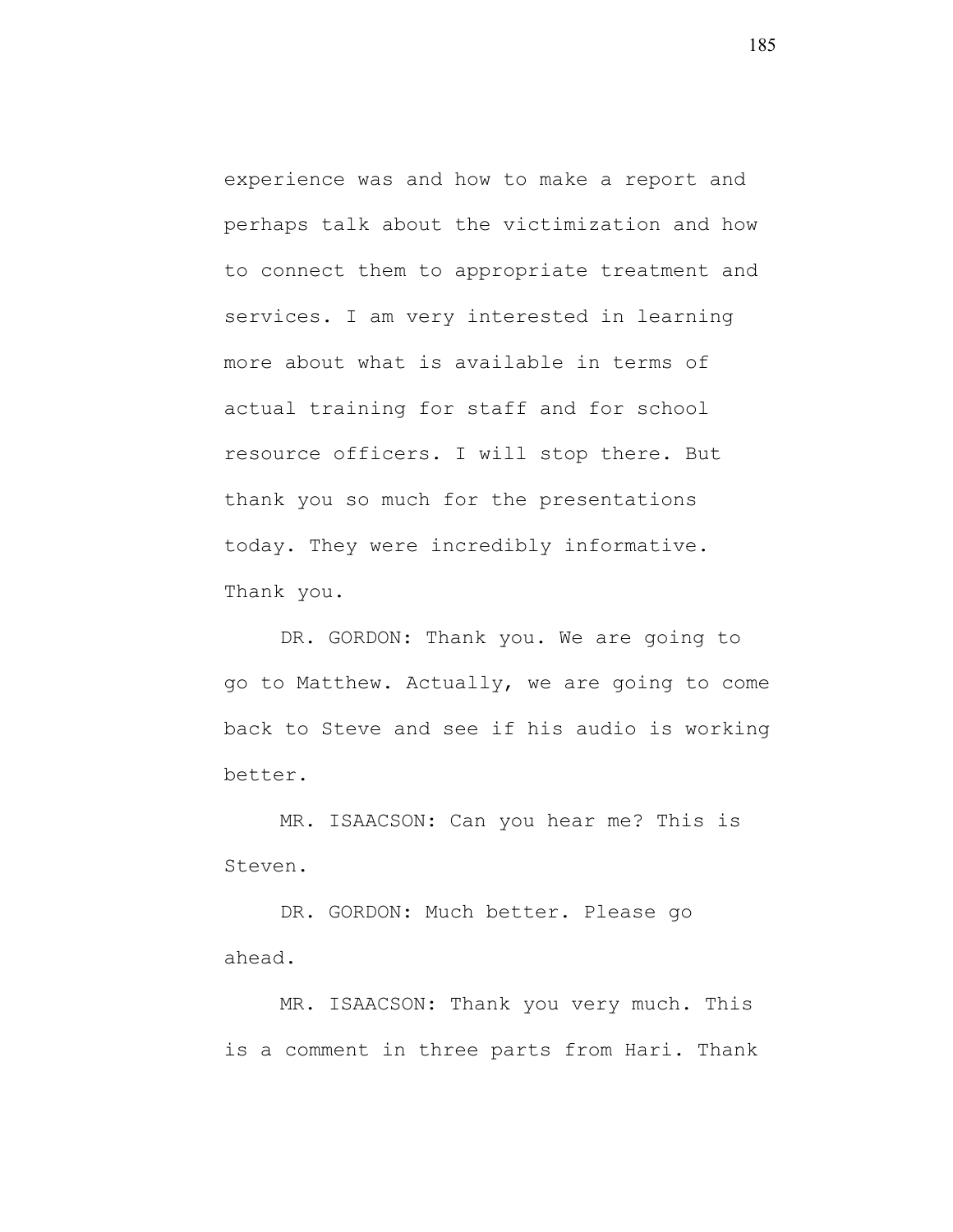you for the excellent presentations. I would love to see more research on apraxia auditory processing sensory systems and body schema. Current technology is not always intuitive to use and sometimes confusing in what you are supposed to do, has short battery life, and has too many menus to navigate in addition to crowded, noisy, over-stimulated screens.

My PECS finder, as a kid never had any Indian foods on it. Also, speech apps mess up foreign words including the way it even says my own name. Also, technology does not function well when you are at the pool or at e-soccer even though communication is required in those environments. This is a question. Are VSDs and T2Ls available to the general public?

The second part is Jordyn, your experiences – many of your communication, educational barriers and medical barriers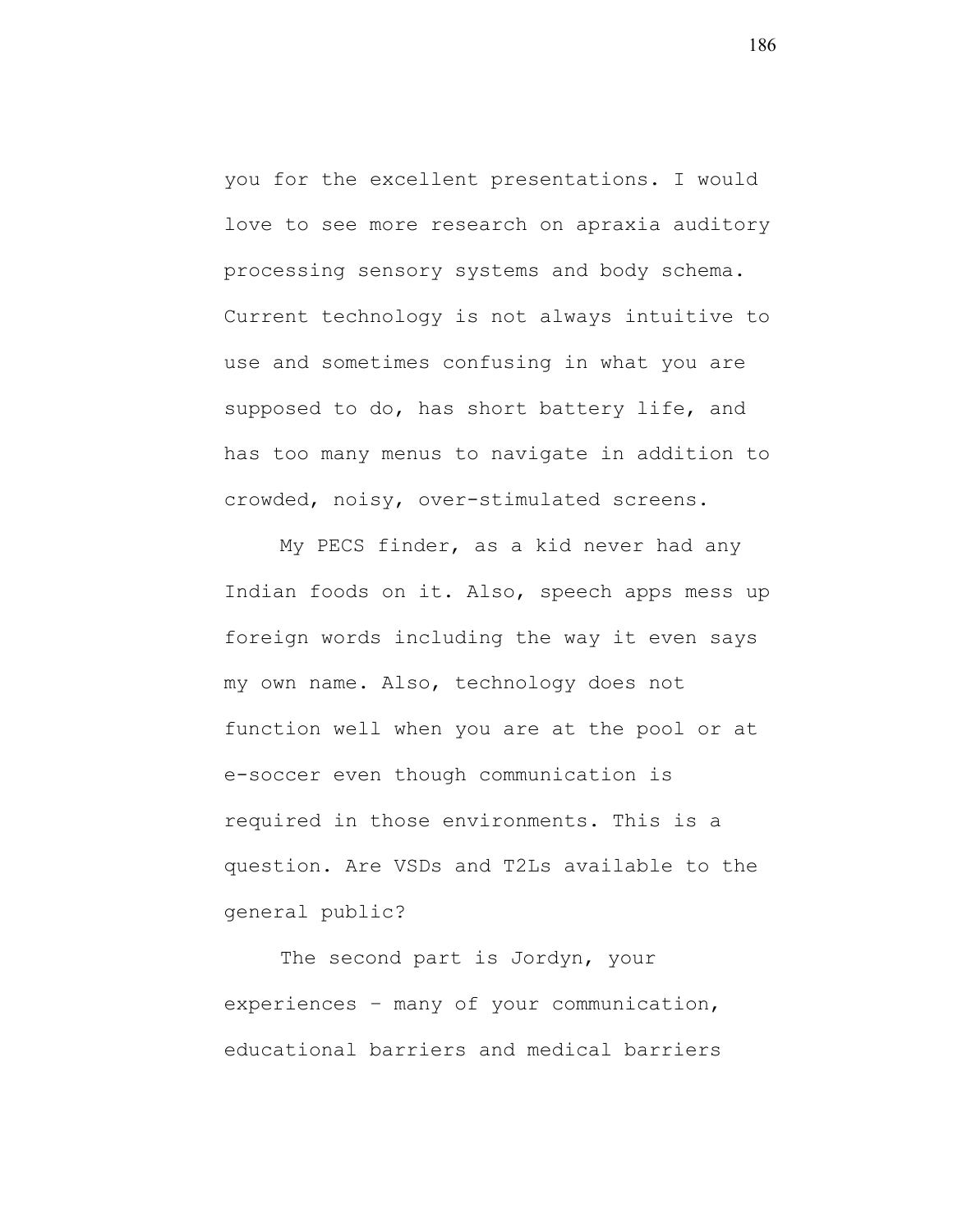like ending up hospitalized was déjà vu for me. Thank you for a brilliant presentation.

And the third part. Thank you, Benita. When you are nonspeaking, often it is parents who are the best advocates as they are truly invested because no one else really cares or bothers to care and you are pushed through and exited out of the system at age 22 with no supports or skills and then everyone complains about what a burden this group is for all of the behaviors.

DR. GORDON: Thank you, Hari, for those comments. There was a question in there that I do not know if any our panelists can answer about the availability of some of these tools for the general public. I know that many of them are included in many technologies. But I am wondering if anyone has more specific comments or answers to that question.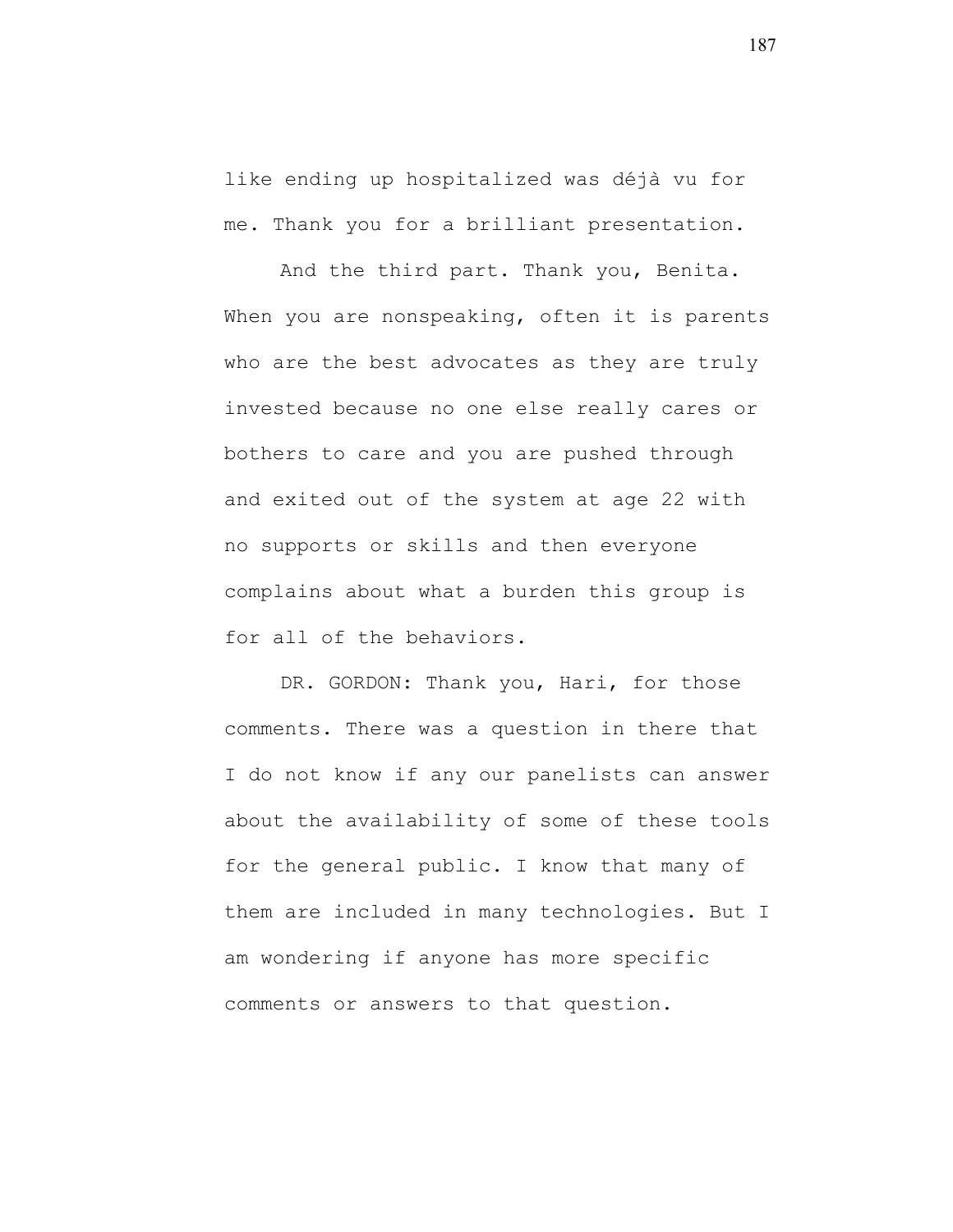DR. LIGHT: I can take that on. Hari, they are available from a variety of different assistive technology manufacturers and app developers. If you want to fire me an email afterwards, I can send you more of the specifics about it. I just wanted to emphasize again. I really appreciated your comments about the limitations of many of our current apps and technologies because I believe that we have not by any means exploited the full capabilities of assistive technologies and technologies generally. We need to be thinking through many of those challenges and problems that you have talked about and figure out how to design more effective supports that really meet the needs of those people that are using them as opposed to just applying the technologies that we have and forcing people to learn how to use them instead.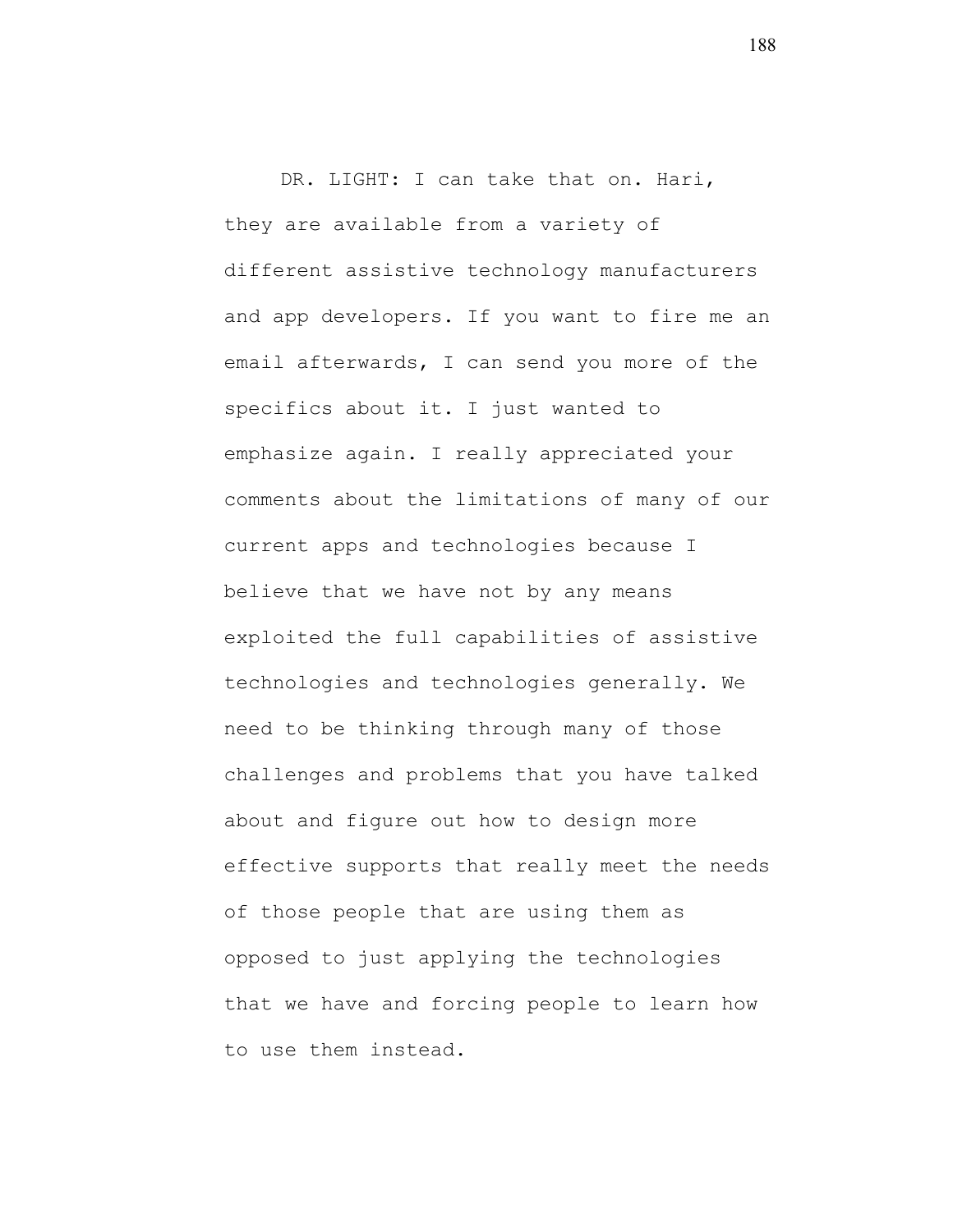DR. GORDON: Thank you. Matthew Siegel. I am just going to make an editorial note. We are running a little bit late. There is such a desire for discussion on this point that we will extend this and curtail other parts of the program. Go ahead, Matthew.

DR. MATTHEW SIEGEL: Thank you, Josh. Matthew Siegel from Maine Medical Center, member of the committee. I have a comment and a question. The question is for Dr. Cooper. Thank you so much to this panel. This was an extraordinary panel and presentation from the researchers who spoke and Dr. Cooper to the people with lived experiences. It is one of the best presentations on communication autism I think of recent memory.

A further comment is there has been a lot of discussion about how to move things into practice and someone said it more eloquently than that in their presentation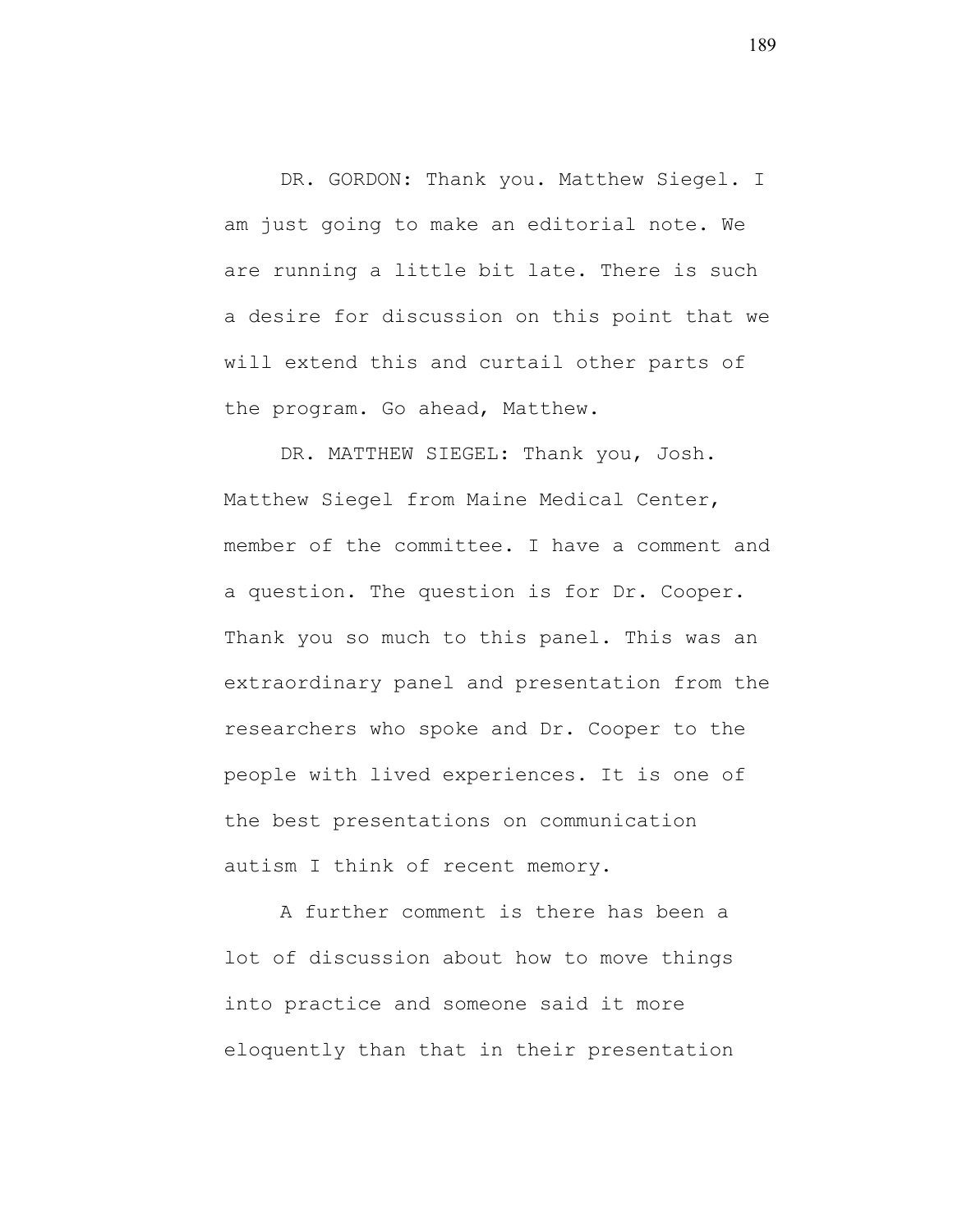and that is the challenge in many areas. Looking at interventions in autism as well as across the rest of medicine, the point of the realm is randomized controlled trials. When you have large randomized controlled trials that is what gets things paid for. That is what gets them disseminated. That is what gets clinicians to use them and recommend them and prescribe them.

In autism, we have some dozens of studies of medication, using randomized controlled trials. We have a few dozen studies of what are called psychosocial interventions such as cognitive behavioral therapy, et cetera, for different things in autism. And in communication interventions, we have exceedingly few large randomized controlled trials. In a Cochrane review from 2018, it identified two and perhaps there has been a little more since then.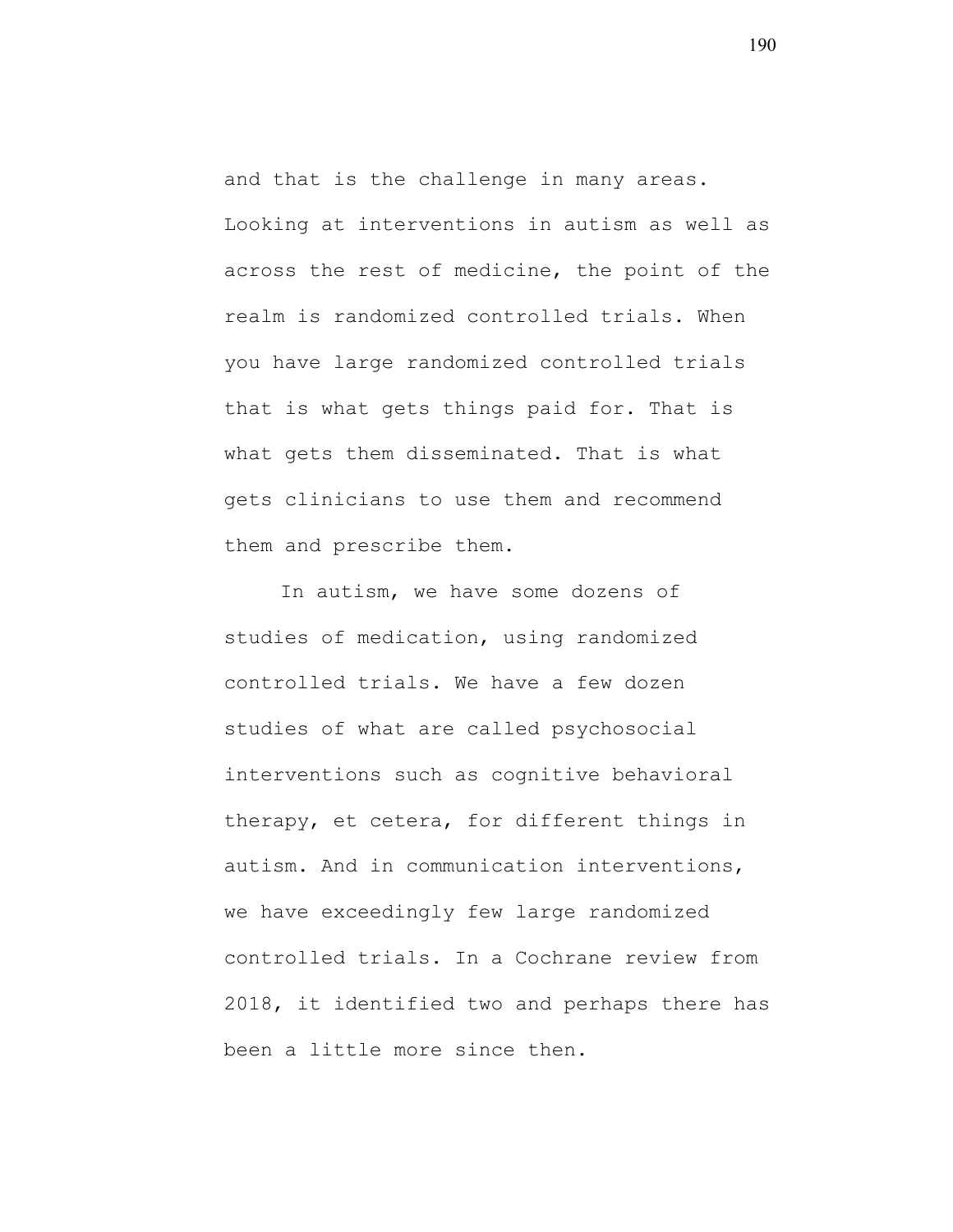This is an area that we have a fair number of small and sometimes not randomized trials. We have excellent work being done as we heard about today. But in order to gain the access and meet the needs that we have heard about so greatly today, we need large randomized controlled trials or other large ways to generate evidence for this area.

My question is to Dr. Cooper. How can we move in that direction to get the kind of support that is needed for funding and greater dissemination for these critical interventions?

DR. COOPER: Thank you for the comment. Certainly, for my institute, we would welcome such an application, such a focus. I tried to highlight – we have been encouraging some of these areas that are needed. We are in a sense waiting and hoping. There are things we can do to maybe encourage by making the kinds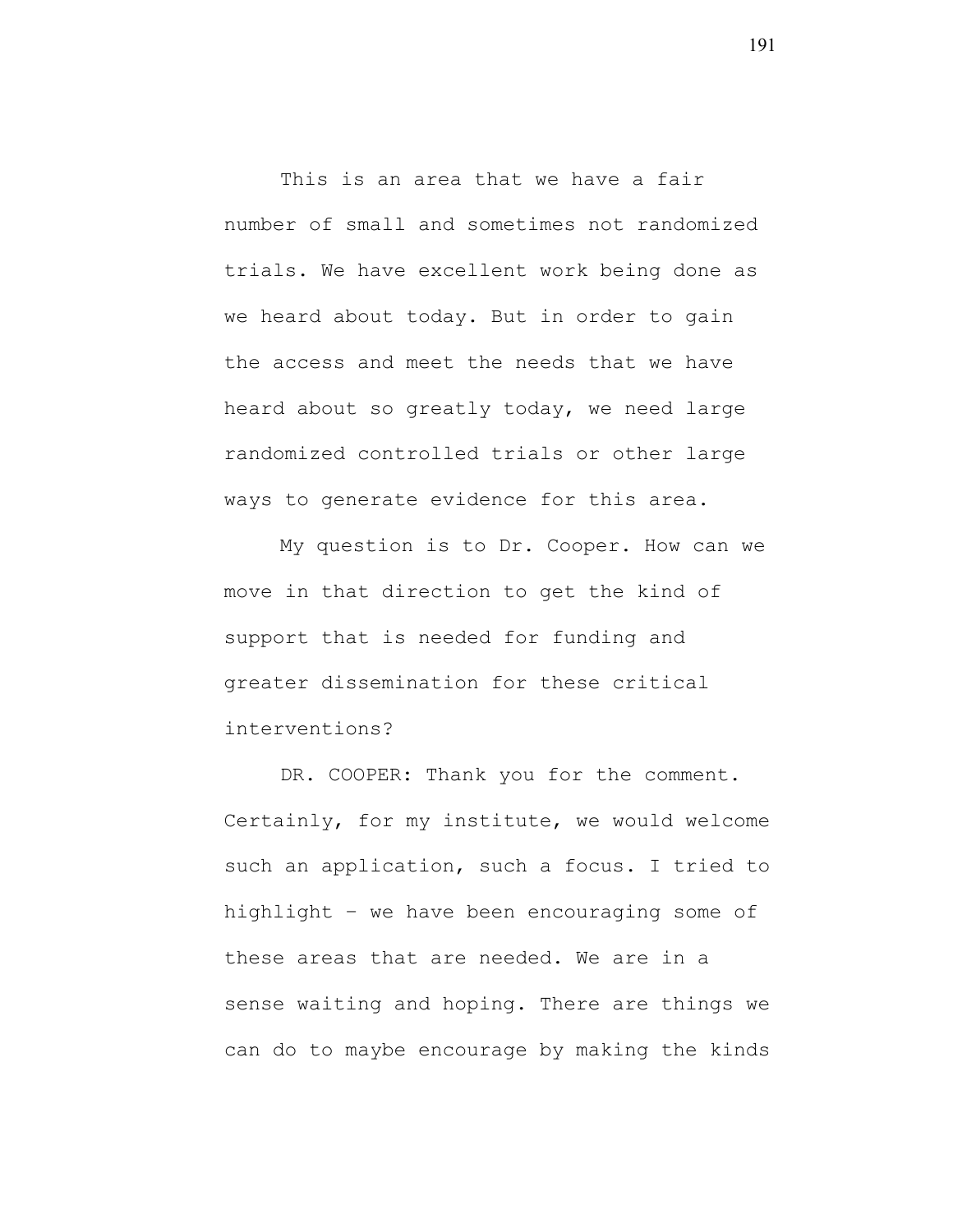of announcements and that sort of thing that we do. I appreciate your comment.

Clearly, as I said at the end, there is still a lot more that we do not know and sometimes a randomized clinical trial, which our institute does have a clinical trial program. If there were a group out there that is listening to this meeting and has the idea, then I say come on in. We, at the NIH, will certainly talk, I am certain, about all the comments that we have heard today and what else can the NIH be doing to move this area along a little bit. Thank you very much for that comment.

DR. GORDON: Thank you. I do not know if any of the investigators would care to respond to that comment before we move on.

DR. KASARI: I have a comment.

DR. GORDON: Please, Dr. Kasari.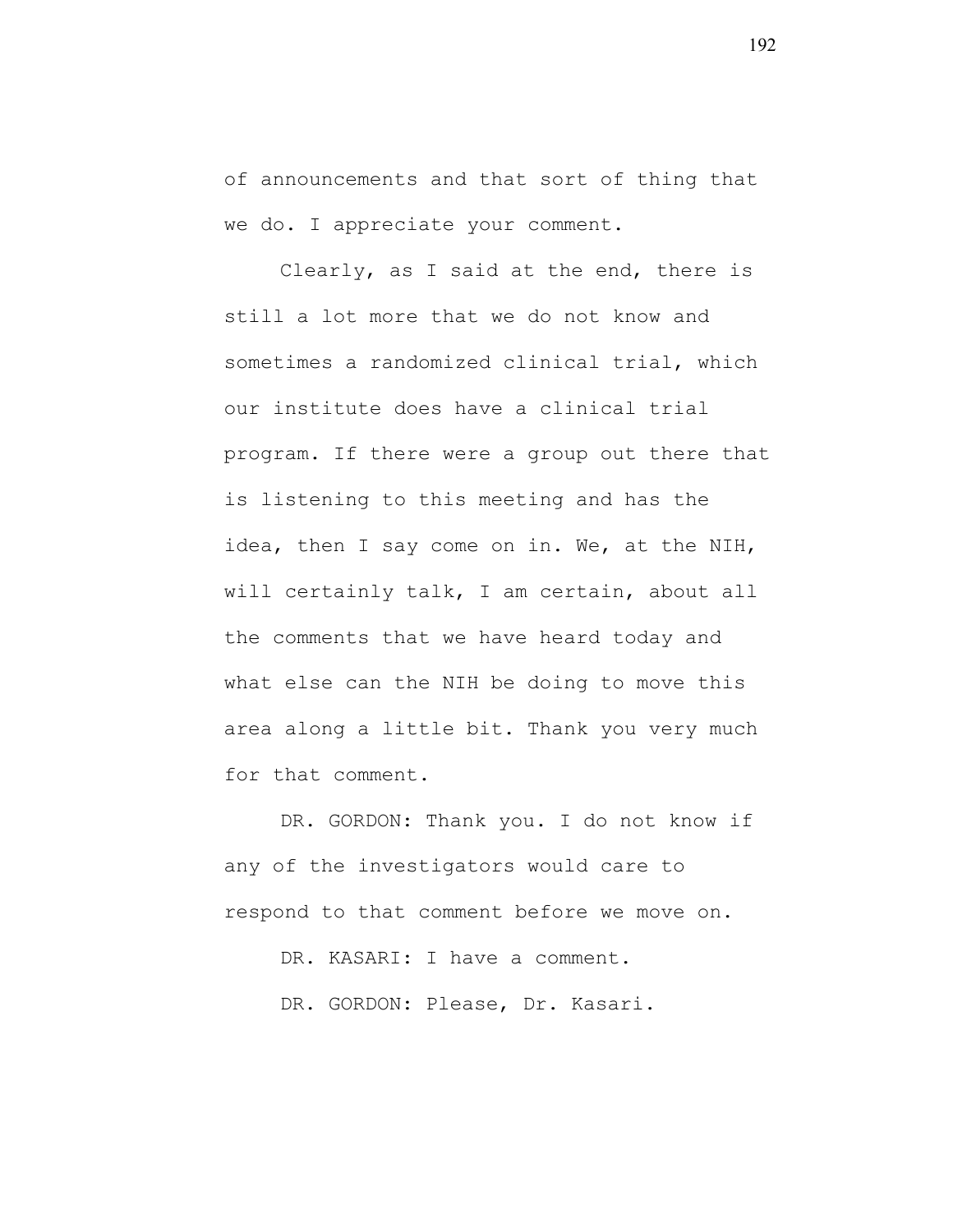DR. KASARI: I think what a lot of people brought up, the mothers' autistic individuals, is how traumatizing the school experience is. I think it is not just NIH funding, but it is Department of Education or IES, and really getting everybody around the table to take on the challenges of inclusion, for example. We are working towards that. But it is challenging unless everybody is around the table and discussing that. Maybe in joint funding or those kinds of things. That is how we get it into school systems where the majority of children are educated.

DR. GORDON: I think, Dr. Kasari, you are really pointing out the fact that the currency of health care systems and of health insurance systems and hospitals is the randomized control trial. But here and we have seen this all over. Lots of school-based interventions at NIMH has funded large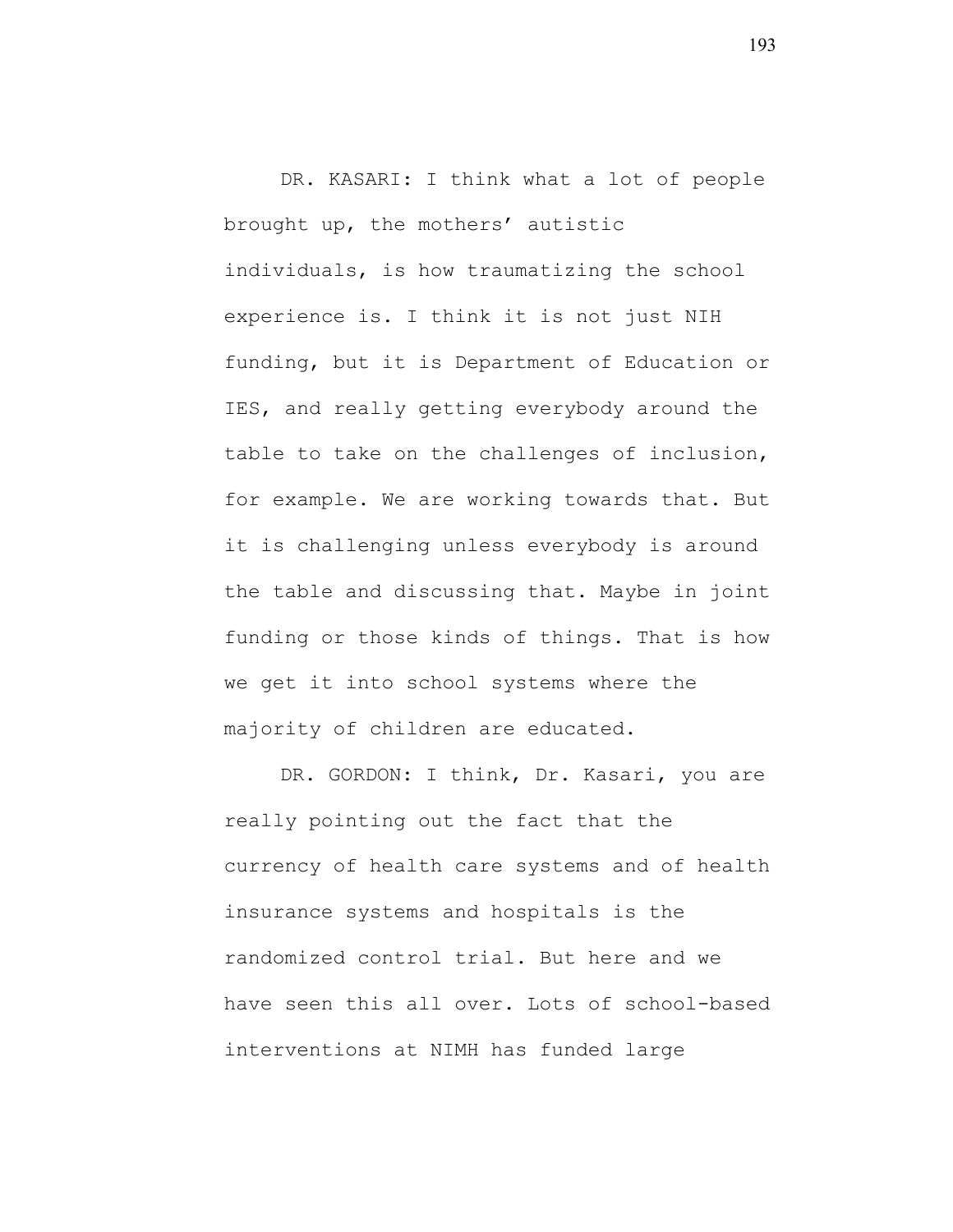randomized controlled trials as far as even a successful randomized controlled trial is not necessarily enough for a school system to adopt an otherwise efficacious program. I think you are pointing out that it is not only that in and of itself. Thank you for that comment.

We will move next to another member of the committee, Scott Robertson.

DR. ROBERTSON: Thanks, Dr. Gordon, and thanks to the presenters. It was excellent presentations. I think this focus is such a long time coming. I would like to add to some of the other comments that not only for research, but I think for our federal policies, practices, initiatives that we should have more on this focus for employment, education, health care. I feel like, and this applies, for instance, for research is the – sometimes the focus is just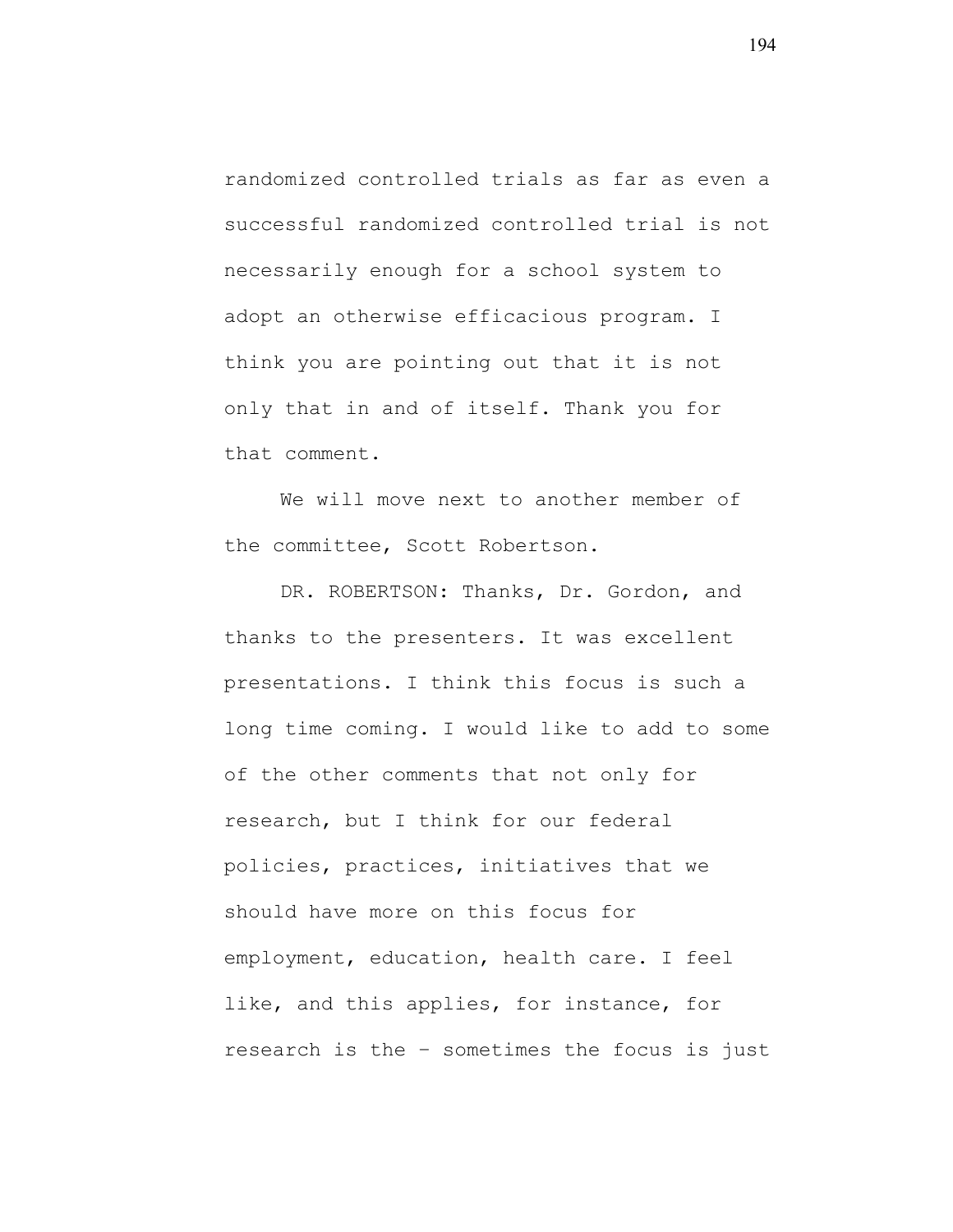general access to AAC or communication and not necessarily access and opportunities in specific settings where barriers exist, for instance, for AAC users who are on the autism spectrum to access gainful employment, to access inclusive education in K to 12 and higher education to have full or equal access to health care and community living and community-based services and support systems.

We need to grow the literature base on the research end to make it broader, and then have federal policies and practices that align for this that emphasize communication first and empowerment and how this cross connects to, for instance, our emphasis in the federal government on diversity, equity, inclusion, accessibility, DEIA, and our executive policies, including the executive orders that have come out. I think there is very much in alignment. I look forward to –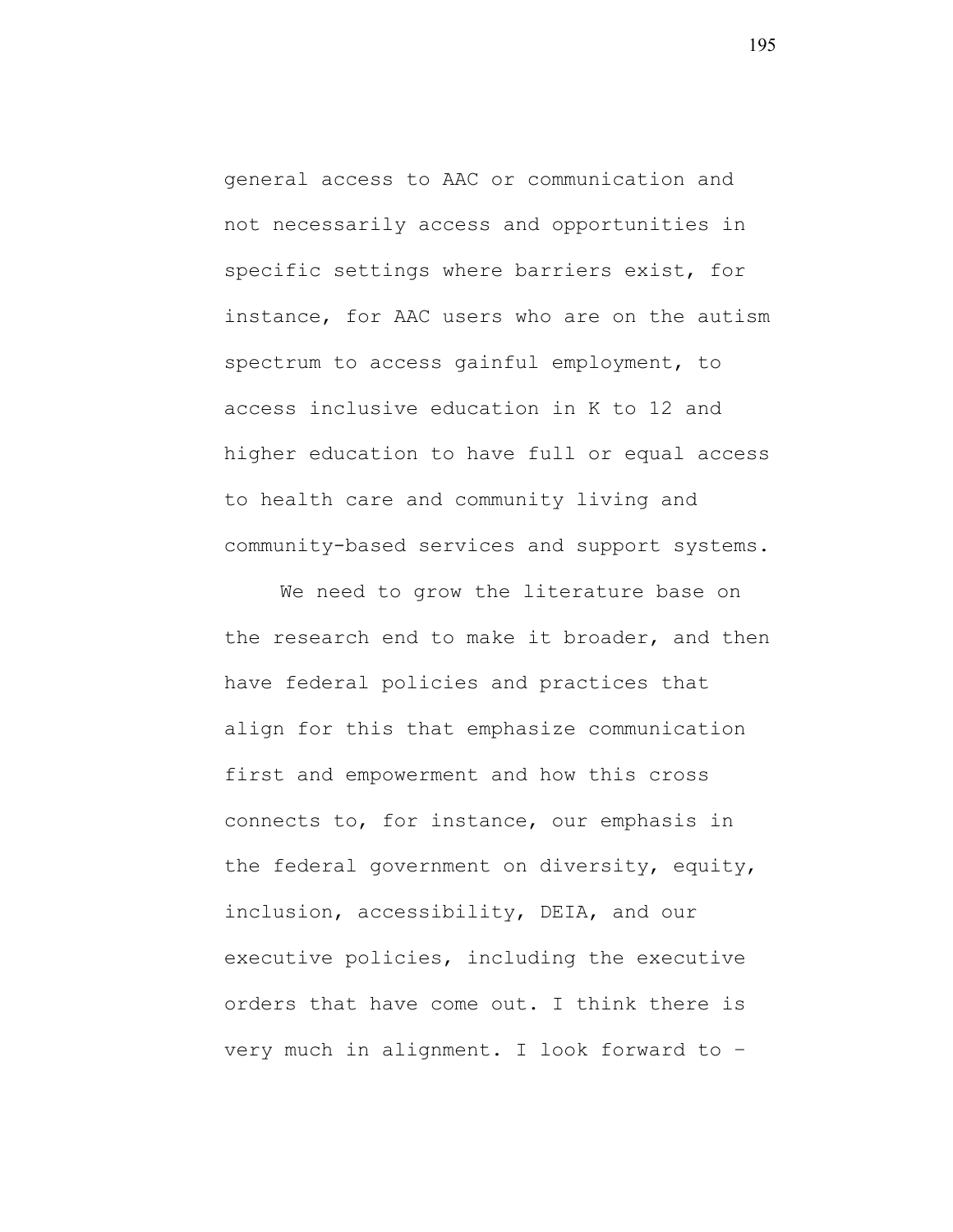and maybe this is something even separately from IACC that maybe the federal collaborators, the sister agencies could connect on, for instance, for FIWA, the Federal Interagency Workgroup on Autism, about how we could be making policy and practice adjustments to reduce barriers to access for AAC folks and make sure that there are better opportunities out there and what targeted funding and resources could be used to enhance this focus in line with the values that we have I would say under the Autism CARES Act where AAC use and just full access to communication folks, they need to thrive in life as children, adolescents, and adults. That should be a recognized right I think as quality of life and a really major priority, I think, for autistic people. I am just so glad that we are discussing this today.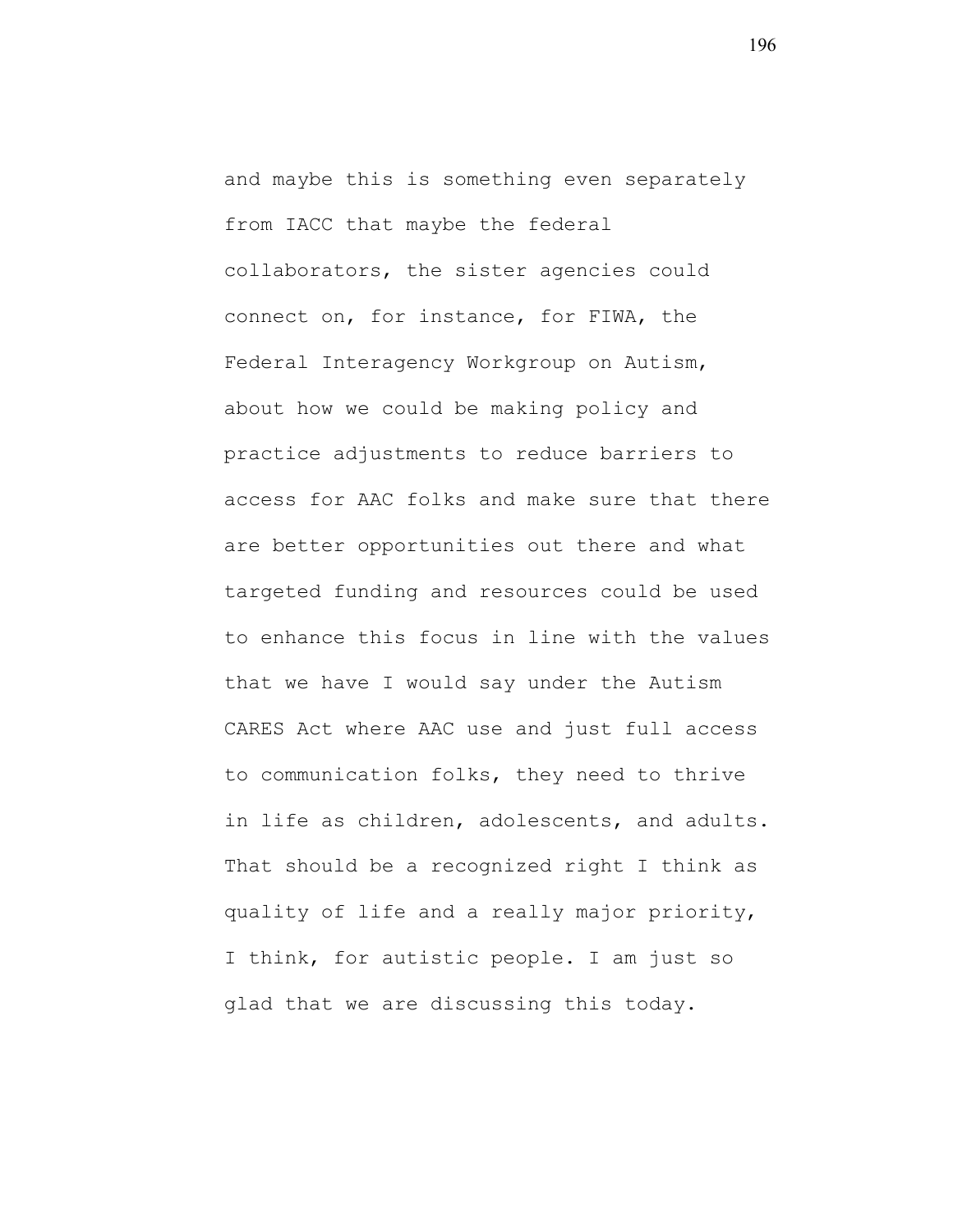By the way, Dr. Light, it is really good to see you after a long time. I am a little bit biased in this area because I am an alumnus of Penn State. I did my PhD at Penn State. It is great to see Penn State trailblazing with AAC research and also the other presentations here on the research and lived experience. Thank you.

DR. GORDON: Thank you, Scott. I know we have three more people waiting to comment. Actually, two more people. But one of the speakers raised her hand. Ms. Shaw, would you want to respond?

MS. SHAW: I just wanted to say because I know I left a lot out because I was very emotional. I am asking for forgiveness for that. But one of the things that came up is that Christopher did have quite a few different devices that they spoke about today and a couple of the programs was Proloquo2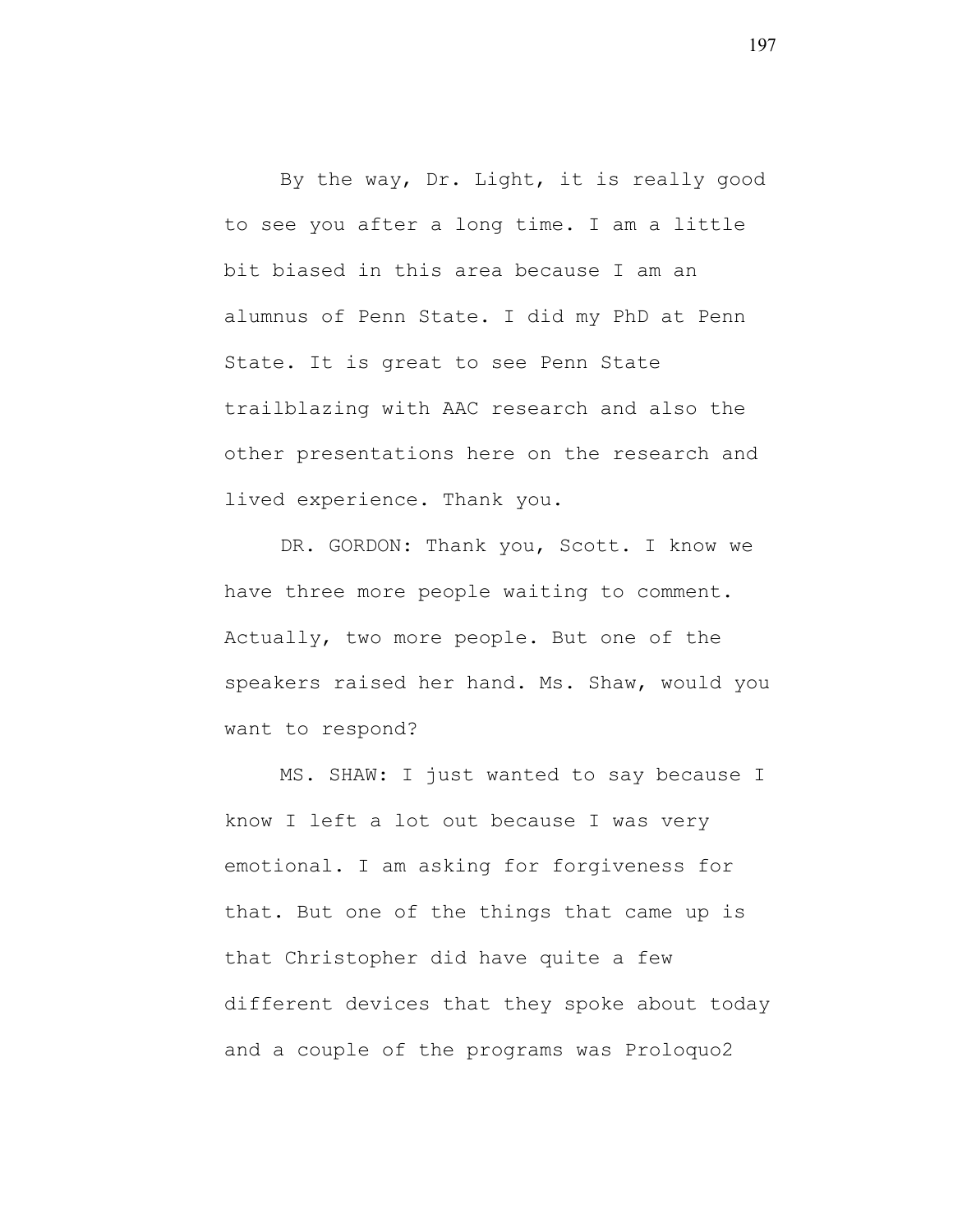and TouchChat. But I will say as the enriched conversation came about, I would say a lot of the people – a lot of the challenges were the connection of people having no training for the technology. You have the speech pathologist and you only have that once or twice a month. During the week, it was never a collaborative with his planning for his curriculum nor with the teacher. With having that lack of training and having that lack of being able to include that technology, I think was also in a fall in regard to the system, the educational system.

When I think of things if I had to share the things that is the most now that I am no longer emotional, it is important that there was no connection in regards to I felt, advocating for my son is because he communicated with a device as far as books, as far as materials, all those things were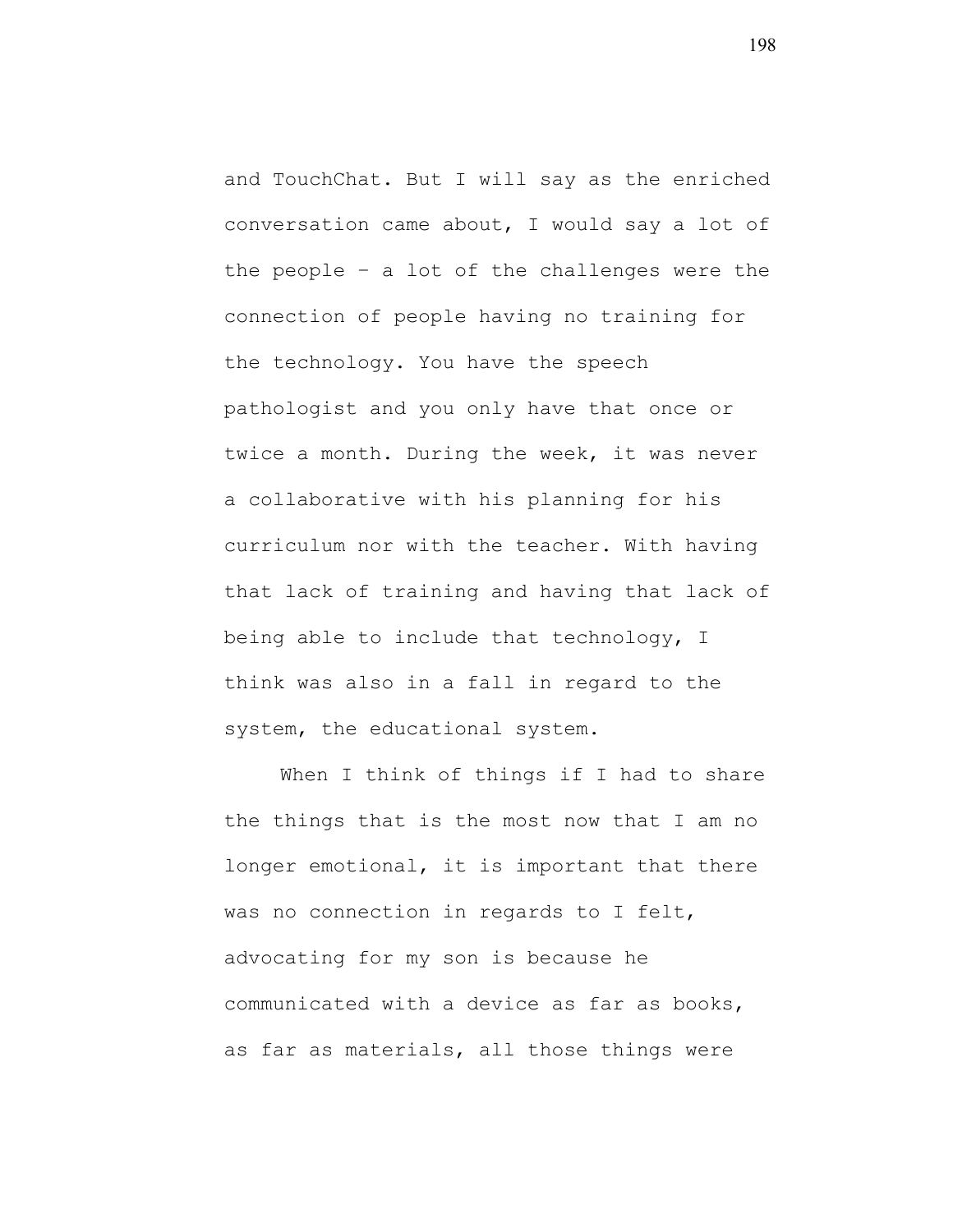not tangible for him in a manner that he could learn from because of how he communicated. I think it is part of the educational system that we need to look at adjusting for ones who do not – who speak with a device and what have you. I just wanted to make sure I stated that and it was important for me to share that he did have different devices that he did use and that he is using currently and that he is also in a literacy program now. Thank you for the opportunity.

DR. GORDON: Thank you for sharing that additionally and you do not have to apologize. You have been a remarkable help to this committee in your conversation.

Next, we have another comment that Steve will read for us.

MR. ISAACSON: Hi there. I have two comments. One from Hari (Srinivasan) and one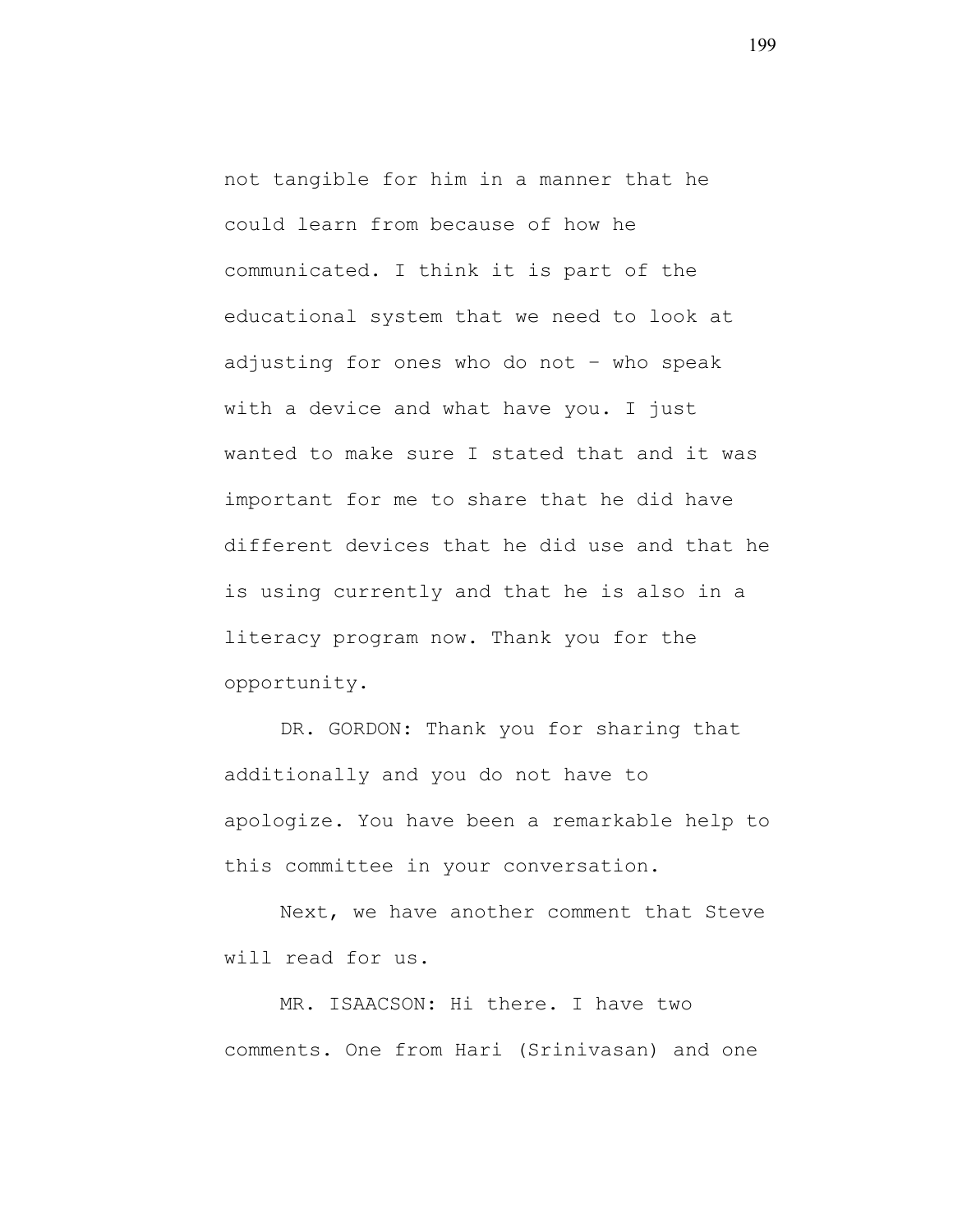from Sam (Crane). The first one is from Hari. Dena, my communication shuts down during intense emotions. AAC is not much use at that time but still expected to communicate fluently. This is not understood. Do typical people not choke up when they cry and have a hard time forming sentences and words during that state?

The second comment is from Sam. I would like to just quickly note that there is often limited insurance coverage, including Medicare and Medicaid coverage for AAC devices. This is a policy issue we need to address.

DR. GORDON: Thank you for both of that both of those comments. And I will just respond quickly to Sam's comment that that is I think one of the reasons why Dr. Siegel suggested the need for randomized controlled trials that those are typically the currency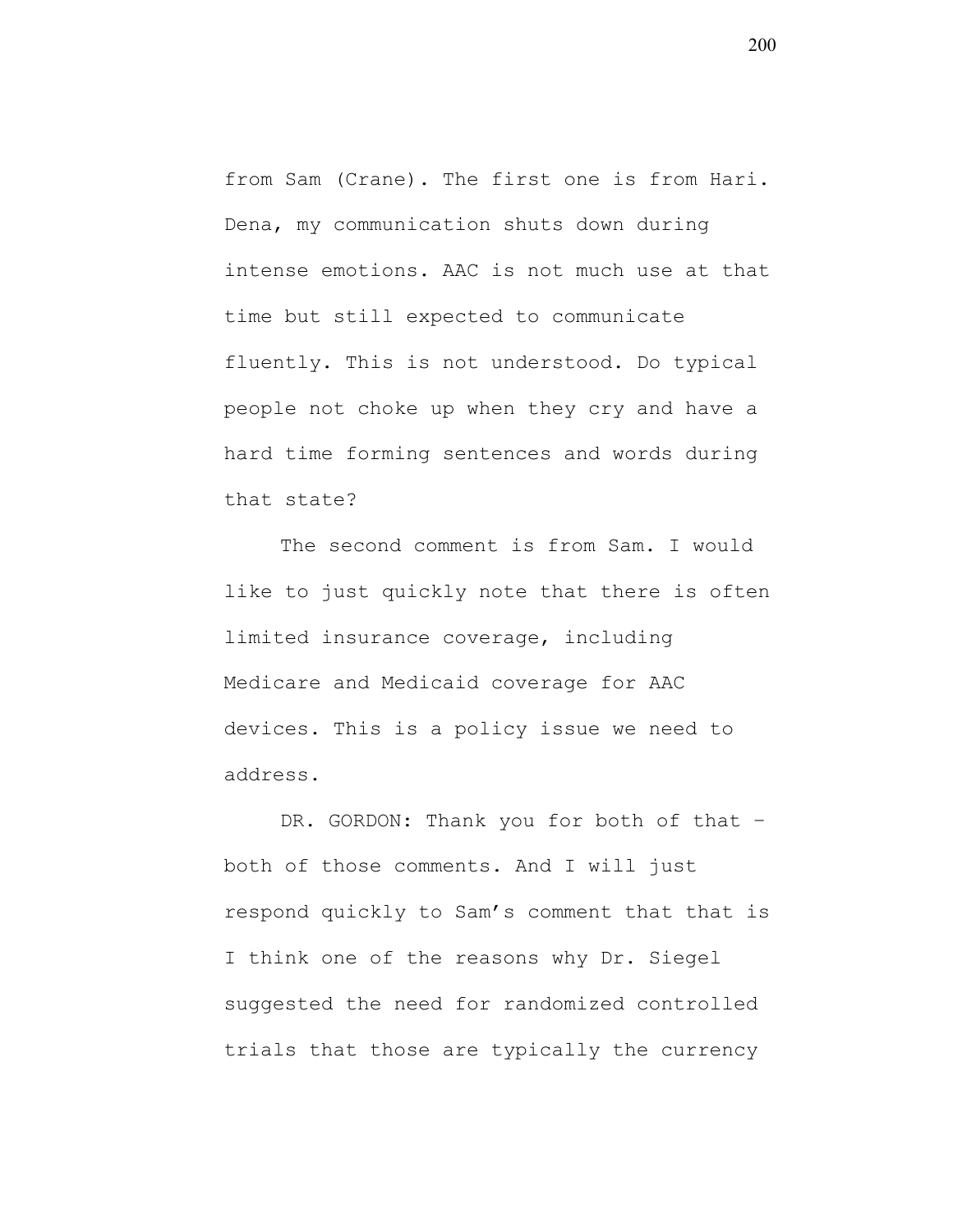with which insurance providers and others, including Medicare and Medicaid agree to pay for services.

For our final comment or question on this segment, we will call on JaLynn Prince.

MS. PRINCE: Thank you very much. When our son was 14, he really came to a point where his communication was extremely challenging for him. Prior to that point, there were a couple of catch phrases that the school kept using. He is in a language-rich environment, which really did not mean a whole lot to him. He could have used so much more to be able to get him to a point of communication.

There was a crisis that happened in his life when we moved just a couple of blocks away that he could not communicate about those issues. He went into a situation where he could not attend school for 18 months and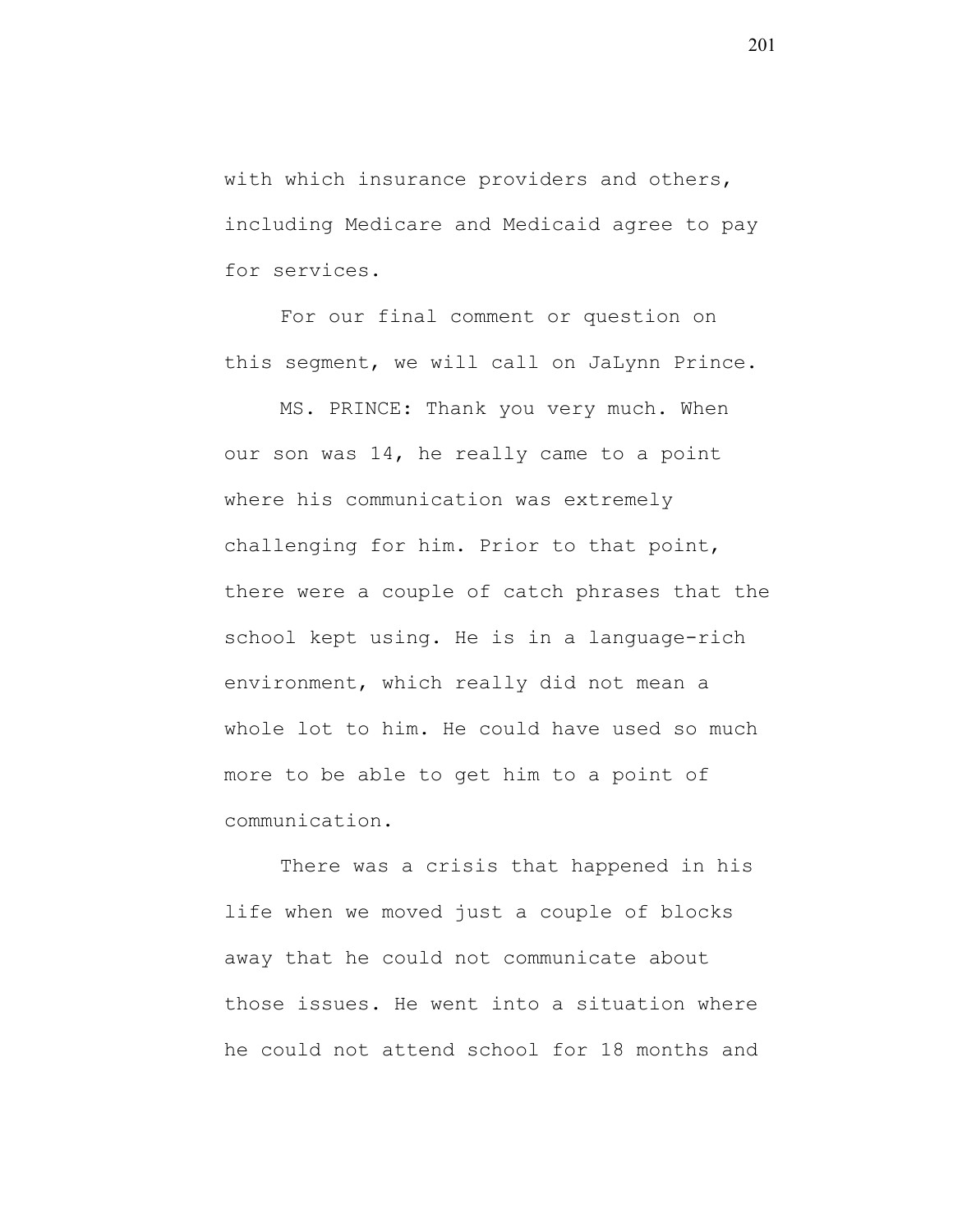had to be schooled at home. It got to be so extreme that he was pulling baseball-sized blocks of hair out of his head because he was so frustrated about not being able to express the things that he needed. It was the first time in his life too that he was required to take some medications to help him modulate what he wanted to modulate and to be who he wanted to be, which set a whole path of other things with weight gain and so forth. It goes right down a huge path.

I wonder more about how speech and helping us with other educational possibilities can really enhance things. We have wanted to continue for him at age 33 now – continuing speech classes. In the Washington and Baltimore area, we were able to identify two. Only two speech pathologists that would even consider working with an adult. One ended up starting a family and is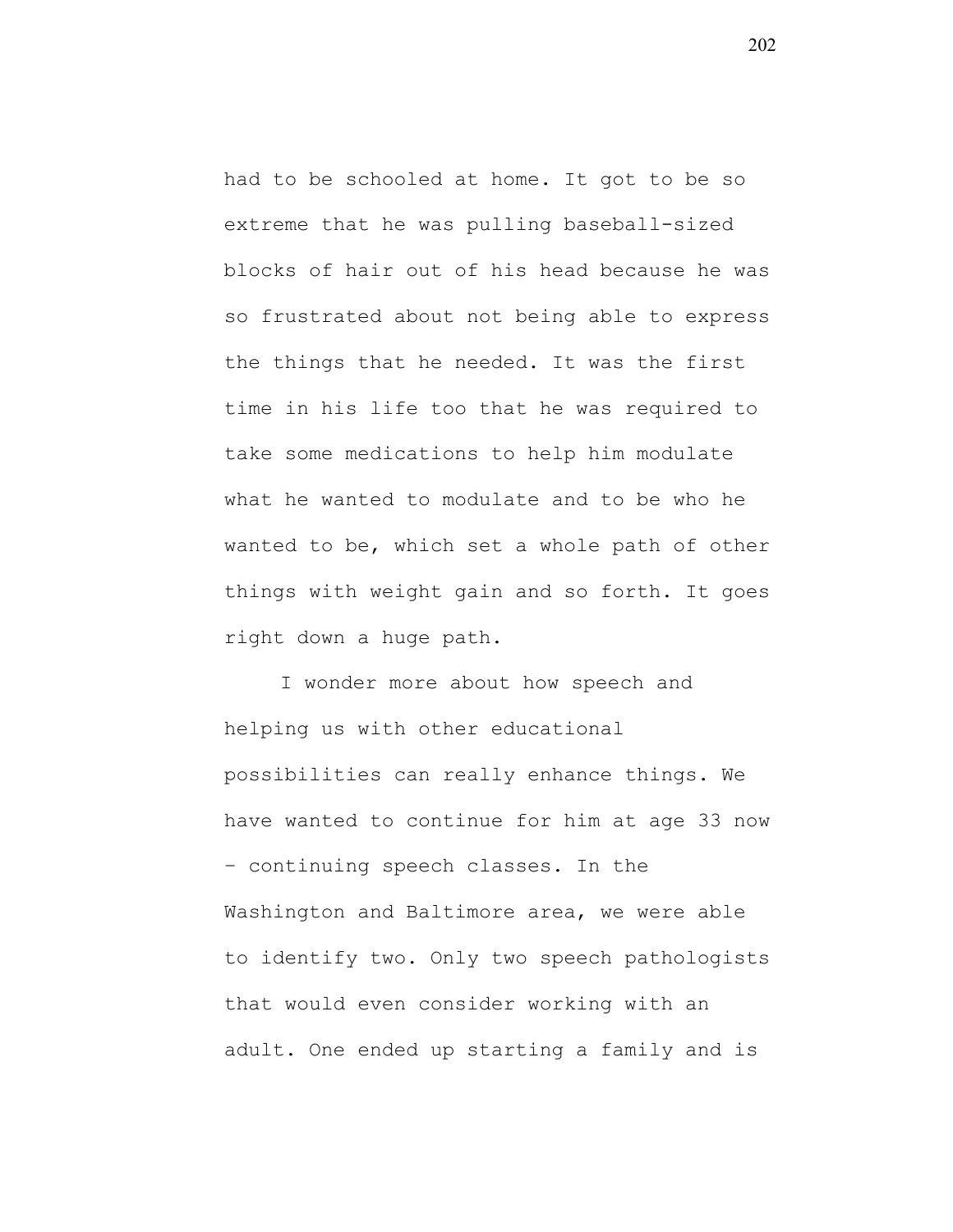no longer instructing. And the other decided that she only wanted to work with children. The dearth of possibilities for adults to continue learning or to improve the state of language that they have is extremely limited and there is such a need for supports for adults because it just does not exist.

DR. GORDON: Thank you for that. And although I said that was the final one, I see Sam Crane. Sam, I will let you have the last word in this segment.

MS. CRANE: I just wanted to add that while I also support the necessity of randomized controlled trials that is not always a prerequisite for coverage of durable medical equipment, which AAC would be classified under. We very rarely see insurance companies requiring randomized controlled trials of wheelchairs before covering wheelchairs for people who need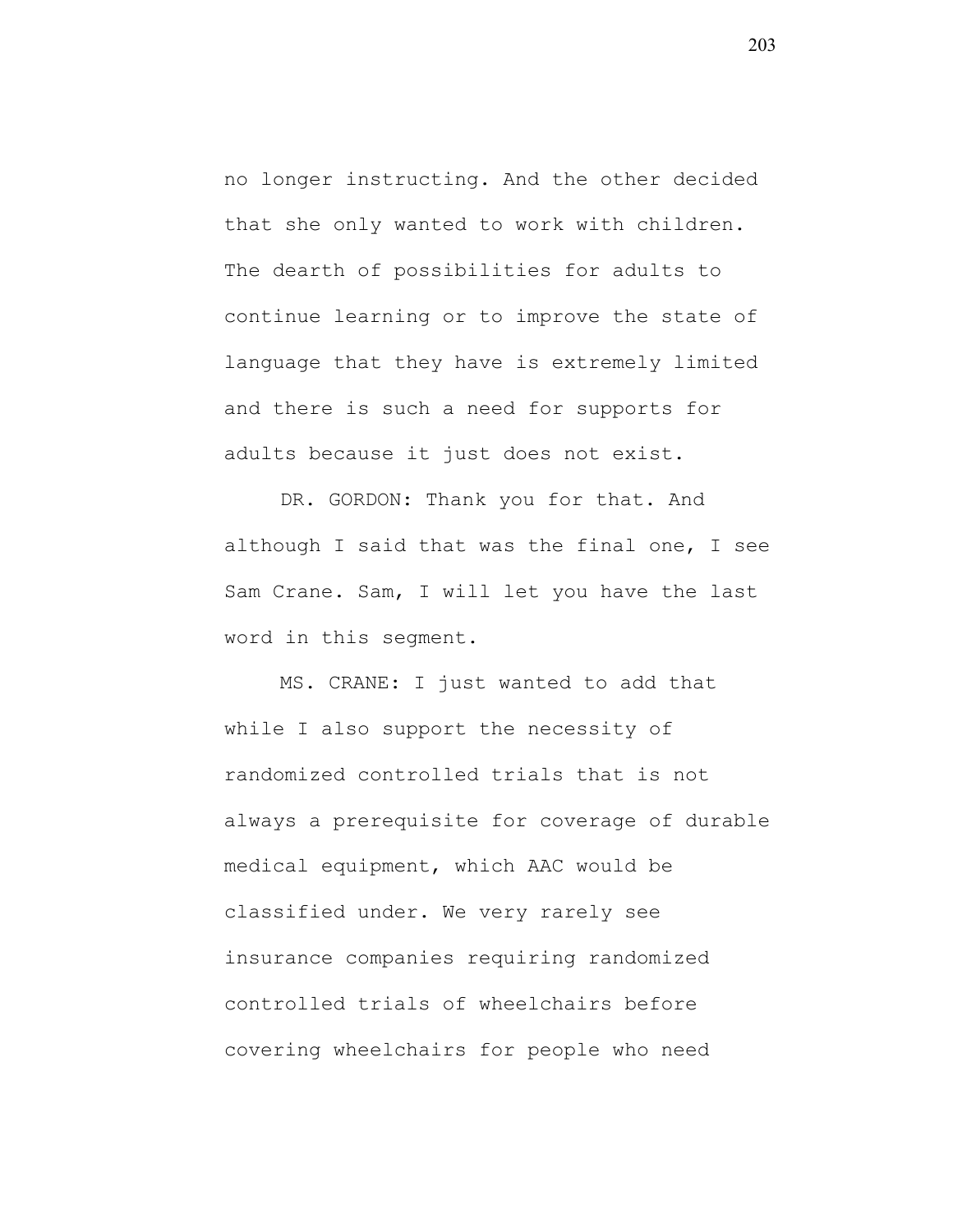them. It is both a policy and a scientific issue.

DR. GORDON: Fair enough. Thank you, Sam.

I am sorry but I am going to have to – I will take one more. Alycia Halladay, go ahead.

DR. HALLADAY: It is okay. I just wanted to point out that we are talking about interventions here instead of durable medical equipment. Again, we are kind of mixing together interventions delivered through AAC rather than just providing an iPad or providing something. There is still some question about the role of interventions and independent communication and how that occurs, and we just heard that behavioral interventions are absolutely necessary for that. I want to just kind of make sure that when we use the word AAC, we are very specific about what we are talking about.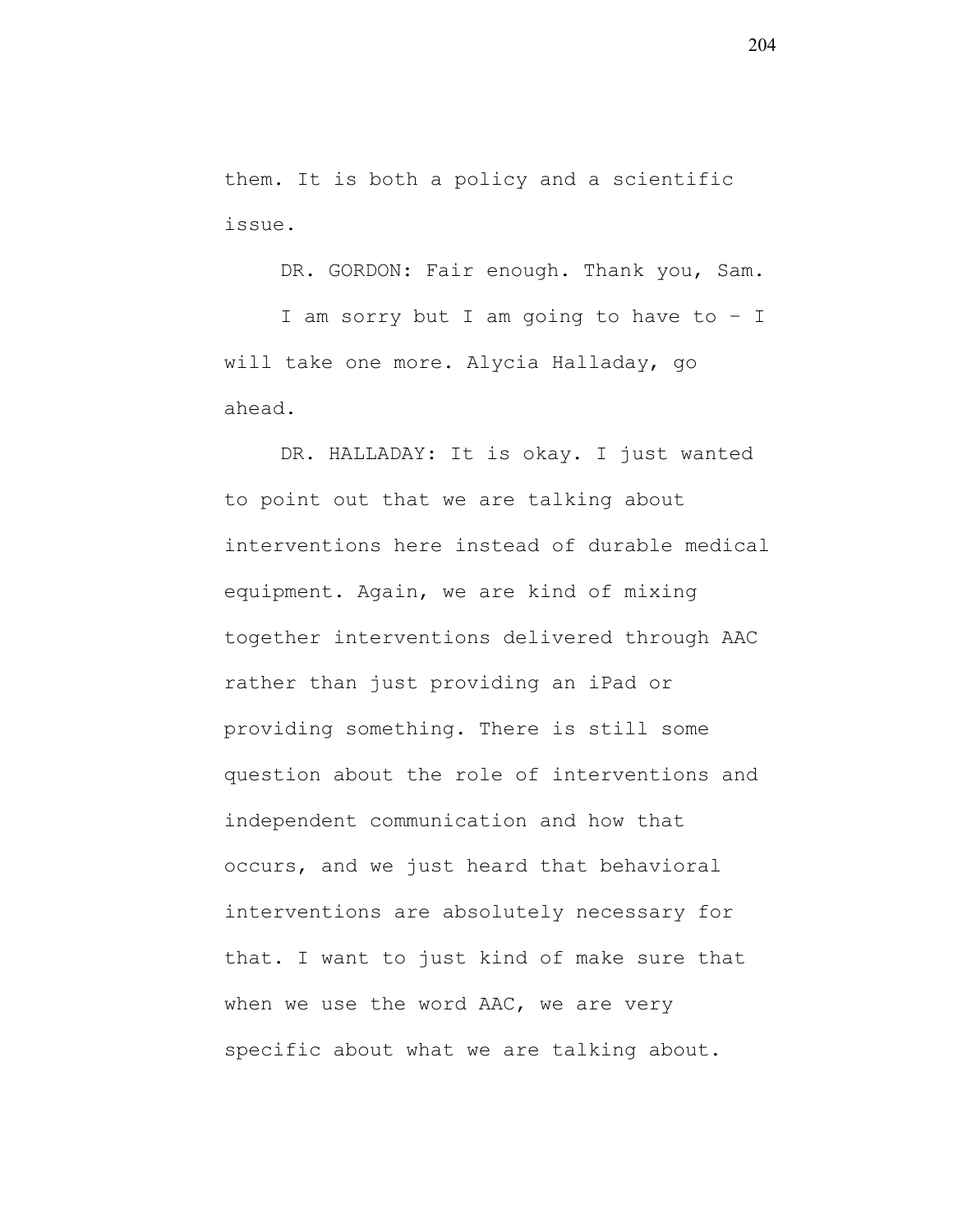DR. GORDON: Thank you for that and I think we can all appreciate the challenges here of ensuring that we have sufficient evidence and know that we are doing the right thing and at the same time, advocating to make sure that the procedures, devices, therapies that are needed to be able to assist individuals with autism to maximize their communicative abilities are available through both the educational system and the health care system.

Thank you to all of the speakers. Really wonderful series of presentations by the scientists. Quite evocative, personal stories from those with lived experiences. I will point out that we do have several members of this committee who use either exclusively or regularly assistive communication devices and they have made valuable contributions to the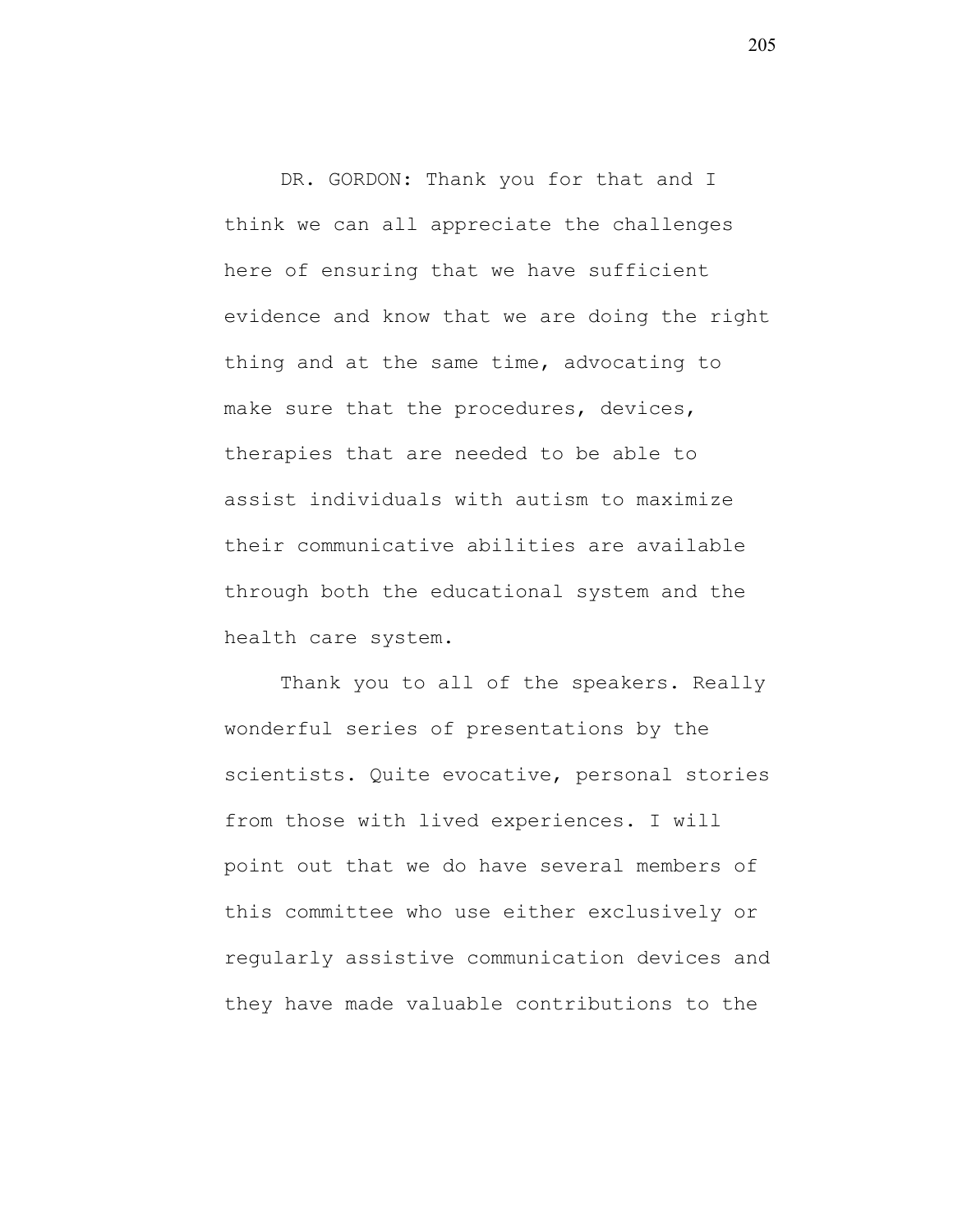IACC so far and continue to do so. We really appreciate their participation.

I also want to point out that avid listeners and sometime participants to this group you have already heard from include members of the institutes at the NIH that would support this research. But listening behind the scenes that you may not be aware of are many of our program staff who actually develop the programs and I know that these conversations will influence them.

You also heard that many of the federal partners here are deeply interested in these inputs to make sure that we try to overcome barriers and collaborate across federal agencies to encourage the development and use of these kinds of tools across the federal government. Thank you very much for your participation.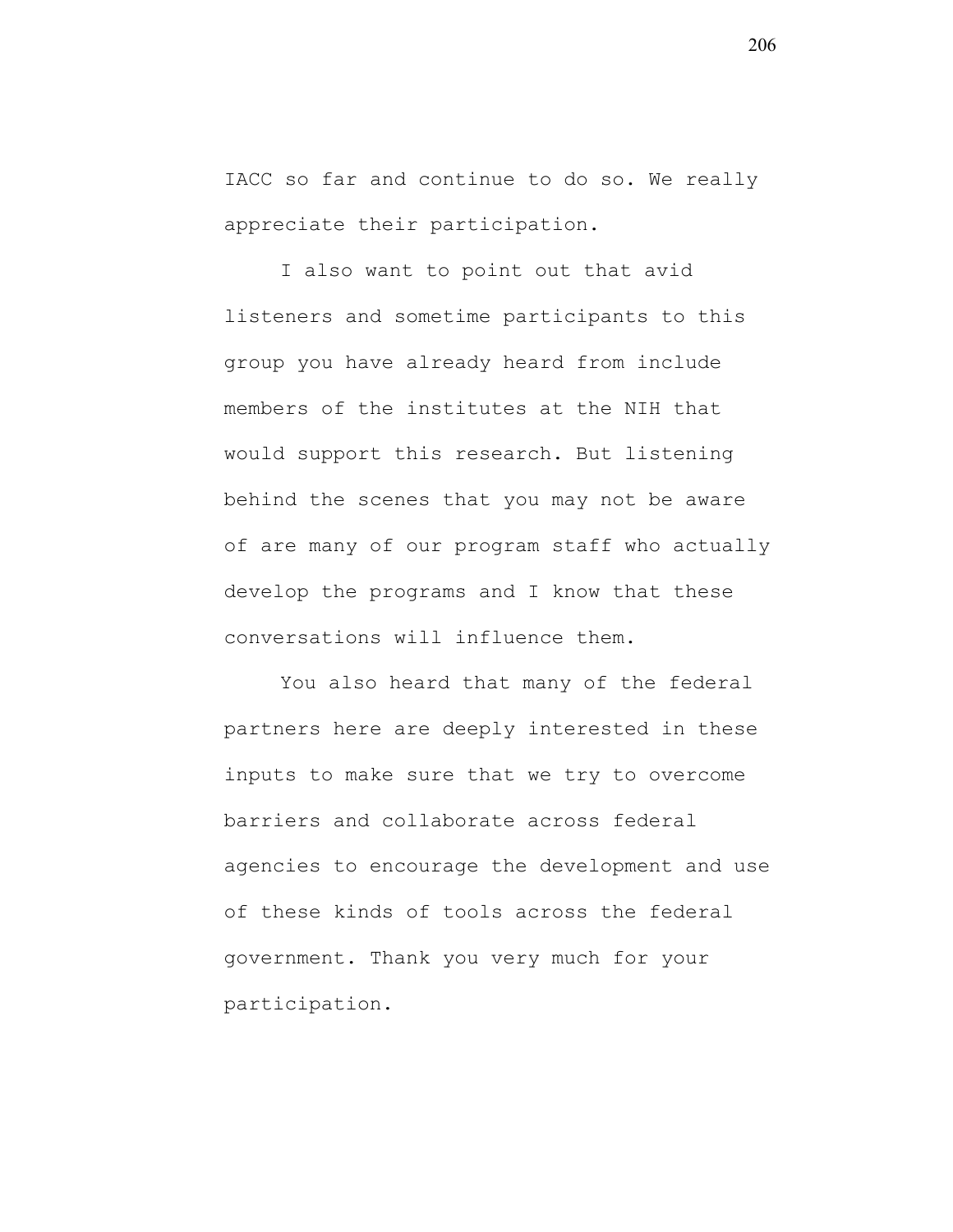We have now unfortunately run right through what was to be a brief break in the afternoon and I apologize. I know that for many of you, it is difficult. It is difficult for me as well to sit through a long meeting such as this without a break. But at this point, I think what we are going to do is go right into the round robin updates. We were to have a brief consideration of the summary of advances discussion, or I should say a continuation of the summary of advances discussion from yesterday, but given the enthusiasm and interest in the previous topic, I made the decision on the fly that I hope you will forgive me for to postpone that summary of advances discussions. Dr. Daniels and I will try to arrange a time where we can all get together to perhaps in a brief extra session but in a public way to discuss these.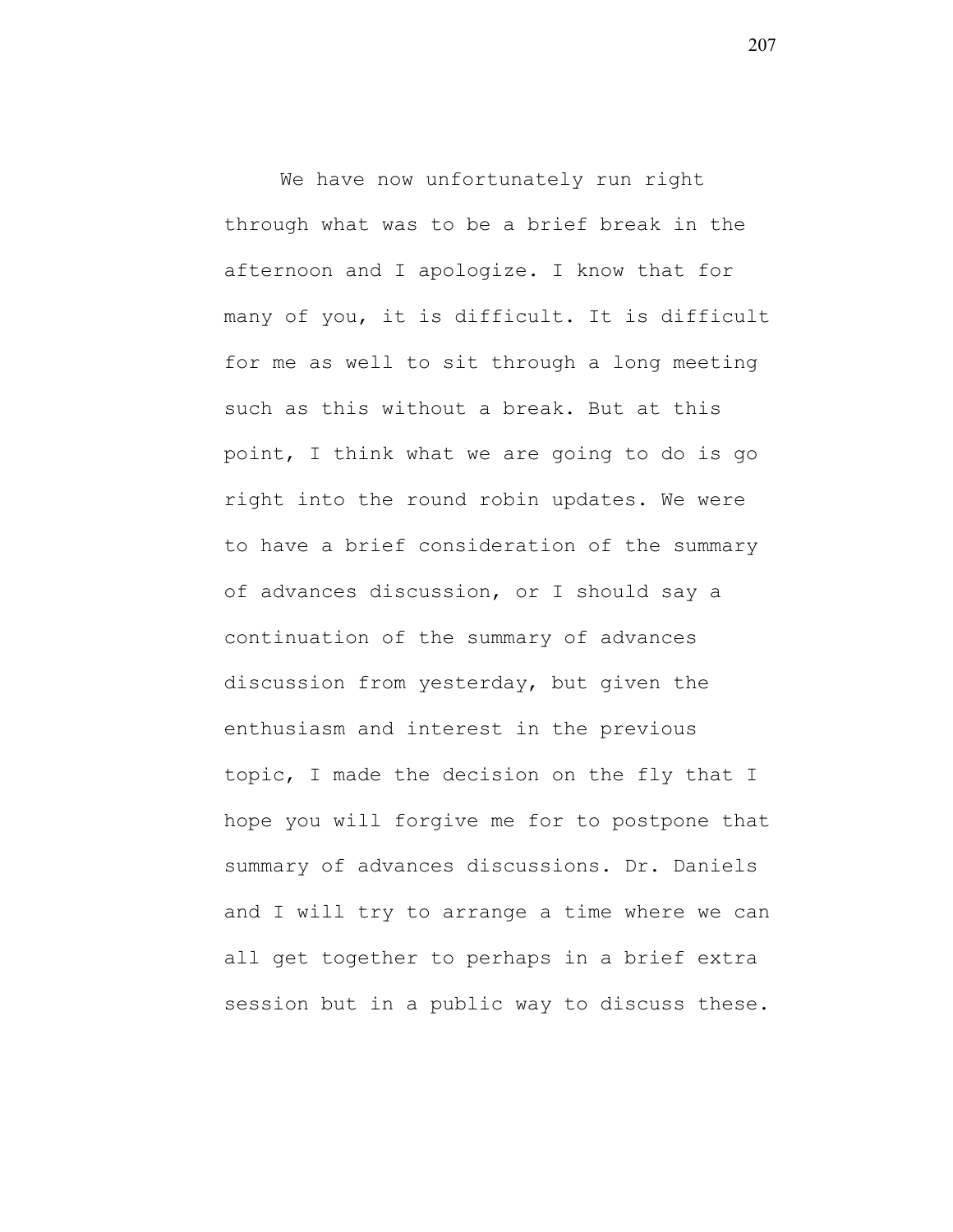We do now give the opportunity for members of the IACC to make announcements that they would like to share with their fellow members and/or the general public. Before we do that, I mentioned yesterday that we want to celebrate the achievements of IACC members. And one was pointed out to me this morning and I just wanted to share that Dr. Scott Robertson from the US Department of Labor was recently awarded the prestigious Henry Viscardi Achievement Award by the Henry Viscardi Center in New York. This award is for exemplary leaders in the global disability community who advance work to help empower children, youth, and adults with disabilities to protect their rights and to expand access to supports and services. Scott is one of the first two autistic persons to receive this international award since its inception in 2013. Congratulations Scott. You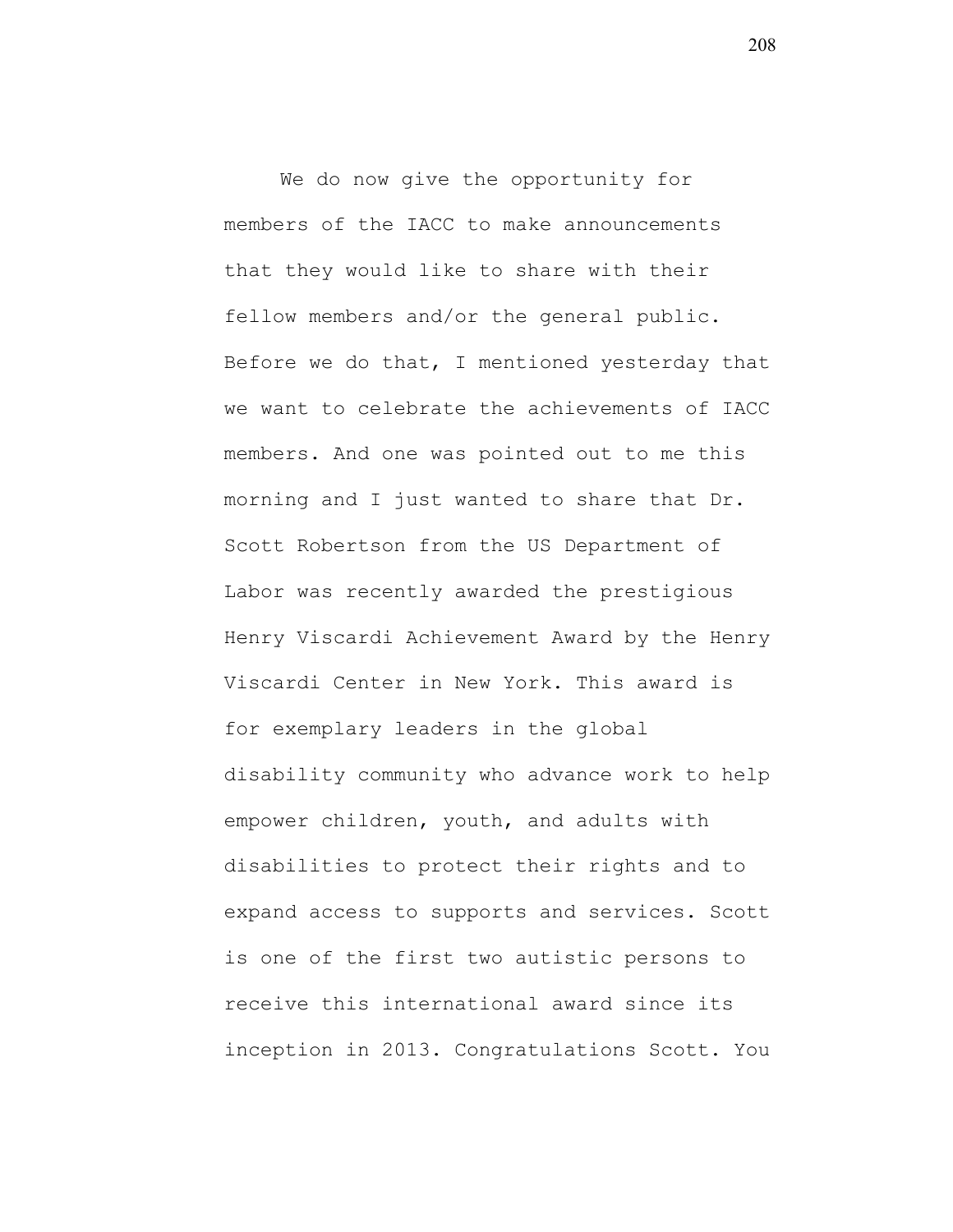have been a valuable member of the IACC and we are really pleased that you received this recognition.

DR. ROBERTSON: Thanks, Dr. Gordon. I appreciate that.

DR. GORDON: I am going to turn it over to Susan to moderate the round robin. I believe she has one announcement from one of our members who had to leave. I see several members who are raising their hands to make announcements. Susan will call on you in turn. Go ahead, Susan.

DR. DANIELS: Thank you so much and thank you to the previous panel. We really, really, appreciated all that input and what you shared there. Thank you to those who helped organized that panel as well, to Judith Cooper and Helen Tager-Flusberg, and we just – we will continue working on that topic and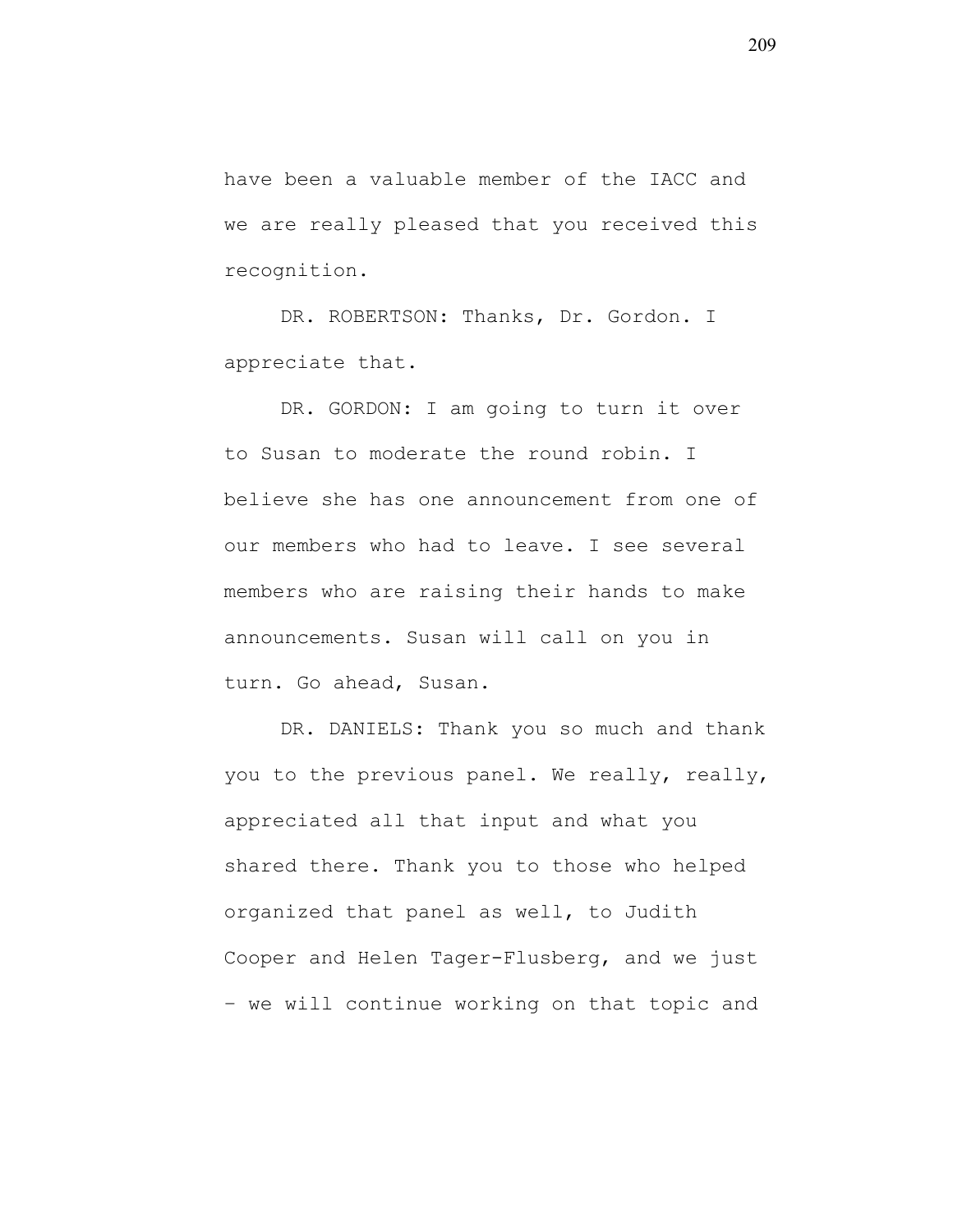I assure that we will be talking about it in the FIWA as well.

Now, I want to share an announcement from the Department of Education. Unfortunately, Larry Wexler had to log off at 4:30 and wanted this to be shared that there is a Subminimum Wage to Competitive Integrative Employment demonstration project that he wanted shared. He said that on March 21st, the US Department of Education's Rehab Services Administration or RSA, released this notice inviting applications for Subminimum Wage to Competitive Integrated Employment demonstration project aimed at increasing access for people with disabilities to jobs that pay good wages.

There are several different points in here. Given the time, we will add this all to the round robin document. But at the bottom, it says that OCRs will conduct a pre-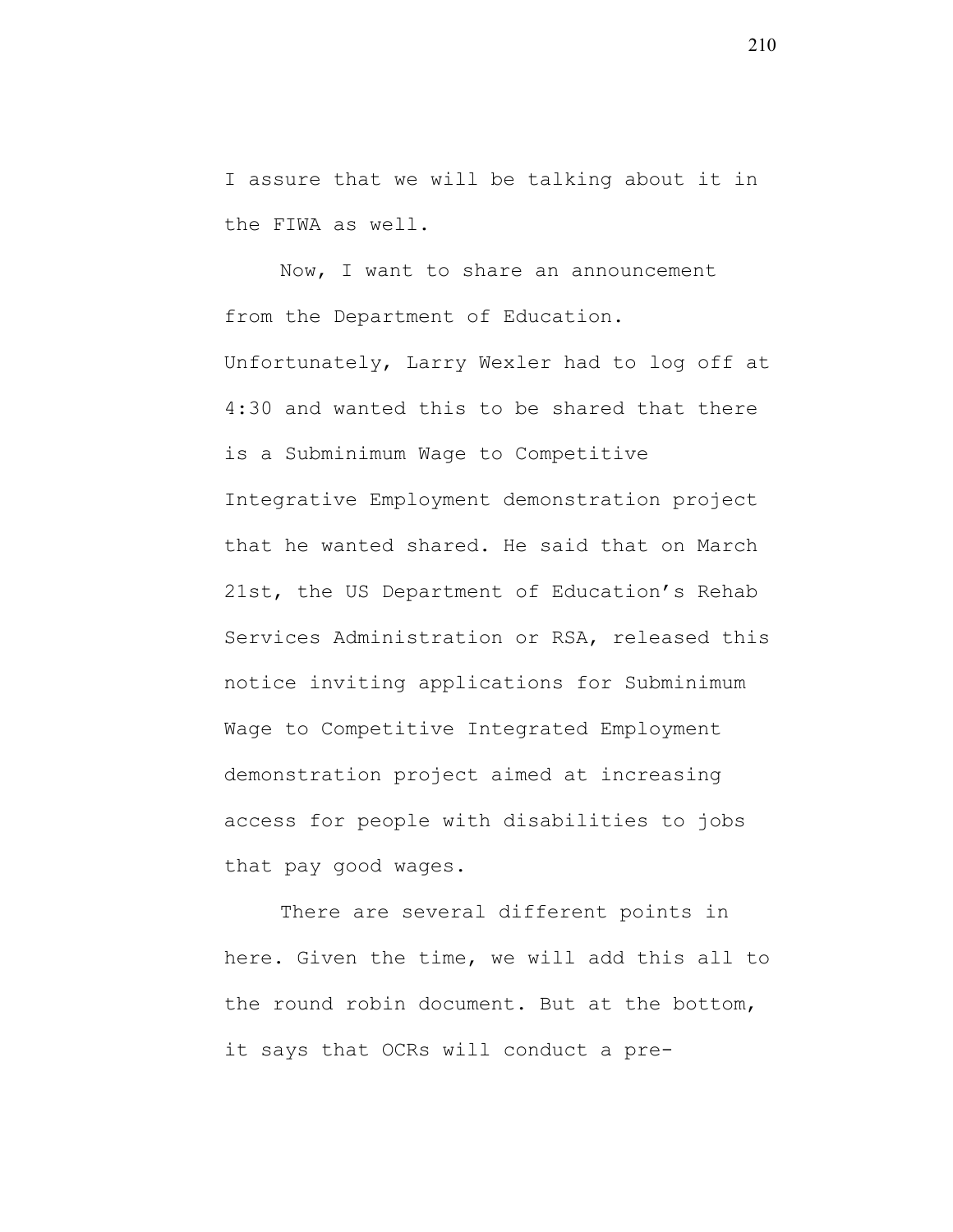application meeting specifics to this competition on Wednesday April 20, which is next week at 2 p.m. Eastern Time to respond to questions. You can check RSA grant info for more information. We will put this in the round robin document. If anyone listening has a question about it, feel free to email me or feel free to email Larry Wexler to get all the information. And the deadline for submissions is June 21, 2022. Thank you for that.

And now, we will take a comment from Alison Marvin.

DR. MARVIN: I am from the Social Security Administration. I just wanted to ask people to go to the meeting materials tab and then the round robin's documents – and the federal agency public member community update's document for updates. But they include additional information relating to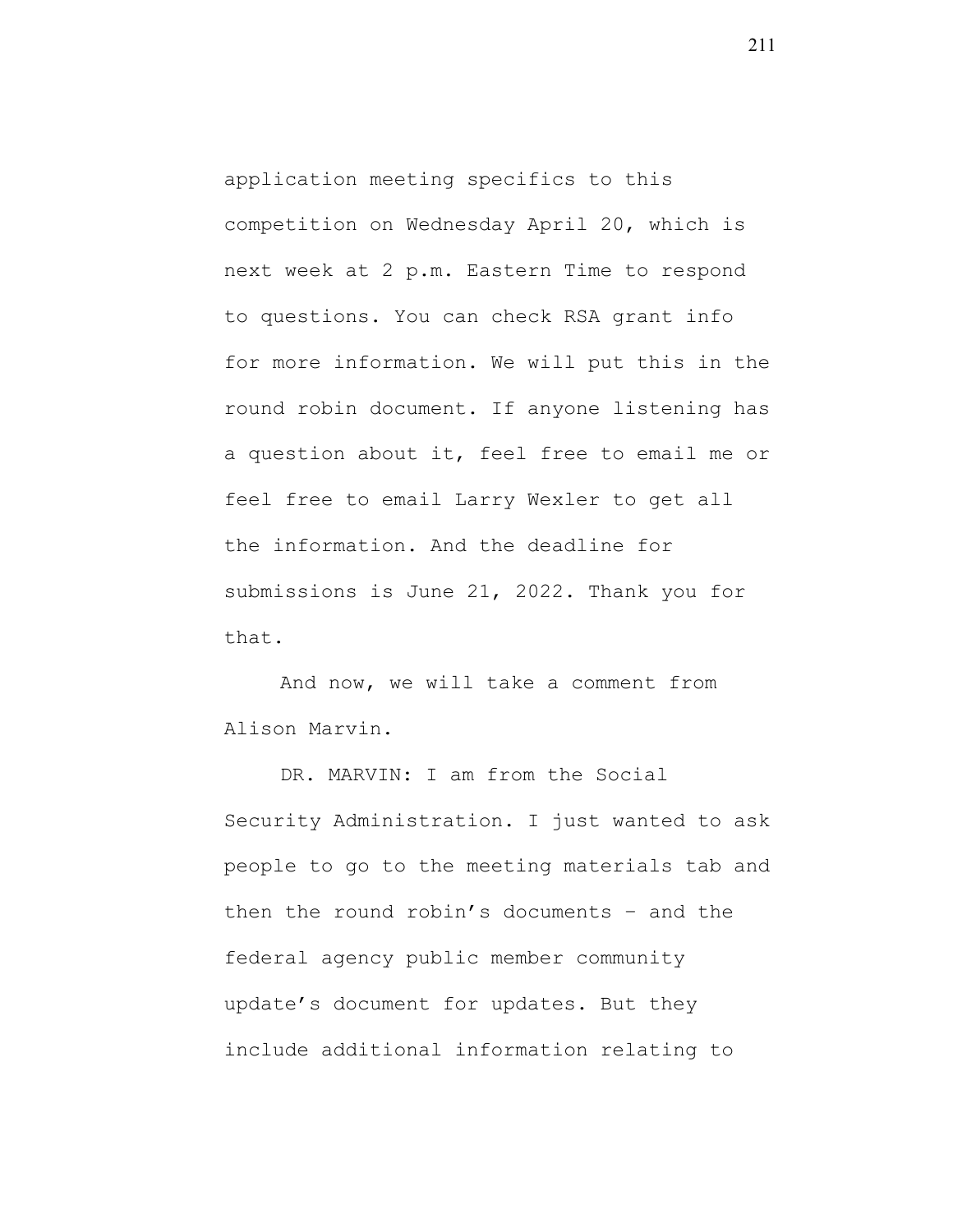today's release of SSA's first equity action plan, which I had mentioned earlier. Information about SSA having added more inperson appointments at local offices and starting again to offer walk-in services for those without an appointment. Again, for more information, please go to SSA.gov/coronavirus. And also a heads up that the next opportunity to apply for SSA's Interventional Cooperative Agreement Program, the ICAP grant, is coming soon. Information on how to receive an alert when the funding opportunity application period opens is included in the document.

And also under the round robin documents is the document that contains SSA's responses to the additional questions relating to Dr. Hemmeter's presentation at the last IACC meeting. Thank you so much.

DR. DANIELS: Thank you, Alison.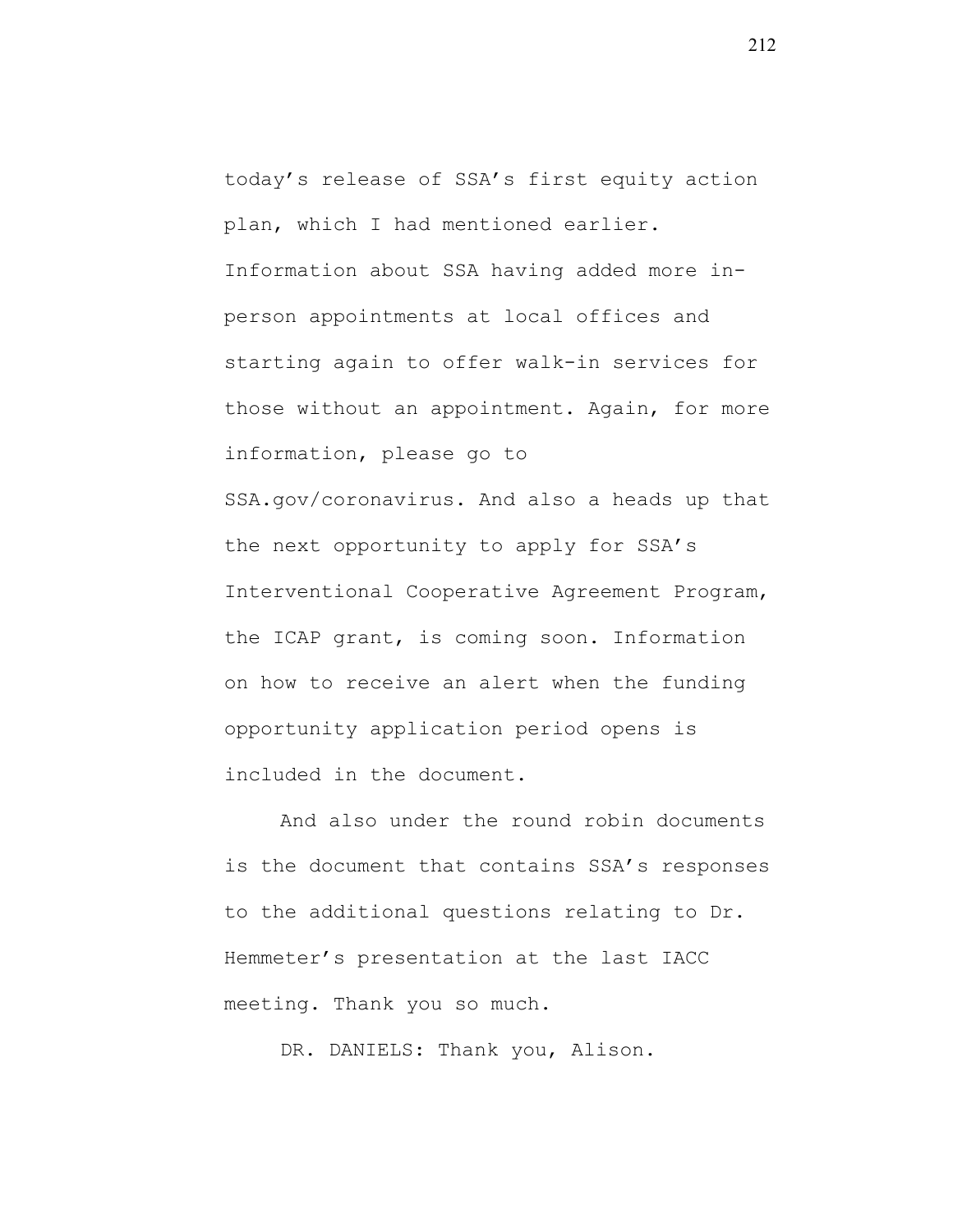Next, we have an update from Alycia Halladay.

DR. HALLADAY: Hi everybody. I wanted to announce that ASF is collaborating with the Phelan McDermid Syndrome Foundation, the International CDKL5 Foundation, and Indiana University on an NCATS-funded project. It is a two-day meeting on GI issues and neurodevelopmental disorders. In addition to the two-day – there are two half days in June. It will be June 8th to 9th. There will be a number of presentations looking at not just the association but also about recommendations, including different outcome measures, continuing education, and education of physicians and biobanks. We are also circulating a survey. Whether or not you have a rare genetic disorder is irrelevant. You can have idiopathic autism or any neurodevelopmental disorder and fill out the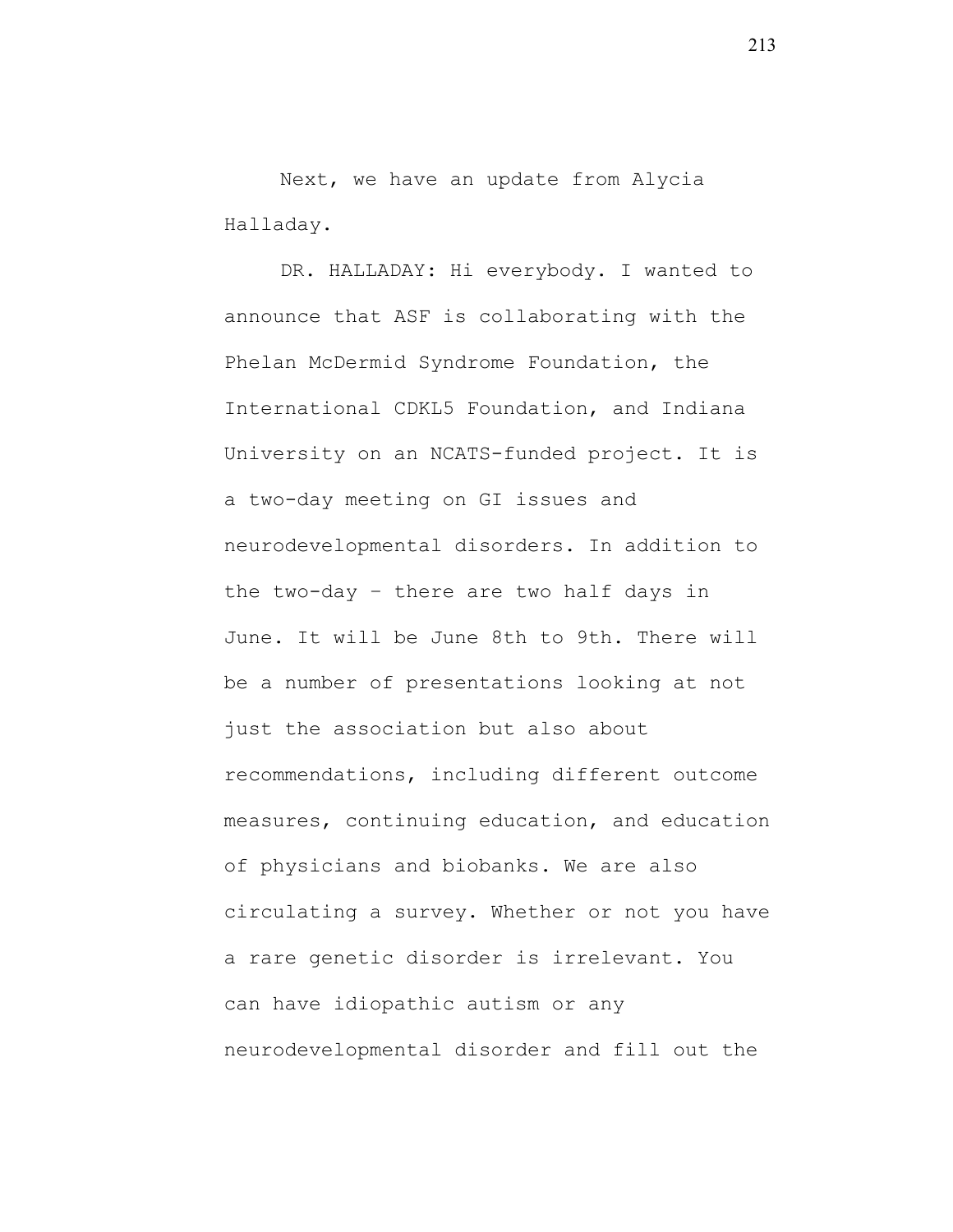survey about GI symptoms. The website is www.candidgi.com. CANDID stands for the Consortium for Autism, Neurodevelopmental Disorders and Digestive Diseases. You could just go to that website and get information and registration will be up soon.

We also just announced our undergraduate research fellowships, which can be found in our new website, which launched about a month ago. We also have videos from the March 30 Day of Learning, which included presentations on the prevalence of autism, mobile technologies for early detection and intervention and the importance of leisure activities. You can go to our website to see that.

DR. DANIELS: Thank you, Alycia, for those updates.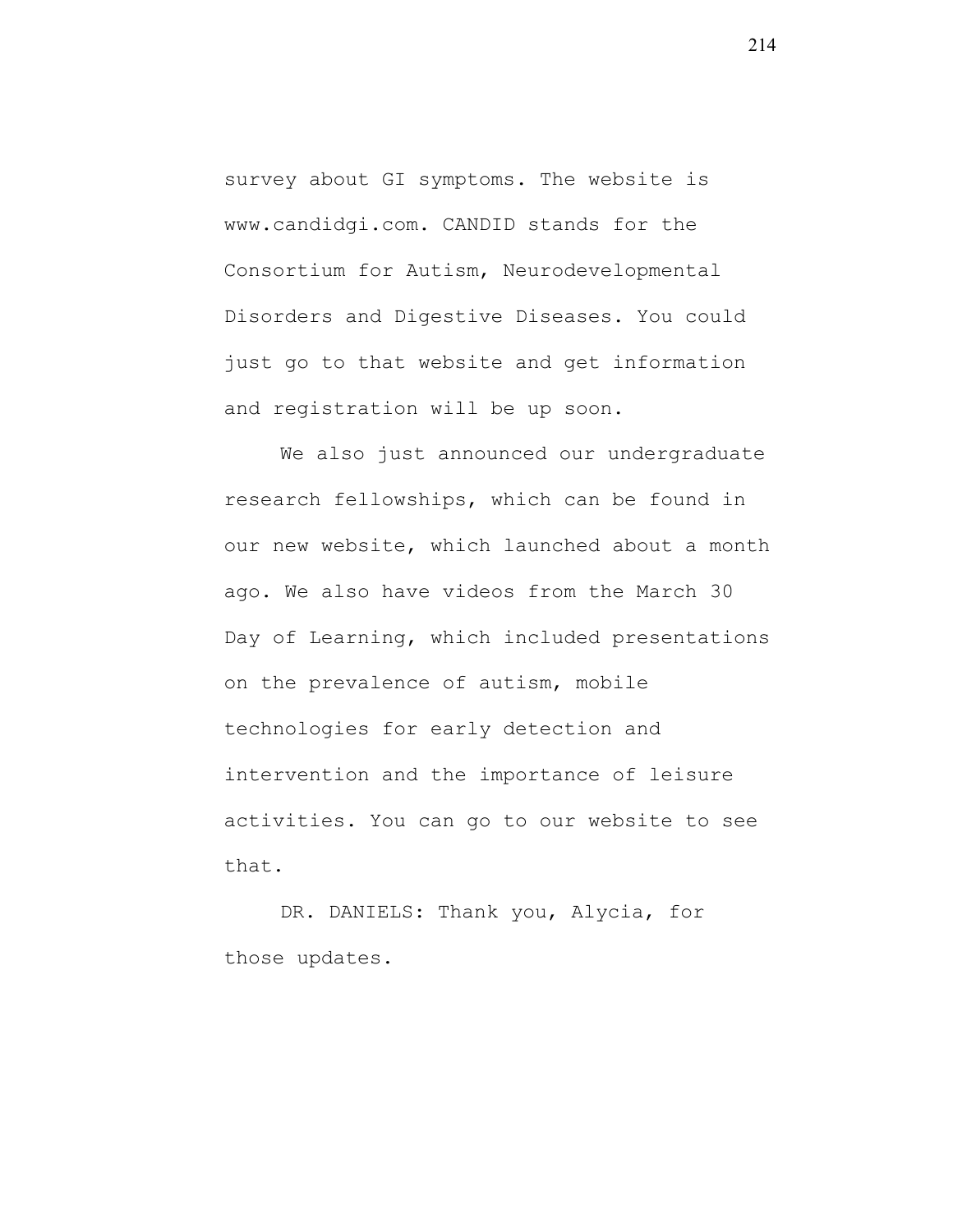Next, Steven. Do you have some comments to share some updates to share on behalf of one of our members?

MR. ISAACSON: Yes, I do. Thank you. Dr. Jenny Mai Phan wanted to share that along with Dr. Kristy Anderson and Dr. Lindsey Shea, is presenting at the AIR-P Autism Awareness Month Double Webinar on April 19 on the importance of research on puberty and autism. And the day is called the Intersection of Autism, Health, Poverty, and Racial Equity.

I also wanted to share on behalf of the OARC office in response to the interest in housing resources in our resources section are on the IACC website. We do have a number of items that will be listed in the round robin document after the meeting along with the link to the AIR-P presentations.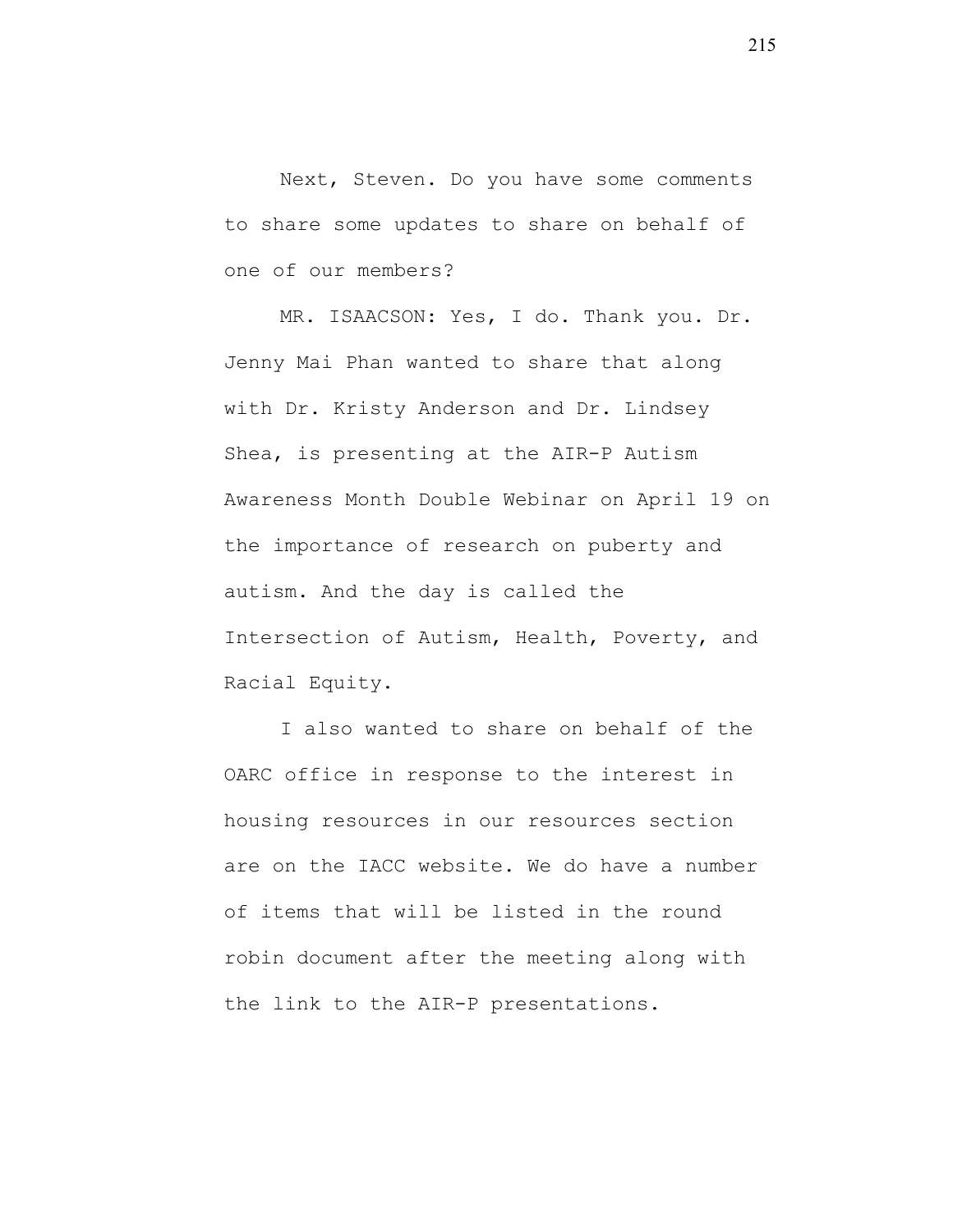DR. DANIELS: Thank you, Steven. I have shown a slide here on our housing resources page in case anyone is interested in that. Thank you.

Amanda Reichard.

DR. AMANDA REICHARD: Thank you. I just wanted to – in addition to the NOFOs that are going to be listed in the round robin report, is that what you call it, I want to draw your attention to those.

But I also waned to let you know that the Administration for Community Living is pleased to announce that Jill Jacobs was appointed as the commissioner of the Administration on Disabilities. In addition to her professional experience of more than two decades and very qualified, she also brings extensive lived experience, both as a person with a disability and as a mother of two disabled adults.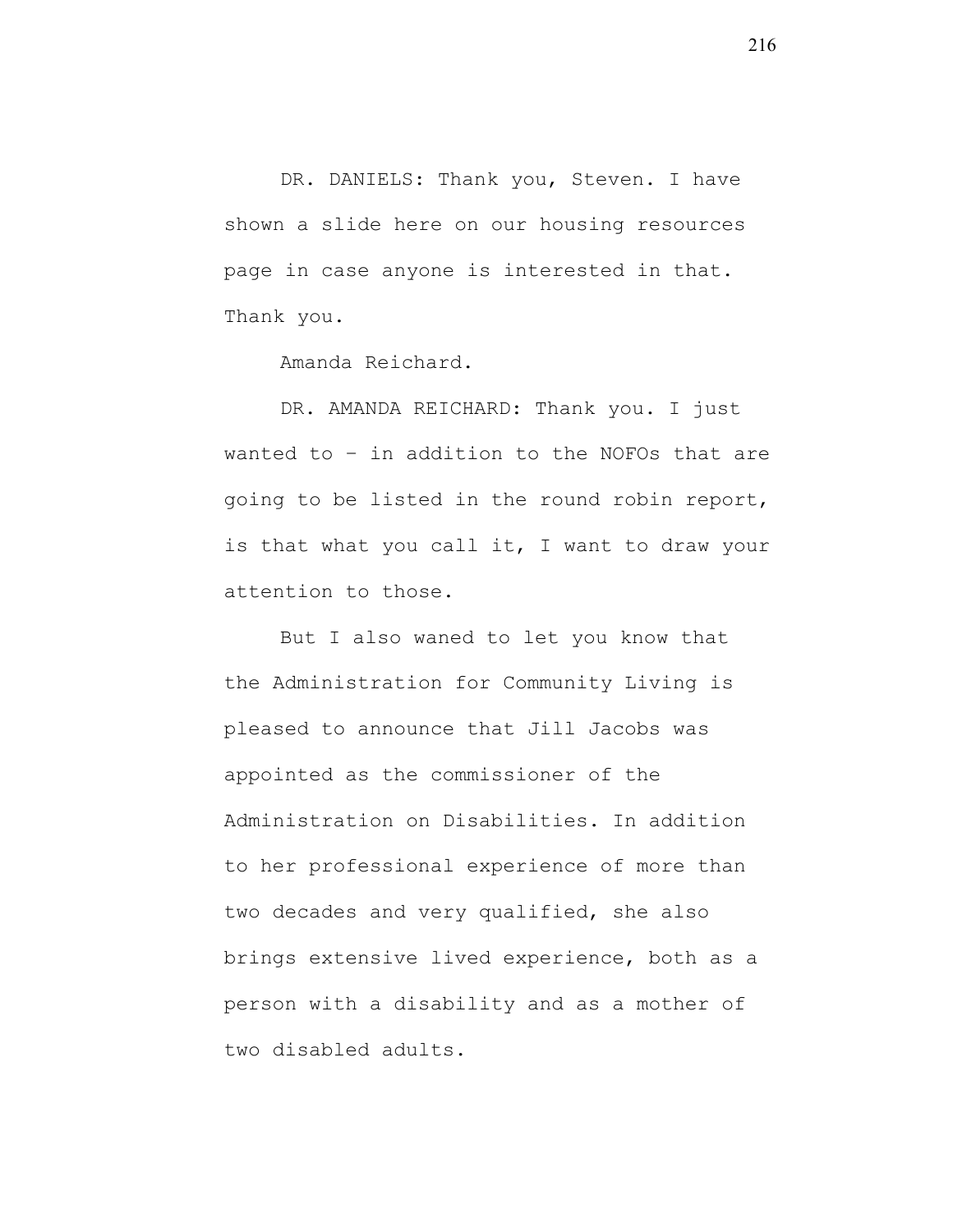At her last job as the executive director of Independent Center of Northern Virginia, which is a center for independent living, she drafted and successfully advocated for the passage of two state laws that explicitly upheld the civil rights of people with disabilities. She developed innovative approaches to providing services and supports to people with disabilities during the COVID pandemic. She has always been a grassroots organizer for disability issues. I just wanted to make you aware of that great new addition to the ACL.

DR. DANIELS: Thank you so much.

DR. GORDON: Susan, I wonder if you might take this opportunity to remind everybody about the event we have – the IACC is putting on later in the month if you have those details.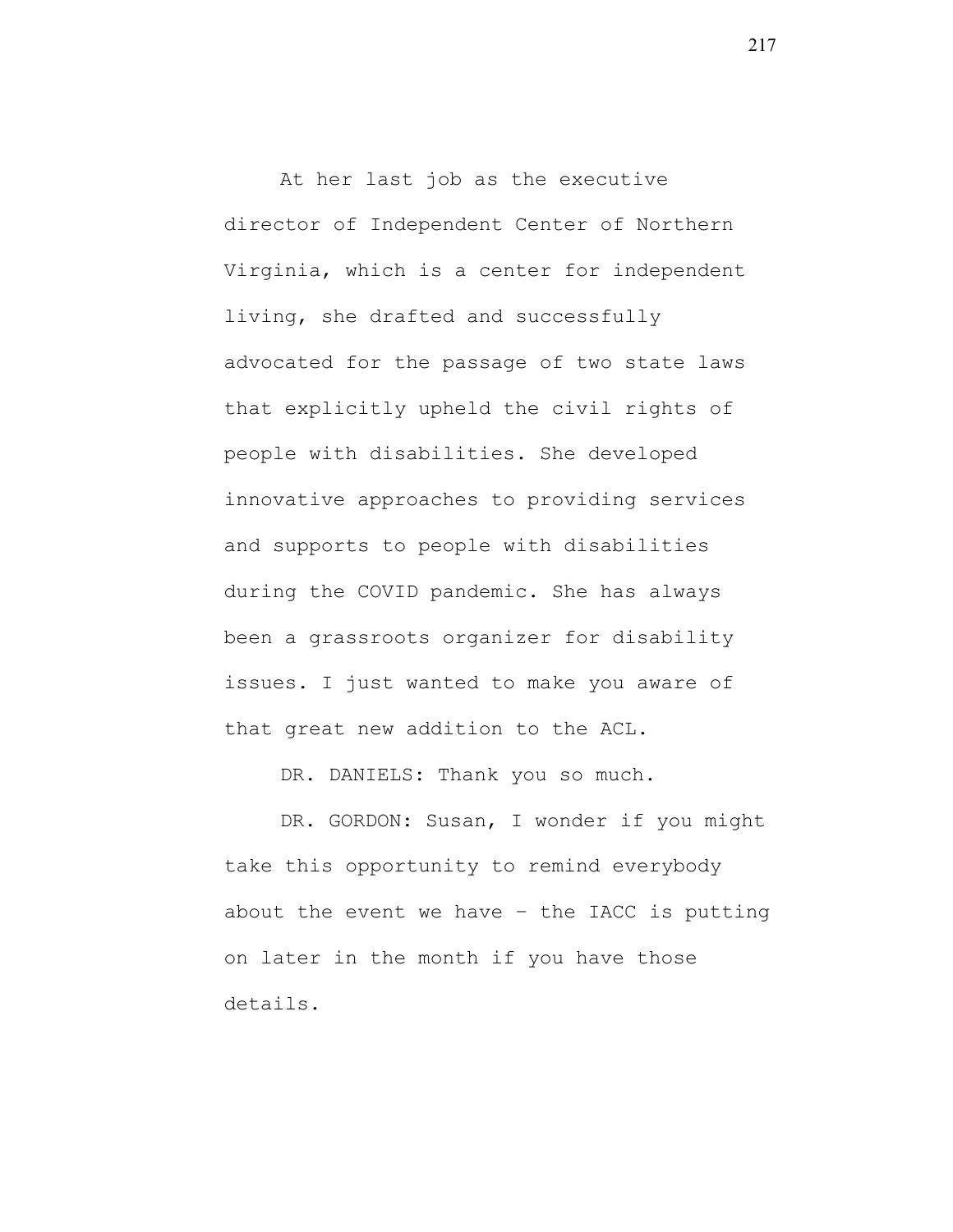DR. DANIELS: Yes, I do. In fact, I have some slides that are part of the closing remarks. I do not know if there were any other round robin updates.

DR. GORDON: Let us just wait. Any other round robin updates from other IACC members?

MS. GASSNER: This is Dena. I will be presenting at the ASHA Conference this year on a panel but also, I am presenting on a new framework of understanding autism and masking. If anybody is going to be at ASHA, they can look for me.

DR. GORDON: That is great, Dena.

Susan, why don't we move into the closing remarks?

DR. DANIELS: Would you like to start us off here, Josh, with any remarks?

DR. GORDON: Sure. I want to thank everyone on the committee for the work today and yesterday. It has been a really wonderful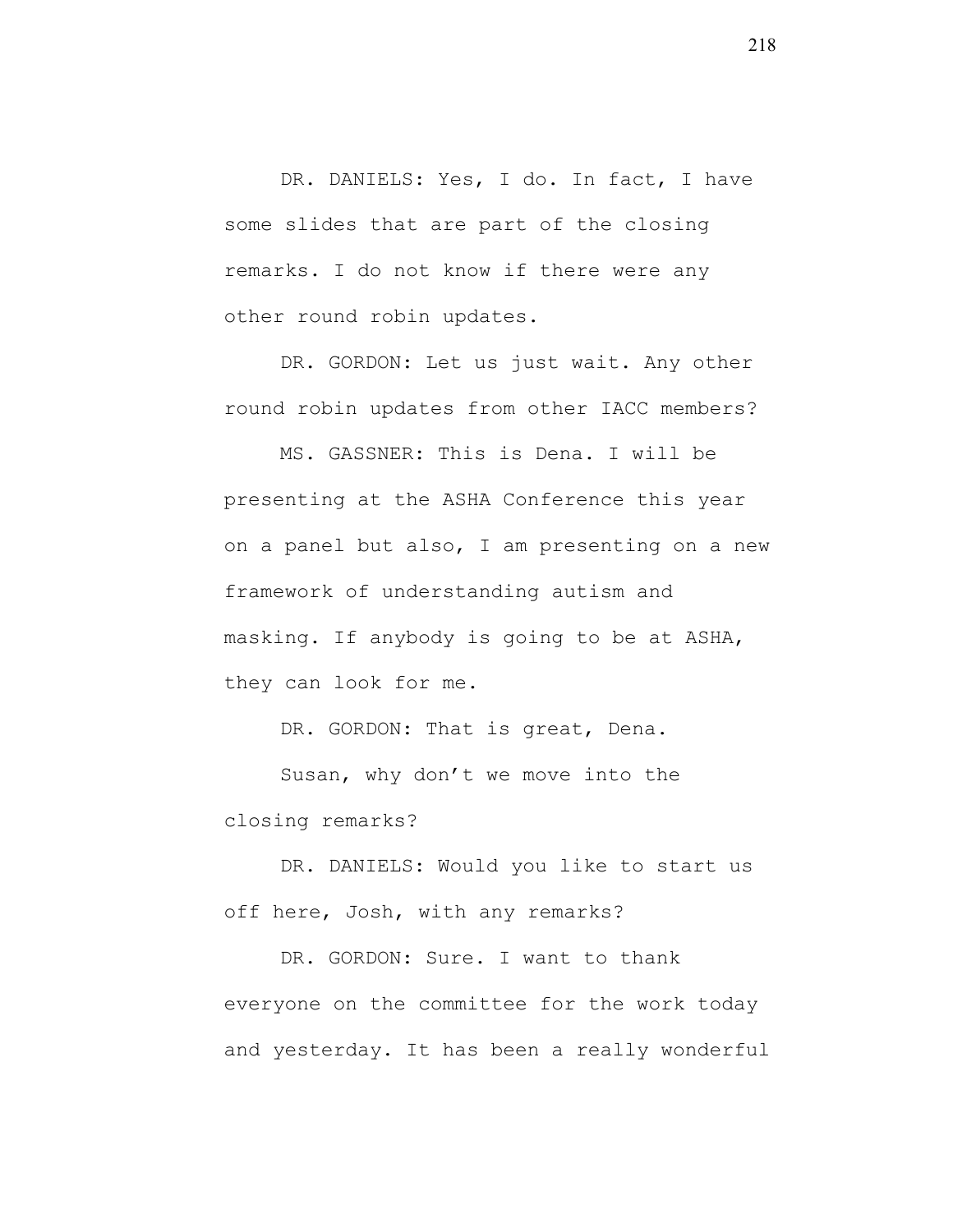meeting. We learned a lot, not without a little controversy here and there. But we learned a lot and we treat each other with respect. We also heard from members of the public on a range of different issues. It gave us a lot of food for thought for the Strategic Plan and it gave a lot of the members here around the table who support research and care efforts. A lot of food for thought with regard to the various issues that we discussed, both housing and communication.

I am going to then turn it over to Susan. Before I do that, let me thank Susan and really her entire team for putting together this meeting and for all the intervening work. Really, it is a wonderful job by the IACC staff. I want to thank and recognize them. Susan.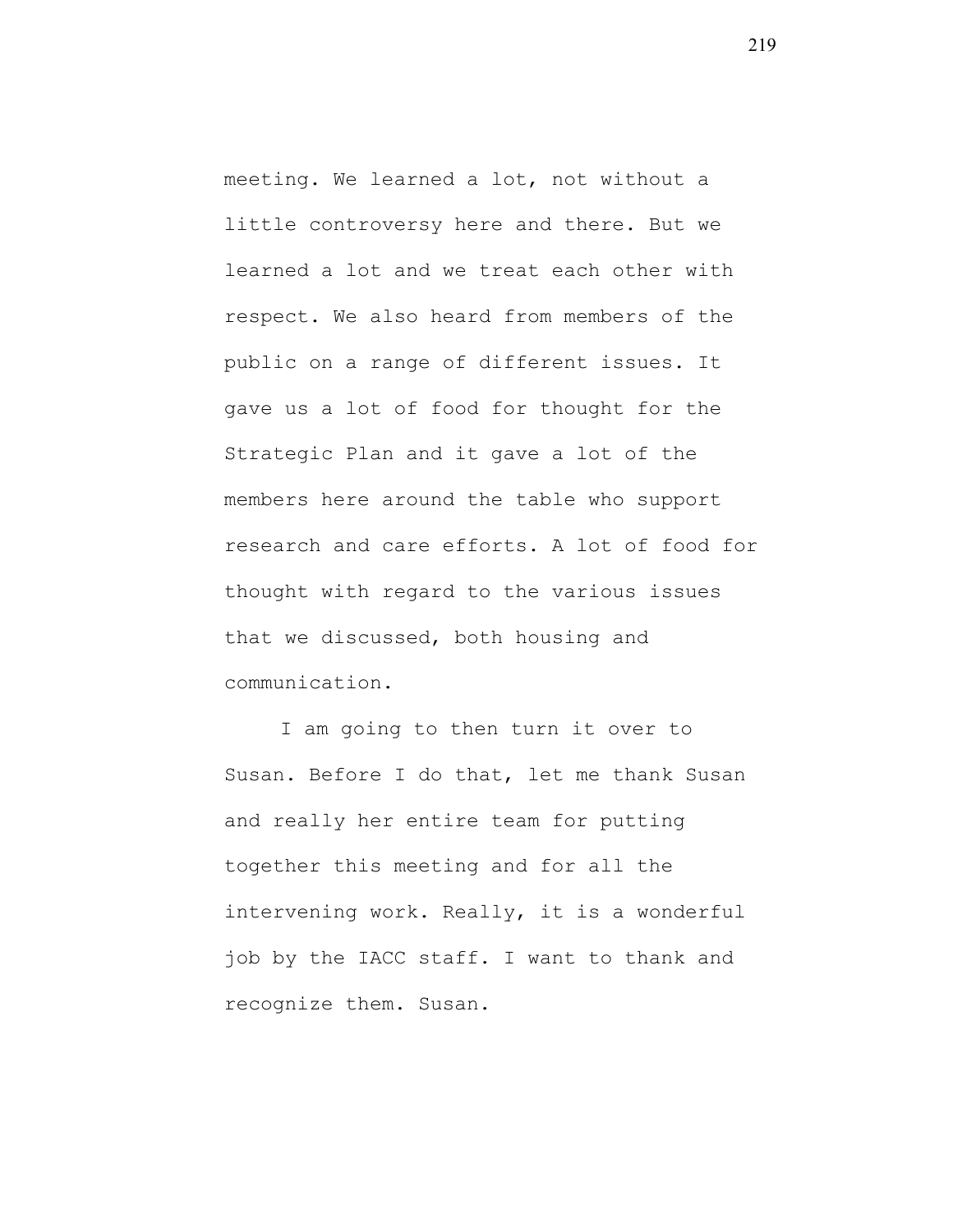DR. DANIELS: Thank you. Yes, I also would like to echo what Josh said that it has been a terrific meeting. We really appreciate people's thoughtful engagement on all of these issues and the work that we did. I feel like we did a lot of work toward forming that collective voice. That is what the IACC is all about. Thank you all for your efforts in this regard and we look forward to the next meeting.

Just as a reminder, some of our upcoming action items for the committee are with the Summary of Advances, Josh and I will confer on what would be the best route to continuing to refine the 2021 IACC Summary of Advances list, whether we would do that somehow via email or if we would need to convene any other additional meetings to complete that. But we want to put out the document as soon as possible and be keeping your eyes open for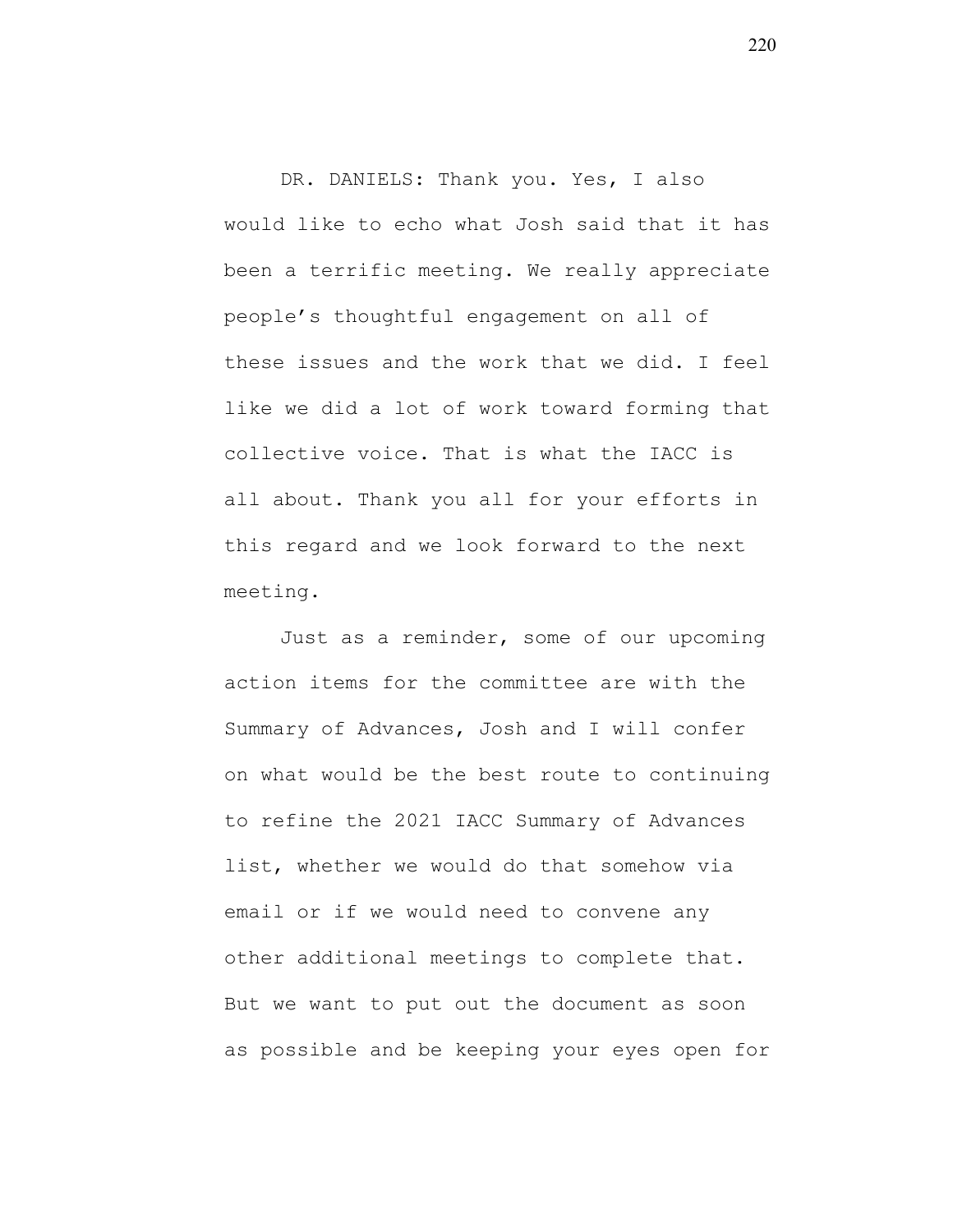the 2020 IACC Summary of Advances to come out in May.

We will be also sending to IACC members a survey on the IACC mission values and vision. You can be expecting that as well as we will provide a way for you to provide additional comments on the rest of the Strategic Plan as we want to collect all that input along the way so that we can get the draft to what it needs to be. We will welcome that and we will certainly send you some more emails with the details.

This summer, again, we will be looking for global feedback on the draft of the IACC Strategic Plan that we will present to you in early July and the meeting that we have scheduled is for July 13th and 14th. It will be a virtual meeting similar to this one that will be both afternoons unless we decide we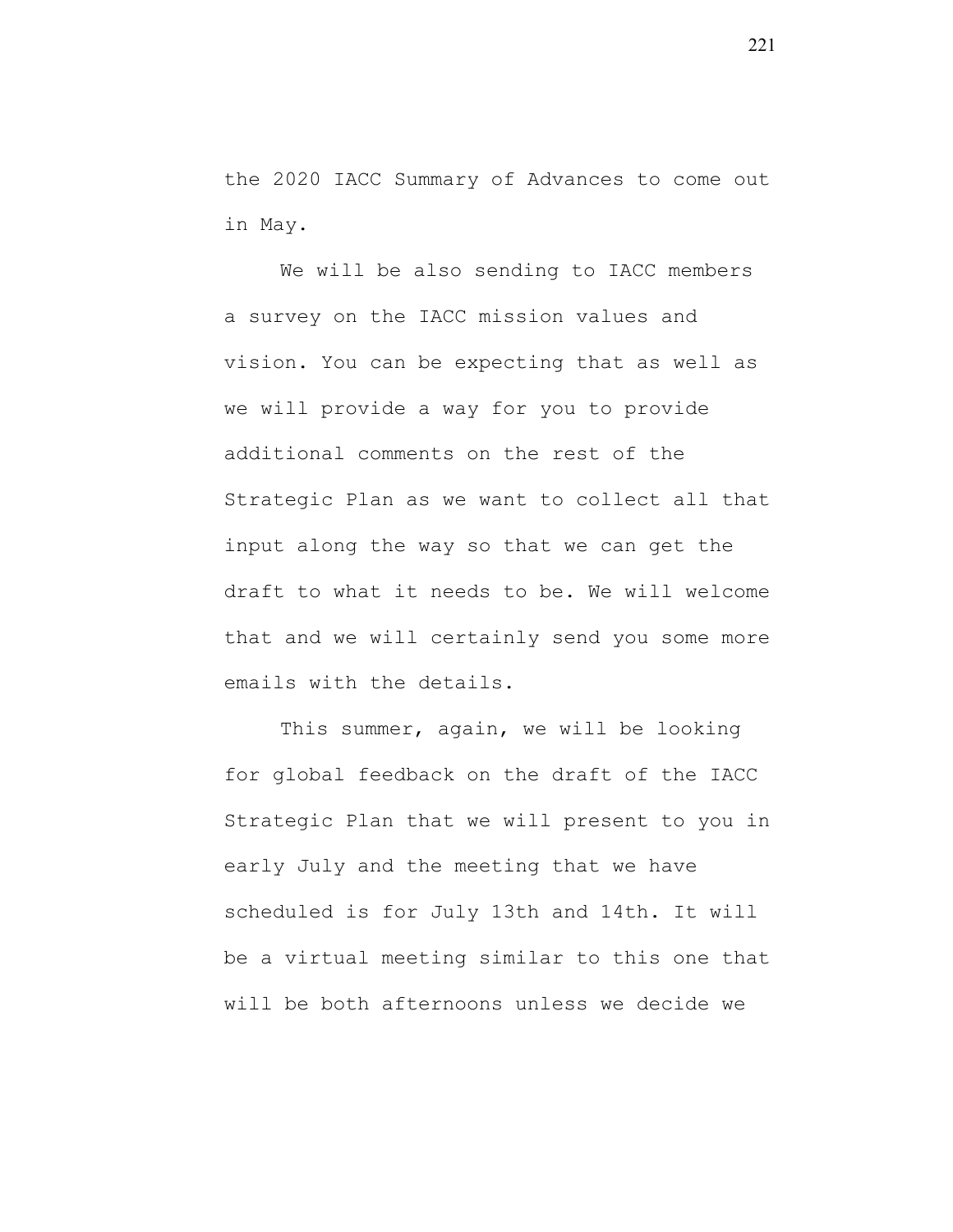do not need both afternoons. But we will work on that agenda and get that out to you.

And the next IACC Full Committee Meeting is on October 26. For now, it is either virtual or hybrid. We will let you know when we get closer as we see how things progress.

Again, just a reminder to join us for the NIMH Special Event for Autism Awareness Month, Animating the Future for Exceptional Minds. We think this will be an exceptional event and we look forward to having you there. We also will record it.

I would also like to let people know that you can tune in for the INSAR Annual Meeting that is going to be taking place in San Antonio, Texas, but also will be available virtually. It is on May 11th through 14th for those who want to find out the latest in autism research.